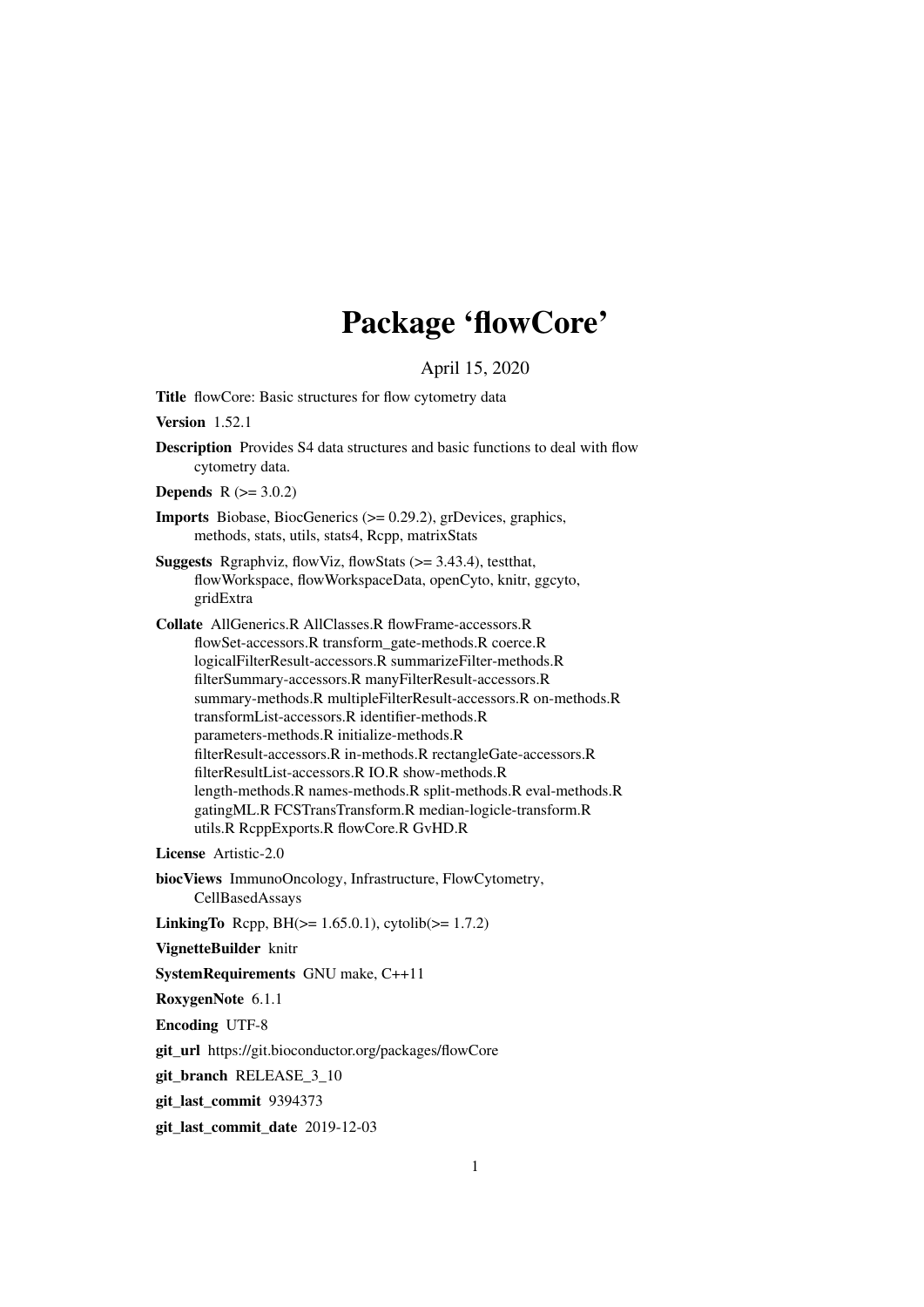# Date/Publication 2020-04-14

Author B Ellis [aut], Perry Haaland [aut], Florian Hahne [aut], Nathan Le Meur [aut], Nishant Gopalakrishnan [aut], Josef Spidlen [aut], Mike Jiang [aut, cre], Greg Finak [aut], Samuel Granjeaud [ctb]

Maintainer Mike Jiang <wjiang2@fhcrc.org>

# R topics documented:

|                                                                                                                                 | $\overline{4}$ |
|---------------------------------------------------------------------------------------------------------------------------------|----------------|
|                                                                                                                                 | 5              |
| asinht-class                                                                                                                    | 6              |
|                                                                                                                                 | $\overline{7}$ |
|                                                                                                                                 | 9              |
| 10                                                                                                                              |                |
| 12                                                                                                                              |                |
| 12                                                                                                                              |                |
| 13                                                                                                                              |                |
| 13                                                                                                                              |                |
| 14                                                                                                                              |                |
| 14                                                                                                                              |                |
| 15                                                                                                                              |                |
| 16                                                                                                                              |                |
| 19                                                                                                                              |                |
| 19                                                                                                                              |                |
| 20                                                                                                                              |                |
| 21                                                                                                                              |                |
| 22                                                                                                                              |                |
| 23                                                                                                                              |                |
| 24                                                                                                                              |                |
| 26                                                                                                                              |                |
| 27<br>$exponential-class \dots \dots \dots \dots \dots \dots \dots \dots \dots \dots \dots \dots \dots \dots \dots \dots \dots$ |                |
| 28                                                                                                                              |                |
| 30                                                                                                                              |                |
| 31                                                                                                                              |                |
| 31                                                                                                                              |                |
| 33                                                                                                                              |                |
| 33                                                                                                                              |                |
| 35                                                                                                                              |                |
| 35                                                                                                                              |                |
| 36                                                                                                                              |                |
| 37                                                                                                                              |                |
| 38                                                                                                                              |                |
| 38                                                                                                                              |                |
| 40                                                                                                                              |                |
| 41                                                                                                                              |                |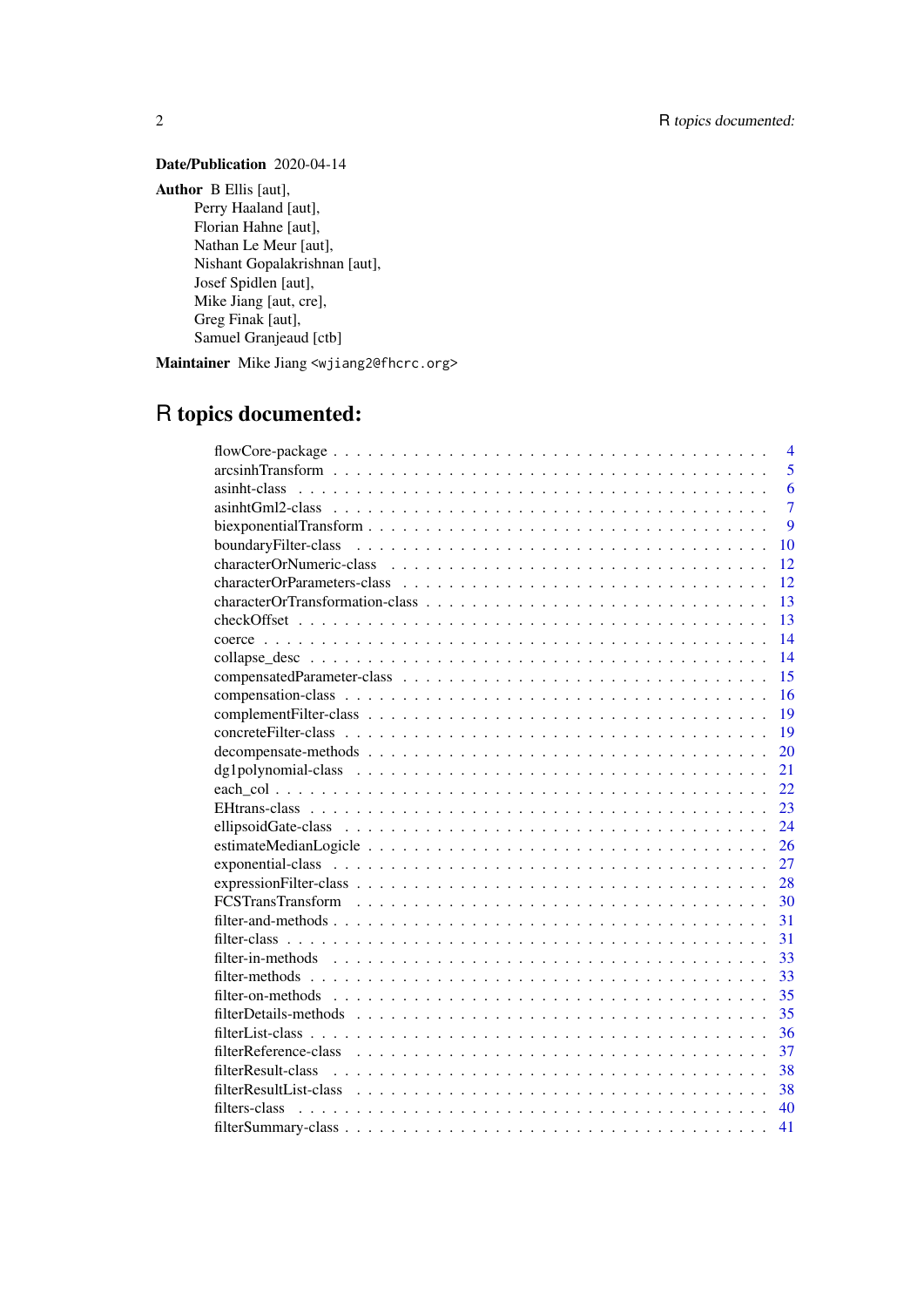|                 | 43 |
|-----------------|----|
|                 | 44 |
|                 | 45 |
|                 | 51 |
|                 | 56 |
|                 | 57 |
|                 | 58 |
|                 | 58 |
|                 | 59 |
|                 | 60 |
|                 | 61 |
|                 | 63 |
|                 | 64 |
|                 | 65 |
|                 | 66 |
|                 | 68 |
|                 | 69 |
|                 | 71 |
|                 | 72 |
|                 | 74 |
|                 | 75 |
|                 | 76 |
|                 | 77 |
|                 | 80 |
|                 | 81 |
|                 | 83 |
|                 | 84 |
|                 | 85 |
|                 | 86 |
|                 | 87 |
|                 | 88 |
|                 | 88 |
|                 | 89 |
|                 | 89 |
|                 | 90 |
|                 | 91 |
|                 | 93 |
|                 |    |
| quadGate-class  | 94 |
| quadratic-class | 96 |
|                 | 97 |
|                 | 98 |
|                 | 99 |
|                 |    |
| read.FCS        |    |
|                 |    |
|                 |    |
|                 |    |
|                 |    |
|                 |    |
|                 |    |
|                 |    |
|                 |    |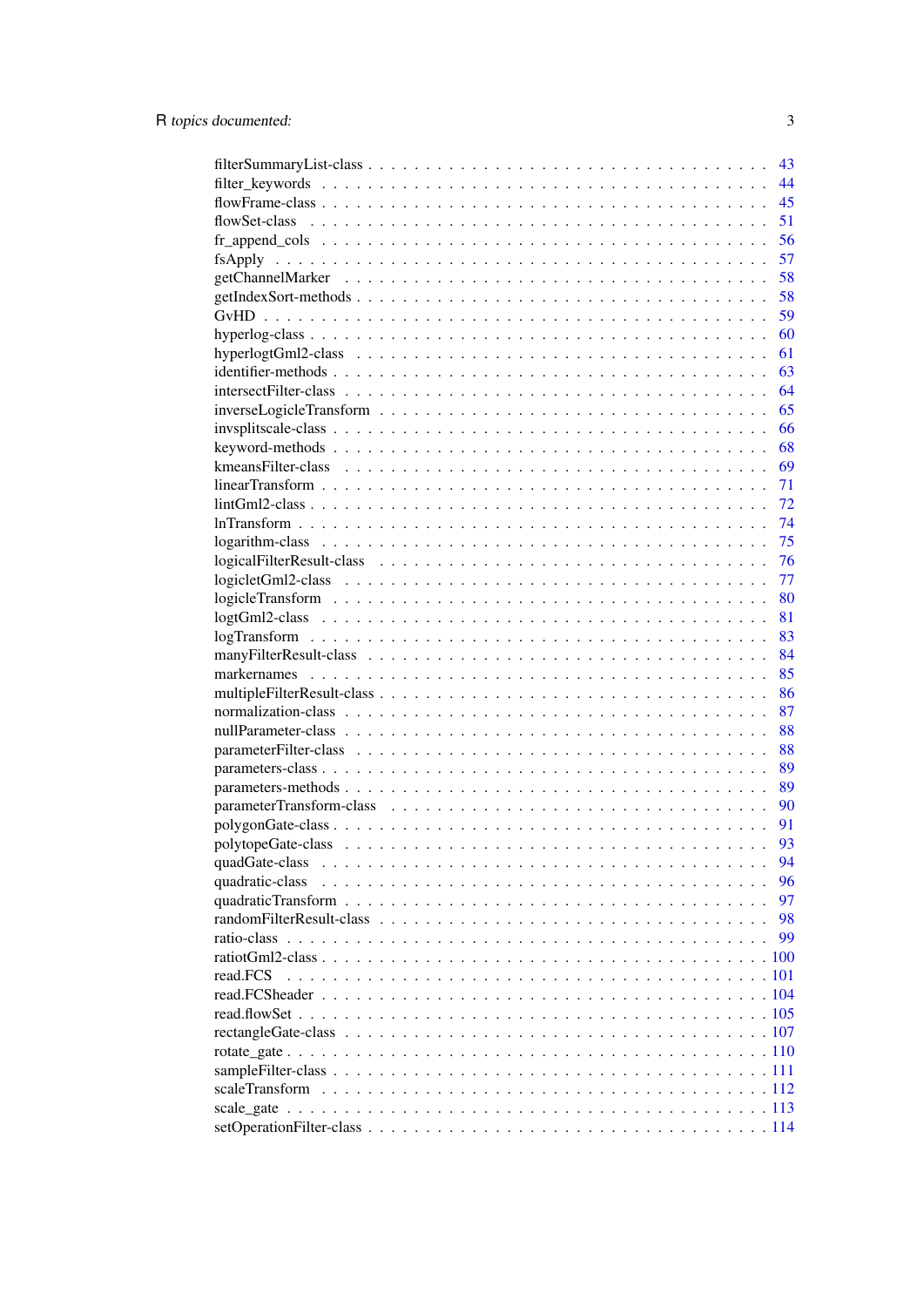<span id="page-3-0"></span>

| Index | 142 |  |
|-------|-----|--|

flowCore-package *flowCore: Basic structures for flow cytometry data*

# Description

Provides S4 data structures and basic infrastructure and functions to deal with flow cytometry data.

#### Details

Define important flow cytometry data classes: [flowFrame](#page-44-1), [flowSet](#page-50-1) and their accessors.

Provide important transformation, filter, gating, workflow, and summary functions for flow cytometry data analysis.

Most of flow cytometry related Bioconductor packages (such as flowStats, flowFP, flowQ, flowViz, flowMerge, flowClust) are heavily dependent on this package.

| Package: | flowCore     |
|----------|--------------|
| Type:    | Package      |
| Version: | 1.11.20      |
| Date:    | 2009-09-16   |
| License: | Artistic-2.0 |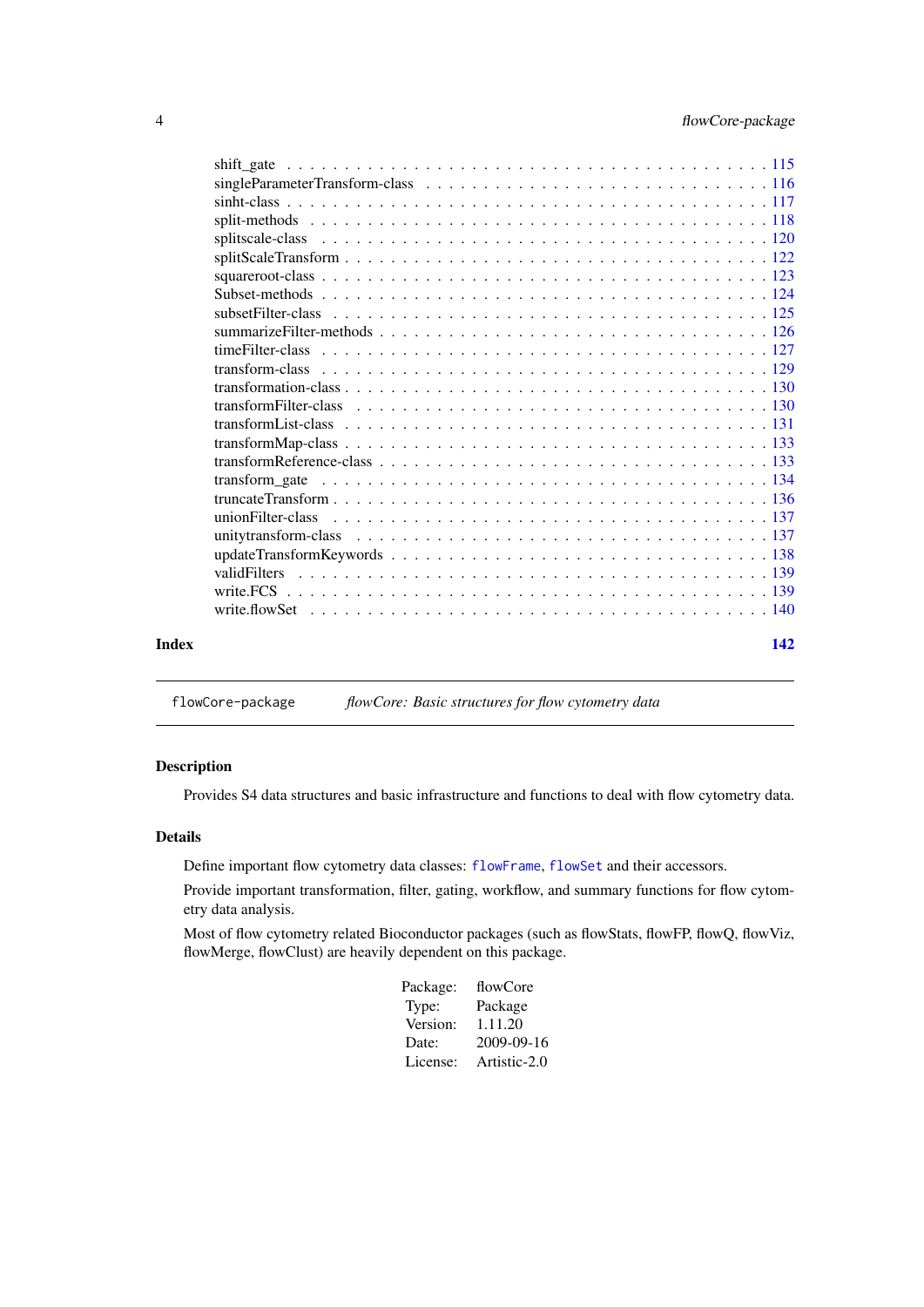#### <span id="page-4-0"></span>arcsinhTransform 5

#### Author(s)

Maintainer: Florian Hahne <fhahne@fhcrc.org> Authors: B. Ellis, P. Haaland, F. Hahne, N. Le Meur, N. Gopalakrishnan

<span id="page-4-1"></span>arcsinhTransform *Create the definition of an arcsinh transformation function (base specified by user) to be applied on a data set*

#### Description

Create the definition of the arcsinh Transformation that will be applied on some parameter via the transform method. The definition of this function is currently  $x < -a$ sinh $(a+b*x)+c$ ). The transformation would normally be used to convert to a linear valued parameter to the natural logarithm scale. By default a and b are both equal to 1 and c to 0.

# Usage

arcsinhTransform(transformationId="defaultArcsinhTransform", a=1, b=1, c=0)

#### Arguments

| transformationId |                                                      |
|------------------|------------------------------------------------------|
|                  | character string to identify the transformation      |
| a                | positive double that corresponds to a shift about 0. |
| b                | positive double that corresponds to a scale factor.  |
| C                | positive double                                      |

# Value

Returns an object of class transform.

#### Author(s)

B. Ellis

#### See Also

[transform-class](#page-128-1), [transform](#page-128-2), asinh

Other Transform functions: [biexponentialTransform](#page-8-1), [inverseLogicleTransform](#page-64-1), [linearTransform](#page-70-1), [lnTransform](#page-73-1), [logTransform](#page-82-1), [logicleTransform](#page-79-1), [quadraticTransform](#page-96-1), [scaleTransform](#page-111-1), [splitScaleTransform](#page-121-1), [truncateTransform](#page-135-1)

```
samp <- read.FCS(system.file("extdata",
   "0877408774.B08", package="flowCore"))
  asinhTrans <- arcsinhTransform(transformationId="ln-transformation", a=1, b=1, c=1)
  translist <- transformList('FSC-H', asinhTrans)
  dataTransform <- transform(samp, translist)
```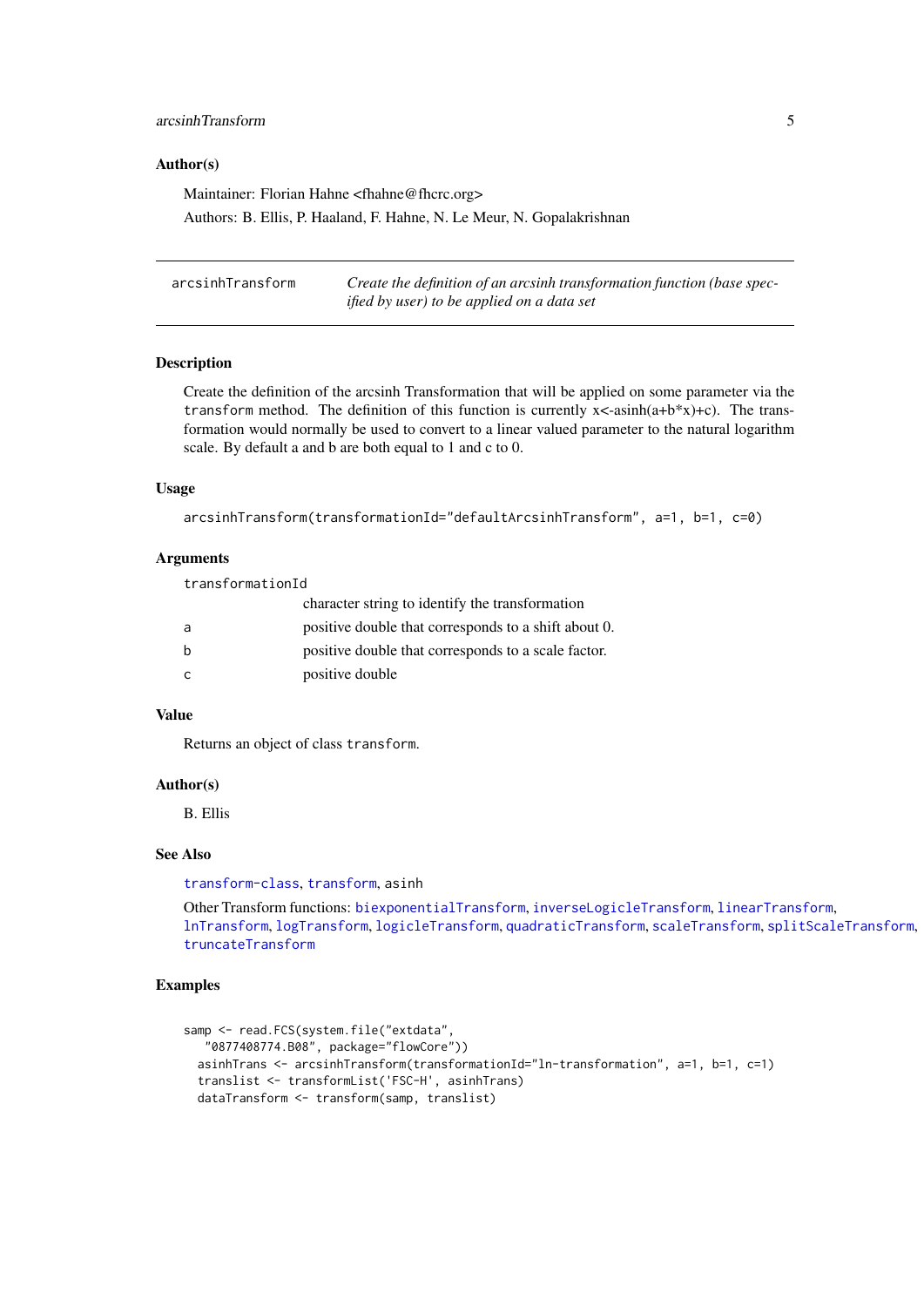<span id="page-5-2"></span><span id="page-5-0"></span>asinht-class *Class "asinht"*

#### <span id="page-5-1"></span>Description

Inverse hyperbolic sine transform class, which represents a transformation defined by the function:

 $f(parameter, a, b) = sinh^{-1}(a * parameter) * b$ 

This definition is such that it can function as an inverse of [sinht](#page-116-1) using the same definitions of the constants a and b.

# **Slots**

.Data Object of class "function".

a Object of class "numeric" – non-zero constant.

b Object of class "numeric" – non-zero constant.

parameters Object of class "transformation" – flow parameter to be transformed

transformationId Object of class "character" – unique ID to reference the transformation.

#### Objects from the Class

Objects can be created by calls to the constructor asinht(parameter,a,b,transformationId)

#### Extends

Class ["singleParameterTransform"](#page-115-1), directly.

Class ["transform"](#page-128-1), by class "singleParameterTransform", distance 2.

Class ["transformation"](#page-129-1), by class "singleParameterTransform", distance 3.

Class ["characterOrTransformation"](#page-12-1), by class "singleParameterTransform", distance 4.

#### Note

The inverse hyperbolic sin transformation object can be evaluated using the eval method by passing the data frame as an argument.The transformed parameters are returned as a matrix with a single column. (See example below)

#### Author(s)

Gopalakrishnan N, F.Hahne

#### References

Gating-ML Candidate Recommendation for Gating Description in Flow Cytometry V 1.5

# See Also

#### sinht

Other mathematical transform classes: [EHtrans-class](#page-22-1), [asinhtGml2-class](#page-6-1), [dg1polynomial-class](#page-20-1), [exponential-class](#page-26-1), [hyperlog-class](#page-59-1), [hyperlogtGml2-class](#page-60-1), [invsplitscale-class](#page-65-1), [lintGml2-class](#page-71-1), [logarithm-class](#page-74-1), [logicletGml2-class](#page-76-1), [logtGml2-class](#page-80-1), [quadratic-class](#page-95-1), [ratio-class](#page-98-1), [ratiotGml2-class](#page-99-1), [sinht-class](#page-116-1), [splitscale-class](#page-119-1), [squareroot-class](#page-122-1), [unitytransform-class](#page-136-1)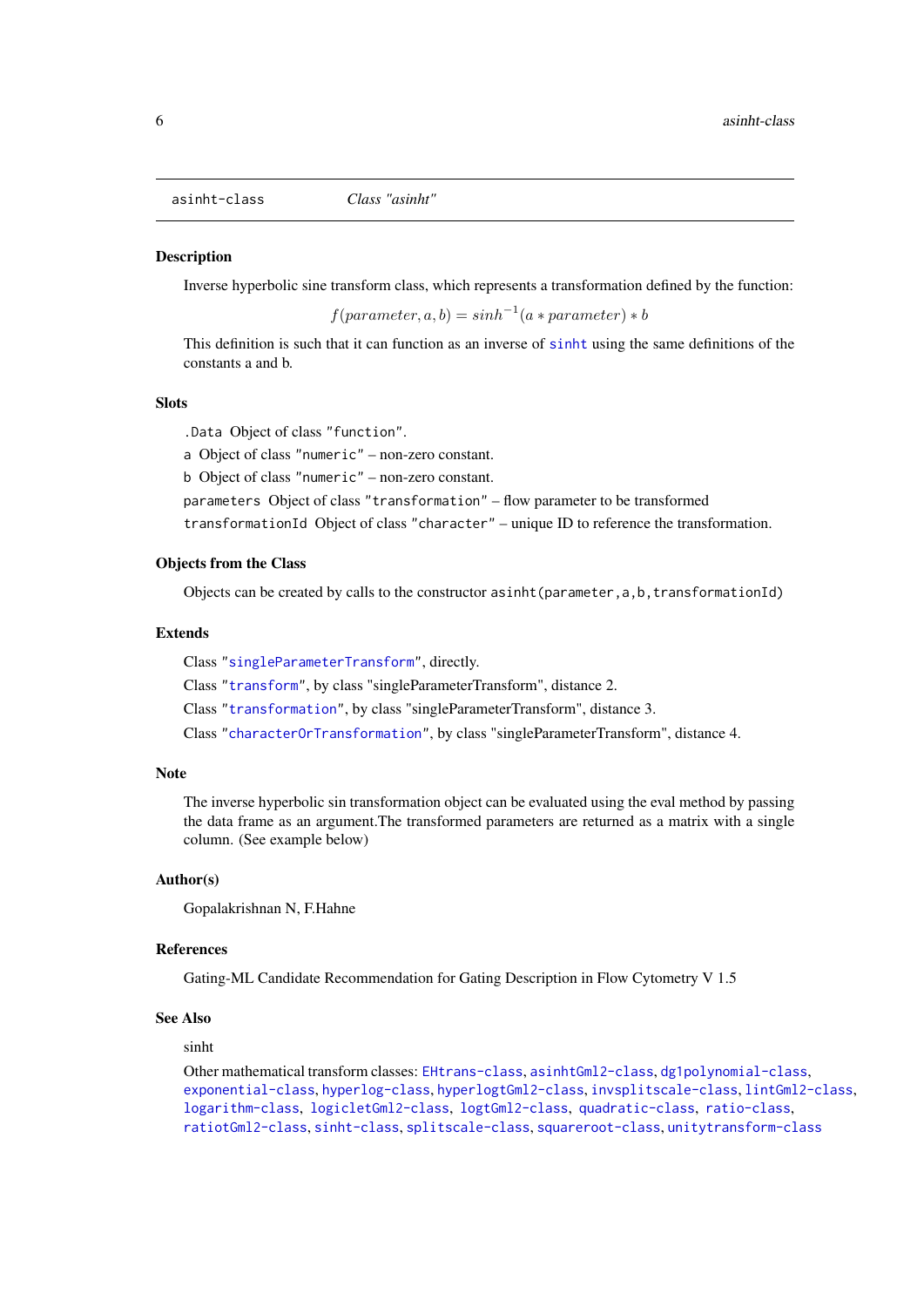#### <span id="page-6-0"></span>asinhtGml2-class 7

# Examples

```
dat <- read.FCS(system.file("extdata","0877408774.B08", package="flowCore"))
 asinh1<-asinht(parameters="FSC-H",a=2,b=1,transformationId="asinH1")
 transOut<-eval(asinh1)(exprs(dat))
```
<span id="page-6-1"></span>asinhtGml2-class *Class asinhtGml2*

#### Description

Inverse hyperbolic sin transformation as parameterized in Gating-ML 2.0.

#### Details

asinhtGml2 is defined by the following function:

 $bound(f, boundMin, boundMax) = max(min(f, boundMax), boundMin))$ 

where

```
f(parameter, T, M, A) = (asinh(parameter * sinh(M * ln(10))/T) + A * ln(10))/(M+A) * ln(10))
```
This transformation is equivalent to Logicle(T, 0, M, A) (i.e., with  $W=0$ ). It provides an inverse hyperbolic sine transformation that maps a data value onto the interval [0,1] such that:

- The top of scale value (i.e., T) is mapped to 1.
- Large data values are mapped to locations similar to an (M + A)-decade logarithmic scale.
- A decades of negative data are brought on scale.

In addition, if a boundary is defined by the boundMin and/or boundMax parameters, then the result of this transformation is restricted to the [boundMin,boundMax] interval. Specifically, should the result of the f function be less than boundMin, then let the result of this transformation be boundMin. Analogically, should the result of the f function be more than boundMax, then let the result of this transformation be boundMax. The boundMin parameter shall not be greater than the boundMax parameter.

#### **Slots**

.Data Object of class function.

- T Object of class numeric positive constant (top of scale value).
- M Object of class numeric positive constant (desired number of decades).
- A Object of class numeric non-negative constant that is less than or equal to M (desired number of additional negative decades).

parameters Object of class "transformation" – flow parameter to be transformed.

transformationId Object of class "character" – unique ID to reference the transformation.

boundMin Object of class numeric – lower bound of the transformation, default -Inf.

boundMax Object of class numeric – upper bound of the transformation, default Inf.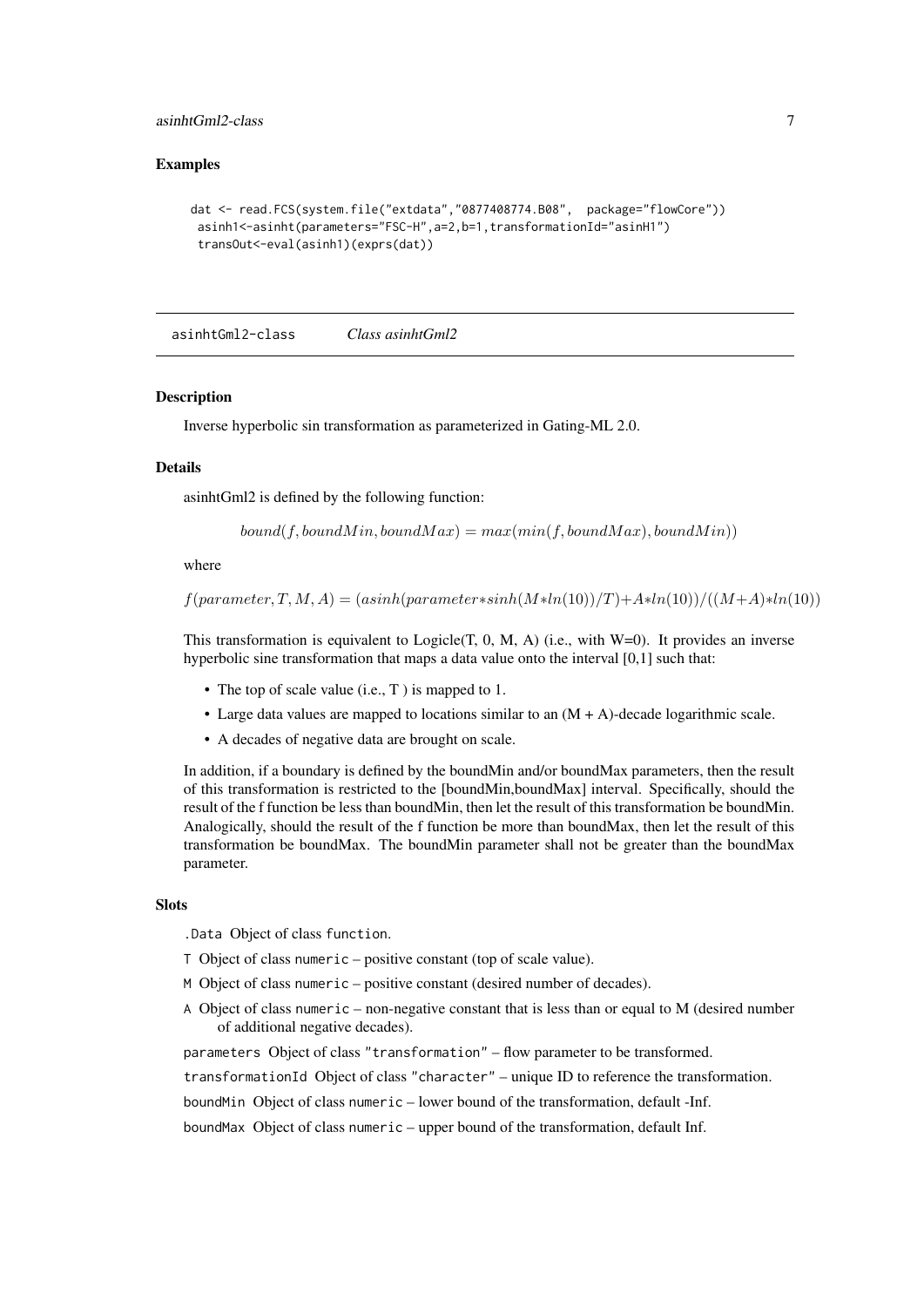#### Objects from the Class

Objects can be created by calls to the constructor

asinhtGml2(parameter,T,M,A,transformationId,boundMin,boundMax)

#### Extends

Class [singleParameterTransform](#page-115-1), directly.

Class [transform](#page-128-1), by class singleParameterTransform, distance 2.

Class [transformation](#page-129-1), by class singleParameterTransform, distance 3.

Class [characterOrTransformation](#page-12-1), by class singleParameterTransform, distance 4.

# Note

The inverse hyperbolic sin transformation object can be evaluated using the eval method by passing the data frame as an argument. The transformed parameters are returned as a matrix with a single column. (See example below)

#### Author(s)

Spidlen, J.

# References

Gating-ML 2.0: International Society for Advancement of Cytometry (ISAC) standard for representing gating descriptions in flow cytometry. [http://flowcyt.sourceforge.net/gating/](http://flowcyt.sourceforge.net/gating/20141009.pdf) [20141009.pdf](http://flowcyt.sourceforge.net/gating/20141009.pdf)

# See Also

[asinht](#page-5-1), [transform-class](#page-128-1), [transform](#page-128-2)

Other mathematical transform classes: [EHtrans-class](#page-22-1), [asinht-class](#page-5-2), [dg1polynomial-class](#page-20-1), [exponential-class](#page-26-1), [hyperlog-class](#page-59-1), [hyperlogtGml2-class](#page-60-1), [invsplitscale-class](#page-65-1), [lintGml2-class](#page-71-1), [logarithm-class](#page-74-1), [logicletGml2-class](#page-76-1), [logtGml2-class](#page-80-1), [quadratic-class](#page-95-1), [ratio-class](#page-98-1), [ratiotGml2-class](#page-99-1), [sinht-class](#page-116-1), [splitscale-class](#page-119-1), [squareroot-class](#page-122-1), [unitytransform-class](#page-136-1)

```
myDataIn <- read.FCS(system.file("extdata", "0877408774.B08",
    package="flowCore"))
myASinH1 \le -asinhtGml2(parameters = "FSC-H", T = 1000, M = 4.5,A = 0, transformationId="myASinH1")
transOut <- eval(myASinH1)(exprs(myDataIn))
```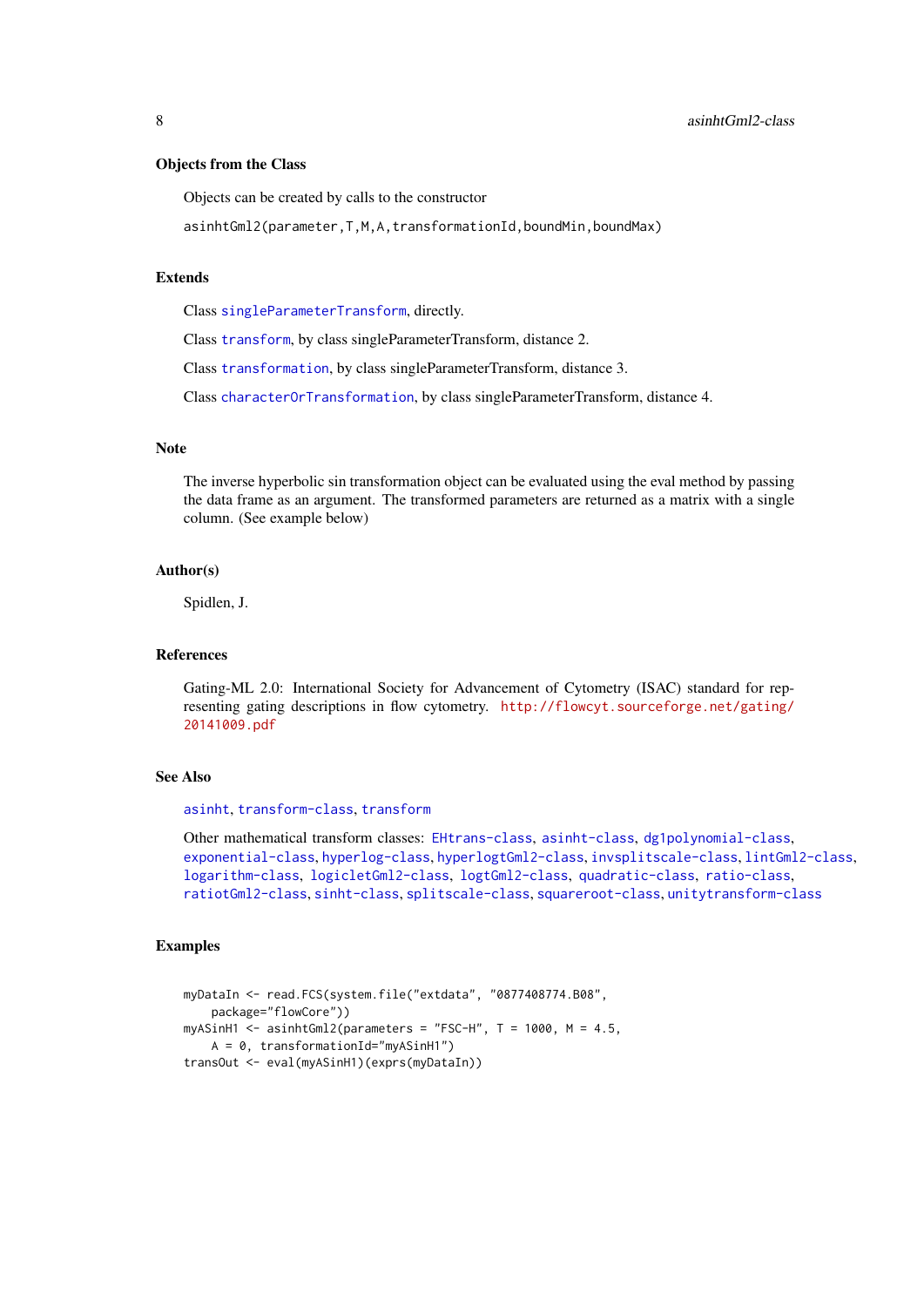<span id="page-8-1"></span><span id="page-8-0"></span>biexponentialTransform

*Compute a transform using the 'biexponential' function*

#### Description

The 'biexponential' is an over-parameterized inverse of the hyperbolic sine. The function to be inverted takes the form biexp(x) =  $a*exp(b*(x-w))$ -c\*exp(-d\*(x-w))+f with default parameters selected to correspond to the hyperbolic sine.

#### Usage

```
biexponentialTransform(transformationId="defaultBiexponentialTransform",
                       a = 0.5, b = 1, c = 0.5, d = 1, f = 0, w = 0,
                      tol = .Machine$double.eps^0.25, maxit = as.integer(5000))
```
#### Arguments

| transformationId |                                                                                               |
|------------------|-----------------------------------------------------------------------------------------------|
|                  | A name to assign to the transformation. Used by the transform/filter integration<br>routines. |
| a                | See the function description above. Defaults to 0.5                                           |
| b                | See the function description above. Defaults to 1.0                                           |
| C                | See the function description above. Defaults to $0.5$ (the same as a)                         |
| d                | See the function description above. Defaults to 1 (the same as b)                             |
| f                | A constant bias for the intercept. Defaults to 0.                                             |
| W                | A constant bias for the 0 point of the data. Defaults to 0.                                   |
| tol              | A tolerance to pass to the inversion routine (uniroot usually)                                |
| maxit            | A maximum number of iterations to use, also passed to uniroot                                 |

#### Value

Returns values giving the inverse of the biexponential within a certain tolerance. This function should be used with care as numerical inversion routines often have problems with the inversion process due to the large range of values that are essentially 0. Do not be surprised if you end up with population splitting about w and other odd artifacts.

# Author(s)

B. Ellis, N Gopalakrishnan

# See Also

# [transform](#page-128-2)

Other Transform functions: [arcsinhTransform](#page-4-1), [inverseLogicleTransform](#page-64-1), [linearTransform](#page-70-1), [lnTransform](#page-73-1), [logTransform](#page-82-1), [logicleTransform](#page-79-1), [quadraticTransform](#page-96-1), [scaleTransform](#page-111-1), [splitScaleTransform](#page-121-1), [truncateTransform](#page-135-1)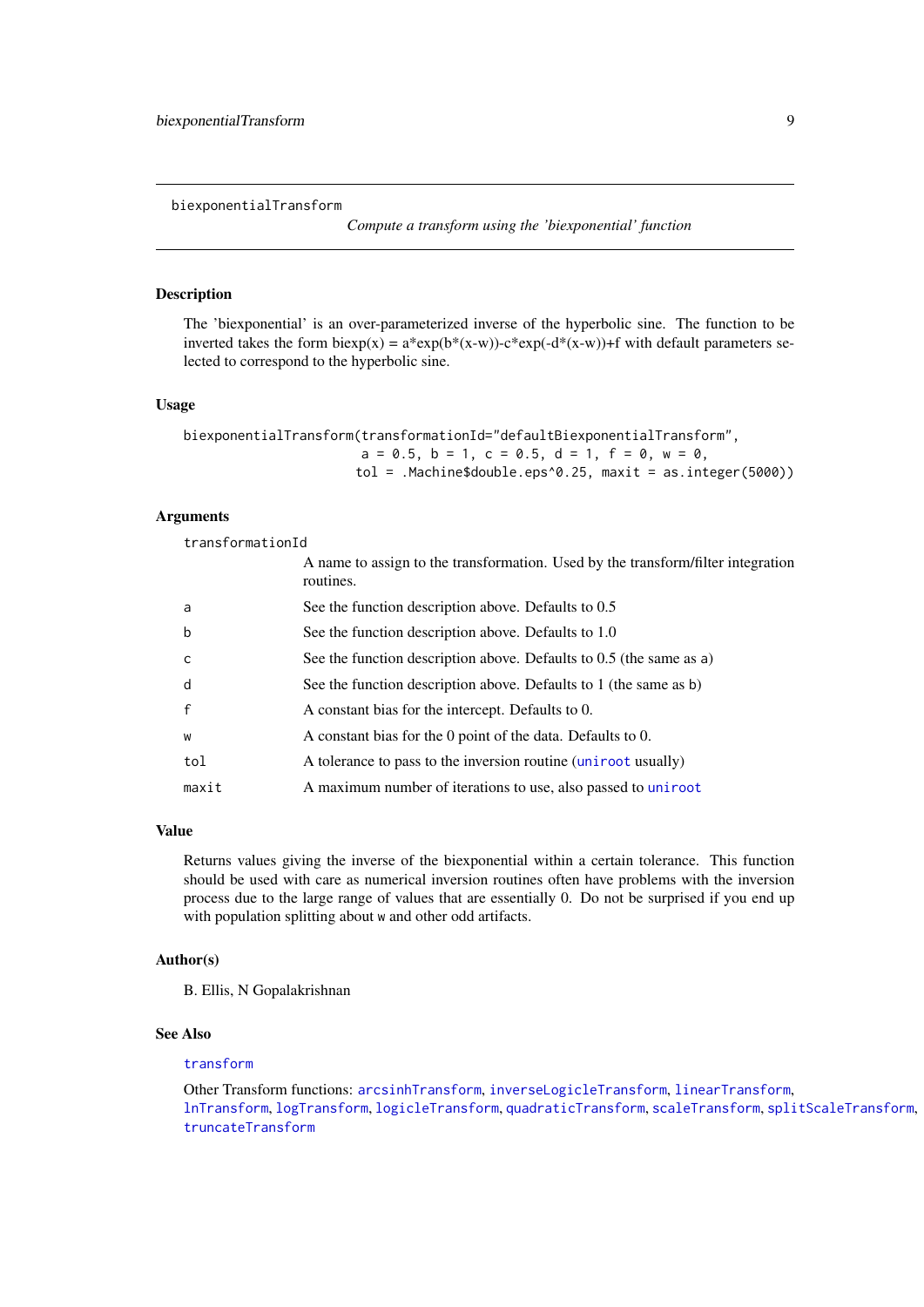# Examples

```
# Construct some "flow-like" data which tends to be hetereoscedastic.
data(GvHD)
biexp <- biexponentialTransform("myTransform")
after.1 <- transform(GvHD, transformList('FSC-H', biexp))
biexp <- biexponentialTransform("myTransform",w=10)
after.2 <- transform(GvHD, transformList('FSC-H', biexp))
opar = par(mfcol=c(3, 1))plot(density(exprs(GvHD[[1]])[, 1]), main="Original")
plot(density(exprs(after.1[[1]])[, 1]), main="Standard Transform")
plot(density(exprs(after.2[[1]])[, 1]), main="Shifted Zero Point")
```
boundaryFilter-class *Class "boundaryFilter"*

# Description

Class and constructor for data-driven [filter](#page-32-1) objects that discard margin events.

# Usage

```
boundaryFilter(x, tolerance=.Machine$double.eps, side=c("both", "lower",
"upper"), filterId="defaultBoundaryFilter")
```
#### Arguments

| $\mathsf{x}$ | Character giving the name(s) of the measurement parameter(s) on which the<br>filter is supposed to work. Note that all events on the margins of ay of the<br>channels provided by x will be discarded, which is often not desired. Such<br>events may not convey much information in the particular channel on which<br>their value falls on the margin, however they may well be informative in other<br>channels. |
|--------------|---------------------------------------------------------------------------------------------------------------------------------------------------------------------------------------------------------------------------------------------------------------------------------------------------------------------------------------------------------------------------------------------------------------------|
| tolerance    | Numeric vector, used to set the tolerance slot of the object. Can be set sepa-<br>rately for each element in x. R's recycling rules apply.                                                                                                                                                                                                                                                                          |
| side         | Character vector, used to set the side slot of the object. Can be set separately<br>for each element in x. R's recycling rules apply.                                                                                                                                                                                                                                                                               |
| filterId     | An optional parameter that sets the filter Id slot of this filter. The object can<br>later be identified by this name.                                                                                                                                                                                                                                                                                              |

#### Details

Flow cytomtery instruments usually operate on a given data range, and the limits of this range are stored as keywords in the FSC files. Depending on the amplification settings and the dynamic range of the measured signal, values can occur that are outside of the measurement range, and most instruments will simply pile those values at the minimum or maximum range limit. The boundaryFilter removes these values, either for a single parameter, or for a combination of parameters. Note that

<span id="page-9-0"></span>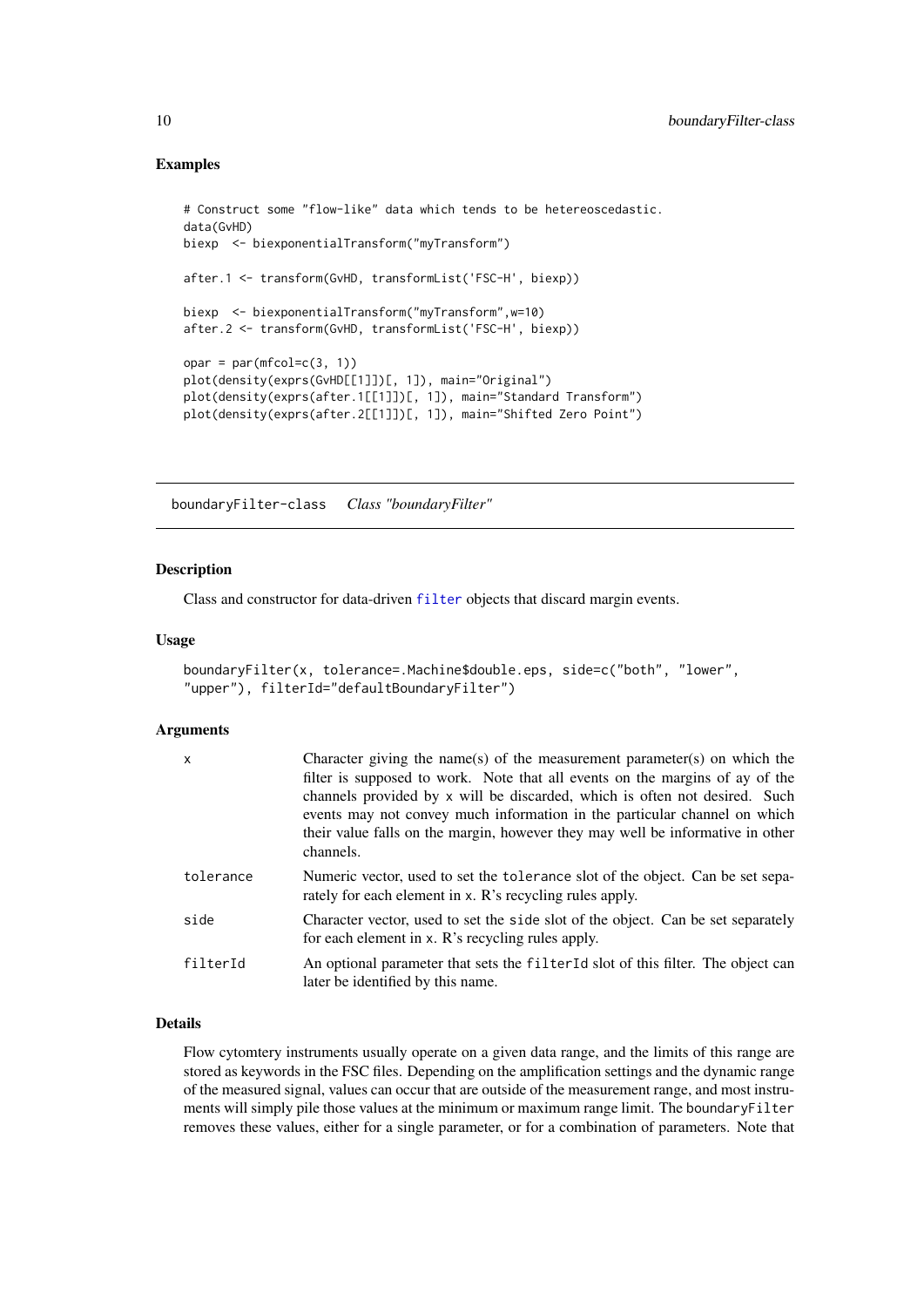it is often desirable to treat boundary events on a per-parameter basis, since their values might be uninformative for one particular channel, but still be useful in all of the other channels.

The constructor boundaryFilter is a convenience function for object instantiation. Evaluating a boundaryFilter results in a single sub-populations, an hence in an object of class [filterResult](#page-37-1).

#### Value

Returns a boundaryFilter object for use in filtering [flowFrame](#page-44-1)s or other flow cytometry objects.

#### Slots

- tolerance Object of class "numeric". The machine tolerance used to decide whether an event is on the measurement boundary. Essentially, this is done by evaluating x>minRange+tolerance & x<maxRange-tolerance.
- side Object of class "character". The margin on which to evaluate the filter. Either upper for the upper margin or lower for the lower margin or both for both margins.

#### Extends

Class ["parameterFilter"](#page-87-1), directly.

Class ["concreteFilter"](#page-18-1), by class parameterFilter, distance 2.

Class ["filter"](#page-30-1), by class parameterFilter, distance 3.

#### Objects from the Class

Objects can be created by calls of the form new ("boundaryFilter", ...) or using the constructor boundaryFilter. Using the constructor is the recommended way.

# **Methods**

 $%$ in% signature(x = "flowFrame", table = "boundaryFilter"): The workhorse used to evaluate the filter on data. This is usually not called directly by the user, but internally by calls to the [filter](#page-32-1) methods.

show signature(object = "boundaryFilter"): Print information about the filter.

#### Author(s)

Florian Hahne

# See Also

[flowFrame](#page-44-1), [flowSet](#page-50-1), [filter](#page-32-1) for evaluation of boundaryFilters and [Subset](#page-123-1) for subsetting of flow cytometry data sets based on that.

```
## Loading example data
dat <- read.FCS(system.file("extdata","0877408774.B08",
package="flowCore"))
## Create directly. Most likely from a command line
boundaryFilter("FSC-H", filterId="myBoundaryFilter")
```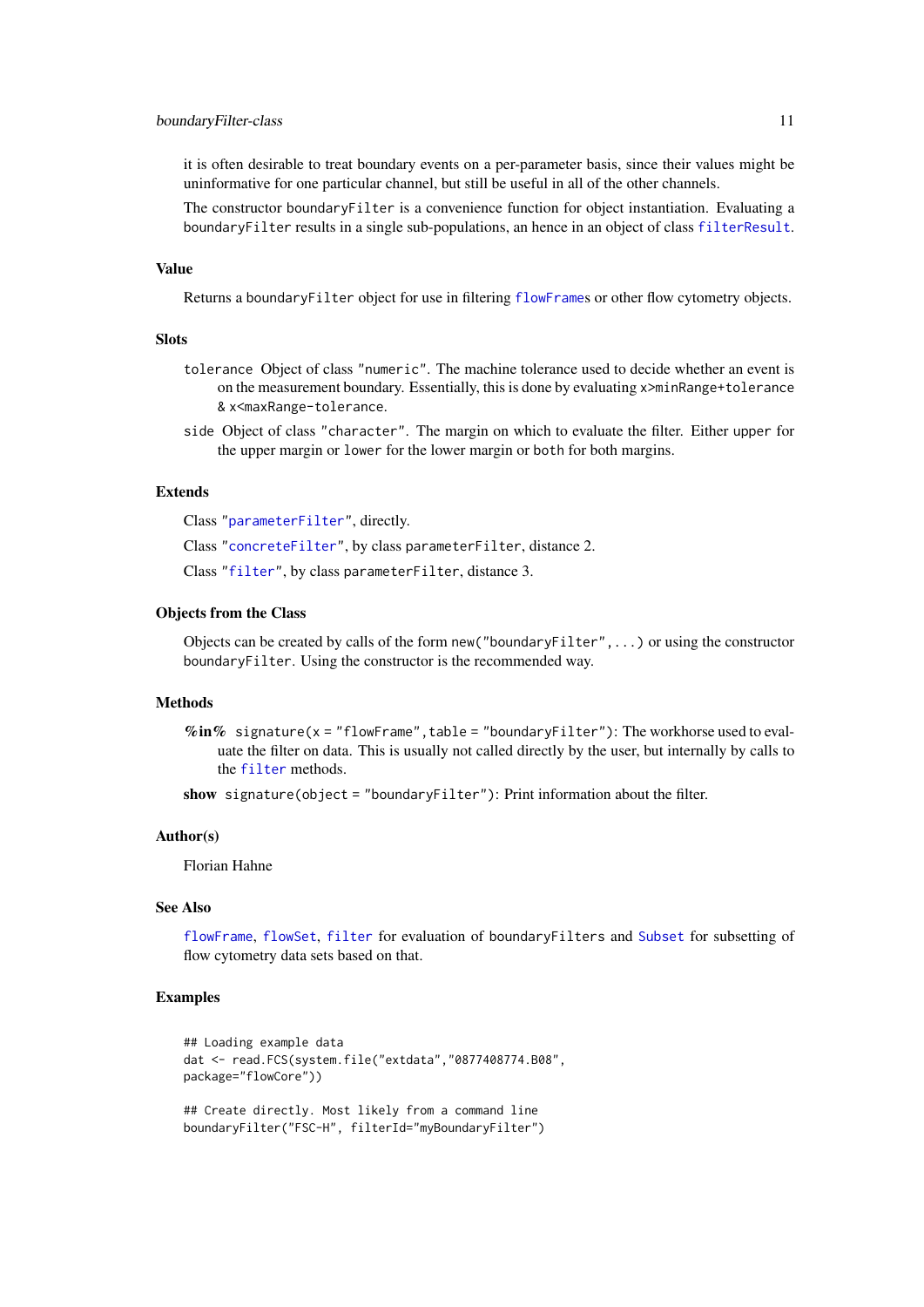```
## To facilitate programmatic construction we also have the following
bf <- boundaryFilter(filterId="myBoundaryFilter", x=c("FSC-H"))
## Filtering using boundaryFilter
fres <- filter(dat, bf)
fres
summary(fres)
## We can subset the data with the result from the filtering operation.
Subset(dat, fres)
## A boundaryFilter on the lower margins of several channels
```

```
bf2 <- boundaryFilter(x=c("FSC-H", "SSC-H"), side="lower")
```
characterOrNumeric-class

# *Class "characterOrNumeric"*

# Description

A simple union class of character and numeric. Objects will be created internally whenever necessary and the user should not need to explicitly interact with this class.

# Objects from the Class

A virtual Class: No objects may be created from it.

# Examples

```
showClass("characterOrNumeric")
```
characterOrParameters-class

*Class "characterOrParameters"*

#### Description

A simple union class of character and [parameters](#page-88-1). Objects will be created internally whenever necessary and the user should not need to explicitly interact with this class.

#### Objects from the Class

A virtual Class: No objects may be created from it.

#### Examples

showClass("characterOrParameters")

<span id="page-11-0"></span>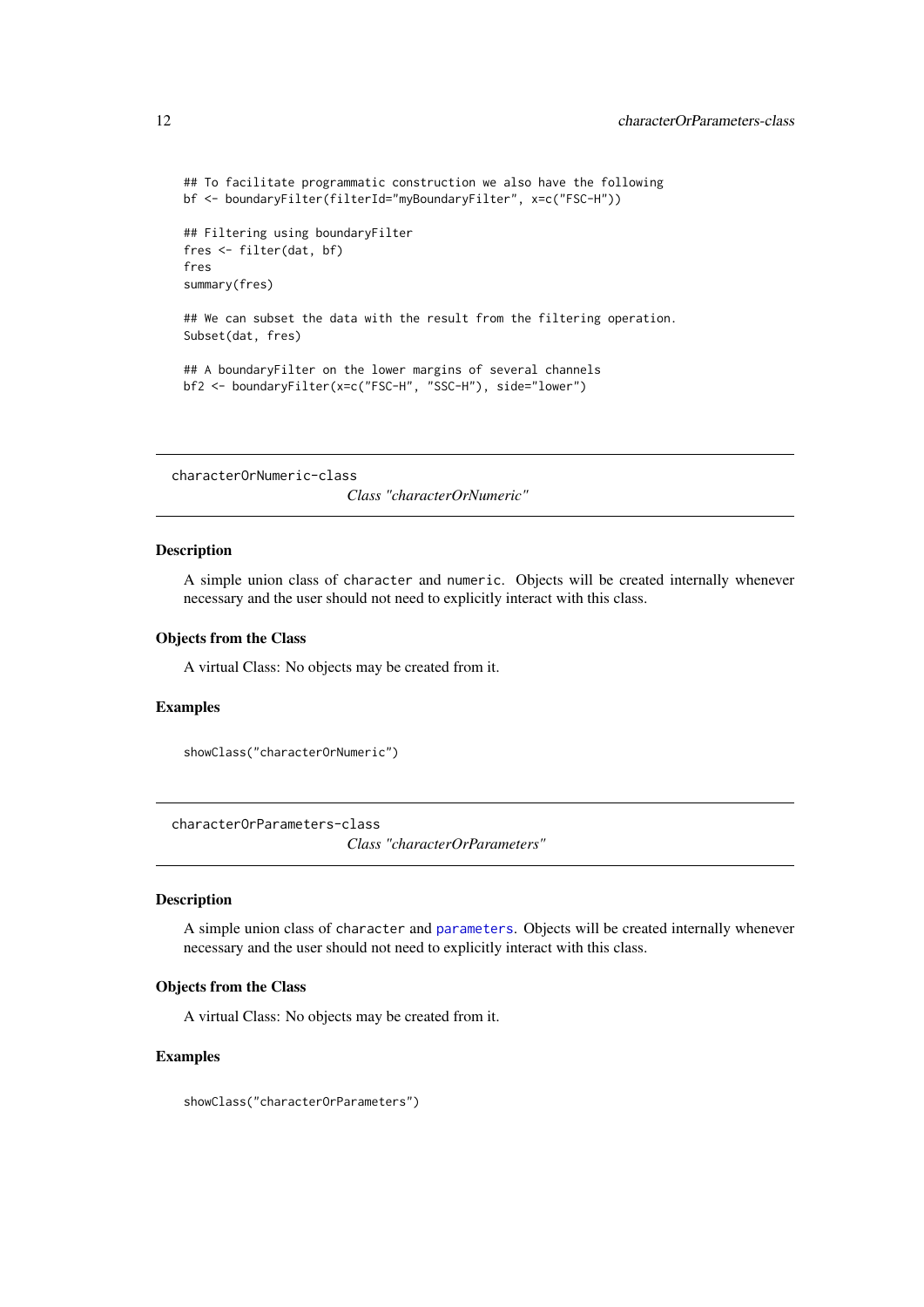<span id="page-12-1"></span><span id="page-12-0"></span>characterOrTransformation-class

*Class "characterOrTransformation"*

# Description

A simple union class of character and [transformation](#page-129-1). Objects will be created internally whenever necessary and the user should not need to explicitly interact with this class.

# Objects from the Class

A virtual Class: No objects may be created from it.

# Examples

```
showClass("characterOrTransformation")
```
checkOffset *Fix the offset when its values recorded in header and TEXT don't agree*

# Description

Fix the offset when its values recorded in header and TEXT don't agree

# Usage

```
checkOffset(offsets, x, ignore.text.offset = FALSE, ...)
```
# Arguments

| offsets            | the named vector returned by find Offsets                |
|--------------------|----------------------------------------------------------|
| $\mathsf{x}$       | the text segmented returned by readFCStext               |
| ignore.text.offset |                                                          |
|                    | whether to ignore the offset info stored in TEXT segment |
|                    | not used.                                                |

# Value

the updated offsets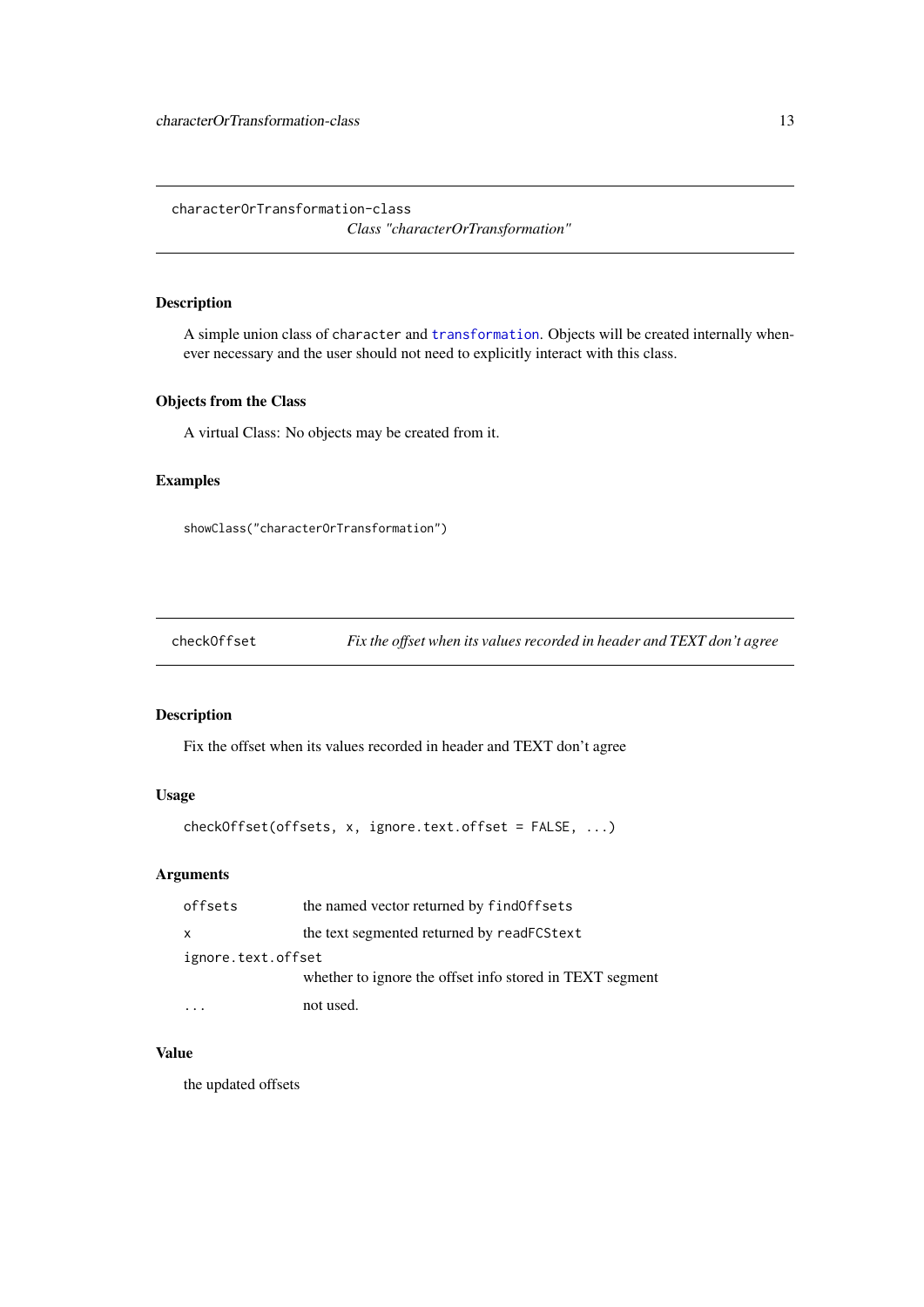<span id="page-13-0"></span>

# Description

These functions manage the relations that allow coercing an object to a given class.

#### Arguments

from, to The classes between which def performs coercion. (In the case of the coerce function, these are objects from the classes, not the names of the classes, but you're not expected to call coerce directly.)

#### Details

The function supplied as the third argument is to be called to implement  $as(x, to)$  when x has class from. Need we add that the function should return a suitable object with class to.

#### Author(s)

F. Hahne, B. Ellis

# Examples

```
samp1 <- read.FCS(system.file("extdata","0877408774.E07", package="flowCore"))
samp2 <- read.FCS(system.file("extdata","0877408774.B08",package="flowCore"))
samples <-list("sample1"=samp1,"sample2"=samp2)
experiment <- as(samples,"flowSet")
```

| collapse_desc | Coerce the list of the keywords into a character Also flatten spillover |
|---------------|-------------------------------------------------------------------------|
|               | matrix into a string                                                    |

#### Description

Coerce the list of the keywords into a character Also flatten spillover matrix into a string

# Usage

```
collapse_desc(d, collapse.spill = TRUE)
```
#### Arguments

d a named list of keywords collapse.spill whether to flatten spillover matrix to a string

# Value

a list of strings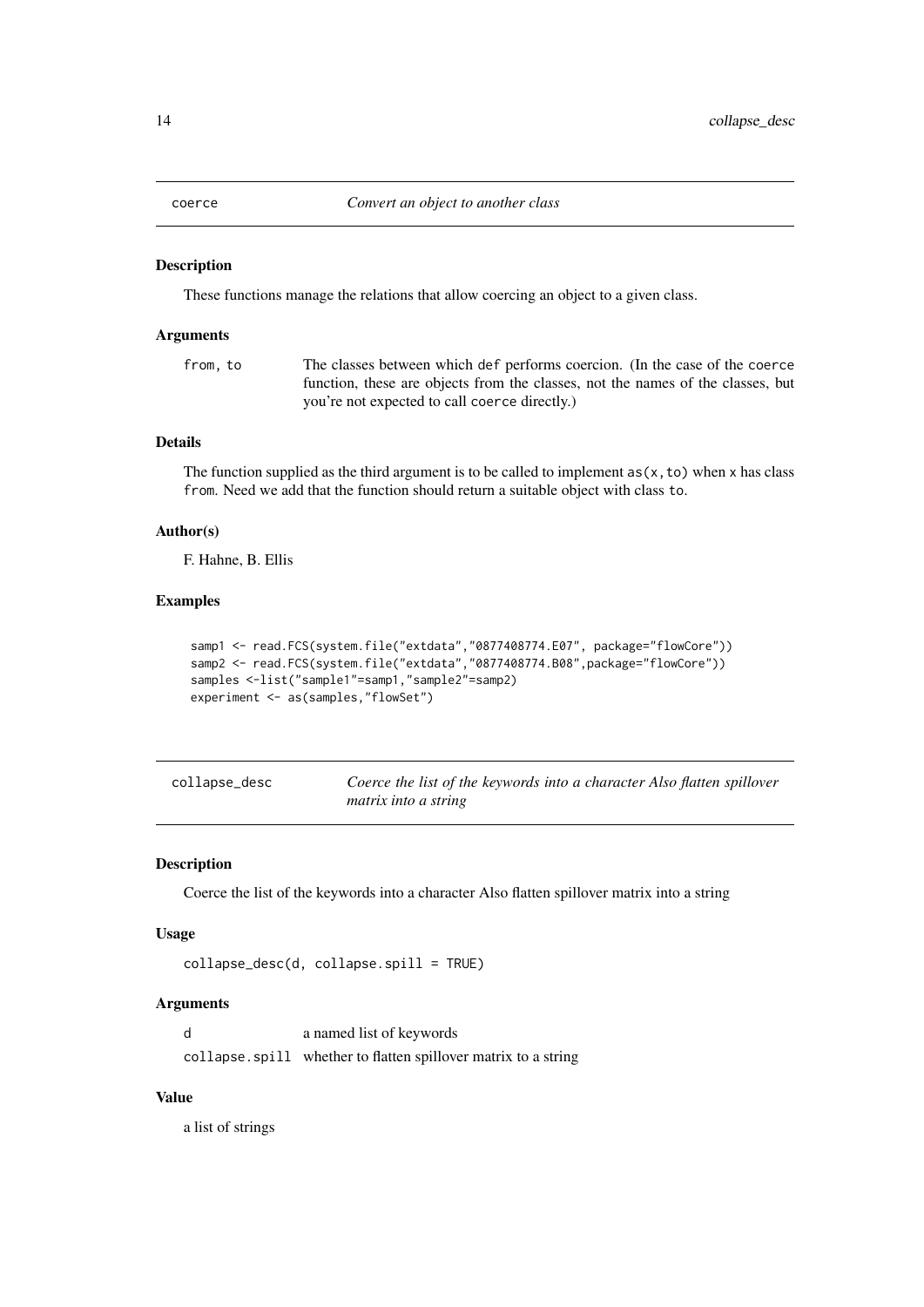#### <span id="page-14-0"></span>compensatedParameter-class 15

#### Examples

```
data(GvHD)
fr <- GvHD[[1]]
collapse_desc(keyword(fr))
```

```
compensatedParameter-class
                        Class "compensatedParameter"
```
#### Description

Emission spectral overlap can be corrected by subtracting the amount of spectral overlap from the total detected signals. This compensation process can be described by using spillover matrices.

# Details

The compensatedParameter class allows for compensation of specific parameters the user is interested in by creating compensatedParameter objects and evaluating them. This allows for use of compensatedParameter in gate definitions.

# **Slots**

.Data Object of class "function".

parameters Object of class "character" – the flow parameters to be compensated.

- spillRefId Object of class "character" the name of the compensation object (The compensation object contains the spillover Matrix).
- searchEnv Object of class "environment" -environment in which the compensation object is defined.
- transformationId Object of class "character" a unique Id to reference the compensatedParameter object.

# Objects from the Class

Objects can be created by calls to the constructor of the form compensatedParameter(parameters, spillRefId, trans

#### Extends

Class ["transform"](#page-128-1), directly. Class ["transformation"](#page-129-1), by class "transform", distance 2. Class ["characterOrTransformation"](#page-12-1), by class "transform", distance 3.

#### Note

The transformation object can be evaluated using the eval method by passing the data frame as an argument. The transformed parameters are returned as a matrix with a single column. (See example below)

#### Author(s)

Gopalakrishnan N,F.Hahne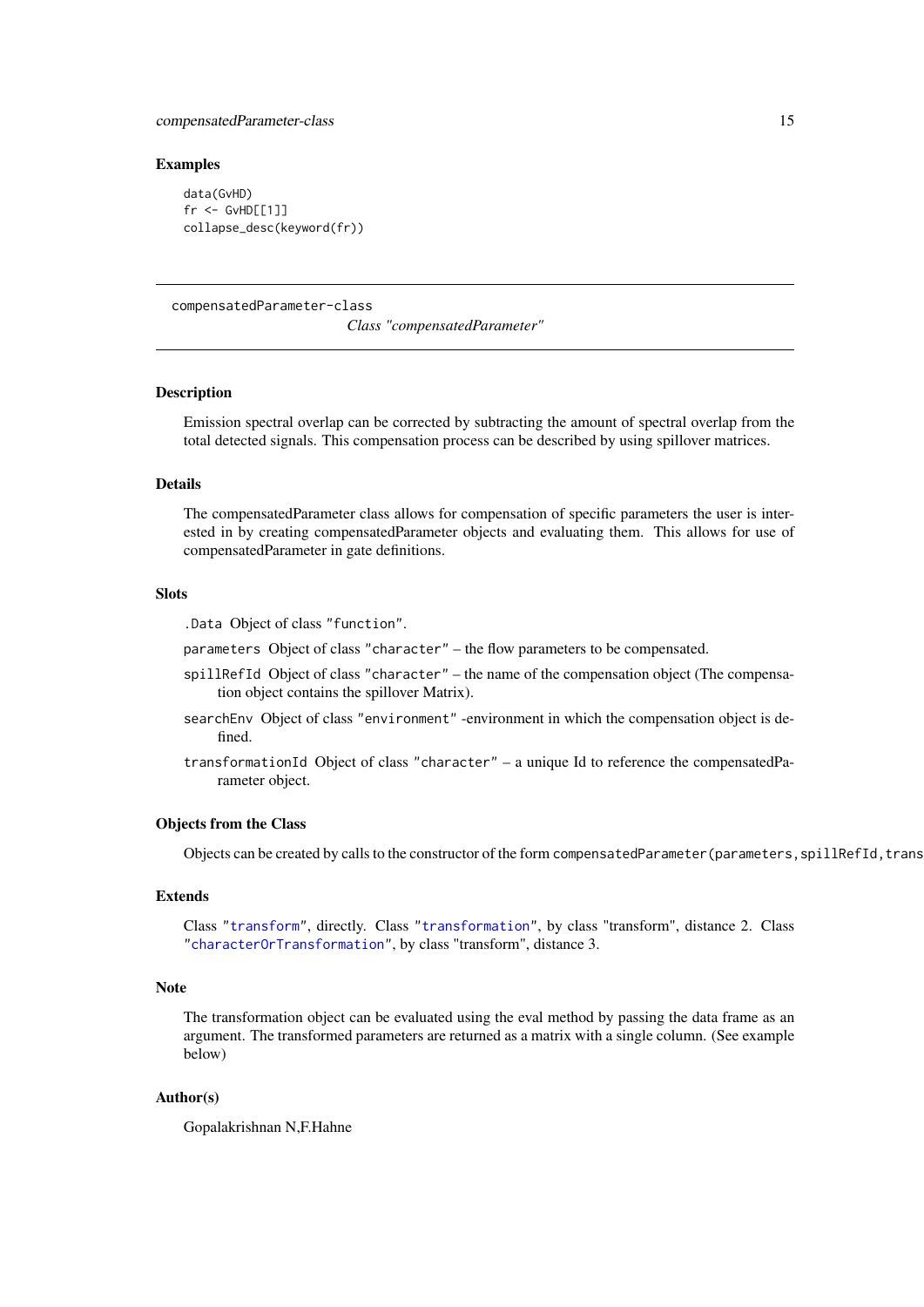# See Also

compensation

# Examples

```
samp <- read.flowSet(path=system.file("extdata", "compdata", "data", package="flowCore"))
cfile <- system.file("extdata","compdata","compmatrix", package="flowCore")
comp.mat <- read.table(cfile, header=TRUE, skip=2, check.names = FALSE)
comp.mat
## create a compensation object
comp <- compensation(comp.mat,compensationId="comp1")
## create a compensated parameter object
cPar1<-compensatedParameter(c("FL1-H","FL3-H"),"comp",searchEnv=.GlobalEnv)
compOut<-eval(cPar1)(exprs(samp[[1]]))
```
compensation-class *Class "compensation"*

#### Description

Class and methods to compensate for spillover between channels by applying a spillover matrix to a flowSet or a flowFrame assuming a simple linear combination of values.

#### Usage

```
compensation(..., spillover, compensationId="defaultCompensation")
```

```
compensate(x, spillover, ...)
```
# Arguments

| spillover | The spillover or compensation matrix.                                                                                                                                                              |
|-----------|----------------------------------------------------------------------------------------------------------------------------------------------------------------------------------------------------|
|           | compensation Id The identifier for the compensation object.                                                                                                                                        |
| X         | An object of class flowFrame or flowSet.                                                                                                                                                           |
| .         | Further arguments.                                                                                                                                                                                 |
|           | The constructor is designed to be useful in both programmatic and interactive<br>settings, and  serves as a container for possible arguments. The following<br>combinations of values are allowed: |
|           | Elements in  are character scalars of parameter names or transform objects<br>and the colnames in spillover match to these parameter names.                                                        |
|           | The first element in  is a character vector of parameter names or a list of<br>character scalars or transform objects and the colnames in spillover match<br>to these parameter names.             |
|           | Argument spillover is missing and the first element in $\dots$ is a matrix, in which<br>case it is assumed to be the spillover matrix.                                                             |
|           | is missing, in which case all parameter names are taken from the colnames<br>of spillover.                                                                                                         |

<span id="page-15-0"></span>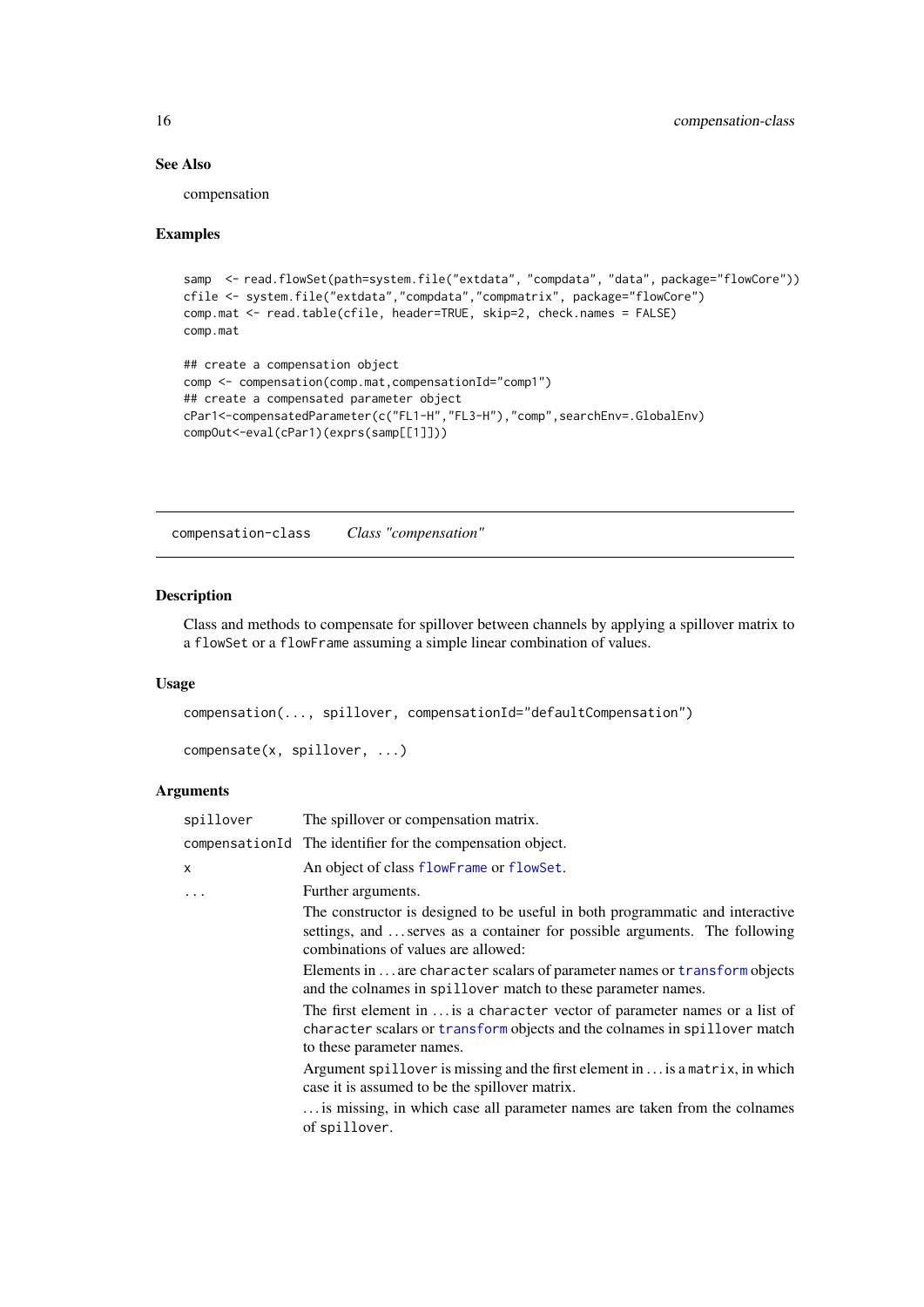#### Details

The essential premise of compensation is that some fluorochromes may register signals in detectors that do not correspond to their primary detector (usually a photomultiplier tube). To compensate for this fact, some sort of standard is used to obtain the background signal (no dye) and the amount of signal on secondary channels for each fluorochrome relative to the signal on their primary channel.

To calculate the spillover percentage we use either the mean or the median (more often the latter) of the secondary signal minus the background signal for each dye to obtain n by n matrix, S, of so-called spillover values, expressed as a percentage of the primary channel. The observed values are then considered to be a linear combination of the true fluorescence and the spillover from each other channel so we can obtain the true values by simply multiplying by the inverse of the spillover matrix.

The spillover matrix can be obtained through several means. Some flow cytometers provide a spillover matrix calculated during acquisition, possibly by the operator, that is made available in the metadata of the flowFrame. While there is a theoretical standard keyword \$SPILL it can also be found in the SPILLOVER or SPILL keyword depending on the cytometry. More commonly the spillover matrix is calculated using a series of compensation cells or beads collected before the experiment. If you have set of FCS files with one file per fluorochrome as well as an unstained FCS file you can use the [spillover](#page-0-0) method for [flowSets](#page-0-0) to automatically calculate a spillover matrix.

The compensation class is essentially a wrapper around a matrix that allows for transformed parameters and method dispatch.

# Value

A compensation object for the constructor.

A [flowFrame](#page-44-2) or [flowSet](#page-50-2) for the compensate methods.

#### **Slots**

spillover Object of class matrix; the spillover matrix.

compensationId Object of class character. An identifier for the object.

parameters Object of class parameters. The flow parameters for which the compensation is defined. This can also be objects of class [transform](#page-128-1), in which case the compensation is performed on the compensated parameters.

#### Objects from the Class

Objects should be created using the constructor compensation(). See the Usage and Arguments sections for details.

# **Methods**

**compensate** signature( $x =$  "flowFrame", spillover = "compensation"): Apply the compensation defined in a compensation object on a [flowFrame](#page-44-2). This returns a compensated flowFrame. *Usage:*

compensate(flowFrame,compensation)

compensate signature( $x = "flowFrame"$ , spillover = "matrix"): Apply a compensation matrix to a [flowFrame](#page-44-2). This returns a compensated flowFrame.

*Usage:*

compensate(flowFrame,matrix)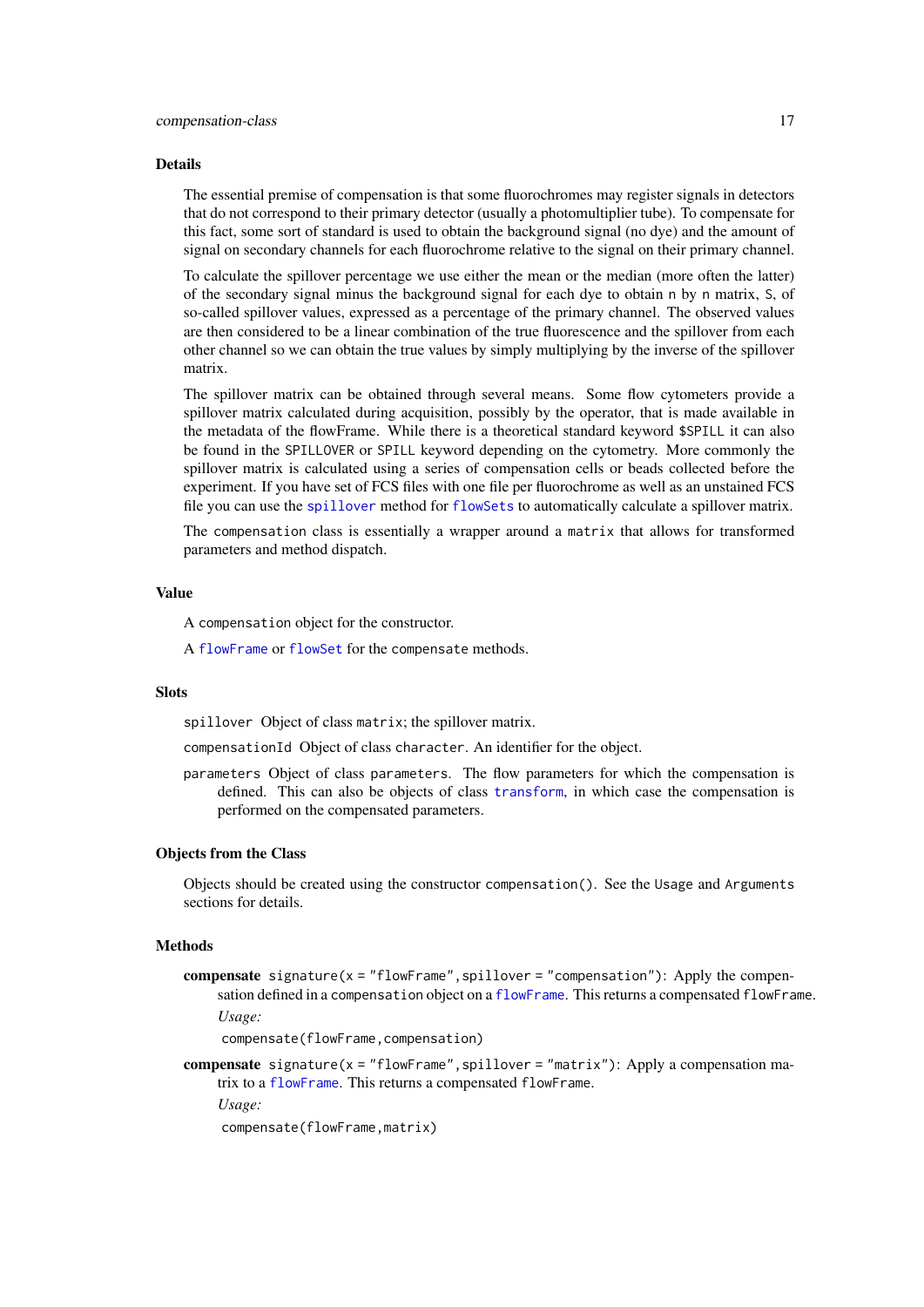compensate signature( $x =$  "flowFrame", spillover = "data.frame"): Try to coerce the data.frame to a matrix and apply that to a [flowFrame](#page-44-2). This returns a compensated flowFrame. *Usage:*

compensate(flowFrame,data.frame)

- identifier, identifier<- signature(object = "compensation"): Accessor and replacement methods for the compensationId slot.
	- *Usage:*

identifier(compensation)

identifier(compensation) <-value

parameters signature(object = "compensation"): Get the parameter names of the compensation object. This method also tries to resolve all [transforms](#page-0-0) and [transformReferences](#page-0-0) before returning the parameters as character vectors. Unresolvable references return NA. *Usage:*

parameters(compensation)

show signature(object = "compensation"): Print details about the object.

*Usage:*

This method is automatically called when the object is printed on the screen.

#### Author(s)

F.Hahne, B. Ellis, N. Le Meur

#### See Also

[spillover](#page-0-0)

```
## Read sample data and a sample spillover matrix
samp <- read.flowSet(path=system.file("extdata", "compdata", "data",
         package="flowCore"))
cfile <- system.file("extdata","compdata","compmatrix", package="flowCore")
comp.mat <- read.table(cfile, header=TRUE, skip=2, check.names = FALSE)
comp.mat
## compensate using the spillover matrix directly
summary(samp)
samp <- compensate(samp, comp.mat)
summary(samp)
## create a compensation object and compensate using that
comp <- compensation(comp.mat)
compensate(samp, comp)
## demo the sample-specific compensation
## create a list of comps (each element could be a
## different compensation tailored for the specific sample)
comps <- sapply(sampleNames(samp), function(sn)comp, simplify = FALSE)
# the names of comps must be matched to sample names of the flowset
compensate(samp, comps)
```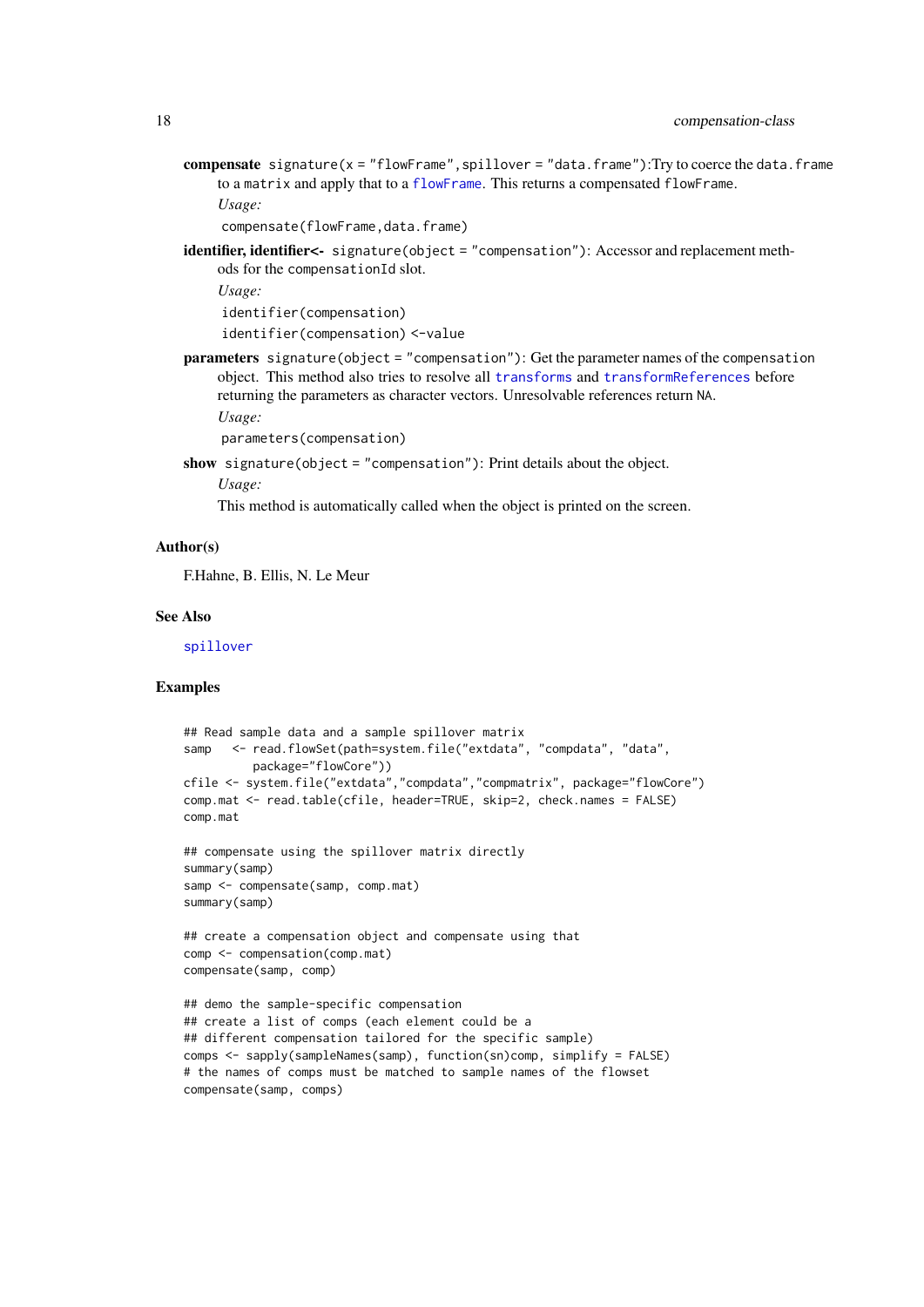<span id="page-18-0"></span>complementFilter-class

*Class complementFilter*

# Description

This class represents the logical complement of a single filter, which is itself a filter that can be incorporated in to further set operations. complementFilters are constructed using the prefix unary set operator "!" with a single filter operand.

# Slots

filters Object of class "list", containing the component filters.

filterId Object of class "character" referencing the filter applied.

# Extends

Class ["filter"](#page-30-1), directly.

#### Author(s)

B. Ellis

# See Also

[filter](#page-32-1), [setOperationFilter](#page-113-1)

Other setOperationFilter classes: [intersectFilter-class](#page-63-1), [setOperationFilter-class](#page-113-1), [subsetFilter-class](#page-124-1), [unionFilter-class](#page-136-2)

<span id="page-18-1"></span>concreteFilter-class *Class "concreteFilter"*

# Description

The concrete Filter serves as a base class for all filters that actually implement a filtering process. At the moment this includes all filters except [filterReference](#page-36-1), the only non-concrete filter at present.

# Slots

filterId The identifier associated with this class.

# Objects from the Class

Objects of this class should never be created directly. It serves only as a point of inheritance.

# Extends

Class ["filter"](#page-30-1), directly.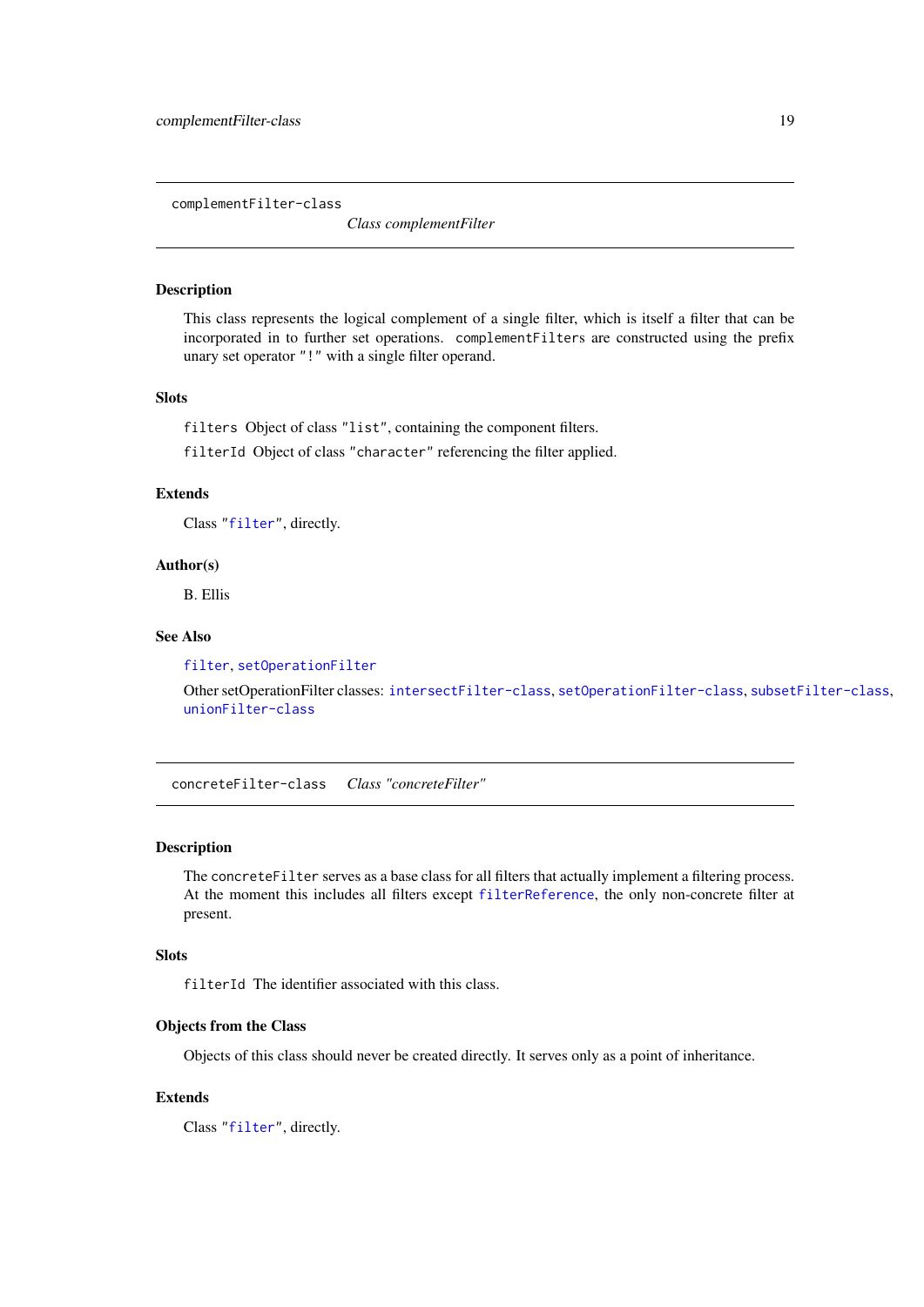# Author(s)

B. Ellis

# See Also

[parameterFilter](#page-87-1)

decompensate-methods *Decompensate a flowFrame*

# Description

Reverse the application of a compensation matrix on a flowFrame

# Usage

```
## S4 method for signature 'flowFrame, matrix'
decompensate(x, spillover)
```

```
## S4 method for signature 'flowFrame, data.frame'
decompensate(x, spillover)
```
#### Arguments

| $\boldsymbol{\mathsf{x}}$ | flowFrame.            |
|---------------------------|-----------------------|
| spillover                 | matrix or data frame. |

#### Value

a decompensated flowFrame

```
library(flowCore)
f = list.files(system.file("extdata",
   "compdata",
   "data",
   package="flowCore"),
full.name=TRUE)[1]
f = read.FCS(f)spill = read.csv(system.file("extdata",
       "compdata", "compmatrix",
        package="flowCore"),
        ,sep="\t",skip=2)
\text{colnames}(\text{spill}) = \text{gsub}(" \text{!}, " -", \text{colnames}(\text{spill}))f.comp = compensate(f,spill)f.decomp = decompensate(f.comp,as.matrix(spill))
sum(abs(f@exprs-f.decomp@exprs))
all.equal(decompensate(f.comp,spill)@exprs,decompensate(f.comp,as.matrix(spill))@exprs)
all.equal(f@exprs,decompensate(f.comp,spill)@exprs)
```
<span id="page-19-0"></span>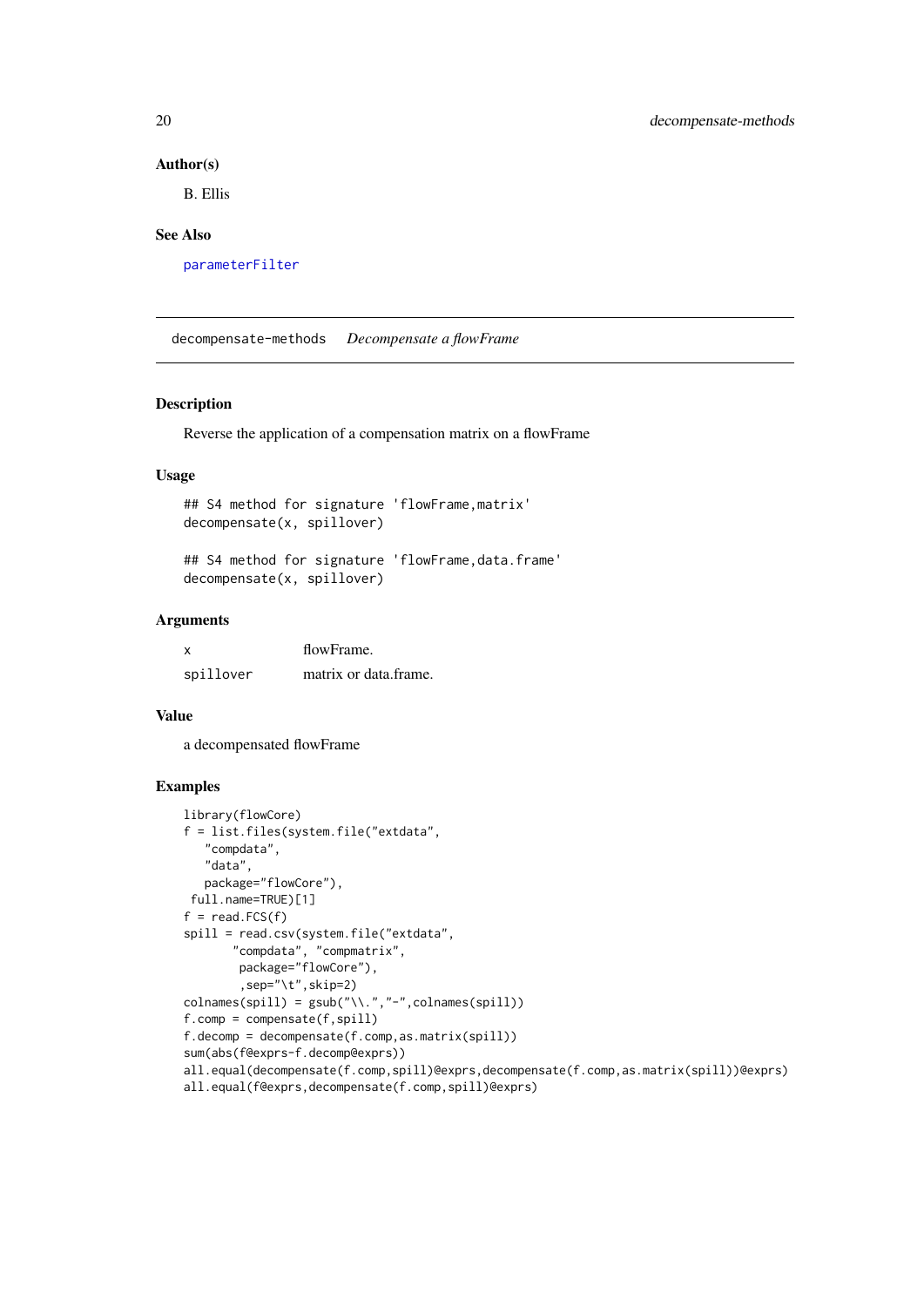<span id="page-20-1"></span><span id="page-20-0"></span>dg1polynomial-class *Class "dg1polynomial"*

# **Description**

dg1polynomial allows for scaling,linear combination and translation within a single transformation defined by the function

 $f(parameter_1, ..., parameter_n, a_1, ..., a_n, b) = b + \sum_{i=1}^n a_i * parameter_i$ 

#### Slots

.Data Object of class "function".

parameters Object of class "parameters" –the flow parameters that are to be transformed.

a Object of class "numeric" – coefficients of length equal to the number of flow parameters.

b Object of class "numeric" – coefficient of length 1 that performs the translation.

transformationId Object of class "character" unique ID to reference the transformation.

# Objects from the Class

Objects can be created by using the constructor dg1polynomial(parameter,a,b,transformationId).

#### Extends

Class ["transform"](#page-128-1), directly.

Class ["transformation"](#page-129-1), by class "transform", distance 2.

Class ["characterOrTransformation"](#page-12-1), by class "transform", distance 3.

# Note

The transformation object can be evaluated using the eval method by passing the data frame as an argument.The transformed parameters are returned as a matrix with a single column.(See example below)

# Author(s)

Gopalakrishnan N, F.Hahne

#### References

Gating-ML Candidate Recommendation for Gating Description in Flow Cytometry V 1.5

# See Also

ratio,quadratic,squareroot

Other mathematical transform classes: [EHtrans-class](#page-22-1), [asinht-class](#page-5-2), [asinhtGml2-class](#page-6-1), [exponential-class](#page-26-1), [hyperlog-class](#page-59-1), [hyperlogtGml2-class](#page-60-1), [invsplitscale-class](#page-65-1), [lintGml2-class](#page-71-1), [logarithm-class](#page-74-1), [logicletGml2-class](#page-76-1), [logtGml2-class](#page-80-1), [quadratic-class](#page-95-1), [ratio-class](#page-98-1), [ratiotGml2-class](#page-99-1), [sinht-class](#page-116-1), [splitscale-class](#page-119-1), [squareroot-class](#page-122-1), [unitytransform-class](#page-136-1)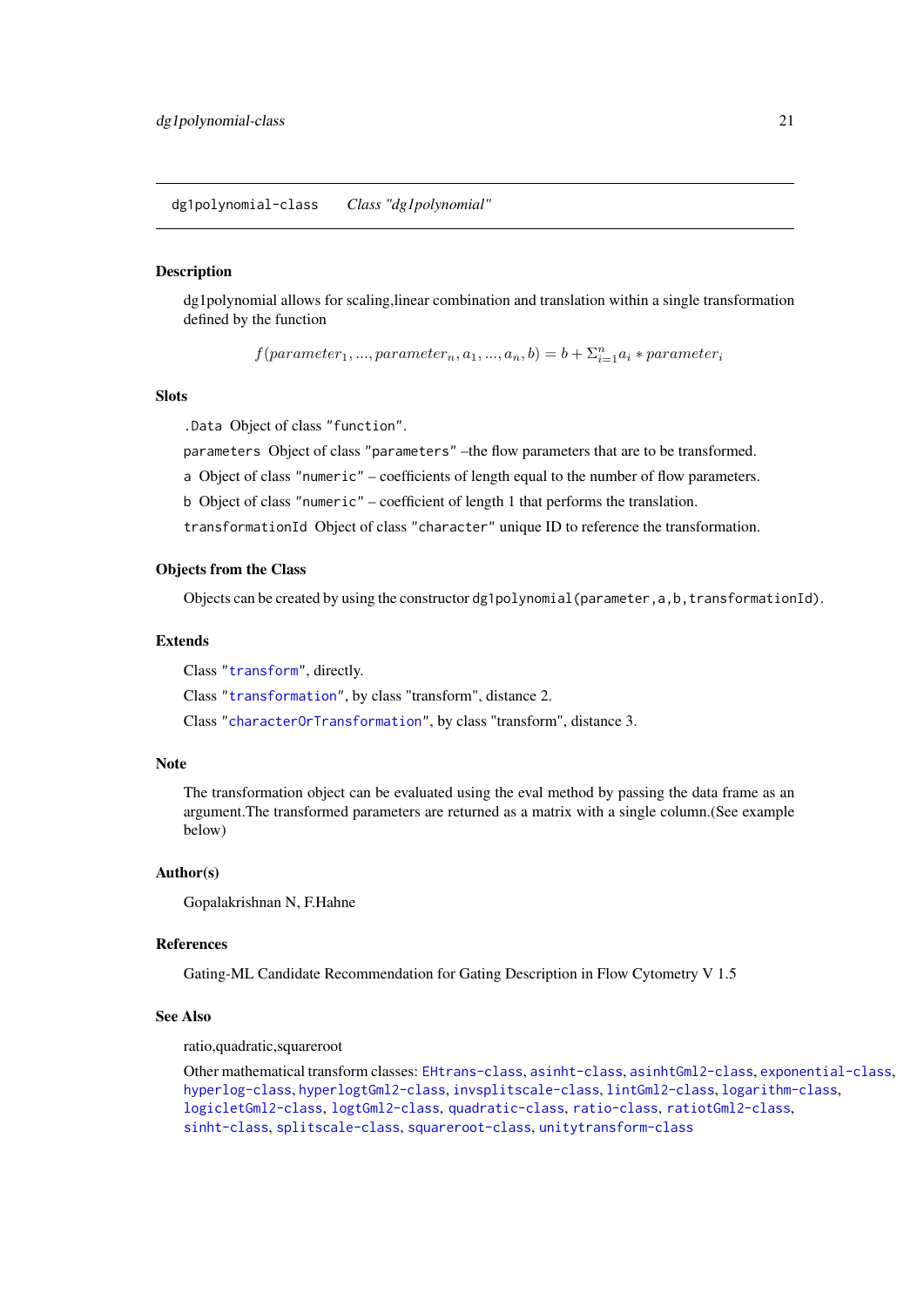# Examples

```
dat <- read.FCS(system.file("extdata","0877408774.B08",
package="flowCore"))
dg1<-dg1polynomial(c("FSC-H","SSC-H"),a=c(1,2),b=1,transformationId="dg1")
transOut<-eval(dg1)(exprs(dat))
```
each\_col *Methods to apply functions over flowFrame margins*

# Description

Returns a vector or array of values obtained by applying a function to the margins of a flowFrame. This is equivalent of running [apply](#page-0-0) on the output of exprs(flowFrame).

# Usage

 $each\_col(x, FUN, ...)$ each\_row(x, FUN, ...)

# Arguments

| X          | Object of class flowFrame.                                                                                                     |
|------------|--------------------------------------------------------------------------------------------------------------------------------|
| <b>FUN</b> | the function to be applied. In the case of functions like '+', '%*%', etc., the<br>function name must be backguoted or quoted. |
| $\cdots$   | optional arguments to 'FUN'.                                                                                                   |

# Author(s)

B. Ellis, N. LeMeur, F. Hahne

# See Also

[apply](#page-0-0)

```
samp <- read.FCS(system.file("extdata", "0877408774.B08", package="flowCore"),
transformation="linearize")
each_col(samp, summary)
```
<span id="page-21-0"></span>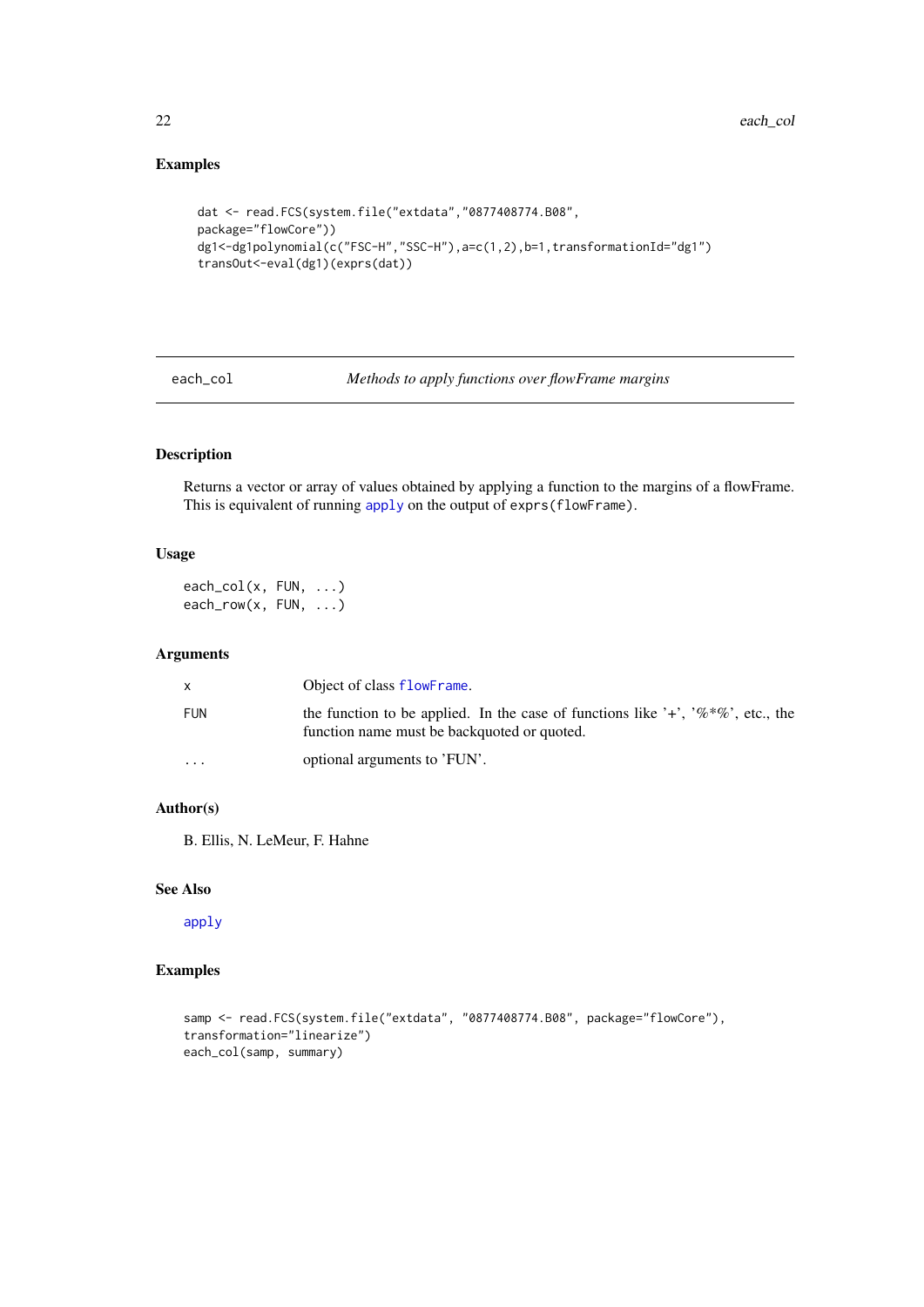<span id="page-22-1"></span><span id="page-22-0"></span>EHtrans-class *Class "EHtrans"*

# Description

EH transformation of a parameter is defined by the function

$$
EH(parameter, a, b) = 10^{\left(\frac{parameter}{a}\right)} + \frac{b * parameter}{a} - 1, parameter >= 0
$$
\n
$$
-10^{\left(\frac{-parameter}{a}\right)} + \frac{b * parameter}{a} + 1, parameter < 0
$$

# **Slots**

.Data Object of class "function".

a Object of class "numeric" – numeric constant greater than zero.

b Object of class "numeric" – numeric constant greater than zero.

parameters Object of class "transformation" – flow parameter to be transformed.

transformationId Object of class "character" – unique ID to reference the transformation.

#### Objects from the Class

Objects can be created by calls to the constructor EHtrans(parameters,a,b,transformationId)

#### Extends

Class ["singleParameterTransform"](#page-115-1), directly.

Class ["transform"](#page-128-1), by class "singleParameterTransform", distance 2.

Class ["transformation"](#page-129-1), by class "singleParameterTransform", distance 3.

Class ["characterOrTransformation"](#page-12-1), by class "singleParameterTransform", distance 4.

#### Note

The transformation object can be evaluated using the eval method by passing the data frame as an argument.The transformed parameters are returned as a matrix with a single column. (See example below)

# Author(s)

Gopalakrishnan N, F.Hahne

#### References

Gating-ML Candidate Recommendation for Gating Description in Flow Cytometry V 1.5

# See Also

# hyperlog

Other mathematical transform classes: [asinht-class](#page-5-2), [asinhtGml2-class](#page-6-1), [dg1polynomial-class](#page-20-1), [exponential-class](#page-26-1), [hyperlog-class](#page-59-1), [hyperlogtGml2-class](#page-60-1), [invsplitscale-class](#page-65-1), [lintGml2-class](#page-71-1), [logarithm-class](#page-74-1), [logicletGml2-class](#page-76-1), [logtGml2-class](#page-80-1), [quadratic-class](#page-95-1), [ratio-class](#page-98-1), [ratiotGml2-class](#page-99-1), [sinht-class](#page-116-1), [splitscale-class](#page-119-1), [squareroot-class](#page-122-1), [unitytransform-class](#page-136-1)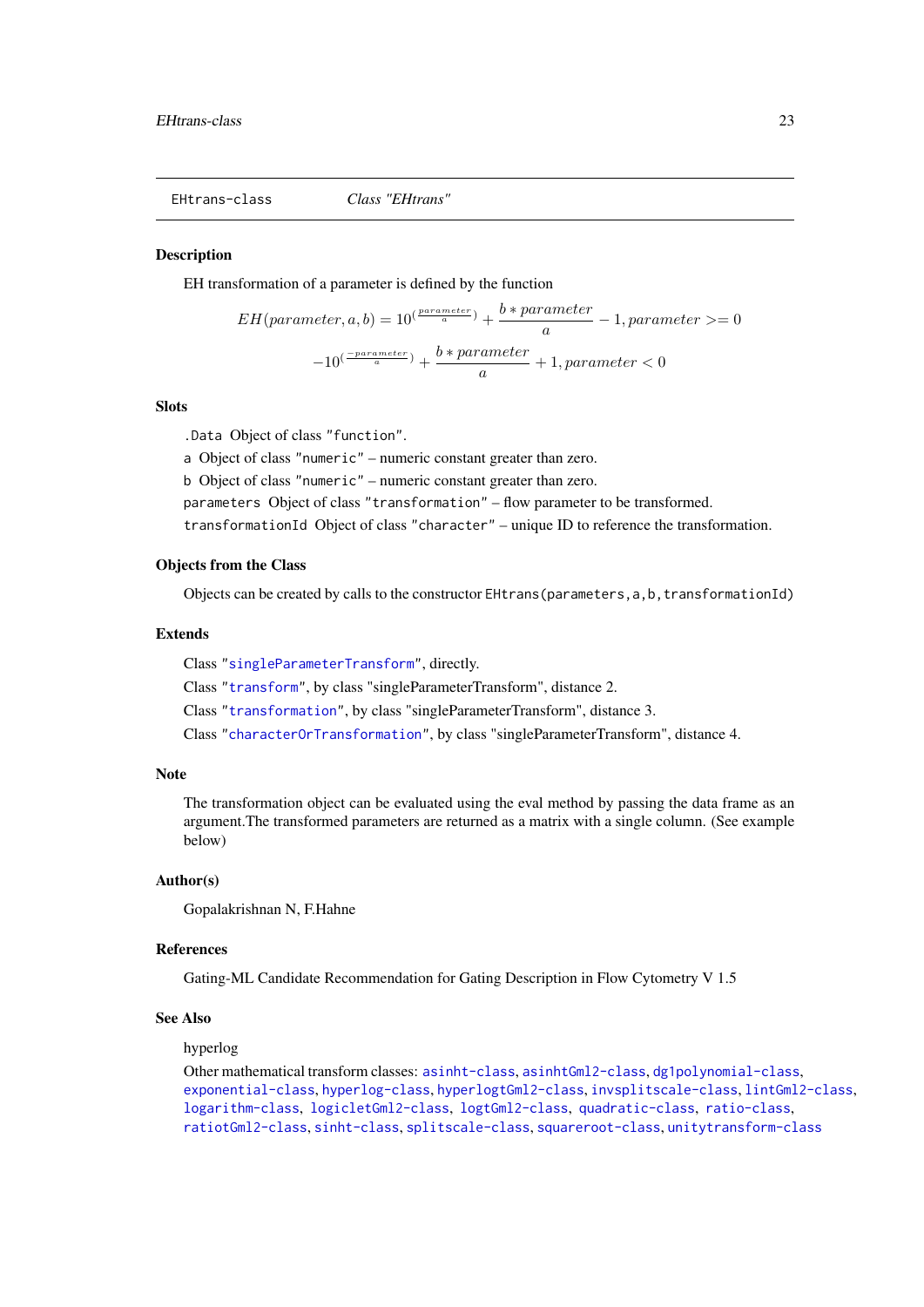# Examples

```
dat <- read.FCS(system.file("extdata","0877408774.B08",
                package="flowCore"))
eh1<-EHtrans("FSC-H", a=1250, b=4, transformationId="eh1")
transOut<-eval(eh1)(exprs(dat))
```
ellipsoidGate-class *Class "ellipsoidGate"*

# <span id="page-23-1"></span>Description

Class and constructor for n-dimensional ellipsoidal [filter](#page-32-1) objects.

# Usage

ellipsoidGate(..., .gate, mean, distance=1, filterId="defaultEllipsoidGate")

# Arguments

| filterId | An optional parameter that sets the filterId of this gate.                                                                                                                                                                                                                                                                    |
|----------|-------------------------------------------------------------------------------------------------------------------------------------------------------------------------------------------------------------------------------------------------------------------------------------------------------------------------------|
| .gate    | A definition of the gate via a covariance matrix.                                                                                                                                                                                                                                                                             |
| mean     | Numeric vector of equal length as dimensions in .gate.                                                                                                                                                                                                                                                                        |
| distance | Numeric scalar giving the Mahalanobis distance defining the size of the ellipse.<br>This mostly exists for compliance reasons to the gating ML standard as mean and<br>gate should already uniquely define the ellipse. Essentially, distance is merely<br>a factor that gets applied to the values in the covariance matrix. |
| .        | You can also directly describe the covariance matrix through named arguments,<br>as described below.                                                                                                                                                                                                                          |

# Details

A convenience method to facilitate the construction of a ellipsoid [filter](#page-32-1) objects. Ellipsoid gates in n dimensions ( $n \ge 2$ ) are specified by a a covarinace matrix and a vector of mean values giving the center of the ellipse.

This function is designed to be useful in both direct and programmatic usage. In the first case, simply describe the covariance matrix through named arguments. To use this function programmatically, you may pass a covarince matrix and a mean vector directly, in which case the parameter names are the colnames of the matrix.

# Value

Returns a [ellipsoidGate](#page-23-1) object for use in filtering [flowFrame](#page-44-1)s or other flow cytometry objects.

<span id="page-23-0"></span>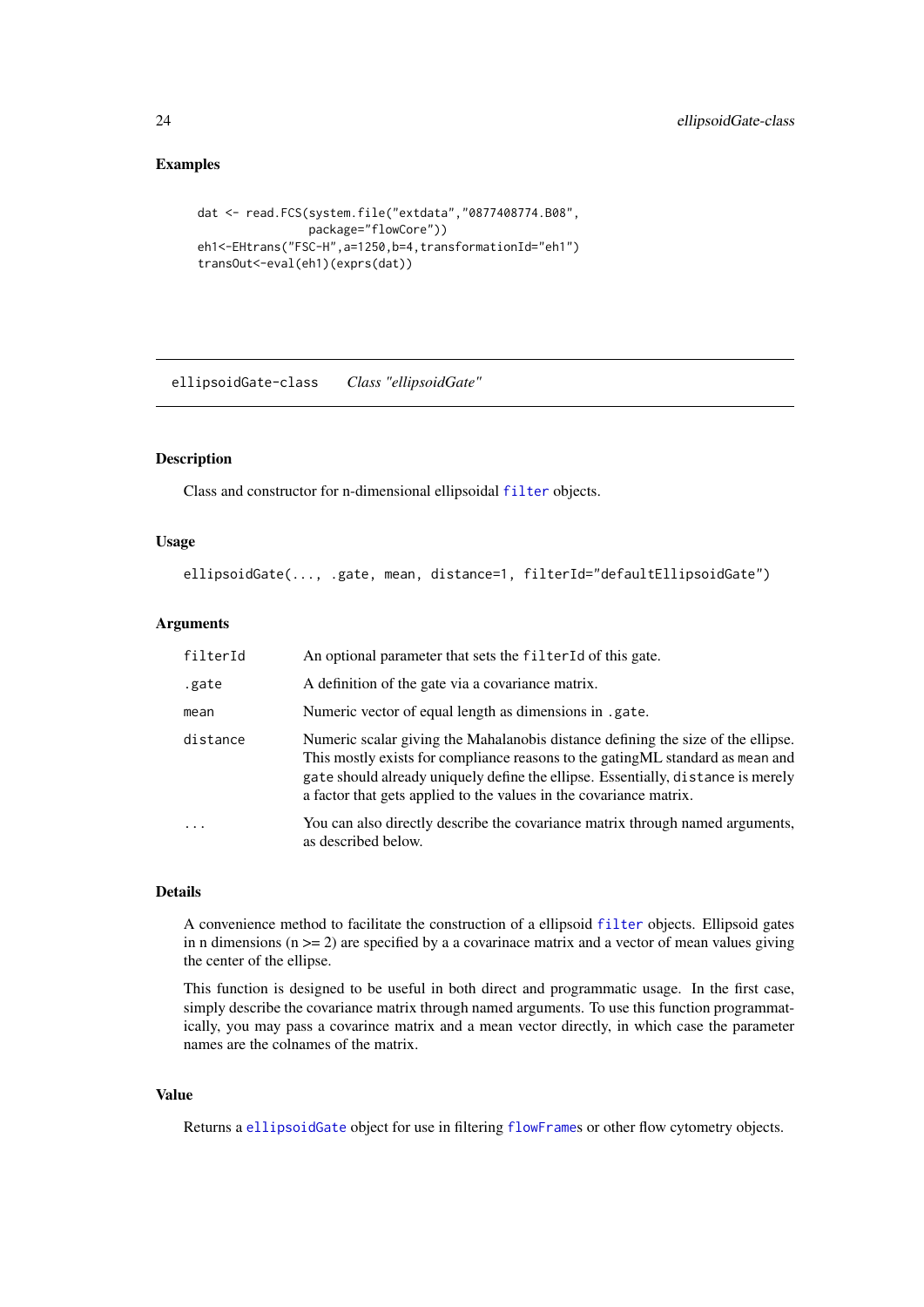# Slots

- mean Objects of class "numeric". Vector giving the location of the center of the ellipse in n dimensions.
- cov Objects of class "matrix". The covariance matrix defining the shape of the ellipse.
- distance Objects of class "numeric". The Mahalanobis distance defining the size of the ellipse.

parameters Object of class "character", describing the parameter used to filter the flowFrame.

filterId Object of class "character", referencing the filter.

#### Extends

Class ["parameterFilter"](#page-87-1), directly.

Class ["concreteFilter"](#page-18-1), by class parameterFilter, distance 2.

Class ["filter"](#page-30-1), by class parameterFilter, distance 3.

# Objects from the Class

Objects can be created by calls of the form new("ellipsoidGate",...) or by using the constructor ellipsoidGate. Using the constructor is the recommended way.

#### Methods

 $\%$ in% signature(x = "flowFrame", table = "ellipsoidGate"): The workhorse used to evaluate the filter on data. This is usually not called directly by the user, but internally by calls to the [filter](#page-32-1) methods.

show signature(object = "ellipsoidGate"): Print information about the filter.

#### Note

See the documentation in the [flowViz](#page-0-0) package for plotting of ellipsoidGates.

#### Author(s)

F.Hahne, B. Ellis, N. LeMeur

# See Also

[flowFrame](#page-44-1), [polygonGate](#page-90-1), [rectangleGate](#page-106-1), [polytopeGate](#page-92-1), [filter](#page-32-1) for evaluation of rectangleGates and [split](#page-117-1) and [Subset](#page-123-1)for splitting and subsetting of flow cytometry data sets based on that.

Other Gate classes: [polygonGate-class](#page-90-2), [polytopeGate-class](#page-92-2), [quadGate-class](#page-93-1), [rectangleGate-class](#page-106-2)

```
## Loading example data
dat <- read.FCS(system.file("extdata","0877408774.B08",
package="flowCore"))
## Defining the gate
cov <- matrix(c(6879, 3612, 3612, 5215), ncol=2,
dimnames=list(c("FSC-H", "SSC-H"), c("FSC-H", "SSC-H")))
mean <- c("FSC-H"=430, "SSC-H"=175)
eg <- ellipsoidGate(filterId= "myEllipsoidGate", .gate=cov, mean=mean)
```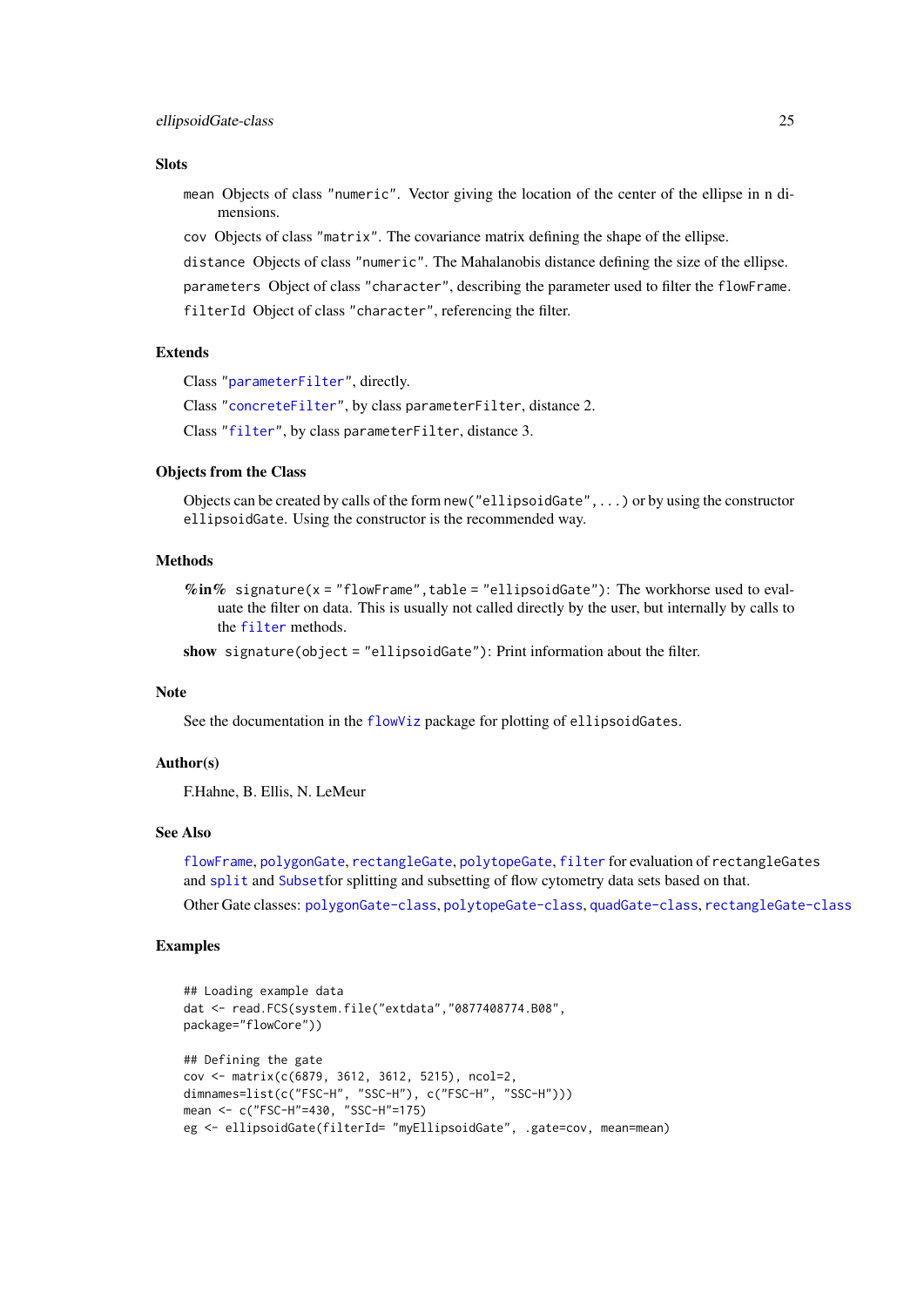```
## Filtering using ellipsoidGates
fres <- filter(dat, eg)
fres
summary(fres)
## The result of ellipsoid filtering is a logical subset
Subset(dat, fres)
## We can also split, in which case we get those events in and those
## not in the gate as separate populations
split(dat, fres)
##ellipsoidGate can be converted to polygonGate by interpolation
pg <- as(eg, "polygonGate")
pg
```
estimateMedianLogicle *Estimates a common logicle transformation for a flowSet.*

# Description

Of the negative values for each channel specified, the median of the specified quantiles are used.

#### Usage

```
estimateMedianLogicle(flow_set, channels, m = 4.5, q = 0.05)
```
# Arguments

| flow_set | object of class 'flowSet'                 |
|----------|-------------------------------------------|
| channels | character vector of channels to transform |
| m        | TODO – default value from .lgclTrans      |
| q        | quantile                                  |

# Value

TODO

<span id="page-25-0"></span>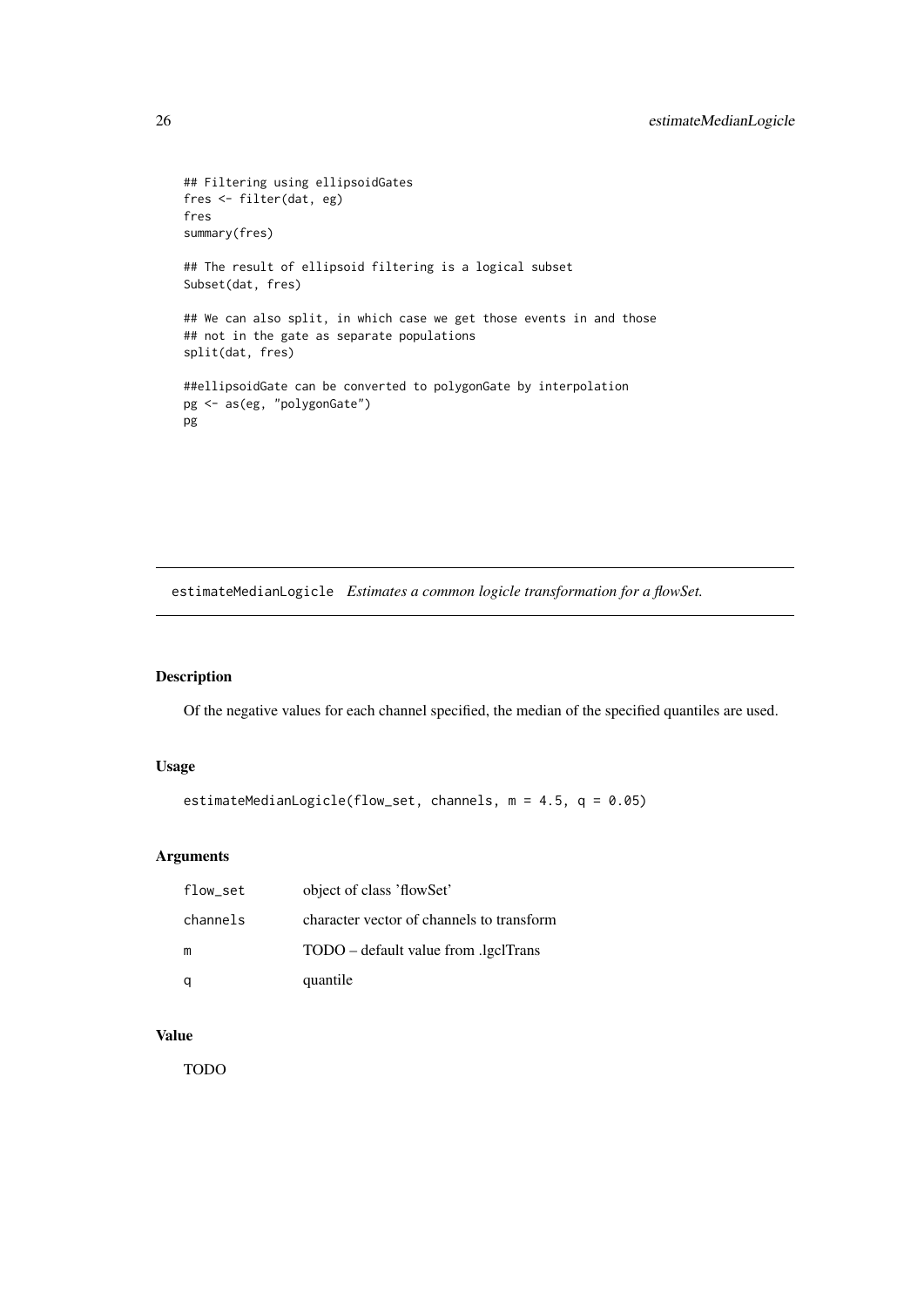<span id="page-26-1"></span><span id="page-26-0"></span>exponential-class *Class "exponential"*

#### Description

Exponential transform class, which represents a transformation given by the function

$$
f(parameter, a, b) = e^{parameter/b} * \frac{1}{a}
$$

# Slots

.Data Object of class "function".

a Object of class "numeric" – non-zero constant.

b Object of class "numeric"- non-zero constant.

parameters Object of class "transformation" – flow parameter to be transformed.

transformationId Object of class "character" – unique ID to reference the transformation

#### Objects from the Class

Objects can be created by calls to the constructorexponential(parameters,a,b).

#### Extends

Class ["singleParameterTransform"](#page-115-1), directly.

Class ["transform"](#page-128-1), by class "singleParameterTransform", distance 2.

Class ["transformation"](#page-129-1), by class "singleParameterTransform", distance 3.

Class ["characterOrTransformation"](#page-12-1), by class "singleParameterTransform", distance 4.

# Note

The exponential transformation object can be evaluated using the eval method by passing the data frame as an argument.The transformed parameters are returned as a matrix with a single column

# Author(s)

Gopalakrishnan N, F.Hahne

#### References

Gating-ML Candidate Recommendation for Gating Description in Flow Cytometry V 1.5

# See Also

#### logarithm

Other mathematical transform classes: [EHtrans-class](#page-22-1), [asinht-class](#page-5-2), [asinhtGml2-class](#page-6-1), [dg1polynomial-class](#page-20-1), [hyperlog-class](#page-59-1), [hyperlogtGml2-class](#page-60-1), [invsplitscale-class](#page-65-1), [lintGml2-class](#page-71-1), [logarithm-class](#page-74-1), [logicletGml2-class](#page-76-1), [logtGml2-class](#page-80-1), [quadratic-class](#page-95-1), [ratio-class](#page-98-1), [ratiotGml2-class](#page-99-1), [sinht-class](#page-116-1), [splitscale-class](#page-119-1), [squareroot-class](#page-122-1), [unitytransform-class](#page-136-1)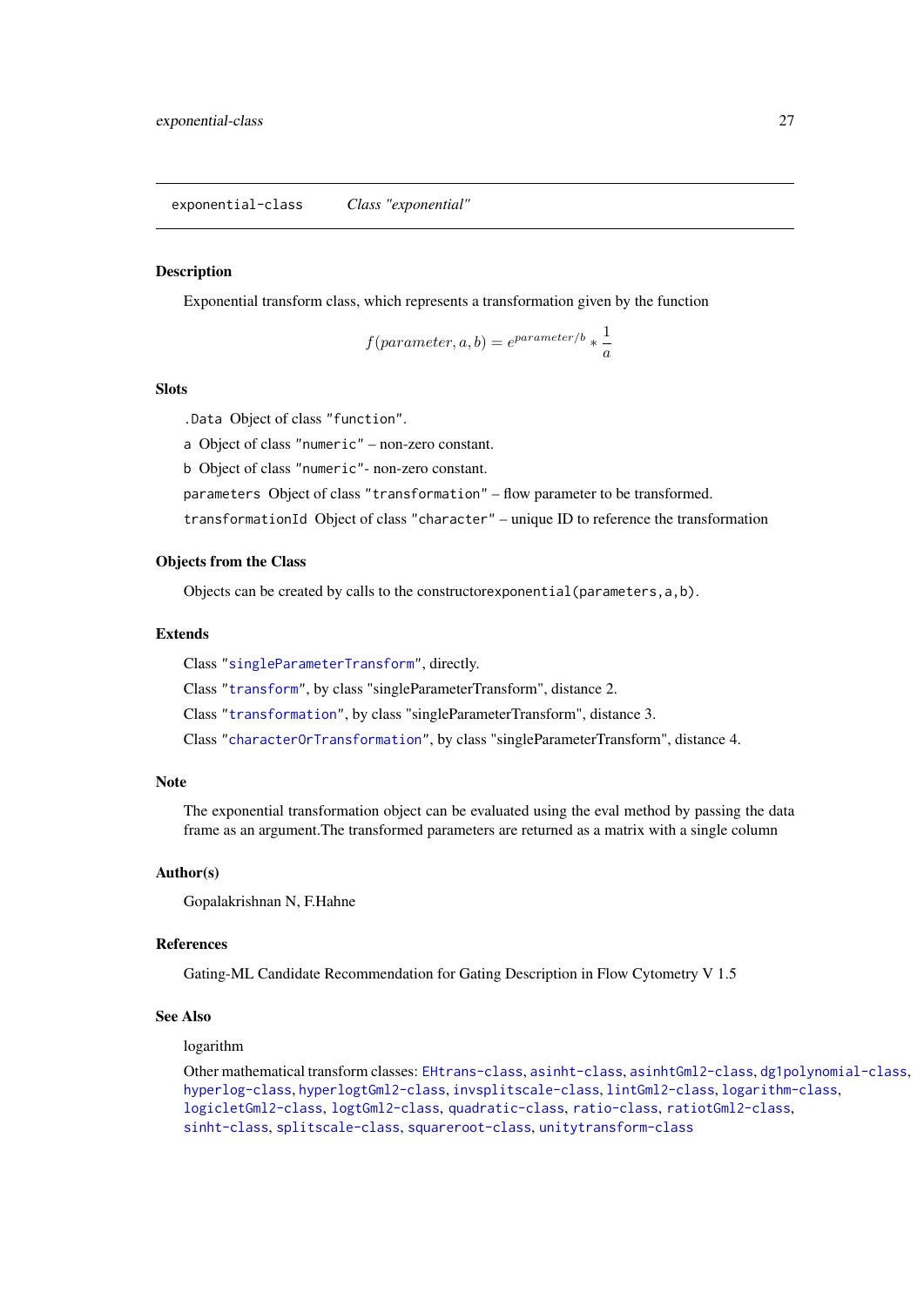# Examples

```
dat <- read.FCS(system.file("extdata","0877408774.B08",
 package="flowCore"))
 exp1<-exponential(parameters="FSC-H",a=1,b=37,transformationId="exp1")
 transOut<-eval(exp1)(exprs(dat))
```
expressionFilter-class

*Class "expressionFilter"*

#### <span id="page-27-1"></span>Description

A [filter](#page-32-1) holding an expression that can be evaluated to a logical vector or a vector of factors.

#### Usage

```
expressionFilter(expr, ..., filterId="defaultExpressionFilter")
char2ExpressionFilter(expr, ..., filterId="defaultExpressionFilter")
```
#### Arguments

| filterId | An optional parameter that sets the filter Id of this filter. The object can      |
|----------|-----------------------------------------------------------------------------------|
|          | later be identified by this name.                                                 |
| expr     | A valid R expression or a character vector that can be parsed into an expression. |
| $\cdots$ | Additional arguments that are passed to the evaluation environment of the ex-     |
|          | pression.                                                                         |

# Details

The expression is evaluated in the environment of the flow cytometry values, hence the parameters of a [flowFrame](#page-44-1) can be accessed through regular R symbols. The convenience function char2ExpressionFilter exists to programmatically construct expressions.

# Value

Returns a expressionFilter object for use in filtering [flowFrame](#page-44-1)s or other flow cytometry objects.

#### Slots

expr The expression that will be evaluated in the context of the flow cytometry values.

args An environment providing additional parameters.

deparse A character scalar of the deparsed expression.

filterId The identifier of the filter.

# Extends

Class ["concreteFilter"](#page-18-1), directly. Class ["filter"](#page-30-1), by class concreteFilter, distance 2.

<span id="page-27-0"></span>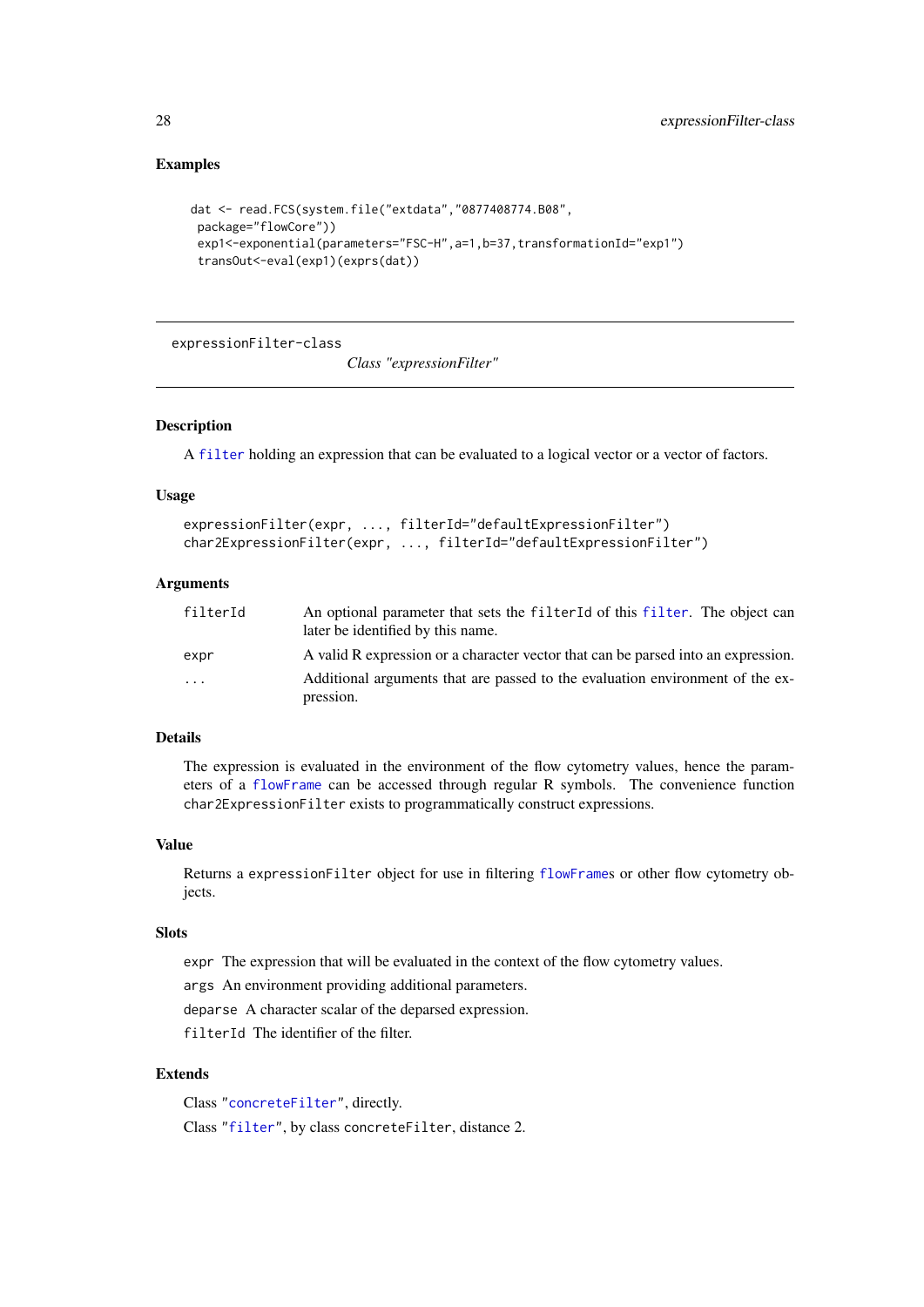#### Objects from the Class

Objects can be created by calls of the form new("expressionFilter",...), using the [expressionFilter](#page-27-1) constructor or, programmatically, from a character string using the char2ExpressionFilter function.

#### Methods

% $\mathbf{in}\%$  signature(x = "flowFrame", table = "expressionFilter"): The workhorse used to evaluate the gate on data. This is usually not called directly by the user, but internally by calls to the [filter](#page-32-1) methods.

show signature(object = "expressionFilter"): Print information about the gate.

#### Author(s)

F. Hahne, B. Ellis

#### See Also

[flowFrame](#page-44-1), [filter](#page-32-1) for evaluation of sampleFilters and [split](#page-117-1) and [Subset](#page-123-1)for splitting and subsetting of flow cytometry data sets based on that.

```
## Loading example data
dat <- read.FCS(system.file("extdata","0877408774.B08",
package="flowCore"))
#Create the filter
ef <- expressionFilter(`FSC-H` > 200, filterId="myExpressionFilter")
ef
## Filtering using sampeFilters
fres <- filter(dat, ef)
fres
summary(fres)
## The result of sample filtering is a logical subset
newDat <- Subset(dat, fres)
all(exprs(newDat)[,"FSC-H"] > 200)
## We can also split, in which case we get those events in and those
## not in the gate as separate populations
split(dat, fres)
## Programmatically construct an expression
dat \leftarrow dat[, -8]r <- range(dat)
cn <- paste("`", colnames(dat), "`", sep="")
exp <- paste(cn, ">", r[1,], "&", cn, "<", r[2,], collapse=" & ")
ef2 <- char2ExpressionFilter(exp, filterId="myExpressionFilter")
ef2
fres2 <- filter(dat, ef2)
fres2
summary(fres2)
```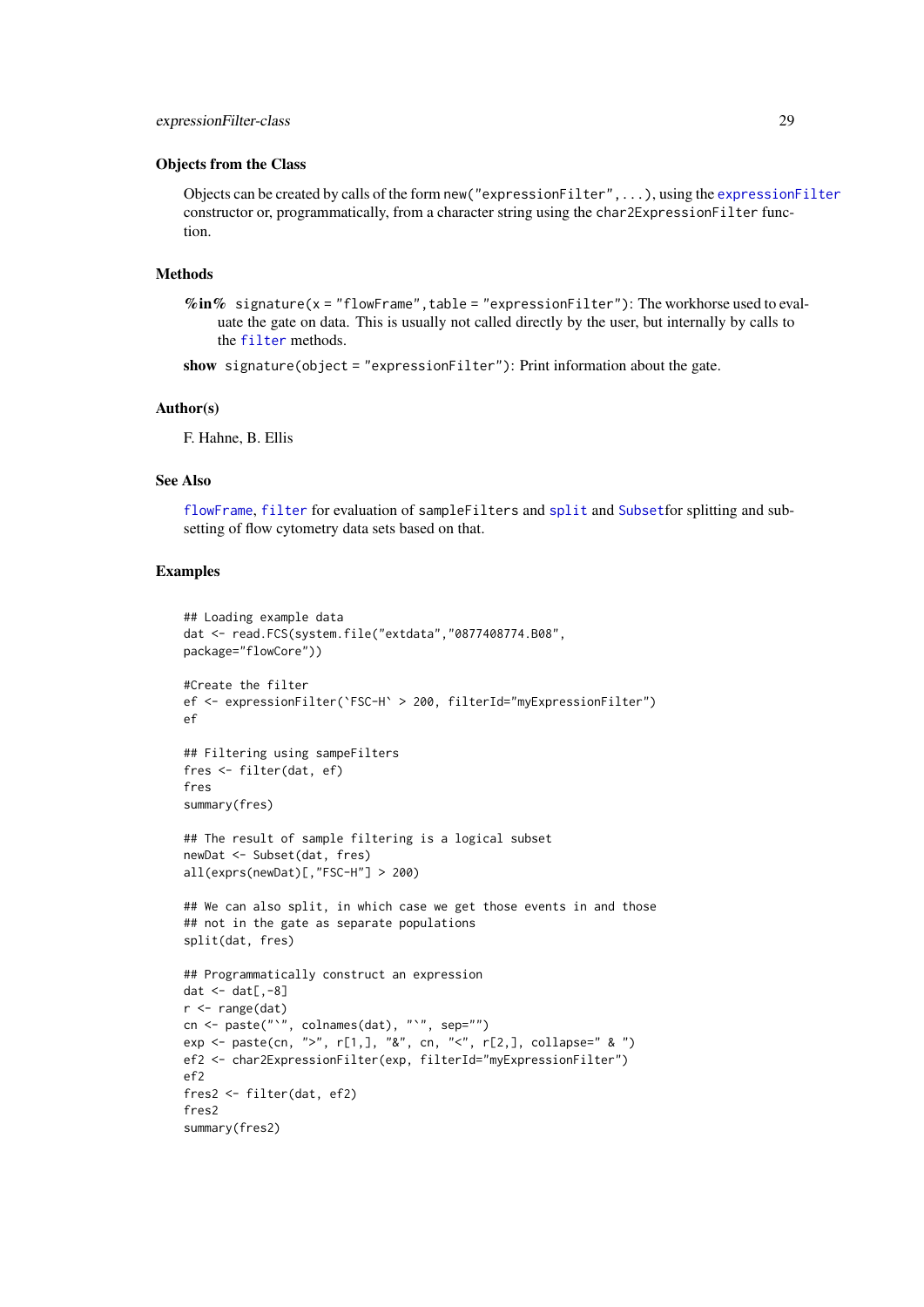<span id="page-29-0"></span>FCSTransTransform *Computes a transform using the 'iplogicle' function*

# Description

Transforms FCS data using the iplogicle function from FCSTrans by Quian et al. The core functionality of FCSTrans has been imported to produce transformed FCS data rescaled and truncated as produced by FCSTrans. The w parameter is estimated by iplogicle automatically, then makes a call to iplogicore which in turn uses the logicle transform code of Wayne Moore.

#### Usage

```
FCSTransTransform(transformationId = "defaultFCSTransTransform",
                  channelrange = 2^18, channeldecade = 4.5,
                  range = 4096, cutoff = -111, w = NULL, rescale = TRUE)
```
# Arguments

transformationId

|               | A name to assign to the transformation. Used by the transform/filter routines.                                                                                                                                       |
|---------------|----------------------------------------------------------------------------------------------------------------------------------------------------------------------------------------------------------------------|
| channelrange  | is the range of the data. By default, $2^{\wedge}18 = 262144$ .                                                                                                                                                      |
| channeldecade | is the number of logarithmic decades. By default, it is set to 4.5.                                                                                                                                                  |
| range         | the target resolution. The default value is $2^{\wedge}12 = 4096$ .                                                                                                                                                  |
| cutoff        | a threshold below which the logicle transformation maps values to 0.                                                                                                                                                 |
| W             | the logicle width. This is estimated by iplogicle by default. Details can be<br>found in the Supplementary File from Quian et al.                                                                                    |
| rescale       | logical parameter whether or not the data should be rescaled to the number of<br>channels specified in range. By default, the value is TRUE but can be set to<br>FALSE if you want to work on the transformed scale. |

# Details

For the details of the FCSTrans transformation, we recommend the excellent Supplementary File that accompanies Quian et al. (2012): [http://onlinelibrary.wiley.com/doi/10.1002/cyto.](http://onlinelibrary.wiley.com/doi/10.1002/cyto.a.22037/suppinfo) [a.22037/suppinfo](http://onlinelibrary.wiley.com/doi/10.1002/cyto.a.22037/suppinfo)

#### Author(s)

Wayne Moore, N Gopalakrishnan

#### References

Y Quian, Y Liu, J Campbell, E Thompson, YM Kong, RH Scheuermann; FCSTrans: An open source software system for FCS file conversion and data transformation. Cytometry A, 2012

# See Also

[inverseLogicleTransform](#page-64-1), [estimateLogicle](#page-79-2) , [logicleTransform](#page-79-1)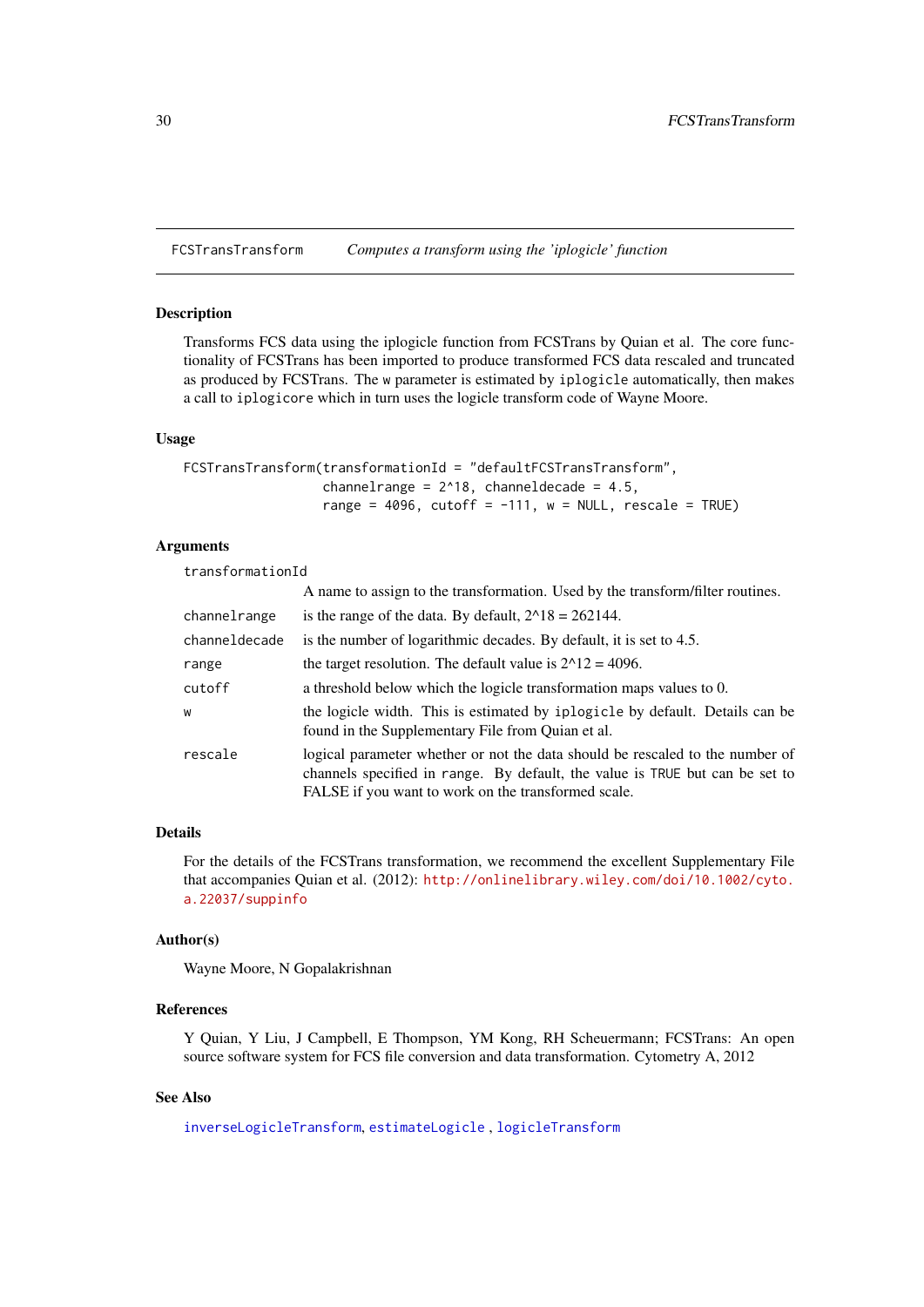#### <span id="page-30-0"></span>filter-and-methods 31

#### Examples

```
data(GvHD)
samp \leq GvHD[[1]]
## User defined logicle function
lgcl <- transformList(c('FL1-H', 'FL2-H'), FCSTransTransform())
after <- transform(samp, lgcl)
```
filter-and-methods *Take the intersection of two filters*

#### Description

There are two notions of intersection in flowCore. First, there is the usual intersection boolean operator & that has been overridden to allow the intersection of two filters or of a filter and a list for convenience. There is also the %&% or %subset% operator that takes an intersection, but with subset semantics rather than simple intersection semantics. In other words, when taking a subset, calculations from [summary](#page-0-0) and other methods are taken with respect to the right hand filter. This primarily affects calculations, which are ordinarily calculated with respect to the entire population as well as data-driven gating procedures which will operate only on elements contained by the right hand filter. This becomes especially important when using filters such as [norm2Filter](#page-0-0)

# Usage

e1 %&% e2 e1 %subset% e2

#### Arguments

e1, e2 [filter](#page-30-1) objects or lists of filter objects

# Author(s)

B. Ellis

<span id="page-30-1"></span>filter-class *A class for representing filtering operations to be applied to flow data.*

# Description

The filter class is the virtual base class for all filter/gating objects in flowCore. In general you will want to subclass or create a more specific filter.

# Slots

filterId A character vector that identifies this filter. This is typically user specified but can be automatically deduced by certain filter operations, particularly boolean and set operations.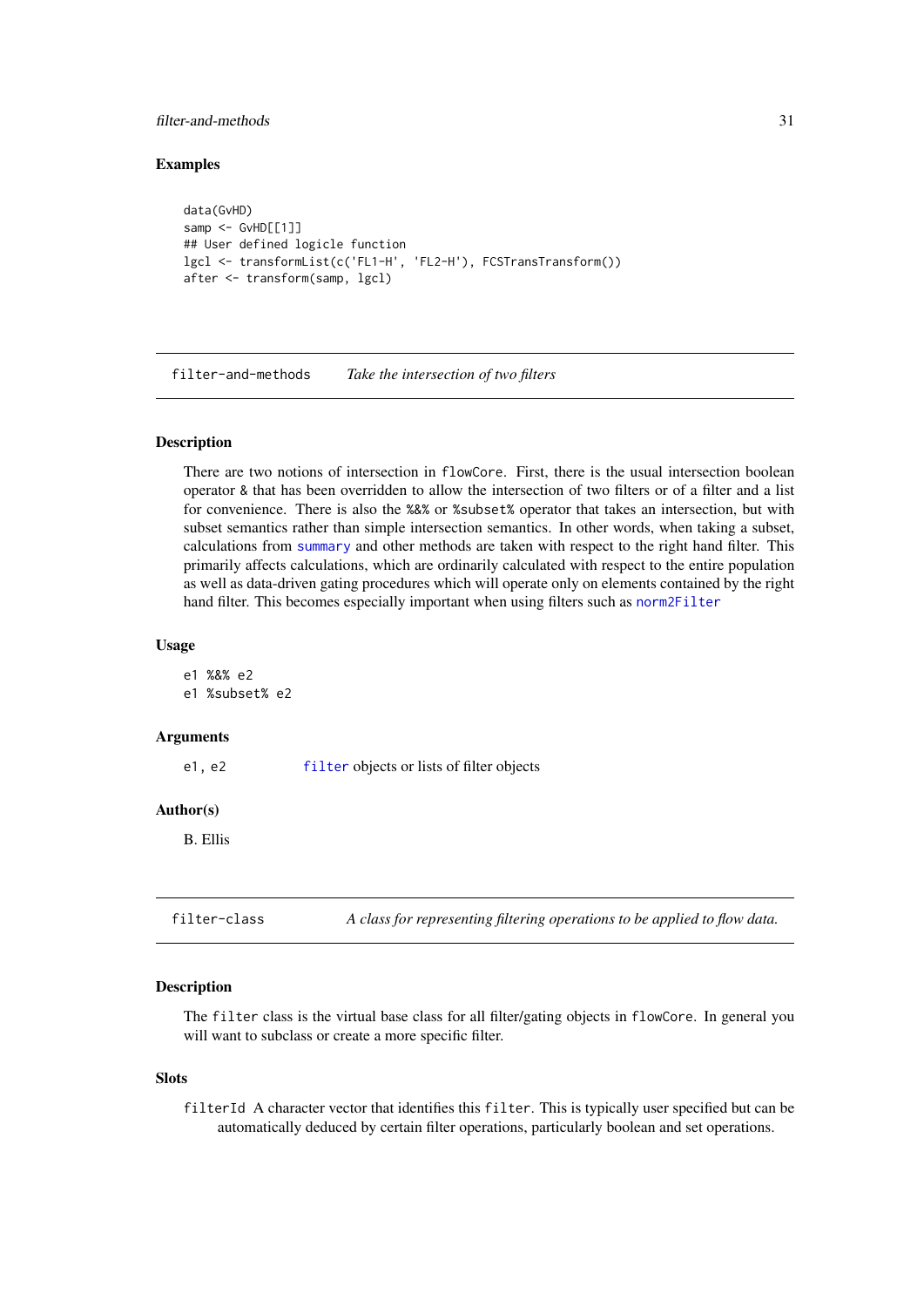#### Objects from the Class

All [filter](#page-32-1) objects in flowCore should be instantiated through their constructors. These are functions that share the same name with the respective filter classes. E.g., [rectangleGate\(\)](#page-0-0) is the constructor function for rectangular gates, and [kmeansFilter\(\)](#page-0-0) creates objects of class [kmeansFilter](#page-68-1). Usually these constructors can deal with various different inputs, allowing to utilize the same function in different programmatic or interactive settings. For all filters that operate on specific flow parameters (i.e., those inheriting from [parameterFilter](#page-0-0)), the parameters need to be passed to the constructor, either as names or colnames of additional input arguments or explicitly as separate arguments. See the documentation of the respective filter classes for details. If parameters are explicitly defined as separate arguments, they may be of class character, in which case they will be evaluated literally as colnames in a [flowFrame](#page-44-1), or of class [transform](#page-128-2), in which case the filtering is performed on a temporarily transformed copy of the input data. See [here](#page-0-0) for details.

#### **Methods**

- %in% Used in the usual way this returns a vector of values that identify which events were accepted by the filter. A single filter may encode several populations so this can return either a logical vector, a factor vector or a numeric vector of probabilities that the event is accepted by the filter. Minimally, you must implement this method when creating a new type of filter
- &, |, ! Two filters can be composed using the usual boolean operations returning a filter class of a type appropriate for handling the operation. These methods attempt to guess an appropriate filterId for the new filter
- %subset%, %&% Defines a filter as being a subset of another filter. For deterministic filters the results will typically be equivalent to using an & operation to compose the two filters, though summary methods will use subset semantics when calculating proportions. Additionally, when the filter is data driven, such as [norm2Filter](#page-0-0), the subset semantics are applied to the data used to fit the filter possibly resulting in quite different, and usually more desirable, results.
- %on% Used in conjunction with a [transformList](#page-130-1) to create a transformFilter. This filter is similar to the subset filter in that the filtering operation takes place on transformed values rather than the original values.
- filter A more formal version of %in%, this method returns a [filterResult](#page-37-1) object that can be used in subsequent filter operations as well as providing more metadata about the results of the filtering operation. See the documenation for [filter](#page-32-1) methods for details.
- summarizeFilter When implementing a new filter this method is used to update the filterDetails slot of a filterResult. It is optional and typically only needs to be implemented for datadriven filters.

#### Author(s)

B. Ellis, P.D. Haaland and N. LeMeur

# See Also

#### [transform](#page-128-2), [filter](#page-32-1)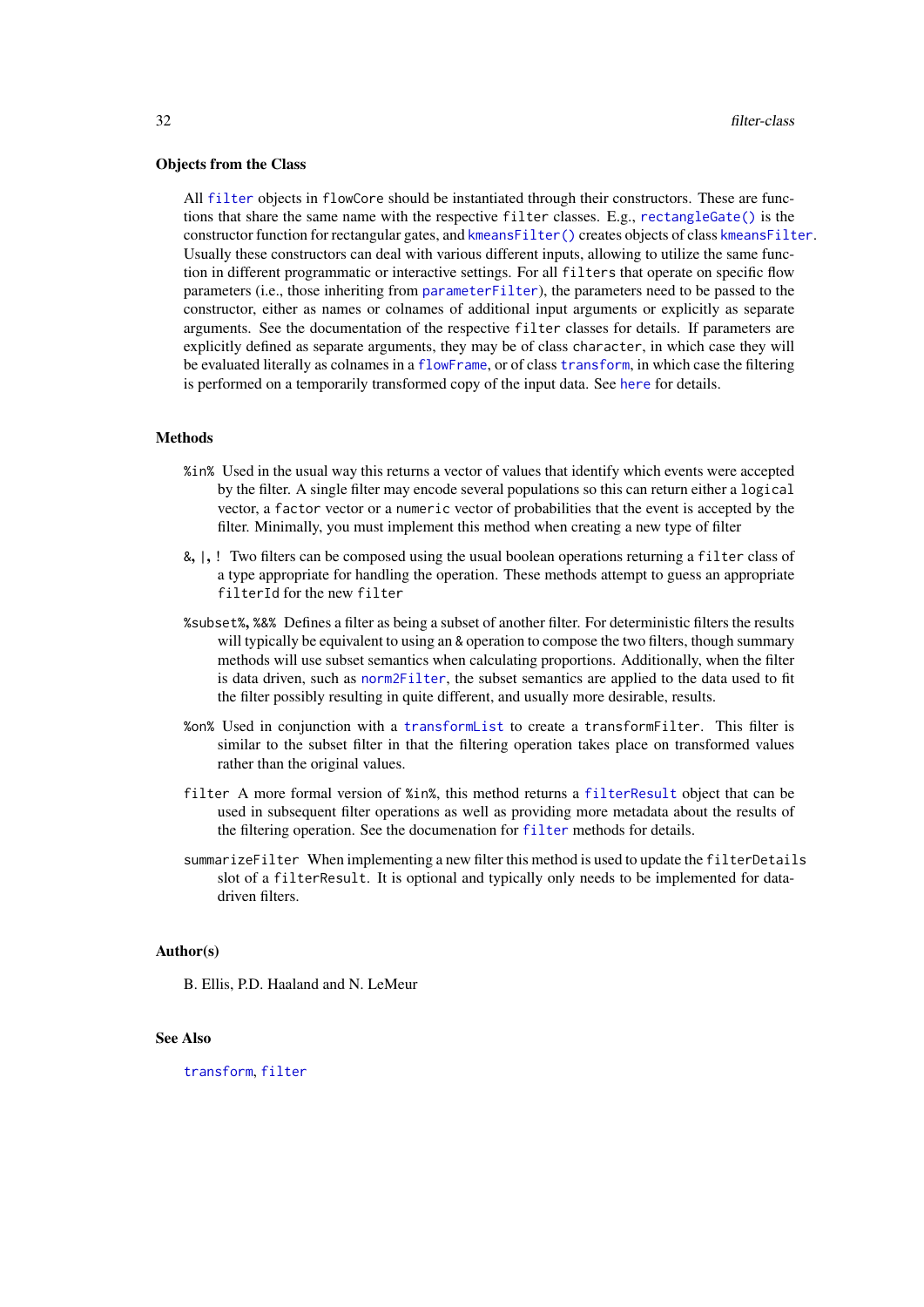<span id="page-32-0"></span>filter-in-methods *Filter-specific membership methods*

#### Description

Membership methods must be defined for every object of type filter with respect to a flowFrame object. The operation is considered to be general and may return a logical, numeric or factor vector that will be handled appropriately. The ability to handle logical matrices as well as vectors is also planned but not yet implemented.

# Usage

x %in% table

## Arguments

| $\mathsf{x}$ | a flowFrame                                                                     |
|--------------|---------------------------------------------------------------------------------|
| table        | an object of type filter or filter Result or one of their derived classes, rep- |
|              | resenting a gate, filter, or result to check for the membership of x            |

# Value

Vector of type logical, numeric or factor depending on the arguments

#### Author(s)

F.Hahne, B. Ellis

filter-methods *Filter FCS files*

#### <span id="page-32-1"></span>Description

These methods link filter descriptions to a particular set of flow cytometry data allowing for the lightweight calculation of summary statistics common to flow cytometry analysis.

#### Usage

```
filter(x, filter, method = c("convolution", "recursive"),sides = 2L, circular = FALSE, init = NULL)
```
# Arguments

x Object of class [flowFrame](#page-44-2) or [flowSet](#page-50-2). [filter](#page-30-1) An object of class filter or a named list filters. method, sides, circular, init These arguments are not used.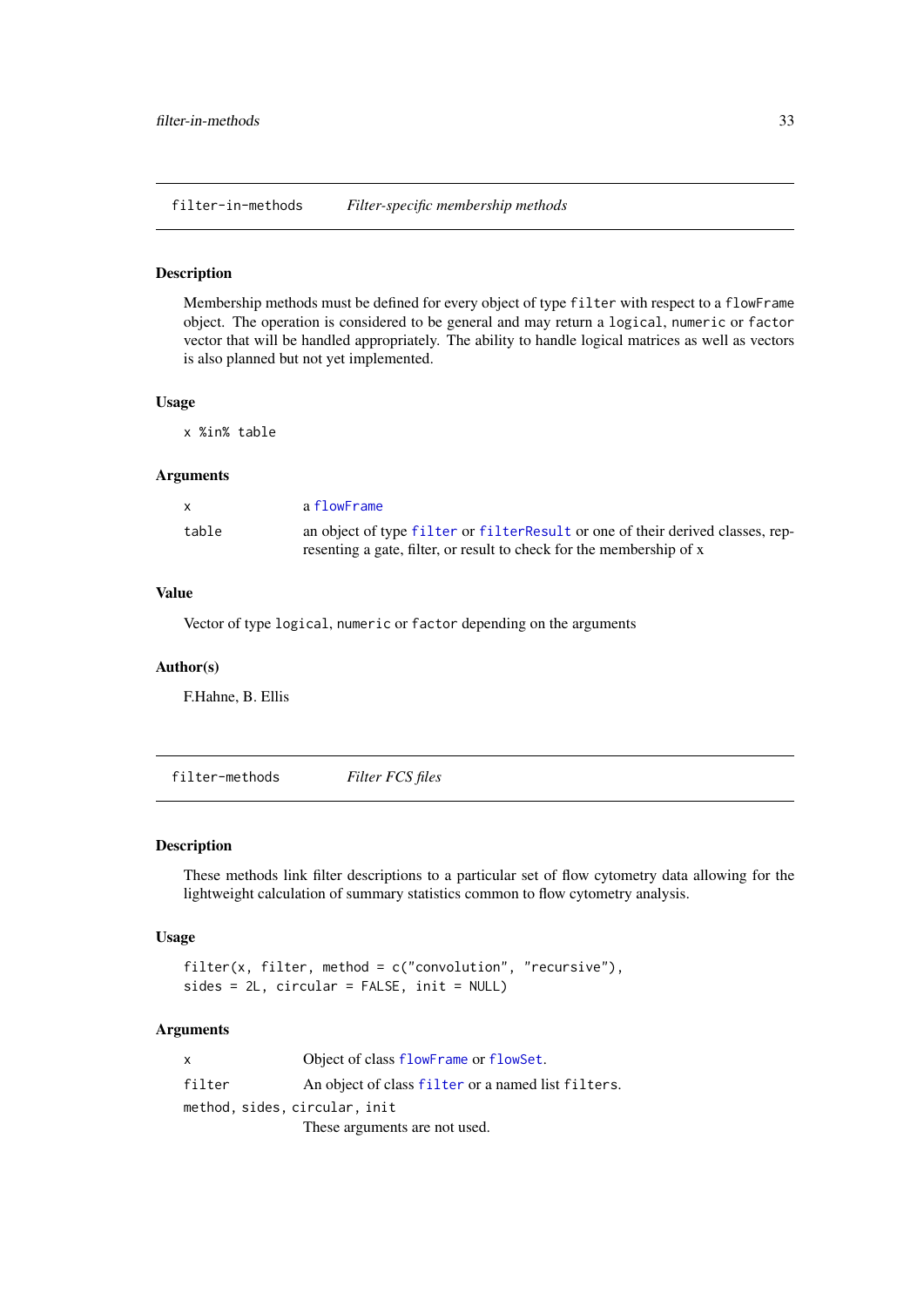#### Details

The filter method conceptually links a filter description, represented by a [filter](#page-30-1) object, to a particular [flowFrame](#page-44-2). This is accomplished via the [filterResult](#page-37-2) object, which tracks the linked frame as well as caching the results of the filtering operation itself, allowing for fast calculation of certain summary statistics such as the percentage of events accepted by the filter. This method ex-ists chiefly to allow the calculation of these statistics without the need to first [Subset](#page-123-1) a [flowFrame](#page-44-2), which can be quite large.

When applying on a flowSet, the filter argument can either be a single filter object, in which case it is recycled for all frames in the set, or a named list of filter objects. The names are supposed to match the frame identifiers (i.e., the output of sampleNames $(x)$  of the flowSet. If some frames identifiers are missing, the particular frames are skipped during filtering. Accordingly, all filters in the filter list that can't be mapped to the flowSet are ignored. Note that all filter objects in the list must be of the same type, e.g. rectangleGates.

# Value

A [filterResult](#page-37-2) object or a [filterResultList](#page-37-3) object if x is a [flowSet](#page-50-2). Note that [filterResult](#page-37-2) objects are themselves filters, allowing them to be used in filter expressions or Subset operations.

# Author(s)

F Hahne, B. Ellis, N. Le Meur

#### See Also

[Subset](#page-123-1), [filter](#page-30-1), [filterResult](#page-37-2)

```
## Filtering a flowFrame
samp <- read.FCS(system.file("extdata","0877408774.B08", package="flowCore"))
rectGate <- rectangleGate(filterId="nonDebris","FSC-H"=c(200,Inf))
fr <- filter(samp,rectGate)
class(fr)
summary(fr)
## filtering a flowSet
data(GvHD)
foo <- GvHD[1:3]
fr2 <- filter(foo, rectGate)
class(fr2)
summary(fr2)
## filtering a flowSet using different filters for each frame
rg2 <- rectangleGate(filterId="nonDebris","FSC-H"=c(300,Inf))
rg3 <- rectangleGate(filterId="nonDebris","FSC-H"=c(400,Inf))
flist <- list(rectGate, rg2, rg3)
names(flist) <- sampleNames(foo)
fr3 <- filter(foo, flist)
```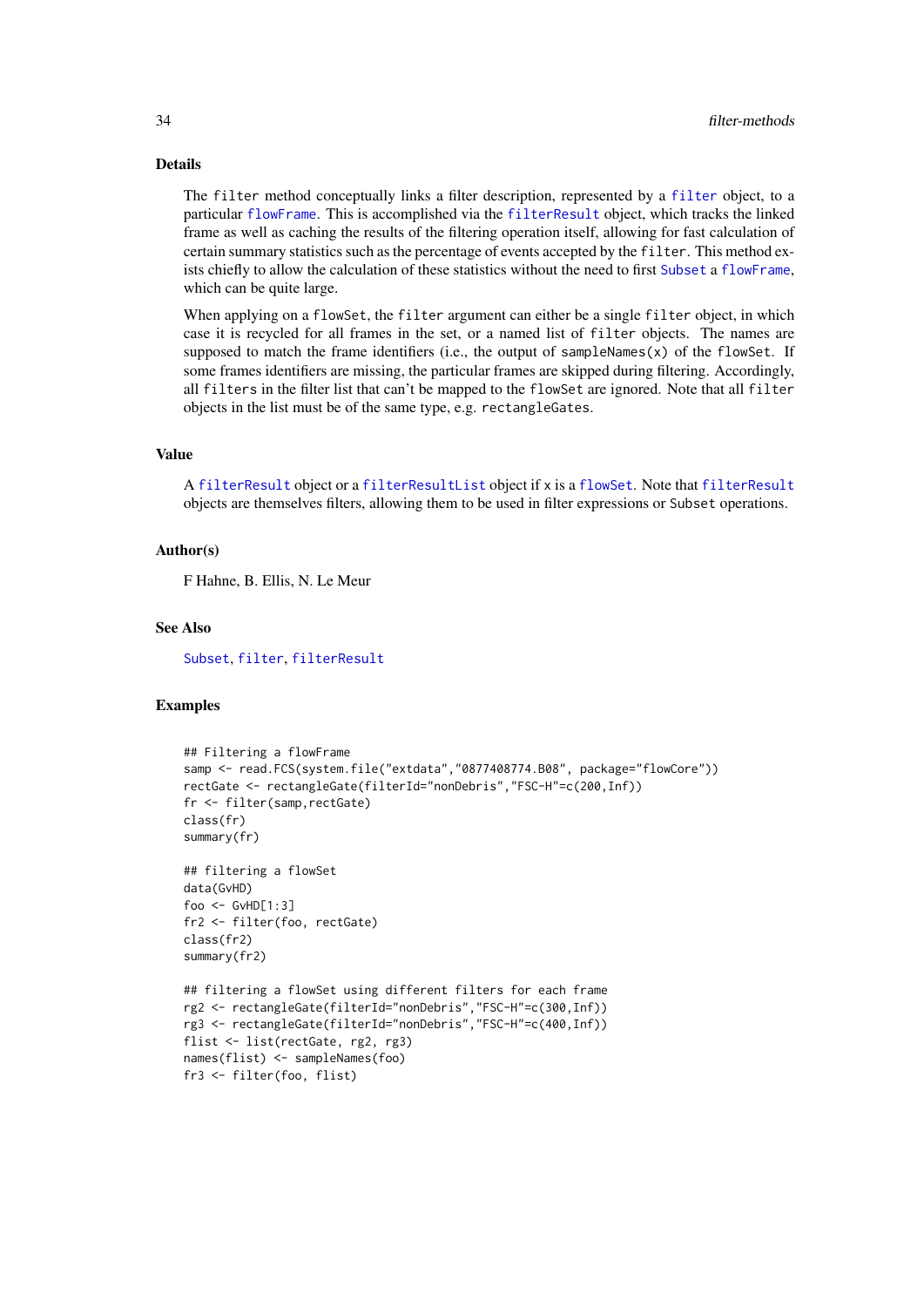<span id="page-34-0"></span>filter-on-methods *Methods for Function %on% in Package 'flowCore'*

# Description

This operator is used to construct a transformFilter that first applies a transformList to the data before applying the filter operation. You may also apply the operator to a flowFrame or flowSet to obtain transformed values specified in the list.

#### Usage

e1 %on% e2

#### Arguments

| e1             | a filter, transform, or transform List object            |
|----------------|----------------------------------------------------------|
| e <sub>2</sub> | a transform, transformList, flowFrame, or flowSet object |

#### Author(s)

B. Ellis

# Examples

```
samp <- read.FCS(system.file("extdata","0877408774.B08", package="flowCore"))
plot(transform("FSC-H"=log, "SSC-H"=log) %on% samp)
```

```
rectangle <- rectangleGate(filterId="rectangleGateI","FSC-H"=c(4.5, 5.5))
sampFiltered <- filter(samp, rectangle %on% transform("FSC-H"=log, "SSC-H"=log))
res <- Subset(samp, sampFiltered)
```
plot(transform("FSC-H"=log, "SSC-H"=log) %on% res)

filterDetails-methods *Obtain details about a filter operation*

# Description

A filtering operation captures details about its metadata and stores it in a filterDetails slot in a [filterResult](#page-37-2) object that is accessed using the filterDetails method. Each set of metadata is indexed by the filterId of the filter allowing for all the metadata in a complex filtering operation to be recovered after the final filtering.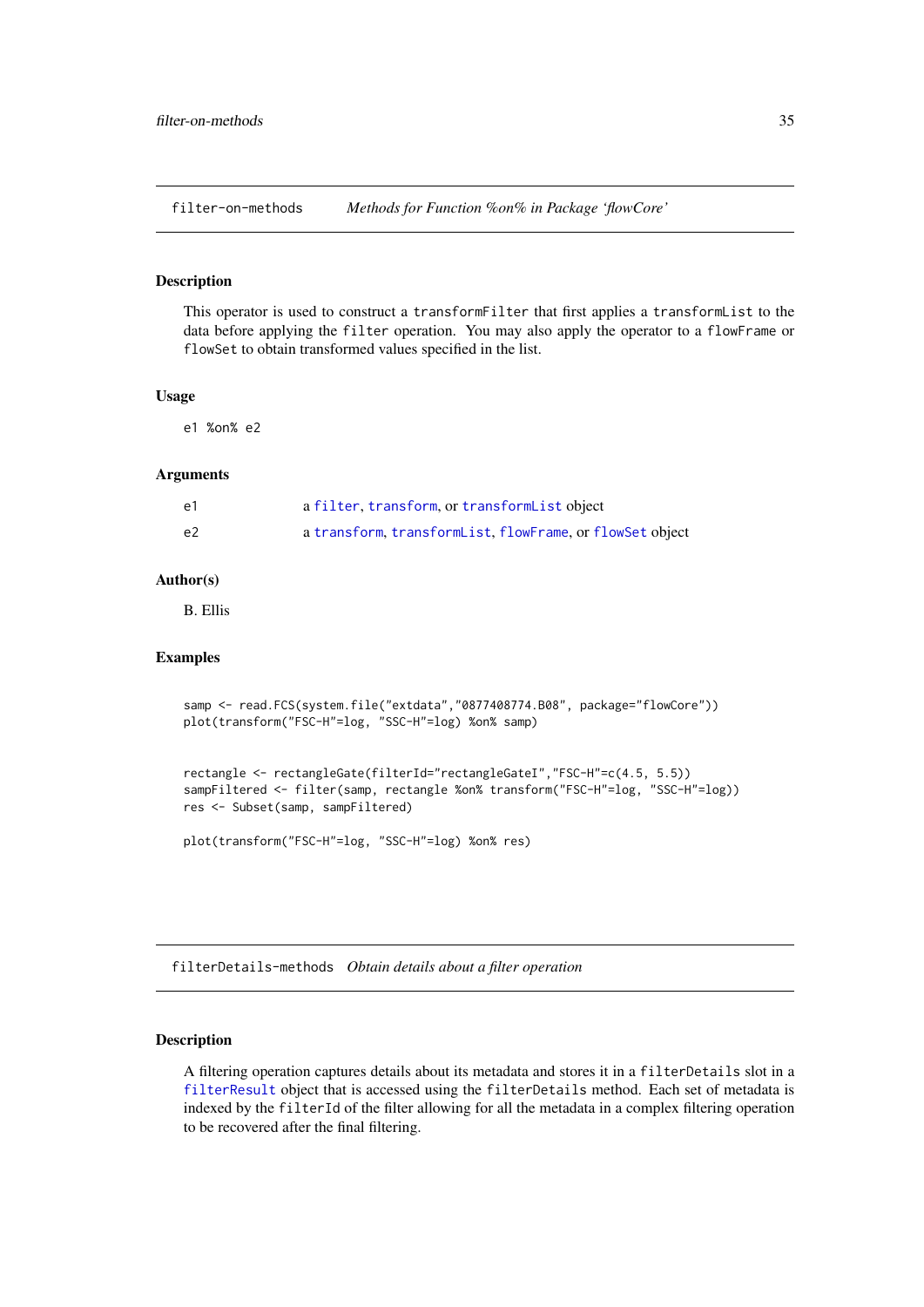# <span id="page-35-0"></span>Methods

- filterDetails(result = "filterResult", filterId = "missing") When no particular filterId is specified all the details are returned
- filterDetails(result = "filterResult", filterId = "ANY") You can also obtain a particular subset of details

#### Author(s)

B. Ellis, P.D. Haaland and N. LeMeur

filterList-class *Class "filterList"*

# Description

Container for a list of [filter](#page-32-1) objects. The class mainly exists for method dispatch.

#### Usage

```
filterList(x, filterId=identifier(x[[1]]))
```
# Arguments

|          | A list of filter objects.                                                                                      |
|----------|----------------------------------------------------------------------------------------------------------------|
| filterId | The global identifier of the filter list. As default, we take the filterId of the first<br>filter object in x. |

# Value

A filterList object for the constructor.

# Slots

.Data Object of class "list". The class directly extends list, and this slot holds the list data. filterId Object of class "character". The identifier for the object.

# Objects from the Class

Objects are created from regular lists using the constructor filterList.

# Extends

Class ["list"](#page-0-0), from data part.

# Methods

show signature(object = "filterList"): Print details about the object.

identifier, identifier<- signature(object = "filterList"): Accessor and replacement method for the object's filterId slot.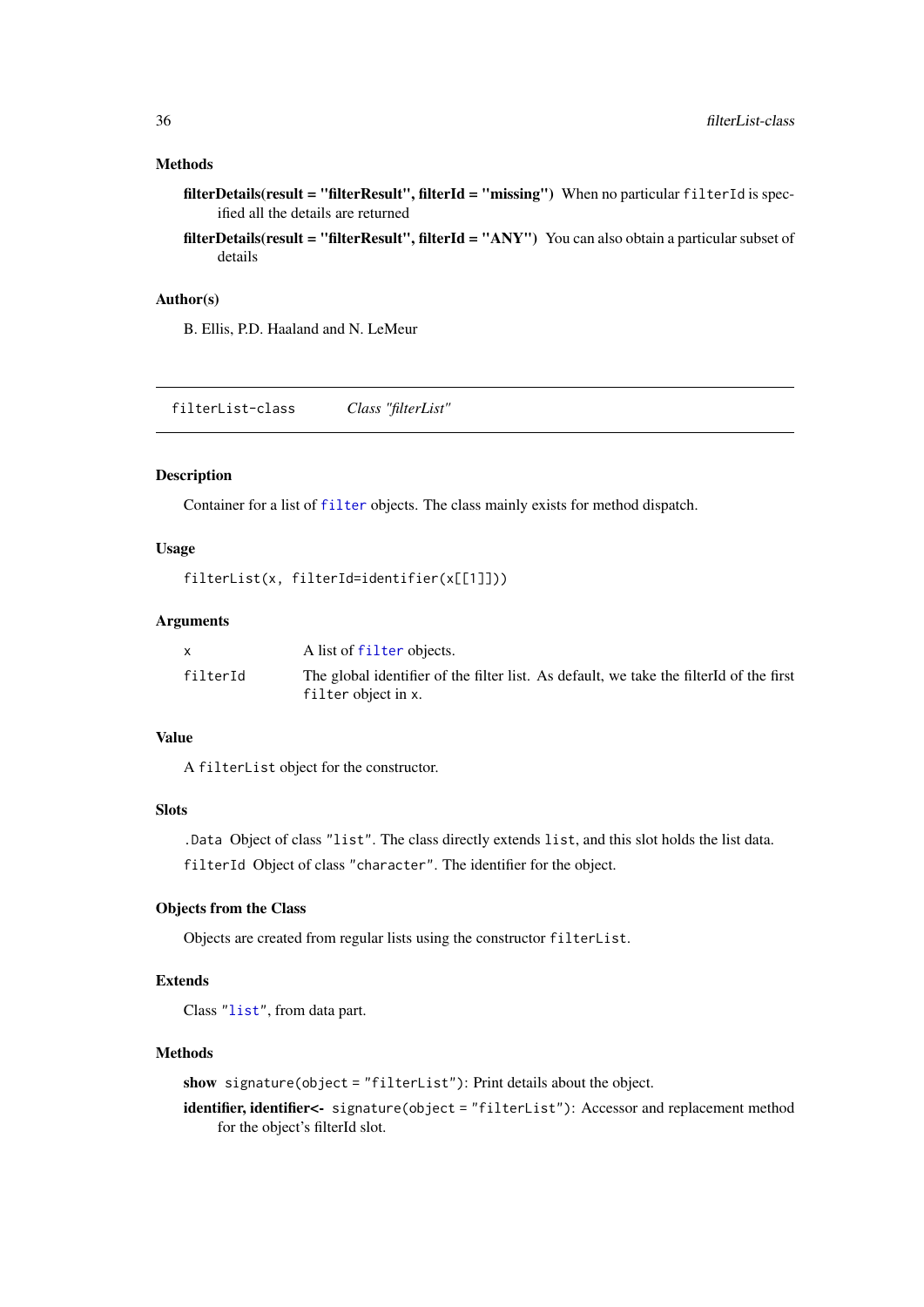filterReference-class 37

## Author(s)

Florian Hahne

# See Also

[filter](#page-32-0),

# Examples

```
f1 <- rectangleGate(FSC=c(100,200), filterId="testFilter")
f2 <- rectangleGate(FSC=c(200,400))
fl <- filterList(list(a=f1, b=f2))
fl
identifier(fl)
```
<span id="page-36-0"></span>filterReference-class *Class filterReference*

# Description

A reference to another filter inside a reference. Users should generally not be aware that they are using this class.

# Slots

name The R name of the referenced filter.

env The environment where the filter must live.

filterId The filterId, not really used since you always resolve.

# Objects from the Class

Objects are generally not created by users so there is no constructor function.

## Extends

```
Class "filter", directly.
```
## Author(s)

B. Ellis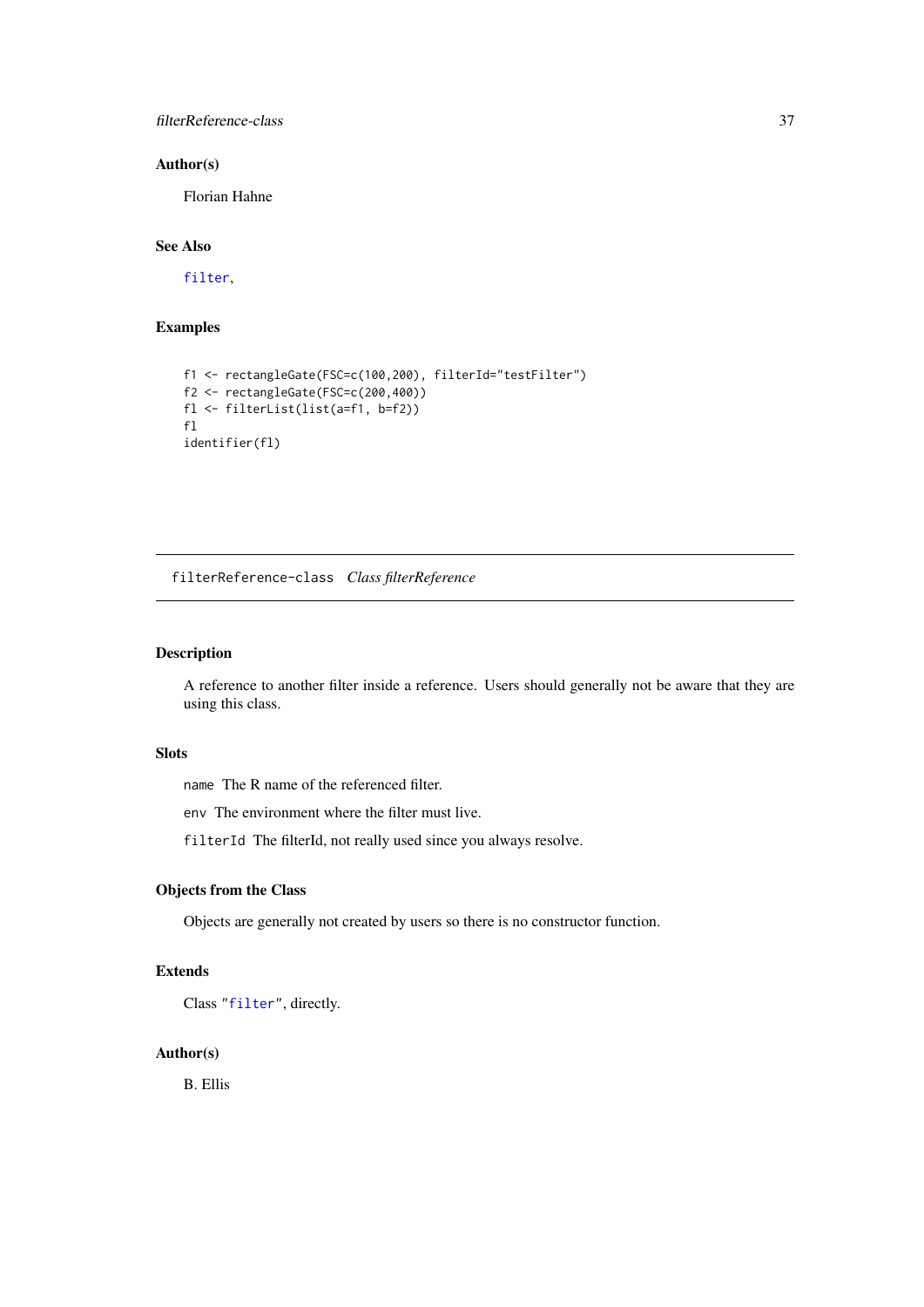<span id="page-37-1"></span>filterResult-class *Class "filterResult"*

### <span id="page-37-0"></span>Description

Container to store the result of applying a filter on a flowFrame object

# Slots

frameId Object of class "character" referencing the flowFrame object filtered. Used for sanity checking.

filterDetails Object of class "list" describing the filter applied.

filterId Object of class "character" referencing the filter applied.

# Extends

Class ["filter"](#page-30-0), directly.

### Methods

 $=$  test equality

## Author(s)

B. Ellis, N. LeMeur

## See Also

[filter](#page-32-0), ["logicalFilterResult"](#page-75-0), ["multipleFilterResult"](#page-85-0), ["randomFilterResult"](#page-97-0)

## Examples

showClass("filterResult")

<span id="page-37-3"></span>filterResultList-class

*Class "filterResultList"*

## <span id="page-37-2"></span>Description

Container to store the result of applying a filter on a flowSet object

# Slots

.Data Object of class "list". The class directly extends list, and this slot holds the list data.

frameId Object of class "character" The IDs of the [flowFrames](#page-0-0) in the filtered [flowSet](#page-50-0).

filterDetails Object of class "list". Since filterResultList inherits from [filterResult](#page-37-0), this slot has to be set. It contains only the input filter.

filterId Object of class "character". The identifier for the object.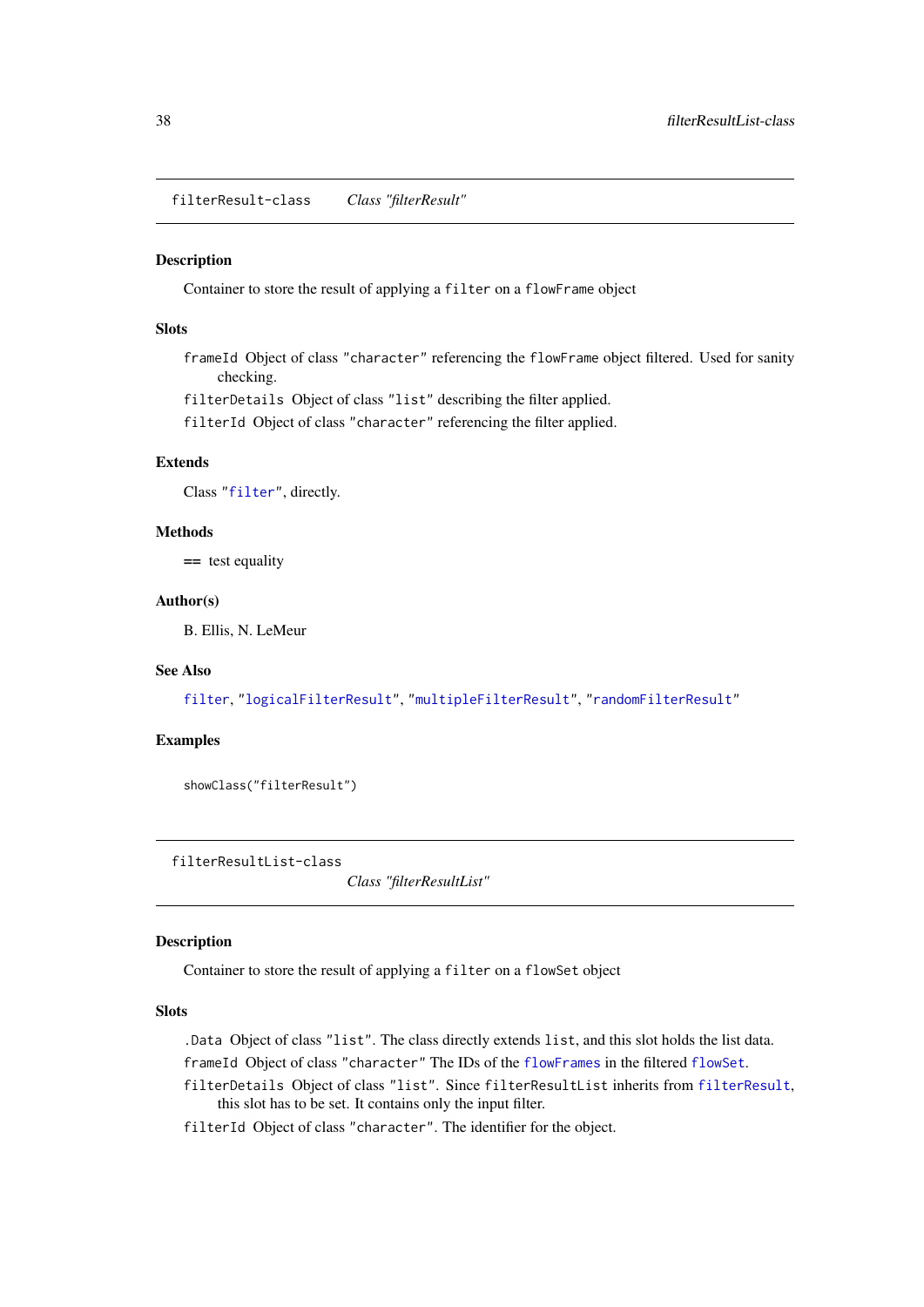### filterResultList-class 39

### Objects from the Class

Objects are created by applying a [filter](#page-32-0) on a [flowSet](#page-50-0). The user doesn't have to deal with manual object instantiation.

# Extends

Class ["list"](#page-0-0), from data part. Class ["filterResult"](#page-37-1), directly. Class ["concreteFilter"](#page-18-0), by class "filterResult", distance 2. Class ["filter"](#page-30-0), by class "filterResult", distance 3.

### Methods

- [ signature(x = "filterResultList",i = "ANY"): Subset to filterResultList.
- $[$ [ signature(x = "[filterResult](#page-37-0)List", i = "ANY"): Subset to individual filterResult.
- names signature( $x =$  "filterResultList"): Accessor to the frameId slot.
- parameters signature(object = "filterResultList"): Return parameters on which data has been filtered.

show signature(object = "filterResultList"): Print details about the object.

- split signature(x = "[flowSet](#page-50-0)", f = "filterResultList"): Split a flowSet based on the results in the filterResultlIst. See [split](#page-117-0) for details.
- summary signature(object = "filterResultList"): Summarize the filtering operation. This creates a [filterSummaryList](#page-42-0) object.

### Author(s)

Florian Hahne

# See Also

[filter](#page-30-0), [filterResult](#page-37-1), [logicalFilterResult](#page-75-0), [multipleFilterResult](#page-85-0), [randomFilterResult](#page-97-0)

```
library(flowStats)
## Loading example data and creating a curv1Filter
data(GvHD)
dat <- GvHD[1:3]
c1f <- curv1Filter(filterId="myCurv1Filter", x=list("FSC-H"), bwFac=2)
## applying the filter
fres <- filter(dat, c1f)
fres
## subsetting the list
fres[[1]]
fres[1:2]
## details about the object
parameters(fres)
names(fres)
summary(fres)
## splitting based on the filterResults
```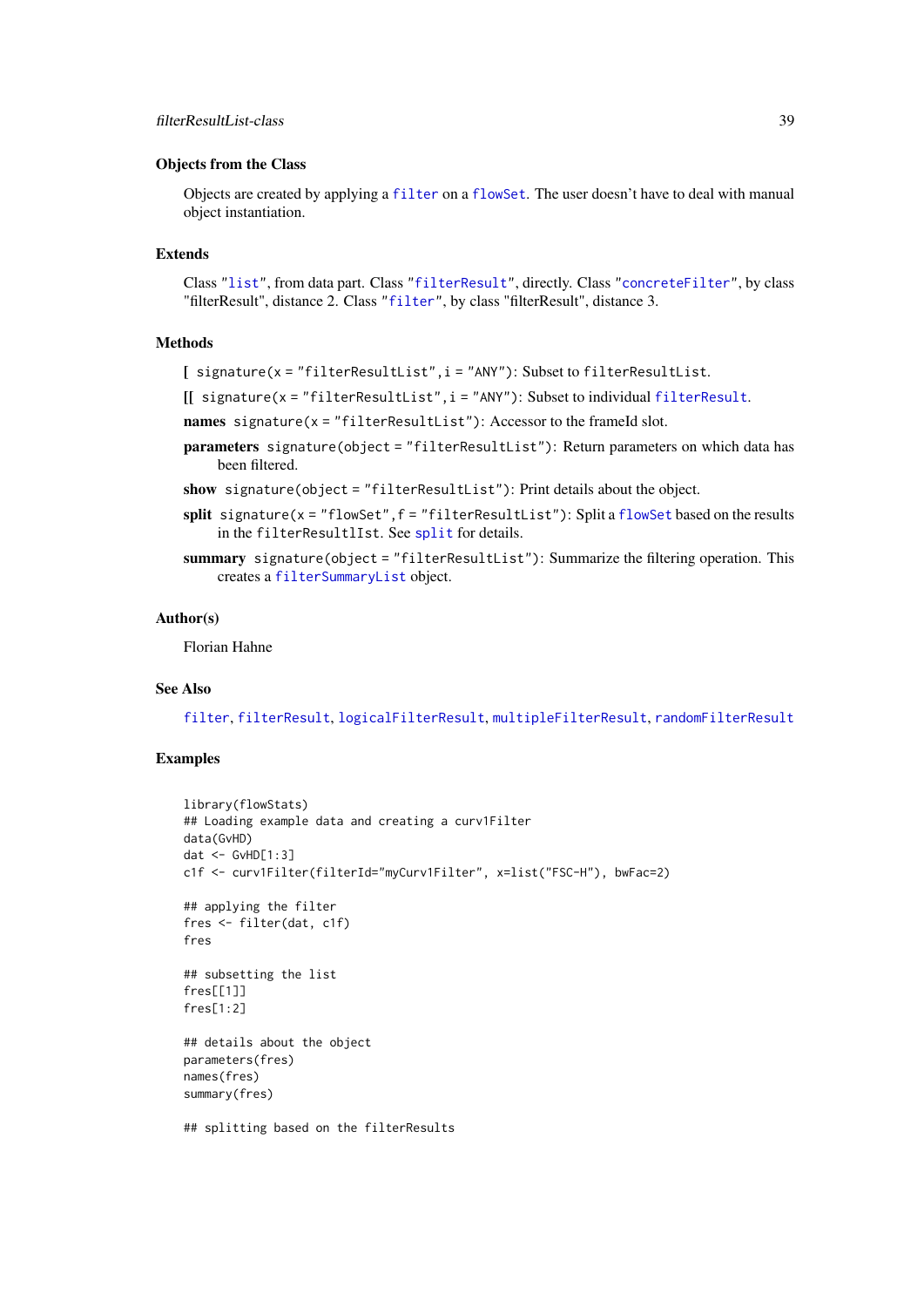split(dat, fres)

filters-class *Class "filters" and "filtersList"*

## Description

The filters class is the container for a list of [filter](#page-32-0) objects.

The filtersList class is the container for a list of filters objects.

### Usage

filters(x)

filtersList(x)

## Arguments

x A list of filter or filters objects.

# Details

The filters class mainly exists for displaying multiple filters/gates on one single panel(flowFrame) of [xyplot](#page-0-0). Note that it is different from [filterList](#page-35-0) class which is to be applied to a flowSet. In other words, filter objects of a fliterList are to be applied to different flowFrames. However,all of filter objects of a filters object are for one single flowFrame, more specifically for one pair of projections(parameters).So these filters should share the common parameters.

And filtersList is a list of filters objects, which are to be applied to a flowSet.

## Value

A filters or filtersList object from the constructor

# Slots

.Data Object of class "list". The class directly extends list, and this slot holds the list data.

## Extends

Class ["list"](#page-0-0)

# Objects from the Class

Objects are created from regular lists using the constructors filters and filtersList: filters(x) filtersList(x)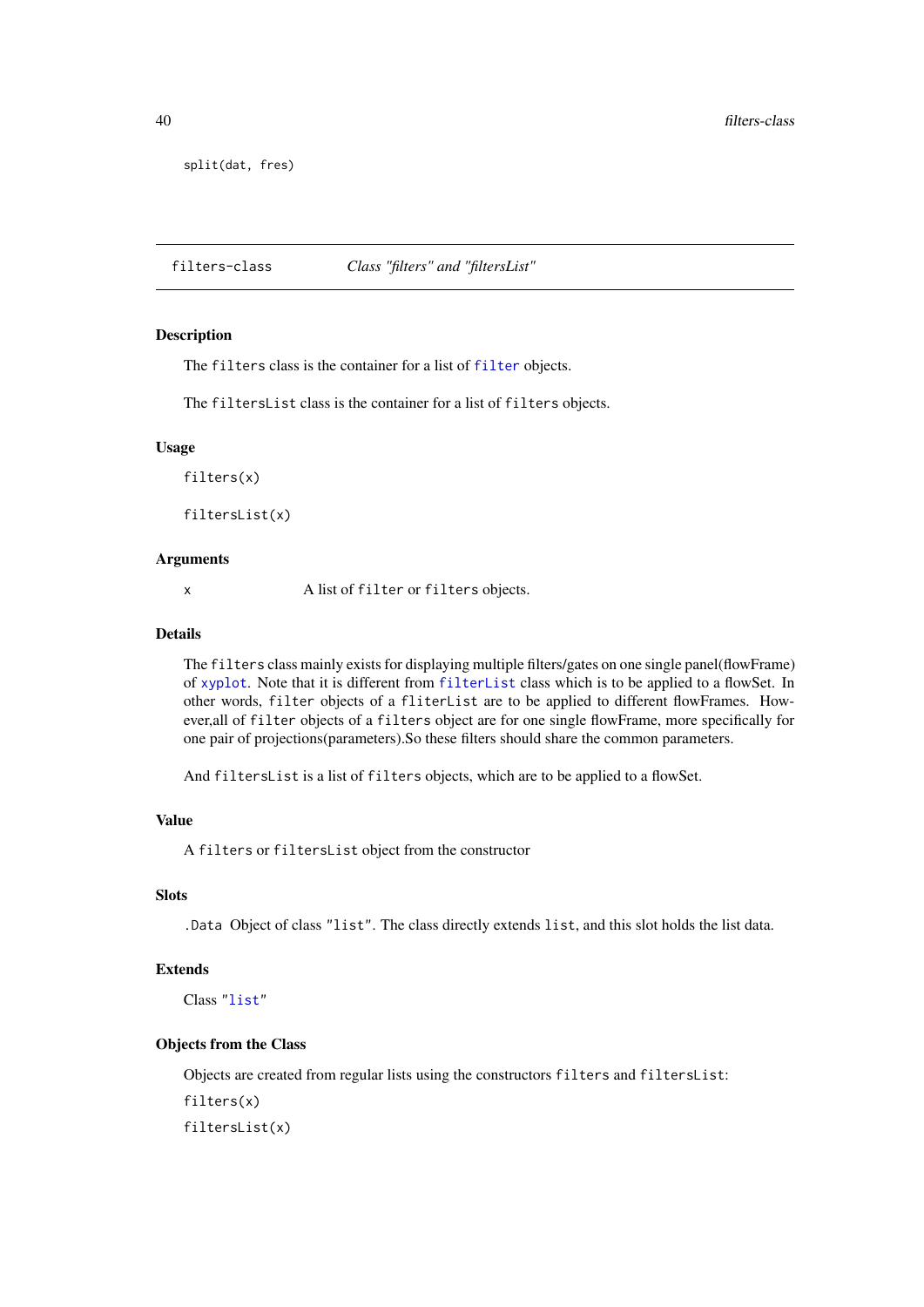filterSummary-class 41

### Author(s)

Mike Jiang

# See Also

[filter](#page-32-0), [filterList](#page-35-0)

<span id="page-40-0"></span>filterSummary-class *Class "filterSummary"*

### Description

Class and methods to handle the summary information of a gating operation.

## Usage

```
## S4 method for signature 'filterResult'
summary(object, ...)
```
## Arguments

| object | An object inheriting from class filter Result which is to be summarized. |
|--------|--------------------------------------------------------------------------|
| .      | Further arguments that are passed to the generic.                        |

# Details

Calling summary on a [filterResult](#page-37-0) object prints summary information on the screen, but also creates objects of class filterSummary for computational access.

## Value

An object of class filterSummary for the summary constructor, a named list for the subsetting operators. The \$ operator returns a named vector of the respective value, where each named element corresponds to one sub-population.

### Slots

name Object of class "character" The name(s) of the populations created in the filtering operation. For a [logicalFilterResult](#page-75-1) this is just a single value; the name of the link{filter}.

true Object of class "numeric". The number of events within the population(s).

count Object of class "numeric". The total number of events in the gated [flowFrame](#page-44-0).

p Object of class "numeric" The percentage of cells in the population(s).

## Objects from the Class

Objects are created by calling summary on a link{filterResult} object. The user doesn't have to deal with manual object instantiation.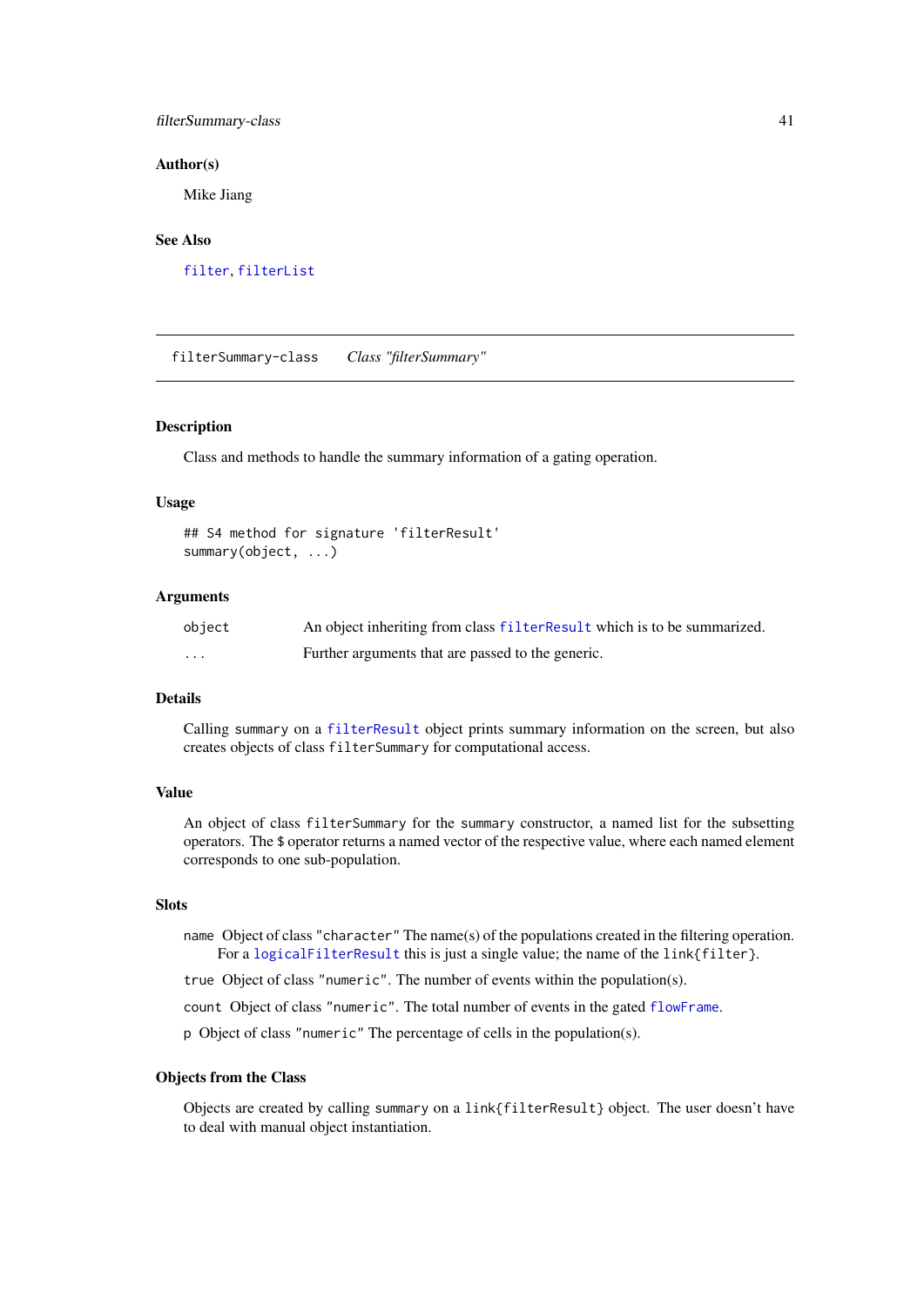## Methods

- $[[$  signature(x = "filterSummary", i = "numeric"): Subset the filterSummary to a single population. This only makes sense for [multipleFilterResults](#page-0-0). The output is a list of summary statistics.
- $\iiint$  signature(x = "filterSummary", i = "character"): see above
- $\$$  signature(x = "filterSummary", name = "ANY"): A list-like accessor to the slots and more. Valid values are n and count (those are identical), true and in (identical), false and out (identical), name,  $p$  and  $q(1-p)$ .

coerce signature(from = "filterSummary",to = "data.frame"): Coerce object to data.frame.

length signature(x = "filterSummary"): The number of populations in the fitlerSummary.

names signature(x = "filterSummary"): The names of the populations in the filterSummary.

**print** signature( $x =$  "filterSummary"): Print details about the object.

show signature(object = "filterSummary"): Print details about the object.

```
toTable signature(x = "filterSummary"): Coerce object to data.frame.
```
### Author(s)

Florian Hahne, Byron Ellis

## See Also

[filterResult](#page-37-1), [logicalFilterResult](#page-75-0), [multipleFilterResult](#page-85-0), [flowFrame](#page-44-1) [filterSummaryList](#page-42-1)

```
library(flowStats)
```

```
## Loading example data, creating and applying a curv1Filter
dat <- read.FCS(system.file("extdata","0877408774.B08",
package="flowCore"))
c1f <- curv1Filter(filterId="myCurv1Filter", x=list("FSC-H"), bwFac=2)
fres <- filter(dat, c1f)
## creating and showing the summary
summary(fres)
s <- summary(fres)
## subsetting
s[1]s[["peak 2"]]
##accessing details
s$true
s$n
toTable(s)
```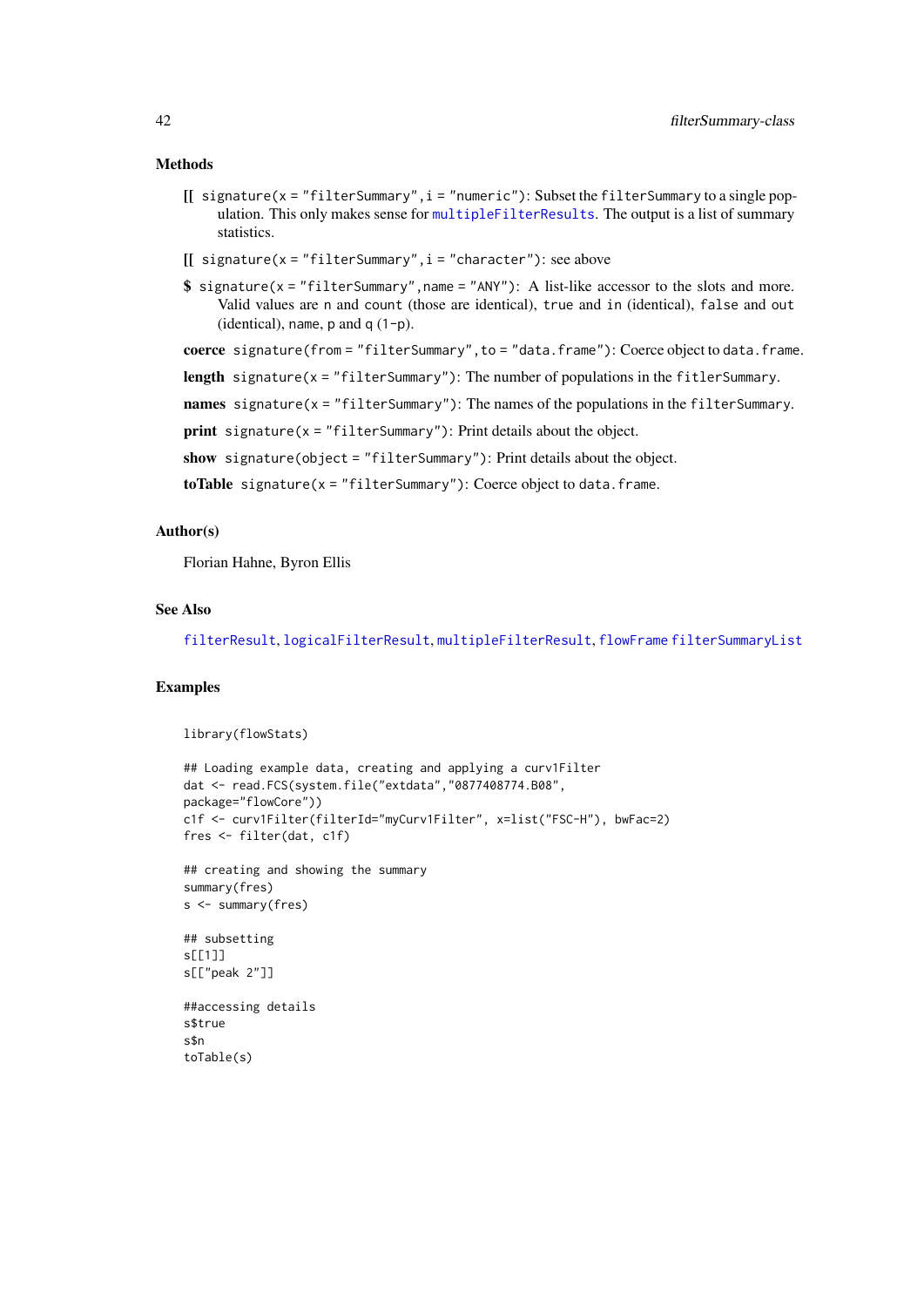<span id="page-42-1"></span>filterSummaryList-class

*Class "filterSummaryList"*

## <span id="page-42-0"></span>Description

Class and methods to handle summary statistics for from filtering operations on whole [flowSets](#page-0-0).

## Arguments

| object | An object of class. filterResultList which is to be summarized. |
|--------|-----------------------------------------------------------------|
| .      | Further arguments that are passed to the generic.               |

## Details

Calling summary on a [filterResultList](#page-37-2) object prints summary information on the screen, but also creates objects of class filterSummaryList for computational access.

# Value

An object of class filterSummaryList.

### **Slots**

.Data Object of class "list". The class directly extends list, and this slot holds the list data.

### Usage

summary(object, ...)

# Objects from the Class

Objects are created by calling summary on a link{filterResultList} object. The user doesn't have to deal with manual object instantiation.

## Extends

Class ["list"](#page-0-0), from .Data part.

### Methods

toTable signature( $x = "filterSummaryList")$ : Coerce object to data.frame. Additional factors are added to indicate list items in the original object.

### Author(s)

Florian Hahne

## See Also

```
filterResult, filterResultList, logicalFilterResult, multipleFilterResult, flowFrame
filterSummary
```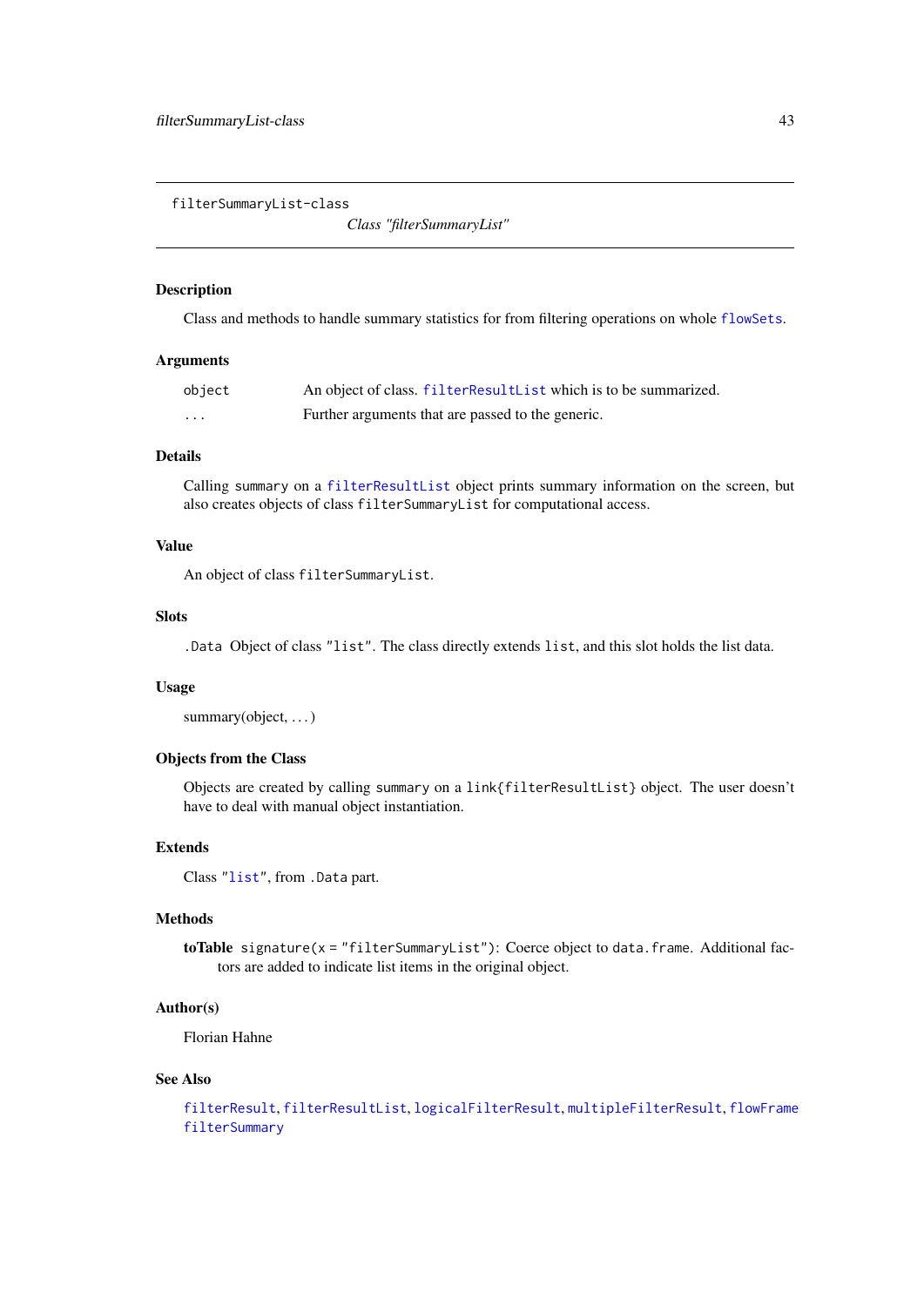# Examples

```
library(flowStats)
```

```
## Loading example data, creating and applying a curv1Filter
data(GvHD)
dat <- GvHD[1:3]
c1f <- curv1Filter(filterId="myCurv1Filter", x=list("FSC-H"), bwFac=2)
fres <- filter(dat, c1f)
```
## creating and showing the summary summary(fres) s <- summary(fres)

## subsetting s[[1]]

##accessing details toTable(s)

filter\_keywords *filter out \$PnX keywords*

# Description

filter out \$PnX keywords

# Usage

```
filter_keywords(kw, par.id)
```
# Arguments

| kw     | a named list of keywords                                        |
|--------|-----------------------------------------------------------------|
| par.id | a vector of integer specifies the parameter ids to be perserved |

# Value

a filtered list

```
data(GvHD)
fr <- GvHD[[1]]
kw <- description(fr)
kw <- filter_keywords(kw, c(1,3,5))
```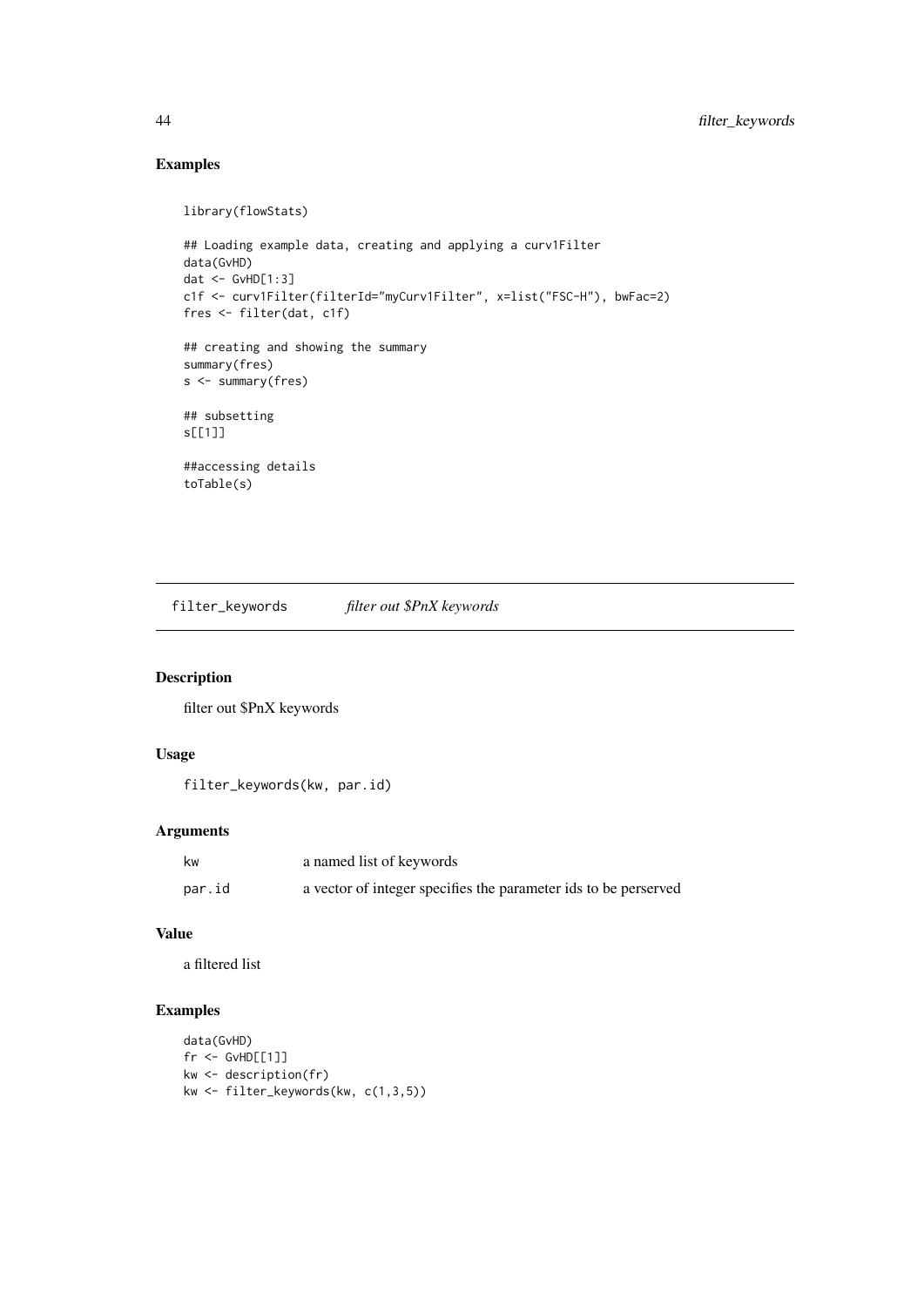<span id="page-44-1"></span>flowFrame-class *'flowFrame': a class for storing observed quantitative properties for a population of cells from a FACS run*

### <span id="page-44-0"></span>Description

This class represents the data contained in a FCS file or similar data structure. There are three parts of the data:

- 1. a numeric matrix of the raw measurement values with rows=events and columns=parameters
- 2. annotation for the parameters (e.g., the measurement channels, stains, dynamic range)
- 3. additional annotation provided through keywords in the FCS file

# Details

Objects of class flowFrame can be used to hold arbitrary data of cell populations, acquired in flowcytometry.

FCS is the Data File Standard for Flow Cytometry, the current version is FCS 3.0. See the vignette of this package for additional information on using the object system for handling of flow-cytometry data.

## Slots

- exprs Object of class matrix containing the measured intensities. Rows correspond to cells, columns to the different measurement channels. The colnames attribute of the matrix is supposed to hold the names or identifiers for the channels. The rownames attribute would usually not be set.
- parameters An [AnnotatedDataFrame](#page-0-0) containing information about each column of the flowFrame. This will generally be filled in by read.FCS or similar functions using data from the FCS keywords describing the parameters.
- description A list containing the meta data included in the FCS file.

### Creating Objects

```
Objects can be created using
new("flowFrame",
exprs = ....,Object of class matrix
parameters = ....,Object of class AnnotatedDataFrame
description = ....,Object of class list
\lambda
```
or the constructor flowFrame, with mandatory arguments exprs and optional arguments parameters and description.

flowFrame(exprs,parameters,description=list())

To create a flowFrame directly from an FCS file, use function [read.FCS](#page-100-0). This is the recommended and safest way of object creation, since read.FCS will perform basic data quality checks upon import. Unless you know exactly what you are doing, creating objects using new or the constructor is discouraged.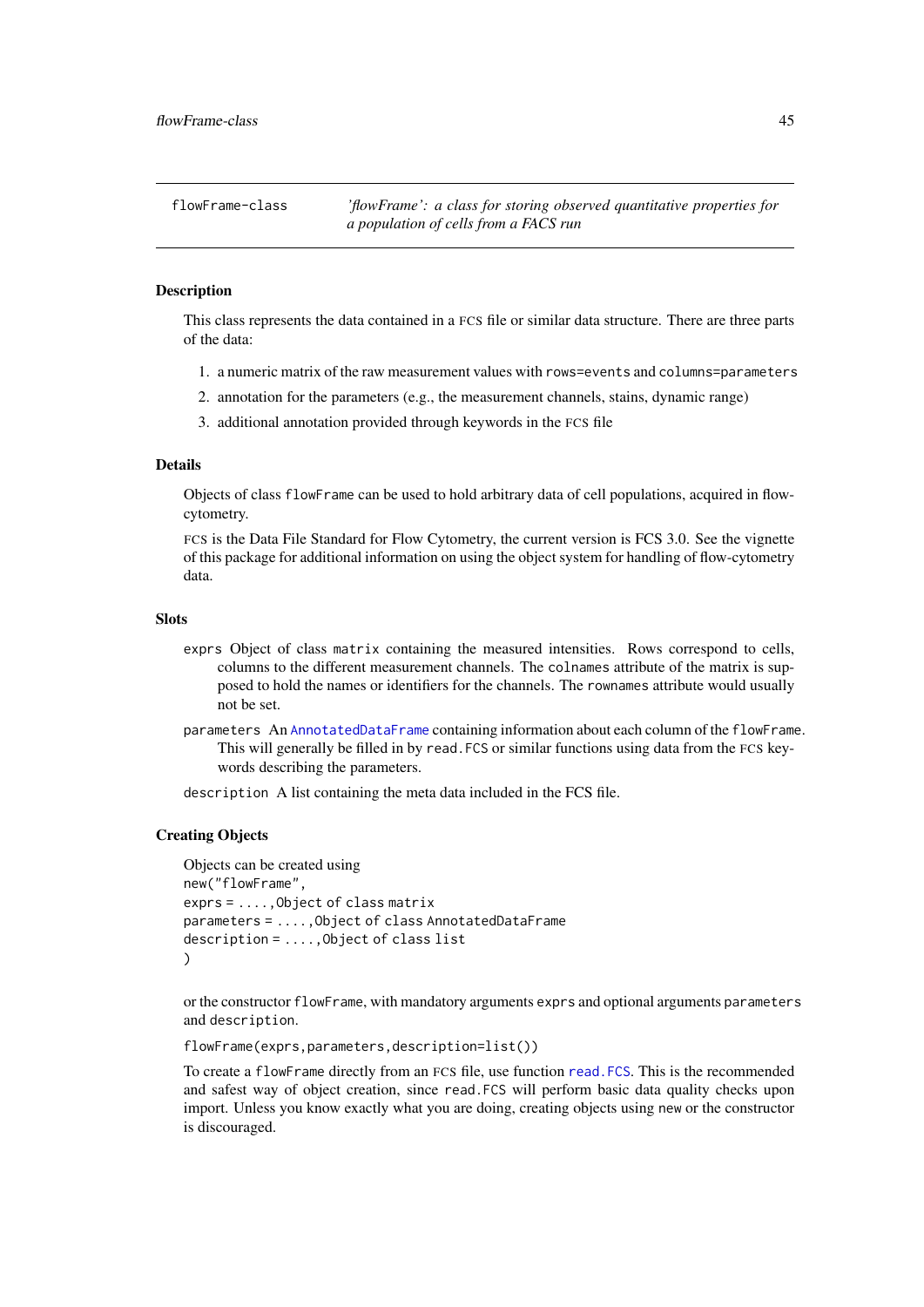### **Methods**

There are separate documentation pages for most of the methods listed here which should be consulted for more details.

[ Subsetting. Returns an object of class flowFrame. The subsetting is applied to the exprs slot, while the description slot is unchanged. The syntax for subsetting is similar to that of [data.frames](#page-0-0). In addition to the usual index vectors (integer and logical by position, character by parameter names), flowFrames can be subset via [filterResult](#page-37-0) and [filter](#page-30-0) objects. *Usage:*

flowFrame[i,j]

flowFrame[filter,]

flowFrame[filterResult,]

Note that the value of argument drop is ignored when subsetting flowFrames.

- \$ Subsetting by channel name. This is similar to subsetting of columns of [data.frames](#page-0-0), i.e., frame\$FSC.H is equivalent to frame[,"FSC.H"]. Note that column names may have to be quoted if they are no valid R symbols (e.g. frame\$"FSC-H").
- exprs, exprs<- Extract or replace the raw data intensities. The replacement value must be a numeric matrix with colnames matching the parameter definitions. Implicit subsetting is allowed (i.e. less columns in the replacement value compared to the original flowFrame, but all have to be defined there).

*Usage:*

exprs(flowFrame)

exprs(flowFrame) <-value

head, tail Show first/last elements of the raw data matrix

*Usage:*

head(flowFrame)

tail(flowFrame)

description, description<- Extract the whole list of annotation keywords and their corresponding values or replace values by keyword (description<- is equivalent to keyword<-). Usually one would only be interested in a subset of keywords, in which case the keyword method is more appropriate. The optional hideInternal parameter can be used to exclude internal FCS parameters starting with \$.

*Usage:*

description(flowFrame)

description(flowFrame) <-value

keyword, keyword<- Extract ore replace one or more entries from the description slot by keyword. Methods are defined for character vectors (select a keyword by name), functions (select a keyword by evaluating a function on their content) and for lists (a combination of the above). See [keyword](#page-67-0) for details.

*Usage:*

keyword(flowFrame) keyword(flowFrame,character) keyword(flowFrame,list) keyword(flowFrame) <-list(value)

parameters, parameters<- Extract parameters and return an object of class [AnnotatedDataFrame](#page-0-0), or replace such an object. To access the actual parameter annotation, use pData(parameters(frame)). Replacement is only valid with [AnnotatedDataFrames](#page-0-0) containing all varLabels name, desc,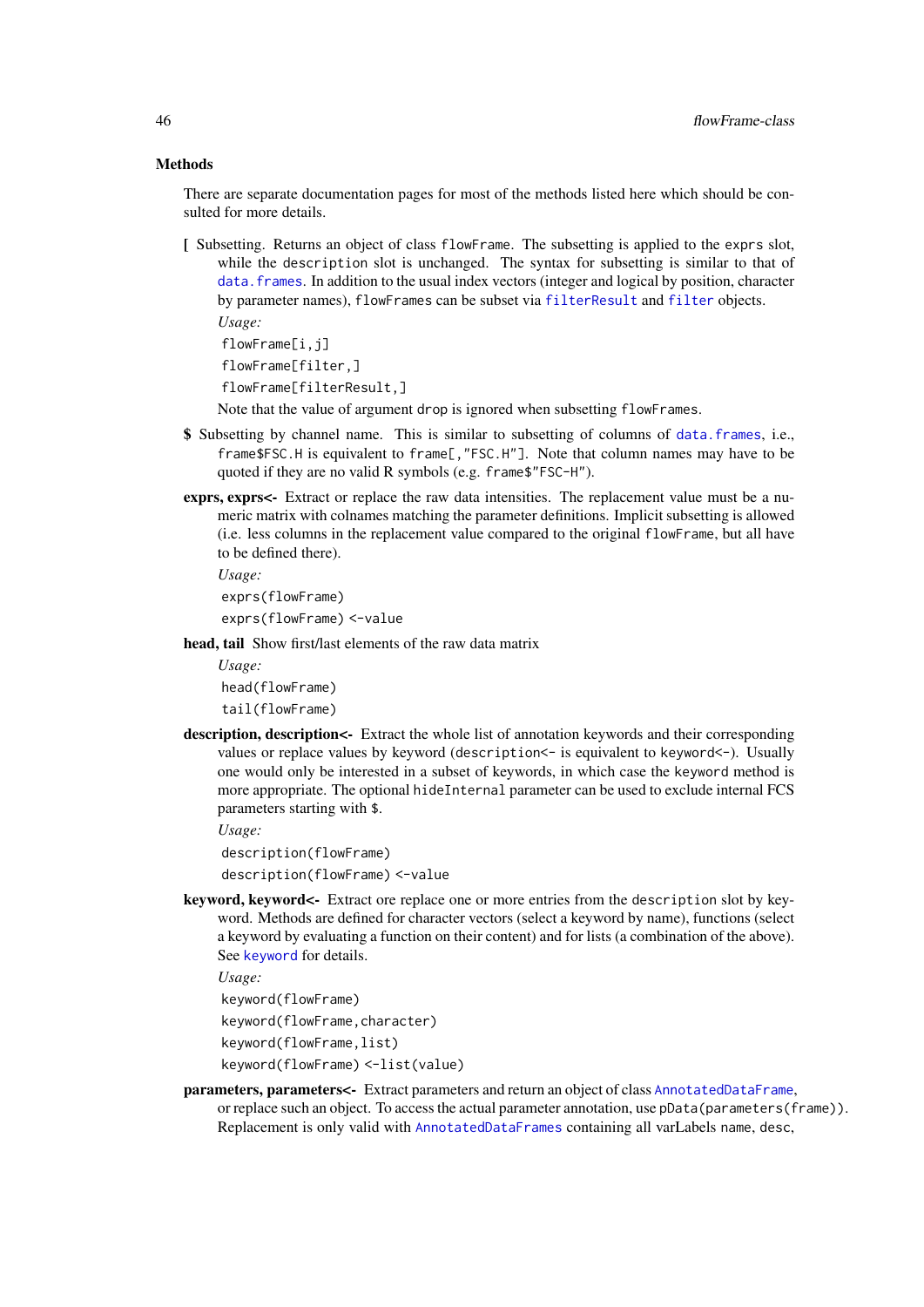range, minRange and maxRange, and matching entries in the name column to the colnames of the exprs matrix. See [parameters](#page-88-0) for more details.

*Usage:*

parameters(flowFrame)

parameters(flowFrame) <-value

show Display details about the flowFrame object.

summary Return descriptive statistical summary (min, max, mean and quantile) for each channel *Usage:*

summary(flowFrame)

plot Basic plots for flowFrame objects. If the object has only a single parameter this produces a [histogram](#page-0-0). For exactly two parameters we plot a bivariate density map (see [smoothScatter](#page-0-0) and for more than two parameters we produce a simple [splom](#page-0-0) plot. To select specific parameters from a flowFrame for plotting, either subset the object or specify the parameters as a character vector in the second argument to plot. The smooth parameters lets you toggle between density-type [smoothScatter](#page-0-0) plots and regular scatterplots. For far more sophisticated plotting of flow cytometry data, see the [flowViz](#page-0-0) package.

```
Usage:
```

```
plot(flowFrame,...)
plot(flowFrame,character,...)
plot(flowFrame,smooth=FALSE,...)
```
ncol, nrow, dim Extract the dimensions of the data matrix.

```
Usage:
ncol(flowFrame)
nrow(flowFrame)
dim(flowFrame)
```
featureNames, colnames, colnames<- . colnames and featureNames are synonyms, they extract parameter names (i.e., the colnames of the data matrix) . For colnames there is also a replacement method. This will update the name column in the parameters slot as well. *Usage:*

featureNames(flowFrame)

colnames(flowFrame)

colnames(flowFrame) <-value

names Extract pretty formated names of the parameters including parameter descriptions.

*Usage:*

names(flowFrame)

identifier Extract GUID of a flowFrame. Returns the file name if no GUID is available. See [identifier](#page-62-0) for details.

*Usage:*

identifier(flowFrame)

range Get instrument or actual data range of the flowFame. Note that instrument dynamic range is not necessarily the same as the range of the actual data values, but the theoretical range of values the measurement instrument was able to capture. The values of the dynamic range will be transformed when using the transformation methods forflowFrames. parameters:

x: flowFrame object.

type: Range type. either "instrument" or "data". Default is "instrument" *Usage:*

 $range(x, type = "data")$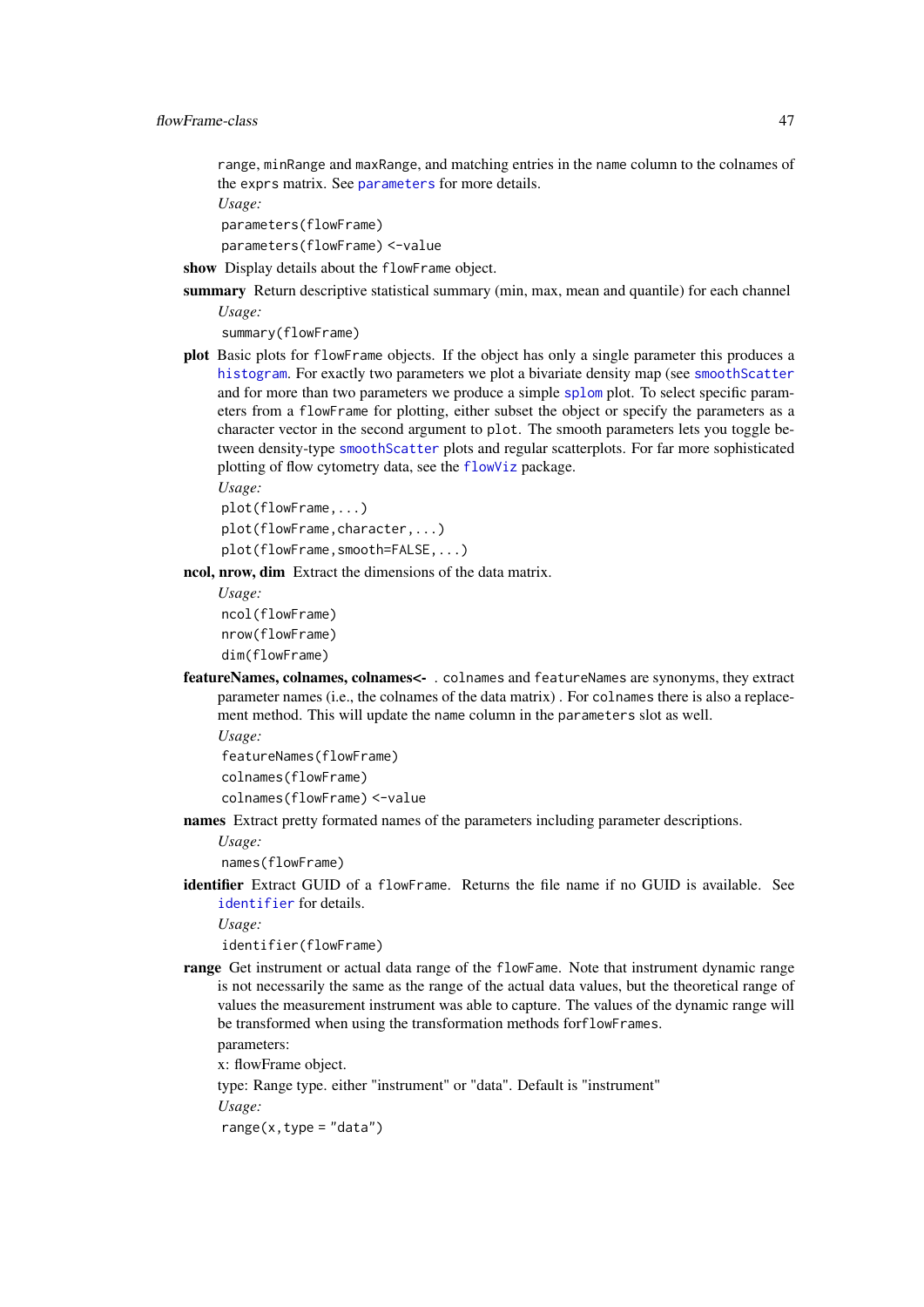each row, each col Apply functions over rows or columns of the data matrix. These are convenience methods. See [each\\_col](#page-21-0) for details.

*Usage:*

each\_row(flowFrame,function,...)

each\_col(flowFrame,function,...)

transform Apply a transformation function on a flowFrame object. This uses R's [transform](#page-128-0) function by treating the flowFrame like a regular data.frame. flowCore provides an additional inline mechanism for transformations (see [%on%](#page-34-0)) which is strictly more limited than the out-of-line transformation described here.

*Usage:*

transform(flowFrame,translist,...)

[filter](#page-30-0) Apply a filter object on a flowFrame object. This returns an object of class [filterResult](#page-37-0), which could then be used for subsetting of the data or to calculate summary statistics. See [filter](#page-32-0) for details.

*Usage:*

filter(flowFrame,filter)

split Split flowFrame object according to a [filter](#page-32-0), a [filterResult](#page-37-0) or a factor. For most types of filters, an optional flowSet=TRUE parameter will create a [flowSet](#page-50-1) rather than a simple list. See [split](#page-117-0) for details.

*Usage:*

```
split(flowFrame,filter,flowSet=FALSE,...)
split(flowFrame,filterResult,flowSet=FALSE,...)
split(flowFrame,factor,flowSet=FALSE,...)
```
Subset Subset a flowFrame according to a filter or a logical vector. The same can be done using the standard subsetting operator with a filter, filterResult, or a logical vector as first argument.

*Usage:* Subset(flowFrame,filter) Subset(flowFrame,logical)

cbind2 Expand a flowFrame by the data in a numeric matrix of the same length. The matrix must have column names different from those of the flowFrame. The additional method for numerics only raises a useful error message.

*Usage:*

cbind2(flowFrame,matrix)

cbind2(flowFrame,numeric)

compensate Apply a compensation matrix (or a [compensation](#page-15-0) object) on a flowFrame object. This returns a compensated flowFrame.

*Usage:*

compensate(flowFrame,matrix) compensate(flowFrame,data.frame)

decompensate Reverse the application of a compensation matrix (or a [compensation](#page-15-0) object) on a flowFrame object. This returns a decompensated flowFrame.

*Usage:*

decompensate(flowFrame,matrix) decompensate(flowFrame,data.frame)

spillover Extract spillover matrix from description slot if present. It is equivalent to keyword(x,c("spillover","SPIL Thus will simply return a list of keywords value for "spillover" and "SPILL".

*Usage:*

spillover(flowFrame)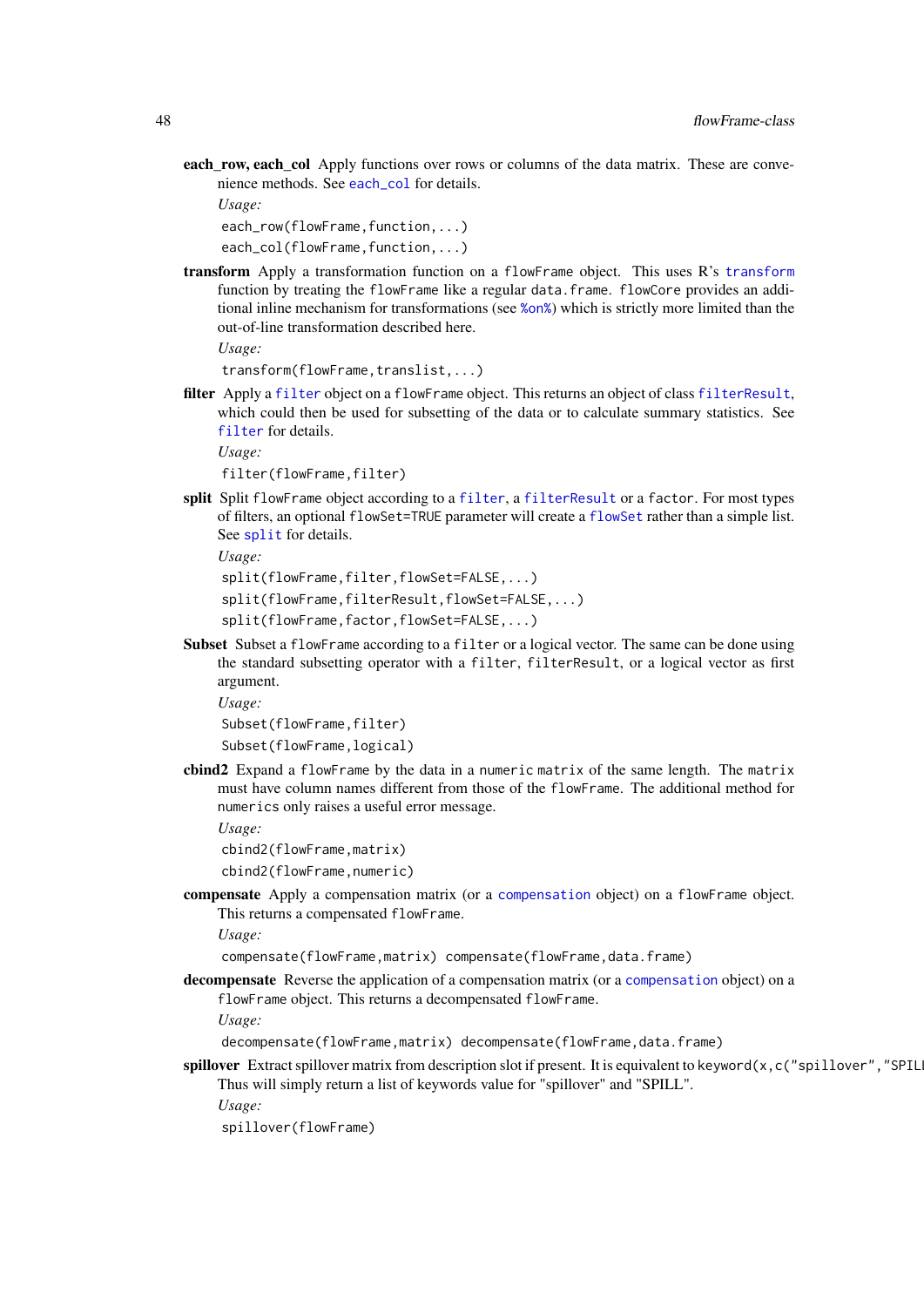== Test equality between two flowFrames

 $\langle$ ,  $\rangle$ ,  $\langle$  =,  $\rangle$  = These operators basically treat the flowFrame as a numeric matrix.

initialize(flowFrame): Object instantiation, used by new; not to be called directly by the user.

# Author(s)

F. Hahne, B. Ellis, P. Haaland and N. Le Meur

## See Also

[flowSet](#page-50-1), [read.FCS](#page-100-0)

```
## load example data
data(GvHD)
frame <- GvHD[[1]]
## subsetting
frame[1:4,]
frame[,3]
frame[,"FSC-H"]
frame$"SSC-H"
## accessing and replacing raw values
head(exprs(frame))
exprs(frame) <- exprs(frame)[1:3000,]
frame
exprs(frame) <- exprs(frame)[,1:6]
frame
## access FCS keywords
head(description(frame))
keyword(frame, c("FILENAME", "$FIL"))
## parameter annotation
parameters(frame)
pData(parameters(frame))
## summarize frame data
summary(frame)
## plotting
plot(frame)
if(require(flowViz)){
plot(frame)
plot(frame, c("FSC-H", "SSC-H"))
plot(frame[,1])
plot(frame, c("FSC-H", "SSC-H"), smooth=FALSE)
}
## frame dimensions
ncol(frame)
nrow(frame)
dim(frame)
```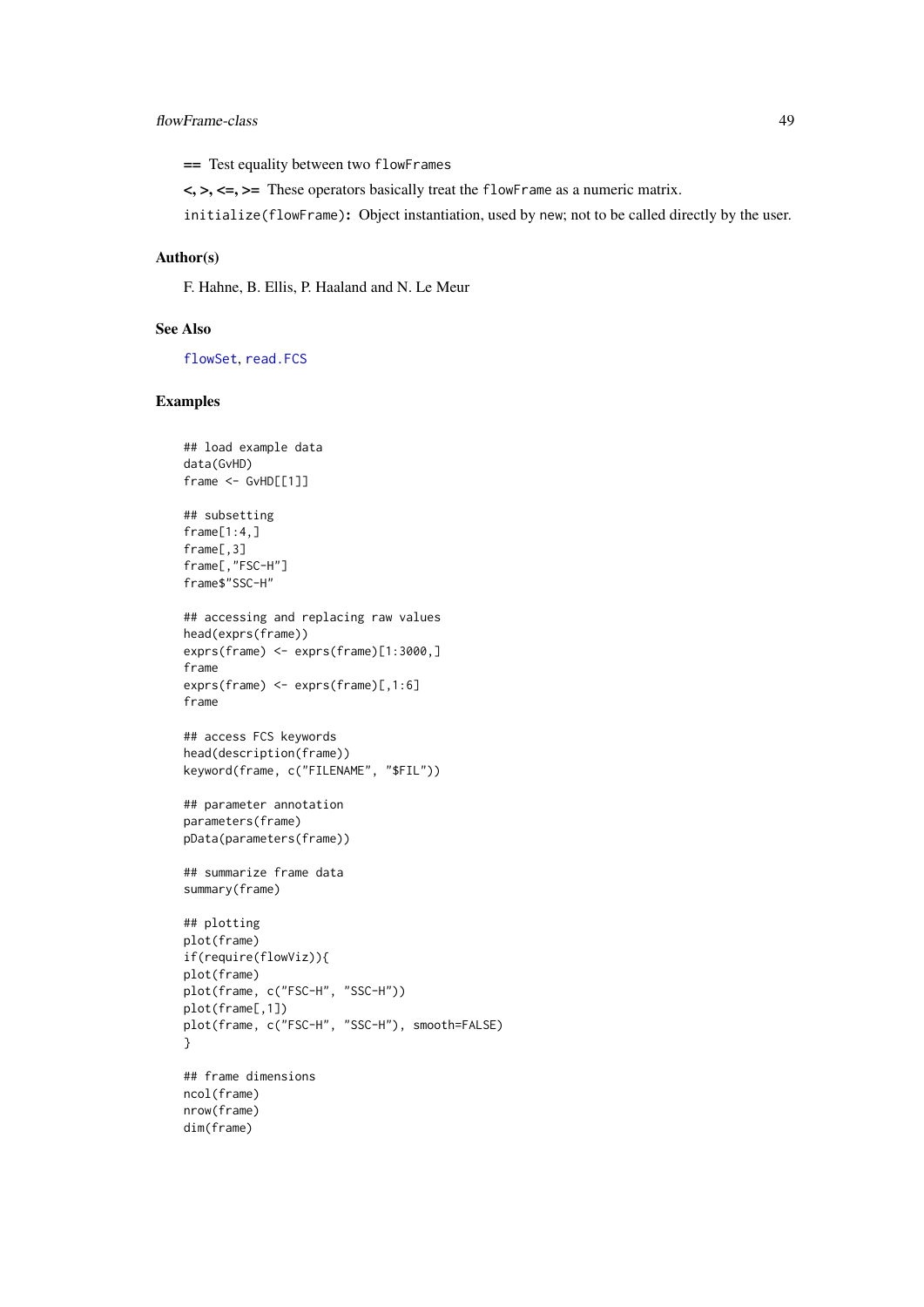```
## accessing and replacing parameter names
featureNames(frame)
all(featureNames(frame) == colnames(frame))
colnames(frame) <- make.names(colnames(frame))
colnames(frame)
parameters(frame)$name
names(frame)
## accessing a GUID
identifier(frame)
identifier(frame) <- "test"
## range of a frame
range(frame) #instrument range
range(frame, type = "data") #actual data range
range(frame)$FSC.H
## iterators
head(each_row(frame, mean))
head(each_col(frame, mean))
## transformation
opar \leq par(mfcol=c(1:2))
if(require(flowViz))
plot(frame, c("FL1.H", "FL2.H"))
frame <- transform(frame, transformList(c("FL1.H", "FL2.H"), log))
if(require(flowViz))
plot(frame, c("FL1.H", "FL2.H"))
par(opar)
range(frame)
## filtering of flowFrames
rectGate <- rectangleGate(filterId="nonDebris","FSC.H"=c(200,Inf))
fres <- filter(frame, rectGate)
summary(fres)
## splitting of flowFrames
split(frame, rectGate)
split(frame, rectGate, flowSet=TRUE)
split(frame, fres)
f <- cut(exprs(frame$FSC.H), 3)
split(frame, f)
## subsetting according to filters and filter results
Subset(frame, rectGate)
Subset(frame, fres)
Subset(frame, as.logical(exprs(frame$FSC.H) < 300))
frame[rectGate,]
frame[fres,]
## accessing the spillover matrix
try(spillover(frame))
## check equality
frame2 <- frame
```

```
frame == frame2
```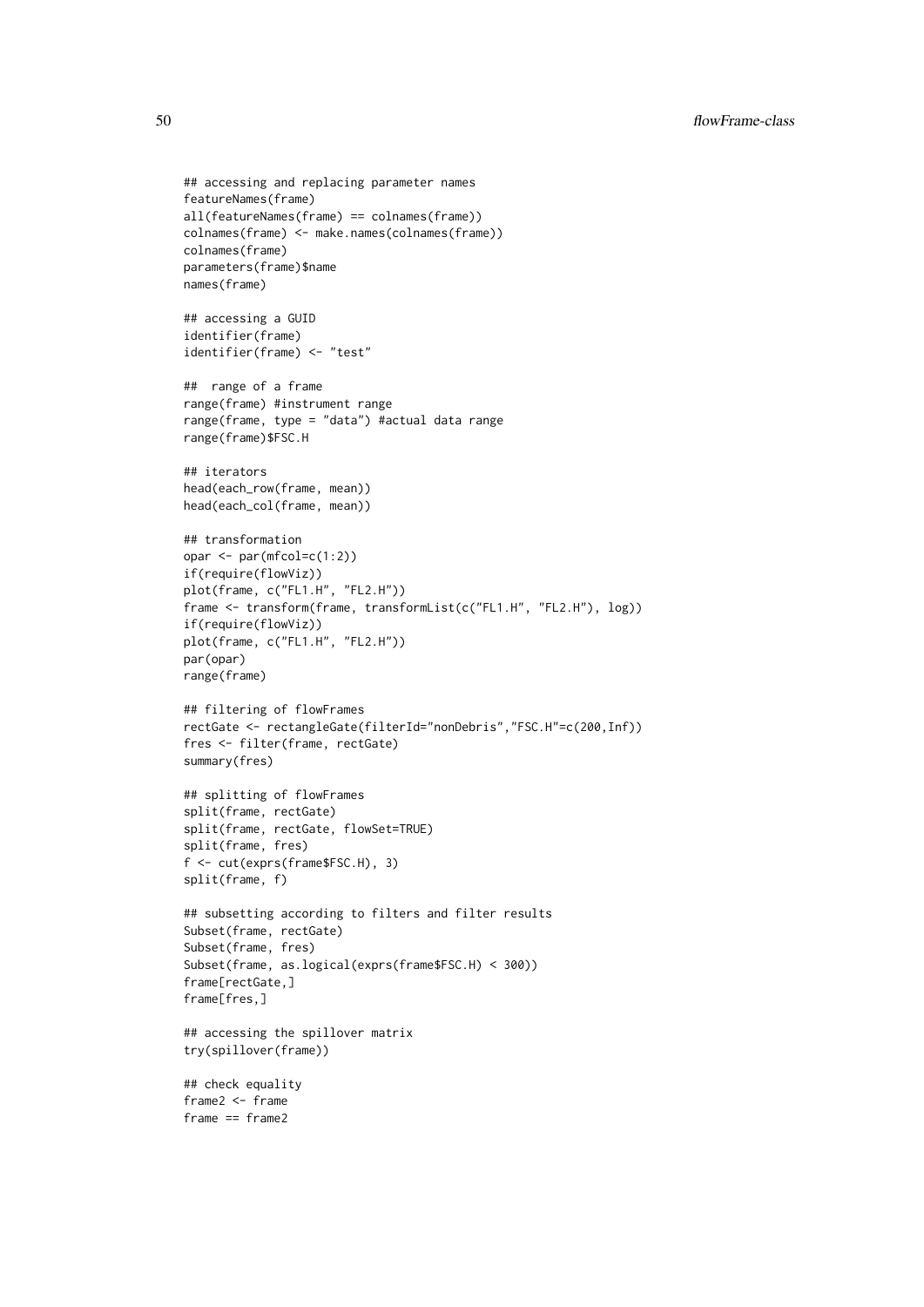### flowSet-class 51

```
exprs(frame2) <- exprs(frame)*2
frame = frame2
```
<span id="page-50-1"></span>flowSet-class *'flowSet': a class for storing flow cytometry raw data from quantitative cell-based assays*

## <span id="page-50-0"></span>Description

This class is a container for a set of [flowFrame](#page-44-1) objects

## **Slots**

frames An [environment](#page-0-0) containing one or more [flowFrame](#page-44-1) objects.

phenoData An [AnnotatedDataFrame](#page-0-0) containing the phenotypic data for the whole data set. Each row corresponds to one of the [flowFrame](#page-44-1)s in the frames slot. The sampleNames of phenoData (see below) must match the names of the [flowFrame](#page-44-1) in the frames environment.

### Creating Objects

```
Objects can be created using
new('flowSet',
frames = ....,# environment with flowFrames
phenoData = .... # object of class AnnotatedDataFrame
colnames = .... # object of class character
)
```
or via the constructor flowSet, which takes arbitrary numbers of flowFrames, either as a list or directly as arguments, along with an optional [AnnotatedDataFrame](#page-0-0) for the phenoData slot and a character scalar for the name by which the object can be referenced.

```
flowSet(...,phenoData)
```
Alternatively, flowSets can be coerced from list and environment objects.

```
as(list("A"=frameA,"B"=frameB),"flowSet")
```
The safest and easiest way to create flowSets directly from FCS files is via the [read.flowSet](#page-104-0) function, and there are alternative ways to specify the files to read. See the separate documentation for details.

# Methods

[, [[ Subsetting. x[i] where i is a scalar, returns a flowSet object, and x[[i]] a [flowFrame](#page-44-1) object. In this respect the semantics are similar to the behavior of the subsetting operators for lists.  $x[i,j]$  returns a flowSet for which the parameters of each [flowFrame](#page-44-1) have been subset according to j,  $x[[i,j]]$  returns the subset of a single [flowFrame](#page-44-1) for all parameters in j. Similar to data frames, valid values for i and j are logicals, integers and characters. *Usage:*

flowSet[i] flowSet[i.j] flowSet[[i]]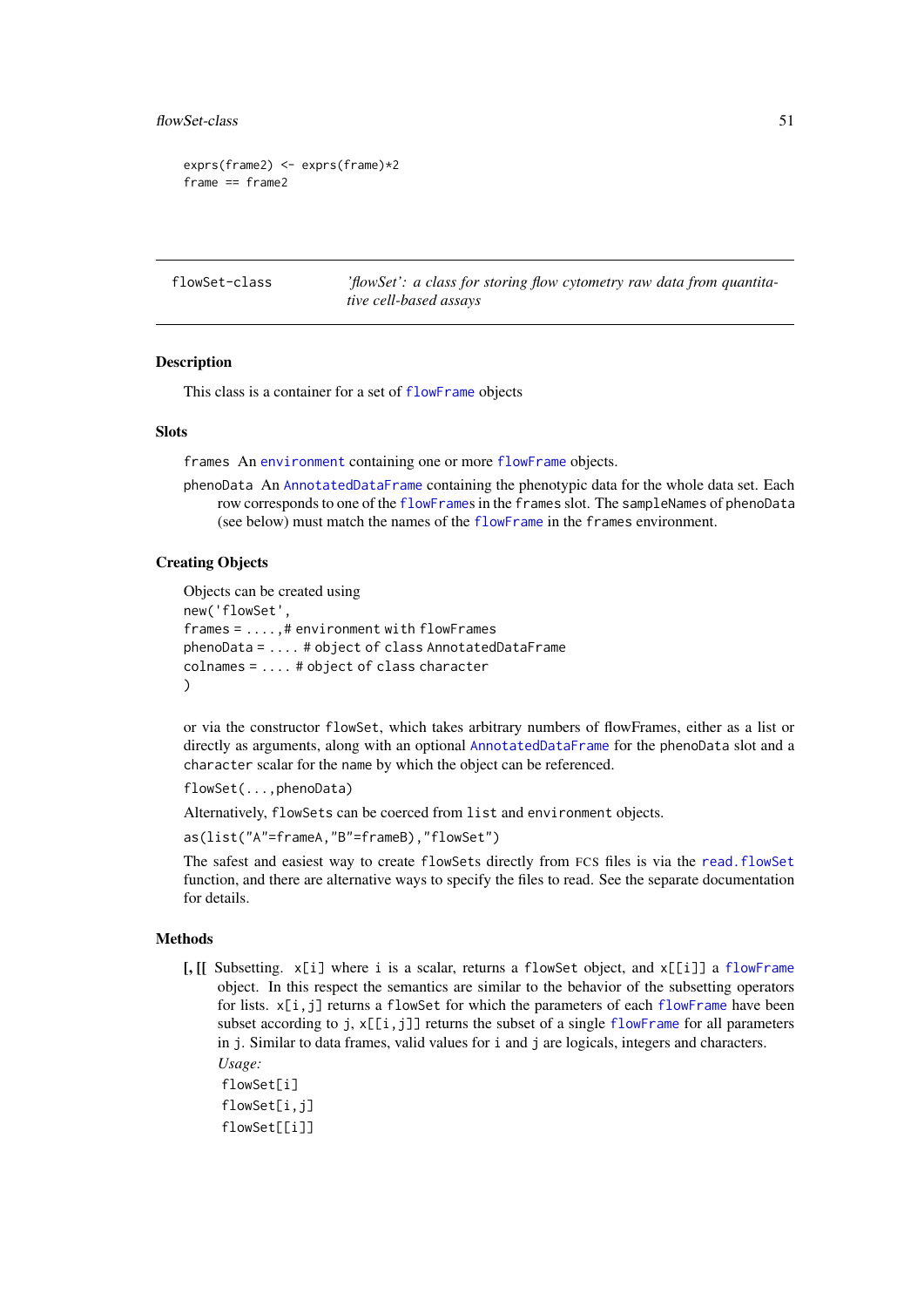- \$ Subsetting by frame name. This will return a single [flowFrame](#page-44-1) object. Note that names may have to be quoted if they are no valid R symbols (e.g. flowSet\$" sample 1"
- colnames, colnames<- Extract or replace the colnames slot.

*Usage:* colnames(flowSet) colnames(flowSet) <-value

identifier, identifier<- Extract or replace the name item from the environment.

*Usage:* identifier(flowSet) identifier(flowSet) <-value

phenoData, phenoData<- Extract or replace the [AnnotatedDataFrame](#page-0-0) from the phenoData slot.

*Usage:*

phenoData(flowSet) phenoData(flowSet) <-value

pData, pData<- Extract or replace the data frame (or columns thereof) containing actual phenotypic information from the phenoData slot.

*Usage:* pData(flowSet) pData(flowSet)\$someColumn <-value

varLabels, varLabels<- Extract and set varLabels in the [AnnotatedDataFrame](#page-0-0) of the phenoData slot.

*Usage:* varLabels(flowSet) varLabels(flowSet) <-value

sampleNames Extract and replace sample names from the phenoData object. Sample names correspond to frame identifiers, and replacing them will also replace the GUID slot for each frame. Note that sampleName need to be unique.

*Usage:*

sampleNames(flowSet) sampleNames(flowSet) <- value

keyword Extract or replace keywords specified in a character vector or a list from the description slot of each frame. See [keyword](#page-67-0) for details.

*Usage:*

keyword(flowSet,list(keywords)) keyword(flowSet,keywords) keyword(flowSet) <-list(foo="bar")

length number of [flowFrame](#page-44-1) objects in the set.

*Usage:*

length(flowSet)

- show display object summary.
- summary Return descriptive statistical summary (min, max, mean and quantile) for each channel of each [flowFrame](#page-44-1)

*Usage:* summary(flowSet)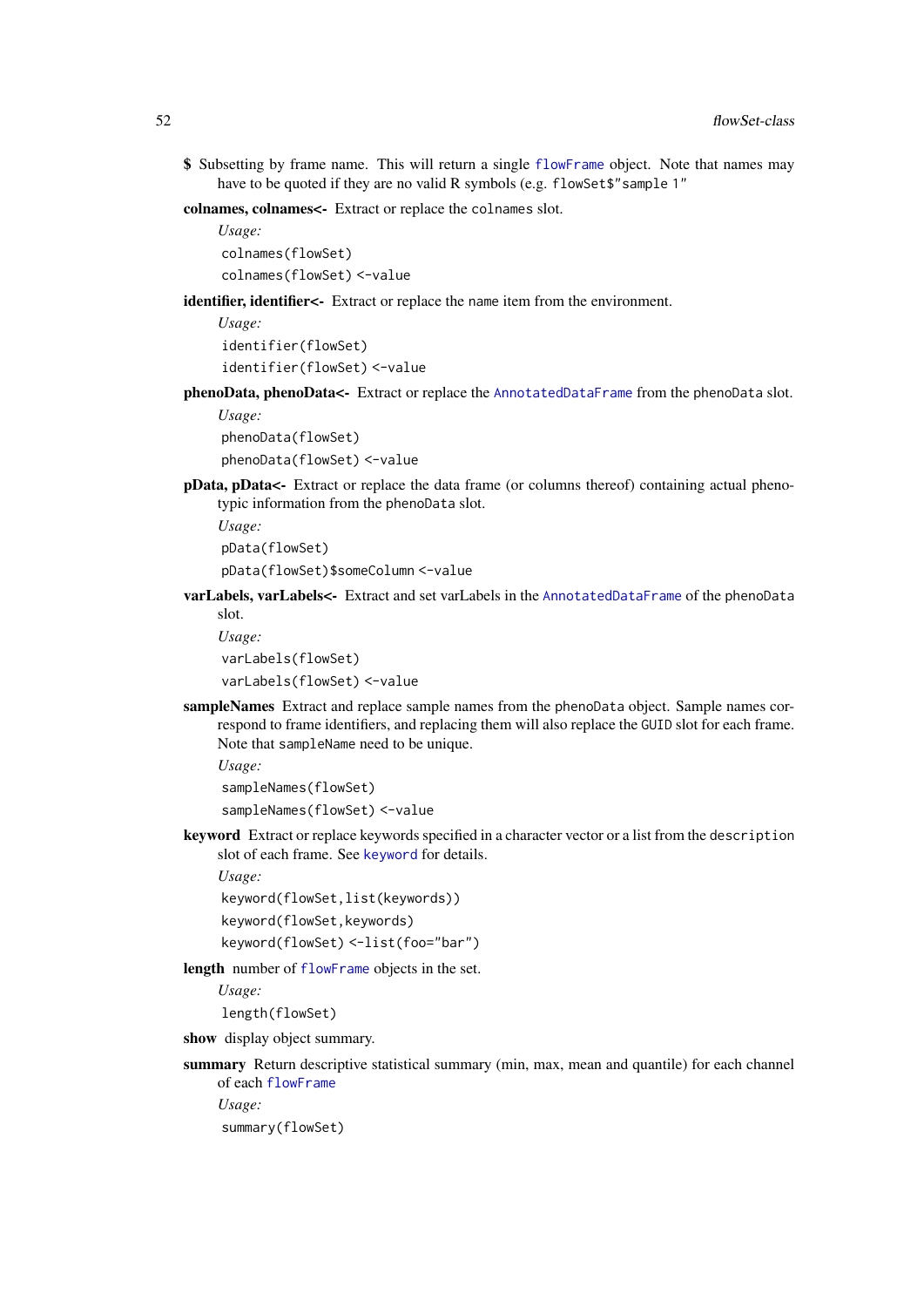fsApply Apply a function on all frames in a flowSet object. Similar to [sapply](#page-0-0), but with additional parameters. See separate documentation for details.

*Usage:*

fsApply(flowSet,function,...)

fsApply(flowSet,function,use.exprs=TRUE,...)

compensate Apply a compensation matrix on all frames in a flowSet object. See separate documentation for details.

*Usage:*

compensate(flowSet,matrix)

transform Apply a transformation function on all frames of a flowSet object. See separate documentation for details.

*Usage:*

transform(flowSet,...)

[filter](#page-30-0) Apply a filter object on a flowSet object. There are methods for filters and lists of filters. The latter has to be a named list, where names of the list items are matching sampleNames of the flowSet. See [filter](#page-30-0) for details.

*Usage:*

```
filter(flowSet,filter)
filter(flowSet,list(filters))
```
split Split all flowSet objects according to a [filter](#page-32-0), [filterResult](#page-37-0) or a list of such objects, where the length of the list has to be the same as the length of the flowSet. This returns a list of [flowFrame](#page-44-1)s or an object of class flowSet if the flowSet argument is set to TRUE. Alternatively, a flowSet can be split into separate subsets according to a factor (or any vector that can be coerced into factors), similar to the behaviour of [split](#page-117-0) for lists. This will return a list of flowSets. See [split](#page-117-0) for details.

```
Usage:
split(flowSet,filter)
split(flowSet,filterResult)
split(flowSet,list(filters))
split(flowSet,factor)
```
Subset Returns a flowSet of [flowFrame](#page-44-1)s that have been subset according to a [filter](#page-30-0) or [filterResult](#page-37-1), or according to a list of such items of equal length as the flowSet.

```
Usage:
Subset(flowSet,filter)
Subset(flowSet,filterResult)
```

```
Subset(flowSet,list(filters))
```
rbind2 Combine two flowSet objects, or one flowSet and one [flowFrame](#page-44-1) object.

*Usage:*

rbind2(flowSet,flowSet) rbind2(flowSet,flowFrame)

spillover Compute spillover matrix from a compensation set. See separate documentation for details.

### Important note on storage and performance

The bulk of the data in a flowSet object is stored in an [environment](#page-0-0), and is therefore not automatically copied when the flowSet object is copied. If x is an object of class flowSet, then the code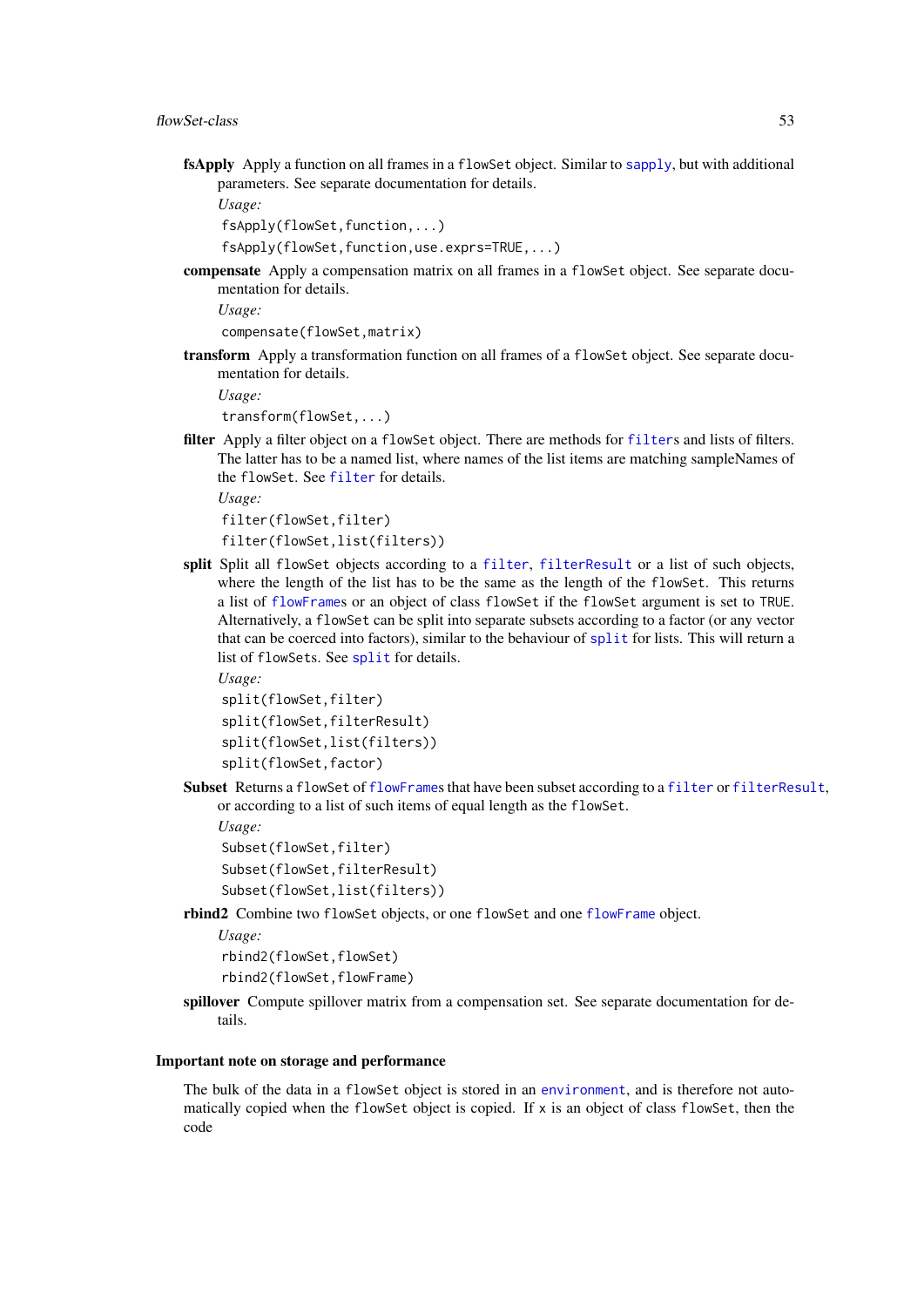$y \leq -x$ 

will create an object y that contains copies of the phenoData and administrative data in x, but refers to the *same* environment with the actual fluorescence data. See below for how to create proper copies.

The reason for this is performance. The pass-by-value semantics of function calls in R can result in numerous copies of the same data object being made in the course of a series of nested function calls. If the data object is large, this can result in considerable cost of memory and performance. flowSet objects are intended to contain experimental data in the order of hundreds of Megabytes, which can effectively be treated as read-only: typical tasks are the extraction of subsets and the calculation of summary statistics. This is afforded by the design of the flowSet class: an object of that class contains a phenoData slot, some administrative information, and a *reference* to an environment with the fluorescence data; when it is copied, only the reference is copied, but not the potentially large set of fluorescence data themselves.

However, note that subsetting operations, such as  $y \le x[i]$  do create proper copies, including a copy of the appropriate part of the fluorescence data, as it should be expected. Thus, to make a proper copy of a flowSet x, use y <-x[seq(along=x)]

## Author(s)

F. Hahne, B. Ellis, P. Haaland and N. Le Meur

### See Also

[flowFrame](#page-44-1), [read.flowSet](#page-104-0)

```
## load example data and object creation
data(GvHD)
## subsetting to flowSet
set <- GvHD[1:4]
GvHD[1:4,1:2]
sel <- sampleNames(GvHD)[1:2]
GvHD[sel, "FSC-H"]
GvHD[sampleNames(GvHD) == sel[1], colnames(GvHD[1]) == "SSC-H"]
## subsetting to flowFrame
GvHD[[1]]
GvHD[[1, 1:3]]
GvHD[[1, "FSC-H"]]
GvHD[[1, colnames(GvHD[1]) == "SSC-H"]]
GvHD$s5a02
## constructor
flowSet(GvHD[[1]], GvHD[[2]])
pd <- phenoData(GvHD)[1:2,]
flowSet(s5a01=GvHD[[1]], s5a02=GvHD[[2]],phenoData=pd)
## colnames
colnames(set)
colnames(set) <- make.names(colnames(set))
```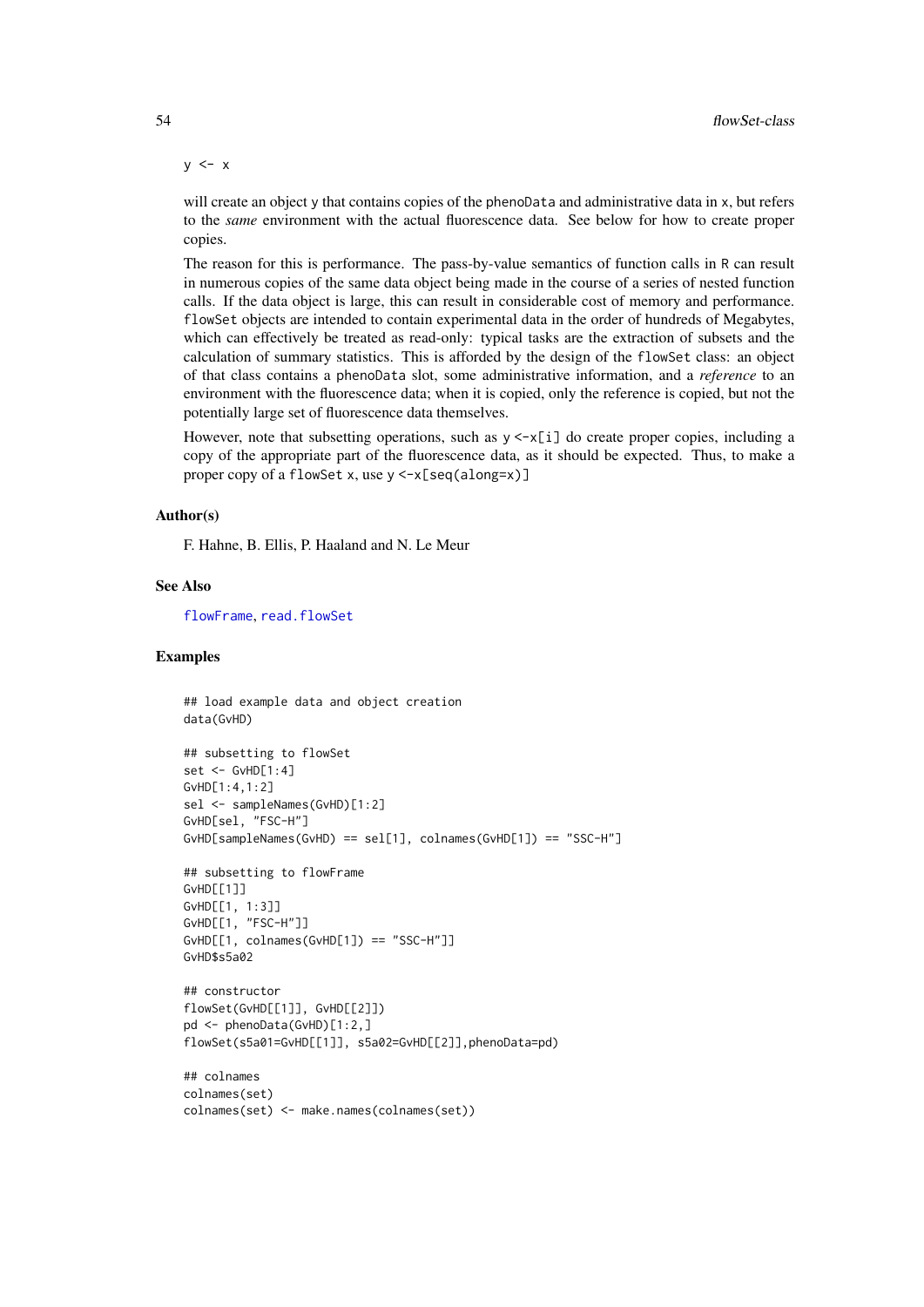### flowSet-class 55

```
## object name
identifier(set)
identifier(set) <- "test"
## phenoData
pd <- phenoData(set)
pd
pd$test <- "test"
phenoData(set) <- pd
pData(set)
varLabels(set)
varLabels(set)[6] <- "Foo"
varLabels(set)
## sampleNames
sampleNames(set)
sampleNames(set) <- LETTERS[1:length(set)]
sampleNames(set)
## keywords
keyword(set, list("transformation"))
## length
length(set)
## compensation
samp <- read.flowSet(path=system.file("extdata","compdata","data",
package="flowCore"))
cfile <- system.file("extdata","compdata","compmatrix", package="flowCore")
comp.mat <- read.table(cfile, header=TRUE, skip=2, check.names = FALSE)
comp.mat
summary(samp[[1]])
samp <- compensate(samp, as.matrix(comp.mat))
summary(samp[[1]])
## transformation
opar <- par(mfcol=c(1:2))
plot(set[[1]], c("FL1.H", "FL2.H"))
set <- transform(set, transformList(c("FL1.H", "FL2.H"), log))
plot(set[[1]], c("FL1.H", "FL2.H"))
par(opar)
## filtering of flowSets
rectGate <- rectangleGate(filterId="nonDebris", FSC.H=c(200,Inf))
fres <- filter(set, rectGate)
class(fres)
summary(fres[[1]])
rectGate2 <- rectangleGate(filterId="nonDebris2", SSC.H=c(300,Inf))
fres2 <- filter(set, list(A=rectGate, B=rectGate2, C=rectGate, D=rectGate2))
## Splitting frames of a flowSet
split(set, rectGate)
split(set[1:2], rectGate, populatiuon="nonDebris2+")
split(set, c(1,1,2,2))
## subsetting according to filters and filter results
Subset(set, rectGate)
```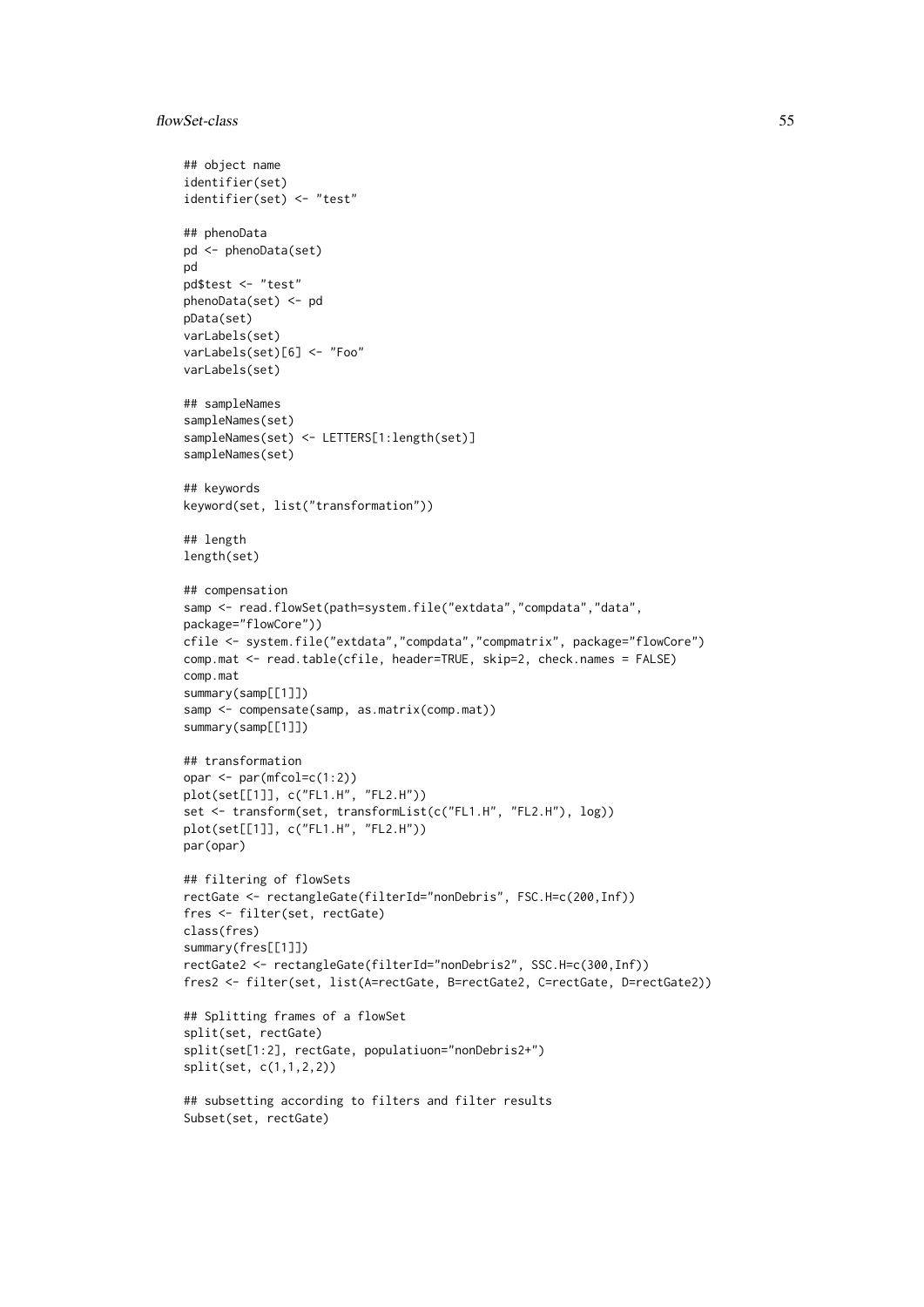## 56 fr\_append\_cols

```
Subset(set, filter(set, rectGate))
Subset(set, list(A=rectGate, B=rectGate2, C=rectGate, D=rectGate2))
## combining flowSets
rbind2(set[1:2], set[3:4])
rbind2(set[1:3], set[[4]])
rbind2(set[[4]], set[1:2])
```
fr\_append\_cols *Append data columns to a flowFrame*

# Description

Append data columns to a flowFrame

### Usage

fr\_append\_cols(fr, cols)

### Arguments

| fr   | A flowFrame.                                                                |
|------|-----------------------------------------------------------------------------|
| cols | A numeric matrix containing the new data columns to be added. Must has col- |
|      | umn names to be used as new channel names.                                  |

## Details

It is used to add extra data columns to the existing flowFrame. It handles keywords and parameters properly to ensure the new flowFrame can be written as a valid FCS through the function write.FCS .

## Value

A [flowFrame](#page-44-1)

# Author(s)

Mike Jiang

```
data(GvHD)
tmp < - GvHD[[1]]kf <- kmeansFilter("FSC-H"=c("Pop1","Pop2","Pop3"), filterId="myKmFilter")
fres <- filter(tmp, kf)
cols <- as.integer(fres@subSet)
cols <- matrix(cols, dimnames = list(NULL, "km"))
tmp <- fr_append_cols(tmp, cols)
```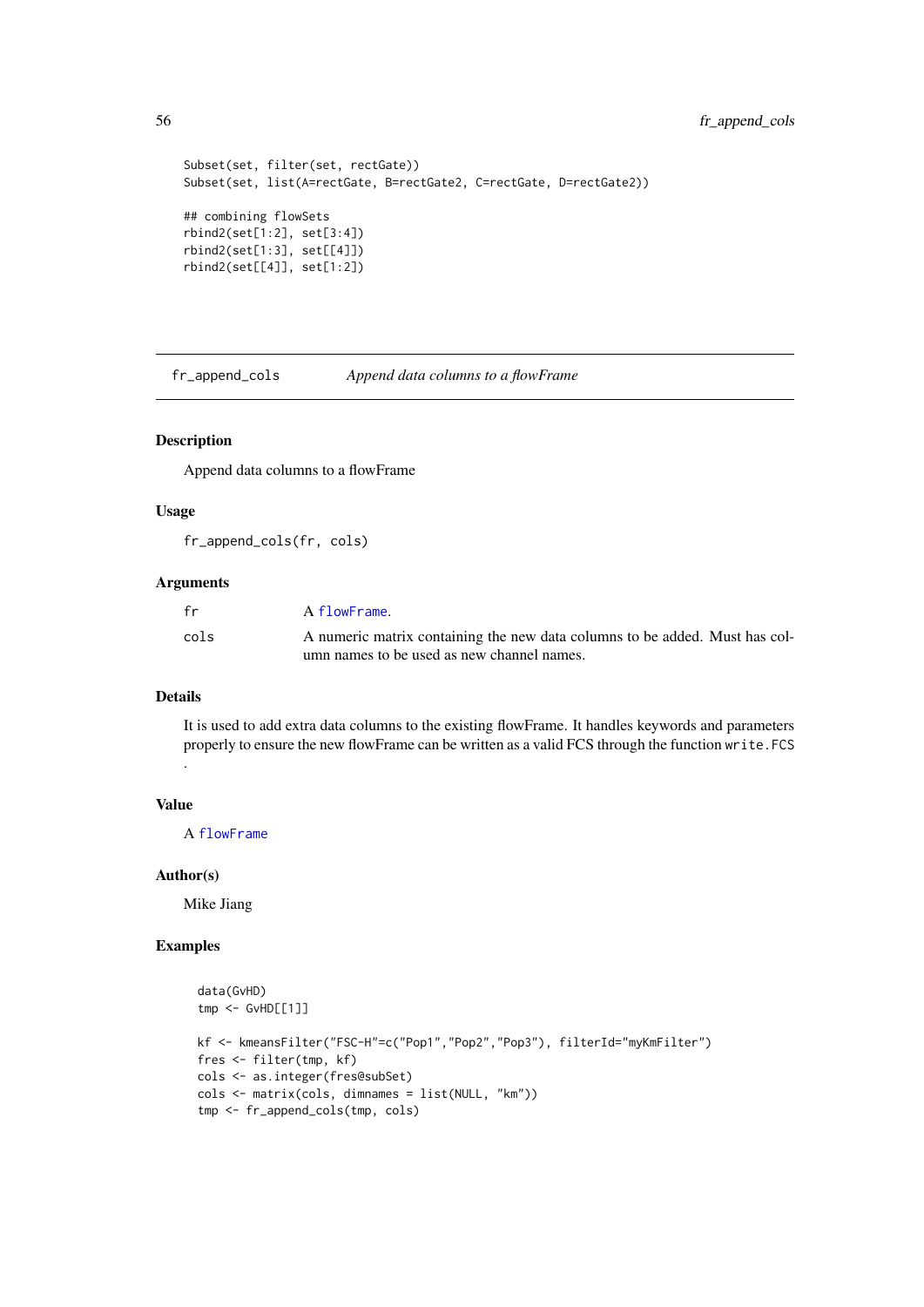## fsApply 57

```
tmpfile <- tempfile()
write.FCS(tmp, tmpfile)
```
## fsApply *Apply a Function over values in a flowSet*

# Description

fsApply, like many of the apply-style functions in R, acts as an iterator for flowSet objects, allowing the application of a function to either the flowFrame or the data matrix itself. The output can then be reconstructed as either a flowSet, a list, or a matrix depending on options and the type of objects returned.

# Usage

fsApply(x, FUN, ..., simplify=TRUE, use.exprs=FALSE)

# Arguments

| X          | flowSet to be used                                                                                                                                                                                                                                                                                     |
|------------|--------------------------------------------------------------------------------------------------------------------------------------------------------------------------------------------------------------------------------------------------------------------------------------------------------|
| <b>FUN</b> | the function to be applied to each element of x                                                                                                                                                                                                                                                        |
| $\ddots$   | optional arguments to FUN.                                                                                                                                                                                                                                                                             |
| simplify   | logical (default: TRUE); if all true and all objects are flowFrame objects, a<br>flowset object will be constructed. If all of the values are of the same type<br>there will be an attempt to construct a vector or matrix of the appropriate type<br>(e.g. all numeric results will return a matrix). |
| use.exprs  | logical (default: FALSE); should the FUN be applied on the flowFrame object or<br>the expression values.                                                                                                                                                                                               |

# Author(s)

B. Ellis

## See Also

[apply](#page-0-0), [sapply](#page-0-0)

### Examples

```
fcs.loc <- system.file("extdata",package="flowCore")
file.location <- paste(fcs.loc, dir(fcs.loc), sep="/")
samp <- read.flowSet(file.location[1:3])
```

```
#Get summary information about each sample.
fsApply(samp,summary)
```
#Obtain the median of each parameter in each frame. fsApply(samp,each\_col,median)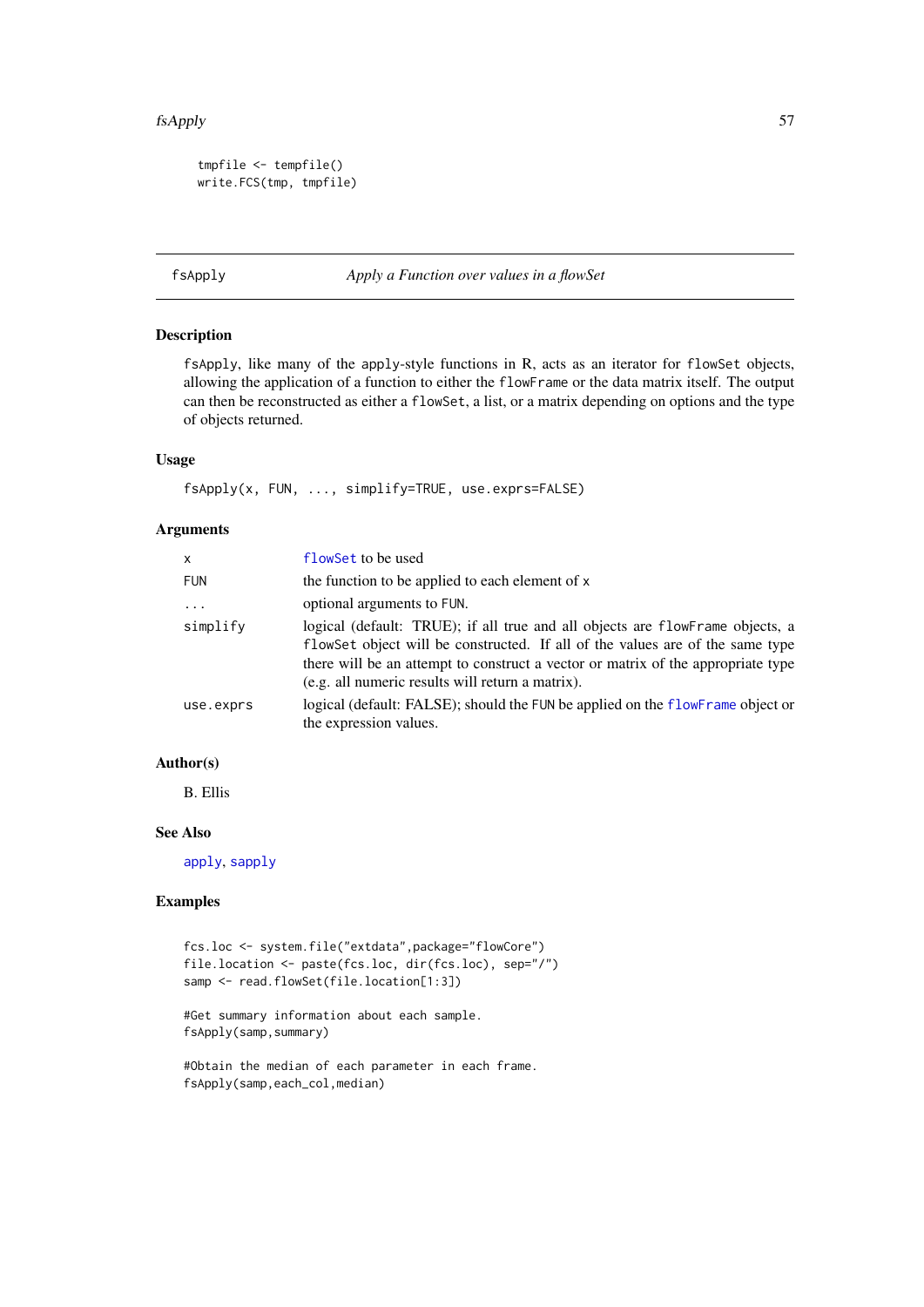### **Description**

This function tries best to guess the flow parameter based on the keyword supplied by name It first does a complete word match(case insensitive) between name and flow channels and markers. If there are duplcated matches, throw the error. If no matches, it will try the partial match.

### Usage

getChannelMarker(frm, name, ...)

## Arguments

| frm                     | flowFrame object               |
|-------------------------|--------------------------------|
| name                    | character the keyword to match |
| $\cdot$ $\cdot$ $\cdot$ | other arguments: not used.     |

# Value

an one-row data.frame that contains "name"(i.e. channel) and "desc"(i.e. stained marker) columns.

getIndexSort-methods *Extract Index Sorted Data from an FCS File*

### Description

Retrieve a data frame of index sorted data and sort indices from an FCS file.

### Details

The input FCS file should already be compensated. Index sorting permits association of cell-level fluorescence intensities with downstream data collection on the sorted cells. Cells are sorted into a plate with X,Y coordinates, and those coordinates are stored in the FCS file.

This function will extract the data frame of flow data and the X, Y coordinates for the cell-level data, which can be written to a text file, or concatenated with sample-level information and analyzed in R. The coordinates are names 'XLoc','YLoc', and a 'name' column is also prepended with the FCS file name.

# Value

Matrix of fluorescence intensities and sort indices for plate location. When no index sorting data is available, invisibly returns 0. Test for 0 to check success.

### Methods

 $getIndexSort(x = "flowFrame")$  Return a matrix of fluorescence intensities and indices into the sorting plate for each cell.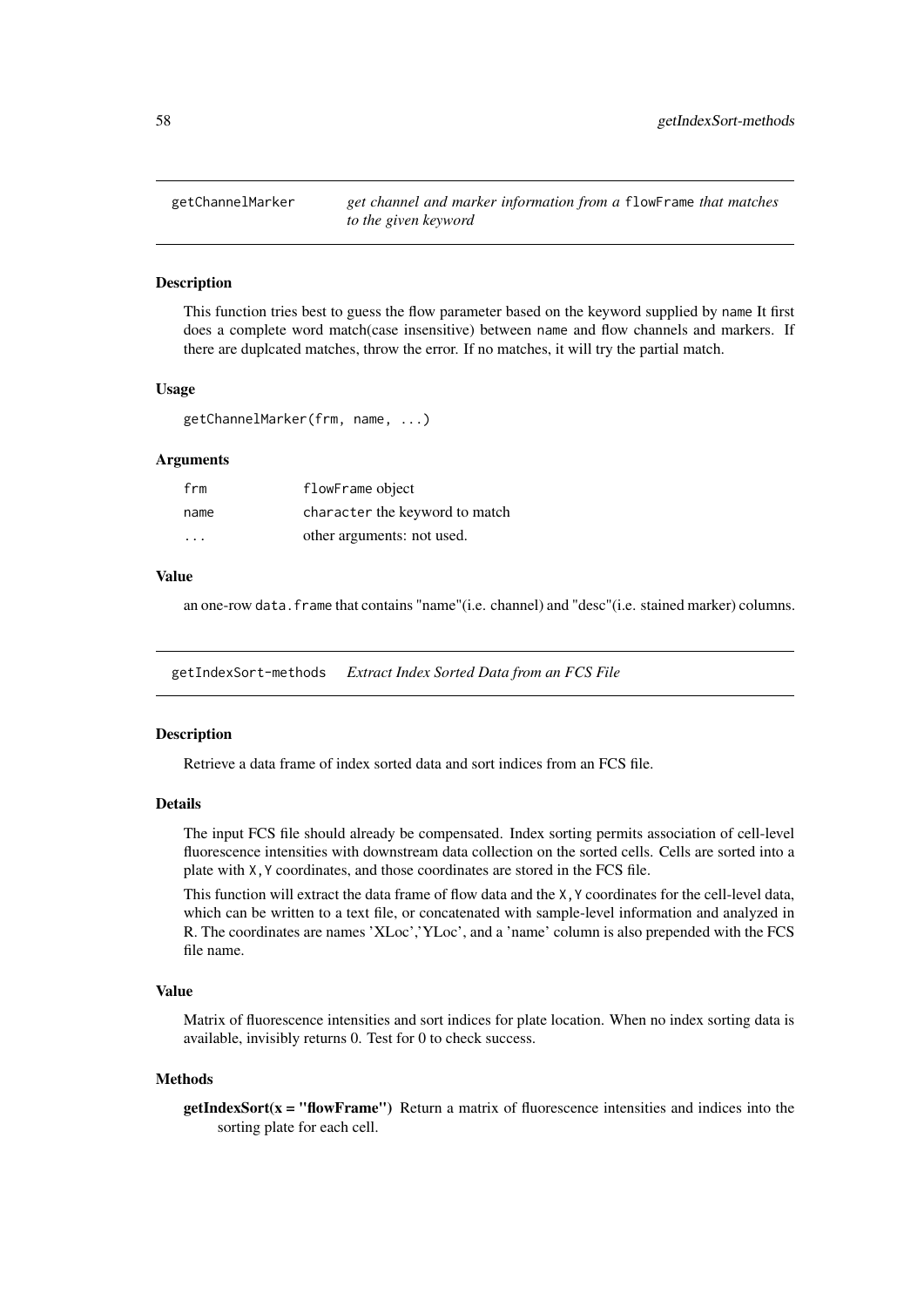### $GvHD$  59

### Author(s)

G. Finak

## Examples

```
samp <- read.FCS(system.file("extdata","0877408774.B08", package="flowCore"))
# This will return a message that no index sorting data is available
getIndexSort(samp)
```
GvHD *Extract of a Graft versus Host Disease monitoring experiment (Rizzieri et al., 2007)*

# **Description**

A flow cytometry high throughput screening was used to identify biomarkers that would predict the development of GvHD. The GvHD dataset is an extract of a collection of weekly peripheral blood samples obtained from patients following allogenic blood and marrow transplant. Samples were taken at various time points before and after graft.

#### Usage

data(GvHD)

#### Format

The format is an object of class flowSet composed of 35 flowFrames. Each flowFrame corresponds to one sample at one time point. The phenodata lists:

Patient The patient Id code

Visit The number of visits to the hospital

Days The number of days since the graft. Negative values correpond to days before the graft.

Grade Grade of the cancer

### Details

This GvHD dataset represents the measurements of one biomarker (leukocyte) for 5 patients over 7 visits (7 time points). The blood samples were labeled with four different fluorescent probes to identify the biomarker and the fluorescent intensity was determined for at least ten thousand cells per sample.

## Source

Complete dataset available at [http://www.ficcs.org/software.html#Data\\_Files](http://www.ficcs.org/software.html#Data_Files), the Flow Informatics and Computational Cytometry Society website (FICCS)

### References

Rizzieri DA et al. J Clin Oncol. 2007 Jan 16; [Epub ahead of print] PMID: 17228020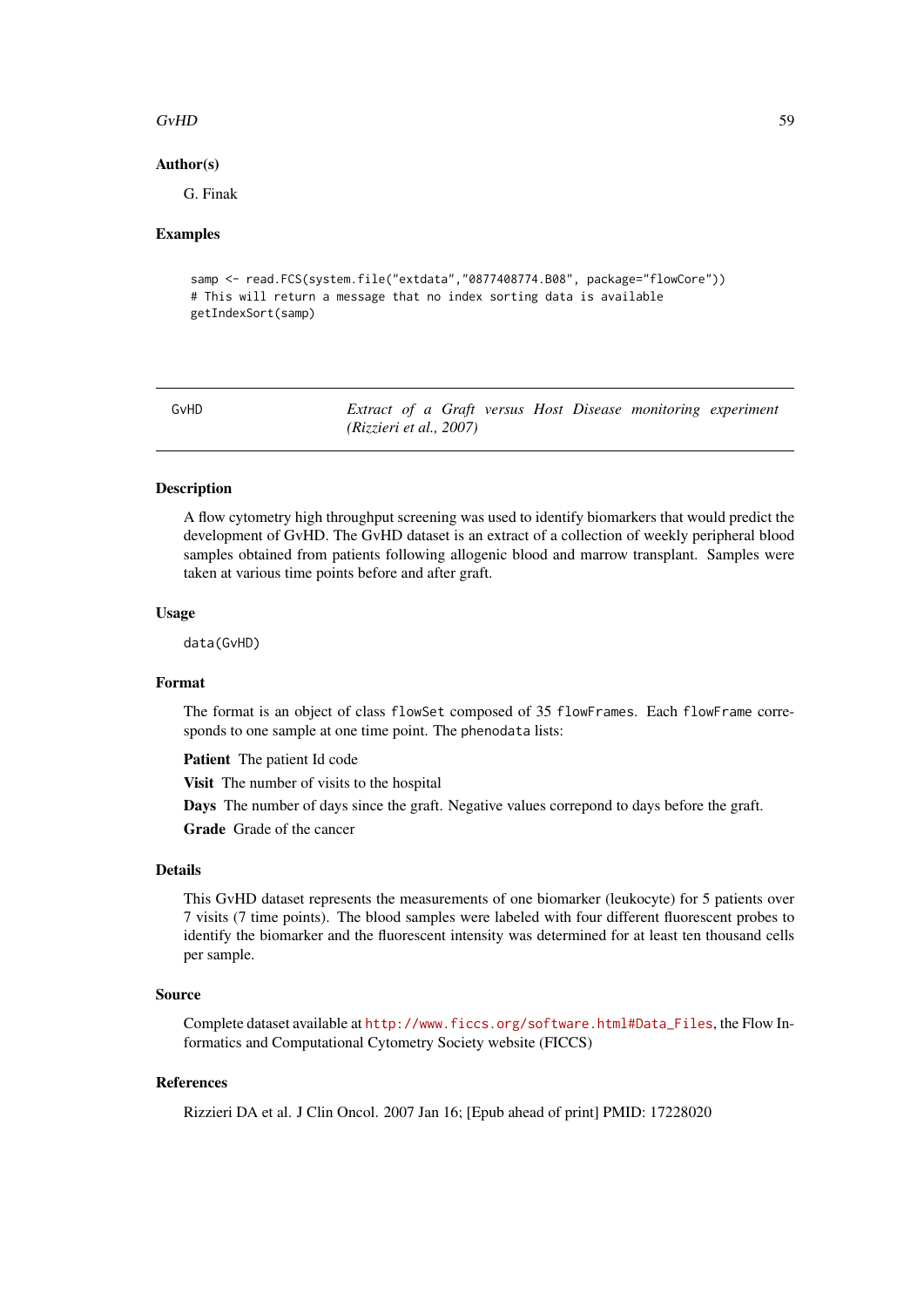<span id="page-59-1"></span>hyperlog-class *Class "hyperlog"*

### <span id="page-59-0"></span>Description

Hyperlog transformation of a parameter is defined by the function

$$
f(parameter, a, b) = rootEH(y, a, b) - parameter
$$

where EH is a function defined by

$$
EH(y, a, b) = 10^{\left(\frac{y}{a}\right)} + \frac{b*y}{a} - 1, y >= 0
$$
  

$$
EH(y, a, b) = -10^{\left(\frac{-y}{a}\right)} + \frac{b*y}{a} + 1, y < 0
$$

### Slots

.Data Object of class "function".

a Object of class "numeric" – numeric constant treater than zero.

b Object of class "numeric" numeric constant greater than zero.

parameters Object of class "transformation" – flow parameter to be transformed.

transformationId Object of class "character" – unique ID to reference the transformation.

# Objects from the Class

Objects can be created by calls to the constructor hyperlog(parameter,a,b,transformationId)

## Extends

Class ["singleParameterTransform"](#page-115-0), directly.

Class ["transform"](#page-128-1), by class "singleParameterTransform", distance 2.

Class ["transformation"](#page-129-0), by class "singleParameterTransform", distance 3.

Class ["characterOrTransformation"](#page-12-0), by class "singleParameterTransform", distance 4.

## Note

The transformation object can be evaluated using the eval method by passing the data frame as an argument.The transformed parameters are returned as a matrix with a single column. (See example below)

## Author(s)

Gopalakrishnan N, F.Hahne

### References

Gating-ML Candidate Recommendation for Gating Description in Flow Cytometry V 1.5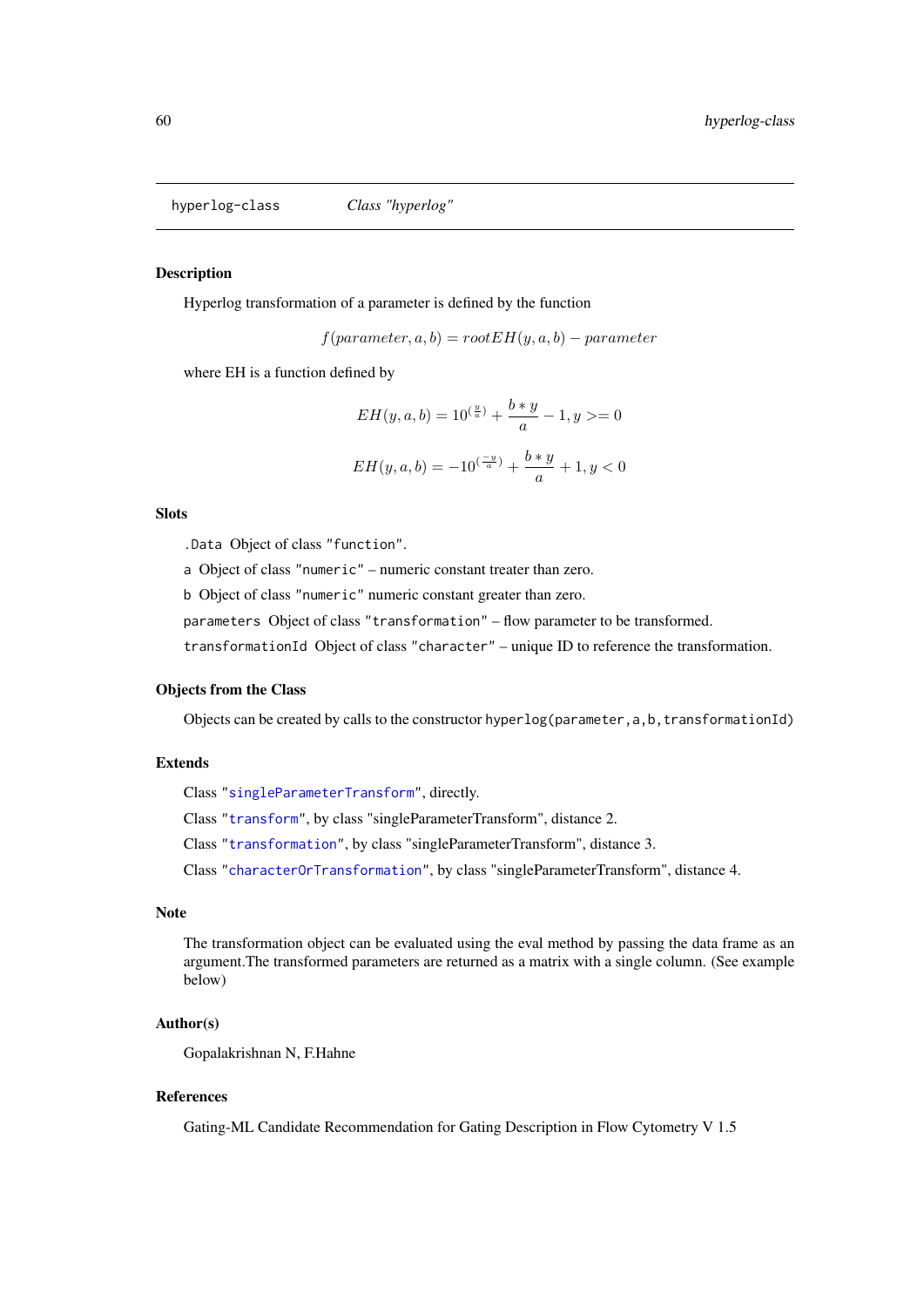## hyperlogtGml2-class 61

### See Also

### **EHtrans**

```
Other mathematical transform classes: EHtrans-class, asinht-class, asinhtGml2-class, dg1polynomial-class,
exponential-class, hyperlogtGml2-class, invsplitscale-class, lintGml2-class, logarithm-class,
logicletGml2-class, logtGml2-class, quadratic-class, ratio-class, ratiotGml2-class,
sinht-class, splitscale-class, squareroot-class, unitytransform-class
```
# Examples

```
dat <- read.FCS(system.file("extdata","0877408774.B08",
package="flowCore"))
hlog1<-hyperlog("FSC-H",a=1,b=1,transformationId="hlog1")
transOut<-eval(hlog1)(exprs(dat))
```
<span id="page-60-0"></span>hyperlogtGml2-class *Class hyperlogtGml2*

### Description

Hyperlog transformation parameterized according to Gating-ML 2.0.

### Details

hyperlogtGml2 is defined by the following function:

 $bound(hyperlog, boundMin, boundMax) = max(min(hyperlog, boundMax), boundMin)$ 

where

$$
hyperlog(x, T, W, M, A) = root(EH(y, T, W, M, A) - x)
$$

and EH is defined as:

$$
EH(y, T, W, M, A) = ae^{by} + cy - f
$$

where

- x is the value that is being transformed (an FCS dimension value). Typically, x is less than or equal to T, although the transformation function is also defined for x greater than T.
- y is the result of the transformation.
- T is greater than zero and represents the top of scale value.
- M is greater than zero and represents the number of decades that the true logarithmic scale approached at the high end of the Hyperlog scale would cover in the plot range.
- W is positive and not greater than half of M and represents the number of such decades in the approximately linear region.
- A is the number of additional decades of negative data values to be included. A shall be greater than or equal to  $-W$ , and less than or equal to  $M - 2W$
- root is a standard root finding algorithm (e.g., Newton's method) that finds y such as  $B(y, T, W, M, A) =$ x.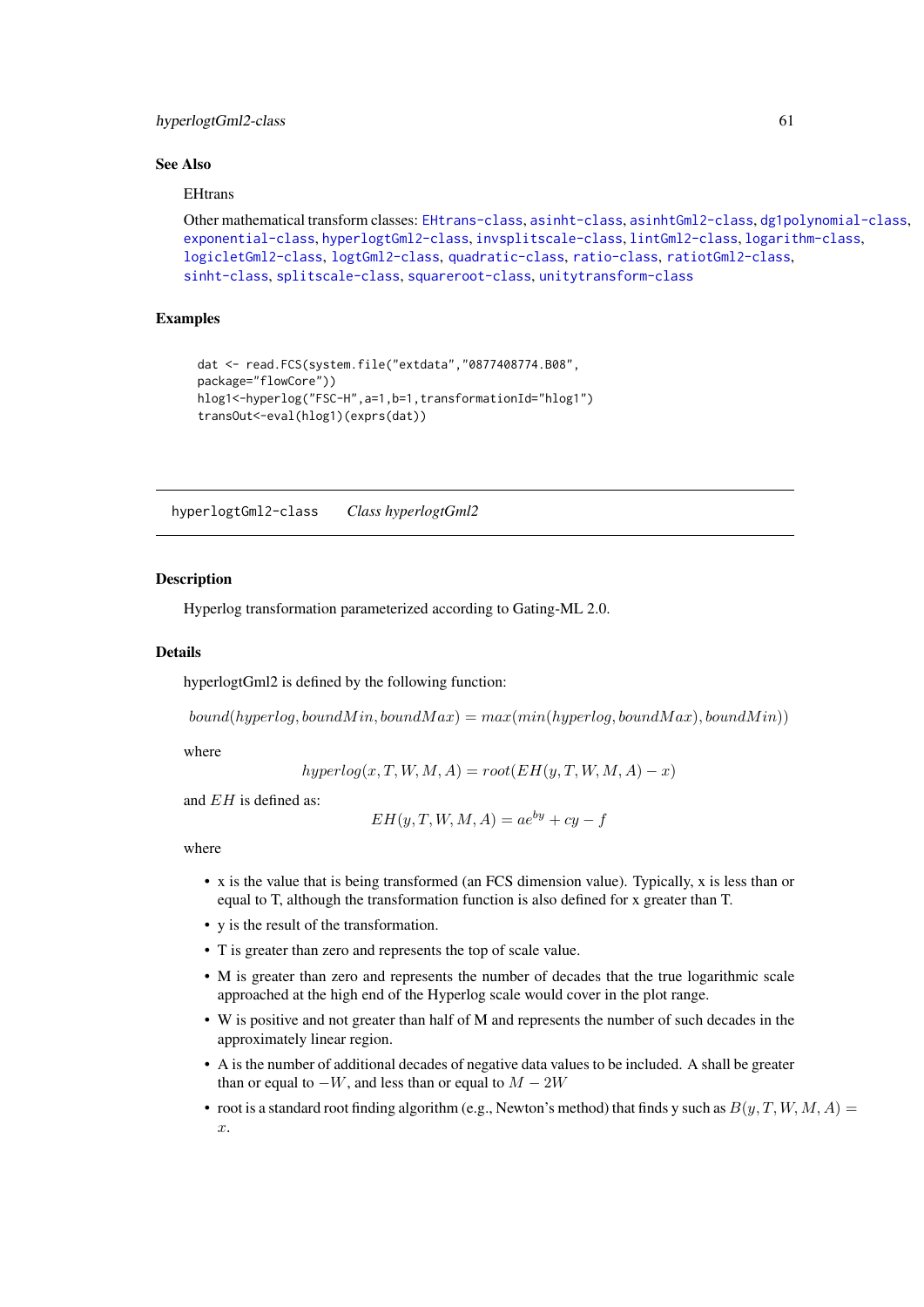and a, b, c and f are defined by means of T, W, M, A, w, x0, x1, x2, e0, ca and f a as:

$$
w = W/(M+A)
$$
  
\n
$$
x2 = A/(M+A)
$$
  
\n
$$
x1 = x2 + w
$$
  
\n
$$
x0 = x2 + 2 * w
$$
  
\n
$$
b = (M+A) * ln(10)
$$
  
\n
$$
e0 = e^{b * x0}
$$
  
\n
$$
ca = e0/w
$$
  
\n
$$
fa = e^{b * x1} + ca * x1
$$
  
\n
$$
a = T/(e^{b} + ca - fa)
$$
  
\n
$$
c = ca * a
$$
  
\n
$$
f = fa * a
$$

In addition, if a boundary is defined by the boundMin and/or boundMax parameters, then the result of this transformation is restricted to the [boundMin,boundMax] interval. Specifically, should the result of the hyperlog function be less than boundMin, then let the result of this transformation be boundMin. Analogically, should the result of the hyperlog function be more than boundMax, then let the result of this transformation be boundMax. The boundMin parameter shall not be greater than the boundMax parameter.

## Slots

.Data Object of class function.

- T Object of class numeric positive constant (top of scale value).
- M Object of class numeric positive constant (desired number of decades).
- W Object of class numeric positive constant that is not greater than half of M (the number of such decades in the approximately linear region)
- A Object of class numeric a constant that is greater than or equal to -W, and also less than or equal to M-2W. (A represents the number of additional decades of negative data values to be included.)

parameters Object of class "transformation" – flow parameter to be transformed.

transformationId Object of class "character" – unique ID to reference the transformation.

boundMin Object of class numeric – lower bound of the transformation, default -Inf.

boundMax Object of class numeric – upper bound of the transformation, default Inf.

## Objects from the Class

Objects can be created by calls to the constructor

hyperlogtGml2(parameter,T,M,W,A,transformationId,boundMin,boundMax)

# Extends

Class [singleParameterTransform](#page-115-0), directly.

Class [transform](#page-128-1), by class singleParameterTransform, distance 2.

Class [transformation](#page-129-0), by class singleParameterTransform, distance 3.

Class [characterOrTransformation](#page-12-0), by class singleParameterTransform, distance 4.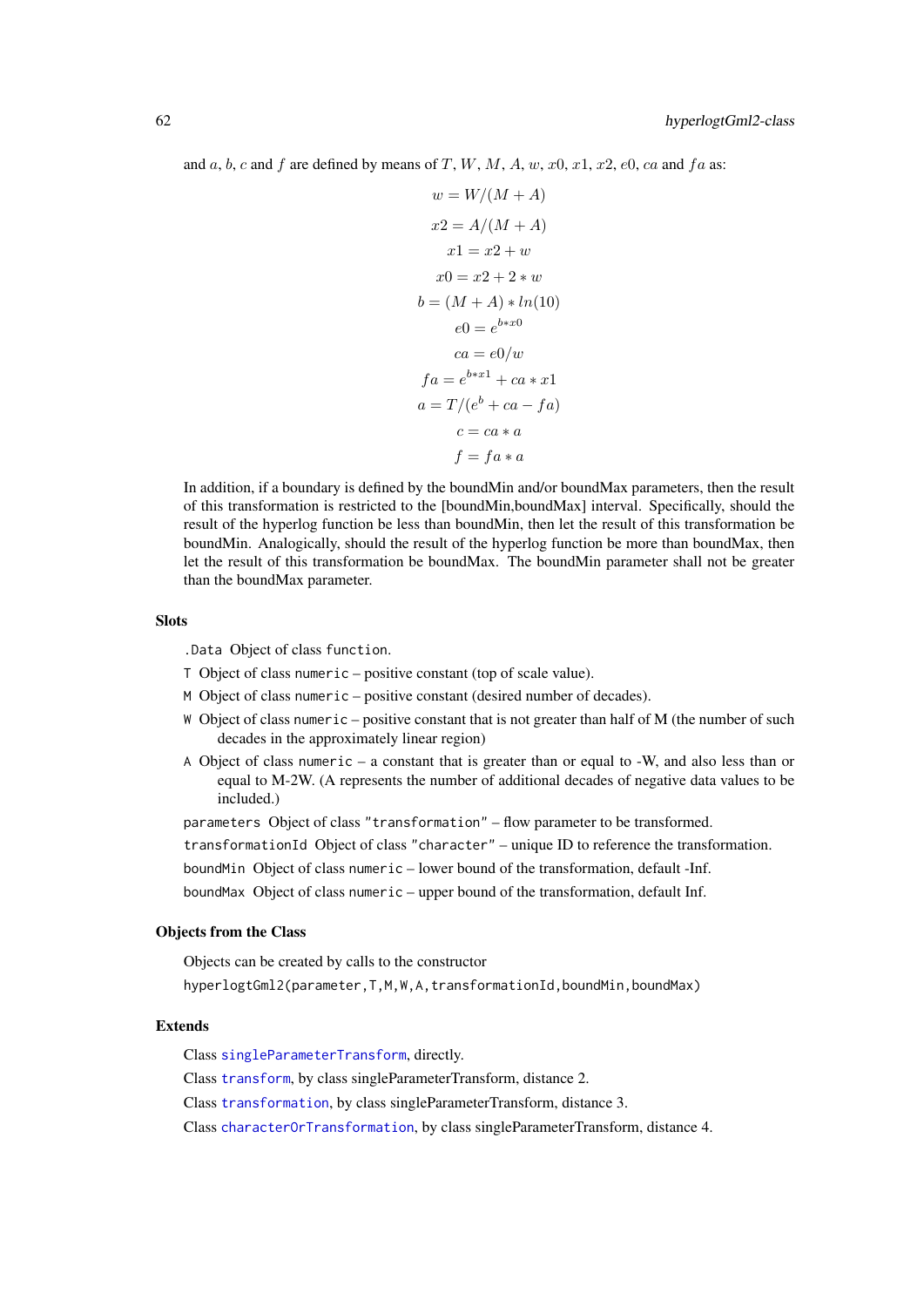### identifier-methods 63

### Note

That hyperlogtGml2 transformation brings "reasonable" data values to the scale of  $[0, 1]$ . The transformation is somewhat similar to [logicletGml2](#page-76-1). (See Gating-ML 2.0 for detailed comparison)

The hyperlog transformation object can be evaluated using the eval method by passing the data frame as an argument. The transformed parameters are returned as a matrix with a single column. (See example below)

## Author(s)

Spidlen, J., Moore, W.

### References

Gating-ML 2.0: International Society for Advancement of Cytometry (ISAC) standard for representing gating descriptions in flow cytometry. [http://flowcyt.sourceforge.net/gating/](http://flowcyt.sourceforge.net/gating/20141009.pdf) [20141009.pdf](http://flowcyt.sourceforge.net/gating/20141009.pdf)

## See Also

[hyperlog](#page-59-0), [logicleTransform](#page-79-0), [transform-class](#page-128-1), [transform](#page-128-0)

```
Other mathematical transform classes: EHtrans-class, asinht-class, asinhtGml2-class, dg1polynomial-class,
exponential-class, hyperlog-class, invsplitscale-class, lintGml2-class, logarithm-class,
logicletGml2-class, logtGml2-class, quadratic-class, ratio-class, ratiotGml2-class,
sinht-class, splitscale-class, squareroot-class, unitytransform-class
```
### Examples

```
myDataIn <- read.FCS(system.file("extdata", "0877408774.B08",
    package="flowCore"))
myHyperLg \le hyperlogtGml2(parameters = "FSC-H", T = 1023, M = 4.5,
    W = 0.5, A = 0, transformationId="myHyperLg")
transOut <- eval(myHyperLg)(exprs(myDataIn))
```
identifier-methods *Retrieve the GUID of flowCore objects*

## <span id="page-62-0"></span>Description

Retrieve the GUID (globally unique identifier) of a [flowFrame](#page-44-0) that was generated by the cytometer or the identifier of a [filter](#page-30-0) or [filterResult](#page-37-1) given by the analyst.

## Usage

identifier(object)

## Arguments

object Object of class [flowFrame](#page-44-1), [filter](#page-30-0) or [filterResult](#page-37-1).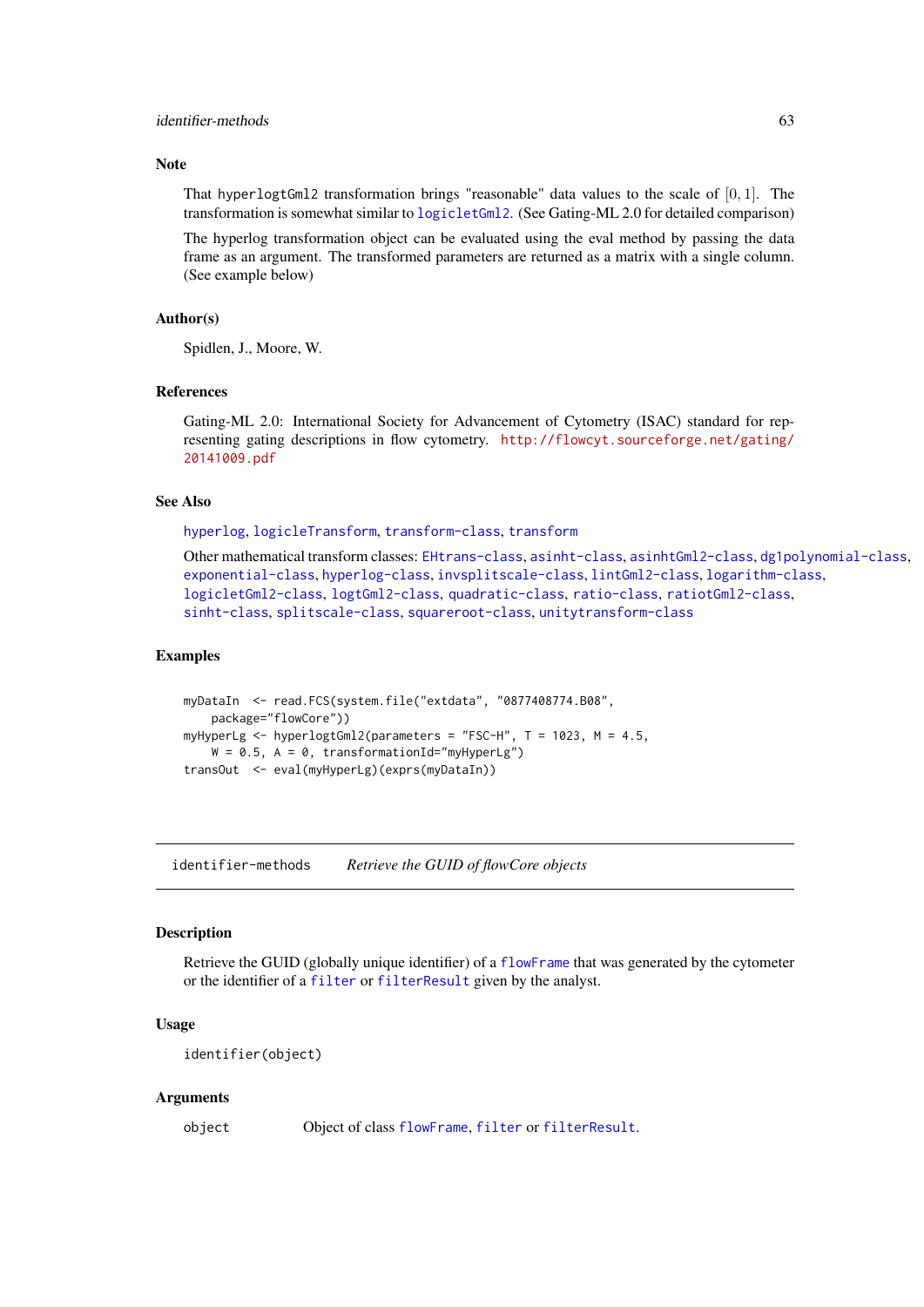## Details

GUID or Globally Unique Identifier is a pseudo-random number used in software applications. While each generated GUID is not guaranteed to be unique, the total number of unique keys  $(2\sqrt{128})$  is so large that the probability of the same number being generated twice is very small.

Note that if no GUID has been recorded along with the FCS file, the name of the file is returned.

# Value

Character vector representing the GUID or the name of the file.

## **Methods**

identifier(object = "[filter](#page-30-0)") Return identifier of a filter object.

identifier(object = "[filterReference](#page-36-0)") Return identifier of a filterReference object.

identifier(object = "[filterResult](#page-37-1)") Return identifier of a filterResult object.

identifier(object = "[transform](#page-128-1)") Return identifier of a transform object.

identifier(object = "[flowFrame](#page-44-1)") Return GUID from the description slot of a flowFrame object or, alternatively, the name of the input FCS file in case none can be found. For [flowFrame](#page-44-1) objects there also exists a replacement method.

### Author(s)

N. LeMeur

## Examples

```
samp <- read.FCS(system.file("extdata","0877408774.B08", package="flowCore"))
identifier(samp)
```
intersectFilter-class *Class intersectFilter*

# Description

This class represents the intersection of two filters, which is itself a filter that can be incorporated in to further set operations. intersectFilters are constructed using the binary set operator "&" with operands consisting of a single filter or list of filters.

# **Slots**

filters Object of class "list", containing the component filters.

filterId Object of class "character" referencing the filter applied.

# Extends

Class ["filter"](#page-30-0), directly.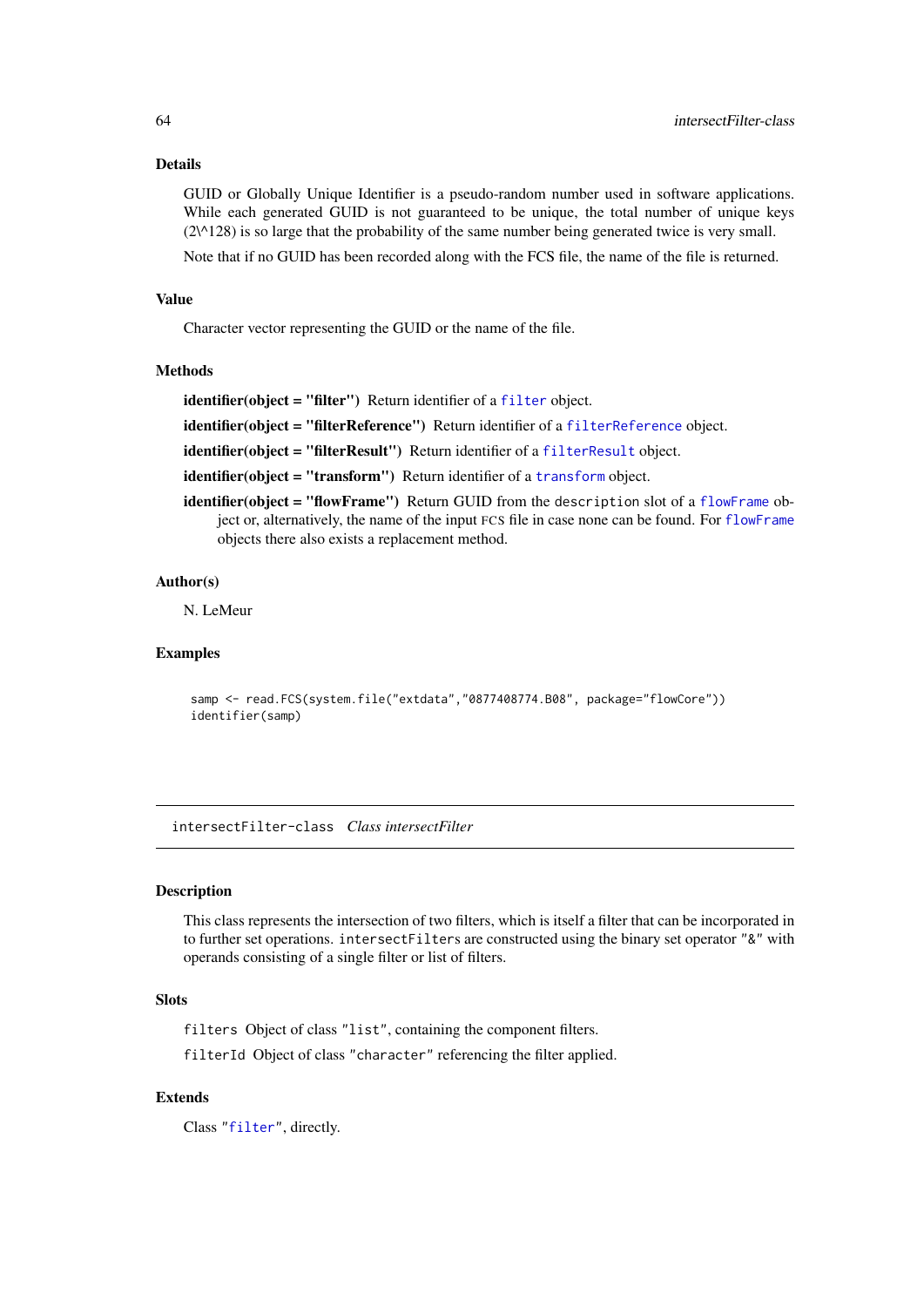### inverseLogicleTransform 65

### Author(s)

B. Ellis

### See Also

[filter](#page-32-0), [setOperationFilter](#page-113-0)

Other setOperationFilter classes: [complementFilter-class](#page-18-1), [setOperationFilter-class](#page-113-0), [subsetFilter-class](#page-124-0), [unionFilter-class](#page-136-1)

<span id="page-64-0"></span>inverseLogicleTransform

*Computes the inverse of the transform defined by the 'logicleTransform' function or the transformList generated by 'estimateLogicle' function*

### Description

inverseLogicleTransform can be use to compute the inverse of the Logicle transformation. The parameters w, t, m, a for calculating the inverse are obtained from the 'trans' input passed to the 'inverseLogicleTransform' function. (The inverseLogicleTransform method makes use of the C++ implementation of the inverse logicle transform contributed by Wayne Moore et al.)

## Usage

inverseLogicleTransform(trans,transformationId,...)

### Arguments

trans An object of class 'transform' created using the 'logicleTransform' function or class 'transformList' created by 'estimateLogicle'. The parameters w, t, m, a for calculating the inverse are obtained from the 'trans' input passed to the 'inverse-LogicleTransform' function. transformationId A name to assigned to the inverse transformation. Used by the transform routines. ... not used.

## Author(s)

Wayne Moore, N. Gopalakrishnan

### References

Parks D.R., Roederer M., Moore W.A.(2006) A new "logicle" display method avoids deceptive effects of logarithmic scaling for low signals and compensated data. CytometryA, 96(6):541-51.

### See Also

[logicleTransform](#page-79-0)

Other Transform functions: [arcsinhTransform](#page-4-0), [biexponentialTransform](#page-8-0), [linearTransform](#page-70-0), [lnTransform](#page-73-0), [logTransform](#page-82-0), [logicleTransform](#page-79-0), [quadraticTransform](#page-96-0), [scaleTransform](#page-111-0), [splitScaleTransform](#page-121-0), [truncateTransform](#page-135-0)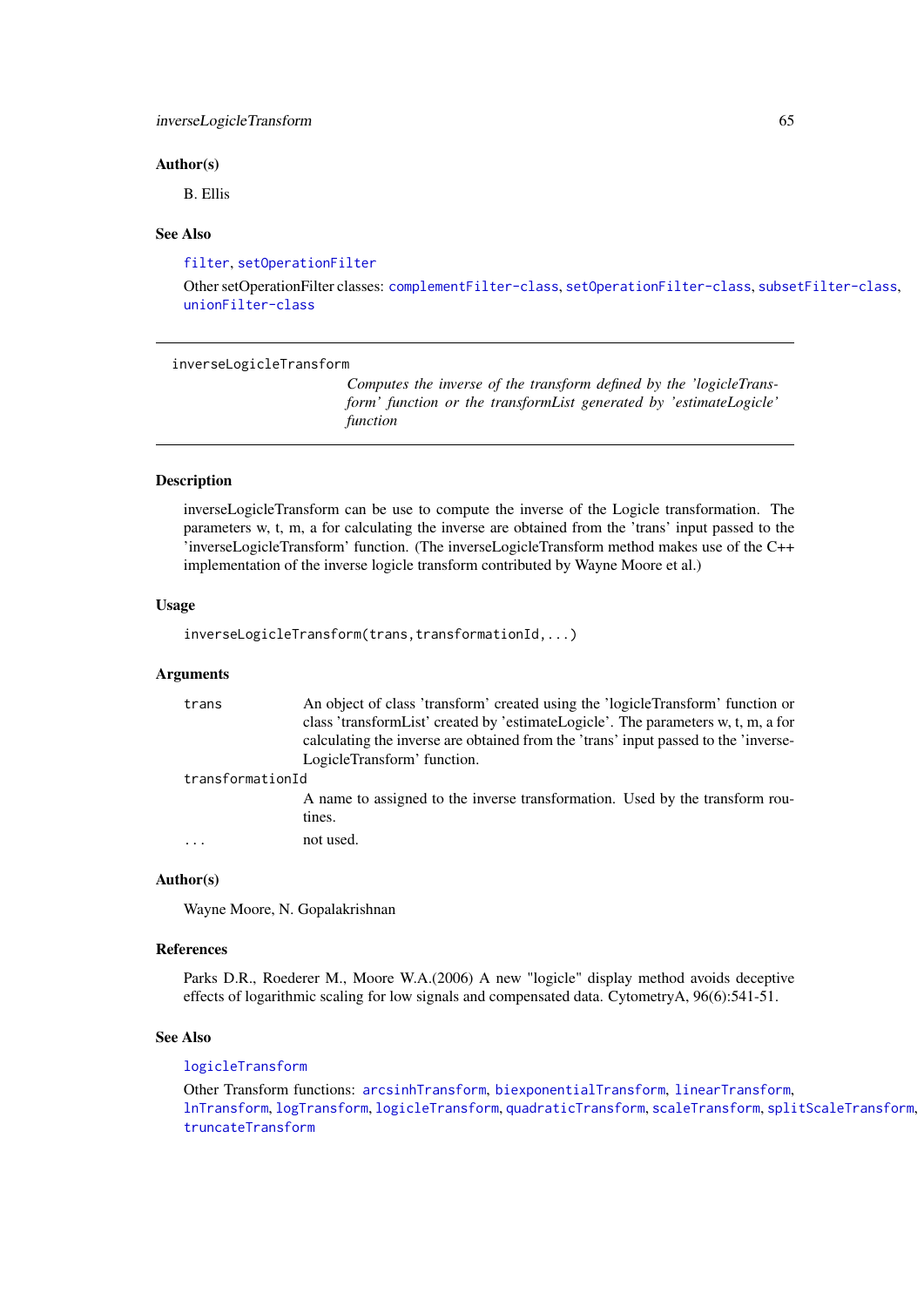## Examples

```
data(GvHD)
samp <- GvHD[[1]]
```

```
#########inverse the transform object###############
logicle \le logicleTransform(t = 10000, w = 0.5, m = 4.5, a =0, "logicle")
## transform FL1-H parameter using logicle transformation
after <- transform(samp, transformList('FL1-H', logicle))
```
## Inverse transform the logicle transformed data to retrieve the original data invLogicle <- inverseLogicleTransform(trans = logicle) before <- transform (after, transformList('FL1-H', invLogicle))

```
#########inverse the transformList object###############
translist <- estimateLogicle(samp, c("FL1-H", "FL2-H"))
after <- transform(samp, translist)
## Inverse
invLogicle <- inverseLogicleTransform(translist)
before <- transform (after, invLogicle)
```
<span id="page-65-0"></span>invsplitscale-class *Class "invsplitscale"*

### Description

As its name suggests, the inverse split scale transformation class represents the inverse transformation of a split scale transformation that has a logarithmic scale at high values and a linear scale at low values.

## Details

The inverse split scale transformation is defined by the function

 $f(parameter, r, maxValue, transitionChannel) \frac{(parameter - b)}{2}$  $\frac{a}{a}$ , parameter <= t \* a + b

 $f(parameter, r, maxValue, transitionChannel) = \frac{10^{parameter * \frac{d}{r}}}{T}$  $\overline{c}$ , parameter > t \* a + b

where

$$
b = \frac{transitionChannel}{2}
$$

$$
d = \frac{2 * log_{10}(e) * r}{transitionChannel} + log_{10}(maxValue)
$$

$$
t = 10^{log_{10}t}
$$

$$
a = \frac{transitionChannel}{2 * t}
$$

$$
log_{10}ct = \frac{(a * t + b) * d}{r}
$$

$$
c = 10^{log_{10}ct}
$$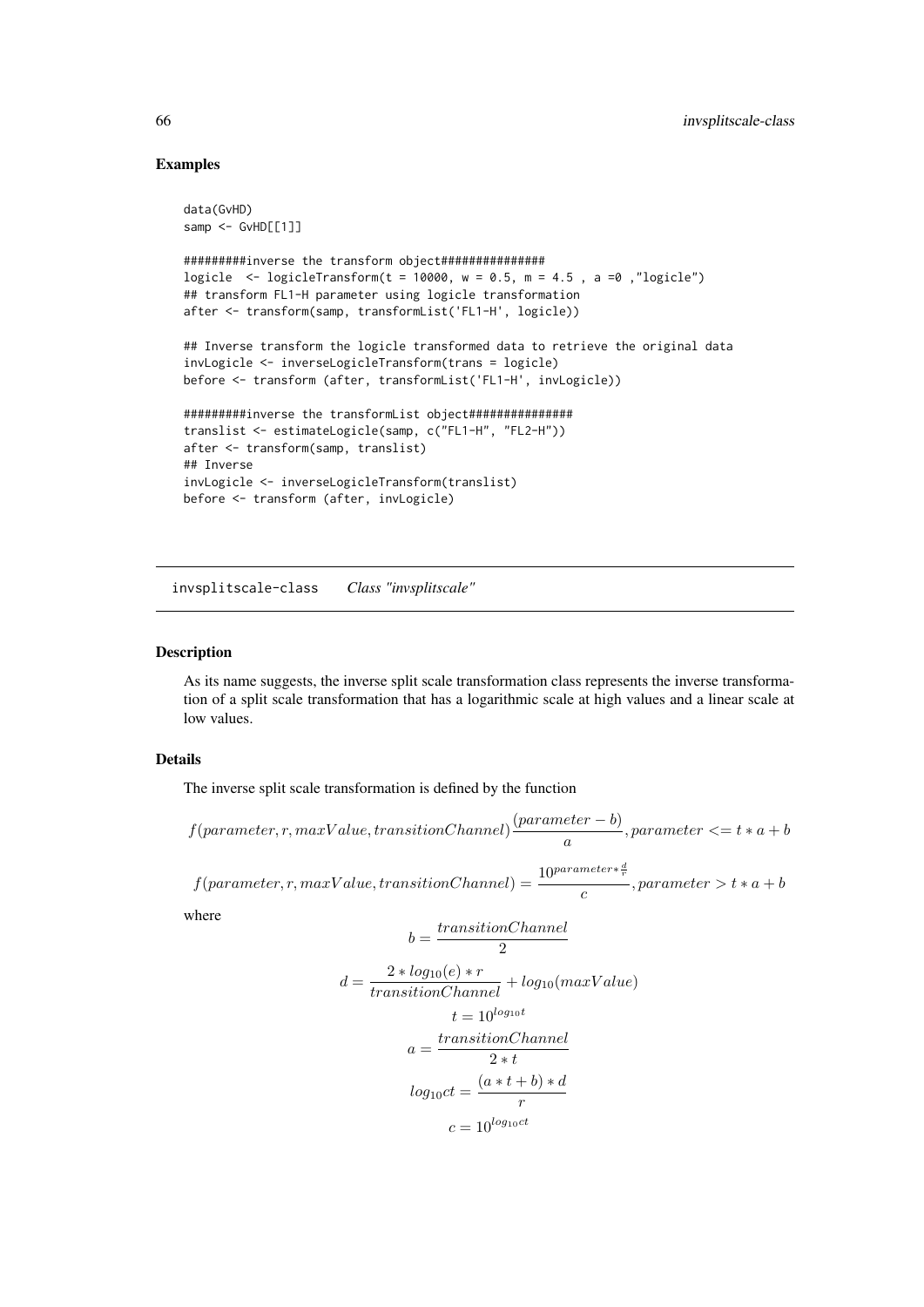### invsplitscale-class 67

### Slots

.Data Object of class "function".

- r Object of class "numeric" a positive value indicating the range of the logarithmic part of the dispmlay.
- maxValue Object of class "numeric" a positive value indicating the maximum value the transformation is applied to.
- transitionChannel Object of class "numeric" non negative value that indicates where to split the linear vs. logarithmic transformation.

parameters Object of class "transformation" – flow parameter to be transformed.

transformationId Object of class "character" – unique ID to reference the transformation.

## Objects from the Class

Objects can be created by calls to the constructor invsplitscale(parameters,r,maxValue,transitionChannel,tra

### Extends

Class ["singleParameterTransform"](#page-115-0), directly.

Class ["transform"](#page-128-1), by class "singleParameterTransform", distance 2.

Class ["transformation"](#page-129-0), by class "singleParameterTransform", distance 3.

Class ["characterOrTransformation"](#page-12-0), by class "singleParameterTransform", distance 4.

### Note

The transformation object can be evaluated using the eval method by passing the data frame as an argument.The transformed parameters are returned as a matrix with a single column. (See example below)

## Author(s)

Gopalakrishnan N,F.Hahne

## References

Gating-ML Candidate Recommendation for Gating Description in Flow Cytometry

### See Also

# splitscale

```
Other mathematical transform classes: EHtrans-class, asinht-class, asinhtGml2-class, dg1polynomial-class,
exponential-class, hyperlog-class, hyperlogtGml2-class, lintGml2-class, logarithm-class,
logicletGml2-class, logtGml2-class, quadratic-class, ratio-class, ratiotGml2-class,
sinht-class, splitscale-class, squareroot-class, unitytransform-class
```

```
dat <- read.FCS(system.file("extdata","0877408774.B08",package="flowCore"))
sp1<-invsplitscale("FSC-H",r=512,maxValue=2000,transitionChannel=512)
transOut<-eval(sp1)(exprs(dat))
```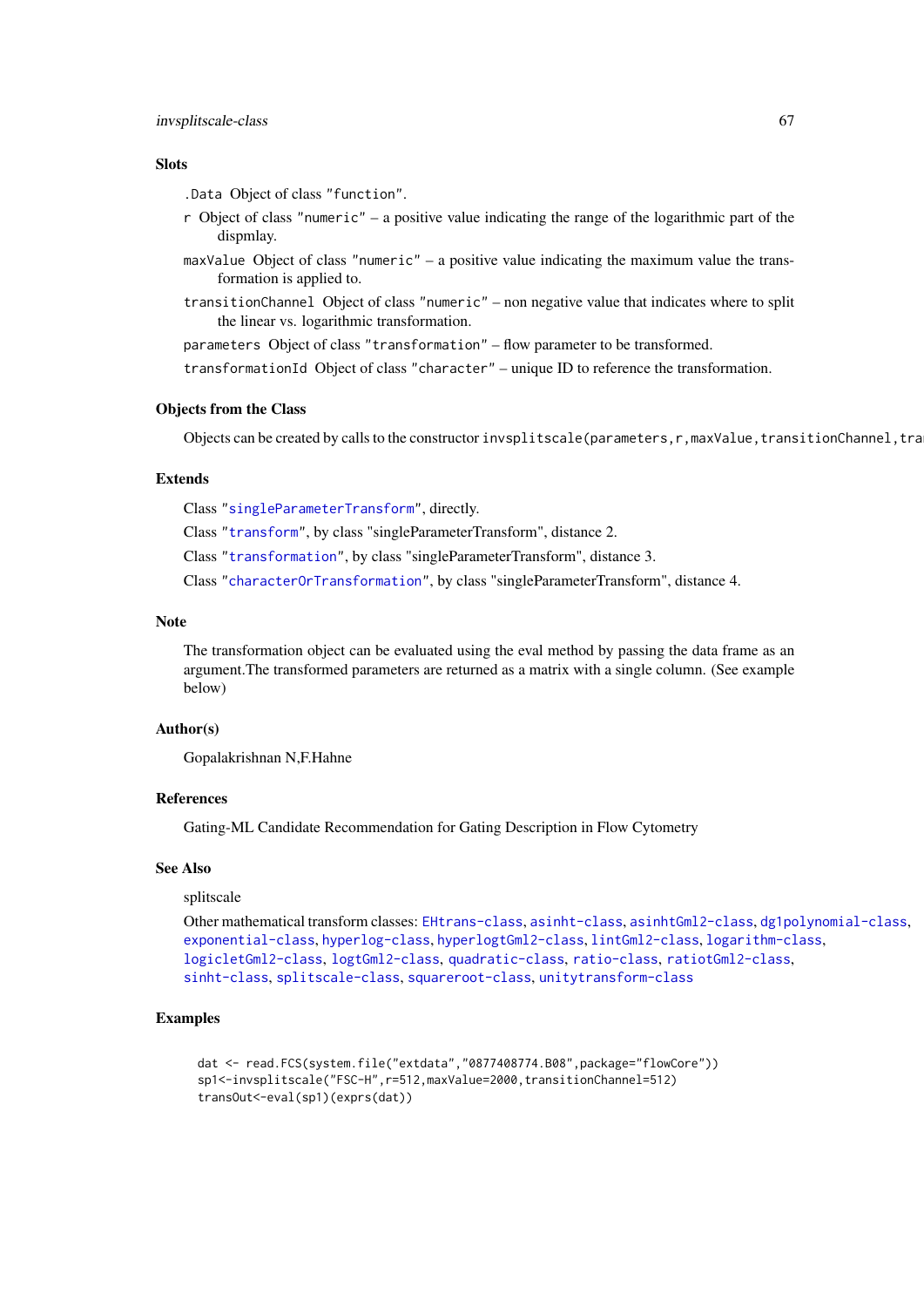### <span id="page-67-0"></span>Description

Accessor and replacement methods for items in the description slot (usually read in from a FCS file header). It lists the keywords and its values for a flowFrame specified by a character vector. Additional methods for function and lists exists for more programmatic access to the keywords.

## Usage

keyword(object, keyword, ...)

### Arguments

| object  | Object of class flowFrame.                                                                                            |
|---------|-----------------------------------------------------------------------------------------------------------------------|
| keyword | Character vector or list of potential keywords or function. If missing all key-<br>words are returned.                |
| $\cdot$ | compact: logical scaler to indicate whether to hide all the cytometer instrument<br>and laser settings from keywords. |

## Details

The keyword methods allow access to the keywords stored in the FCS files, either for a flowFrame or for a list of frames in a flowSet. The most simple use case is to provide a character vector or a list of character strings of keyword names. A more sophisticated version is to provide a function which has to take one mandatory argument, the value of this is the flowFrame. This can be used to query arbitrary information from the flowFrames description slot or even the raw data. The function has to return a single character string. The list methods allow to combine functional and direct keyword access. The replacement method takes a named character vector or a named list as input. R's usual recycling rules apply when replacing keywords for a whole flowSet

## Methods

- keyword(object = "flowFrame", keyword = "character") Return values for all keywords from the description slot in object that match the character vector keyword.
- keyword(object = "flowFrame", keyword = "function") Apply the function in keyword on the [flowFrame](#page-44-0) object. The function needs to be able to cope with a single argument and it needs to return a single character string. A typical use case is for instance to paste together values from several different keywords or to compute some statistic on the flowFrame and combine it with one or several other keywords.
- keyword(object = "flowFrame", keyword = "list") Combine characters and functions in a list to select keyword values.
- keyword(object = "flowFrame", keyword = "missing") This is essentially an alias for [description](#page-44-0) and returns all keyword-value pairs.
- keyword(object = "flowSet", keyword = "list") This is a wrapper around fsApply(object, keyword, keyword) which essentially iterates over the frames in the [flowSet](#page-50-0).
- **keyword(object = "flowSet", keyword = "ANY")** This first coerces the keyword (mostly a character vector) to a list and then calls the next applicable method.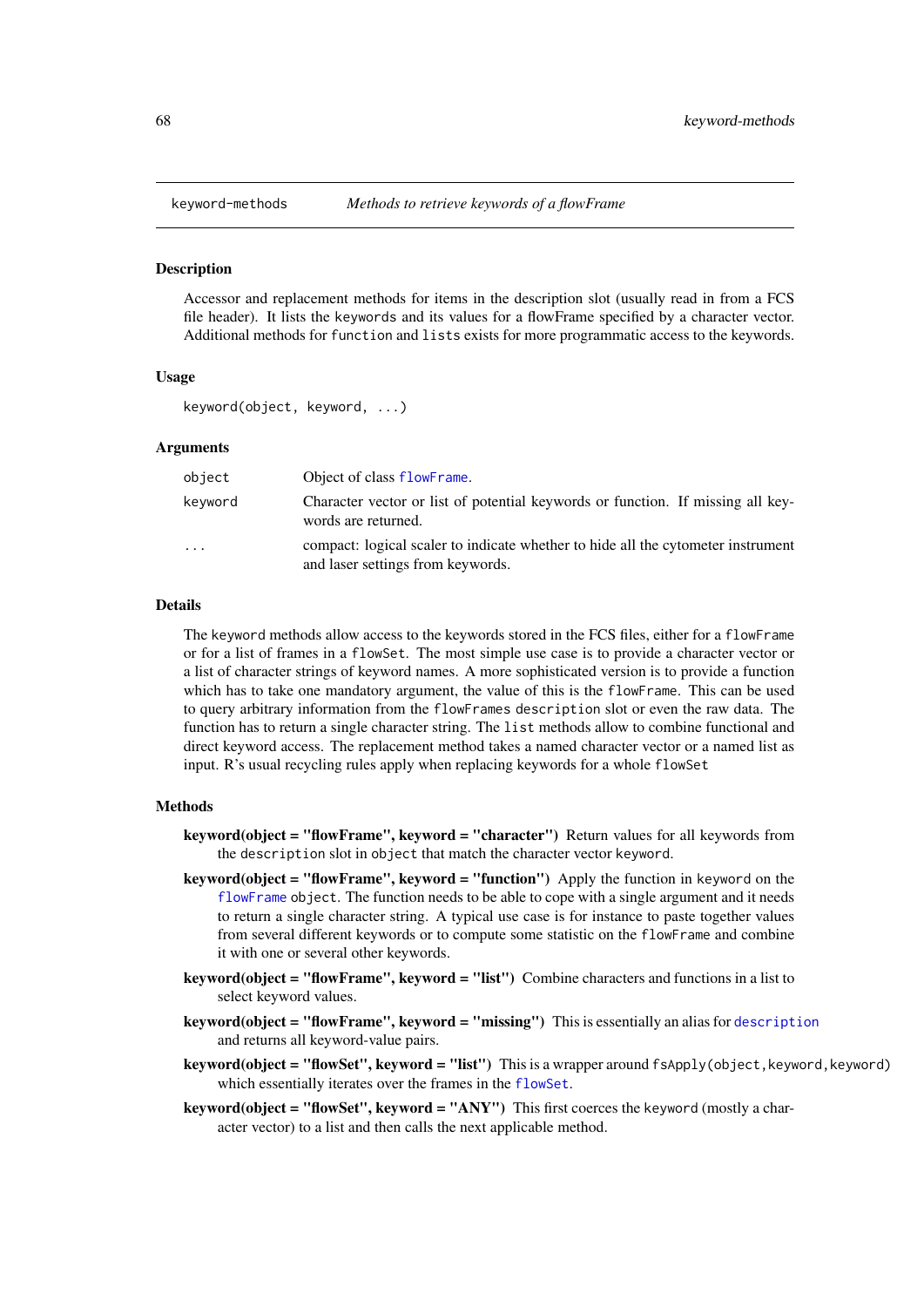kmeansFilter-class 69

### Author(s)

N LeMeur,F Hahne,B Ellis

### See Also

[description](#page-44-0)

## Examples

```
samp <- read.FCS(system.file("extdata","0877408774.B08", package="flowCore"))
keyword(samp)
keyword(samp, compact = TRUE)
keyword(samp, "FCSversion")
keyword(samp, function(x,...) paste(keyword(x, "SAMPLE ID"), keyword(x,
"GUID"), sep='''_")keyword(samp) <- list(foo="bar")
data(GvHD)
keyword(GvHD, list("GUID", cellnumber=function(x) nrow(x)))
keyword(GvHD) <- list(sample=sampleNames(GvHD))
```
kmeansFilter-class *Class "kmeansFilter"*

### Description

A filter that performs one-dimensional k-means (Lloyd-Max) clustering on a single flow parameter.

### Usage

```
kmeansFilter(..., filterId="defaultKmeansFilter")
```
### Arguments

... kmeansFilter are defined by a single flow parameter and an associated list of k population names. They can be given as a character vector via a named argument, or as a list with a single named argument. In both cases the name will be used as the flow parameter and the content of the list or of the argument will be used as population names, after coercing to character. For example kmeansFilter(FSC=c("a","b","c"))

or

kmeansFilter(list(SSC=1:3))

If the parameter is not fully realized, but instead is the result of a [transformation](#page-129-1) operation, two arguments need to be passed to the constructor: the first one being the [transform](#page-128-0) object and the second being a vector of population names which can be coerced to a character. For example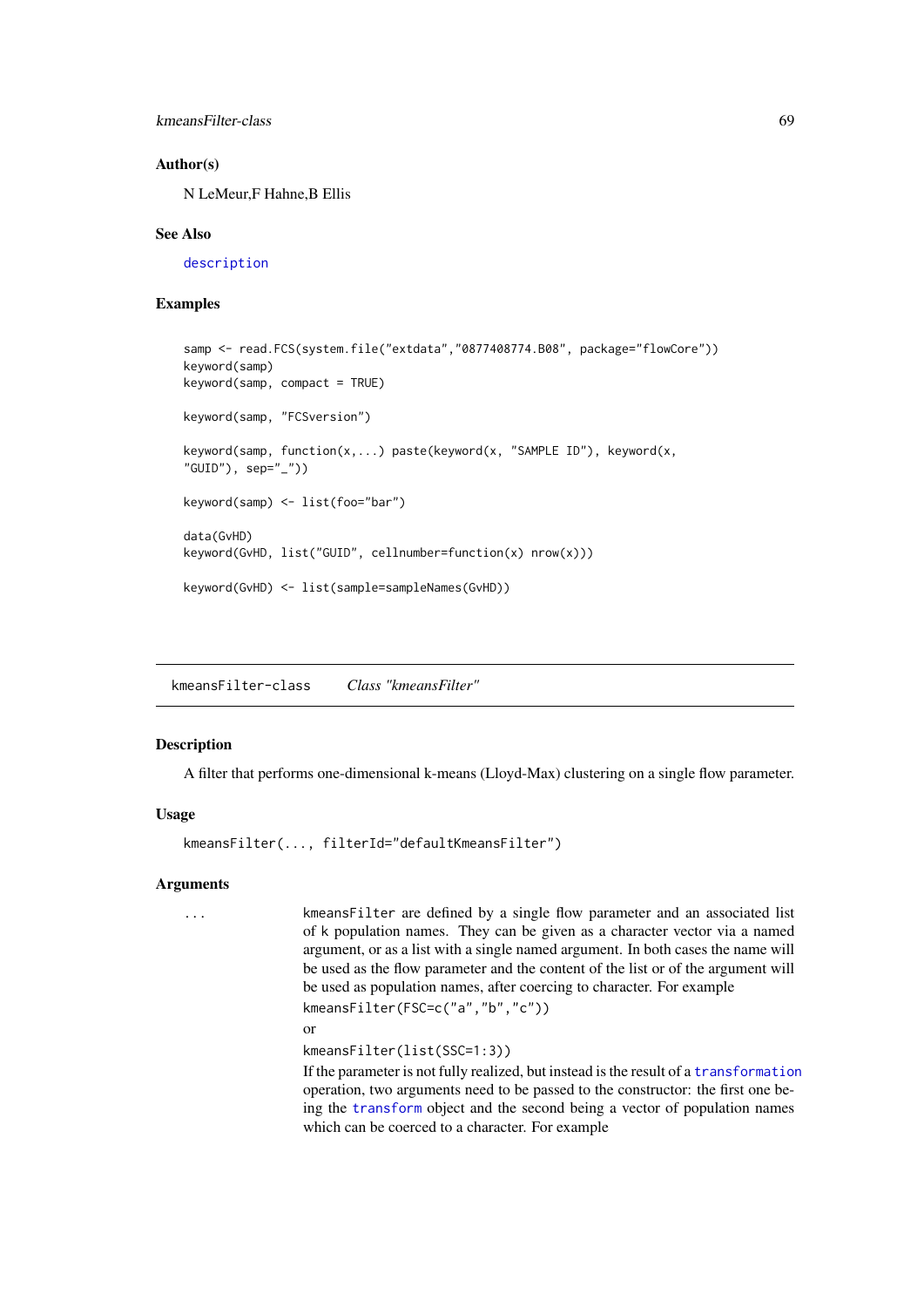|          | kmeansFilter(tf.c(" $D$ "," $E$ "))                                                                              |
|----------|------------------------------------------------------------------------------------------------------------------|
| filterId | An optional parameter that sets the filter Id of the object. The filter can later<br>be identified by this name. |

## Details

The one-dimensional k-means filter is a multiple population filter capable of operating on a single flow parameter. It takes a parameter argument associated with two or more populations and results in the generation of an object of class [multipleFilterResult](#page-85-1). Populations are considered to be ordered such that the population with the smallest mean intensity will be the first population in the list and the population with the highest mean intensity will be the last population listed.

## Value

Returns a kmeansFilter object for use in filtering [flowFrames](#page-0-0) or other flow cytometry objects.

## **Slots**

- populations Object of class character. The names of the k populations (or clusters) that will be created by the kmeansFilter. These names will later be used for the respective subpopulations in [split](#page-117-0) operations and for the summary of the [filterResult](#page-37-0).
- parameters Object of class [parameters](#page-88-0), defining a single parameter for which the data in the [flowFrame](#page-44-1) is to be clustered. This may also be a [transformation](#page-129-1) object.
- filterId Object of class character, an identifier or name to reference the kmeansFilter object later on.

## Extends

Class [parameterFilter](#page-87-0), directly.

Class [concreteFilter](#page-18-0), by class parameterFilter, distance 2.

Class [filter](#page-30-0), by class parameterFilter, distance3.

### Objects from the Class

Like all other [filter](#page-30-0) objects in flowCore, kmeansFilter objects should be instantiated through their constructor kmeansFilter(). See the Usage section for details.

### Methods

%in% signature(x = "flowFrame", table = "kmeansFilter"): The workhorse used to evaluate the filter on data.

*Usage:*

This is usually not called directly by the user, but internally by the [filter](#page-32-0) methods.

show signature(object = "kmeansFilter"): Print information about the filter.

*Usage:*

The method is called automatically whenever the object is printed on the screen.

## Note

See the documentation in the [flowViz](#page-0-0) package for plotting of kmeansFilters.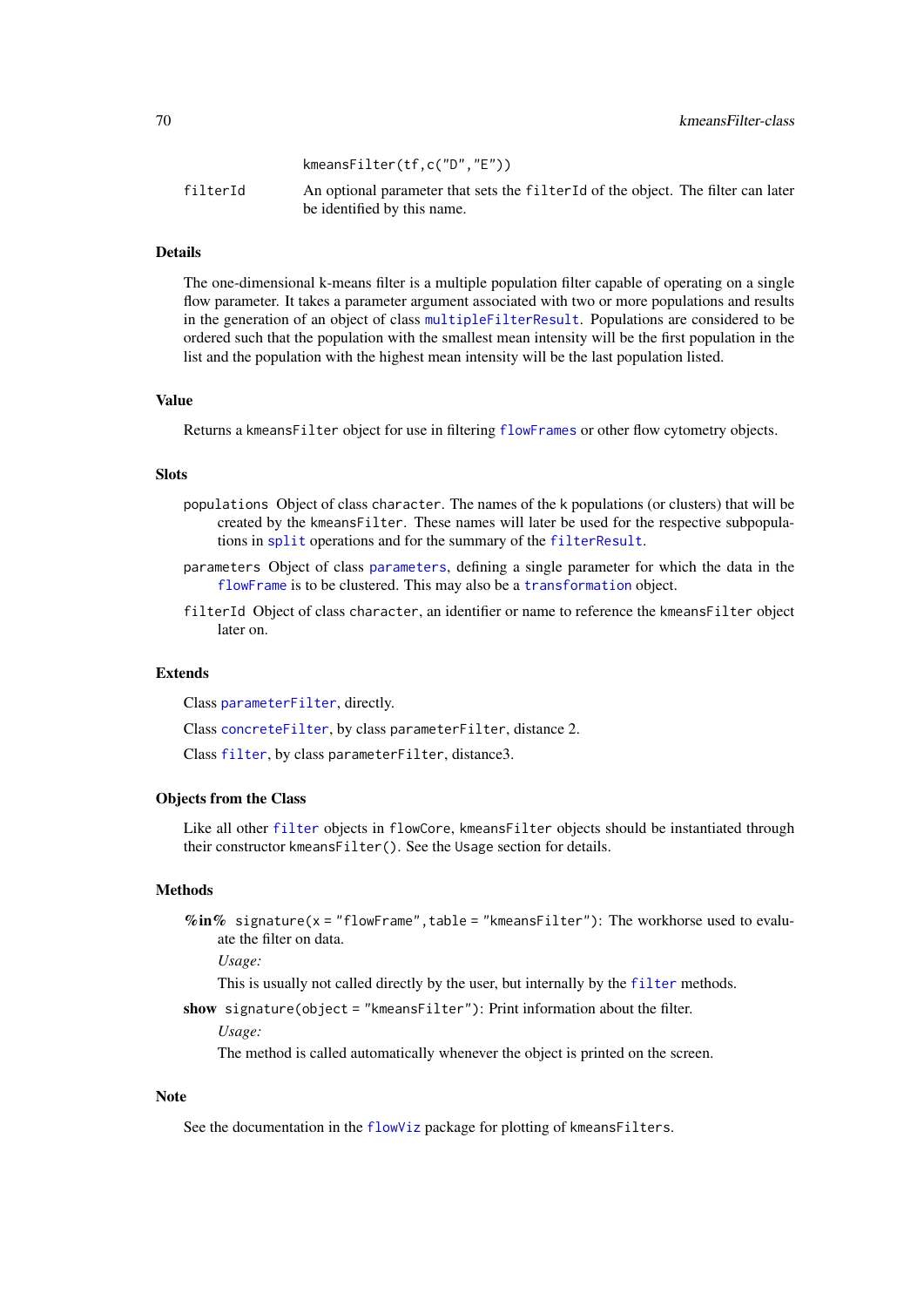## linearTransform 71

# Author(s)

F. Hahne, B. Ellis, N. LeMeur

### See Also

[flowFrame](#page-44-0), [flowSet](#page-50-0), [filter](#page-32-0) for evaluation of kmeansFilters and [split](#page-117-0) for splitting of flow cytometry data sets based on the result of the filtering operation.

# Examples

```
## Loading example data
dat <- read.FCS(system.file("extdata","0877408774.B08",
package="flowCore"))
## Create the filter
kf <- kmeansFilter("FSC-H"=c("Pop1","Pop2","Pop3"), filterId="myKmFilter")
## Filtering using kmeansFilters
fres <- filter(dat, kf)
fres
summary(fres)
names(fres)
## The result of quadGate filtering are multiple sub-populations
## and we can split our data set accordingly
split(dat, fres)
## We can limit the splitting to one or several sub-populations
split(dat, fres, population="Pop1")
split(dat, fres, population=list(keep=c("Pop1","Pop2")))
```
<span id="page-70-0"></span>

| linearTransform | Create the definition of a linear transformation function to be applied |
|-----------------|-------------------------------------------------------------------------|
|                 | on a data set                                                           |

# Description

Create the definition of the linear Transformation that will be applied on some parameter via the transform method. The definition of this function is currently  $x < -a^*x+b$ 

## Usage

linearTransform(transformationId="defaultLinearTransform", a = 1, b = 0)

# Arguments

| transformationId |                                                                      |
|------------------|----------------------------------------------------------------------|
|                  | character string to identify the transformation                      |
| a                | double that corresponds to the multiplicative factor in the equation |
| b                | double that corresponds to the additive factor in the equation       |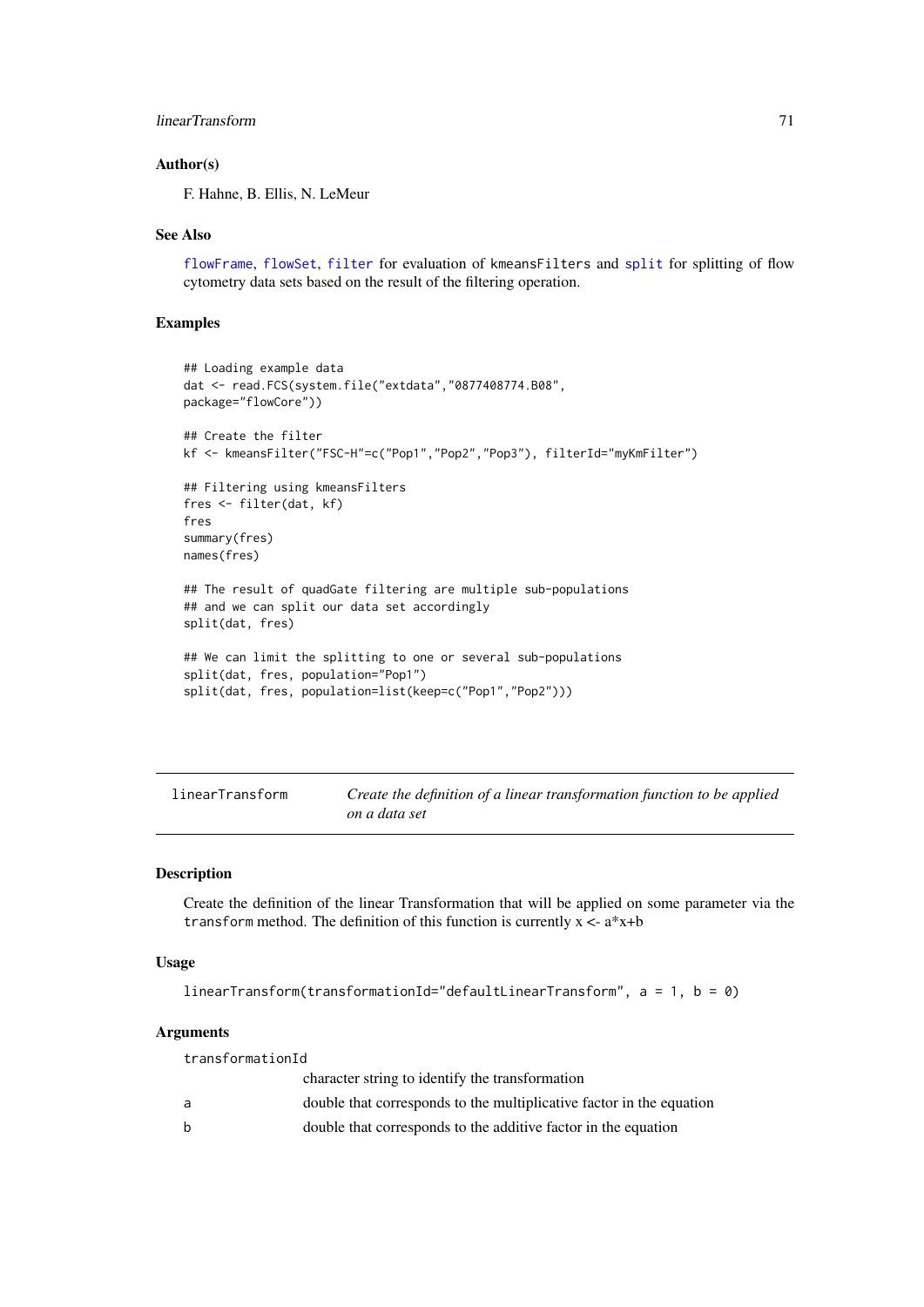### Value

Returns an object of class transform.

## Author(s)

N. LeMeur

# See Also

[transform-class](#page-128-1), [transform](#page-128-0)

Other Transform functions: [arcsinhTransform](#page-4-0), [biexponentialTransform](#page-8-0), [inverseLogicleTransform](#page-64-0), [lnTransform](#page-73-0), [logTransform](#page-82-0), [logicleTransform](#page-79-0), [quadraticTransform](#page-96-0), [scaleTransform](#page-111-0), [splitScaleTransform](#page-121-0), [truncateTransform](#page-135-0)

# Examples

```
samp <- read.FCS(system.file("extdata",
   "0877408774.B08", package="flowCore"))
  linearTrans <- linearTransform(transformationId="Linear-transformation", a=2, b=0)
  dataTransform <- transform(samp, transformList('FSC-H' ,linearTrans))
```
<span id="page-71-0"></span>lintGml2-class *Class lintGml2*

## Description

Linear transformation as parameterized in Gating-ML 2.0.

### Details

lintGml2 is defined by the following function:

 $bound(f, boundMin, boundMax) = max(min(f, boundMax), boundMin))$ 

where

$$
f(parameter, T, A) = (parameter + A)/(T + A)
$$

This transformation provides a linear display that maps scale values from the  $[-A, T]$  interval to the [0, 1] interval. However, it is defined for all  $x \in R$  including outside of the [−A, T] interval.

In addition, if a boundary is defined by the boundMin and/or boundMax parameters, then the result of this transformation is restricted to the [boundMin,boundMax] interval. Specifically, should the result of the f function be less than boundMin, then let the result of this transformation be boundMin. Analogically, should the result of the f function be more than boundMax, then let the result of this transformation be boundMax. The boundMin parameter shall not be greater than the boundMax parameter.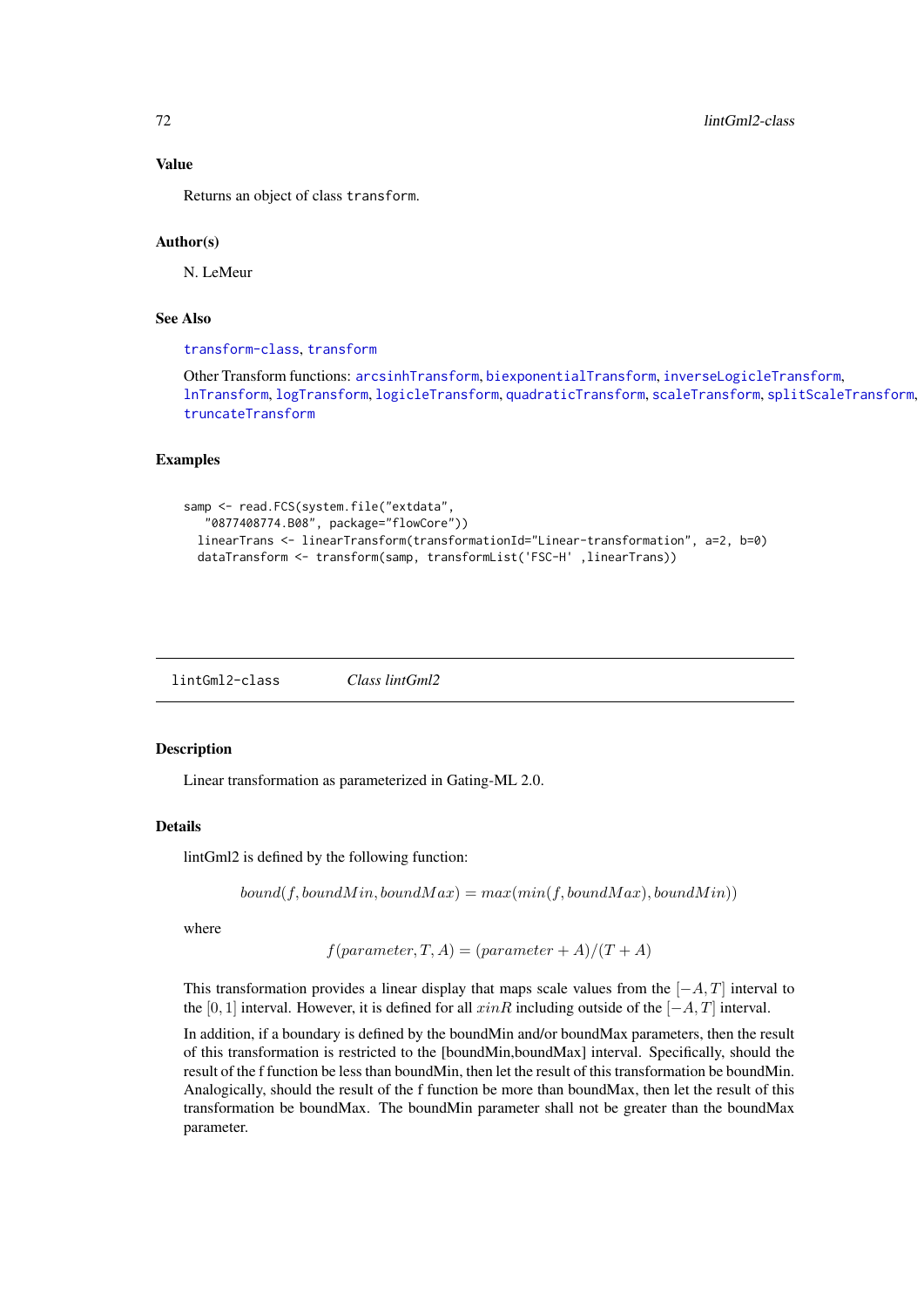#### lintGml2-class 73

#### Slots

.Data Object of class function.

- T Object of class numeric positive constant (top of scale value).
- A Object of class numeric non-negative constant that is less than or equal to T; it is determining the bottom end of the transformation.

parameters Object of class "transformation" – flow parameter to be transformed.

transformationId Object of class "character" – unique ID to reference the transformation.

boundMin Object of class numeric – lower bound of the transformation, default -Inf.

boundMax Object of class numeric – upper bound of the transformation, default Inf.

#### Objects from the Class

Objects can be created by calls to the constructor

lintGml2(parameter,T,A,transformationId,boundMin,boundMax)

#### Extends

Class [singleParameterTransform](#page-115-0), directly.

Class [transform](#page-128-0), by class singleParameterTransform, distance 2.

Class [transformation](#page-129-0), by class singleParameterTransform, distance 3.

Class [characterOrTransformation](#page-12-0), by class singleParameterTransform, distance 4.

## Note

The linear transformation object can be evaluated using the eval method by passing the data frame as an argument. The transformed parameters are returned as a matrix with a single column. (See example below)

#### Author(s)

Spidlen, J.

## References

Gating-ML 2.0: International Society for Advancement of Cytometry (ISAC) standard for representing gating descriptions in flow cytometry. [http://flowcyt.sourceforge.net/gating/](http://flowcyt.sourceforge.net/gating/20141009.pdf) [20141009.pdf](http://flowcyt.sourceforge.net/gating/20141009.pdf)

## See Also

[linearTransform](#page-70-0), [transform-class](#page-128-0), [transform](#page-128-1)

Other mathematical transform classes: [EHtrans-class](#page-22-0), [asinht-class](#page-5-0), [asinhtGml2-class](#page-6-0), [dg1polynomial-class](#page-20-0), [exponential-class](#page-26-0), [hyperlog-class](#page-59-0), [hyperlogtGml2-class](#page-60-0), [invsplitscale-class](#page-65-0), [logarithm-class](#page-74-0), [logicletGml2-class](#page-76-0), [logtGml2-class](#page-80-0), [quadratic-class](#page-95-0), [ratio-class](#page-98-0), [ratiotGml2-class](#page-99-0), [sinht-class](#page-116-0), [splitscale-class](#page-119-0), [squareroot-class](#page-122-0), [unitytransform-class](#page-136-0)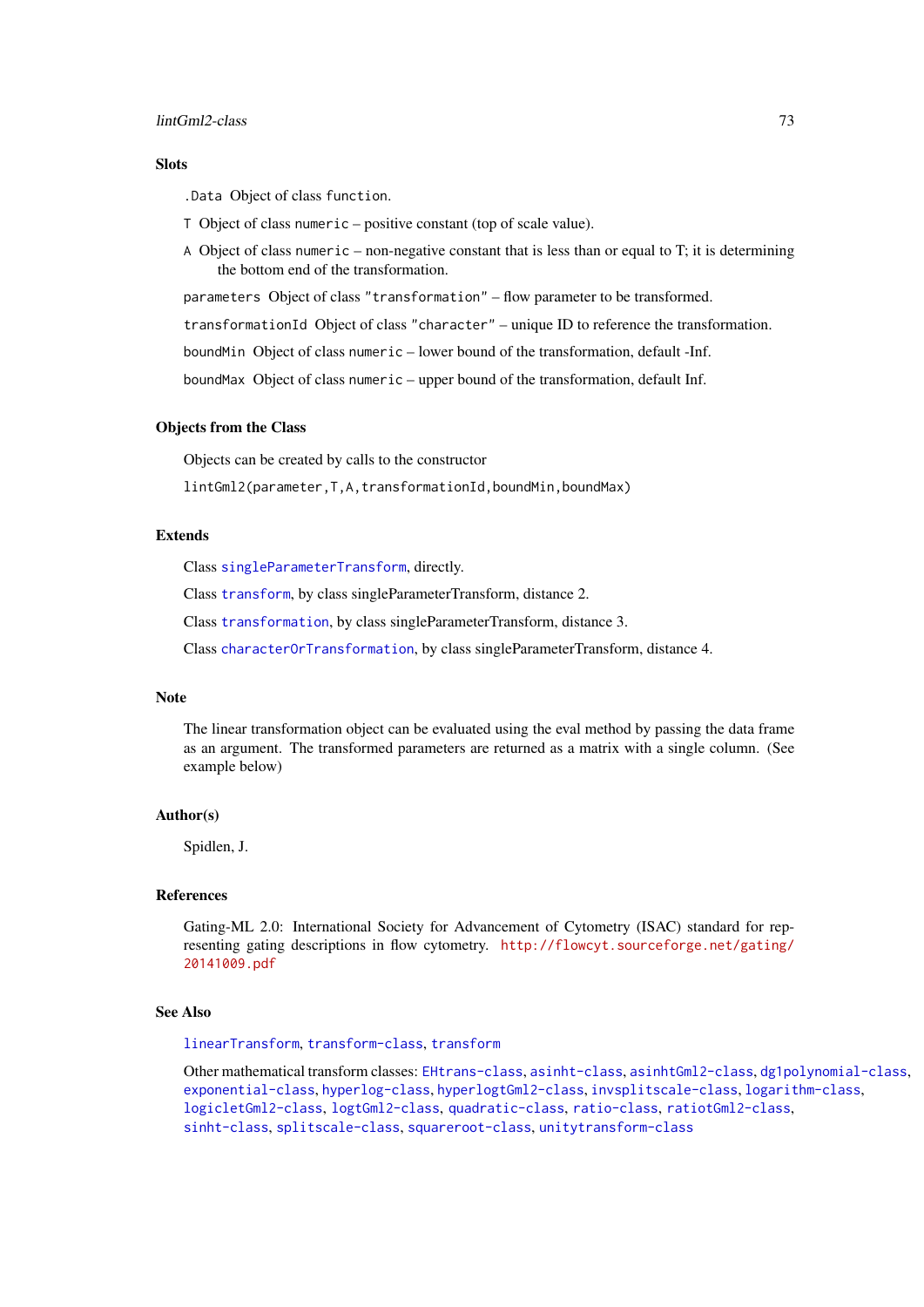## Examples

```
myDataIn <- read.FCS(system.file("extdata", "0877408774.B08",
    package="flowCore"))
myLinTr1 <- lintGml2(parameters = "FSC-H", T = 1000, A = 0,
   transformationId="myLinTr1")
transOut <- eval(myLinTr1)(exprs(myDataIn))
```
<span id="page-73-0"></span>lnTransform *Create the definition of a ln transformation function (natural logarthim) to be applied on a data set*

# Description

Create the definition of the ln Transformation that will be applied on some parameter via the transform method. The definition of this function is currently  $x <$ -log( $x$ )\*(r/d). The transformation would normally be used to convert to a linear valued parameter to the natural logarithm scale. Typically r and d are both equal to 1.0. Both must be positive.

#### Usage

```
lnTransform(transformationId="defaultLnTransform", r=1, d=1)
```
## Arguments

transformationId

|    | character string to identify the transformation     |
|----|-----------------------------------------------------|
| r  | positive double that corresponds to a scale factor. |
| d. | positive double that corresponds to a scale factor  |

## Value

Returns an object of class transform.

## Author(s)

B. Ellis and N. LeMeur

# See Also

[transform-class](#page-128-0), [transform](#page-128-1)

Other Transform functions: [arcsinhTransform](#page-4-0), [biexponentialTransform](#page-8-0), [inverseLogicleTransform](#page-64-0), [linearTransform](#page-70-0), [logTransform](#page-82-0), [logicleTransform](#page-79-0), [quadraticTransform](#page-96-0), [scaleTransform](#page-111-0), [splitScaleTransform](#page-121-0), [truncateTransform](#page-135-0)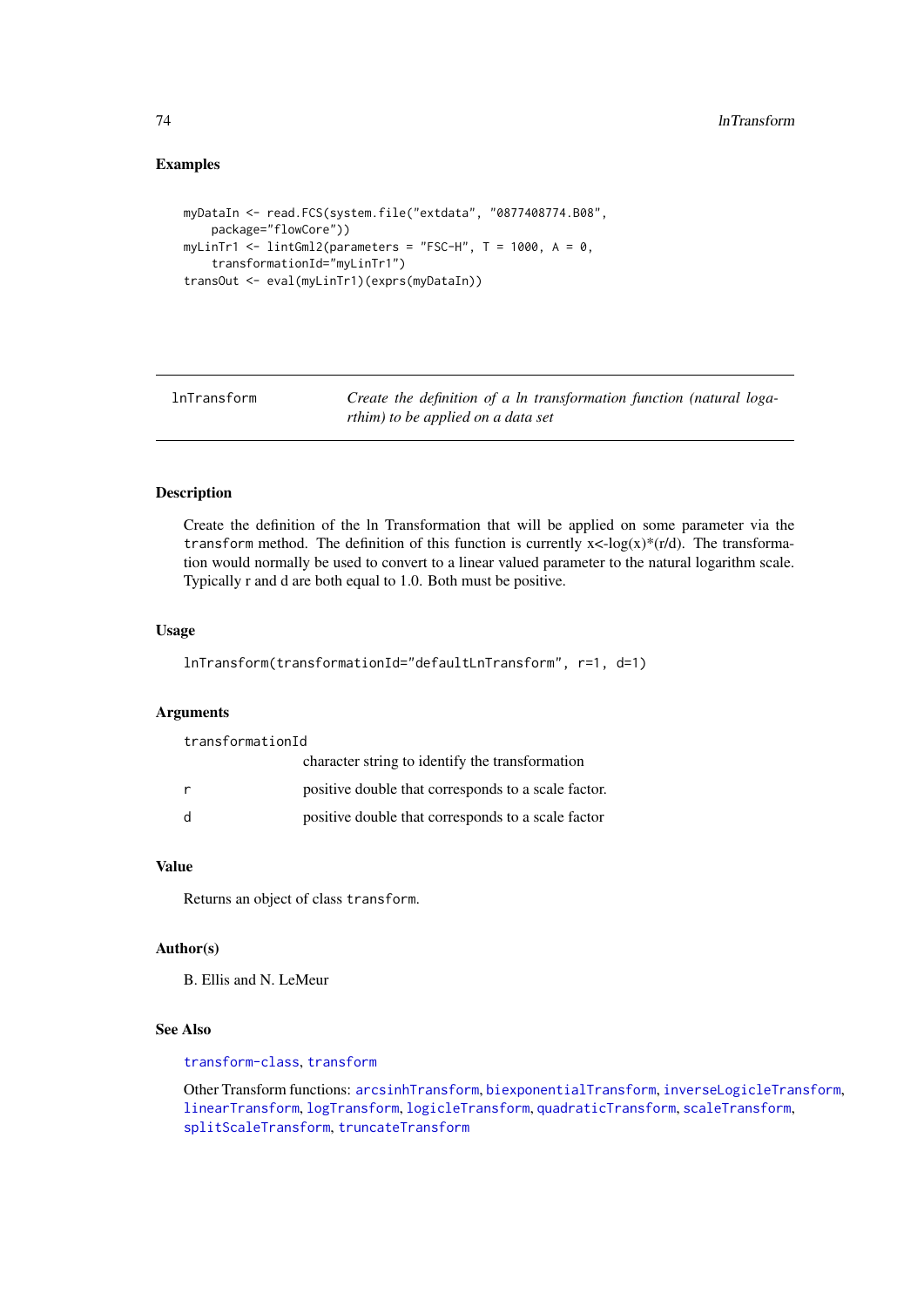#### logarithm-class 75

## Examples

```
data(GvHD)
  lnTrans <- lnTransform(transformationId="ln-transformation", r=1, d=1)
  ln1 <- transform(GvHD, transformList('FSC-H', lnTrans))
opar = par(mfcol=c(2, 1))plot(density(exprs(GvHD[[1]])[ ,1]), main="Original")
plot(density(exprs(ln1[[1]])[ ,1]), main="Ln Transform")
```
<span id="page-74-0"></span>logarithm-class *Class "logarithm"*

## Description

Logartithmic transform class, which represents a transformation defined by the function

# Details

 $f(parameter, a, b) = ln(a * parameter) * b \quad a * parameter > 0$ 0  $a * parameter \leq 0$ 

## Slots

.Data Object of class "function"

a Object of class "numeric" – non-zero multiplicative constant.

b Object of class "numeric" – non-zero multiplicative constant.

parameters Object of class "transformation" – flow parameters to be transformed.

transformationId Object of class "character" – unique ID to reference the transformation.

## Objects from the Class

Objects can be created by calls to the constructor  $logarithm(parameters, a, b, transformationId)$ 

# Extends

Class ["singleParameterTransform"](#page-115-0), directly.

Class ["transform"](#page-128-0), by class "singleParameterTransform", distance 2.

Class ["transformation"](#page-129-0), by class "singleParameterTransform", distance 3.

Class ["characterOrTransformation"](#page-12-0), by class "singleParameterTransform", distance 4.

# Note

The logarithm transformation object can be evaluated using the eval method by passing the data frame as an argument.The transformed parameters are returned as a matrix with a single column. (See example below)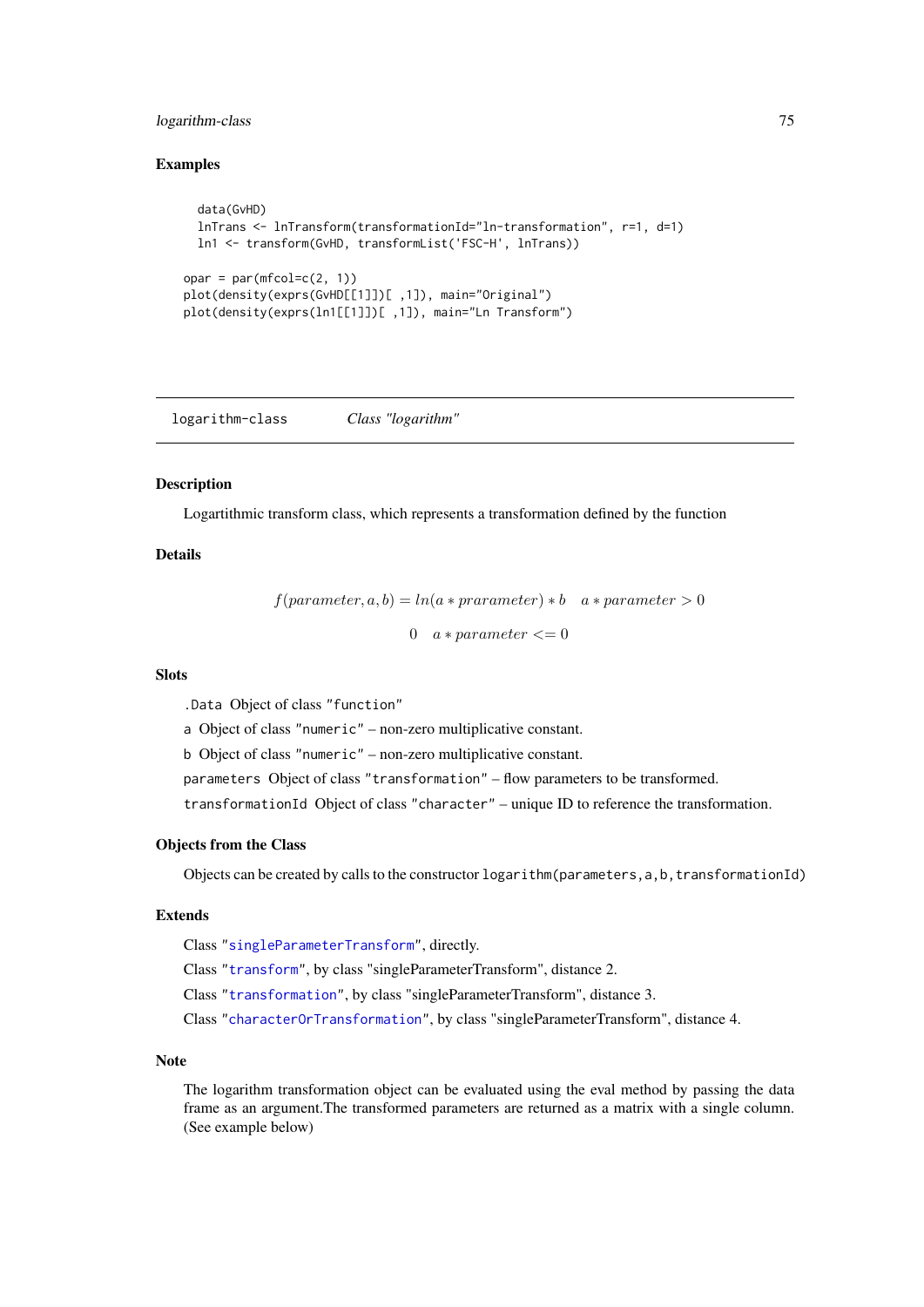#### Author(s)

Gopalakrishnan N, F.Hahne

#### References

Gating-ML Candidate Recommendation for Gating Description in Flow Cytometry V 1.5

## See Also

exponential, quadratic

```
Other mathematical transform classes: EHtrans-class, asinht-class, asinhtGml2-class, dg1polynomial-class,
exponential-class, hyperlog-class, hyperlogtGml2-class, invsplitscale-class, lintGml2-class,
logicletGml2-class, logtGml2-class, quadratic-class, ratio-class, ratiotGml2-class,
sinht-class, splitscale-class, squareroot-class, unitytransform-class
```
# Examples

```
dat <- read.FCS(system.file("extdata","0877408774.B08",
package="flowCore"))
 lg1<-logarithm(parameters="FSC-H",a=2,b=1,transformationId="lg1")
 transOut<-eval(lg1)(exprs(dat))
```
<span id="page-75-0"></span>logicalFilterResult-class

*Class "logicalFilterResult"*

## Description

Container to store the result of applying a filter on a flowFrame object

#### Slots

- subSet Object of class "numeric", which is a logical vector indicating the population membership of the data in the gated flowFrame.
- frameId Object of class "character" referencing the flowFrame object filtered. Used for sanity checking.
- filterDetails Object of class "list" describing the filter applied.

filterId Object of class "character" referencing the filter applied.

# Extends

Class ["filterResult"](#page-37-0), directly. Class ["filter"](#page-30-0), by class "filterResult", distance 2.

## Author(s)

B. Ellis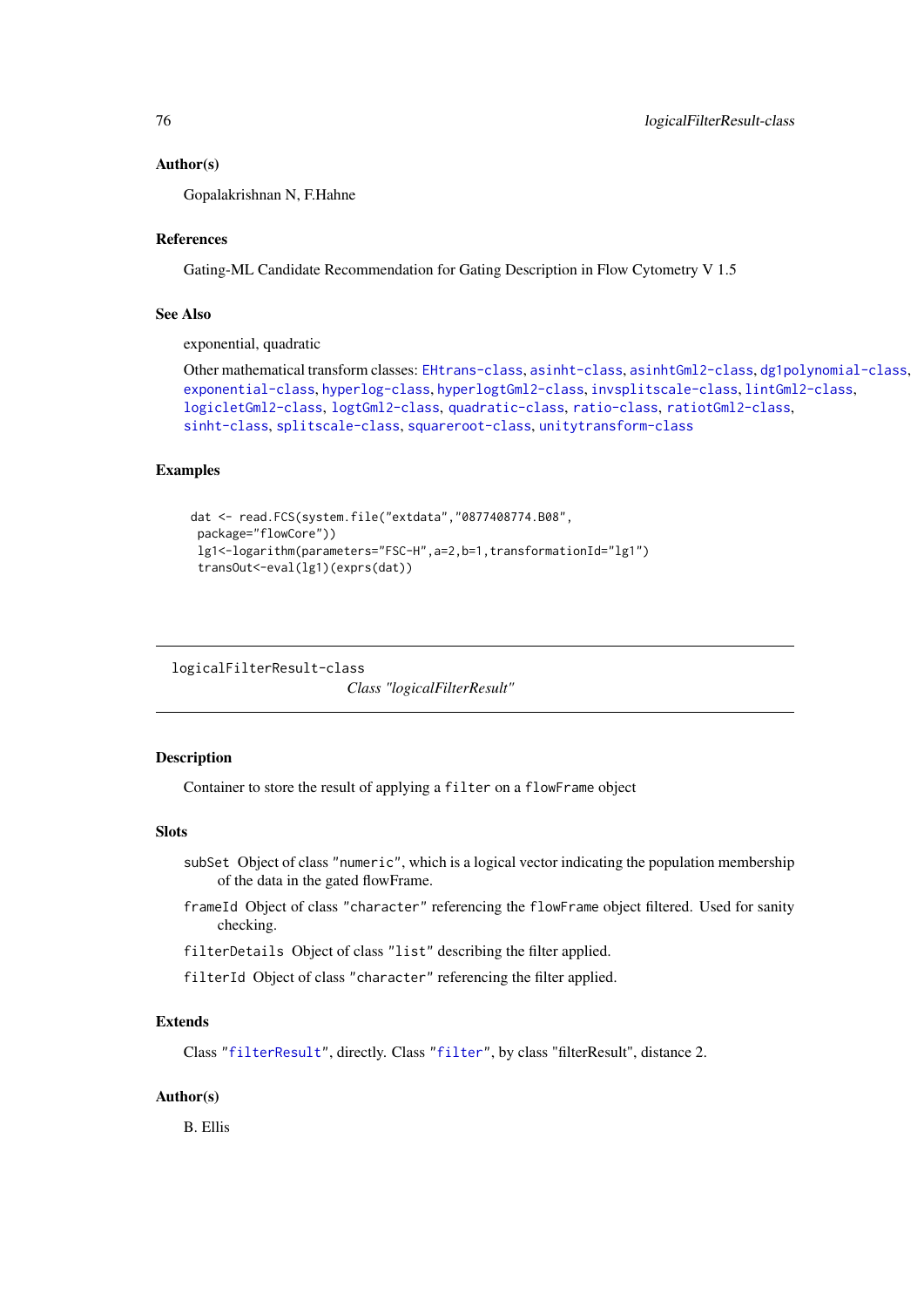#### logicletGml2-class 77

#### See Also

[filter](#page-32-0)

## Examples

showClass("logicalFilterResult")

<span id="page-76-0"></span>logicletGml2-class *Class logicletGml2*

## Description

Logicle transformation as published by Moore and Parks.

# Details

logicletGml2 is defined by the following function:

 $bound(logicle, boundMin, boundMax) = max(min(logicle, boundMax), boundMin)$ 

where

$$
logicle(x,T,W,M,A) = root(B(y,T,W,M,A)-x)\\
$$

and  $B$  is a modified biexponential function:

$$
B(y, T, W, M, A) = ae^{by} - ce^{-dy} - f
$$

where

- x is the value that is being transformed (an FCS dimension value). Typically, x is less than or equal to T, although the transformation function is also defined for x greater than T.
- y is the result of the transformation.
- T is greater than zero and represents the top of scale value.
- M is greater than zero and represents the number of decades that the true logarithmic scale approached at the high end of the Logicle scale would cover in the plot range.
- W is non-negative and not greater than half of M and represents the number of such decades in the approximately linear region. The choice of  $W = M/2$  specifies a scale that is essentially linear over the whole range except for a small region of large data values. For situations in which values of W approaching  $M/2$  might be chosen, ordinary linear display scales will usually be more appropriate. The choice of  $W = 0$  gives essentially the hyperbolic sine function.
- A is the number of additional decades of negative data values to be included. A shall be greater than or equal to  $-W$ , and less than or equal to  $M - 2W$
- root is a standard root finding algorithm (e.g., Newton's method) that finds y such as  $B(y, T, W, M, A) =$ x.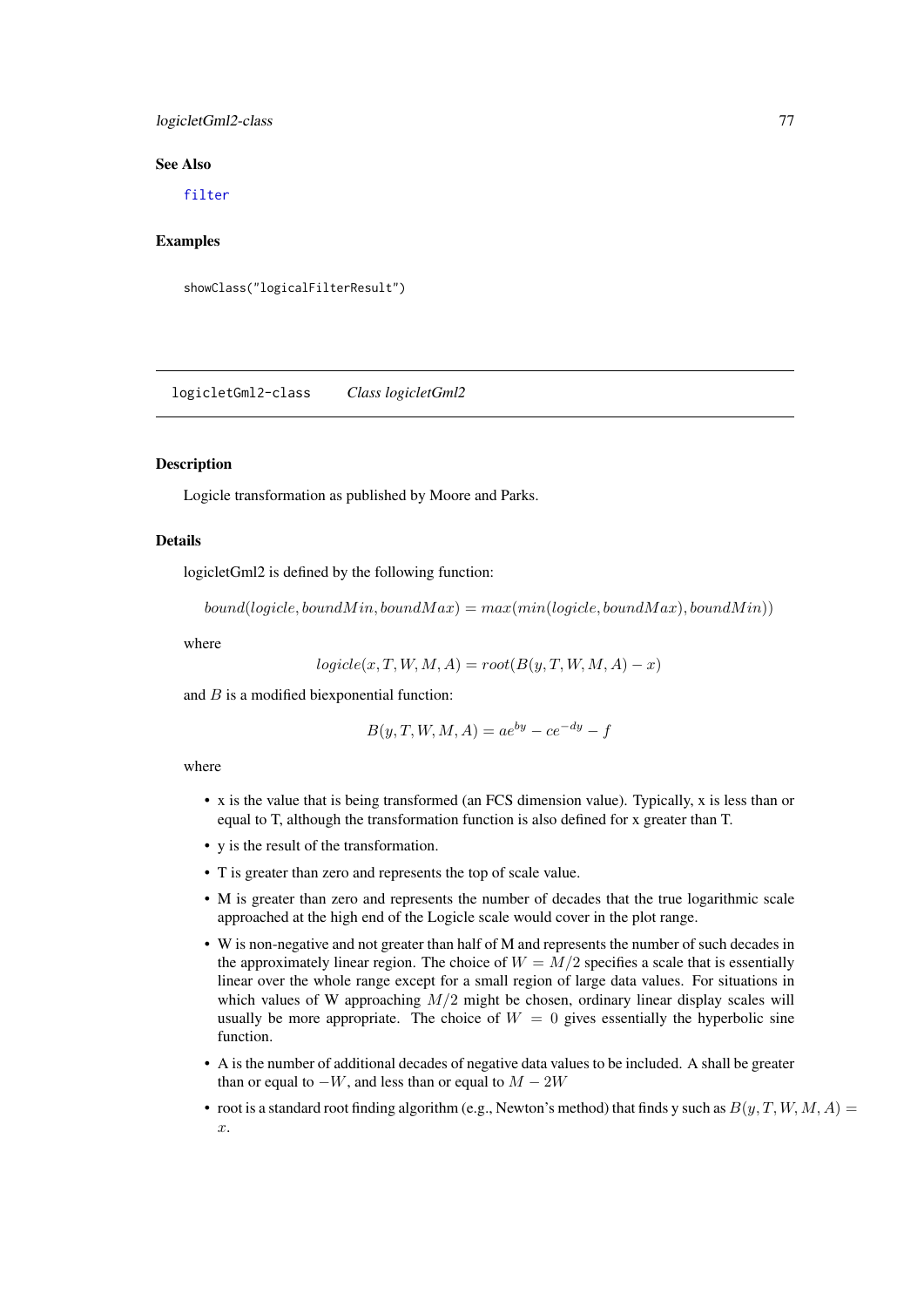and a, b, c, d and f are defined by means of T, W, M, A, w, x0, x1, x2, ca and f a as:

$$
w = W/(M+A)
$$

$$
x2 = A/(M+A)
$$

$$
x1 = x2 + w
$$

$$
x0 = x2 + 2 * w
$$

$$
b = (M+A) * ln(10)
$$

and  $d$  is a constant so that

$$
2 * (ln(d) - ln(b)) + w * (d + b) = 0
$$

given  $b$  and  $w$ , and

$$
ca = e^{x0*(b+d)}
$$

$$
fa = e^{b*x1} - (ca/(e^{d*x1}))
$$

$$
a = T/(e^b - fa - (ca/e^d))
$$

$$
c = ca*a
$$

$$
f = fa*a
$$

The Logicle scale is the inverse of a modified biexponential function. It provides a Logicle display that maps scale values onto the  $[0, 1]$  interval such that the data value T is mapped to 1, large data values are mapped to locations similar to an  $(M + A)$ -decade logarithmic scale, and A decades of negative data are brought on scale. For implementation purposes, it is recommended to follow guidance in Moore and Parks publication.

In addition, if a boundary is defined by the boundMin and/or boundMax parameters, then the result of this transformation is restricted to the [boundMin,boundMax] interval. Specifically, should the result of the logicle function be less than boundMin, then let the result of this transformation be boundMin. Analogically, should the result of the logicle function be more than boundMax, then let the result of this transformation be boundMax. The boundMin parameter shall not be greater than the boundMax parameter.

## **Slots**

.Data Object of class function.

- T Object of class numeric positive constant (top of scale value).
- M Object of class numeric positive constant (desired number of decades).
- W Object of class numeric non-negative constant that is not greater than half of M (the number of such decades in the approximately linear region).
- A Object of class numeric a constant that is greater than or equal to -W, and also less than or equal to M-2W. (A represents the number of additional decades of negative data values to be included.)

parameters Object of class "transformation" – flow parameter to be transformed.

transformationId Object of class "character" – unique ID to reference the transformation.

boundMin Object of class numeric – lower bound of the transformation, default -Inf.

boundMax Object of class numeric – upper bound of the transformation, default Inf.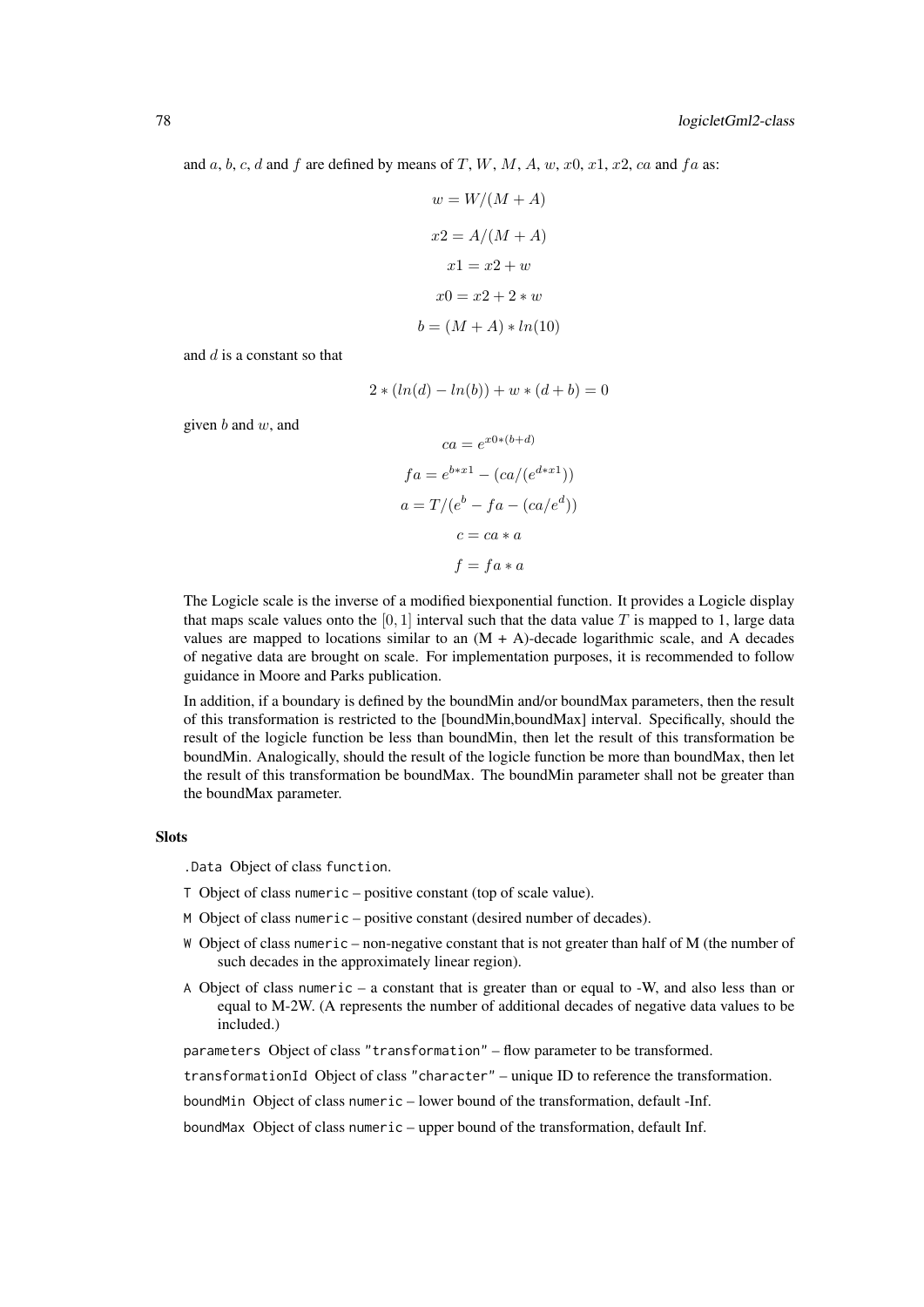#### Objects from the Class

Objects can be created by calls to the constructor logicletGml2(parameter,T,M,W,A,transformationId,boundMin,boundMax)

Extends

Class [singleParameterTransform](#page-115-0), directly.

Class [transform](#page-128-0), by class singleParameterTransform, distance 2.

Class [transformation](#page-129-0), by class singleParameterTransform, distance 3.

Class [characterOrTransformation](#page-12-0), by class singleParameterTransform, distance 4.

#### Note

Please note that logicletGml2 and [logicleTransform](#page-79-0) are similar transformations; however, the Gating-ML 2.0 compliant logicletGml2 brings "reasonable" data values to the scale of [0, 1] while the [logicleTransform](#page-79-0) scales these values to  $[0, M]$ .

The logicle transformation object can be evaluated using the eval method by passing the data frame as an argument. The transformed parameters are returned as a matrix with a single column. (See example below)

## Author(s)

Spidlen, J., Moore, W.

## References

Gating-ML 2.0: International Society for Advancement of Cytometry (ISAC) standard for representing gating descriptions in flow cytometry. [http://flowcyt.sourceforge.net/gating/](http://flowcyt.sourceforge.net/gating/20141009.pdf) [20141009.pdf](http://flowcyt.sourceforge.net/gating/20141009.pdf)

Moore, WA and Parks, DR. Update for the logicle data scale including operational code implementations. Cytometry A., 2012:81A(4):273-277.

Parks, DR and Roederer, M and Moore, WA. A new "Logicle" display method avoids deceptive effects of logarithmic scaling for low signals and compensated data. Cytometry A., 2006:69(6):541- 551.

## See Also

[logicleTransform](#page-79-0), [transform-class](#page-128-0), [transform](#page-128-1)

```
Other mathematical transform classes: EHtrans-class, asinht-class, asinhtGml2-class, dg1polynomial-class,
exponential-class, hyperlog-class, hyperlogtGml2-class, invsplitscale-class, lintGml2-class,
logarithm-class, logtGml2-class, quadratic-class, ratio-class, ratiotGml2-class, sinht-class,
splitscale-class, squareroot-class, unitytransform-class
```
## Examples

```
myDataIn <- read.FCS(system.file("extdata", "0877408774.B08",
    package="flowCore"))
myLogicle \leq logicletGml2(parameters = "FSC-H", T = 1023, M = 4.5,
    W = 0.5, A = 0, transformationId="myLogicle")
transOut <- eval(myLogicle)(exprs(myDataIn))
```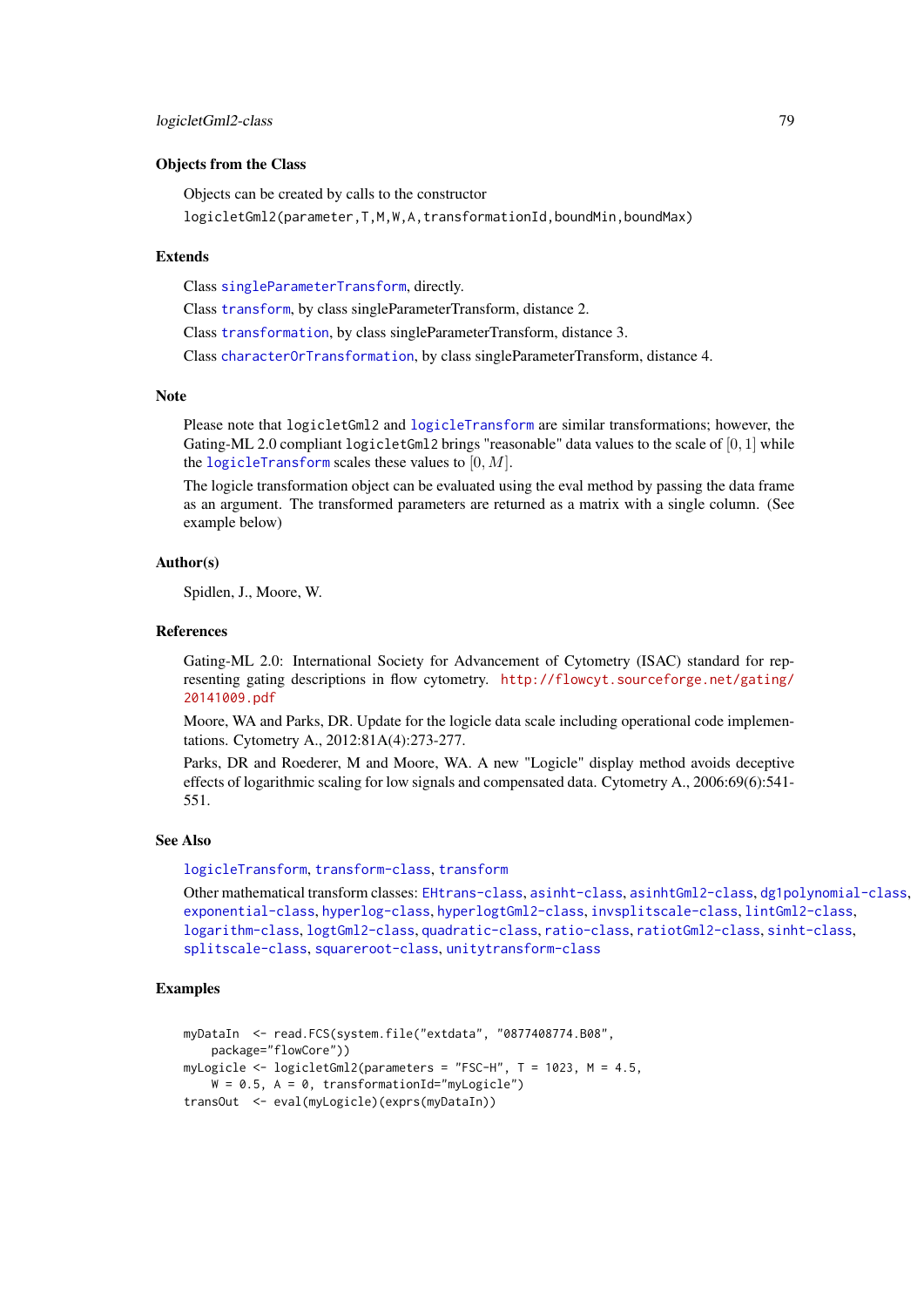<span id="page-79-0"></span>

## <span id="page-79-1"></span>Description

Logicle transformation creates a subset of [biexponentialTransform](#page-8-0) hyperbolic sine transformation functions that provides several advantages over linear/log transformations for display of flow cytometry data. (The logicleTransform method makes use of the C++ implementation of the logicle transform contributed by Wayne Moore et al.)

## Usage

```
logicleTransform(transformationId="defaultLogicleTransform", w = 0.5, t = 262144,
                 m = 4.5, a = 0estimateLogicle(x, channels,...)
```
## Arguments

transformationId

|          | A name to assign to the transformation. Used by the transform/filter routines.                                                                                                                                                                                                   |
|----------|----------------------------------------------------------------------------------------------------------------------------------------------------------------------------------------------------------------------------------------------------------------------------------|
| W        | w is the linearization width in asymptotic decades. w should be $> 0$ and deter-<br>mines the slope of transformation at zero. w can be estimated using the equation<br>$w=(m-\log 10(t/\text{abs}(r)))/2$ , where r is the most negative value to be included in the<br>display |
| t        | Top of the scale data value, e.g, 10000 for common 4 decade data or 262144 for<br>a 18 bit data range, t should be greater than zero                                                                                                                                             |
| m        | m is the full width of the transformed display in asymptotic decades. m should<br>be greater than zero                                                                                                                                                                           |
| a        | Additional negative range to be included in the display in asymptotic decades.<br>Positive values of the argument brings additional negative input values into the<br>transformed display viewing area. Default value is zero corresponding to a Stan-<br>dard logicle function. |
| X        | Input flow frame for which the logicle transformations are to be estimated.                                                                                                                                                                                                      |
| channels | channels or markers for which the logicle transformation is to be estimated.                                                                                                                                                                                                     |
| $\ddots$ | other arguments:                                                                                                                                                                                                                                                                 |
|          | q: a numeric type specifying quantile value, default is 0.05                                                                                                                                                                                                                     |

## Author(s)

Wayne Moore, N Gopalakrishnan

# References

Parks D.R., Roederer M., Moore W.A.(2006) A new "logicle" display method avoids deceptive effects of logarithmic scaling for low signals and compensated data. CytometryA, 96(6):541-51.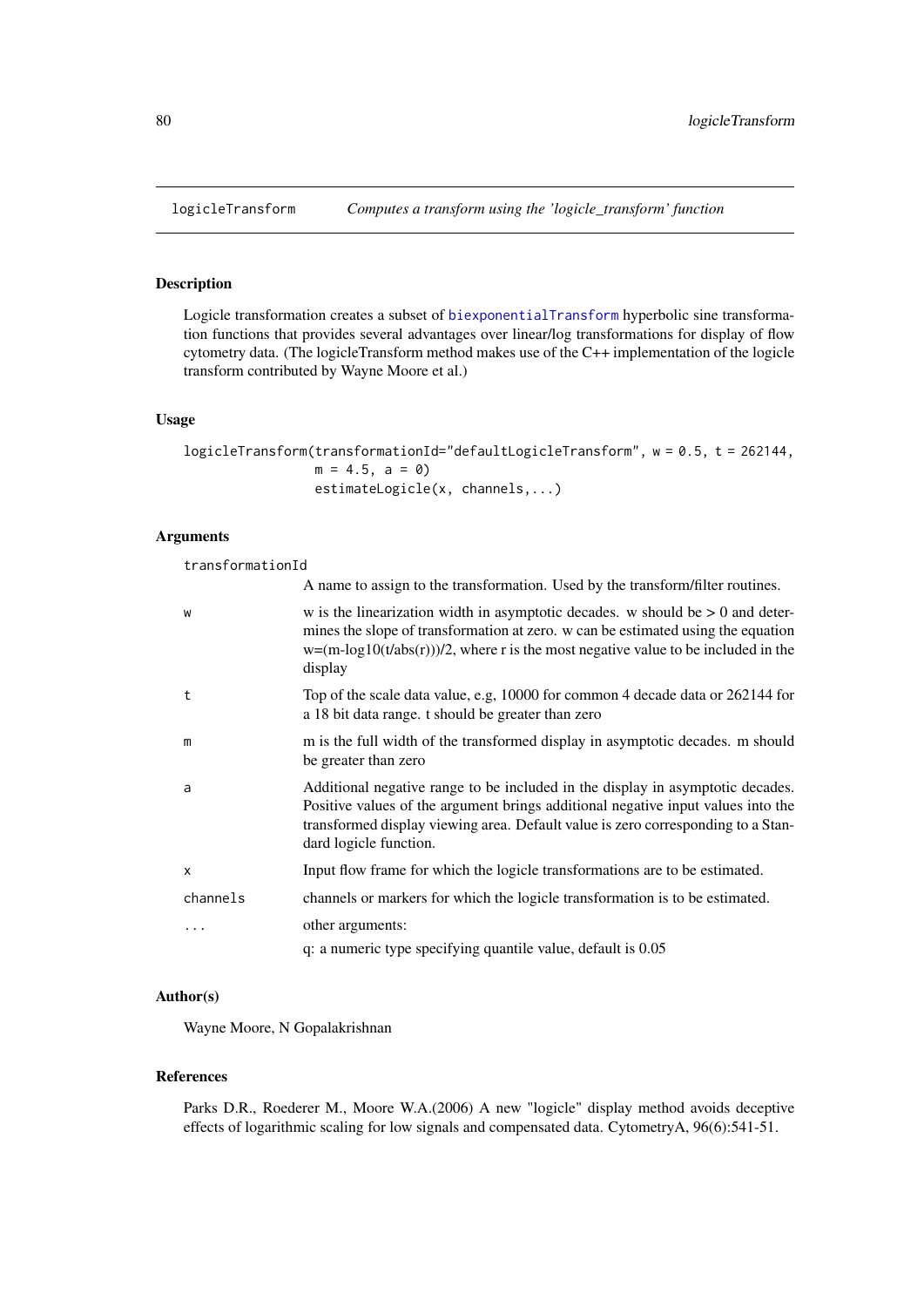## logtGml2-class 81

#### See Also

[inverseLogicleTransform](#page-64-0), [estimateLogicle](#page-79-1)

Other Transform functions: [arcsinhTransform](#page-4-0), [biexponentialTransform](#page-8-0), [inverseLogicleTransform](#page-64-0), [linearTransform](#page-70-0), [lnTransform](#page-73-0), [logTransform](#page-82-0), [quadraticTransform](#page-96-0), [scaleTransform](#page-111-0), [splitScaleTransform](#page-121-0), [truncateTransform](#page-135-0)

## Examples

```
data(GvHD)
samp \leq GvHD[[1]]
## User defined logicle function
lgcl <- logicleTransform( w = 0.5, t= 10000, m =4.5)
trans <- transformList(c("FL1-H", "FL2-H"), lgcl)
after <- transform(samp, trans)
invLgcl <- inverseLogicleTransform(trans = lgcl)
trans <- transformList(c("FL1-H", "FL2-H"), invLgcl)
before <- transform (after, trans)
## Automatically estimate the logicle transformation based on the data
lgcl <- estimateLogicle(samp, channels = c("FL1-H", "FL2-H", "FL3-H", "FL2-A", "FL4-H"))
## transform parameters using the estimated logicle transformation
after <- transform(samp, lgcl)
```
<span id="page-80-0"></span>logtGml2-class *Class logtGml2*

## Description

Log transformation as parameterized in Gating-ML 2.0.

#### Details

logtGml2 is defined by the following function:

 $bound(f, boundMin, boundMax) = max(min(f, boundMax), boundMin))$ 

where

$$
f(parameter, T, M) = (1/M) * log 10(x/T) + 1
$$

This transformation provides a logarithmic display that maps scale values from the  $(0, T]$  interval to the  $(-Inf, 1]$  interval such that the data value T is mapped to 1 and M decades of data are mapped into the interval. Also, the limit for x going to 0 is -Inf.

In addition, if a boundary is defined by the boundMin and/or boundMax parameters, then the result of this transformation is restricted to the [boundMin,boundMax] interval. Specifically, should the result of the f function be less than boundMin, then let the result of this transformation be boundMin. Analogically, should the result of the f function be more than boundMax, then let the result of this transformation be boundMax. The boundMin parameter shall not be greater than the boundMax parameter.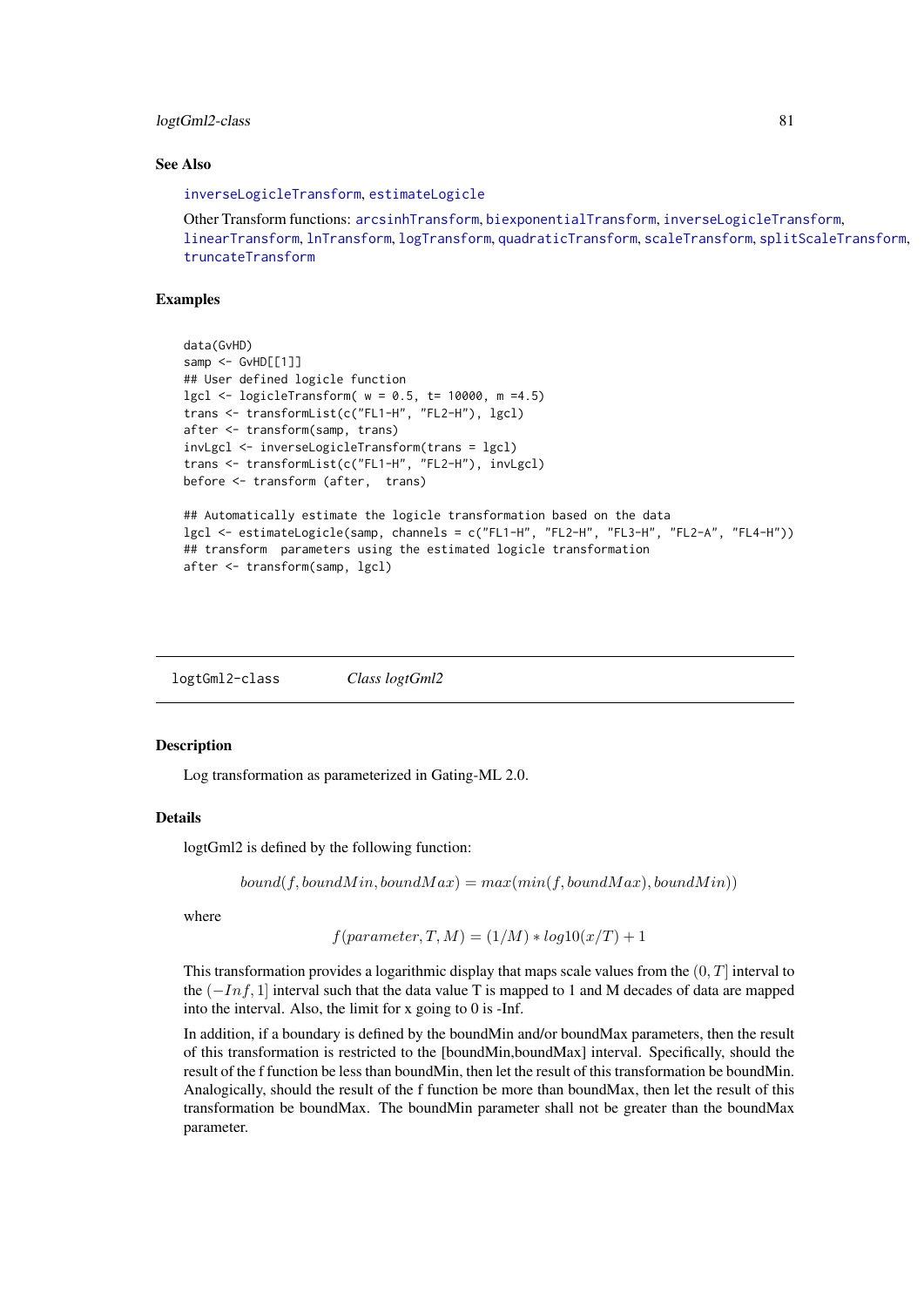#### Slots

.Data Object of class function.

T Object of class numeric – positive constant (top of scale value).

M Object of class numeric – positive constant (number of decades).

parameters Object of class "transformation" – flow parameter to be transformed.

transformationId Object of class "character" – unique ID to reference the transformation.

boundMin Object of class numeric – lower bound of the transformation, default -Inf.

boundMax Object of class numeric – upper bound of the transformation, default Inf.

## Objects from the Class

Objects can be created by calls to the constructor

logtGml2(parameter,T,M,transformationId,boundMin,boundMax)

## Extends

Class [singleParameterTransform](#page-115-0), directly.

Class [transform](#page-128-0), by class singleParameterTransform, distance 2.

Class [transformation](#page-129-0), by class singleParameterTransform, distance 3.

Class [characterOrTransformation](#page-12-0), by class singleParameterTransform, distance 4.

# Note

The log transformation object can be evaluated using the eval method by passing the data frame as an argument. The transformed parameters are returned as a matrix with a single column. (See example below)

#### Author(s)

Spidlen, J.

#### References

Gating-ML 2.0: International Society for Advancement of Cytometry (ISAC) standard for representing gating descriptions in flow cytometry. [http://flowcyt.sourceforge.net/gating/](http://flowcyt.sourceforge.net/gating/20141009.pdf) [20141009.pdf](http://flowcyt.sourceforge.net/gating/20141009.pdf)

## See Also

[logTransform](#page-82-0), [transform-class](#page-128-0), [transform](#page-128-1)

Other mathematical transform classes: [EHtrans-class](#page-22-0), [asinht-class](#page-5-0), [asinhtGml2-class](#page-6-0), [dg1polynomial-class](#page-20-0), [exponential-class](#page-26-0), [hyperlog-class](#page-59-0), [hyperlogtGml2-class](#page-60-0), [invsplitscale-class](#page-65-0), [lintGml2-class](#page-71-0), [logarithm-class](#page-74-0), [logicletGml2-class](#page-76-0), [quadratic-class](#page-95-0), [ratio-class](#page-98-0), [ratiotGml2-class](#page-99-0), [sinht-class](#page-116-0), [splitscale-class](#page-119-0), [squareroot-class](#page-122-0), [unitytransform-class](#page-136-0)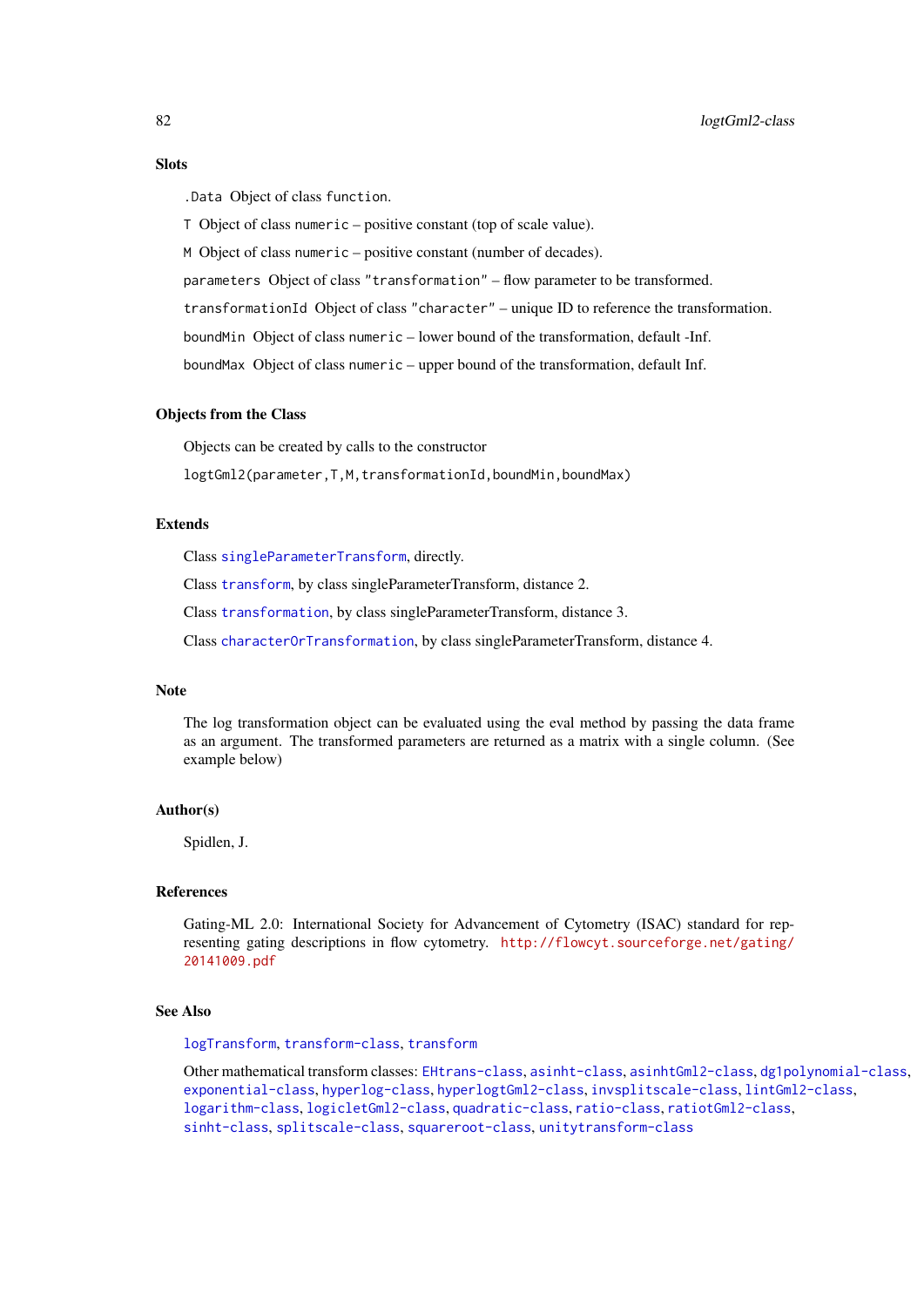## logTransform 83

## Examples

```
myDataIn <- read.FCS(system.file("extdata", "0877408774.B08",
    package="flowCore"))
myLogTr1 <- logtGml2(parameters = "FSC-H", T = 1023, M = 4.5,
   transformationId="myLogTr1")
transOut <- eval(myLogTr1)(exprs(myDataIn))
```
<span id="page-82-0"></span>

logTransform *Create the definition of a log transformation function (base specified by user) to be applied on a data set*

# Description

Create the definition of the log Transformation that will be applied on some parameter via the transform method. The definition of this function is currently  $x <$ -log(x,logbase)\*(r/d). The transformation would normally be used to convert to a linear valued parameter to the natural logarithm scale. Typically r and d are both equal to 1.0. Both must be positive. logbase  $= 10$  corresponds to base 10 logarithm.

## Usage

```
logTransform(transformationId="defaultLogTransform", logbase=10, r=1, d=1)
```
#### Arguments

transformationId

|              | character string to identify the transformation                |
|--------------|----------------------------------------------------------------|
| logbase      | positive double that corresponds to the base of the logarithm. |
| r            | positive double that corresponds to a scale factor.            |
| <sub>d</sub> | positive double that corresponds to a scale factor             |

# Value

Returns an object of class transform.

## Author(s)

B. Ellis, N. LeMeur

## See Also

[transform-class](#page-128-0), [transform](#page-128-1)

Other Transform functions: [arcsinhTransform](#page-4-0), [biexponentialTransform](#page-8-0), [inverseLogicleTransform](#page-64-0), [linearTransform](#page-70-0), [lnTransform](#page-73-0), [logicleTransform](#page-79-0), [quadraticTransform](#page-96-0), [scaleTransform](#page-111-0), [splitScaleTransform](#page-121-0), [truncateTransform](#page-135-0)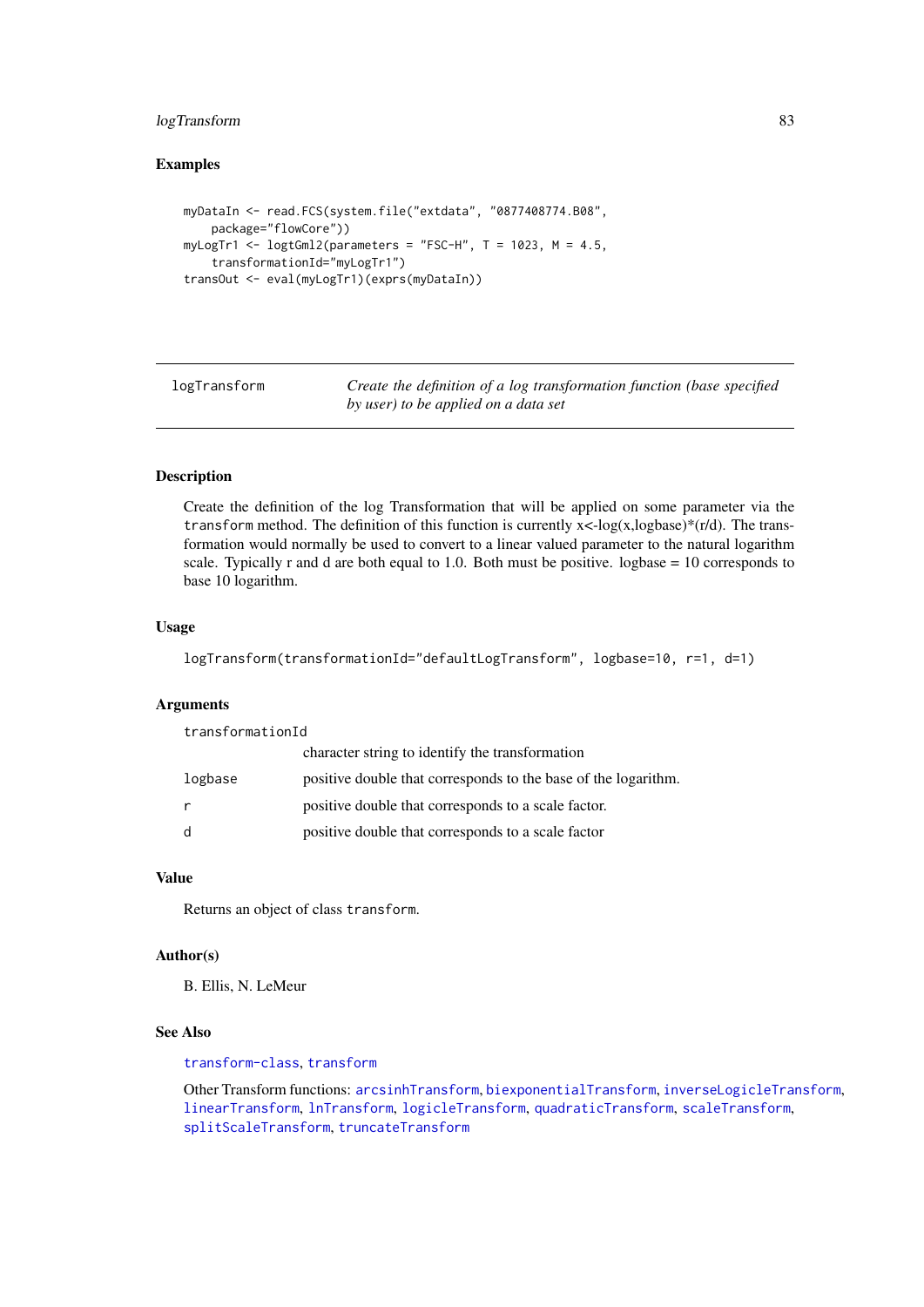## Examples

```
samp <- read.FCS(system.file("extdata",
   "0877408774.B08", package="flowCore"))
 logTrans <- logTransform(transformationId="log10-transformation", logbase=10, r=1, d=1)
  trans <- transformList('FSC-H', logTrans)
  dataTransform <- transform(samp, trans)
```
manyFilterResult-class

*Class "manyFilterResult"*

## Description

The result of a several related, but possibly overlapping filter results. The usual creator of this object will usually be a [filter](#page-32-0) operation on a [flowFrame](#page-44-0) object.

## Slots

subSet Object of class "matrix".

frameId Object of class "character" referencing the flowFrame object filtered. Used for sanity checking.

filterDetails Object of class "list" describing the filter applied.

filterId Object of class "character" referencing the filter applied.

dependency Any dependencies between the filters. Currently not used.

# Extends

Class ["filterResult"](#page-37-0), directly. Class ["filter"](#page-30-0), by class "filterResult", distance 2.

## Methods

 $\left[\begin{matrix}1\\ \end{matrix}\right]$  subsetting. If x is many Filter Result, then  $x[\begin{matrix}1\\ 1\end{matrix}]$  a filter Result object. The semantics is similar to the behavior of the subsetting operators for lists.

length number of filterResult objects in the set.

names names of the filterResult objects in the set.

summary summary filterResult objects in the set.

## Author(s)

B. Ellis

## See Also

[filterResult](#page-37-1)

#### Examples

showClass("manyFilterResult")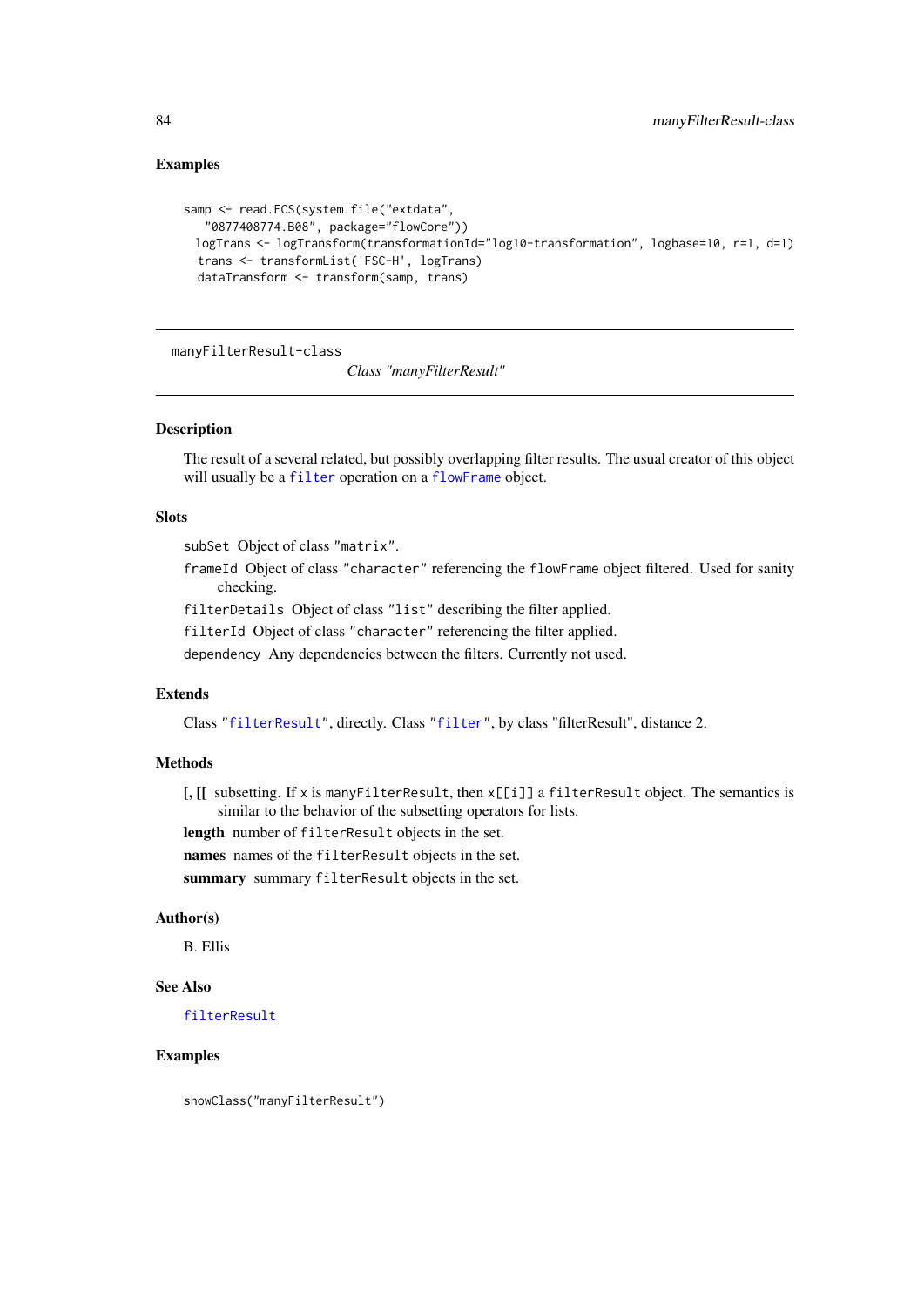## Description

marker names corresponds to the 'desc' column of the phenoData of the flowFrame.

#### Usage

```
markernames(object, ...)
## S4 method for signature 'flowFrame'
markernames(object)
markernames(object) <- value
## S4 replacement method for signature 'flowFrame'
markernames(object) <- value
## S4 method for signature 'flowSet'
markernames(object)
## S4 replacement method for signature 'flowSet'
markernames(object) <- value
```
## Arguments

| object                  | flowFrame or flowSet                                                                                                    |
|-------------------------|-------------------------------------------------------------------------------------------------------------------------|
| $\cdot$ $\cdot$ $\cdot$ | not used                                                                                                                |
| value                   | a named list or character vector. the names corresponds to the name(channel)<br>and actual values are the desc(marker). |

# Details

When extract marker names from a flowSet, it throws the warning if the marker names are not all the same across samples.

## Value

marker names as a character vector. The marker names for FSC,SSC and Time channels are automatically excluded in the returned value. When object is a flowSet and the marker names are not consistent across flowFrames, it returns a list of unique marker sets.

# Examples

```
data(GvHD)
fr <- GvHD[[1]]
markernames(fr)
chnls <- c("FL1-H", "FL3-H")
```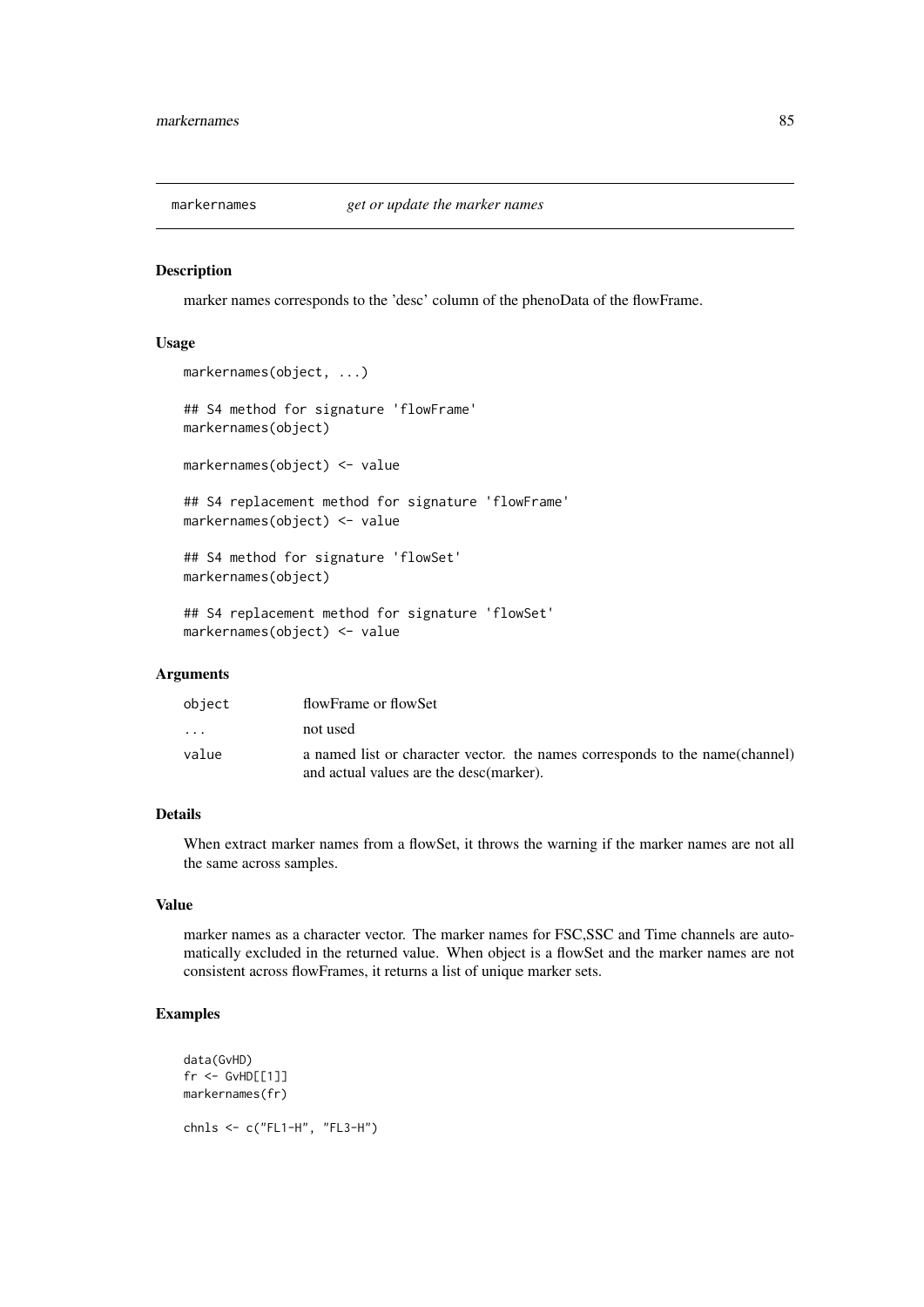```
markers <- c("CD15", "CD14")
names(markers) <- chnls
markernames(fr) <- markers
markernames(fr)
fs < - GvHD[1:3]
```

```
markernames(fs)
```
multipleFilterResult-class

*Class "multipleFilterResult"*

#### <span id="page-85-0"></span>Description

Container to store the result of applying filter on set of flowFrame objects

#### Slots

- subSet Object of class "factor" indicating the population membership of the data in the gated flowFrame.
- frameId Object of class "character" referencing the flowFrame object filtered. Used for sanity checking.

filterDetails Object of class "list" describing the filter applied.

filterId Object of class "character" referencing the filter applied.

# Extends

Class ["filterResult"](#page-37-0), directly. Class ["filter"](#page-30-0), by class "filterResult", distance 2.

# **Methods**

[, [[ subsetting. If x is multipleFilterResult, then x[[i]] a FilterResult object. The semantics is similar to the behavior of the subsetting operators for lists.

length number of FilterResult objects in the set.

names names of the FilterResult objects in the set.

summary summary FilterResult objects in the set.

## Author(s)

B. Ellis

# See Also

[filterResult](#page-37-1)

## Examples

showClass("multipleFilterResult")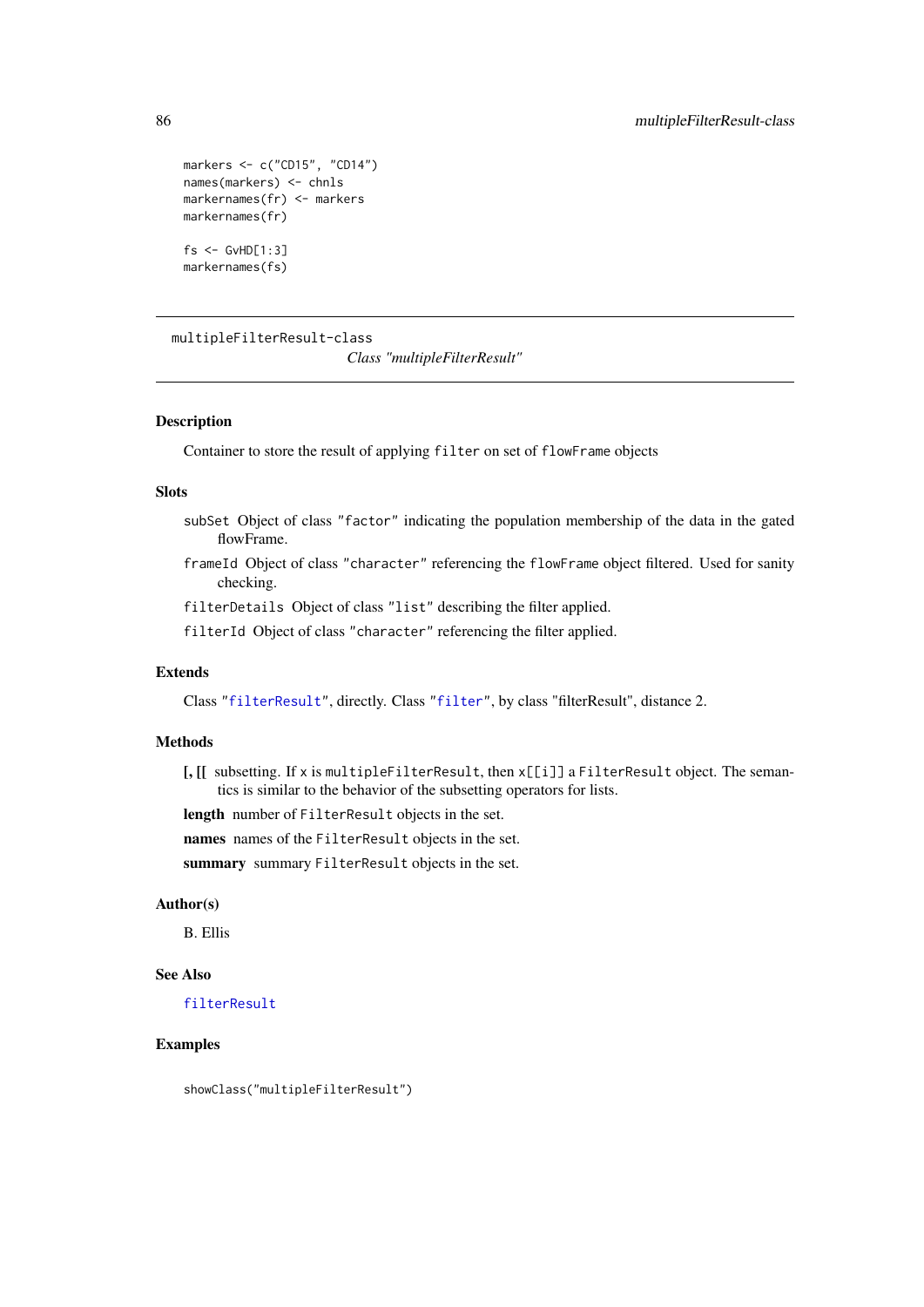normalization-class *Class "normalization"*

## Description

Class and methods to normalize a a flowSet using a potentially complex normalization function.

#### Usage

```
normalization(parameters, normalizationId="defaultNormalization",
              normFunction, arguments=list())
```

```
normalize(data, x,...)
```
## Arguments

| parameters                | Character vector of parameter names.                |
|---------------------------|-----------------------------------------------------|
| normalizationId           |                                                     |
|                           | The identifier for the normalization object.        |
| $\boldsymbol{\mathsf{x}}$ | An object of class flowSet.                         |
| normFunction              | The normalization function                          |
| arguments                 | The list of additional arguments to normFunction    |
| data                      | The flowSet to normalize.                           |
|                           | other arguments: see normalize-methods for details. |
|                           |                                                     |

## Details

Data normalization of a flowSet is a rather fuzzy concept. The idea is to have a rather general function that takes a flowSet and a list of parameter names as input and applies any kind of normalization to the respective data columns. The output of the function has to be a flowSet again. Although we don't formally check for it, the dimensions of the input and of the output set should remain the same. Additional arguments may be passed to the normalization function via the arguments list. Internally we evaluate the function using [do.call](#page-0-0) and one should check its documentation for details.

Currently, the most prominent example for a normalization function is warping, as provided by the flowStats package.

## Value

A normalization object for the constructor.

A [flowSet](#page-50-0) for the normalize methods.

## **Slots**

parameters Object of class "character". The flow parameters that are supposed to be normalized by the normalization function.

normalizationId Object of class "character". An identifier for the object.

normFunction Object of class "function" The normalization function. It has to take two mandatory arguments: x, the flowSet, and parameters, a character of parameter names that are to be normalized by the function. Additional arguments have to be passed in via arguments.

arguments Object of class "list" A names list of additional arguments. Can be NULL.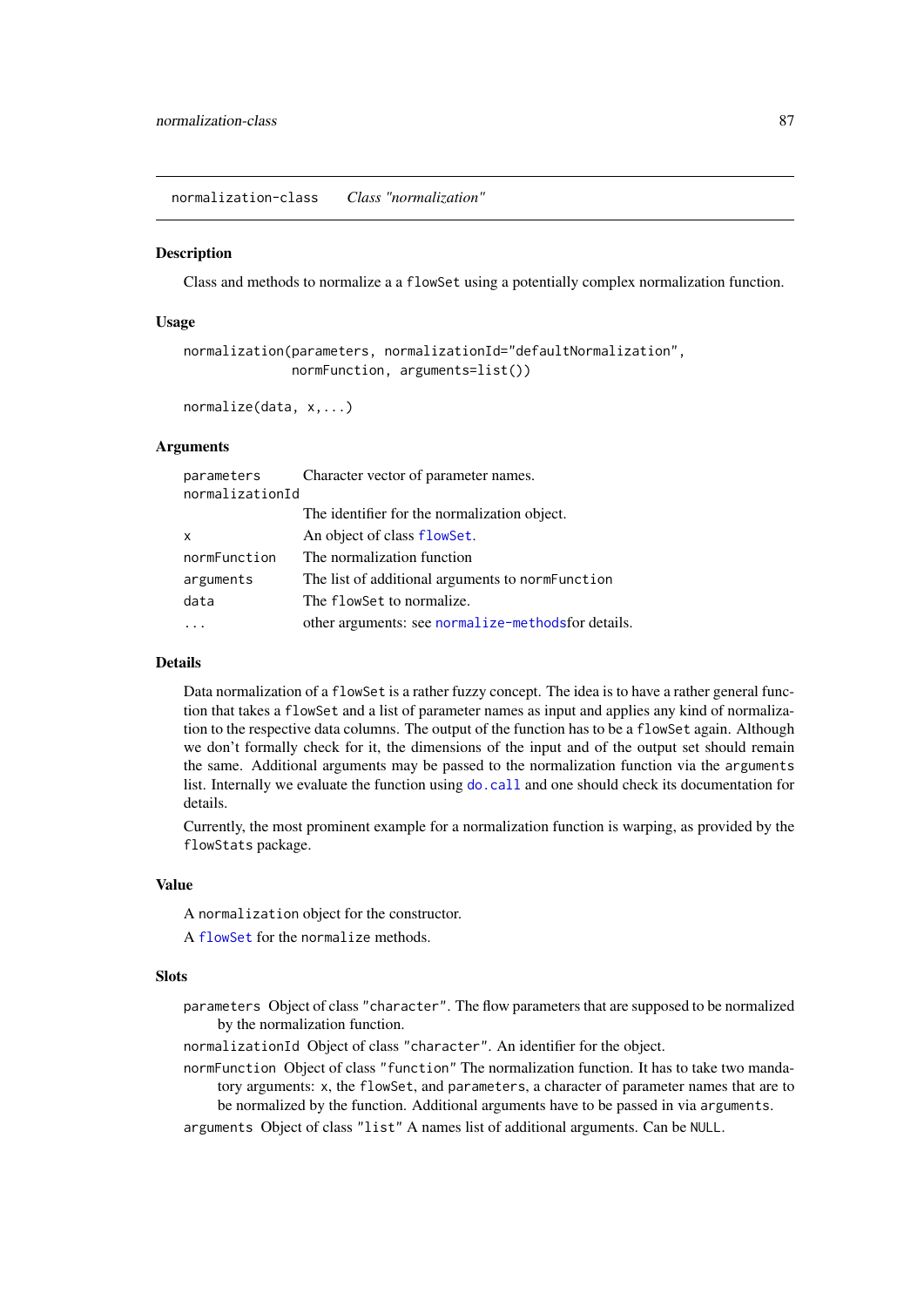#### Objects from the Class

Objects should be created using the constructor normalization(). See the Usage and Arguments sections for details.

#### Methods

identifier<- signature(object = "normalization", value = "character"): Set method for the identifier slot.

identifier signature(object = "normalization"): Get method for the identifier slot.

normalize signature(data = "flowSet", x = "normalization"): Apply a normalization to a [flowSet](#page-50-0).

parameters signature(object = "normalization"): The more generic constructor.

#### Author(s)

F. Hahne

nullParameter-class *Class "nullParameter"*

## Description

A class used internally for coercing transforms to characters for a return value when a coercion cannot be performed. The user should never need to interact with this class.

#### Objects from the Class

Objects will be created internally whenever necessary and this should not be of any concern to the user.

<span id="page-87-0"></span>parameterFilter-class *Class "parameterFilter"*

## Description

A concrete filter that acts on a set of parameters.

## **Slots**

parameters The names of the parameters employed by this filter.

filterId The filter identifier.

## Objects from the Class

parameterFilter objects are never created directly. This class serves as an inheritance point for filters that depends on particular parameters.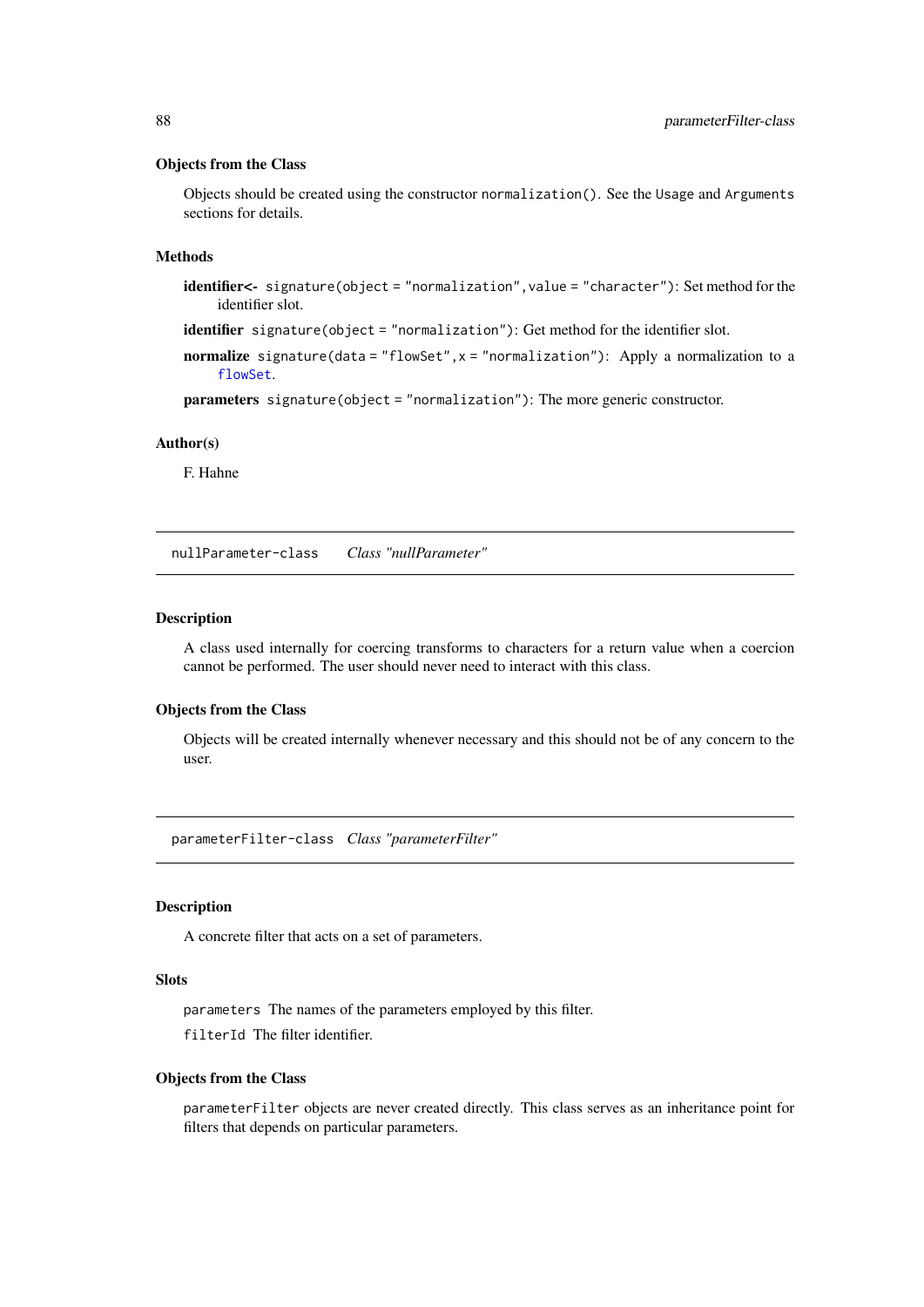#### parameters-class 89

## Extends

Class ["concreteFilter"](#page-18-0), directly. Class ["filter"](#page-30-0), by class "concreteFilter", distance 2.

#### Author(s)

B. Ellis

parameters-class *Class "parameters"*

## Description

A representation of flow parameters that allows for referencing.

# Slots

.Data A list of the individual parameters.

# Objects from the Class

Objects will be created internally whenever necessary and this should not be of any concern to the user.

# Extends

Class ["list"](#page-0-0), from data part. Class ["vector"](#page-0-0), by class "list", distance 2.

## Author(s)

Nishant Gopalakrishnan

parameters-methods *Obtain information about parameters for flow cytometry objects.*

# Description

Many different objects in flowCore are associated with one or more parameters. This includes [filter](#page-30-0), [flowFrame](#page-44-1) and [parameterFilter](#page-87-0) objects that all either describe or use parameters.

## Usage

parameters(object, ...)

#### Arguments

| object   | Object of class filter, flowFrame or parameterFilter. |
|----------|-------------------------------------------------------|
| $\cdots$ | Further arguments that get passed on to the methods.  |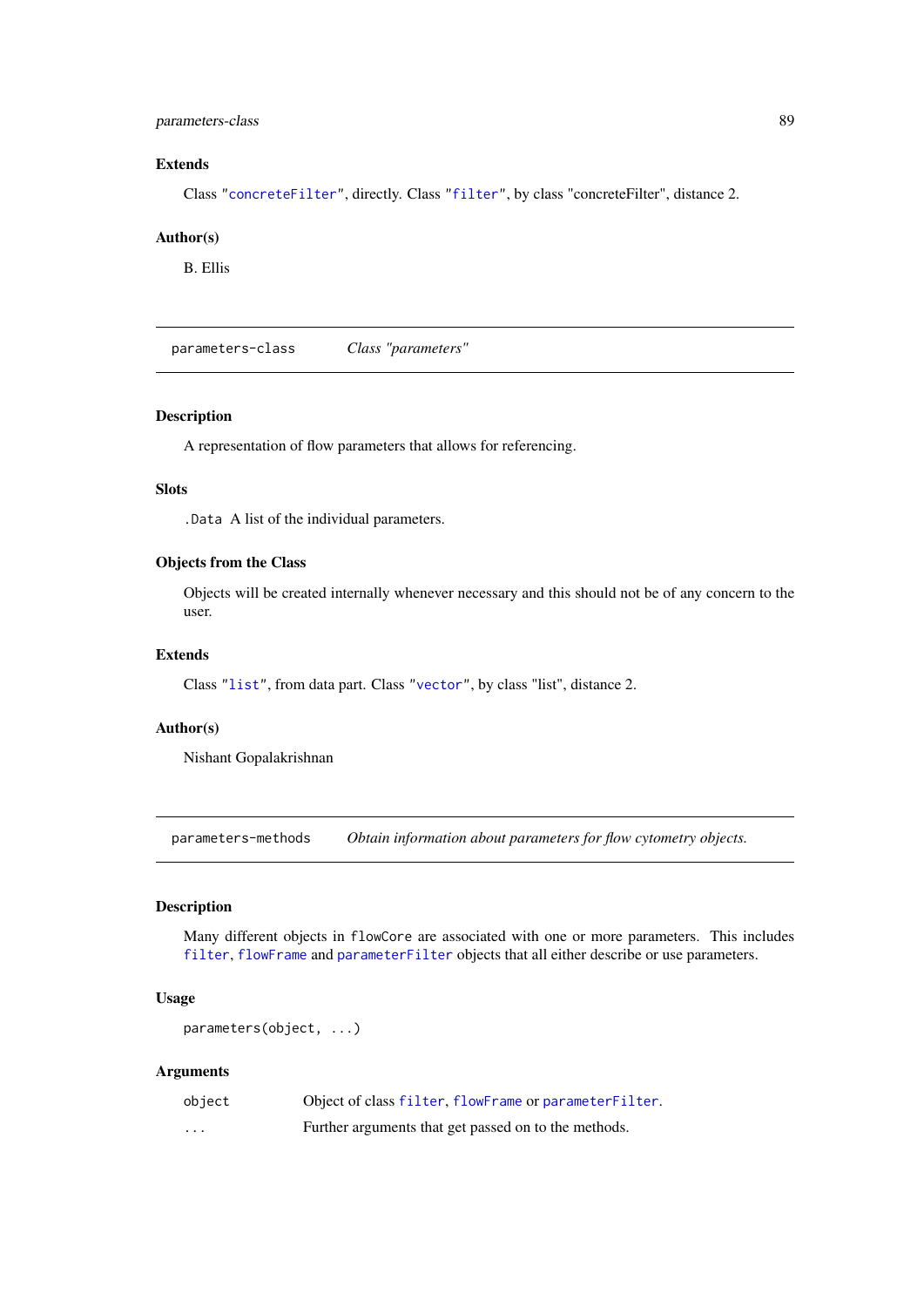#### Value

When applied to a flowFrame object, the result is an [AnnotatedDataFrame](#page-0-0) describing the parameters recorded by the cytometer. For other objects it will usually return a vector of names used by the object for its calculations.

### Methods

parameters(object = "filter") Returns for all objects that inherit from [filter](#page-30-0) a vector of parameters on which a gate is defined.

parameters(object = "parameterFilter") see above

parameters(object = "setOperationFilter") see above

parameters(object = "filterReference") see above

parameters(object = "flowFrame") Returns an [AnnotatedDataFrame](#page-0-0) containing detailed descriptions about the measurement parameters of the [flowFrame](#page-44-1). For [flowFrame](#page-44-1) objects there also exists a replacement method.

# Author(s)

B. Ellis, N. Le Meur, F. Hahne

## Examples

```
samp <- read.FCS(system.file("extdata","0877408774.B08", package="flowCore"))
parameters(samp)
print(samp@parameters@data)
```
parameterTransform-class

*Class "parameterTransform"*

## Description

Link a transformation to particular flow parameters

# Slots

.Data Object of class "function", the transformation function.

parameters Object of class "character" The parameters the transformation is applied to.

transformationId Object of class "character". The identifier for the object.

# Objects from the Class

Objects are created by using the %on% operator and are usually not directly instantiated by the user.

## Extends

Class ["transform"](#page-128-0), directly. Class ["function"](#page-0-0), by class "transform", distance 2.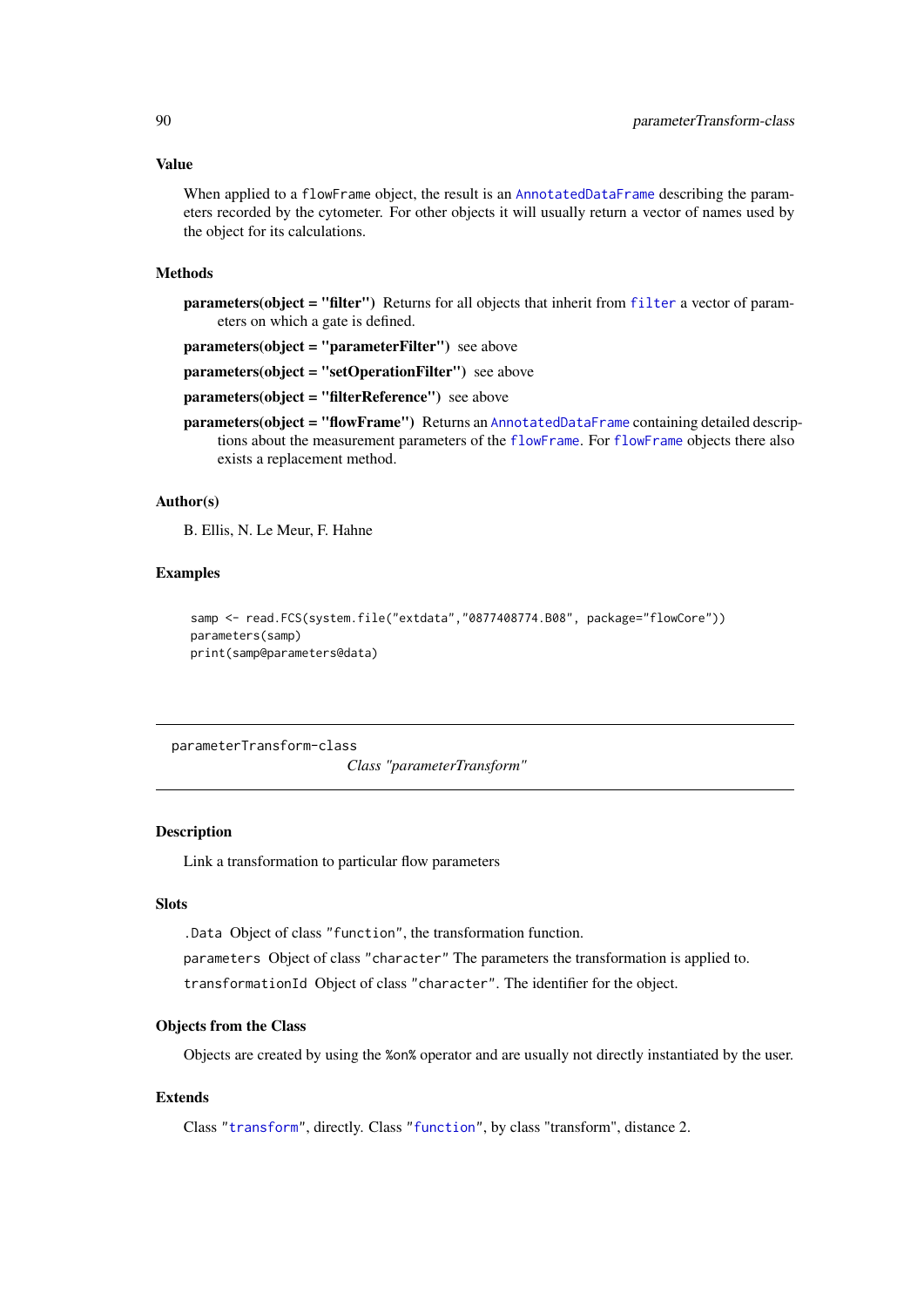## polygonGate-class 91

## Methods

```
%on% signature(e1 = "filter", e2 = "parameterTransform"): Apply the transformation.
%on% signature(e1 = "parameterTransform",e2 = "flowFrame"): see above
parameters signature(object = "parameterTransform"): Accessor to the parameters slot
```
## Author(s)

Byron Ellis

<span id="page-90-1"></span>polygonGate-class *Class "polygonGate"*

## <span id="page-90-0"></span>Description

Class and constructor for 2-dimensional polygonal [filter](#page-32-0) objects.

## Usage

```
polygonGate(..., .gate, boundaries, filterId="defaultPolygonGate")
```
## Arguments

| filterId          | An optional parameter that sets the filterId of this gate.                                                                                                                       |
|-------------------|----------------------------------------------------------------------------------------------------------------------------------------------------------------------------------|
| .gate, boundaries |                                                                                                                                                                                  |
|                   | A definition of the gate. This can be either a list or a named matrix as described<br>below. Note the argument boundaries is deprecated and will go away in the next<br>release. |
| $\ddots$ .        | You can also directly describe a gate without wrapping it in a list or matrix, as<br>described below.                                                                            |

#### Details

Polygons are specified by the coordinates of their vertices in two dimensions. The constructor is designed to be useful in both direct and programmatic usage. It takes either a list or a named matrix with 2 columns and at least 3 rows containing these coordinates. Alternatively, vertices can be given as named arguments, in which case the function tries to convert the values into a matrix.

## Value

Returns a [polygonGate](#page-90-0) object for use in filtering [flowFrame](#page-44-0)s or other flow cytometry objects.

## Slots

boundaries Object of class "matrix". The vertices of the polygon in two dimensions. There need to be at least 3 vertices specified for a valid polygon.

parameters Object of class "character", describing the parameter used to filter the flowFrame.

filterId Object of class "character", referencing the filter.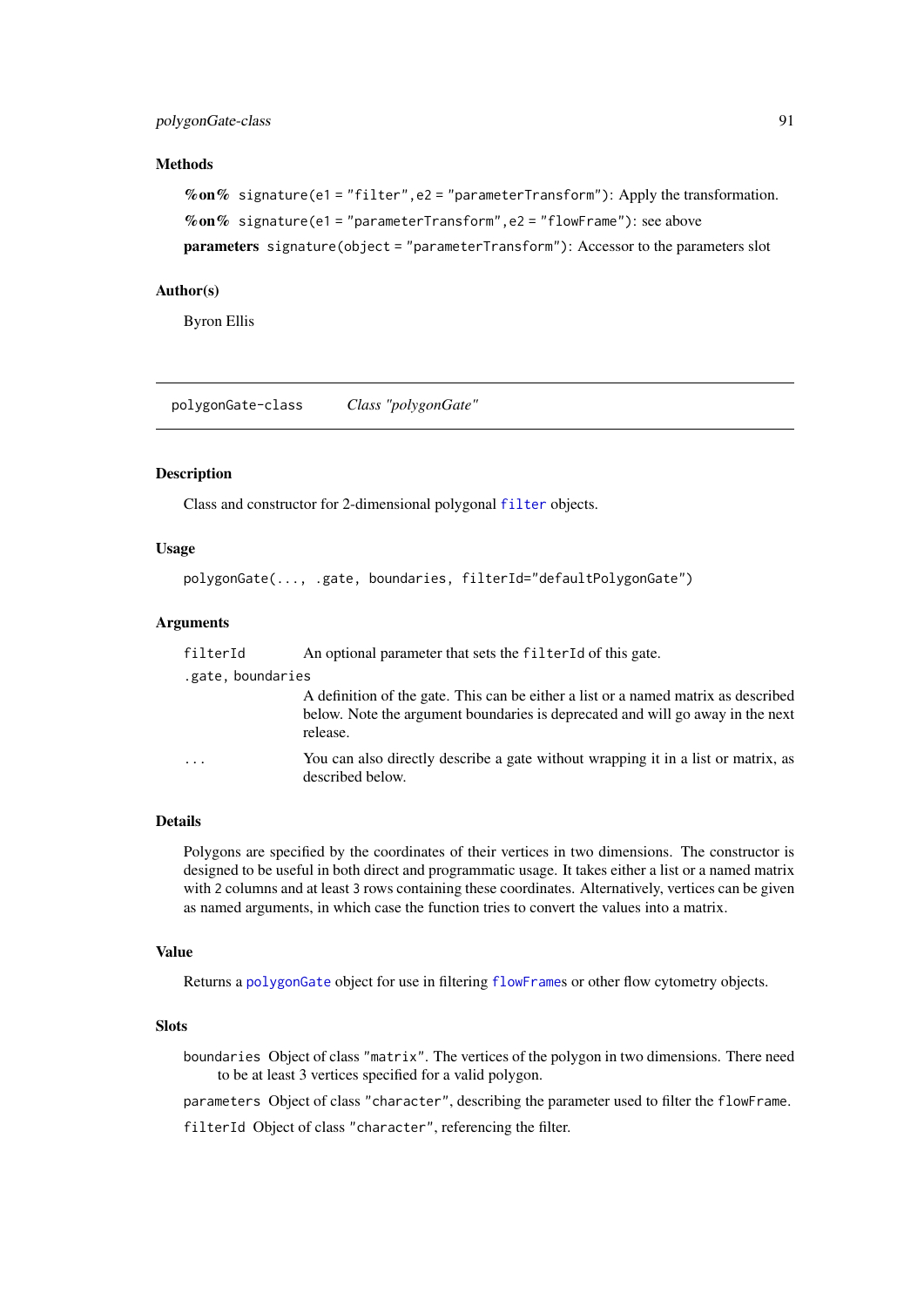#### Extends

Class ["parameterFilter"](#page-87-0), directly.

Class ["concreteFilter"](#page-18-0), by class parameterFilter, distance 2.

Class ["filter"](#page-30-0), by class parameterFilter, distance 3.

## Objects from the Class

Objects can be created by calls of the form new("polygonGate",...) or by using the constructor polygonGate. Using the constructor is the recommended way.

#### Methods

 $\%$ in% signature(x = "flowFrame", table = "polygonGate"): The workhorse used to evaluate the filter on data. This is usually not called directly by the user, but internally by calls to the [filter](#page-32-0) methods.

show signature(object = "polygonGate"): Print information about the filter.

#### Note

See the documentation in the [flowViz](#page-0-0) package for plotting of polygonGates.

# Author(s)

F.Hahne, B. Ellis N. Le Meur

## See Also

[flowFrame](#page-44-0), [rectangleGate](#page-106-0), [ellipsoidGate](#page-23-0), [polytopeGate](#page-92-0), [filter](#page-32-0) for evaluation of rectangleGates and [split](#page-117-0) and [Subset](#page-123-0)for splitting and subsetting of flow cytometry data sets based on that.

Other Gate classes: [ellipsoidGate-class](#page-23-1), [polytopeGate-class](#page-92-1), [quadGate-class](#page-93-0), [rectangleGate-class](#page-106-1)

## Examples

```
## Loading example data
dat <- read.FCS(system.file("extdata","0877408774.B08",
package="flowCore"))
## Defining the gate
sqrcut <- matrix(c(300,300,600,600,50,300,300,50),ncol=2,nrow=4)
colnames(sqrcut) <- c("FSC-H","SSC-H")
pg <- polygonGate(filterId="nonDebris", boundaries= sqrcut)
pg
## Filtering using polygonGates
fres <- filter(dat, pg)
fres
summary(fres)
## The result of polygon filtering is a logical subset
Subset(dat, fres)
## We can also split, in which case we get those events in and those
## not in the gate as separate populations
```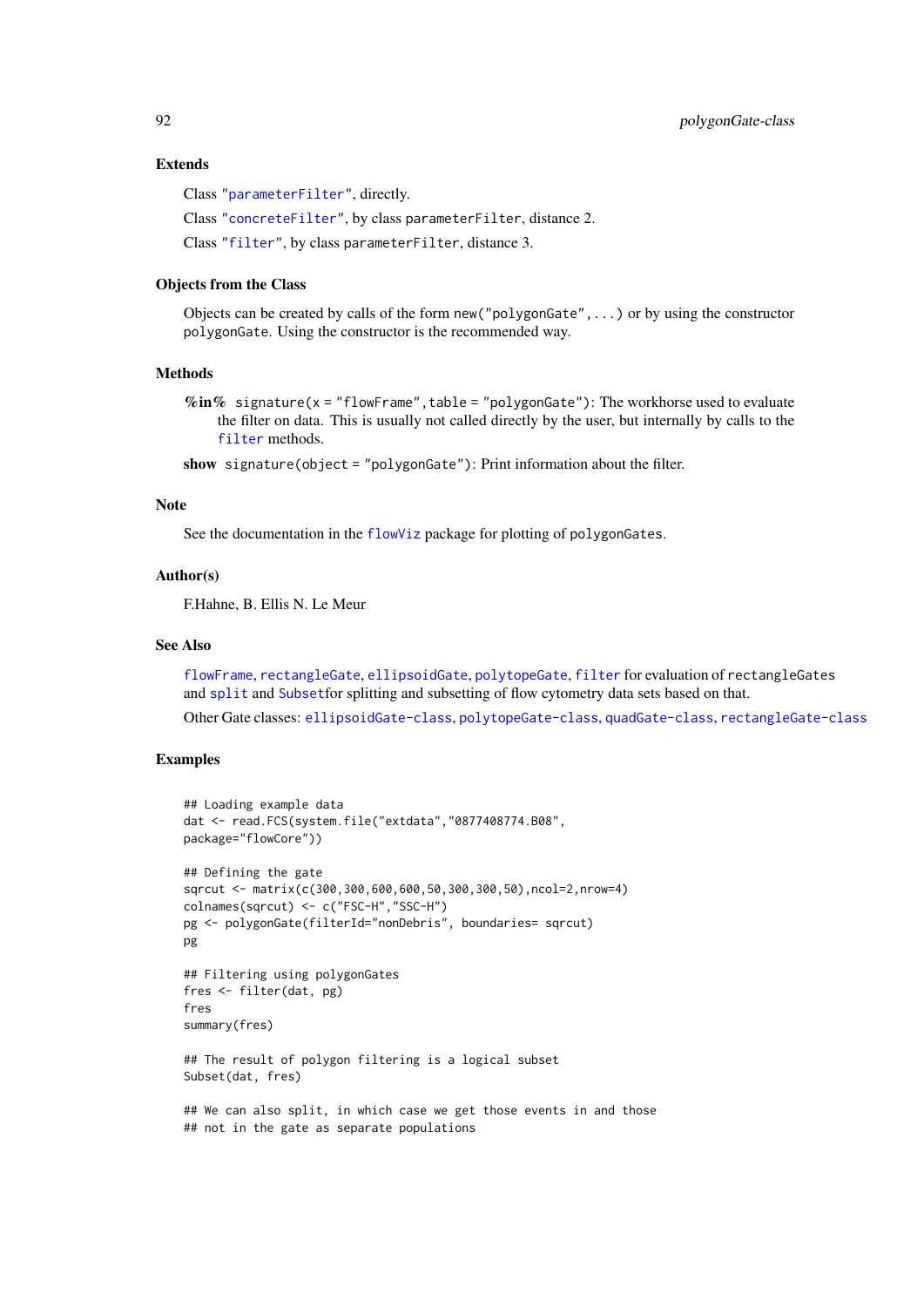split(dat, fres)

<span id="page-92-1"></span>polytopeGate-class *Define filter boundaries*

## <span id="page-92-0"></span>Description

Convenience methods to facilitate the construction of [filter](#page-32-0) objects

# Usage

```
polytopeGate(..., .gate, b, filterId="defaultPolytopeGate")
```
# Arguments

| filterId                | An optional parameter that sets the filter Id of this gate.                                           |
|-------------------------|-------------------------------------------------------------------------------------------------------|
| .gate                   | A definition of the gate. This can be either a list, vector or matrix, described<br>below.            |
| b                       | Need documentation                                                                                    |
| $\cdot$ $\cdot$ $\cdot$ | You can also directly describe a gate without wrapping it in a list or matrix, as<br>described below. |

# Details

These functions are designed to be useful in both direct and programmatic usage.

For rectangle gate in n dimensions, if  $n=1$  the gate correspond to a range gate. If  $n=2$ , the gate is a rectangle gate. To use this function programmatically, you may either construct a list or you may construct a matrix with n columns and 2 rows. The first row corresponds to the minimal value for each parameter while the second row corresponds to the maximal value for each parameter. The names of the parameters are taken from the column names as in the third example.

Rectangle gate objects can also be multiplied together using the \* operator, provided that both gate have orthogonal axes.

For polygon gate, the boundaries are specified as vertices in 2 dimensions, for polytope gate objects as vertices in n dimensions.

Polytope gate objects will represent the convex polytope determined by the vertices and parameter b which together specify the polytope as an intersection of half-spaces represented as a system of linear inequalities,  $Ax \leq b$ 

For quadrant gates, the boundaries are specified as a named list or vector of length two.

#### Value

Returns a [rectangleGate](#page-106-0) or [polygonGate](#page-90-0) object for use in filtering [flowFrame](#page-44-0)s or other flow cytometry objects.

## Author(s)

F.Hahne, B. Ellis N. Le Meur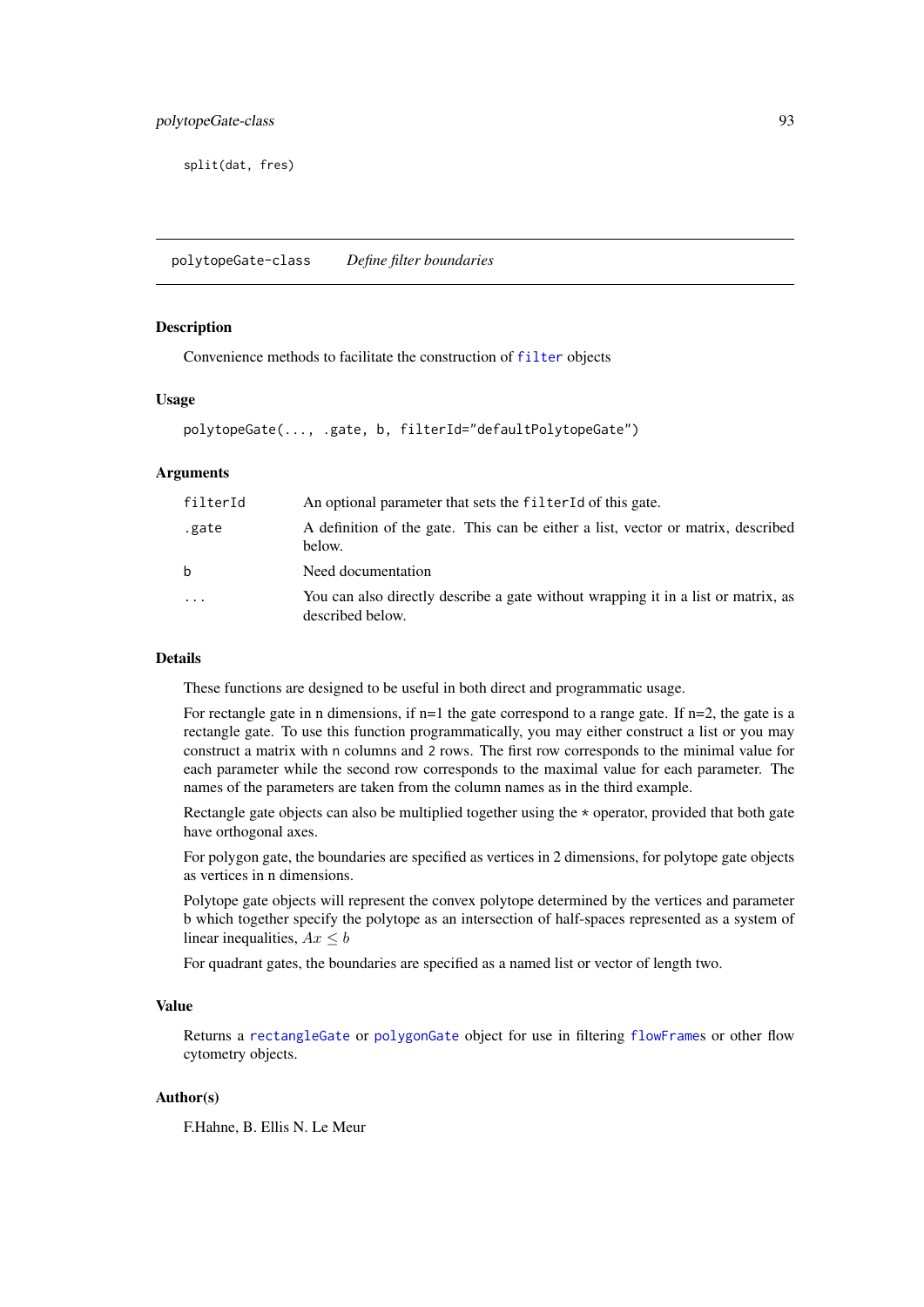# See Also

[flowFrame](#page-44-0), [filter](#page-32-0)

Other Gate classes: [ellipsoidGate-class](#page-23-1), [polygonGate-class](#page-90-1), [quadGate-class](#page-93-0), [rectangleGate-class](#page-106-1)

<span id="page-93-0"></span>quadGate-class *Class "quadGate"*

## Description

Class and constructors for quadrant-type [filter](#page-32-0) objects.

#### Usage

quadGate(..., .gate, filterId="defaultQuadGate")

#### Arguments

| filterId   | An optional parameter that sets the filter Id of this filter. The object can<br>later be identified by this name.                   |
|------------|-------------------------------------------------------------------------------------------------------------------------------------|
| .gate      | A definition of the gate for programmatic access. This can be either a named list<br>or a named numeric vector, as described below. |
| $\ddots$ . | The parameters of quadGates can also be directly described using named func-<br>tion arguments, as described below.                 |

## Details

quadGates are defined by two parameters, which specify a separation of a two-dimensional parameter space into four quadrants. The quadGate function is designed to be useful in both direct and programmatic usage.

For the interactive use, these parameters can be given as additional named function arguments, where the names correspond to valid parameter names in a [flowFrame](#page-44-0) or [flowSet](#page-50-1). For a more programmatic approach, a named list or numeric vector of the gate boundaries can be passed on to the function as argument .gate.

Evaluating a quadGate results in four sub-populations, and hence in an object of class [multipleFilterResult](#page-85-0). Accordingly, quadGates can be used to split flow cytometry data sets.

#### Value

Returns a quadGate object for use in filtering [flowFrame](#page-44-0)s or other flow cytometry objects.

## Slots

boundary Object of class "numeric", length 2. The boundaries of the quadrant regions.

parameters Object of class "character", describing the parameter used to filter the flowFrame.

filterId Object of class "character", referencing the gate.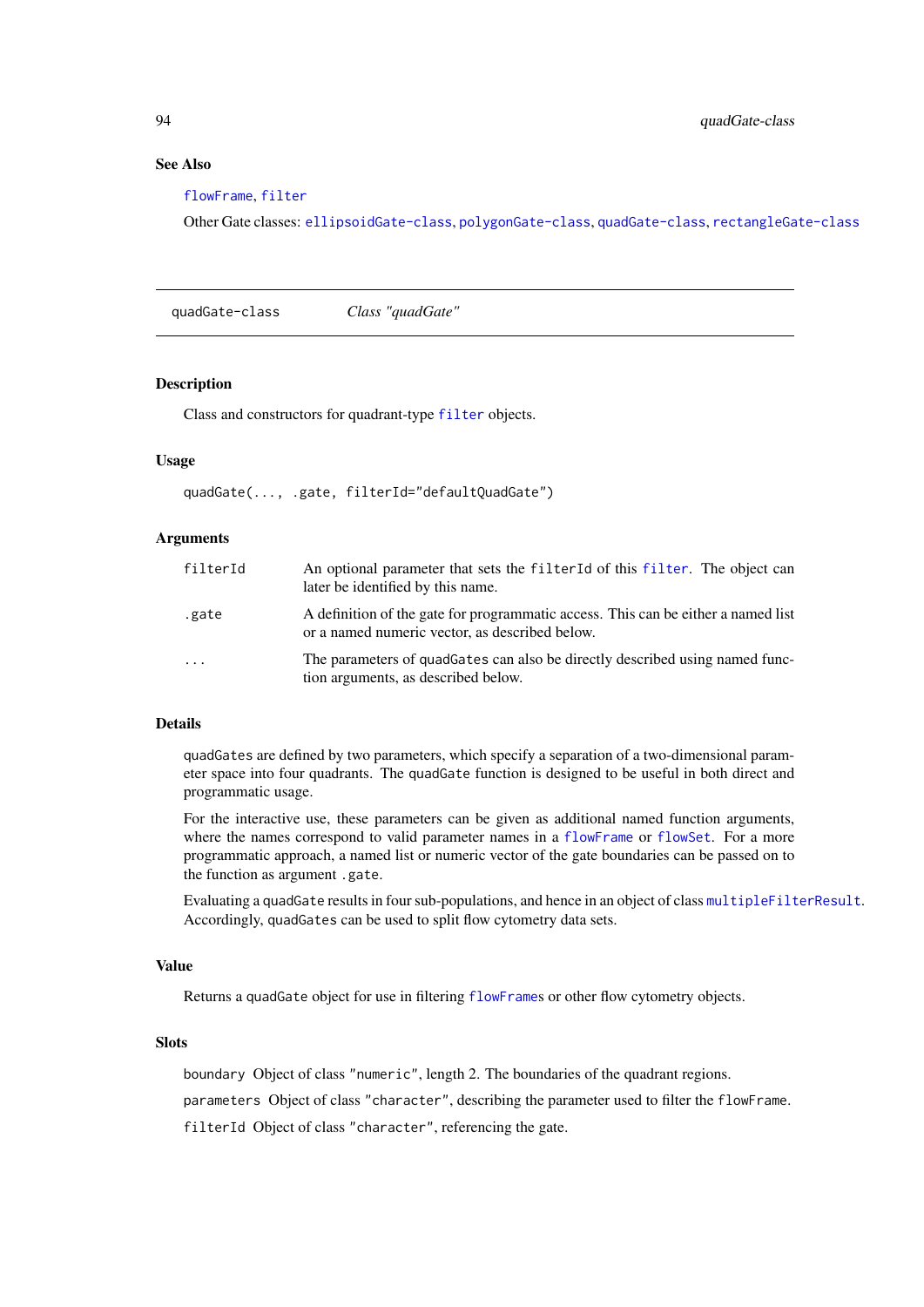#### quadGate-class 95

#### Extends

Class ["parameterFilter"](#page-87-0), directly.

Class ["concreteFilter"](#page-18-0), by class parameterFilter, distance 2.

Class ["filter"](#page-30-0), by class parameterFilter, distance 3.

## Objects from the Class

Objects can be created by calls of the form new("quadGate",...) or using the constructor quadGate. The latter is the recommended way.

#### Methods

%in% signature( $x =$  "flowFrame", table = "quadGate"): The workhorse used to evaluate the gate on data. This is usually not called directly by the user, but internally by calls to the [filter](#page-32-0) methods.

show signature(object = "quadGate"): Print information about the gate.

#### Note

See the documentation in the [flowViz](#page-0-0) package for plotting of quadGates.

# Author(s)

F.Hahne, B. Ellis N. Le Meur

## See Also

[flowFrame](#page-44-0), [flowSet](#page-50-1), [filter](#page-32-0) for evaluation of quadGates and [split](#page-117-0) for splitting of flow cytometry data sets based on that.

Other Gate classes: [ellipsoidGate-class](#page-23-1), [polygonGate-class](#page-90-1), [polytopeGate-class](#page-92-1), [rectangleGate-class](#page-106-1)

## Examples

```
## Loading example data
dat <- read.FCS(system.file("extdata","0877408774.B08",
package="flowCore"))
## Create directly. Most likely from a command line
quadGate(filterId="myQuadGate1", "FSC-H"=100, "SSC-H"=400)
## To facilitate programmatic construction we also have the following
quadGate(filterId="myQuadGate2", list("FSC-H"=100, "SSC-H"=400))
## FIXME: Do we want this?
##quadGate(filterId="myQuadGate3", .gate=c("FSC-H"=100, "SSC-H"=400))
## Filtering using quadGates
qg <- quadGate(filterId="quad", "FSC-H"=600, "SSC-H"=400)
fres <- filter(dat, qg)
fres
summary(fres)
names(fres)
```
## The result of quadGate filtering are multiple sub-populations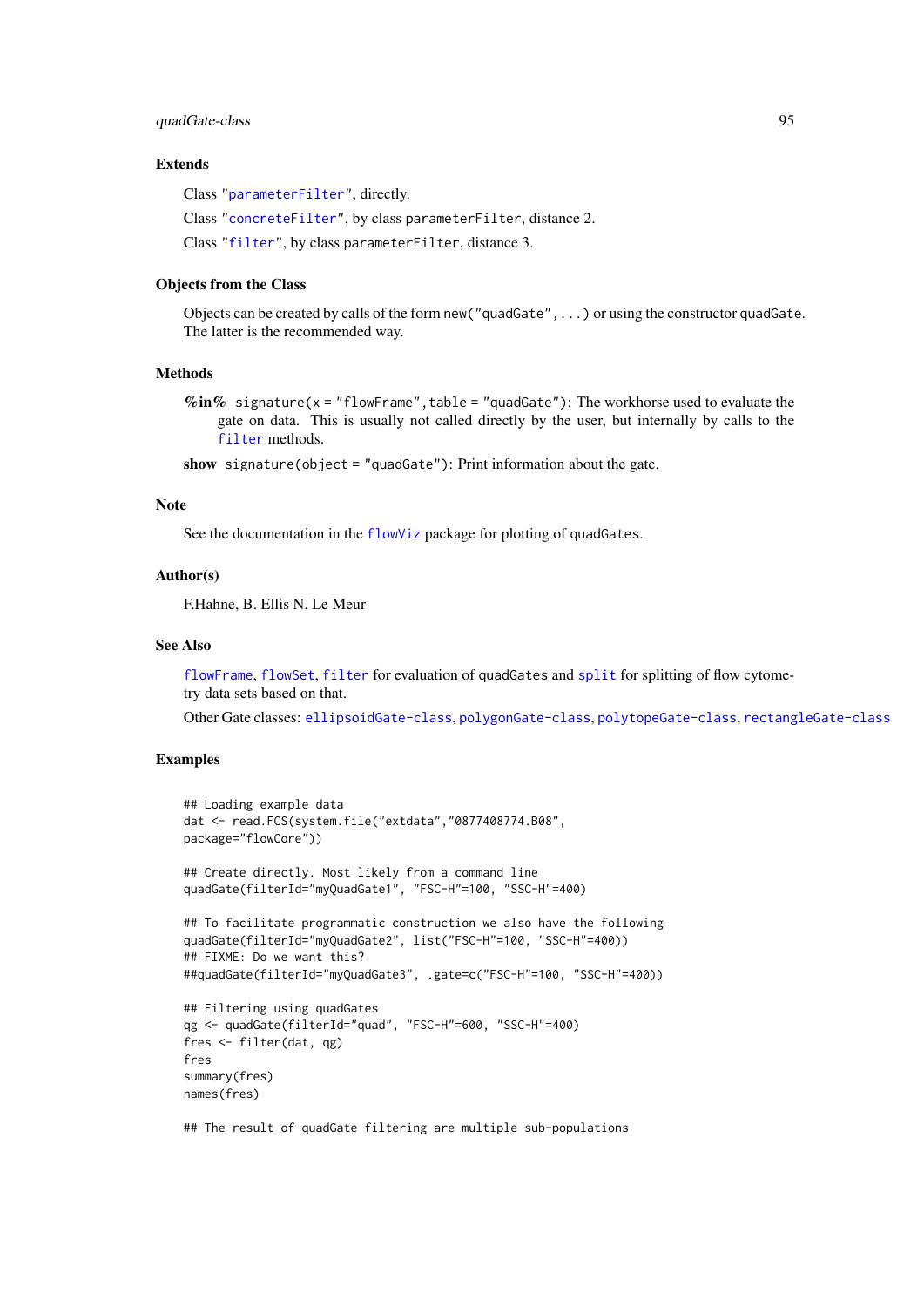```
## and we can split our data set accordingly
split(dat, fres)
## We can limit the splitting to one or several sub-populations
split(dat, fres, population="FSC-H-SSC-H-")
split(dat, fres, population=list(keep=c("FSC-H-SSC-H-",
"FSC-H-SSC-H+")))
```
<span id="page-95-0"></span>quadratic-class *Class "quadratic"*

#### Description

Quadratic transform class which represents a transformation defined by the function

$$
f(parenter, a) = a * parameter2
$$

## Slots

.Data Object of class "function".

a Object of class "numeric" – non-zero multiplicative constant.

parameters Object of class "transformation" – flow parameter to be transformed.

transformationId Object of class "character" – unique ID to reference the transformation.

## Objects from the Class

Objects can be created by calls to the constructor quadratic (parameters, a, transformationId)

## Extends

Class ["singleParameterTransform"](#page-115-0), directly.

Class ["transform"](#page-128-0), by class "singleParameterTransform", distance 2.

Class ["transformation"](#page-129-0), by class "singleParameterTransform", distance 3.

Class ["characterOrTransformation"](#page-12-0), by class "singleParameterTransform", distance 4.

# Note

The quadratic transformation object can be evaluated using the eval method by passing the data frame as an argument.The transformed parameters are returned as a column vector. (See example below)

## Author(s)

Gopalakrishnan N, F.Hahne

#### References

Gating-ML Candidate Recommendation for Gating Description in Flow Cytometry V 1.5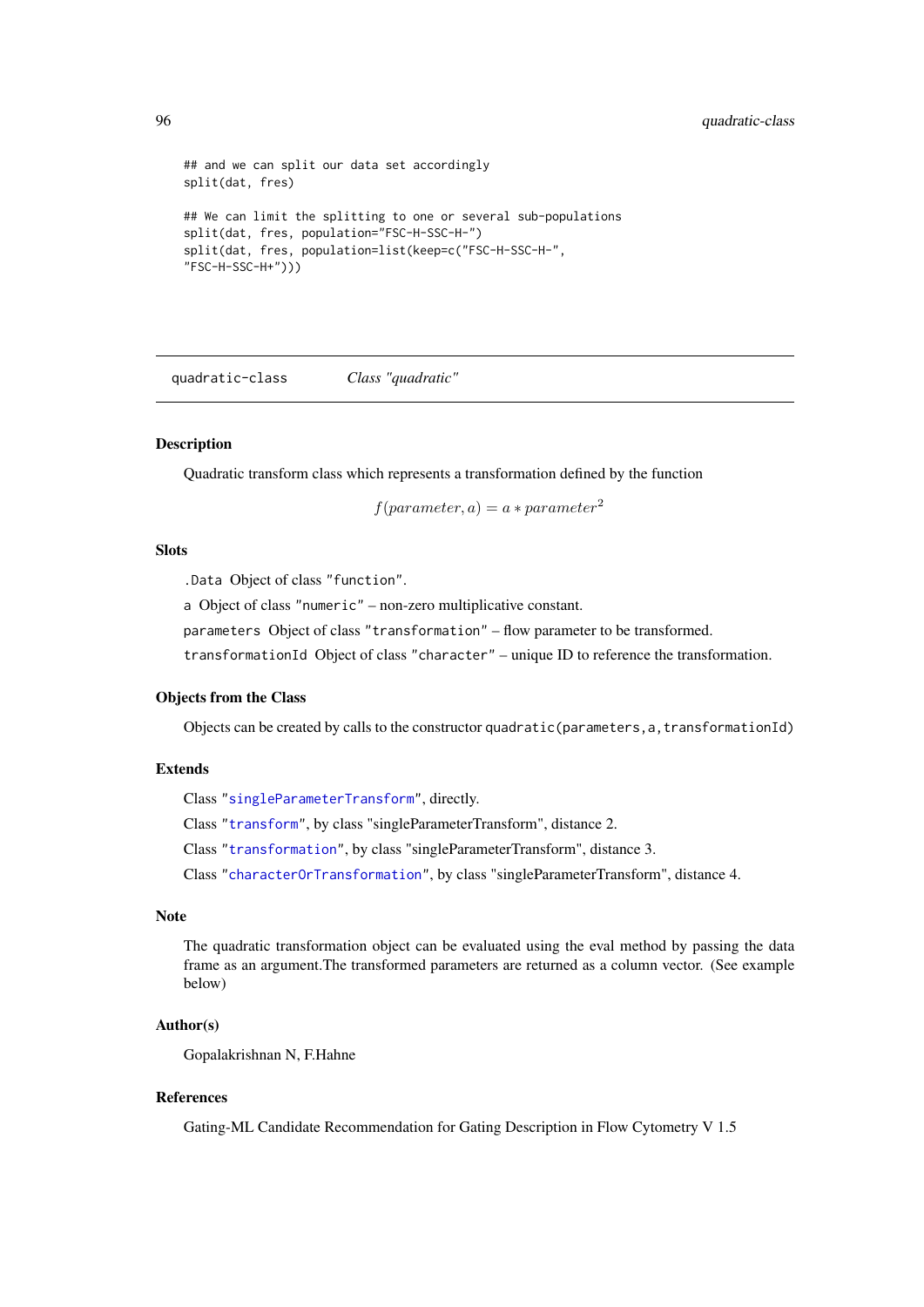## quadraticTransform 97

#### See Also

dg1polynomial,ratio,squareroot

```
Other mathematical transform classes: EHtrans-class, asinht-class, asinhtGml2-class, dg1polynomial-class,
exponential-class, hyperlog-class, hyperlogtGml2-class, invsplitscale-class, lintGml2-class,
logarithm-class, logicletGml2-class, logtGml2-class, ratio-class, ratiotGml2-class,
sinht-class, splitscale-class, squareroot-class, unitytransform-class
```
# Examples

```
dat <- read.FCS(system.file("extdata","0877408774.B08",
package="flowCore"))
quad1<-quadratic(parameters="FSC-H",a=2,transformationId="quad1")
transOut<-eval(quad1)(exprs(dat))
```
<span id="page-96-0"></span>

| auadraticTransform | Create the definition of a quadratic transformation function to be ap- |
|--------------------|------------------------------------------------------------------------|
|                    | plied on a data set                                                    |

#### Description

Create the definition of the quadratic Transformation that will be applied on some parameter via the transform method. The definition of this function is currently  $x \leq a^*x \land 2 + b^*x + c$ 

#### Usage

```
quadraticTransform(transformationId="defaultQuadraticTransform", a = 1, b = 1, c = 0)
```
# Arguments

| transformationId |                                                                      |
|------------------|----------------------------------------------------------------------|
|                  | character string to identify the transformation                      |
| a                | double that corresponds to the quadratic coefficient in the equation |
| b                | double that corresponds to the linear coefficient in the equation    |
| C.               | double that corresponds to the intercept in the equation             |

## Value

Returns an object of class transform.

## Author(s)

N. Le Meur

#### See Also

[transform-class](#page-128-0), [transform](#page-128-1)

Other Transform functions: [arcsinhTransform](#page-4-0), [biexponentialTransform](#page-8-0), [inverseLogicleTransform](#page-64-0), [linearTransform](#page-70-0), [lnTransform](#page-73-0), [logTransform](#page-82-0), [logicleTransform](#page-79-0), [scaleTransform](#page-111-0), [splitScaleTransform](#page-121-0), [truncateTransform](#page-135-0)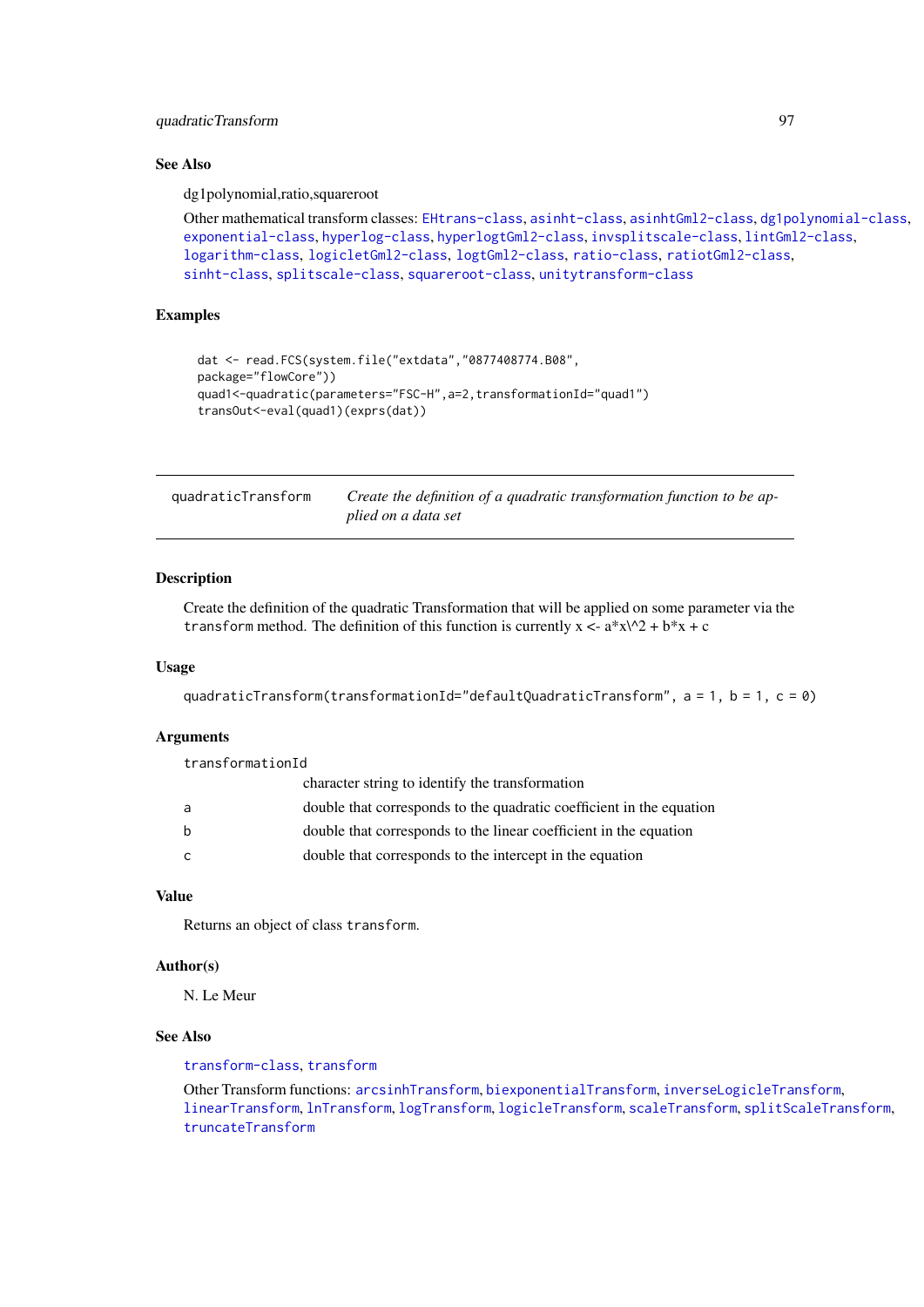# Examples

```
samp <- read.FCS(system.file("extdata",
   "0877408774.B08", package="flowCore"))
 quadTrans <- quadraticTransform(transformationId="Quadratic-transformation", a=1, b=1, c=0)
 dataTransform <- transform(samp, transformList('FSC-H', quadTrans))
```
randomFilterResult-class

*Class "randomFilterResult"*

## Description

Container to store the result of applying a filter on a flowFrame object, with the population membership considered to be stochastic rather than absolute. Currently not utilized.

## Slots

- subSet Object of class "numeric", which is a logical vector indicating the population membership of the data in the gated flowFrame.
- frameId Object of class "character" referencing the flowFrame object filtered. Used for sanity checking.

filterDetails Object of class "list" describing the filter applied.

filterId Object of class "character" referencing the filter applied.

#### Extends

Class ["filterResult"](#page-37-0), directly. Class ["filter"](#page-30-0), by class "filterResult", distance 2.

## Author(s)

B. Ellis

# See Also

[filter](#page-32-0)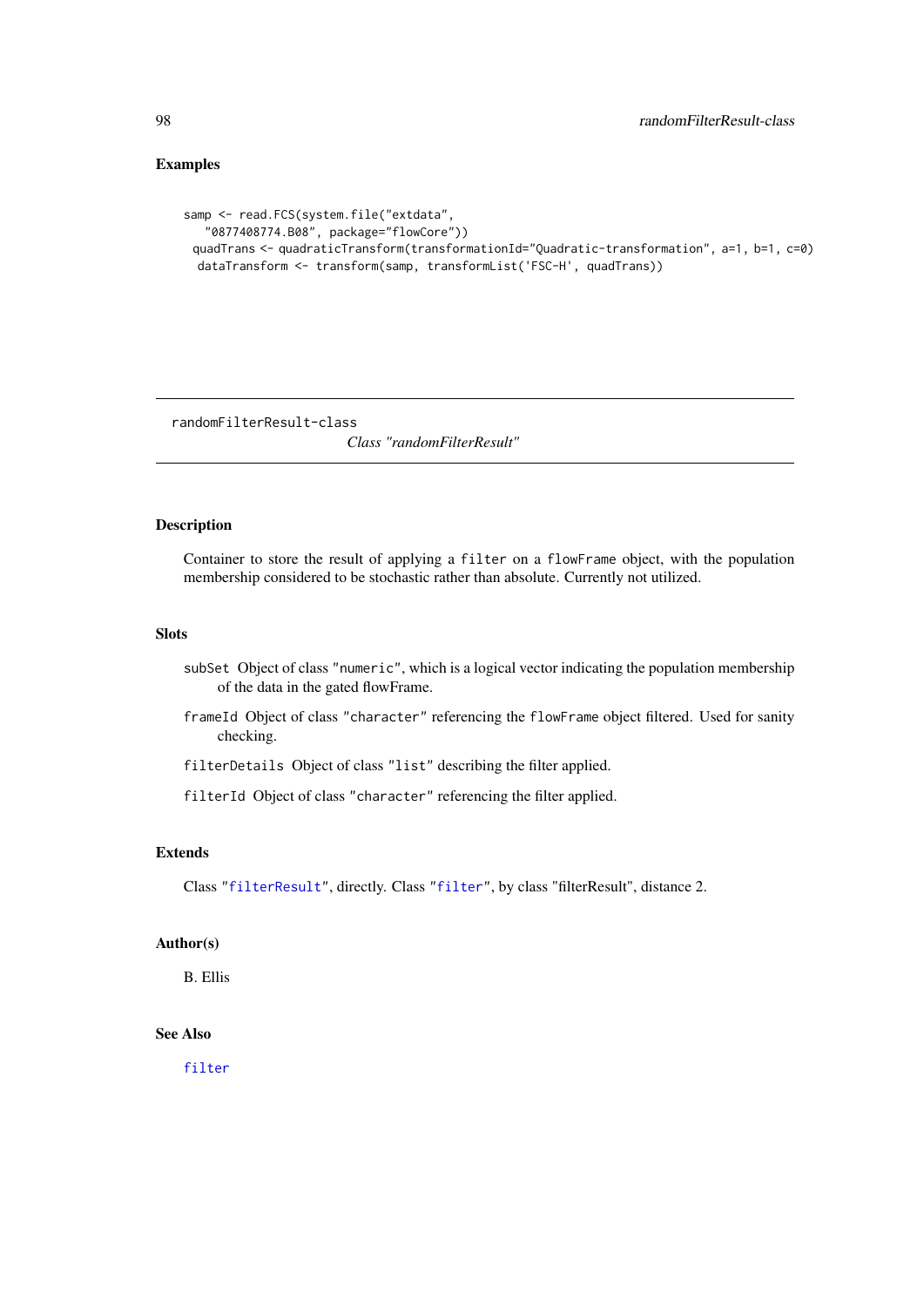<span id="page-98-0"></span>ratio-class *Class "ratio"*

## <span id="page-98-1"></span>Description

ratio transform calculates the ratio of two parameters defined by the function

$$
f(parameter_1, parameter_2) = \frac{parameter_1}{parameter_2}
$$

#### **Slots**

.Data Object of class "function".

numerator Object of class "transformation" – flow parameter to be transformed

denominator Object of class "transformation" – flow parameter to be transformed.

transformationId Object of class "character" – unique ID to reference the transformation.

## Objects from the Class

Objects can be created by calls to the constructor ratio(parameter1, parameter2, transformationId) .

## Extends

Class ["transform"](#page-128-0), directly.

Class ["transformation"](#page-129-0), by class "transform", distance 2.

Class ["characterOrTransformation"](#page-12-0), by class "transform", distance 3.

## Note

The ratio transformation object can be evaluated using the eval method by passing the data frame as an argument.The transformed parameters are returned as matrix with one column. (See example below)

## Author(s)

Gopalakrishnan N, F.Hahne

## References

Gating-ML Candidate Recommendation for Gating Description in Flow Cytometry V 1.5

# See Also

dg1polynomial,quadratic,squareroot

Other mathematical transform classes: [EHtrans-class](#page-22-0), [asinht-class](#page-5-0), [asinhtGml2-class](#page-6-0), [dg1polynomial-class](#page-20-0), [exponential-class](#page-26-0), [hyperlog-class](#page-59-0), [hyperlogtGml2-class](#page-60-0), [invsplitscale-class](#page-65-0), [lintGml2-class](#page-71-0), [logarithm-class](#page-74-0), [logicletGml2-class](#page-76-0), [logtGml2-class](#page-80-0), [quadratic-class](#page-95-0), [ratiotGml2-class](#page-99-0), [sinht-class](#page-116-0), [splitscale-class](#page-119-0), [squareroot-class](#page-122-0), [unitytransform-class](#page-136-0)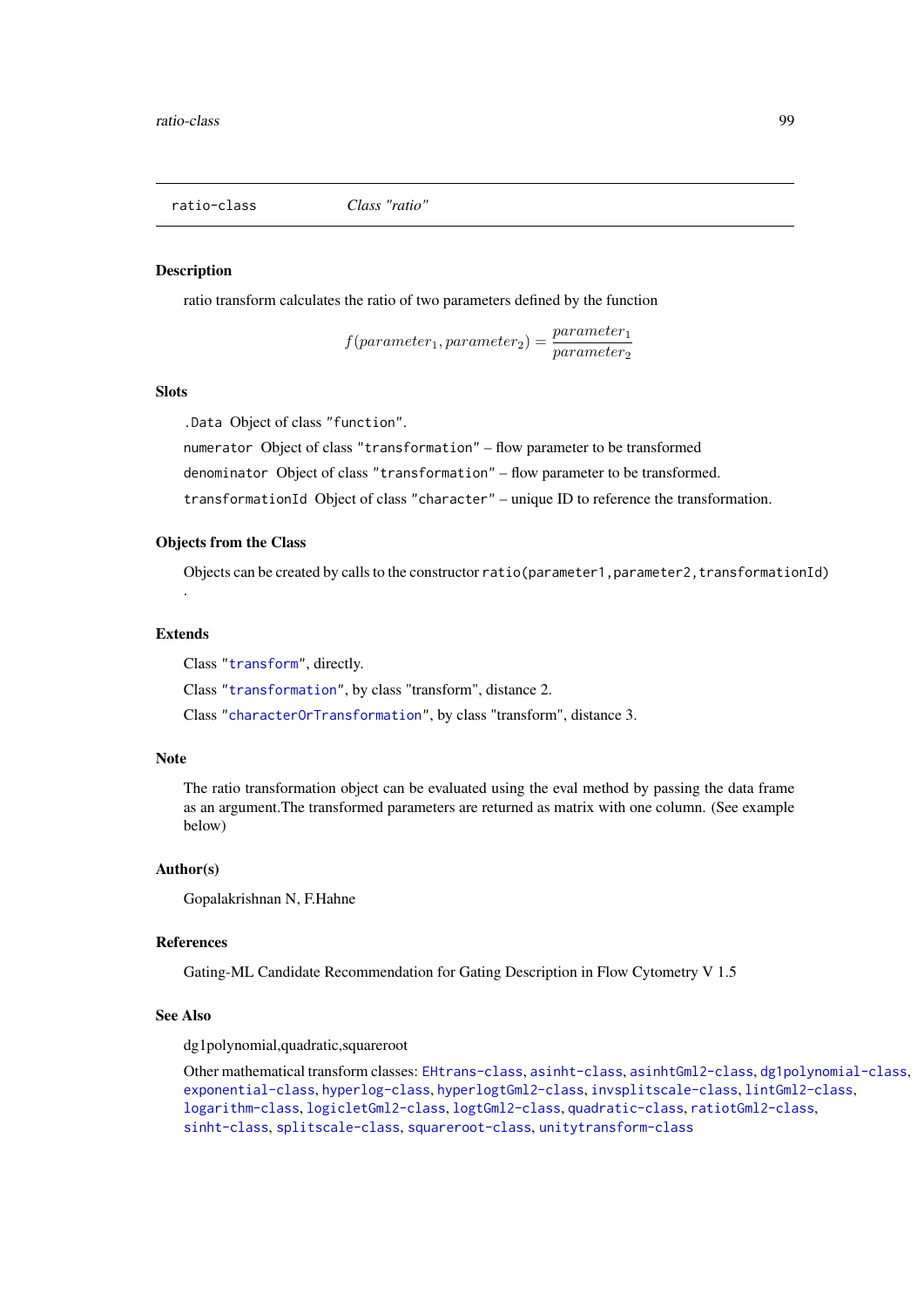## Examples

```
dat <- read.FCS(system.file("extdata","0877408774.B08",
package="flowCore"))
rat1<-ratio("FSC-H","SSC-H",transformationId="rat1")
transOut<-eval(rat1)(exprs(dat))
```
<span id="page-99-0"></span>ratiotGml2-class *Class "ratiotGml2"*

#### Description

Ratio transformation as parameterized in Gating-ML 2.0.

## Details

ratiotGml2 is defined by the following function:

 $bound(f, boundMin, boundMax) = max(min(f, boundMax), boundMin))$ 

where

$$
f(p1, p2, A, B, C) = A * (p1 - B)/(p2 - C)
$$

If a boundary is defined by the boundMin and/or boundMax parameters, then the result of this transformation is restricted to the [boundMin,boundMax] interval. Specifically, should the result of the f function be less than boundMin, then let the result of this transformation be boundMin. Analogically, should the result of the f function be more than boundMax, then let the result of this transformation be boundMax. The boundMin parameter shall not be greater than the boundMax parameter.

# Slots

.Data Object of class function.

- numerator Object of class "transformation" flow parameter to be used as numerator in the transformation function.
- denominator Object of class "transformation" flow parameter to be used as denominator in the transformation function.
- pA Object of class numeric constant A.
- pB Object of class numeric constant B.
- pC Object of class numeric constant C.
- transformationId Object of class "character" unique ID to reference the transformation.
- boundMin Object of class numeric lower bound of the transformation, default -Inf.
- boundMax Object of class numeric upper bound of the transformation, default Inf.

## Objects from the Class

Objects can be created by calls to the constructor

ratiotGml2(p1,p2,A,B,C,transformationId,boundMin,boundMax)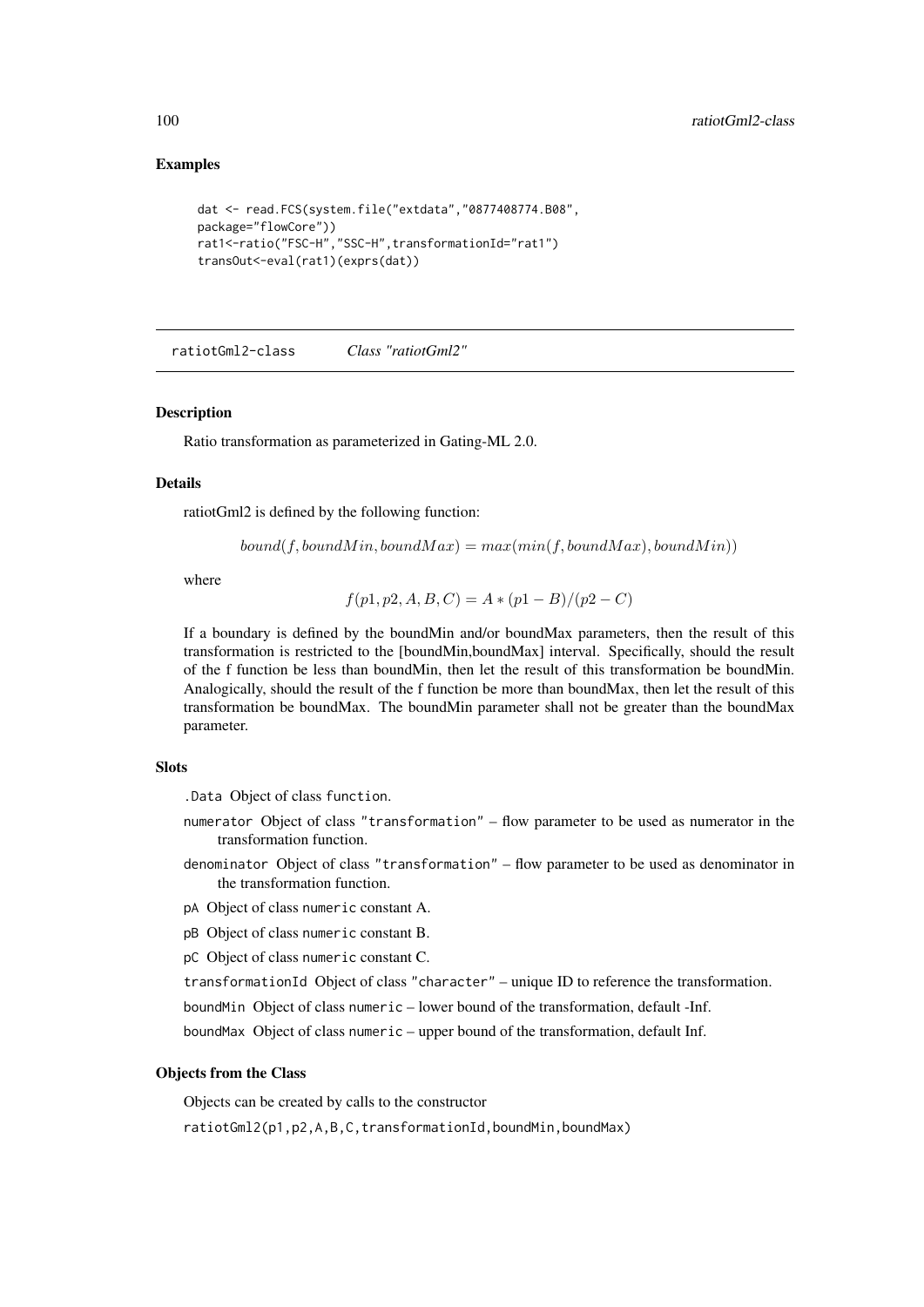#### read.FCS 101

#### Extends

Class ["transform"](#page-128-0), directly.

Class ["transformation"](#page-129-0), by class "transform", distance 2.

Class ["characterOrTransformation"](#page-12-0), by class "transform", distance 3.

# Note

The ratiotGml2 transformation object can be evaluated using the eval method by passing the data frame as an argument. The transformed parameters are returned as matrix with one column. (See example below)

#### Author(s)

Spidlen, J.

## References

Gating-ML 2.0: International Society for Advancement of Cytometry (ISAC) standard for representing gating descriptions in flow cytometry. [http://flowcyt.sourceforge.net/gating/](http://flowcyt.sourceforge.net/gating/20141009.pdf) [20141009.pdf](http://flowcyt.sourceforge.net/gating/20141009.pdf)

# See Also

[ratio](#page-98-1), [transform-class](#page-128-0), [transform](#page-128-1)

```
Other mathematical transform classes: EHtrans-class, asinht-class, asinhtGml2-class, dg1polynomial-class,
exponential-class, hyperlog-class, hyperlogtGml2-class, invsplitscale-class, lintGml2-class,
logarithm-class, logicletGml2-class, logtGml2-class, quadratic-class, ratio-class,
sinht-class, splitscale-class, squareroot-class, unitytransform-class
```
## Examples

```
myDataIn <- read.FCS(system.file("extdata", "0877408774.B08",
   package="flowCore"))
myRatioT <- ratiotGml2("FSC-H", "SSC-H", pA = 2, pB = 3,
    pC = -10, transformationId = "myRatioT")
transOut <- eval(myRatioT)(exprs(myDataIn))
```
<span id="page-100-0"></span>read.FCS *Read an FCS file*

## Description

Check validity and Read Data File Standard for Flow Cytometry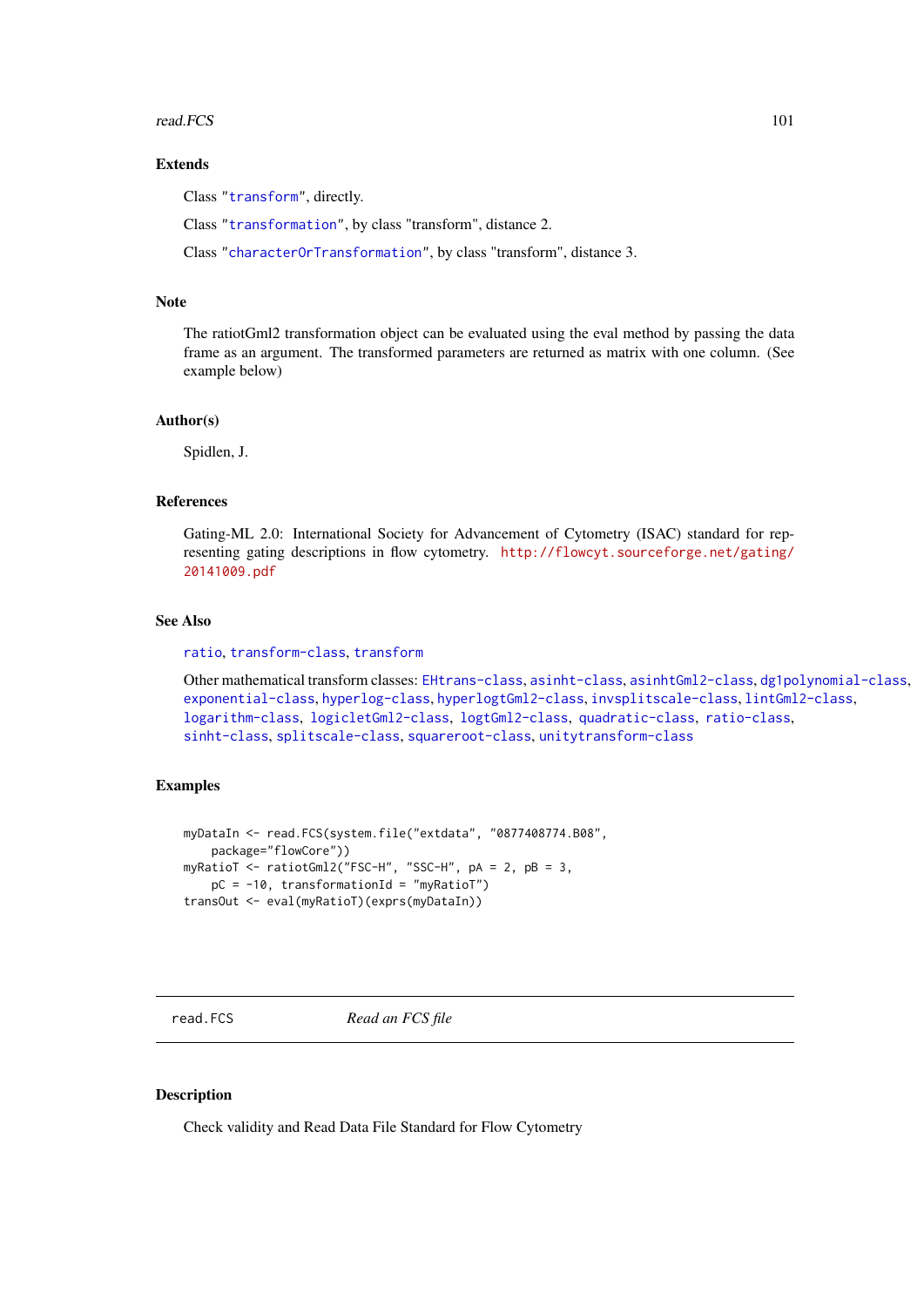# Usage

```
isFCSfile(files)
```

```
read.FCS(filename, transformation="linearize", which.lines=NULL,
         alter.names=FALSE, column.pattern=NULL, invert.pattern = FALSE,
         decades=0, ncdf = FALSE, min.limit=NULL,
         truncate_max_range = TRUE, dataset=NULL, emptyValue=TRUE,
         channel\_alias = NULL, ...)
```
# Arguments

| filename           | Character of length 1: filename                                                                                                                                                                                                                                                                                                                                                                                                                                                                                                                                                                                                                                                                                                                                                                                                                                                                      |
|--------------------|------------------------------------------------------------------------------------------------------------------------------------------------------------------------------------------------------------------------------------------------------------------------------------------------------------------------------------------------------------------------------------------------------------------------------------------------------------------------------------------------------------------------------------------------------------------------------------------------------------------------------------------------------------------------------------------------------------------------------------------------------------------------------------------------------------------------------------------------------------------------------------------------------|
|                    | transformation An character string that defines the type of transformation. Valid values are<br>linearize (default), linearize-with-PnG-scaling, or scale. The linearize<br>transformation applies the appropriate power transform to the data. The linearize-with-PnG-scali<br>transformation applies the appropriate power transform for parameters stored<br>on log scale, and also a linear scaling transformation based on the 'gain' (FCS<br>\\$PnG keywords) for parameters stored on a linear scale. The scale transforma-<br>tion scales all columns to $$[0,10^{\circ}$$ decades]\$. defaulting to decades=0 as in the<br>FCS4 specification. A logical can also be used: TRUE is equal to linearize and<br>FALSE(or NULL) corresponds to no transformation. Also when the transformation<br>keyword of the FCS header is set to "custom" or "applied", no transformation<br>will be used. |
| which.lines        | Numeric vector to specify the indices of the lines to be read. If NULL all<br>the records are read, if of length 1, a random sample of the size indicated by<br>which. lines is read in. It's used to achieve partial disk IO for the large FCS<br>that can't fit the full data into memory. Be aware the potential slow read (es-<br>pecially for the large size of random sampling) due to the frequent disk seek<br>operations.                                                                                                                                                                                                                                                                                                                                                                                                                                                                   |
| alter.names        | boolean indicating whether or not we should rename the columns to valid R<br>names using make.names. The default is FALSE.                                                                                                                                                                                                                                                                                                                                                                                                                                                                                                                                                                                                                                                                                                                                                                           |
|                    | column.pattern An optional regular expression defining parameters we should keep when load-<br>ing the file. The default is NULL.                                                                                                                                                                                                                                                                                                                                                                                                                                                                                                                                                                                                                                                                                                                                                                    |
|                    | invert.pattern logical. By default, FALSE. If TRUE, inverts the regular expression specified in<br>column.pattern. This is useful for indicating the channel names that we do<br>not want to read. If column. pattern is set to NULL, this argument is ignored.                                                                                                                                                                                                                                                                                                                                                                                                                                                                                                                                                                                                                                      |
| decades            | When scaling is activated, the number of decades to use for the output.                                                                                                                                                                                                                                                                                                                                                                                                                                                                                                                                                                                                                                                                                                                                                                                                                              |
| ncdf               | Deprecated. Please use 'ncdfFlow' package for cdf based storage.                                                                                                                                                                                                                                                                                                                                                                                                                                                                                                                                                                                                                                                                                                                                                                                                                                     |
| min.limit          | The minimum value in the data range that is allowed. Some instruments produce<br>extreme artifactual values. The positive data range for each parameter is com-<br>pletely defined by the measurement range of the instrument and all larger values<br>are set to this threshold. The lower data boundary is not that well defined, since<br>compensation might shift some values below the original measurement range of<br>the instrument. This can be set to an arbitrary number or to NULL (the default<br>value), in which case the original values are kept. When the transformation key-<br>word of the FCS header is set (typically to "custom" or "applied"), no shift up<br>to min.limit will occur.                                                                                                                                                                                       |
| truncate_max_range |                                                                                                                                                                                                                                                                                                                                                                                                                                                                                                                                                                                                                                                                                                                                                                                                                                                                                                      |
|                    | logical type. Default is TRUE. can be optionally turned off to avoid truncat-                                                                                                                                                                                                                                                                                                                                                                                                                                                                                                                                                                                                                                                                                                                                                                                                                        |

ing the extreme positive value to the instrument measurement range .i.e.'\$PnR'.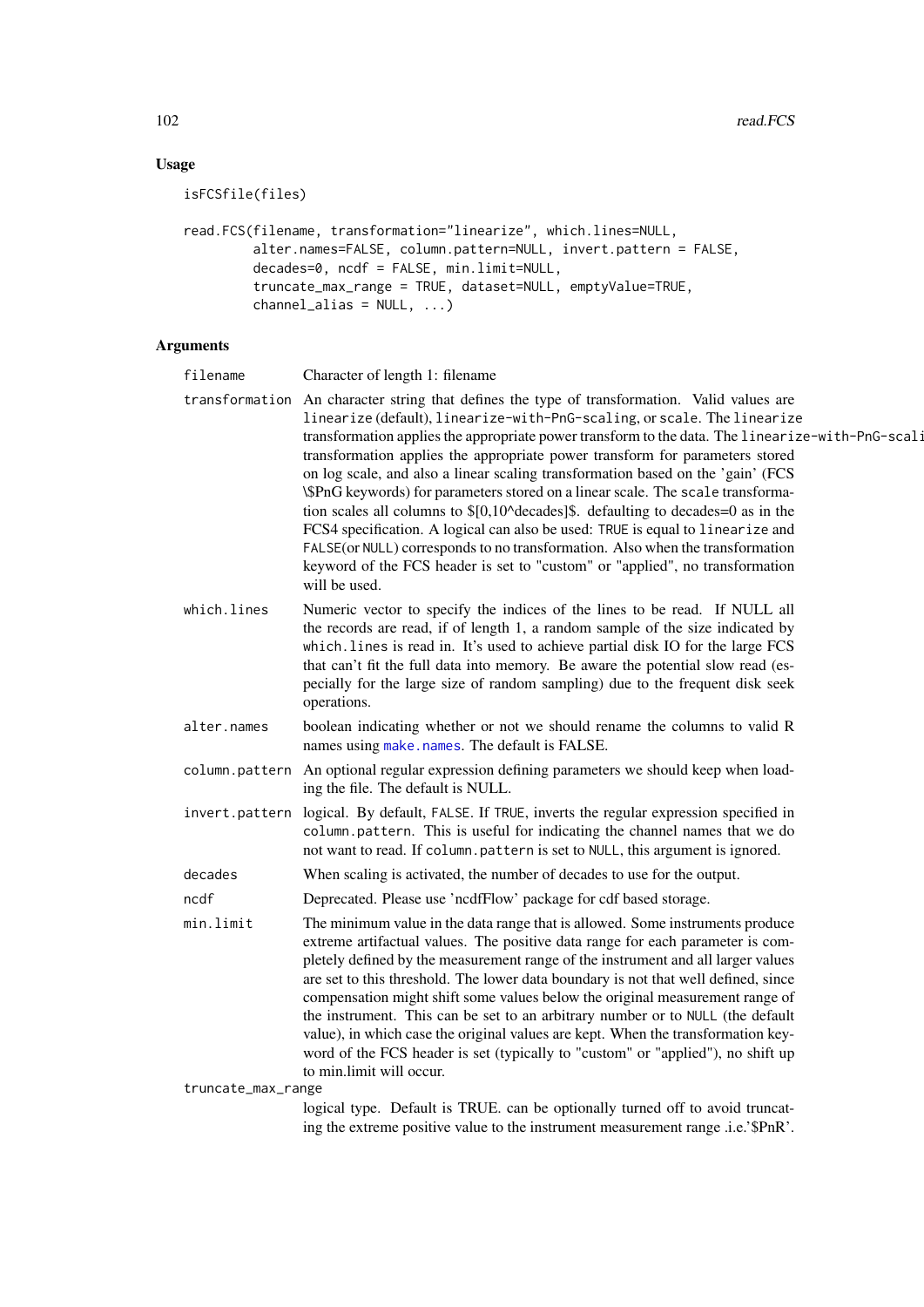| When the transformation keyword of the FCS header is set (typically to "cus- |  |
|------------------------------------------------------------------------------|--|
| tom" or "applied"), no truncation will occur.                                |  |

- dataset The FCS file specification allows for multiple data segments in a single file. Since the output of read.FCS is a single flowFrame we can't automatically read in all available sets. This parameter allows to chose one of the subsets for import. Its value is supposed to be an integer in the range of available data sets. This argument is ignored if there is only a single data segment in the FCS file.
- emptyValue boolean indicating whether or not we allow empty value for keyword values in TEXT segment. It affects how the double delimiters are treated. IF TRUE, The double delimiters are parsed as a pair of start and end single delimiter for an empty value. Otherwise, double delimiters are parsed one part of string as the keyword value. default is TRUE.
- channel\_alias an optional data.frame used to provide the alias of the channels to standardize and solve the discrepancy across FCS files. It is expected to contain 'alias' and 'channels' column of 'channel\_alias'. Each row/entry specifies the common alias name for a collection of channels (comma separated). See examples for details.

For each channel in the FCS file, read.FCS will first attempt to find an exact match in the 'channels' column. If no exact match is found, it will check for partial matches. That is, if "V545" is in the 'channels' column of 'channel\_alias' and "V545-A" is present in the FCS file, this partial match will allow the corresponding 'alias' to be assigned. This partial matching only works in this direction ("V545-A" in the 'channels' column will not match "V545" in the FCS file) and care should be exercised to ensure no unintended partial matching of other channel names. If no exact or partial match is found, the channel is unchanged in the resulting flowFrame.

... ignore.text.offset: whether to ignore the keyword values in TEXT segment when they don't agree with the HEADER. Default is FALSE, which throws the error when such discrepancy is found. User can turn it on to ignore TEXT segment when he is sure of the accuracy of HEADER so that the file still can be read.

files A vector of filenames

## **Details**

The function isFCSfile determines whether its arguments are valid FCS files.

The function read.FCS works with the output of the FACS machine software from a number of vendors (FCS 2.0, FCS 3.0 and List Mode Data LMD). However, the FCS 3.0 standard includes some options that are not yet implemented in this function. If you need extensions, please let me know. The output of the function is an object of class flowFrame.

For specifications of FCS 3.0 see <http://www.isac-net.org> and the file <../doc/fcs3.html> in the doc directory of the package.

The which.lines arguments allow you to read a subset of the record as you might not want to read the thousands of events recorded in the FCS file. It is mainly used when there is not enough memory to read one single FCS (which probably will not happen). It will probably take more time than reading the entire FCS (due to the multiple disk IO).

# Value

isFCSfile returns a logical vector.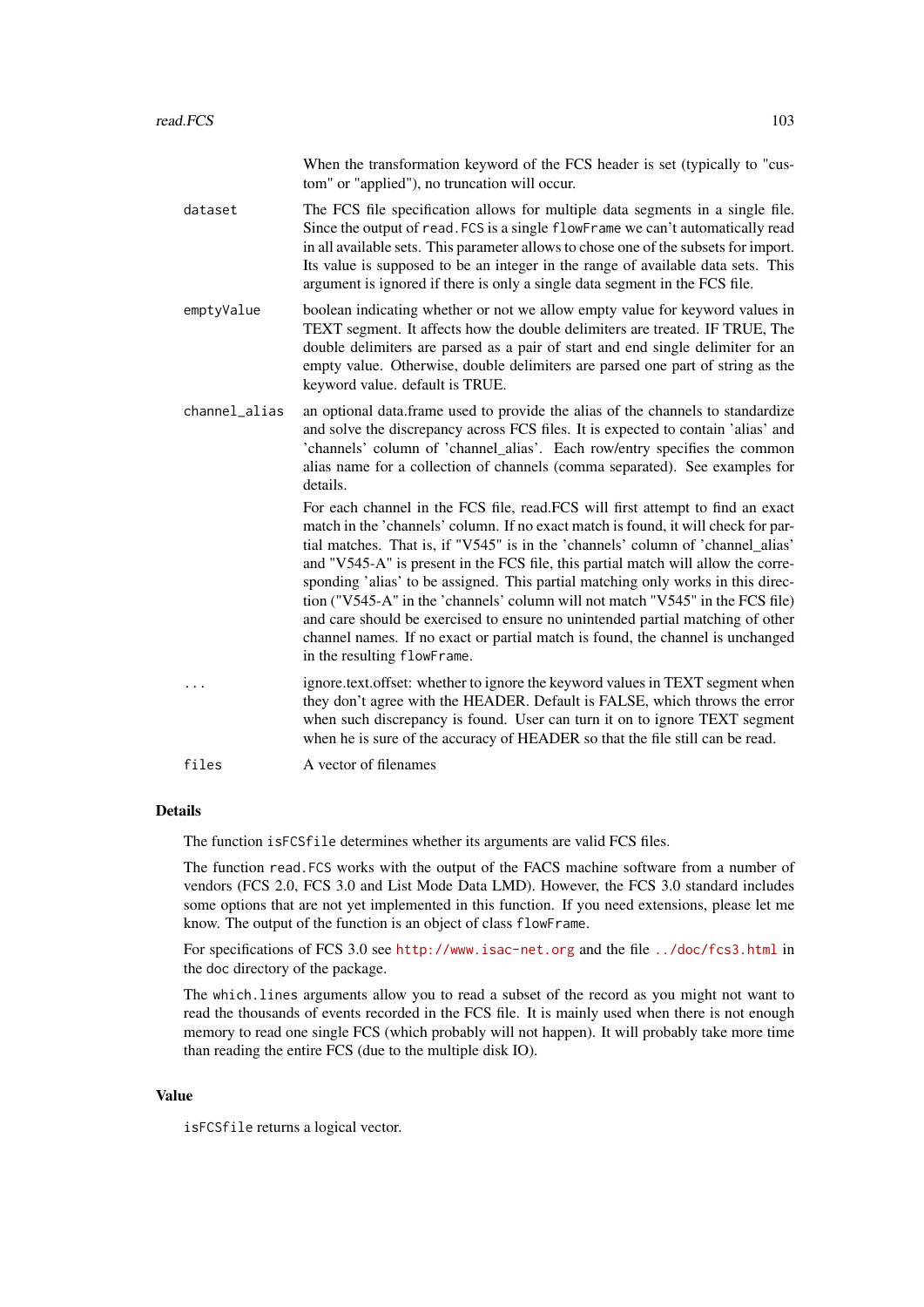read.FCS returns an object of class [flowFrame](#page-44-0) that contains the data in the exprs slot, the parameters monitored in the parameters slot and the keywords and value saved in the header of the FCS file.

#### Author(s)

F. Hahne, N.Le Meur

## See Also

[read.flowSet](#page-104-0)

## Examples

```
## a sample file
fcsFile <- system.file("extdata", "0877408774.B08", package="flowCore")
## read file and linearize values
samp <- read.FCS(fcsFile, transformation="linearize")
exprs(samp[1:3,])
description(samp)[3:6]
class(samp)
## Only read in lines 2 to 5
subset <- read.FCS(fcsFile, which.lines=2:5, transformation="linearize")
exprs(subset)
## Read in a random sample of 100 lines
subset <- read.FCS(fcsFile, which.lines=100, transformation="linearize")
nrow(subset)
#manually supply the alias vs channel options mapping as a data.frame
map <- data.frame(alias = c("A", "B")
                  , channels = c("FL2", "FL4"))
fr <- read.FCS(fcsFile, channel_alias = map)
fr
```
read.FCSheader *Read the TEXT section of a FCS file*

#### Description

Read (part of) the TEXT section of a Data File Standard for Flow Cytometry that contains FACS keywords.

# Usage

```
read.FCSheader(files, path = "."., keyword = NULL, ...)
```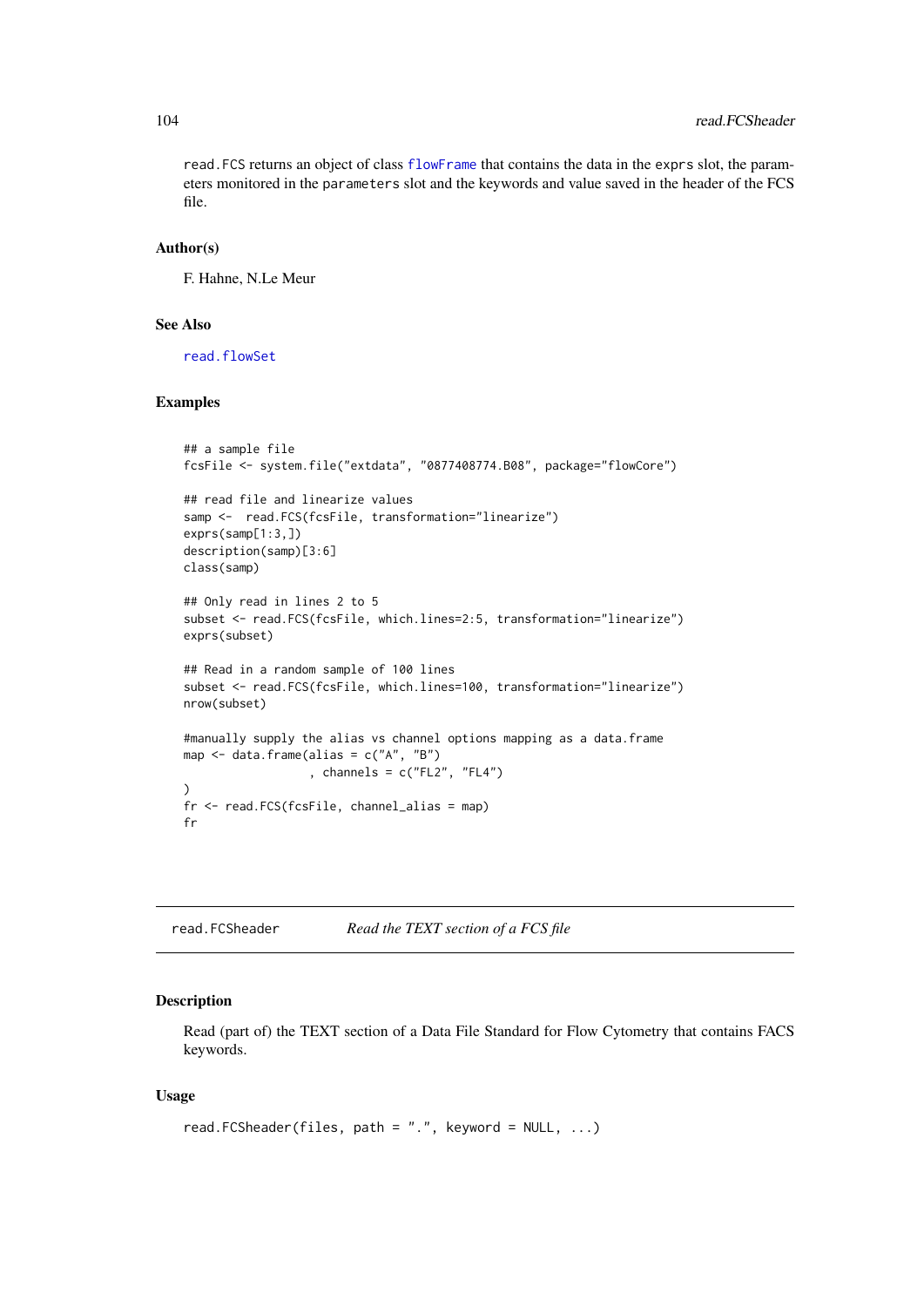#### read.flowSet 105

#### Arguments

| files    | Character vector of filenames.                                       |
|----------|----------------------------------------------------------------------|
| path     | Directory where to look for the files.                               |
| keyword  | An optional character vector that specifies the FCS keyword to read. |
| $\cdots$ | other arguments passed to link[flowCore]{read.FCS}                   |

## Details

The function read.FCSheader works with the output of the FACS machine software from a number of vendors (FCS 2.0, FCS 3.0 and List Mode Data LMD). The output of the function is the TEXT section of the FCS files. The user can specify some keywords to limit the output to the information of interest.

#### Value

A list of character vectors. Each element of the list correspond to one FCS file.

#### Author(s)

N.Le Meur

#### See Also

link[flowCore]{read.flowSet}, link[flowCore]{read.FCS}

## Examples

```
samp <- read.FCSheader(system.file("extdata",
   "0877408774.B08", package="flowCore"))
samp
samp <- read.FCSheader(system.file("extdata",
   "0877408774.B08", package="flowCore"), keyword=c("$DATE", "$FIL"))
samp
```
<span id="page-104-0"></span>read.flowSet *Read a set of FCS files*

## Description

Read one or several FCS files: Data File Standard for Flow Cytometry

# Usage

```
read.flowSet(files=NULL, path=".", pattern=NULL, phenoData,
             descriptions,name.keyword, alter.names=FALSE,
             transformation = "linearize", which.lines=NULL,
            column.pattern = NULL, invert.pattern = FALSE, decades=0, sep="\t",
             as.is=TRUE, name, ncdf=FALSE, dataset=NULL, min.limit=NULL,
             truncate_max_range = TRUE, emptyValue=TRUE,
             ignore.text.offset = FALSE, channel_alias = NULL, ...)
```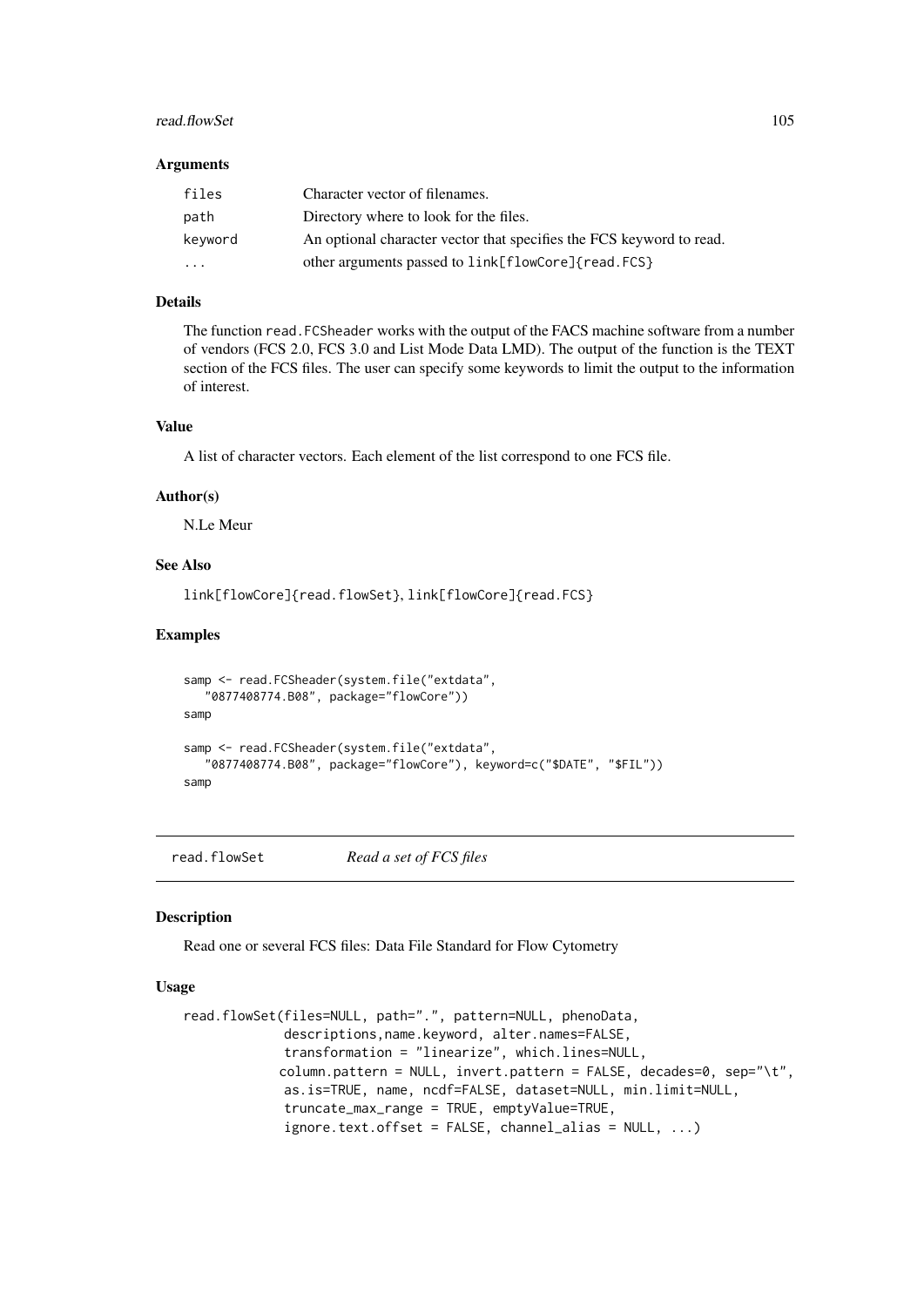# Arguments

| Optional character vector with filenames.                     |                                                                                                                                                                                                                                                   |  |
|---------------------------------------------------------------|---------------------------------------------------------------------------------------------------------------------------------------------------------------------------------------------------------------------------------------------------|--|
| Directory where to look for the files.<br>path                |                                                                                                                                                                                                                                                   |  |
| pattern<br>This argument is passed on to dir, see details.    |                                                                                                                                                                                                                                                   |  |
| phenoData                                                     | An object of class AnnotatedDataFrame, character or a list of values to be<br>extracted from the flowFrame object, see details.                                                                                                                   |  |
| descriptions                                                  | Character vector to annotate the object of class flowSet.                                                                                                                                                                                         |  |
| name.keyword                                                  | An optional character vector that specifies which FCS keyword to use as the<br>sample names. If this is not set, the GUID of the FCS file is used for sample-<br>Names, and if that is not present (or not unique), then the file names are used. |  |
| see read. FCS for details.<br>alter.names                     |                                                                                                                                                                                                                                                   |  |
| transformation see read. FCS for details.                     |                                                                                                                                                                                                                                                   |  |
| which.lines<br>see read. FCS for details.                     |                                                                                                                                                                                                                                                   |  |
| column.pattern see read.FCS for details.                      |                                                                                                                                                                                                                                                   |  |
| invert.pattern see read.FCS for details.                      |                                                                                                                                                                                                                                                   |  |
| see read. FCS for details.<br>decades                         |                                                                                                                                                                                                                                                   |  |
| sep                                                           | Separator character that gets passed on to read. AnnotatedDataFrame.                                                                                                                                                                              |  |
| as.is                                                         | Logical that gets passed on to read. AnnotatedDataFrame. This controls the<br>automatic coercion of characters to factors in the phenoDataslot.                                                                                                   |  |
| name                                                          | An optional character scalar used as name of the object.                                                                                                                                                                                          |  |
| ncdf                                                          | Deprecated. Please refer to 'ncdfFlow' package for cdf based storage.                                                                                                                                                                             |  |
| see read. FCS for details.<br>dataset                         |                                                                                                                                                                                                                                                   |  |
| min.limit<br>see read. FCS for details.<br>truncate_max_range |                                                                                                                                                                                                                                                   |  |
| see read. FCS for details.                                    |                                                                                                                                                                                                                                                   |  |
| see read. FCS for details.<br>emptyValue                      |                                                                                                                                                                                                                                                   |  |
| ignore.text.offset                                            |                                                                                                                                                                                                                                                   |  |
| see read. FCS for details.                                    |                                                                                                                                                                                                                                                   |  |
| see read. FCS for details.<br>channel_alias                   |                                                                                                                                                                                                                                                   |  |
| $\cdots$<br>tails.                                            | Further arguments that get passed on to read. AnnotatedDataFrame, see de-                                                                                                                                                                         |  |
| truncate.max.range                                            |                                                                                                                                                                                                                                                   |  |

#### see link[flowCore]{read.FCS} for details.

## Details

There are four different ways to specify the file from which data is to be imported:

First, if the argument phenoData is present and is of class [AnnotatedDataFrame](#page-0-0), then the file names are obtained from its sample names (i.e. row names of the underlying data.frame). Also column name will be generated based on sample names if it is not there. This column is mainly used by visualization methods in flowViz. Alternatively, the argument phenoData can be of class character, in which case this function tries to read a AnnotatedDataFrame object from the file with that name by calling [read.AnnotatedDataFrame\(](#page-0-0)file.path(path,phenoData),...{}).

In some cases the file names are not a reasonable selection criterion and the user might want to import files based on some keywords within the file. One or several keyword value pairs can be given as the phenoData argument in form of a named list.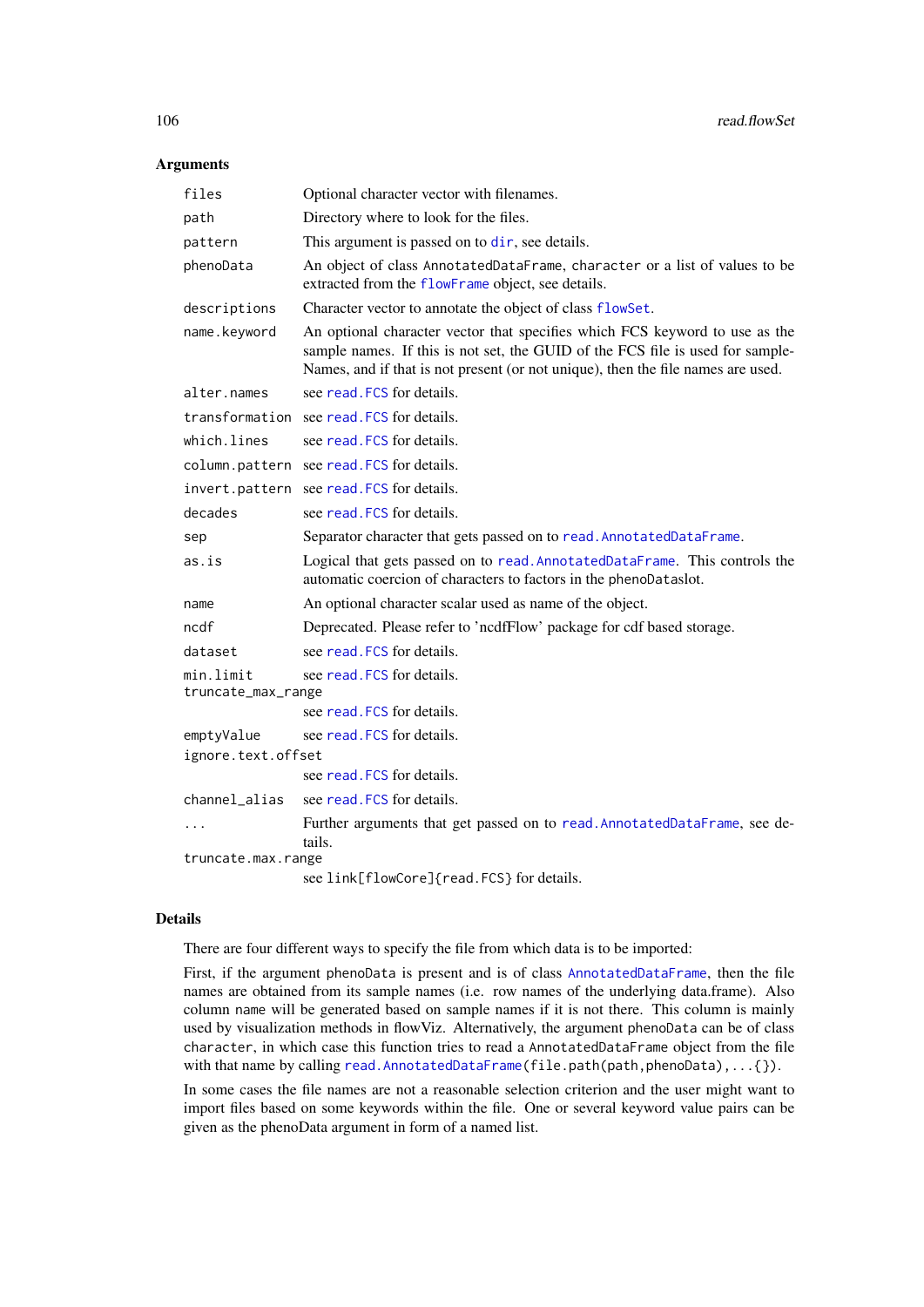#### rectangleGate-class 107

Third, if the argument phenoData is not present and the argument files is not NULL, then files is expected to be a character vector with the file names.

Fourth, if neither the argument phenoData is present nor files is not NULL, then the file names are obtained by calling dir(path,pattern).

## Value

An object of class [flowSet](#page-50-1).

## Author(s)

F. Hahne, N.Le Meur, B. Ellis

## Examples

```
fcs.loc <- system.file("extdata",package="flowCore")
file.location <- paste(fcs.loc, dir(fcs.loc), sep="/")
```

```
samp <- read.flowSet(file.location[1:3])
```
<span id="page-106-1"></span>rectangleGate-class *Class "rectangleGate"*

## <span id="page-106-0"></span>Description

Class and constructor for n-dimensional rectangular [filter](#page-30-0) objects.

# Usage

```
rectangleGate(..., .gate, filterId="defaultRectangleGate")
```
## Arguments

| filterId | An optional parameter that sets the filterId of this gate. The object can later<br>be identified by this name. |
|----------|----------------------------------------------------------------------------------------------------------------|
| .gate    | A definition of the gate. This can be either a list, or a matrix, as described below.                          |
| $\cdots$ | You can also directly provide the boundaries of a rectangle Gate as additional                                 |
|          | named arguments, as described below.                                                                           |

#### Details

This class describes a rectangular region in n dimensions, which is a Cartesian product of n orthogonal intervals in these dimensions. n=1 corresponds to a range gate, n=2 to a rectangle gate, n=3 corresponds to a box region and n>3 to a hyper-rectangular regions. Intervals may be open on one side, in which case the value for the boundary is supposed to be Inf or -Inf, respectively. rectangleGates are inclusive, that means that events on the boundaries are considered to be in the gate.

The constructor is designed to be useful in both direct and programmatic usage. To use it programmatically, you may either construct a named list or you may construct a matrix with n columns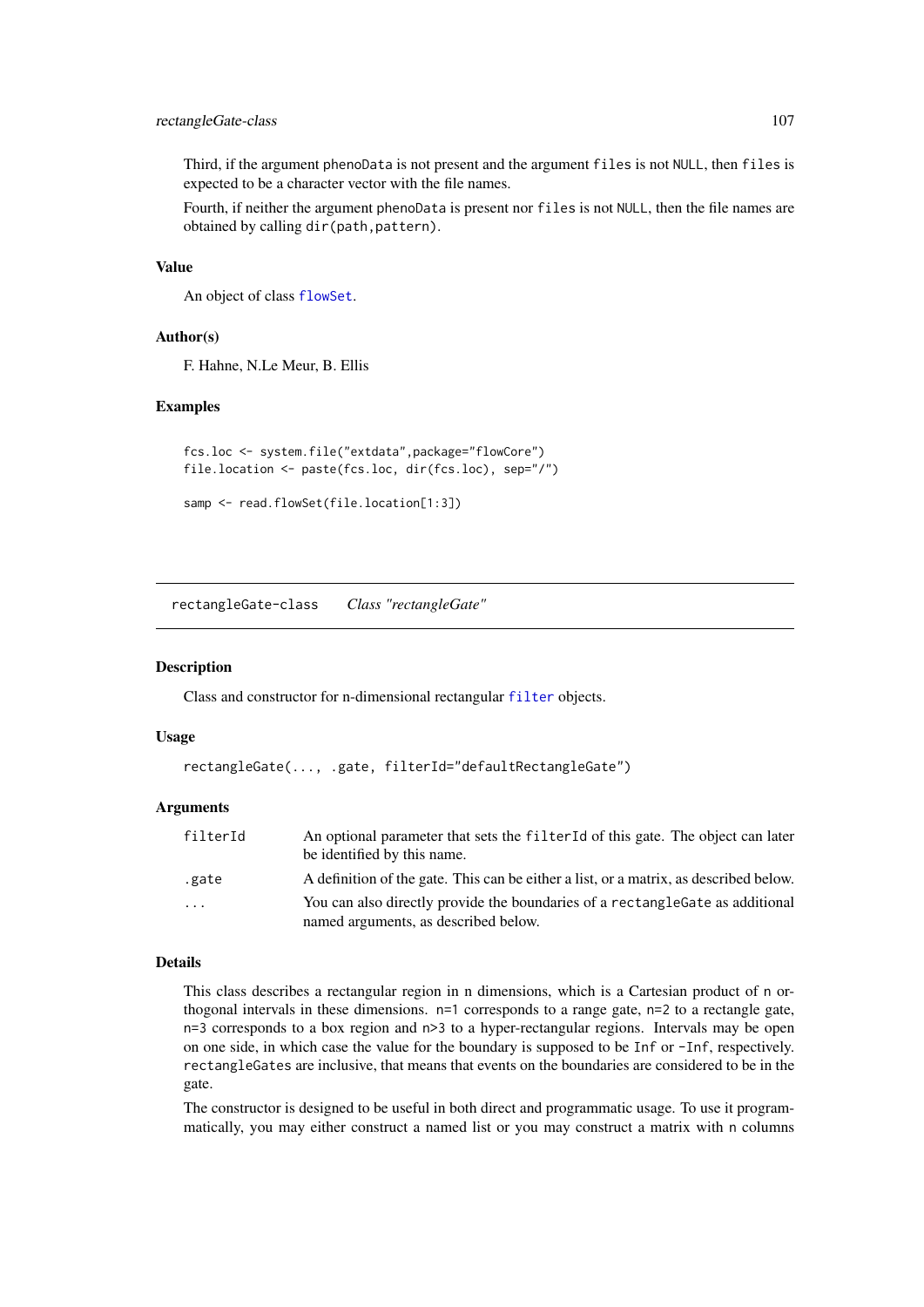and 2 rows. The first row corresponds to the minimal value for each parameter while the second row corresponds to the maximal value for each parameter. The names of the parameters are taken from the column names or from the list names, respectively. Alternatively, the boundaries of the rectangleGate can be given as additional named arguments, where each of these arguments should be a numeric vector of length 2; the function tries to collapse these boundary values into a matrix.

Note that boundaries of rectangleGates where min > max are syntactically valid, however when evaluated they will always be empty.

rectangleGate objects can also be multiplied using the  $\star$  operator, provided that both gates have orthogonal axes. This results in higher-dimensional rectangleGates. The inverse operation of subsetting by parameter name(s) is also available.

Evaluating a rectangleGate generates an object of class [logicalFilterResult](#page-75-0). Accordingly, rectangleGates can be used to subset and to split flow cytometry data sets.

## Value

Returns a [rectangleGate](#page-106-0) object for use in filtering [flowFrame](#page-44-0)s or other flow cytometry objects.

#### **Slots**

- min,max Objects of class "numeric". The minimum and maximum values of the n-dimensional rectangular region.
- parameters Object of class "character", indicating the parameters for which the rectangleGate is defined.

filterId Object of class "character", referencing the filter.

# Extends

Class ["parameterFilter"](#page-87-0), directly.

Class ["concreteFilter"](#page-18-0), by class parameterFilter, distance 2.

Class ["filter"](#page-30-0), by class parameterFilter, distance 3.

#### Objects from the Class

Objects can be created by calls of the form new("rectangleGate",...), by using the constructor rectangleGate or by combining existing rectangleGates using the \* method. Using the constructor is the recommended way of object instantiation.

## Methods

 $\%$ in% signature(x = "flowFrame",table = "rectangleGate"): The workhorse used to evaluate the filter on data. This is usually not called directly by the user, but internally by calls to the [filter](#page-32-0) methods.

show signature(object = "rectangleGate"): Print information about the filter.

- \* signature(e1 = "rectangleGate",e2 = "rectangleGate"): combining two rectangleGates into one higher dimensional representation.
- [ signature(x = "rectangleGate", i = "character"): Subsetting of a rectangleGate by parameter name(s). This is essentially the inverse to  $\star$ .

#### Note

See the documentation in the [flowViz](#page-0-0) package for details on plotting of rectangleGates.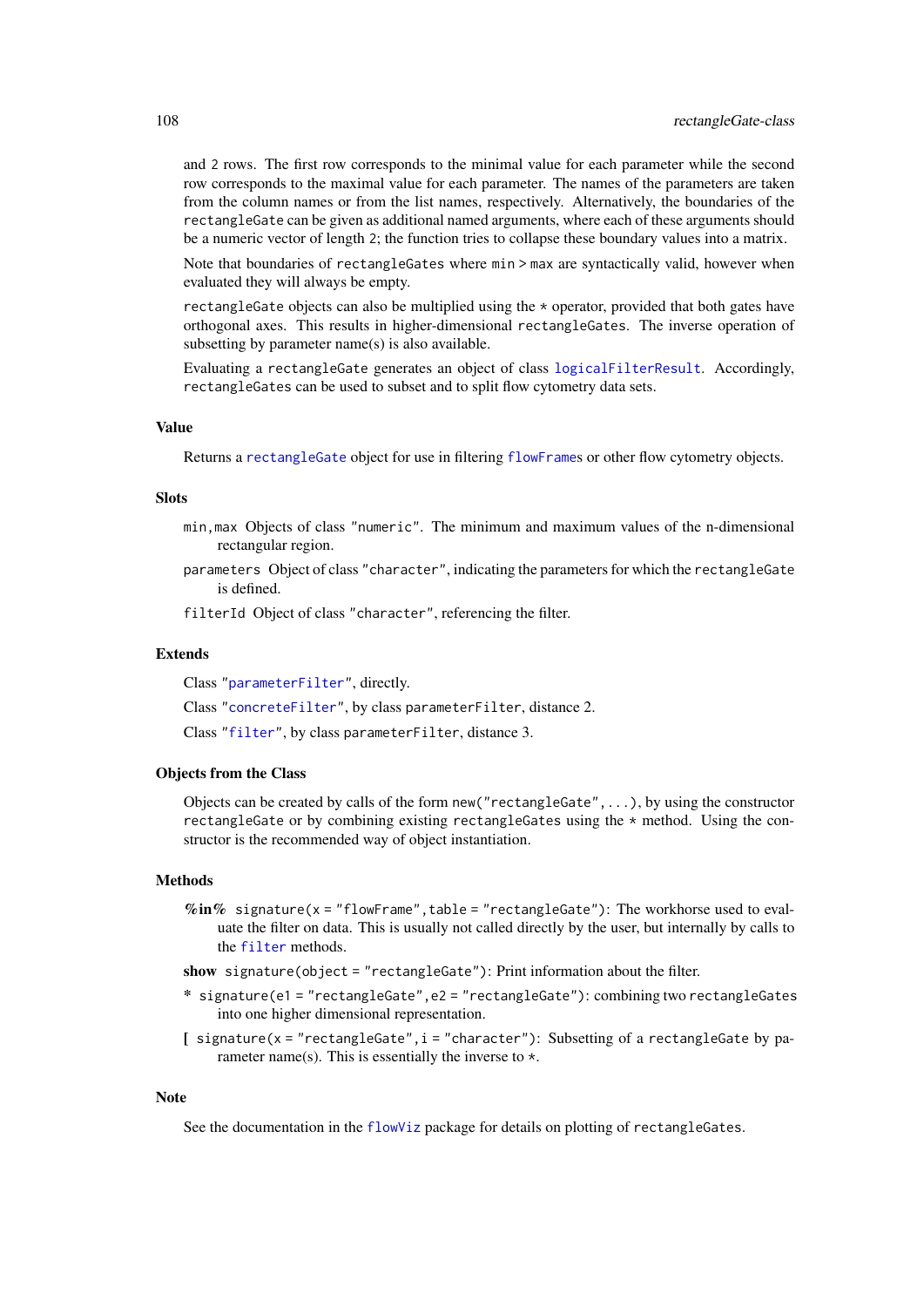#### Author(s)

F.Hahne, B. Ellis N. Le Meur

## See Also

[flowFrame](#page-44-0), [polygonGate](#page-90-0), [ellipsoidGate](#page-23-0), [polytopeGate](#page-92-0), [filter](#page-32-0) for evaluation of rectangleGates and [split](#page-117-0) and [Subset](#page-123-0)for splitting and subsetting of flow cytometry data sets based on that.

Other Gate classes: [ellipsoidGate-class](#page-23-1), [polygonGate-class](#page-90-1), [polytopeGate-class](#page-92-1), [quadGate-class](#page-93-0)

## Examples

```
## Loading example data
dat <- read.FCS(system.file("extdata","0877408774.B08",
package="flowCore"))
#Create directly. Most likely from a command line
rectangleGate(filterId="myRectGate", "FSC-H"=c(200, 600), "SSC-H"=c(0, 400))
#To facilitate programmatic construction we also have the following
rg <- rectangleGate(filterId="myRectGate", list("FSC-H"=c(200, 600),
"SSC-H"=c(0, 400)))
mat <- matrix(c(200, 600, 0, 400), ncol=2, dimnames=list(c("min", "max"),
c("FSC-H", "SSC-H")))
rg <- rectangleGate(filterId="myRectGate", .gate=mat)
## Filtering using rectangleGates
fres <- filter(dat, rg)
fres
summary(fres)
## The result of rectangle filtering is a logical subset
Subset(dat, fres)
## We can also split, in which case we get those events in and those
## not in the gate as separate populations
split(dat, fres)
## Multiply rectangle gates
rg1 <- rectangleGate(filterId="FSC-", "FSC-H"=c(-Inf, 50))
rg2 <- rectangleGate(filterId="SSC+", "SSC-H"=c(50, Inf))
rg1 * rg2
## Subset rectangle gates
rg["FSC-H"]
##2d rectangleGate can be coerced to polygonGate
as(rg, "polygonGate")
```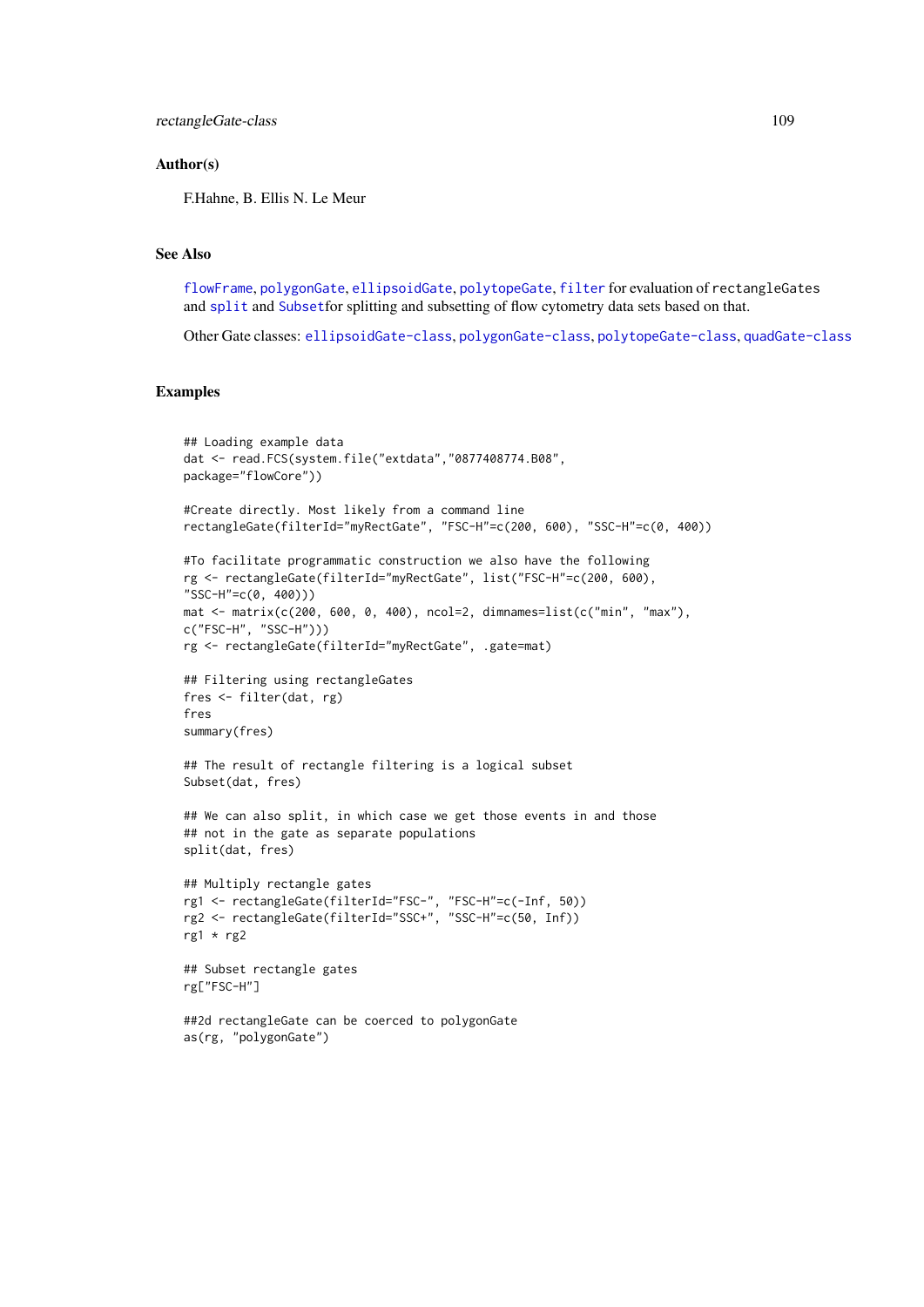<span id="page-109-0"></span>

#### **Description**

Rotate a Gate-type filter object through a specified angle

#### Usage

```
## Default S3 method:
rotate\_gate(obj, deg = NULL, rot\_center = NULL, ...)
```
#### Arguments

| obj        | An ellipsoidGate or polygonGate                                                                                                                                                                                                                                                                       |
|------------|-------------------------------------------------------------------------------------------------------------------------------------------------------------------------------------------------------------------------------------------------------------------------------------------------------|
| deg        | An angle in degrees by which the gate should be rotated in the counter-clockwise<br>direction                                                                                                                                                                                                         |
| rot_center | A separate 2-dimensional center of rotation for the gate, if desired. By de-<br>fault, this will be the center for ellipsoidGate objects or the centroid for<br>polygonGate objects. The rot_center argument is currently only supported<br>for polygonGate objects.<br>Additional arguments not used |
| $\ddots$   |                                                                                                                                                                                                                                                                                                       |

## Details

This method allows for 2-dimensional geometric rotation of filter types defined by simple geometric gates ([ellipsoidGate](#page-23-1), and [polygonGate](#page-90-1)). The method is not defined for rectangleGate or quadGate objects, due to their definition as having 1-dimensional boundaries. Further, keep in mind that the 2-dimensional rotation takes place in the plane where the dimensions of the two variables are evenly linearly scaled. Displaying a rotated ellipse in a plot where the axes are not scaled evenly may make it appear that the ellipse has been distorted even though this is not the case.

The angle provided in the deg argument should be in degrees rather than radians. By default, the rotation will be performed around the center of an ellipsoidGate or the centroid of the area encompassed by a polygonGate. The rot\_center argument allows for specification of a different center of rotation for polygonGate objects (it is not yet implemented for ellipsoidGate objects) but it is usually simpler to perform a rotation and a translation individually than to manually specify the composition as a rotation around a shifted center.

#### Value

A Gate-type filter object of the same type as gate, with the rotation applied

### Examples

```
## Not run:
#' # Rotates the original gate 15 degrees counter-clockwise
rotated_gate <- rotate_gate(original_gate, deg = 15)
# Rotates the original gate 270 degrees counter-clockwise
rotated_gate <- rotate_gate(original_gate, 270)
```
## End(Not run)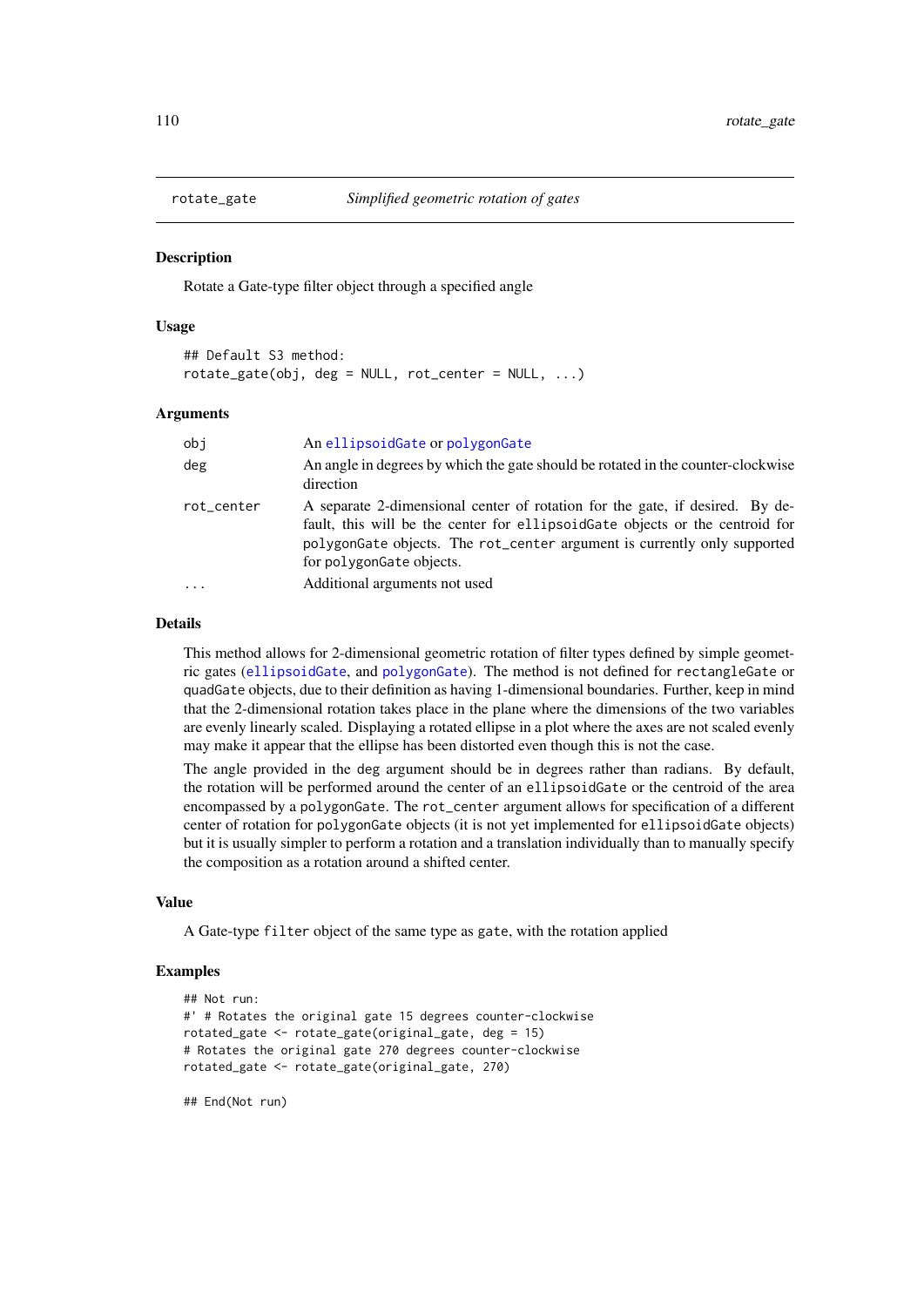<span id="page-110-0"></span>sampleFilter-class *Class "sampleFilter"*

## Description

This non-parameter filter selects a number of events from the primary [flowFrame](#page-44-0).

#### Usage

```
sampleFilter(size, filterId="defaultSampleFilter")
```
## Arguments

| filterId | An optional parameter that sets the filter Id of this filter. The object can |
|----------|------------------------------------------------------------------------------|
|          | later be identified by this name.                                            |
| size     | The number of events to select.                                              |

## Details

Selects a number of events without replacement from a flowFrame.

## Value

Returns a sampleFilter object for use in filtering [flowFrame](#page-44-0)s or other flow cytometry objects.

## **Slots**

size Object of class "numeric". Then number of events that are to be selected.

filterId A character vector that identifies this filter.

## Extends

Class ["concreteFilter"](#page-18-0), directly.

Class ["filter"](#page-30-0), by class concreteFilter, distance 2.

#### Objects from the Class

Objects can be created by calls of the form  $new("sampleFilter", \ldots)$  or using the constructor sampleFilter. The latter is the recommended way.

## Methods

%in% signature(x = "flowFrame", table = "sampleFilter"): The workhorse used to evaluate the gate on data. This is usually not called directly by the user, but internally by calls to the [filter](#page-32-0) methods.

show signature(object = "sampleFilter"): Print information about the gate.

## Author(s)

B. Ellis, F.Hahne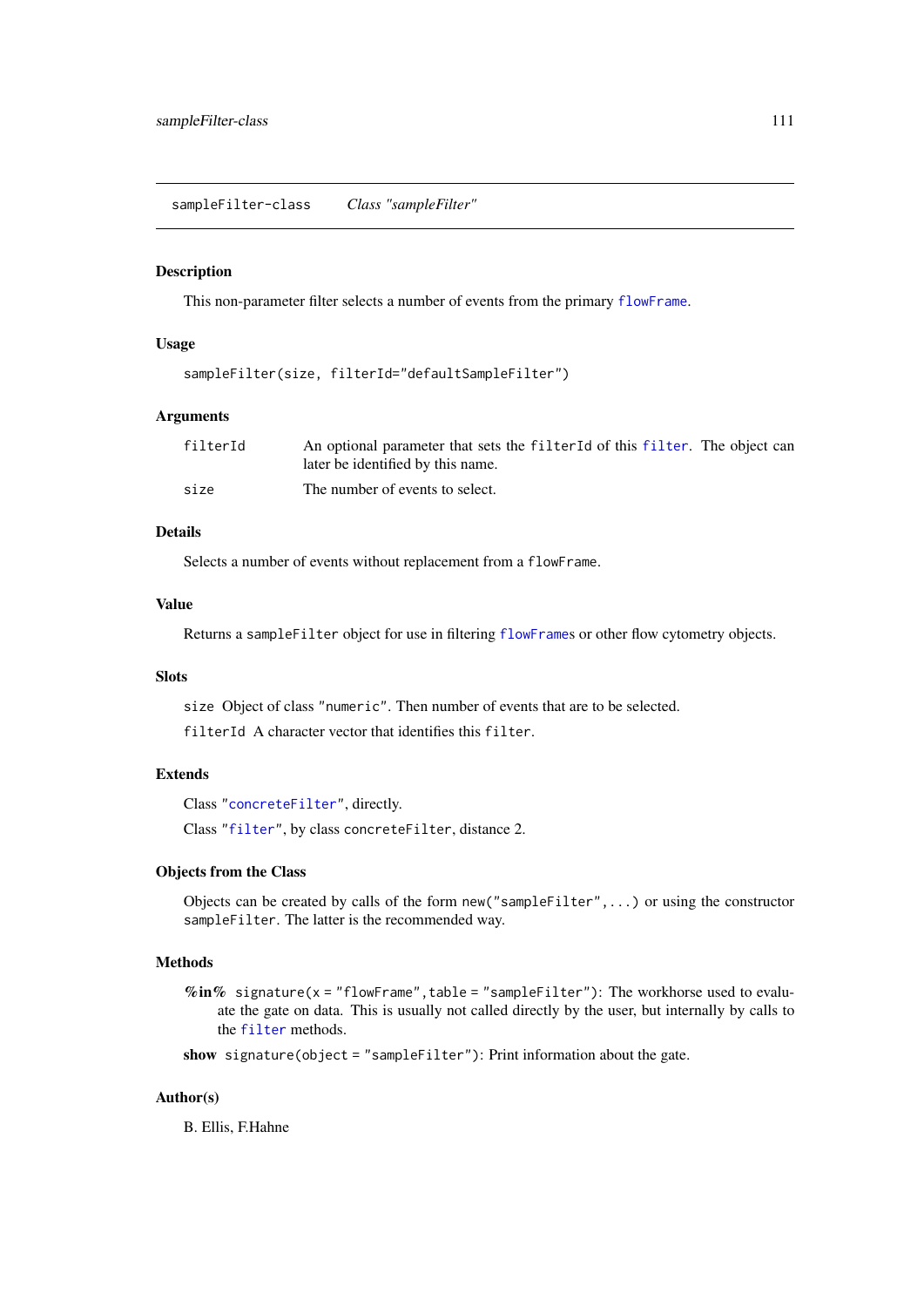#### See Also

[flowFrame](#page-44-0), [filter](#page-32-0) for evaluation of sampleFilters and [split](#page-117-0) and [Subset](#page-123-0)for splitting and subsetting of flow cytometry data sets based on that.

#### Examples

```
## Loading example data
dat <- read.FCS(system.file("extdata","0877408774.B08",
package="flowCore"))
#Create the filter
sf <- sampleFilter(filterId="mySampleFilter", size=500)
sf
## Filtering using sampleFilters
fres <- filter(dat, sf)
fres
summary(fres)
## The result of sample filtering is a logical subset
Subset(dat, fres)
## We can also split, in which case we get those events in and those
## not in the gate as separate populations
split(dat, fres)
```
<span id="page-111-0"></span>

| scaleTransform | Create the definition of a scale transformation function to be applied |
|----------------|------------------------------------------------------------------------|
|                | on a data set                                                          |

#### Description

Create the definition of the scale Transformation that will be applied on some parameter via the transform method. The definition of this function is currently  $x = (x-a)/(b-a)$ . The transformation would normally be used to convert to a 0-1 scale. In this case, b would be the maximum possible value and a would be the minimum possible value.

## Usage

```
scaleTransform(transformationId="defaultScaleTransform", a, b)
```
## Arguments

| transformationId |                                                                    |
|------------------|--------------------------------------------------------------------|
|                  | character string to identify the transformation                    |
| -a               | double that corresponds to the value that will be transformed to 0 |
| b                | double that corresponds to the value that will be transformed to 1 |

<span id="page-111-1"></span>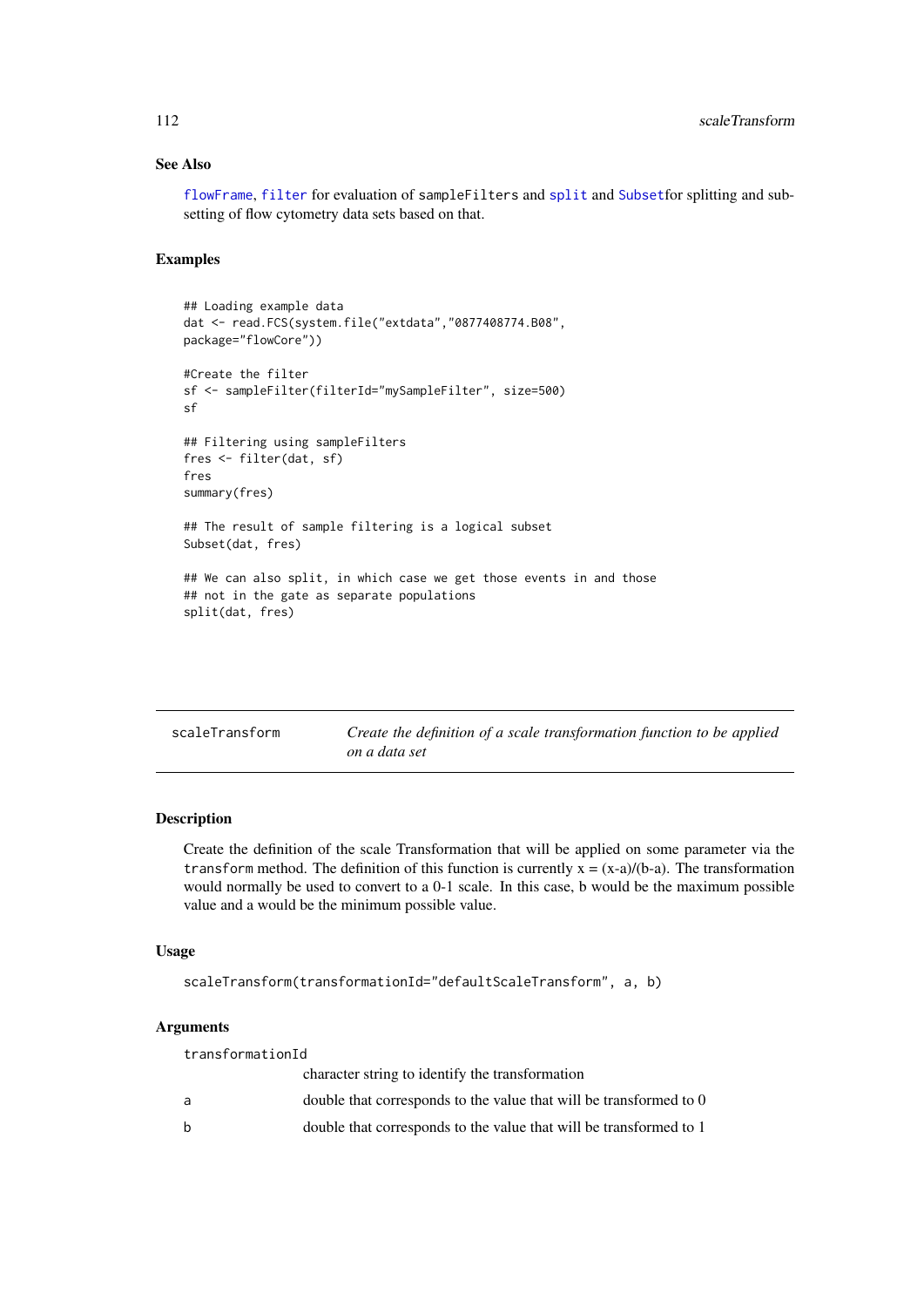<span id="page-112-1"></span>scale\_gate 113

## Value

Returns an object of class transform.

## Author(s)

P. Haaland

## See Also

[transform-class](#page-128-0), [transform](#page-128-1)

Other Transform functions: [arcsinhTransform](#page-4-0), [biexponentialTransform](#page-8-0), [inverseLogicleTransform](#page-64-0), [linearTransform](#page-70-0), [lnTransform](#page-73-0), [logTransform](#page-82-0), [logicleTransform](#page-79-0), [quadraticTransform](#page-96-0), [splitScaleTransform](#page-121-0), [truncateTransform](#page-135-0)

## Examples

```
samp <- read.FCS(system.file("extdata",
   "0877408774.B08", package="flowCore"))
  scaleTrans <- scaleTransform(transformationId="Truncate-transformation", a=1, b=10^4)
  dataTransform <- transform(samp, transformList('FSC-H', scaleTrans))
```
<span id="page-112-0"></span>scale\_gate *Simplified geometric scaling of gates*

## Description

Scale a Gate-type filter object in one or more dimensions

## Usage

```
## Default S3 method:
scale_gate(obj, scale = NULL, ...)
```
#### Arguments

| obj        | A Gate-type filter object (quadGate, rectangleGate, ellipsoidGate, or<br>polygonGate)                                                                                                                                                                                                                 |
|------------|-------------------------------------------------------------------------------------------------------------------------------------------------------------------------------------------------------------------------------------------------------------------------------------------------------|
| scale      | Either a numeric scalar (for uniform scaling in all dimensions) or numeric vector<br>specifying the factor by which each dimension of the gate should be expanded<br>(absolute value $> 1$ ) or contracted (absolute value $< 1$ ). Negative values will<br>result in a reflection in that dimension. |
| $\ddots$ . | Additional arguments not used                                                                                                                                                                                                                                                                         |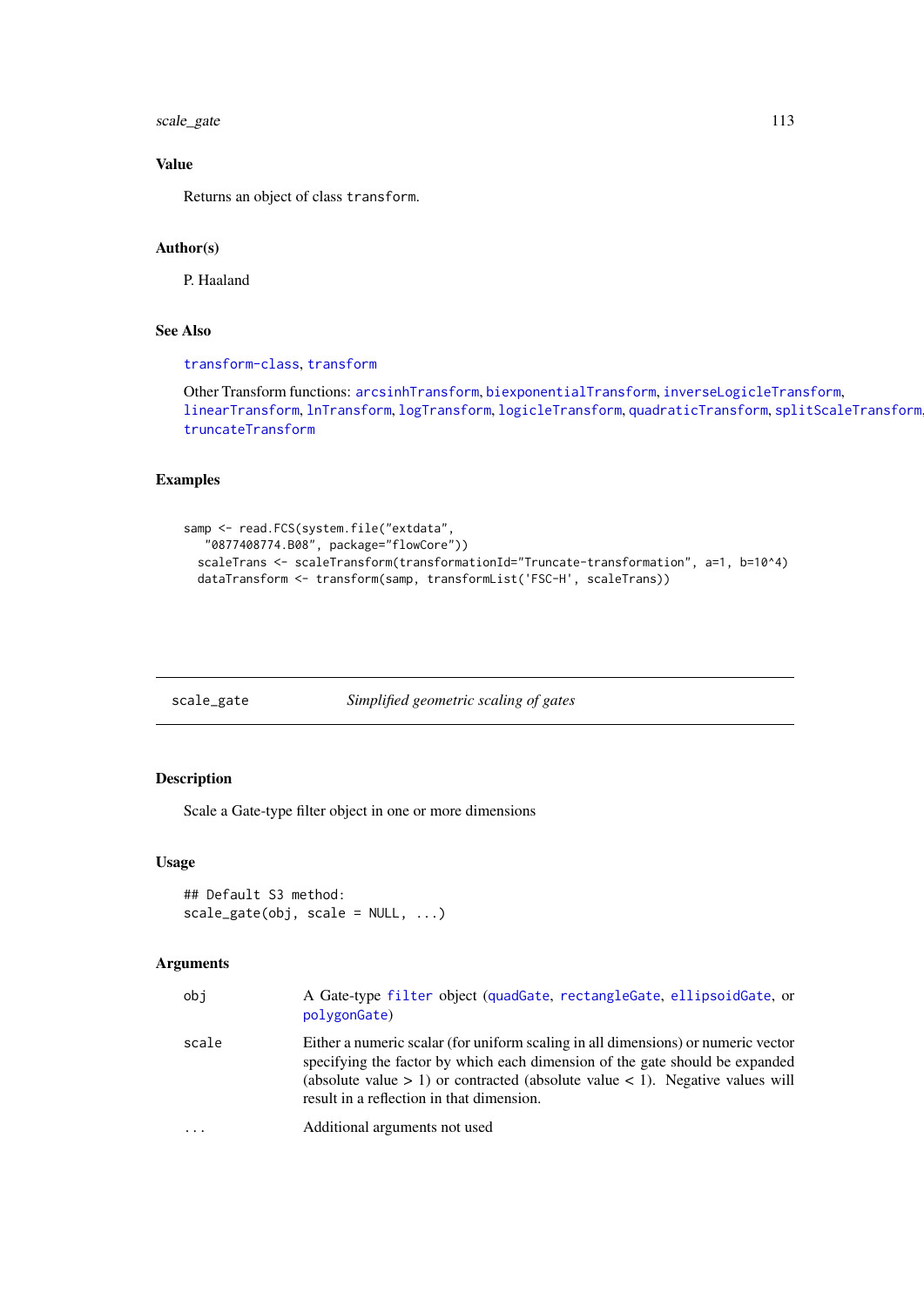#### <span id="page-113-1"></span>Details

This method allows uniform or non-uniform geometric scaling of filter types defined by simple geometric gates ([quadGate](#page-93-0), [rectangleGate](#page-106-0), [ellipsoidGate](#page-23-1), and [polygonGate](#page-90-1)) Note that these methods are for manually altering the geometric definition of a gate. To easily transform the definition of a gate with an accompanyging scale transformation applied to its underlying data, see rescale gate.

The scale argument passed to scale\_gate should be either a scalar or a vector of the same length as the number of dimensions of the gate. If it is scalar, all dimensions will be multiplicatively scaled uniformly by the scalar factor provided. If it is a vector, each dimension will be scaled by its corresponding entry in the vector.

The scaling behavior of scale\_gate depends on the type of gate passed to it. For rectangleGate and quadGate objects, this amounts to simply scaling the values of the 1-dimensional boundaries. For polygonGate objects, the values of scale will be used to determine scale factors in the direction of each of the 2 dimensions of the gate (scale\_gate is not yet defined for higher-dimensional polytopeGate objects). Important: For ellipsoidGate objects, scale determines scale factors for the major and minor axes of the ellipse, *in that order*. Scaling by a negative factor will result in a reflection in the corresponding dimension.

#### Value

A Gate-type filter object of the same type as gate, with the scaling applied

## Examples

```
## Not run:
# Scales both dimensions by a factor of 5
scaled_gate <- scale_gate(original_gate, 5)
# Shrinks the gate in the first dimension by factor of 1/2
# and expands it in the other dimension by factor of 3
scaled_gate <- scale_gate(original_gate, c(0.5,3))
## End(Not run)
```
<span id="page-113-0"></span>setOperationFilter-class

*Class "setOperationFilter"*

## Description

This is a Superclass for the unionFilter, intersectFilter, complementFilter and subsetFilter classes, which all consist of two or more component filters and are constructed using set operators  $(8, |, |,$ and %&% or %subset% respectively).

## **Slots**

filters Object of class "list", containing the component filters.

filterId Object of class "character" referencing the filter applied.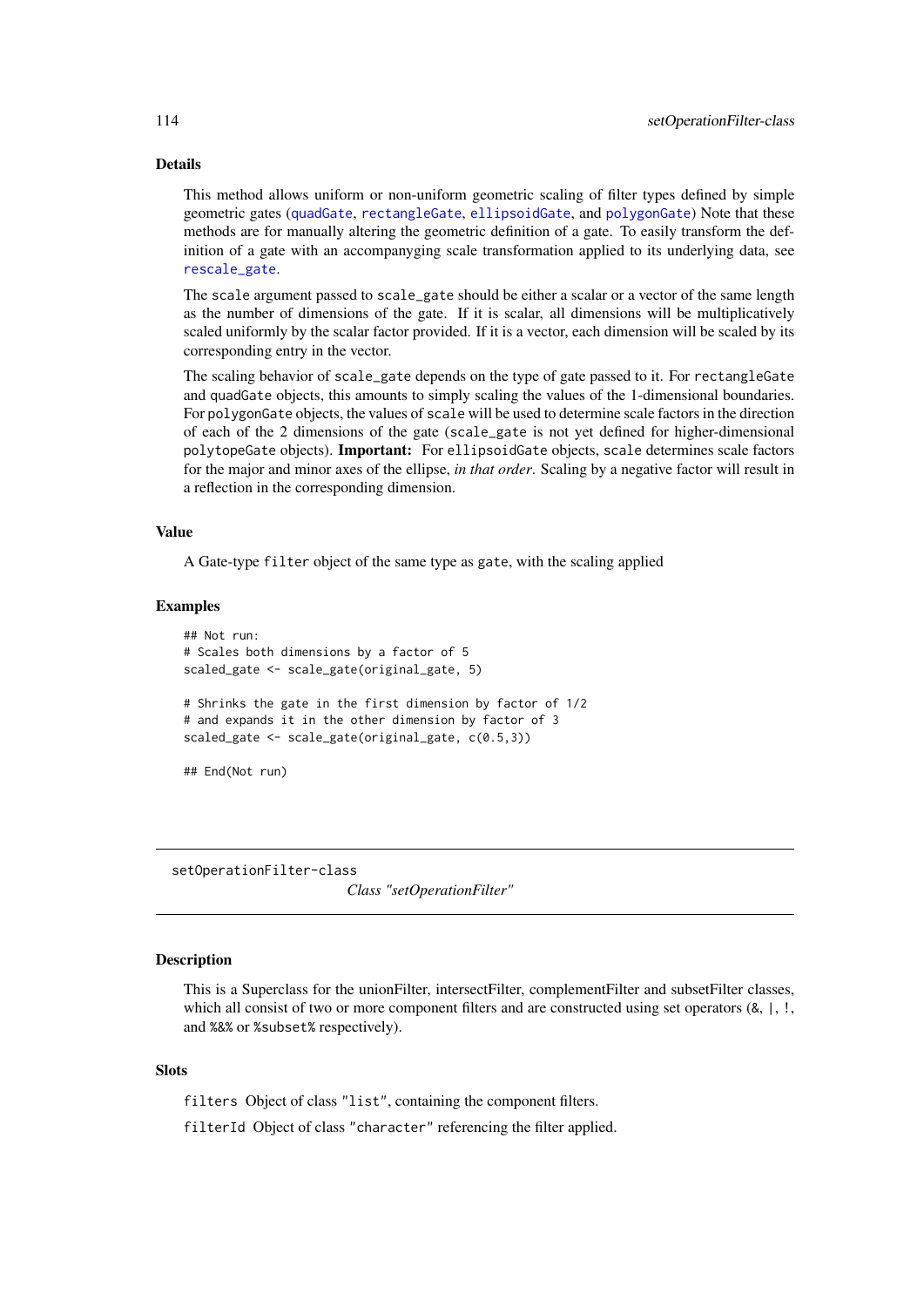shift\_gate 115

#### Extends

Class ["filter"](#page-30-0), directly.

#### Author(s)

B. Ellis

## See Also

## [filter](#page-32-0)

Other setOperationFilter classes: [complementFilter-class](#page-18-1), [intersectFilter-class](#page-63-0), [subsetFilter-class](#page-124-0), [unionFilter-class](#page-136-0)

<span id="page-114-0"></span>shift\_gate *Simplified geometric translation of gates*

#### Description

Shift a Gate-type filter object in one or more dimensions

## Usage

```
## Default S3 method:
shift_gate(obj, dx = NULL, dy = NULL,center = NULL, ...
```
## Arguments

| obj      | A Gate-type filter object (quadGate, rectangleGate, ellipsoidGate, or<br>polygonGate)                                                                                                                                                                                                                                                     |
|----------|-------------------------------------------------------------------------------------------------------------------------------------------------------------------------------------------------------------------------------------------------------------------------------------------------------------------------------------------|
| dx       | Either a numeric scalar or numeric vector. If it is scalar, this is just the desired<br>shift of the gate in its first dimension. If it is a vector, it specifies both dx and<br>dy as (dx, dy). This provides an alternate syntax for shifting gates, as well as<br>allowing shifts of ellipsoid Gate objects in more than 2 dimensions. |
| dy       | A numeric scalar specifying the desired shift of the gate in its second dimension.                                                                                                                                                                                                                                                        |
| center   | A numeric vector specifying where the center or centroid should be moved<br>(rather than specifying dx and/or dy)                                                                                                                                                                                                                         |
| $\ddots$ | Additional arguments not used                                                                                                                                                                                                                                                                                                             |

#### Details

This method allows for geometric translation of filter types defined by simple geometric gates (rectangleGate, quadGate, [ellipsoidGate](#page-23-1), or [polygonGate](#page-90-1)). The method provides two approaches to specify a translation. For rectangleGate objects, this will shift the min and max bounds by the same amount in each specified dimension. For quadGate objects, this will simply shift the divinding boundary in each dimension. For ellipsoidGate objects, this will shift the center (and therefore all points of the ellipse). For polgonGate objects, this will simply shift all of the points defining the polygon.

The method allows two different approaches to shifting a gate. Through the dx and/or dy arguments, a direct shift in each dimension can be provided. Alternatively, through the center argument, the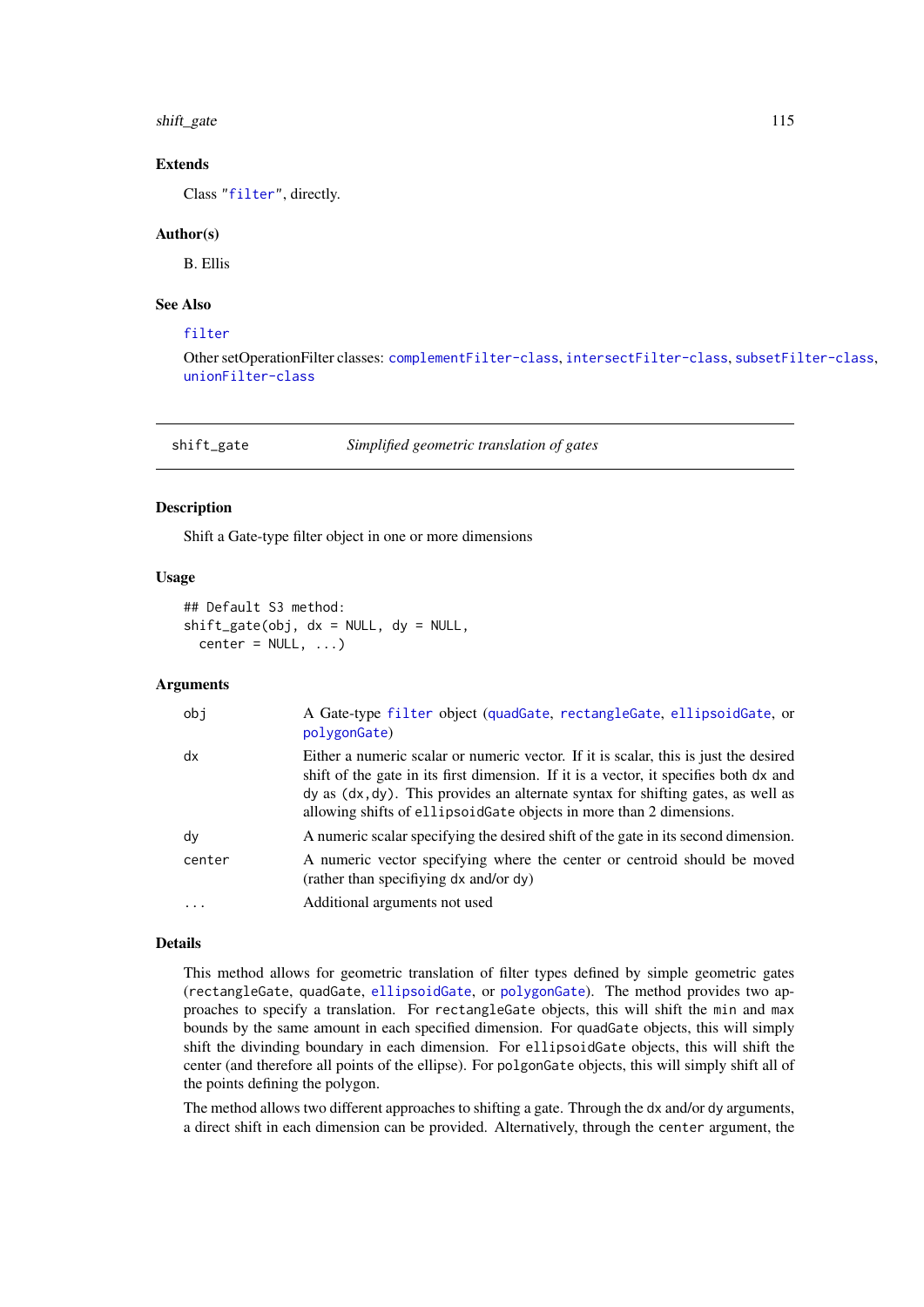gate can be directly moved to a new location in relation to the old center of the gate. For quadGate objects, this center is the intersection of the two dividing boundaries (so the value of the boundary slot). For rectangleGate objects, this is the center of the rectangle defined by the intersections of the centers of each interval. For ellipsoidGate objects, it is the center of the ellipsoid, given by the mean slot. For polygonGate objects, the centroid of the old polygon will be calculated and shifted to the new location provided by center and all other points on the polygon will be shifted by relation to the centroid.

#### Value

A Gate-type filter object of the same type as gate, with the translation applied

#### Examples

```
## Not run:
# Moves the entire gate +500 in its first dimension and 0 in its second dimension
shifted_gate <- shift_gate(original_gate, dx = 500)
#Moves the entire gate +250 in its first dimension and +700 in its second dimension
shifted_gate <- shift_gate(original_gate, dx = 500, dy = 700)
# Same as previous
shifted_gate <- shift_gate(original_gate, c(500,700))
# Move the gate based on shifting its center to (700, 1000)
shifted_gate <- shift_gate(original_gate, center = c(700, 1000))
## End(Not run)
```
<span id="page-115-0"></span>singleParameterTransform-class *Class "singleParameterTransform"*

#### Description

A transformation that operates on a single parameter

## Slots

.Data Object of class "function". The transformation.

parameters Object of class "transformation". The parameter to transform. Can be a derived parameter from another transformation.

transformationId Object of class "character". An identifier for the object.

#### Objects from the Class

Objects can be created by calls of the form new("singleParameterTransform",...).

#### Extends

Class ["transform"](#page-128-0), directly. Class ["transformation"](#page-129-0), by class "transform", distance 2. Class ["characterOrTransformation"](#page-12-0), by class "transform", distance 3.

<span id="page-115-1"></span>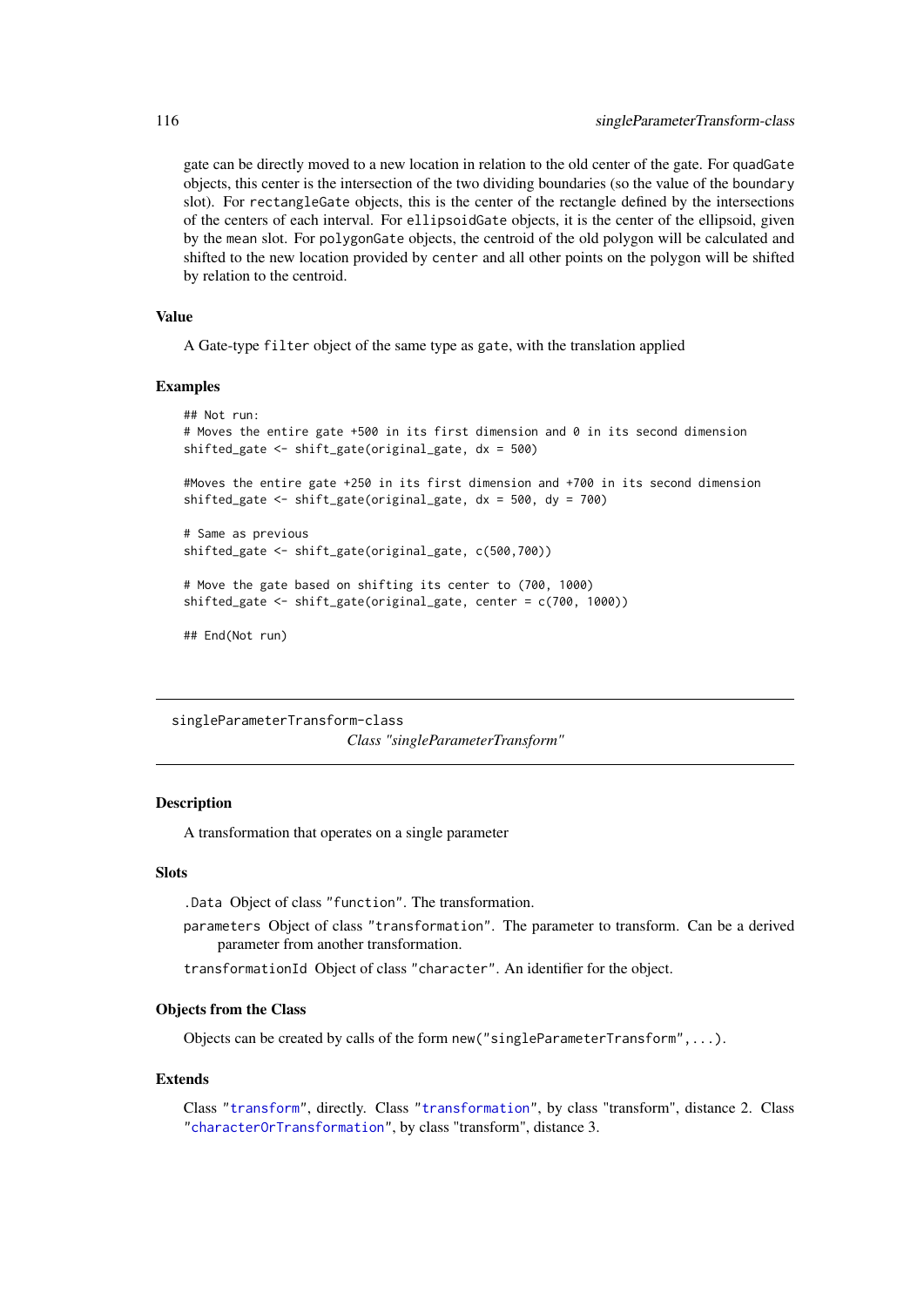#### <span id="page-116-1"></span>sinht-class 117

#### Author(s)

F Hahne

## Examples

```
showClass("singleParameterTransform")
```
<span id="page-116-0"></span>sinht-class *Class "sinht"*

## Description

Hyperbolic sin transform class, which represents a transformation defined by the function:

f(parameter, a, b) = sinh(parameter/b)/a

This definition is such that it can function as an inverse of [asinht](#page-5-0) using the same definitions of the constants a and b.

## Slots

.Data Object of class "function".

a Object of class "numeric" – non-zero constant.

b Object of class "numeric" – non-zero constant.

parameters Object of class "transformation" – flow parameter to be transformed

transformationId Object of class "character" – unique ID to reference the transformation.

## Objects from the Class

Objects can be created by calls to the constructor sinht(parameter,a,b,transformationId).

## Extends

Class ["singleParameterTransform"](#page-115-0), directly.

Class ["transform"](#page-128-0), by class "singleParameterTransform", distance 2.

Class ["transformation"](#page-129-0), by class "singleParameterTransform", distance 3.

Class ["characterOrTransformation"](#page-12-0), by class "singleParameterTransform", distance 4.

#### Note

The transformation object can be evaluated using the eval method by passing the data frame as an argument.The transformed parameters are returned as a matrix with a single column.(See example below)

## Author(s)

Gopalakrishnan N, F.Hahne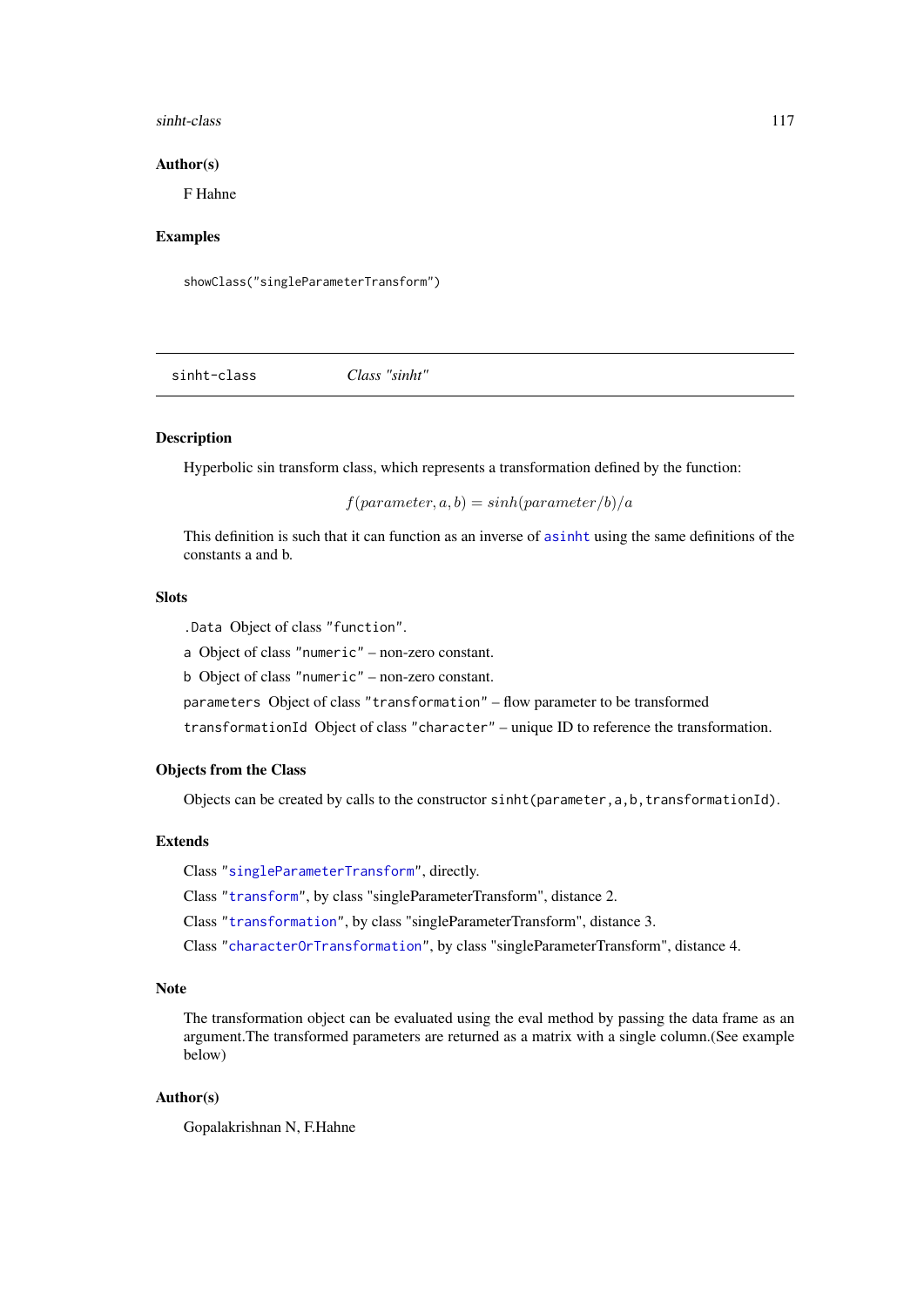#### <span id="page-117-1"></span>References

Gating-ML Candidate Recommendation for Gating Description in Flow Cytometry V 1.5

#### See Also

#### asinht

Other mathematical transform classes: [EHtrans-class](#page-22-0), [asinht-class](#page-5-0), [asinhtGml2-class](#page-6-0), [dg1polynomial-class](#page-20-0), [exponential-class](#page-26-0), [hyperlog-class](#page-59-0), [hyperlogtGml2-class](#page-60-0), [invsplitscale-class](#page-65-0), [lintGml2-class](#page-71-0), [logarithm-class](#page-74-0), [logicletGml2-class](#page-76-0), [logtGml2-class](#page-80-0), [quadratic-class](#page-95-0), [ratio-class](#page-98-0), [ratiotGml2-class](#page-99-0), [splitscale-class](#page-119-0), [squareroot-class](#page-122-0), [unitytransform-class](#page-136-1)

## Examples

```
dat <- read.FCS(system.file("extdata","0877408774.B08", package="flowCore"))
sinh1<-sinht(parameters="FSC-H", a=1, b=2000, transformationId="sinH1")
transOut<-eval(sinh1)(exprs(dat))
```
split-methods *Methods to split flowFrames and flowSets according to filters*

#### <span id="page-117-0"></span>Description

Divide a flow cytometry data set into several subset according to the results of a filtering operation. There are also methods available to split according to a factor variable.

## Details

The splitting operation in the context of [flowFrame](#page-44-1)s and [flowSet](#page-50-0)s is the logical extension of subsetting. While the latter only returns the events contained within a gate, the former splits the data into the groups of events contained within and those not contained within a particular gate. This concept is extremely useful in applications where gates describe the distinction between positivity and negativity for a particular marker.

The flow data structures in flowCore can be split into subsets on various levels:

[flowFrame](#page-44-1): row-wise splitting of the raw data. In most cases, this will be done according to the outcome of a filtering operation, either using a filter that identifiers more than one sub-population or by a logical filter, in which case the data is split into two populations: "in the filter" and "not in the filter". In addition, the data can be split according to a factor (or a numeric or character vector that can be coerced into a factor).

[flowSet](#page-50-0): can be either split into subsets of [flowFrame](#page-44-1)s according to a factor or a vector that can be coerced into a factor, or each individual [flowFrame](#page-44-1) into subpopulations based on the [filter](#page-30-0)s or [filterResult](#page-37-0)s provided as a list of equal length.

Splitting has a special meaning for filters that result in [multipleFilterResult](#page-85-0)s or [manyFilterResult](#page-83-0)s, in which case simple subsetting doesn't make much sense (there are multiple populations that are defined by the gate and it is not clear which of those should be used for the subsetting operation). Accordingly, splitting of multipleFilterResults creates multiple subsets. The argument population can be used to limit the output to only one or some of the resulting subsets. It takes as values a character vector of names of the populations of interest. See the documentation of the different filter classes on how population names can be defined and the respective default values. For splitting of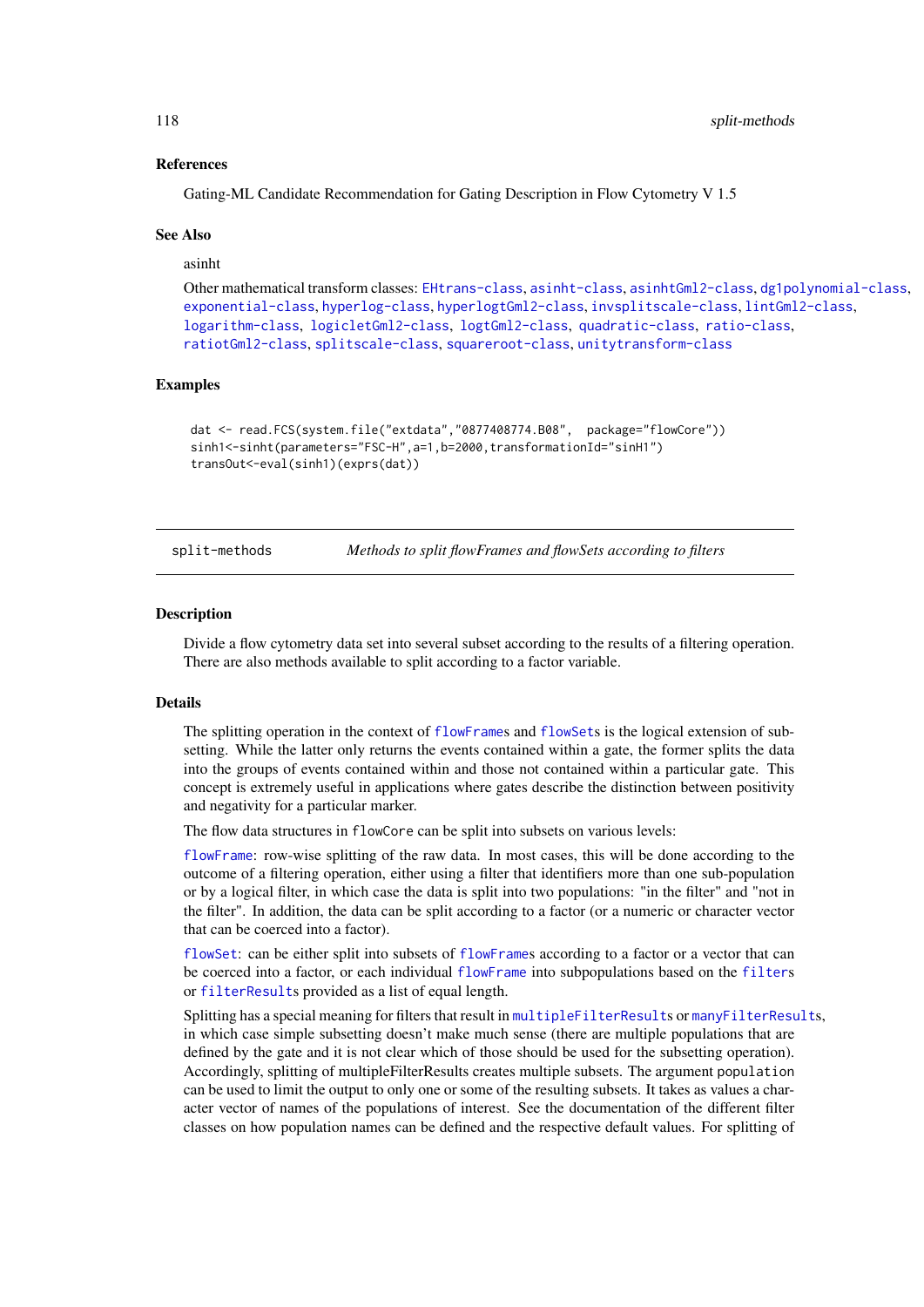#### split-methods 119

[logicalFilterResult](#page-75-0)s, the population argument can be used to set the population names since there is no reasonable default other than the name of the gate. The content of the argument prefix will be prepended to the population names and '+' or '-' are finally appended allowing for more flexible naming schemes.

The default return value for any of the split methods is a list, but the optional logical argument flowSet can be used to return a [flowSet](#page-50-0) instead. This only applies when splitting [flowFrame](#page-44-1)s, splitting of [flowSet](#page-50-0)s always results in lists of [flowSet](#page-50-0) objects.

## Methods

[flowFrame](#page-44-0) methods:

- split( $x =$  "flowFrame",  $f =$  "ANY", drop = "ANY") Catch all input and cast an error if there is no method for f to dispatch to.
- split( $x =$  "[flowFrame](#page-44-0)",  $f =$  "factor", drop = "ANY") Split a flowFrame by a factor variable. Length of f should be the same as  $nrow(x)$ , otherwise it will be recycled, possibly leading to undesired outcomes. The optional argument drop works in the usual way, in that it removes empty levels from the factor before splitting.
- split( $x =$  "flowFrame",  $f =$  "character", drop = "ANY") Coerce f to a factor and split on that.
- split( $x =$  "flowFrame",  $f =$  "numeric",  $drop =$  "ANY") Coerce f to a factor and split on that.
- $split(x = "flowerrame", f = "filter", drop = "ANY")$  $split(x = "flowerrame", f = "filter", drop = "ANY")$  $split(x = "flowerrame", f = "filter", drop = "ANY")$  First applies the filter to the [flowFrame](#page-44-1) and then splits on the resulting [filterResult](#page-37-0) object.
- split( $x =$  "flowFrame",  $f =$  "logicalFilterResult", drop = "ANY") Split into the two subpopulations (in and out of the gate). The optional argument population can be used to control the names of the results.
- $split(x = "flowFrame", f = "manyFilterResult", drop = "ANY")$  Split into the several subpopulations identified by the filtering operation. Instead of returning a list, the additional logical argument codeflowSet makes the method return an object of class [flowSet](#page-50-0). The optional population argument takes a character vector indicating the subpopulations to use for splitting (as identified by the population name in the filterDetails slot).
- split(x = "flowFrame", f = "multipleFilterResult", drop = "ANY") Split into the several subpopulations identified by the filtering operation. Instead of returning a list, the additional logical argument code[flowSet](#page-50-0) makes the method return an object of class flowSet. The optional population argument takes a character vector indicating the subpopulations to use for splitting (as identified by the population name in the filterDetails slot). Alternatively, this can be a list of characters, in which case the populations for each list item are collapsed into one [flowFrame](#page-44-1).

[flowSet](#page-50-0) methods:

- split( $x =$  "flowSet",  $f =$  "ANY", drop = "ANY") Catch all input and cast an error if there is no method for f to dispatch to.
- $split(x = "flowSet", f = "factor", drop = "ANY")$  $split(x = "flowSet", f = "factor", drop = "ANY")$  $split(x = "flowSet", f = "factor", drop = "ANY")$  Split a flowSet by a factor variable. Length of f needs to be the same as  $length(x)$ . The optional argument drop works in the usual way, in that it removes empty levels from the factor before splitting.

split( $x =$  "flowSet",  $f =$  "character", drop = "ANY") Coerce f to a factor and split on that.

split( $x = "flowSet", f = "numeric", drop = "ANY")$  Coerce f to a factor and split on that.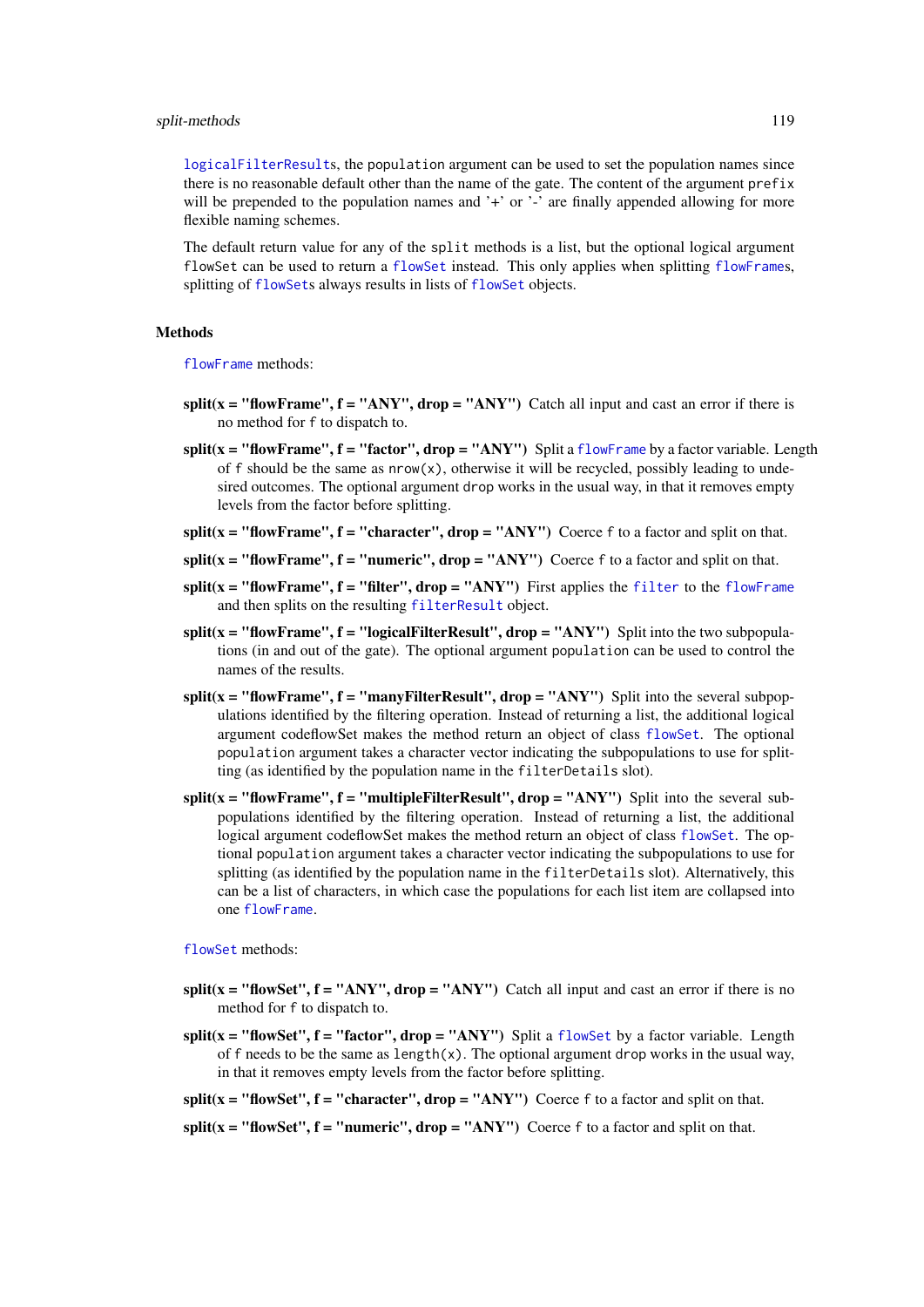<span id="page-119-1"></span> $split(x = "flowSet", f = "list", drop = "ANY")$  $split(x = "flowSet", f = "list", drop = "ANY")$  $split(x = "flowSet", f = "list", drop = "ANY")$  Split a flowSet by a list of [filterResult](#page-37-0)s (as typically returned by filtering operations on a [flowSet](#page-50-0)). The length of the list has to be equal to the length of the [flowSet](#page-50-0) and every list item needs to be a [filterResult](#page-37-0) of equal class with the same parameters. Instead of returning a list, the additional logical argument codeflowSet makes the method return an object of class [flowSet](#page-50-0). The optional population argument takes a character vector indicating the subpopulations to use for splitting (as identified by the population name in the filterDetails slot). Alternatively, this can be a list of characters, in which case the populations for each list item are collapsed into one [flowFrame](#page-44-1). Note that using the population argument implies common population names for all[filterResult](#page-37-0)s in the list and there will be an error if this is not the case.

#### Author(s)

F Hahne, B. Ellis, N. Le Meur

#### Examples

```
data(GvHD)
qGate <- quadGate(filterId="qg", "FSC-H"=200, "SSC-H"=400)
## split a flowFrame by a filter that creates
## a multipleFilterResult
samp <- GvHD[[1]]
fres <- filter(samp, qGate)
split(samp, qGate)
## return a flowSet rather than a list
split(samp, fres, flowSet=TRUE)
## only keep one population
names(fres)
##split(samp, fres, population="FSC-Height+SSC-Height+")
## split the whole set, only keep two populations
##split(GvHD, qGate, population=c("FSC-Height+SSC-Height+",
##"FSC-Height-SSC-Height+"))
## now split the flowSet according to a factor
```

```
split(GvHD, pData(GvHD)$Patient)
```
<span id="page-119-0"></span>splitscale-class *Class "splitscale"*

#### Description

The split scale transformation class defines a transformation that has a logarithmic scale at high values and a linear scale at low values. The transition points are chosen so that the slope of the transformation is continuous at the transition points.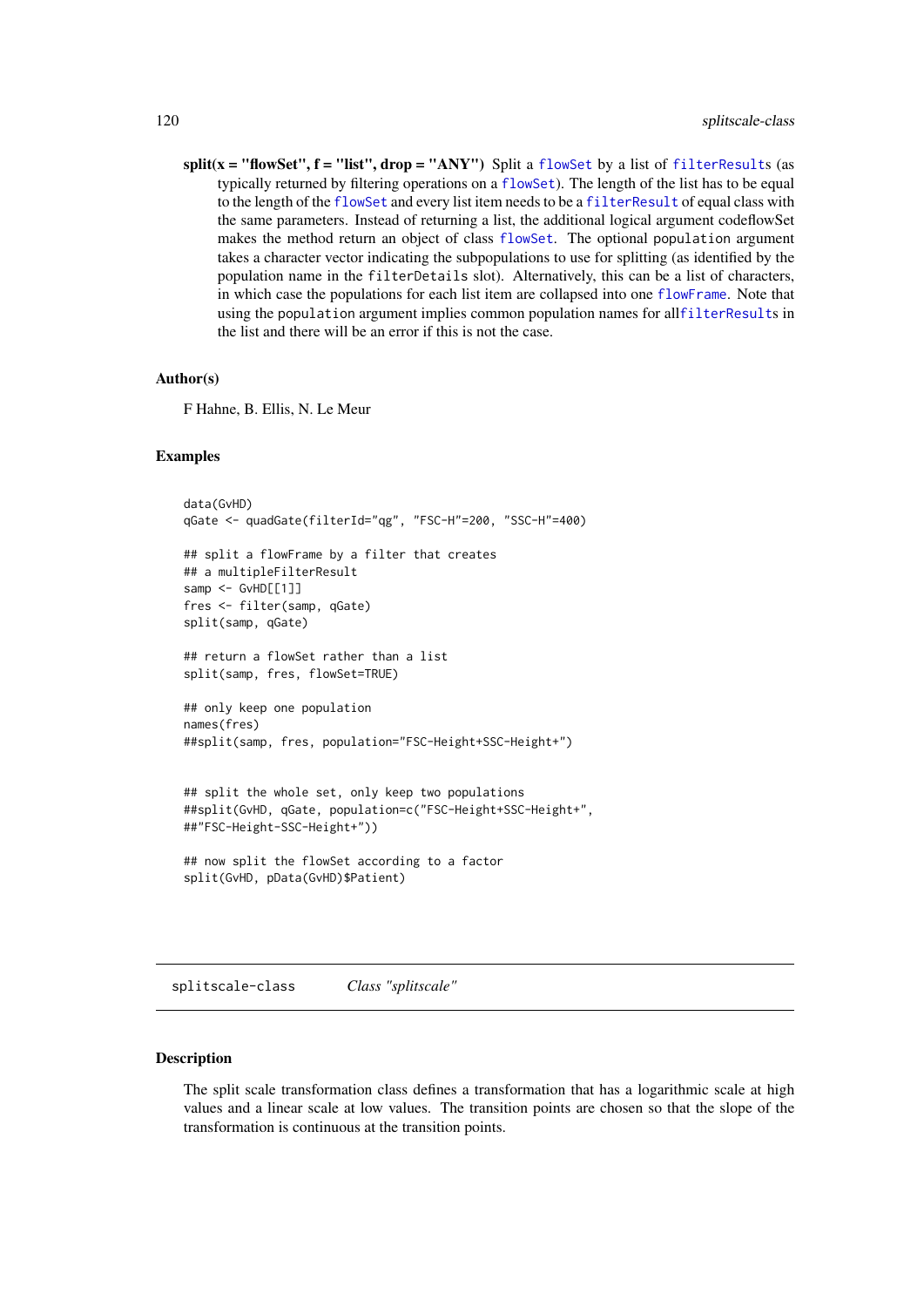#### splitscale-class 121

#### Details

The split scale transformation is defined by the function

 $f(parameter, r, maxValue, transitionChannel) = a * parameter + b, parameter  $\leq t$$ 

 $(parameter, r, maxValue, transitionChannel) = log_{10}(c * parameter) * \frac{r}{4}$  $\frac{1}{d}$ , parameter > t where,

$$
b = \frac{transitionChannel}{2}
$$
  

$$
d = \frac{2 * log_{10}(e) * r}{transitionChannel} + log_{10}(maxValue)
$$
  

$$
t = 10^{log_{10}t}
$$
  

$$
a = \frac{transitionChannel}{2 * t}
$$
  

$$
log_{10}ct = \frac{(a * t + b) * d}{r}
$$
  

$$
c = 10^{log_{10}ct}
$$

**Slots** 

.Data Object of class "function".

- r Object of class "numeric" a positive value indicating the range of the logarithmic part of the display.
- maxValue Object of class "numeric" a positive value indicating the maximum value the transformation is applied to.
- transitionChannel Object of class "numeric" non negative value that indicates where to split the linear vs. logarithmic transformation.
- parameters Object of class "transformation" flow parameter to be transformed.

transformationId Object of class "character" – unique ID to reference the transformation.

## Objects from the Class

Objects can be created by calls to the constructor splitscale(parameters,r,maxValue,transitionChannel,transf

## Extends

Class ["singleParameterTransform"](#page-115-0), directly. Class ["transform"](#page-128-0), by class "singleParameter-Transform", distance 2. Class ["transformation"](#page-129-0), by class "singleParameterTransform", distance 3. Class ["characterOrTransformation"](#page-12-0), by class "singleParameterTransform", distance 4.

#### Note

The transformation object can be evaluated using the eval method by passing the data frame as an argument.The transformed parameters are returned as a matrix with a single column. (See example below)

## Author(s)

Gopalakrishnan N, F.Hahne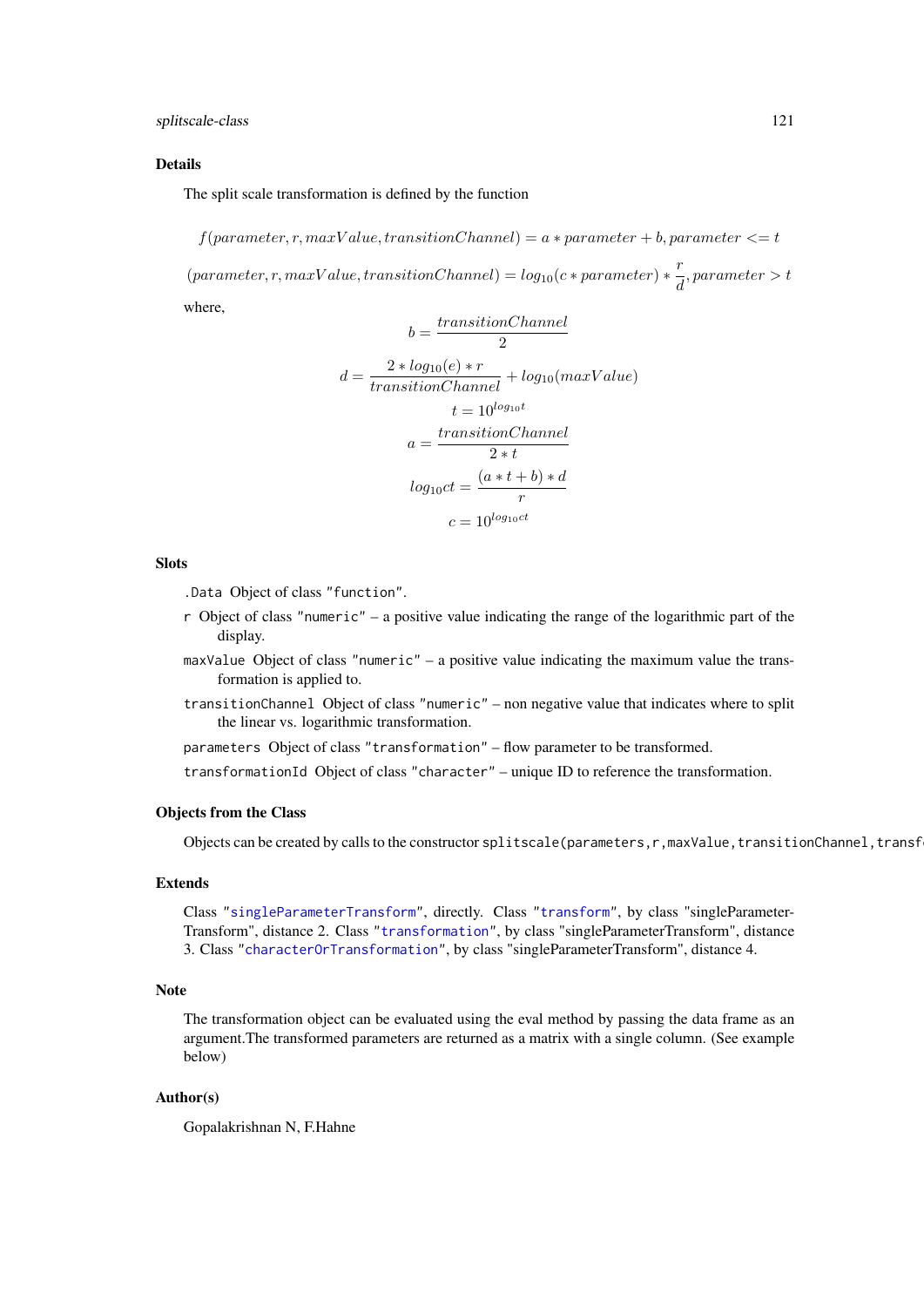#### References

Gating-ML Candidate Recommendation for Gating Description in Flow Cytometry

#### See Also

## invsplitscale

```
Other mathematical transform classes: EHtrans-class, asinht-class, asinhtGml2-class, dg1polynomial-class,
exponential-class, hyperlog-class, hyperlogtGml2-class, invsplitscale-class, lintGml2-class,
logarithm-class, logicletGml2-class, logtGml2-class, quadratic-class, ratio-class,
ratiotGml2-class, sinht-class, squareroot-class, unitytransform-class
```
## Examples

```
dat <- read.FCS(system.file("extdata","0877408774.B08",package="flowCore"))
sp1<-splitscale("FSC-H", r=768, maxValue=10000, transitionChannel=256)
transOut<-eval(sp1)(exprs(dat))
```
<span id="page-121-0"></span>splitScaleTransform *Compute the split-scale transformation describe by FL. Battye*

## Description

The split scale transformation described by Francis L. Battye [B15] (Figure 13) consists of a logarithmic scale at high values and a linear scale at low values with a fixed transition point chosen so that the slope (first derivative) of the transform is continuous at that point. The scale extends to the negative of the transition value that is reached at the bottom of the display.

#### Usage

```
splitScaleTransform(transformationId="defaultSplitscaleTransform",
                    maxValue=1023, transitionChannel=64, r=192)
```
#### Arguments

| transformationId                                                                                                                                                                                           |
|------------------------------------------------------------------------------------------------------------------------------------------------------------------------------------------------------------|
| A name to assign to the transformation. Used by the transform/filter integration<br>routines.                                                                                                              |
| Maximum value the transformation is applied to, e.g., 1023                                                                                                                                                 |
| transitionChannel                                                                                                                                                                                          |
| Where to split the linear versus the logarithmic transformation, e.g., 64                                                                                                                                  |
| Range of the logarithm part of the display, ie. it may be expressed as the max-<br>Channel - transitionChannel considering the maxChannel as the maximum value<br>to be obtained after the transformation. |
|                                                                                                                                                                                                            |

## Value

Returns values giving the inverse of the biexponential within a certain tolerance. This function should be used with care as numerical inversion routines often have problems with the inversion process due to the large range of values that are essentially 0. Do not be surprised if you end up with population splitting about w and other odd artifacts.

<span id="page-121-1"></span>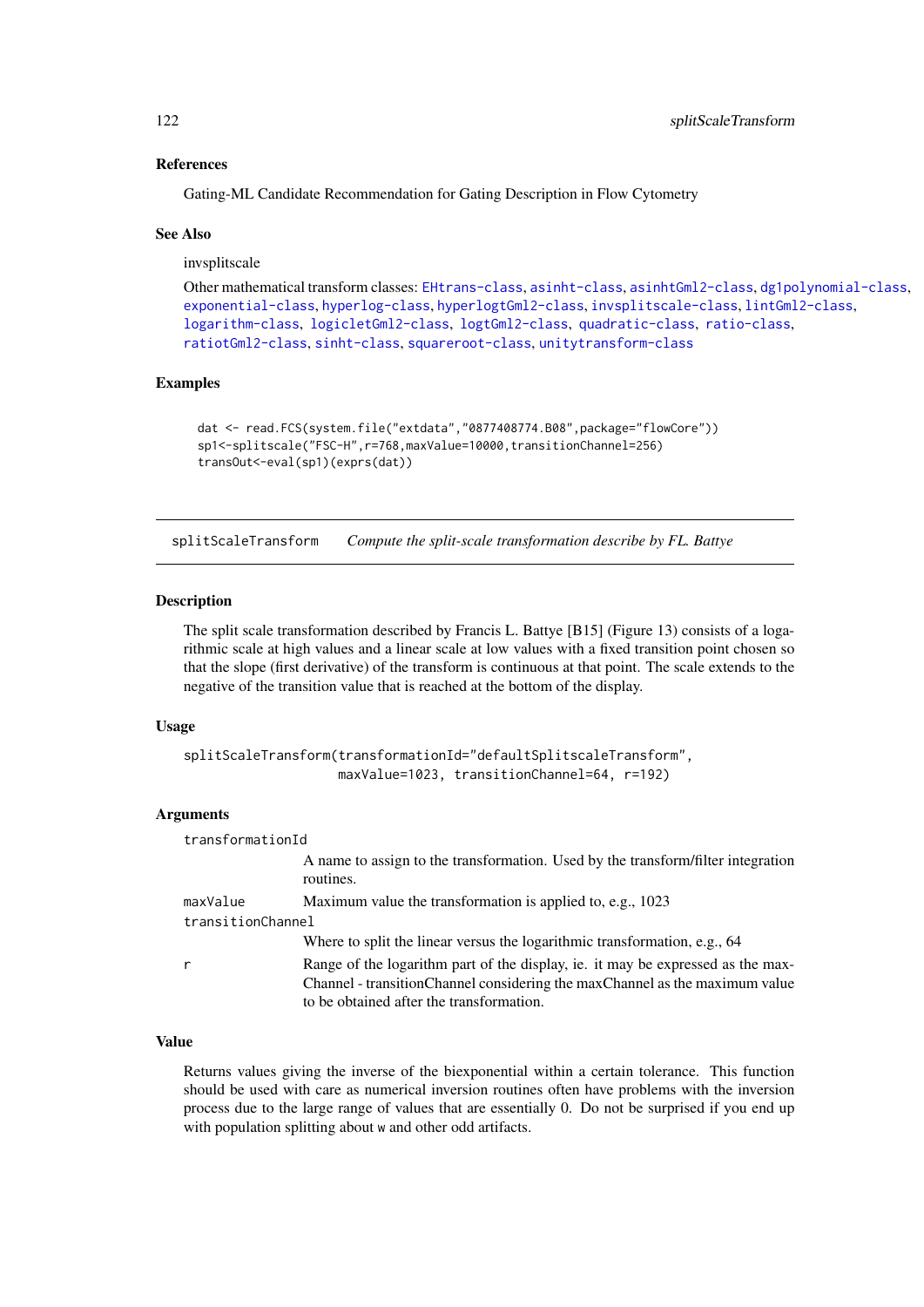#### <span id="page-122-1"></span>squareroot-class 123

#### Author(s)

N. LeMeur

#### References

Battye F.L. A Mathematically Simple Alternative to the Logarithmic Transform for Flow Cytometric Fluorescence Data Displays. http://www.wehi.edu.au/cytometry/Abstracts/AFCG05B.html.

## See Also

#### [transform](#page-128-1)

Other Transform functions: [arcsinhTransform](#page-4-0), [biexponentialTransform](#page-8-0), [inverseLogicleTransform](#page-64-0), [linearTransform](#page-70-0), [lnTransform](#page-73-0), [logTransform](#page-82-0), [logicleTransform](#page-79-0), [quadraticTransform](#page-96-0), [scaleTransform](#page-111-0), [truncateTransform](#page-135-0)

#### Examples

```
data(GvHD)
ssTransform <- splitScaleTransform("mySplitTransform")
after.1 <- transform(GvHD, transformList('FSC-H', ssTransform))
opar = par(mfcol=c(2, 1))plot(density(exprs(GvHD[[1]])[, 1]), main="Original")
plot(density(exprs(after.1[[1]])[, 1]), main="Split-scale Transform")
```
<span id="page-122-0"></span>squareroot-class *Class "squareroot"*

## Description

Square root transform class, which represents a transformation defined by the function

$$
f(parameter, a) = \sqrt{\left|\frac{parameter}{a}\right|}
$$

Slots

.Data Object of class "function"

a Object of class "numeric" – non-zero multiplicative constant

parameters Object of class "transformation" – flow parameter to be transformed.

transformationId Object of class "character" – unique ID to reference the transformation.

## Objects from the Class

Objects can be created by calls to the constructor squareroot (parameters, a, transformationId)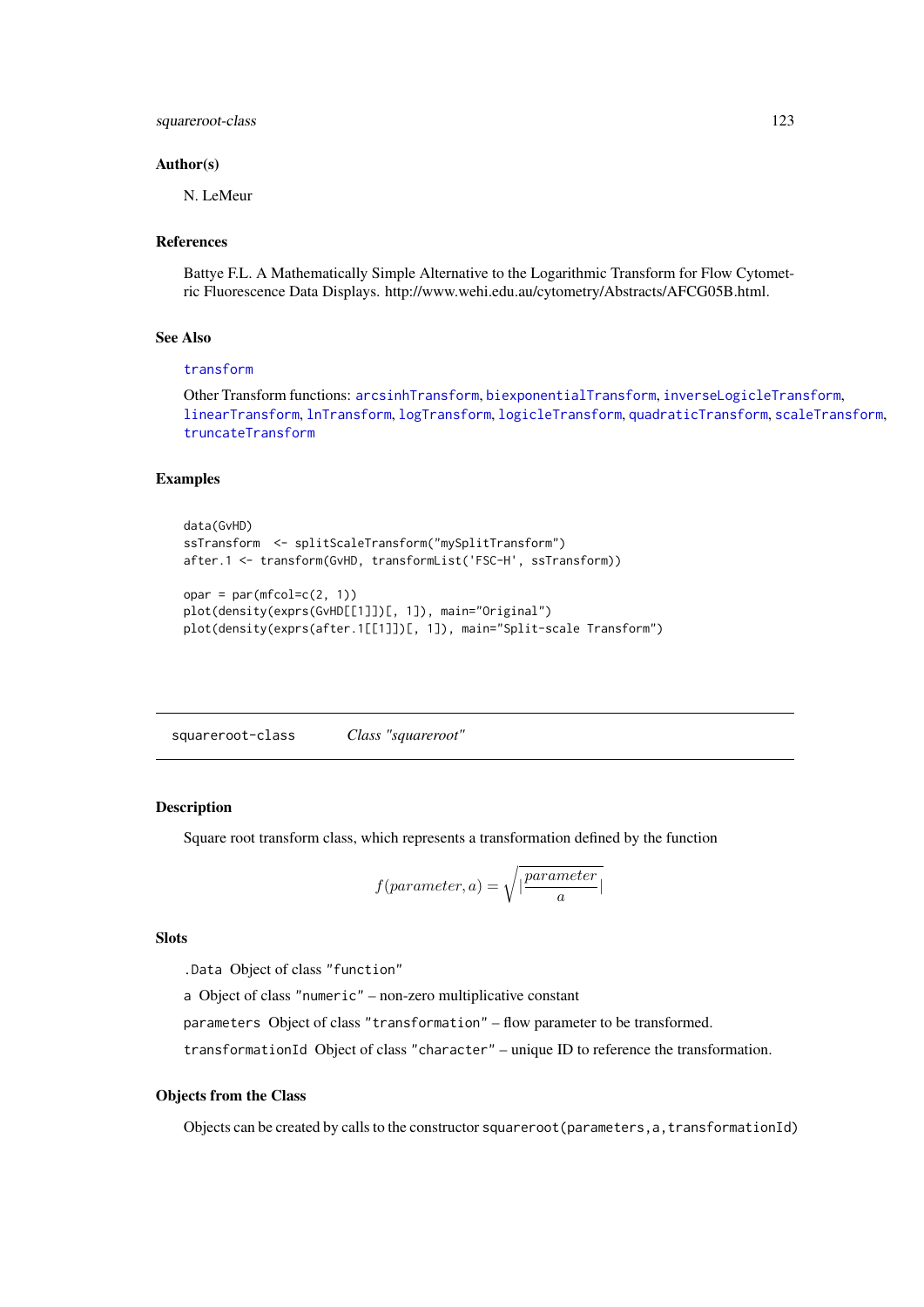#### <span id="page-123-1"></span>Extends

Class ["singleParameterTransform"](#page-115-0), directly.

Class ["transform"](#page-128-0), by class "singleParameterTransform", distance 2.

Class ["transformation"](#page-129-0), by class "singleParameterTransform", distance 3.

Class ["characterOrTransformation"](#page-12-0), by class "singleParameterTransform", distance 4.

#### Note

The squareroot transformation object can be evaluated using the eval method by passing the data frame as an argument.The transformed parameters are returned as a column vector. (See example below)

#### Author(s)

Gopalakrishnan N, F.Hahne

## References

Gating-ML Candidate Recommendation for Gating Description in Flow Cytometry

#### See Also

dg1polynomial, ratio, quadratic

```
Other mathematical transform classes: EHtrans-class, asinht-class, asinhtGml2-class, dg1polynomial-class,
exponential-class, hyperlog-class, hyperlogtGml2-class, invsplitscale-class, lintGml2-class,
logarithm-class, logicletGml2-class, logtGml2-class, quadratic-class, ratio-class,
ratiotGml2-class, sinht-class, splitscale-class, unitytransform-class
```
## Examples

```
dat <- read.FCS(system.file("extdata","0877408774.B08",
package="flowCore"))
sqrt1<-squareroot(parameters="FSC-H",a=2,transformationId="sqrt1")
transOut<-eval(sqrt1)(exprs(dat))
```
Subset-methods *Subset a flowFrame or a flowSet*

## <span id="page-123-0"></span>Description

An equivalent of a [subset](#page-0-0) function for [flowFrame](#page-44-1) or a [flowSet](#page-50-0) object. Alternatively, the regular subsetting operators can be used for most of the topics documented here.

## Usage

Subset(x, subset, ...)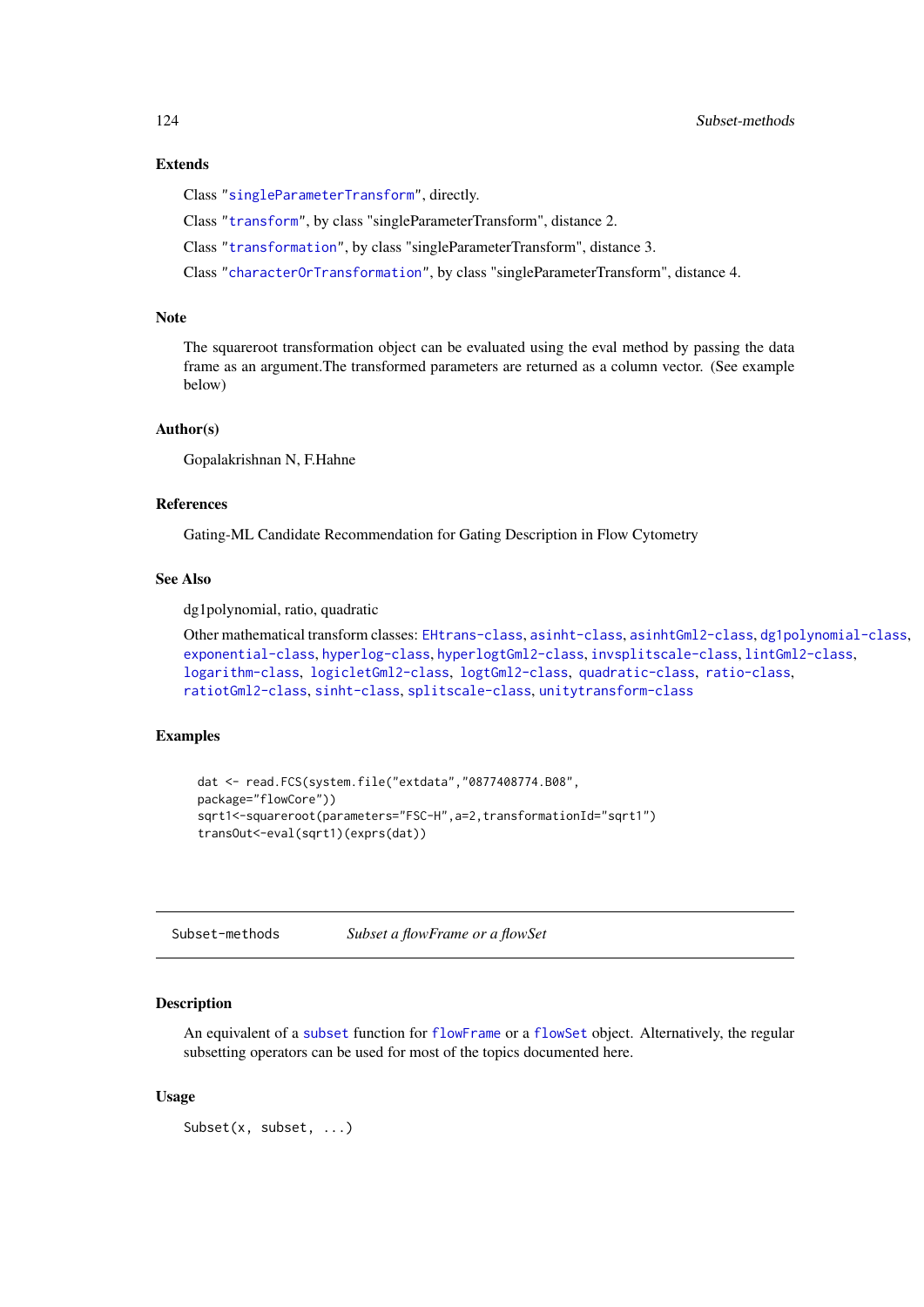#### <span id="page-124-1"></span>Arguments

|          | The flow object, frame or set, to subset.                                       |
|----------|---------------------------------------------------------------------------------|
| subset   | A filter object or, in the case of flowset subsetting, a named list of filters. |
| $\cdots$ | Like the original subset function, you can also select columns.                 |

## Details

The Subset method is the recommended method for obtaining a [flowFrame](#page-44-1) that only contains events consistent with a particular filter. It is functionally equivalent to frame[as(filter(frame, subset),"logical") when used in the [flowFrame](#page-44-1) context. Used in the [flowSet](#page-50-0) context, it is equivalent to using [fsApply](#page-56-0) to apply the filtering operation to each [flowFrame](#page-44-1).

Additionally, using Subset on a [flowSet](#page-50-0) can also take a named list as the subset. In this case, the names of the list object should correspond to the sampleNames of the flowSet, allowing a different filter to be applied to each frame. If not all of the names are used or excess names are present, a warning will be generated but the valid filters will be applied for the rare instances where this is the intended operation. Note that a [filter](#page-32-0) operation will generate a list of [filterResult](#page-37-0) objects that can be used directly with Subset in this manner.

#### Value

Depending on the original context, either a [flowFrame](#page-44-1) or a [flowSet](#page-50-0).

#### Author(s)

B. Ellis

## See Also

[split](#page-117-0), [subset](#page-0-0)

#### Examples

```
sample <- read.flowSet(path=system.file("extdata", package="flowCore"),
pattern="0877408774")
result <- filter(sample, rectangleGate("FSC-H"=c(-Inf, 1024)))
result
Subset(sample,result)
```
<span id="page-124-0"></span>subsetFilter-class *Class subsetFilter*

## Description

This class represents the action of applying a filter on the subset of data resulting from another filter. This is itself a filter that can be incorporated in to further set operations. This is similar to an intersectFilter, with behavior only differing if the component filters are data-driven.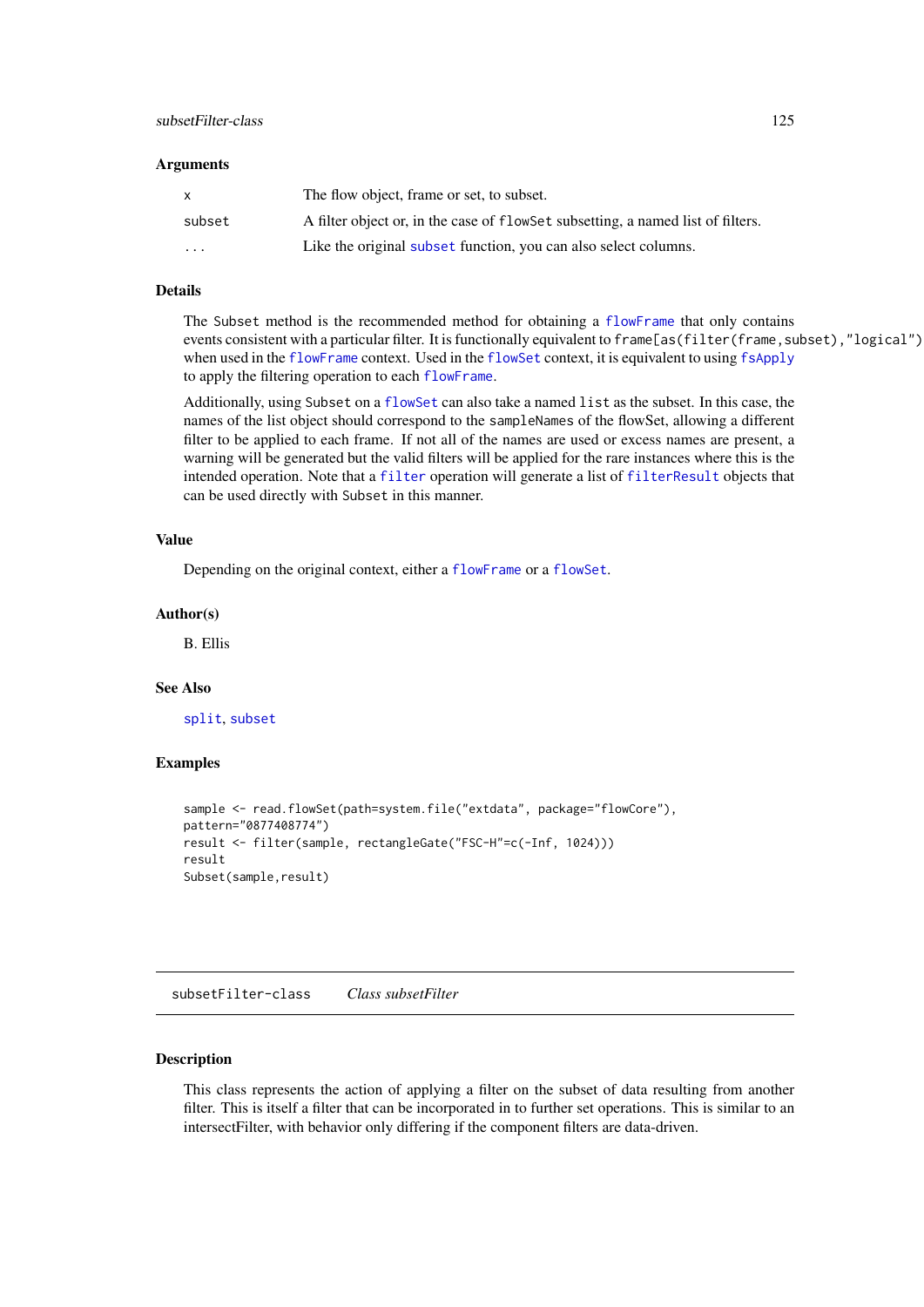## <span id="page-125-0"></span>Details

subsetFilters are constructed using the equivalent binary set operators "%&%" or "%subset%". The operator is not symmetric, as the filter on the right-hand side will take the subset of the filter on the left-hand side as input. Left-hand side operands can be a filter or list of filters, while the right-hand side operand must be a single filter.

## Slots

filters Object of class "list", containing the component filters.

filterId Object of class "character" referencing the filter applied.

## Extends

Class ["filter"](#page-30-0), directly.

## Author(s)

B. Ellis

## See Also

## [filter](#page-32-0), [setOperationFilter](#page-113-0)

Other setOperationFilter classes: [complementFilter-class](#page-18-1), [intersectFilter-class](#page-63-0), [setOperationFilter-class](#page-113-0), [unionFilter-class](#page-136-0)

summarizeFilter-methods

*Methods for function summarizeFilter*

#### Description

Internal methods to populate the filterDetails slot of a [filterResult](#page-37-1) object.

## Usage

```
summarizeFilter(result, filter)
```
#### Arguments

| result | A filter Result (or one of its derived classes) representing the result of a fil- |
|--------|-----------------------------------------------------------------------------------|
|        | tering operation in whose filter Details slot the information will be stored.     |
| filter | The corresponding filter (or one of its derived classes).                         |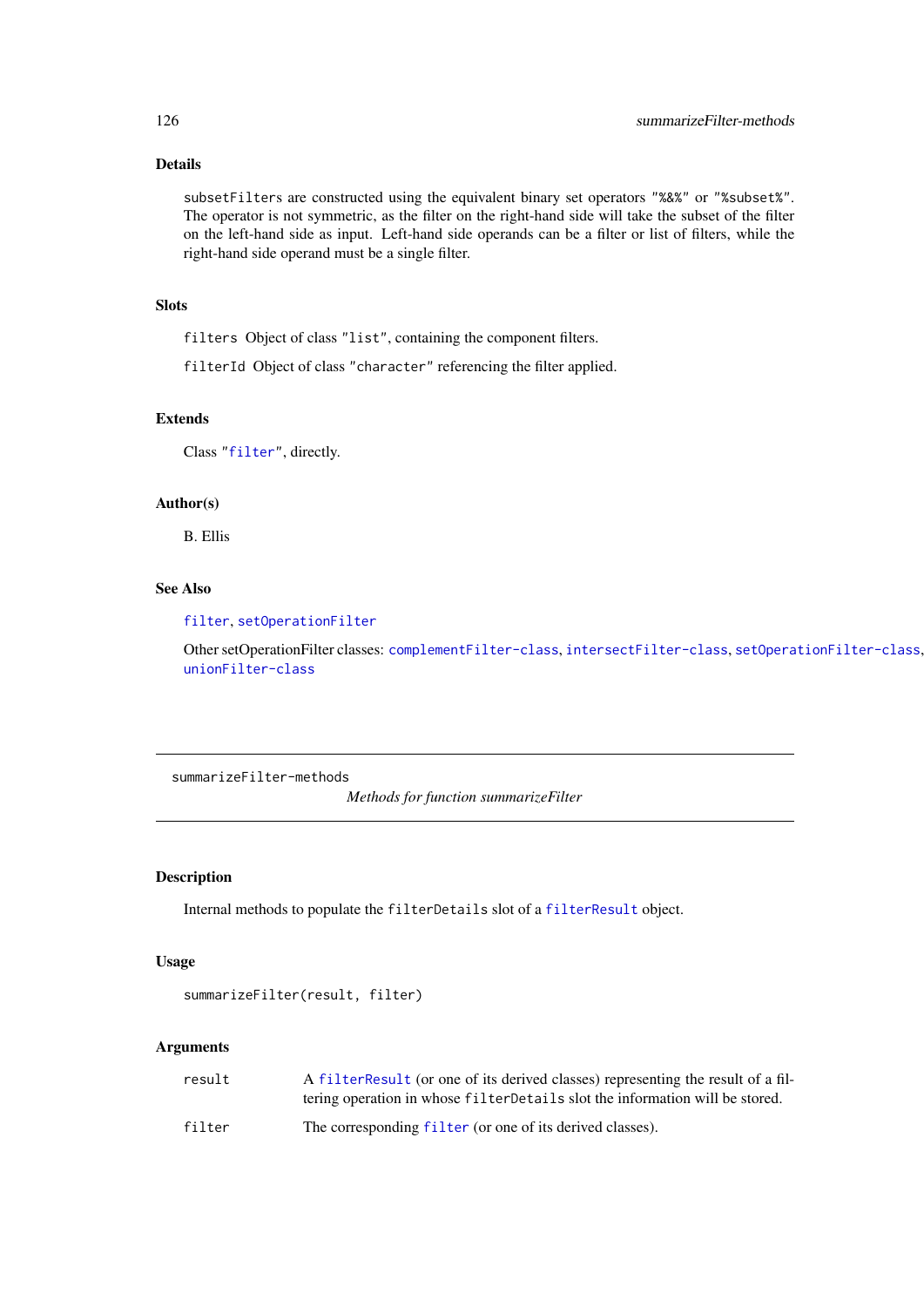#### <span id="page-126-1"></span>Methods

summarizeFilter(result = "filterResult", filter = "filter") summarizeFilter methods are called during the process of filtering. Their output is a list, and it can be arbitrary data that should be stored along with the results of a filtering operation.

summarizeFilter(result = "filterResult", filter = "filterReference") see above

summarizeFilter(result = "filterResult", filter = "parameterFilter") see above

summarizeFilter(result = "filterResult", filter = "subsetFilter") see above

summarizeFilter(result = "logicalFilterResult", filter = "norm2Filter") see above

summarizeFilter(result = "logicalFilterResult", filter = "parameterFilter") see above

summarizeFilter(result = "multipleFilterResult", filter = "parameterFilter") see above

timeFilter-class *Class "timeFilter"*

#### <span id="page-126-0"></span>Description

Define a [filter](#page-32-0) that removes stretches of unusual data distribution within a single parameter over time. This can be used to correct for problems during data acquisition like air bubbles or clods.

## Usage

```
timeFilter(..., bandwidth=0.75, binSize, timeParameter,
filterId="defaultTimeFilter")
```
## Arguments

| $\ddots$           | The names of the parameters on which the filter is supposed to work on. Names<br>can either be given as individual arguments, or as a list or a character vector. |  |
|--------------------|-------------------------------------------------------------------------------------------------------------------------------------------------------------------|--|
| filterId           | An optional parameter that sets the filterId slot of this gate. The object can<br>later be identified by this name.                                               |  |
| bandwidth, binSize |                                                                                                                                                                   |  |
|                    | Numerics used to set the bandwidth and binsize slots of the object.                                                                                               |  |
| timeParameter      | Character used to set the timeParameter slot of the object.                                                                                                       |  |

## Details

Clods and disturbances in the laminar flow of a FACS instrument can cause temporal aberrations in the data acquisition that lead to artifactual values. timeFilters try to identify such stretches of disturbance by computing local variance and location estimates and to remove them from the data.

## Value

Returns a [timeFilter](#page-126-0) object for use in filtering [flowFrame](#page-44-0)s or other flow cytometry objects.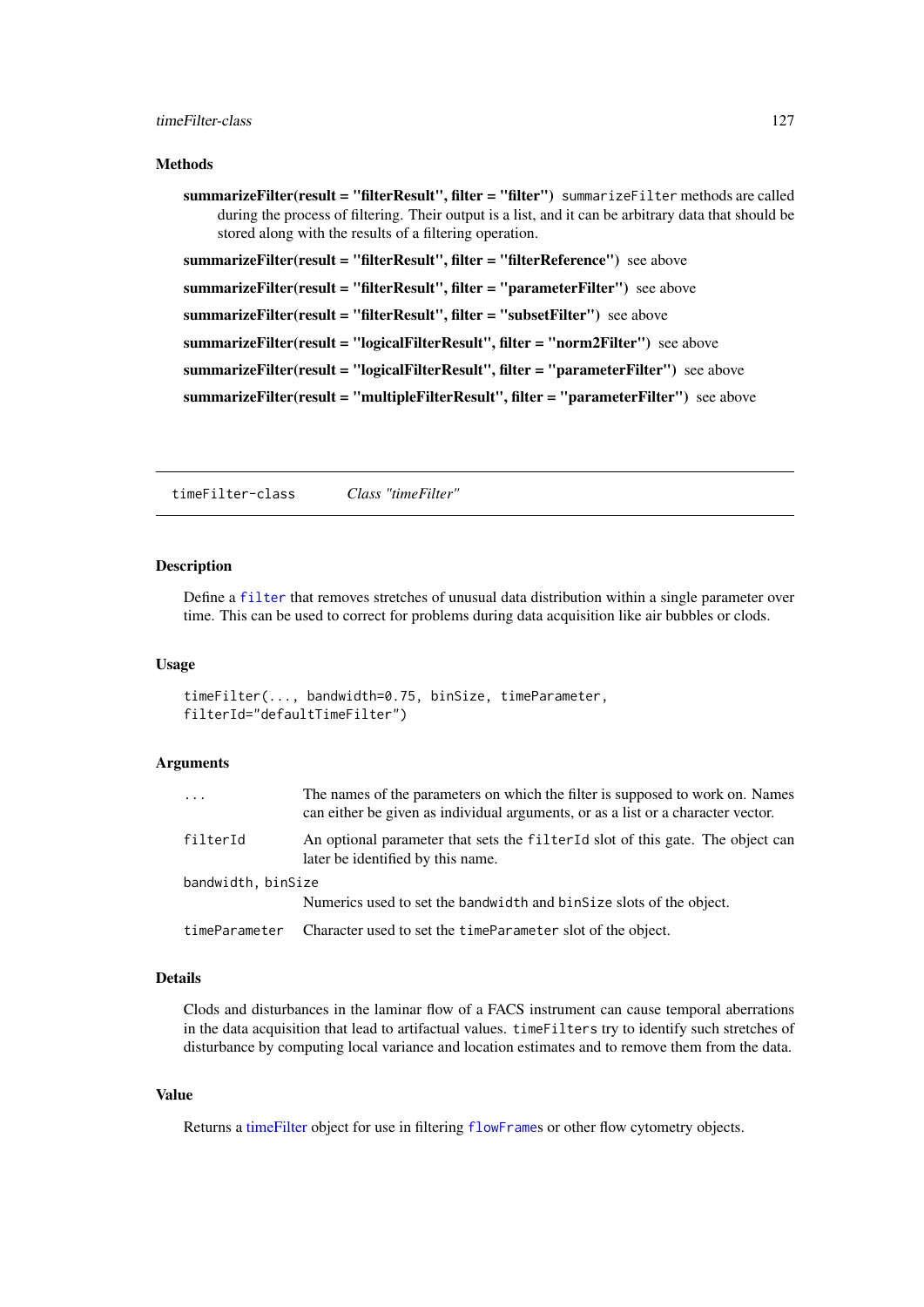#### Slots

- bandwidth Object of class "numeric". The sensitivity of the filter, i.e., the amount of local variance of the signal we want to allow.
- binSize Object of class "numeric". The size of the bins used for the local variance and location estimation. If NULL, a reasonable default is used when evaluating the filter.
- timeParameter Object of class "character", used to define the time domain parameter. If NULL, the filter tries to guess the time domain from the flowFrame.

parameters Object of class "character", describing the parameters used to filter the flowFrame.

filterId Object of class "character", referencing the filter.

#### Extends

Class ["parameterFilter"](#page-87-0), directly.

Class ["concreteFilter"](#page-18-0), by class parameterFilter, distance 2.

Class ["filter"](#page-30-0), by class parameterFilter, distance 3.

#### Objects from the Class

Objects can be created by calls of the form new ("timeFilter",...) or using the constructor timeFilter. Using the constructor is the recommended way.

#### Methods

% $\mathbf{in}\%$  signature(x = "flowFrame", table = "timeFilter"): The workhorse used to evaluate the filter on data. This is usually not called directly by the user.

show signature(object = "timeFilter"): Print information about the filter.

#### Note

See the documentation of [timeLinePlot](#page-0-0) in the [flowViz](#page-0-0) package for details on visualizing temporal problems in flow cytometry data.

#### Author(s)

Florian Hahne

### See Also

[flowFrame](#page-44-0), [filter](#page-32-0) for evaluation of timeFilters and [split](#page-117-0) and [Subset](#page-123-0)for splitting and subsetting of flow cytometry data sets based on that.

## Examples

```
## Loading example data
data(GvHD)
dat <- GvHD[1:10]
## create the filter
tf <- timeFilter("SSC-H", bandwidth=1, filterId="myTimeFilter")
tf
```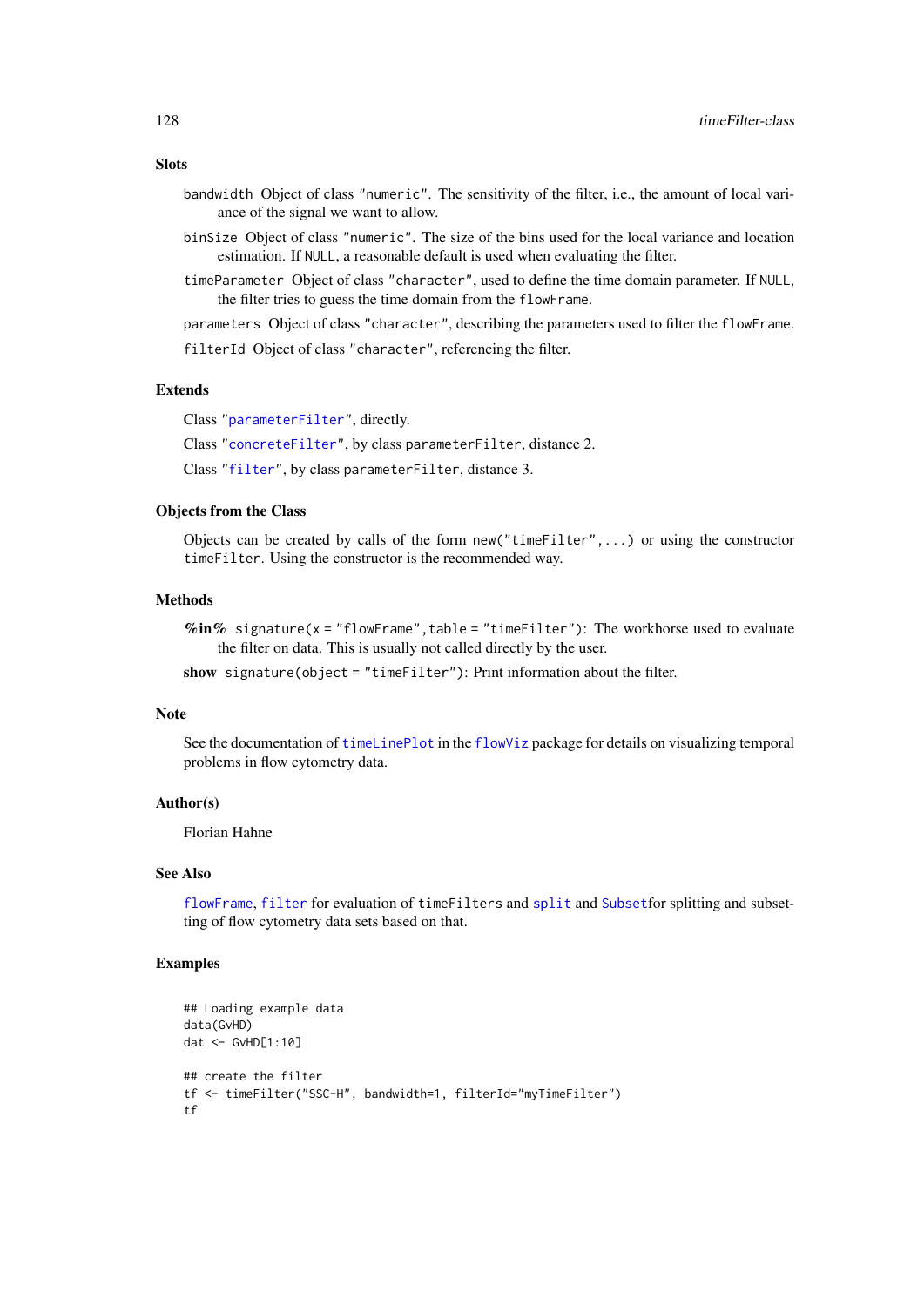#### <span id="page-128-2"></span>transform-class 129

```
## Visualize problems
## Not run:
library(flowViz)
timeLinePlot(dat, "SSC-H")
## End(Not run)
## Filtering using timeFilters
fres <- filter(dat, tf)
fres[[1]]
summary(fres[[1]])
summary(fres[[7]])
## The result of rectangle filtering is a logical subset
cleanDat <- Subset(dat, fres)
## Visualizing after cleaning up
## Not run:
timeLinePlot(cleanDat, "SSC-H")
## End(Not run)
## We can also split, in which case we get those events in and those
## not in the gate as separate populations
allDat <- split(dat[[7]], fres[[7]])
par(mfcol=c(1,3))
plot(exprs(dat[[7]])[, "SSC-H"], pch=".")
plot(exprs(cleanDat[[7]])[, "SSC-H"], pch=".")
plot(exprs(allDat[[2]])[, "SSC-H"], pch=".")
```
<span id="page-128-0"></span>

| transform-class | 'transform': a class for transforming flow-cytometry data by applying |
|-----------------|-----------------------------------------------------------------------|
|                 | scale factors.                                                        |

#### <span id="page-128-1"></span>Description

Transform objects are simply functions that have been extended to allow for specialized dispatch. All of the "...Transform" constructors return functions of this type for use in one of the transformation modalities.

## **Slots**

.Data Object of class "function"

transformationId A name for the transformation object

## Methods

summary Return the parameters

## Author(s)

N LeMeur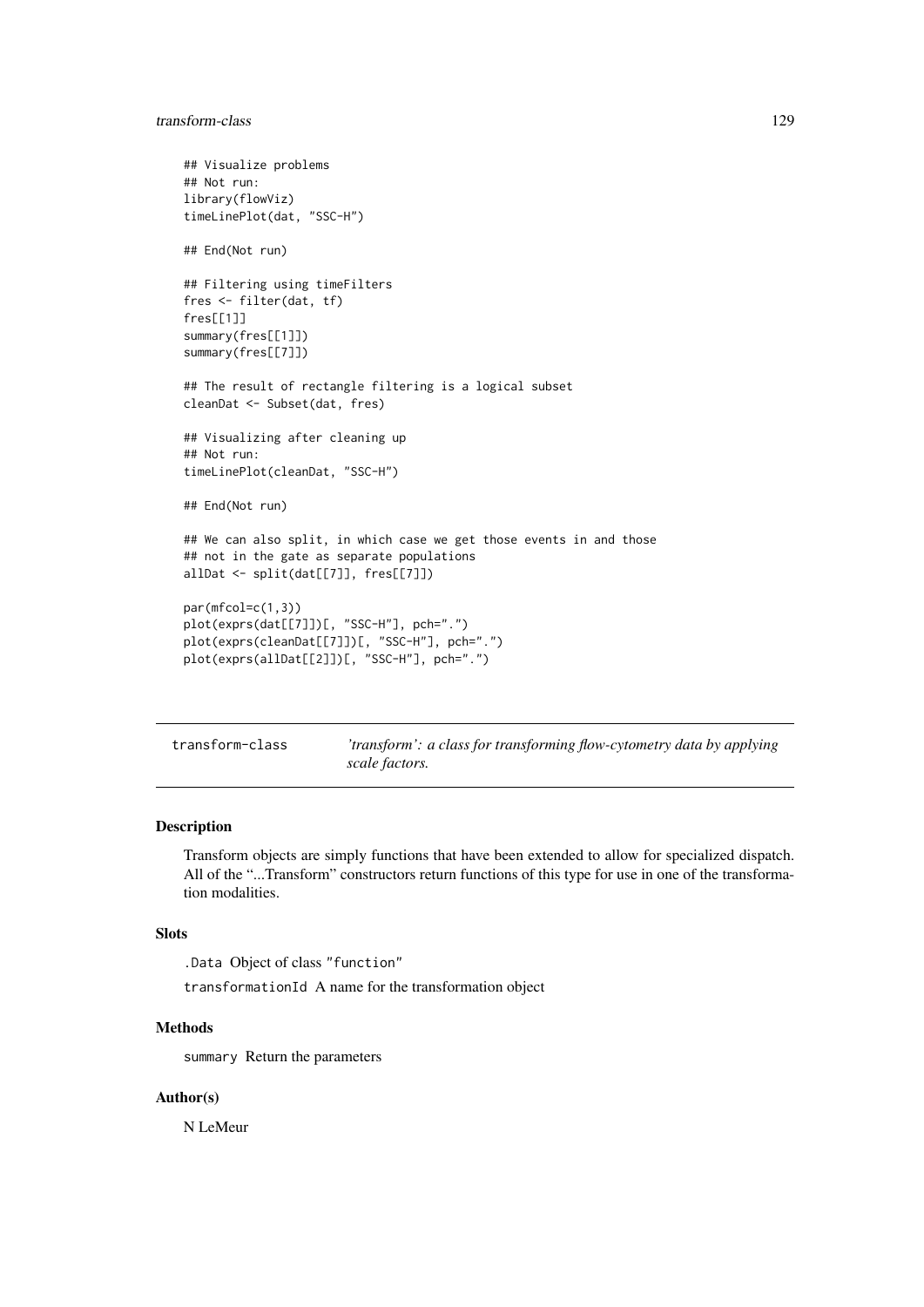## See Also

```
linearTransform, lnTransform, logicleTransform, biexponentialTransform, arcsinhTransform,
quadraticTransform, logTransform
```
#### Examples

```
cosTransform <- function(transformId, a=1, b=1){
  t = new("transform", .Data = function(x) cos(axx+b))t@transformationId = transformId
  t
}
cosT <- cosTransform(transformId="CosT",a=2,b=1)
summary(cosT)
```
<span id="page-129-0"></span>transformation-class *Class "transformation"*

#### Description

A virtual class to abstract transformations.

#### Objects from the Class

A virtual Class: No objects may be created from it.

## Extends

Class ["characterOrTransformation"](#page-12-0), directly.

## Author(s)

N. Gopalakrishnan

transformFilter-class *A class for encapsulating a filter to be performed on transformed parameters*

## <span id="page-129-1"></span>Description

The transformFilter class is a mechanism for including one or more variable transformations into the filtering process. Using a special case of [transform](#page-128-1) we can introduce transformations inline with the filtering process eliminating the need to process [flowFrame](#page-44-0) objects before applying a filter.

<span id="page-129-2"></span>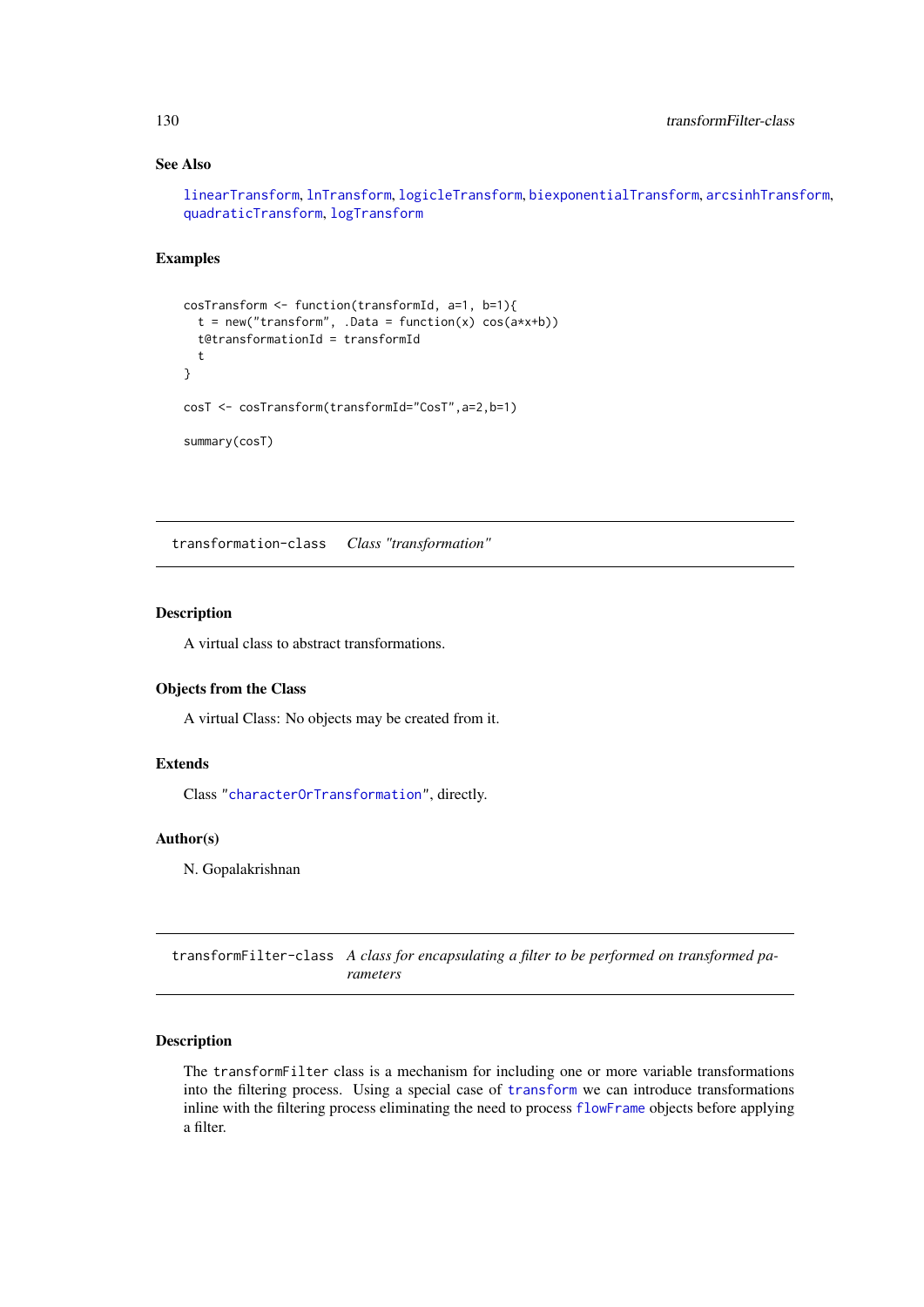## <span id="page-130-1"></span>**Slots**

transforms A list of transforms to perform on the target [flowFrame](#page-44-0)

filter The filter to be applied to the transformed frame

filterId The name of the filter (chosen automatically)

## Objects from the Class

Objects of this type are not generally created "by hand". They are a side effect of the use of the [%on%](#page-34-0) method with a [filter](#page-32-0) object on the left hand side and a [transformList](#page-130-0) on the right hand side.

## Extends

Class ["filter"](#page-30-0), directly.

## Author(s)

B. Ellis

## See Also

["filter"](#page-30-0), ["transform"](#page-128-0), [transform](#page-128-1)

## Examples

```
require(flowStats)
samp <- read.FCS(system.file("extdata", "0877408774.B08", package="flowCore"))
## Gate this object after log transforming the forward and side
## scatter variables
filter(samp, norm2Filter("FSC-H", "SSC-H", scale.factor=2)
       %on% transform("FSC-H"=log,"SSC-H"=log))
```
transformList-class *Class "transformList"*

## <span id="page-130-0"></span>Description

A list of transformMaps to be applied to a list of parameters.

## Usage

```
transformList(from, tfun, to=from, transformationId =
"defaultTransformation")
```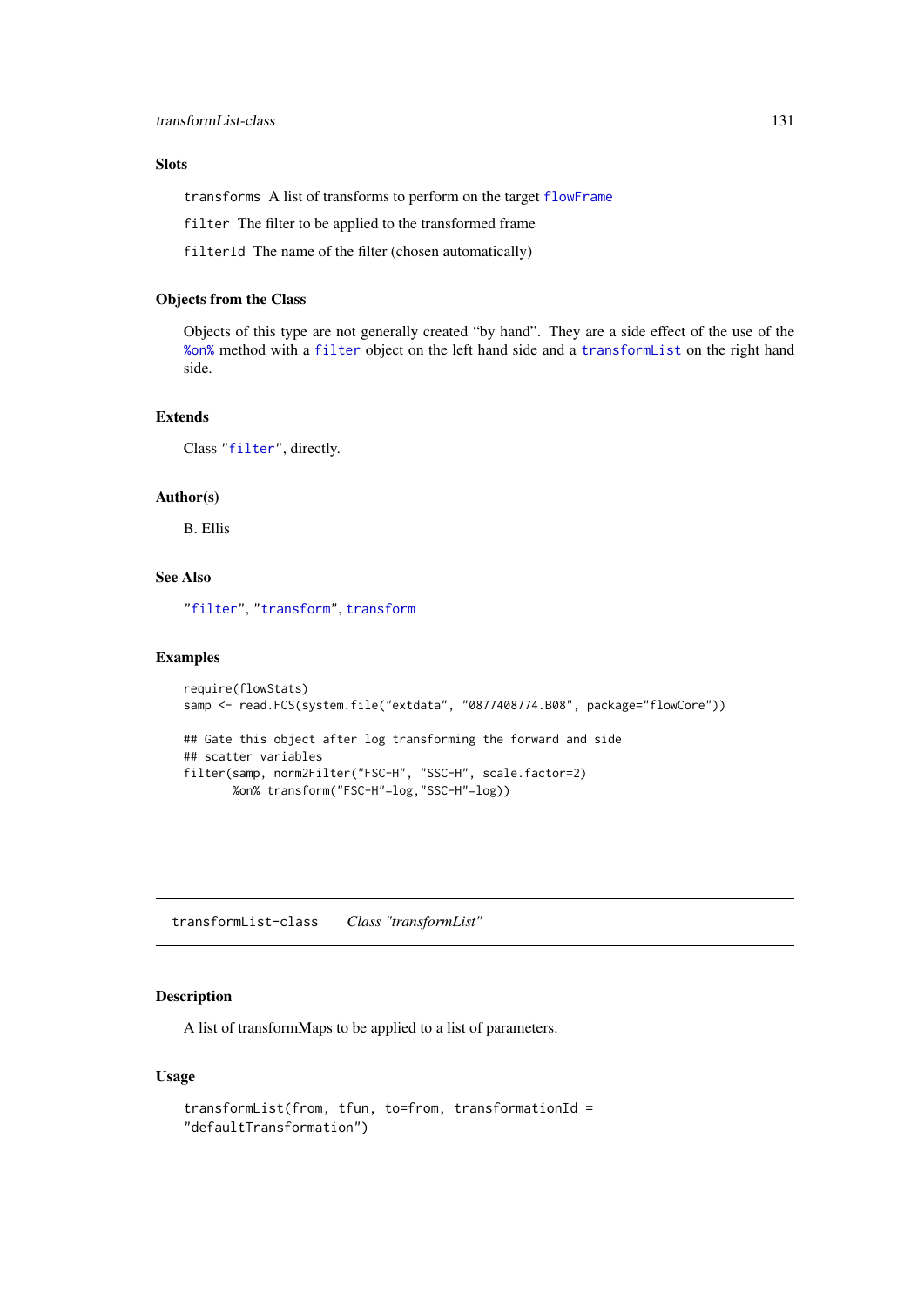## Arguments

| from, to         | Characters giving the names of the measurement parameter on which to trans-<br>form on and into which the result is supposed to be stored. If both are equal, the<br>existing parameters will be overwritten. |
|------------------|---------------------------------------------------------------------------------------------------------------------------------------------------------------------------------------------------------------|
| tfun             | A list if functions or a character vector of the names of the functions used to<br>transform the data. R's recycling rules apply, so a single function can be given<br>to be used on all parameters.          |
| transformationId |                                                                                                                                                                                                               |
|                  | The identifier for the object.                                                                                                                                                                                |

## Slots

transforms Object of class "list", where each list item is of class [transformMap](#page-132-0).

transformationId Object of class "character", the identifier for the object.

#### Objects from the Class

Objects can be created by calls of the form new("transformList",...), by calling the [transform](#page-128-1) method with key-value pair arguments of the form key equals character and value equals function, or by using the constructor transformList. See below for details

#### Methods

- colnames signature( $x = "transformList")$ : This returns the names of the parameters that are to be transformed.
- c signature(x = "transformList"): Concatenate transformLists or regular lists and transformLists.
- %on% signature(e1 = "transformList", e2 = "flowFrame"): Perform a transformation using the transformList on a [flowFrame](#page-44-0) or [flowSet](#page-50-1).

## Author(s)

B. Ellis, F. Hahne

## See Also

[transform](#page-128-1), [transformMap](#page-132-0)

#### Examples

```
tl <- transformList(c("FSC-H", "SSC-H"), list(log, asinh))
colnames(tl)
c(tl, transformList("FL1-H", "linearTransform"))
data(GvHD)
transform(GvHD[[1]], tl)
```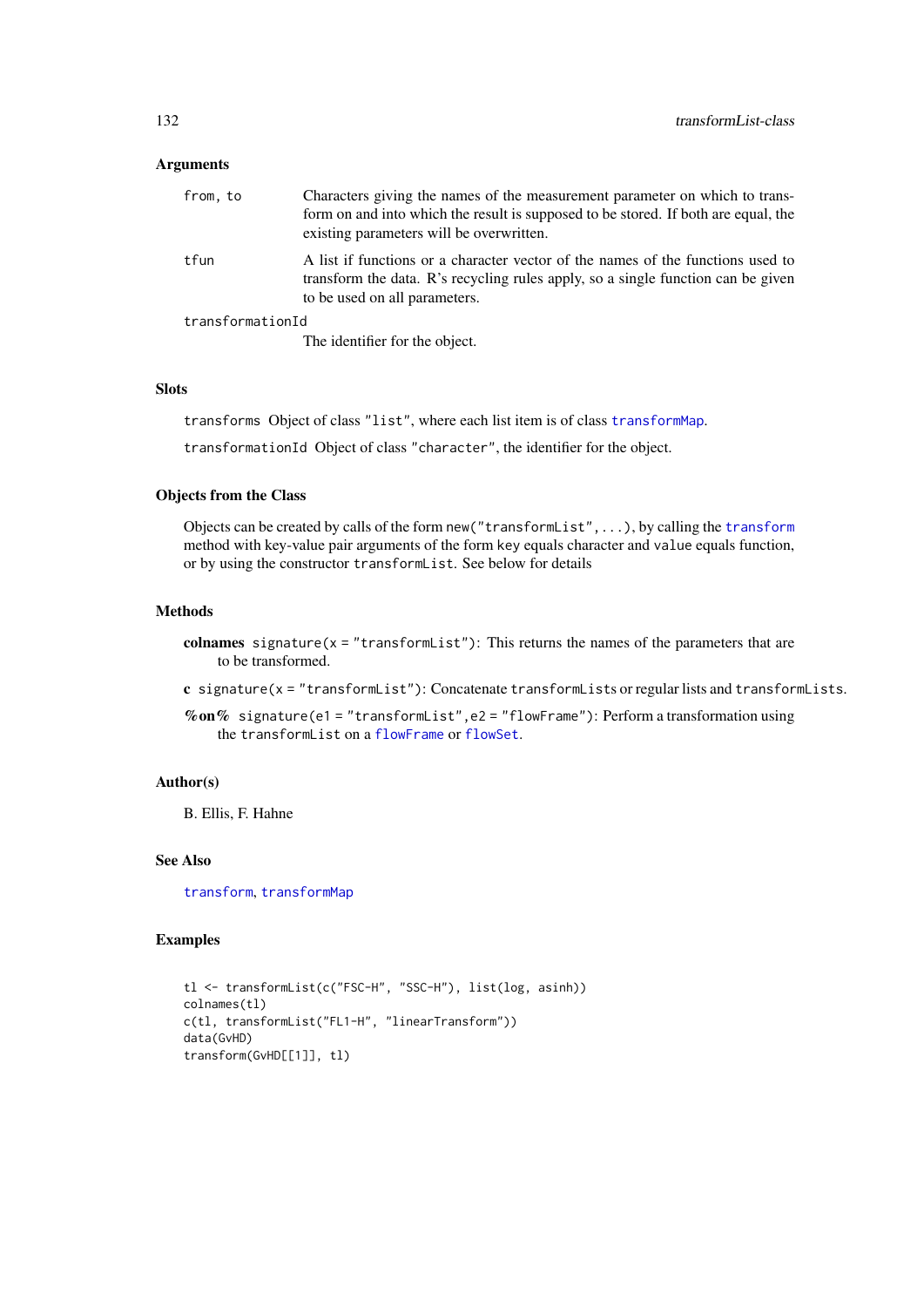<span id="page-132-1"></span>transformMap-class *A class for mapping transforms between parameters*

## <span id="page-132-0"></span>Description

This class provides a mapping between parameters and transformed parameters via a function.

## Slots

output Name of the transformed parameter.

input Name of the parameter to transform.

f Function used to accomplish the transform.

#### Objects from the Class

Objects of this type are not usually created by the user, except perhaps in special circumstances. They are generally automatically created by the inline [transform](#page-128-1) process during the creation of a [transformFilter](#page-129-1), or by a call to the [transformList](#page-130-0) constructor.

## Methods

show signature(object = "transformList"): Print details about the object.

#### Author(s)

B. Ellis, F. Hahne

## See Also

[transform](#page-128-1), [transformList](#page-130-0)

## Examples

new("transformMap", input="FSC-H", output="FSC-H", f=log)

transformReference-class

*Class "transformReference"*

## Description

Class allowing for reference of transforms, for instance as parameters.

## Slots

.Data The list of references. searchEnv The environment into which the reference points. transformationId The name of the transformation.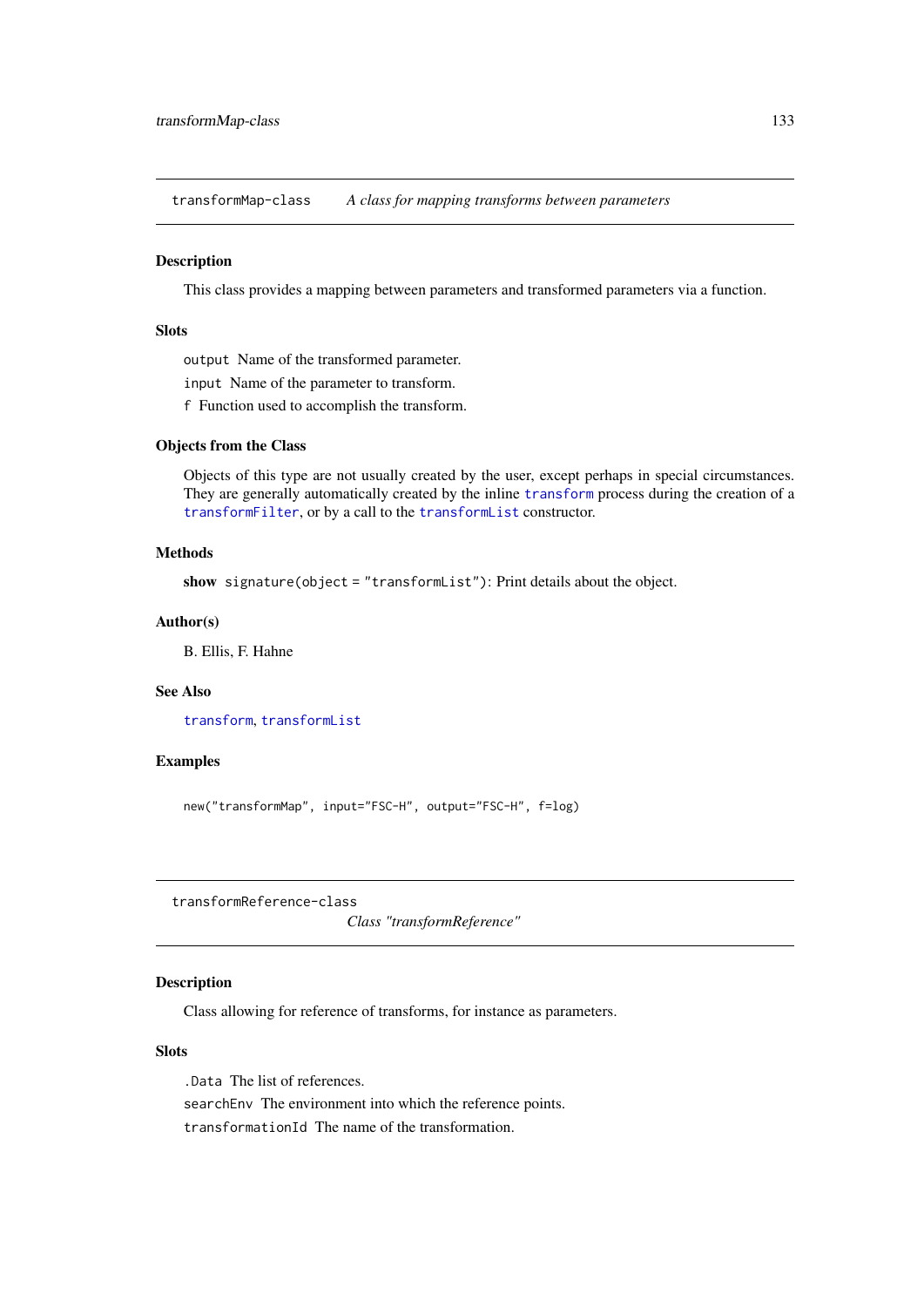## Objects from the Class

Objects will be created internally whenever necessary and this should not be of any concern to the user.

## Extends

Class ["transform"](#page-128-0), directly. Class ["transformation"](#page-129-0), by class "transform", distance 2. Class ["characterOrTransformation"](#page-12-0), by class "transform", distance 3.

## Author(s)

N. Gopalakrishnan

transform\_gate *Simplified geometric transformation of gates*

## Description

Perform geometric transformations of Gate-type [filter](#page-30-0) objects

## Usage

| ## Default S3 method:                                               |  |
|---------------------------------------------------------------------|--|
| $transform\_gate(obj, scale = NULL, deg = NULL,$                    |  |
| $rot_c$ center = NULL, $dx = NULL$ , $dy = NULL$ , center = NULL, ) |  |

## Arguments

| obj        | A Gate-type filter object (quadGate, rectangleGate, ellipsoidGate, or<br>polygonGate)                                                                                                                                                                                                                                                                                                                                                                                                           |
|------------|-------------------------------------------------------------------------------------------------------------------------------------------------------------------------------------------------------------------------------------------------------------------------------------------------------------------------------------------------------------------------------------------------------------------------------------------------------------------------------------------------|
| scale      | Either a numeric scalar (for uniform scaling in all dimensions) or numeric vector<br>specifying the factor by which each dimension of the gate should be expanded<br>(absolute value $> 1$ ) or contracted (absolute value $< 1$ ). Negative values will<br>result in a reflection in that dimension.                                                                                                                                                                                           |
|            | For rectangleGate and quadGate objects, this amounts to simply scaling the<br>values of the 1-dimensional boundaries. For polygonGate objects, the values<br>of scale will be used to determine scale factors in the direction of each of the<br>2 dimensions of the gate (scale_gate is not yet defined for higher-dimensional<br>polytopeGate objects). Important: For ellipsoidGate objects, scale de-<br>termines scale factors for the major and minor axes of the ellipse, in that order. |
| deg        | An angle in degrees by which the gate should be rotated in the counter-clockwise<br>direction.                                                                                                                                                                                                                                                                                                                                                                                                  |
| rot_center | A separate 2-dimensional center of rotation for the gate, if desired. By de-<br>fault, this will be the center for ellipsoid Gate objects or the centroid for<br>polygon Gate objects. The rot_center argument is currently only supported<br>for polygonGate objects. It is also usually simpler to perform a rotation and a<br>translation individually than to manually specify the composition as a rotation<br>around a shifted center.                                                    |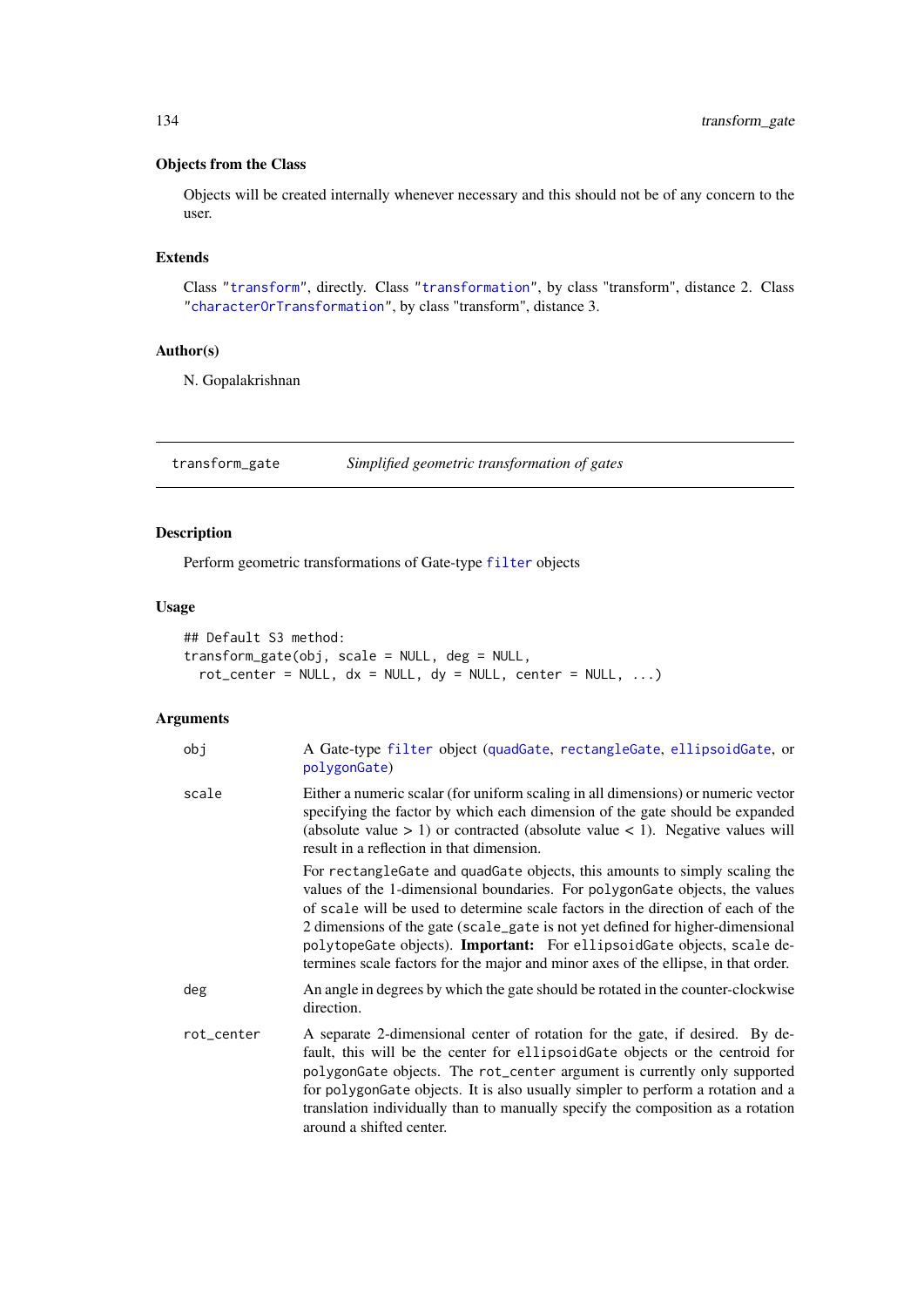#### transform\_gate 135

| dx        | Either a numeric scalar or numeric vector. If it is scalar, this is just the desired<br>shift of the gate in its first dimension. If it is a vector, it specifies both dx and<br>dy as (dx, dy). This provides an alternate syntax for shifting gates, as well as<br>allowing shifts of ellipsoidGate objects in more than 2 dimensions. |
|-----------|------------------------------------------------------------------------------------------------------------------------------------------------------------------------------------------------------------------------------------------------------------------------------------------------------------------------------------------|
| dv        | A numeric scalar specifying the desired shift of the gate in its second dimension.                                                                                                                                                                                                                                                       |
| center    | A numeric vector specifying where the center or centroid should be moved<br>(rather than specifiving dx and/or dy)                                                                                                                                                                                                                       |
| $\ddotsc$ | Assignments made to the slots of the particular Gate-type filter object in the<br>form " $\le$ slot name $>$ = $\le$ value $>$ "                                                                                                                                                                                                         |

#### Details

This method allows changes to the four filter types defined by simple geometric gates ([quadGate](#page-93-0), [rectangleGate](#page-106-0), [ellipsoidGate](#page-23-1), and [polygonGate](#page-90-1)) using equally simple geometric transformations (shifting/translation, scaling/dilation, and rotation). The method also allows for directly resetting the slots of each Gate-type object. Note that these methods are for manually altering the geometric definition of a gate. To easily transform the definition of a gate with an accompanyging scale transformation applied to its underlying data, see [rescale\\_gate](#page-0-0).

First, transform\_gate will apply any direct alterations to the slots of the supplied Gate-type filter object. For example, if "mean =  $c(1,3)$ " is present in the argument list when transform\_gate is called on a ellipsoidGate object, the first change applied will be to shift the mean slot to (1,3). The method will carry over the dimension names from the gate, so there is no need to provide column or row names with arguments such as mean or cov for ellipsoidGate or boundaries for polygonGate.

transform\_gate then passes the geometric arguments (dx, dy, deg, rot\_center, scale, and center) to the methods which perform each respective type of transformation: [shift\\_gate](#page-114-0), [scale\\_gate](#page-112-0), or [rotate\\_gate](#page-109-0). The order of operations is to first scale, then rotate, then shift. The default behavior of each operation follows that of its corresponding method but for the most part these are what the user would expect. A few quick notes:

- rotate\_gate is not defined for rectangleGate or quadGate objects, due to their definition as having 1-dimensional boundaries.
- The default center for both rotation and scaling of a polygonGate is the centroid of the polygon. This results in the sort of scaling most users expect, with a uniform scale factor not distorting the shape of the original polygon.

#### Value

A Gate-type filter object of the same type as gate, with the geometric transformations applied

#### Examples

```
## Not run:
# Scale the original gate non-uniformly, rotate it 15 degrees, and shift it
transformed_gate <- transform_gate(original_gate, scale = c(2,3), deg = 15, dx = 500, dy = -700)
# Scale the original gate (in this case an ellipsoidGate) after moving its center to (1500, 2000)
transformed_gate <- transform_gate(original_gate, scale = c(2,3), mean = c(1500, 2000))
```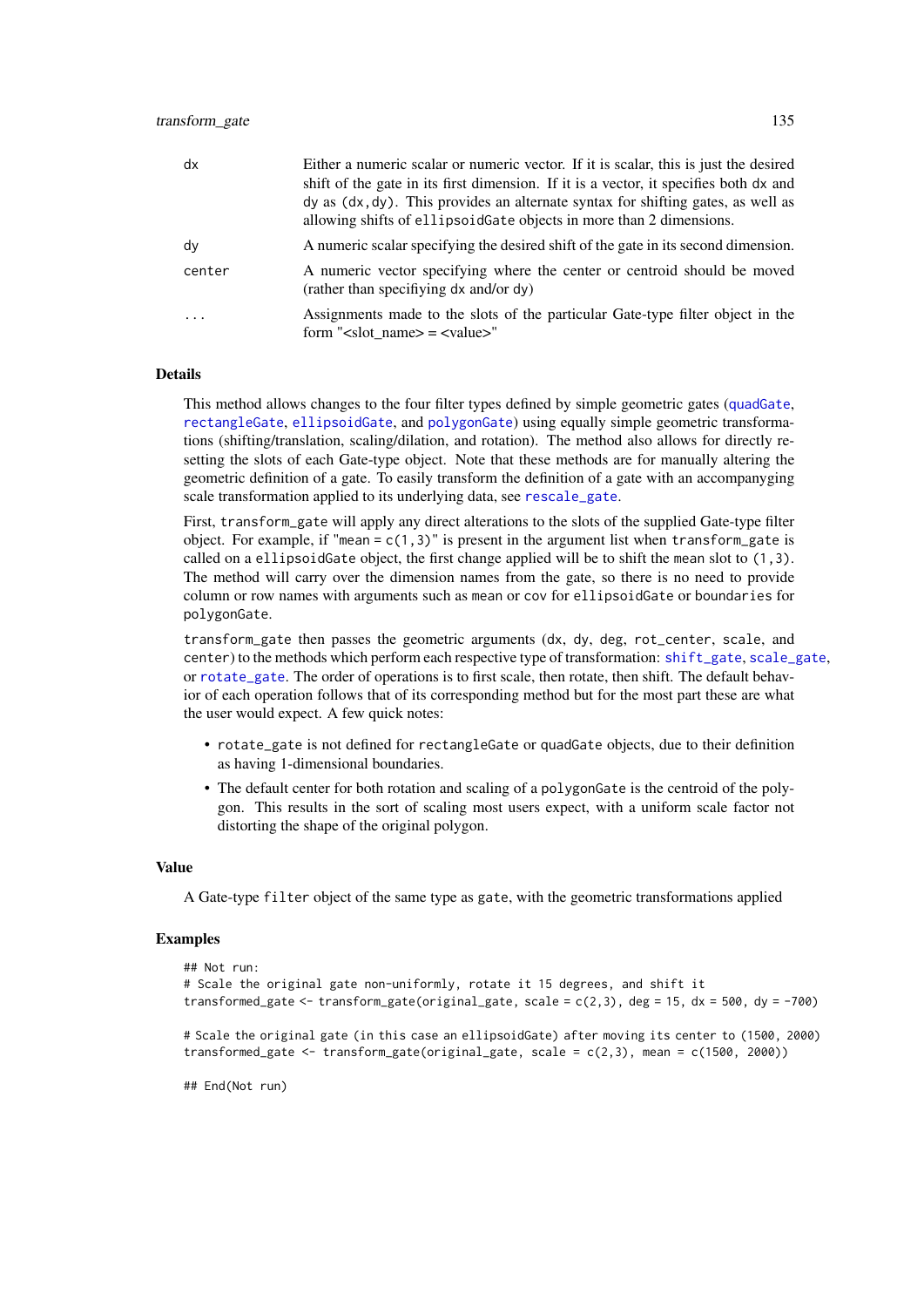<span id="page-135-1"></span><span id="page-135-0"></span>truncateTransform *Create the definition of a truncate transformation function to be applied on a data set*

## Description

Create the definition of the truncate Transformation that will be applied on some parameter via the transform method. The definition of this function is currently  $x[x < a] < -a$ . Hence, all values less than a are replaced by a. The typical use would be to replace all values less than 1 by 1.

## Usage

```
truncateTransform(transformationId="defaultTruncateTransform", a=1)
```
#### Arguments

| transformationId |                                                           |
|------------------|-----------------------------------------------------------|
|                  | character string to identify the transformation           |
| a                | double that corresponds to the value at which to truncate |

## Value

Returns an object of class transform.

#### Author(s)

P. Haaland

#### See Also

#### [transform-class](#page-128-0), [transform](#page-128-1)

Other Transform functions: [arcsinhTransform](#page-4-0), [biexponentialTransform](#page-8-0), [inverseLogicleTransform](#page-64-0), [linearTransform](#page-70-0), [lnTransform](#page-73-0), [logTransform](#page-82-0), [logicleTransform](#page-79-0), [quadraticTransform](#page-96-0), [scaleTransform](#page-111-0), [splitScaleTransform](#page-121-0)

## Examples

```
samp <- read.FCS(system.file("extdata",
   "0877408774.B08", package="flowCore"))
  truncateTrans <- truncateTransform(transformationId="Truncate-transformation", a=5)
  dataTransform <- transform(samp,transformList('FSC-H', truncateTrans))
```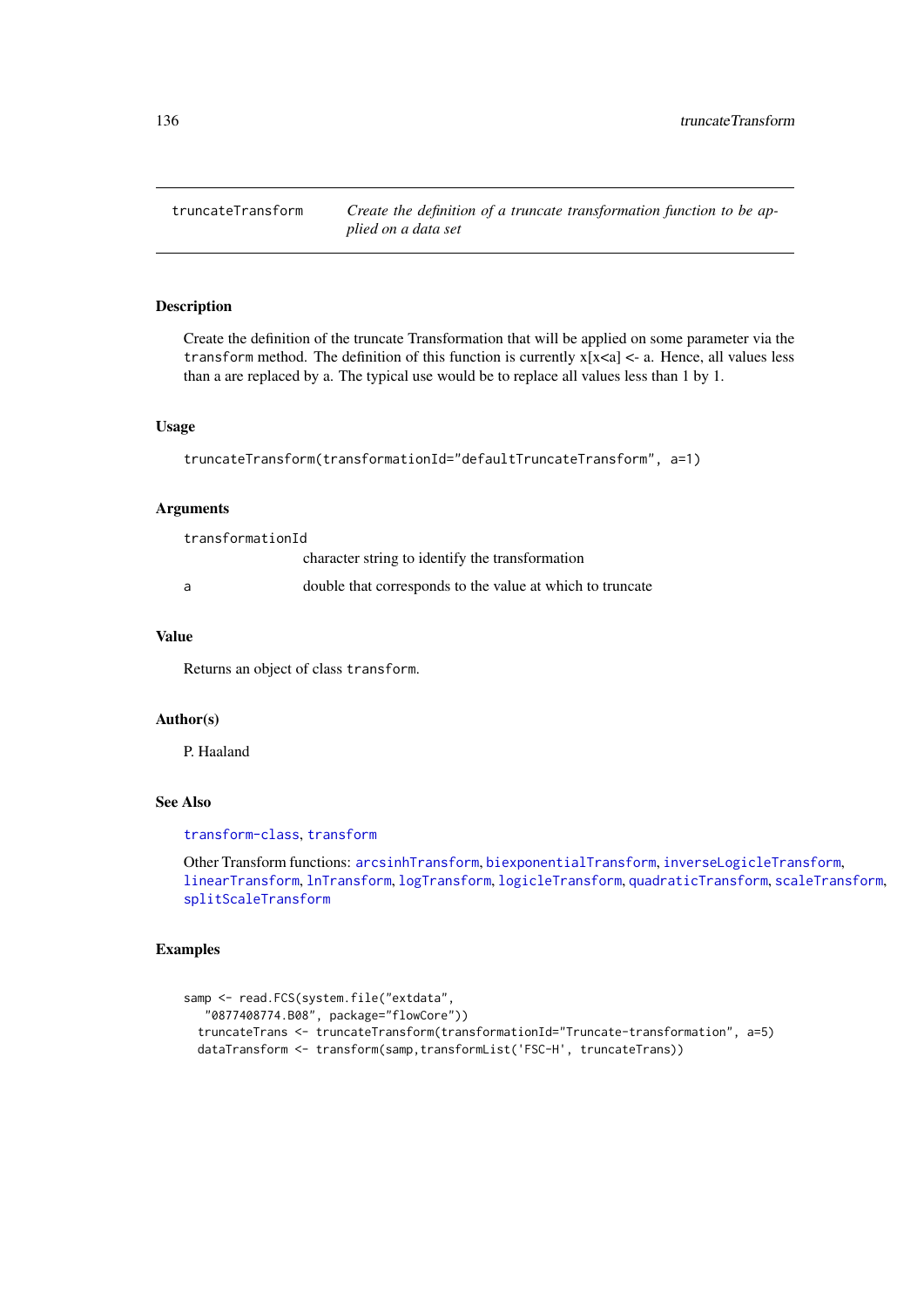<span id="page-136-2"></span><span id="page-136-0"></span>unionFilter-class *Class unionFilter*

#### Description

This class represents the union of two filters, which is itself a filter that can be incorporated in to further set operations. unionFilters are constructed using the binary set operator "|" with operands consisting of a single filter or list of filters.

## Slots

filters Object of class "list", containing the component filters.

filterId Object of class "character" referencing the filter applied.

## Extends

Class ["filter"](#page-30-0), directly.

#### Author(s)

B. Ellis

## See Also

[filter](#page-32-0), [setOperationFilter](#page-113-0)

Other setOperationFilter classes: [complementFilter-class](#page-18-1), [intersectFilter-class](#page-63-0), [setOperationFilter-class](#page-113-0), [subsetFilter-class](#page-124-0)

<span id="page-136-1"></span>unitytransform-class *Class "unitytransform"*

## Description

Unity transform class transforms parameters names provided as characters into unity transform objects which can be evaluated to retrieve the corresponding columns from the data frame

## Slots

.Data Object of class "function".

parameters Object of class "character" – the flow parameters to be transformed.

transformationId Object of class "character" – a unique Id to reference the transformation.

## Objects from the Class

Objects can be created by calls to the constructor unitytransform(parameters, transformationId).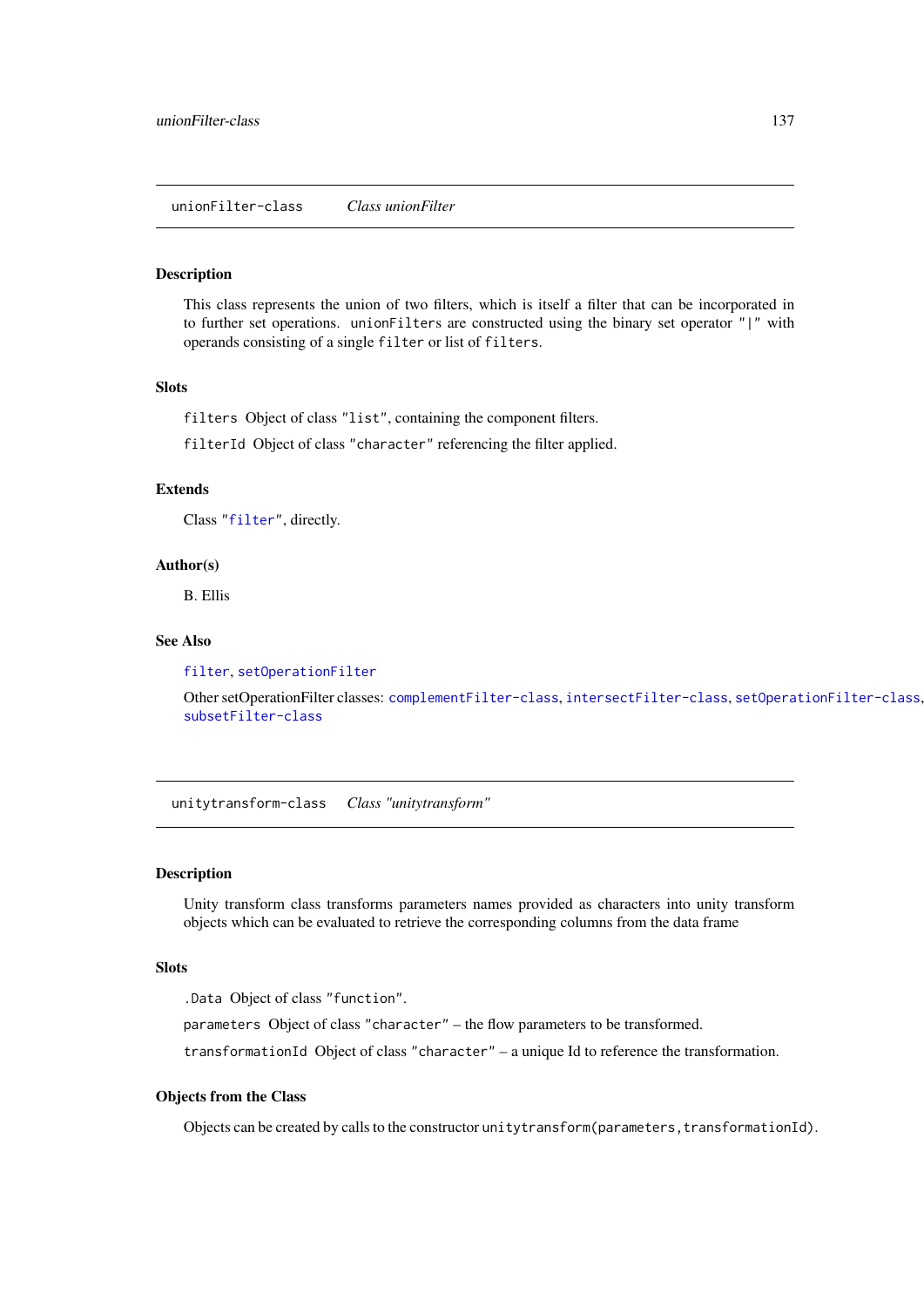### Extends

Class ["transform"](#page-128-0), directly.

Class ["transformation"](#page-129-0), by class "transform", distance 2.

Class ["characterOrTransformation"](#page-12-0), by class "transform", distance 3.

## Author(s)

Gopalakrishnan N, F.Hahne

## See Also

dg1polynomial, ratio

```
Other mathematical transform classes: EHtrans-class, asinht-class, asinhtGml2-class, dg1polynomial-class,
exponential-class, hyperlog-class, hyperlogtGml2-class, invsplitscale-class, lintGml2-class,
logarithm-class, logicletGml2-class, logtGml2-class, quadratic-class, ratio-class,
ratiotGml2-class, sinht-class, splitscale-class, squareroot-class
```
## Examples

```
dat <- read.FCS(system.file("extdata","0877408774.B08",
package="flowCore"))
un1<-unitytransform(c("FSC-H","SSC-H"),transformationId="un1")
transOut<-eval(un1)(exprs(dat))
```
updateTransformKeywords

*modify description to reflect the transformation Involve inserting/updating 'transformation' and flowCore\_\$PnRmax keywords*

## Description

modify description to reflect the transformation Involve inserting/updating 'transformation' and flowCore\_\$PnRmax keywords

## Usage

```
updateTransformKeywords(fr)
```
#### Arguments

fr flowFrame

## Value

updated description slot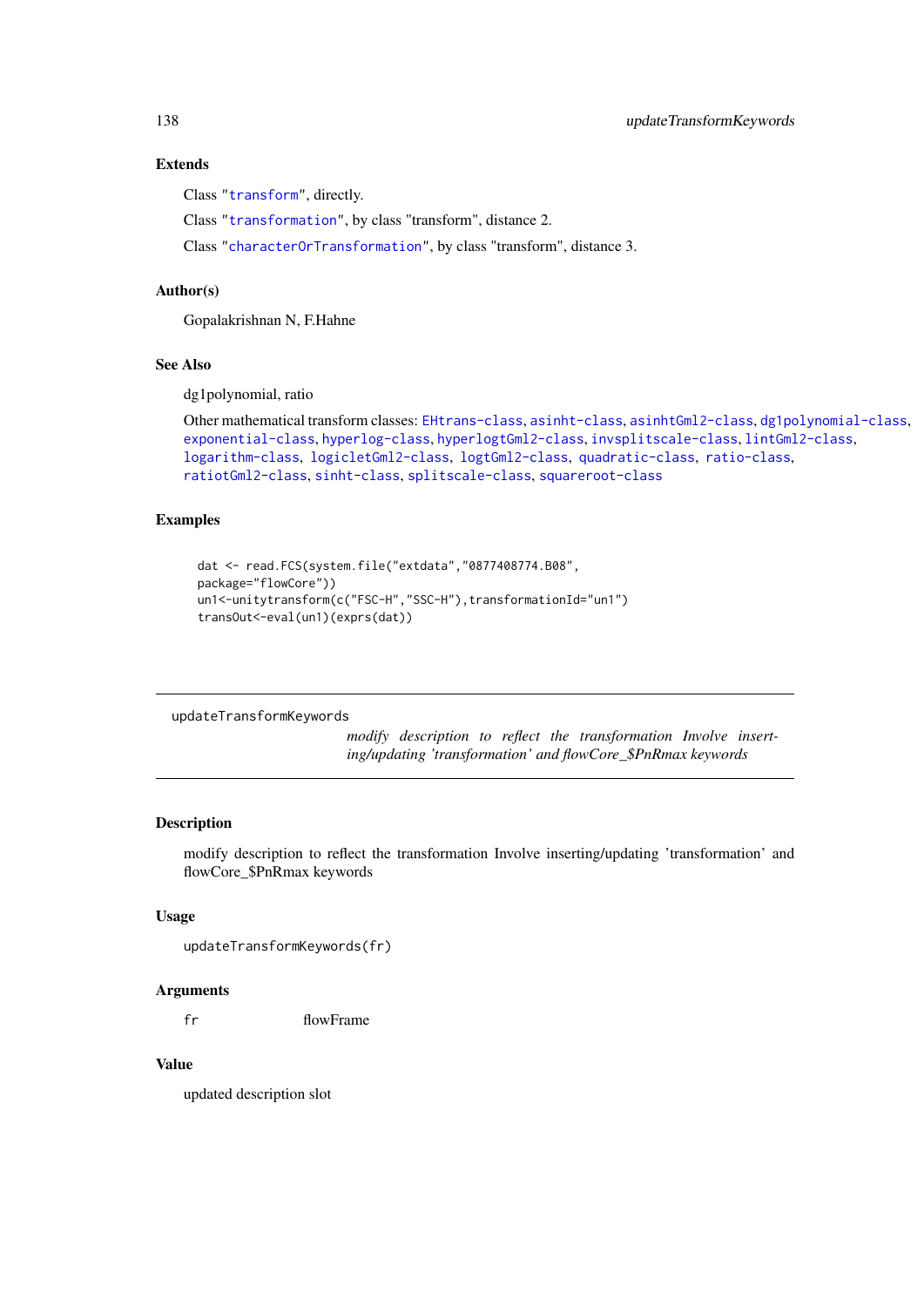<span id="page-138-1"></span>

## Description

Check if all filters in a filters matches same paramters

#### Usage

```
validFilters(flist)
```
## Arguments

flist a filters object

#### Value

TRUE or FALSE

<span id="page-138-0"></span>write.FCS *Write an FCS file*

#### Description

Write FCS file from a flowFrame

## Usage

```
write.FCS(x, filename, what="numeric", delimiter = "|", endian="big")
```
## Arguments

| X         | A flowFrame.                                                                                                                                                                                                                                                                                  |
|-----------|-----------------------------------------------------------------------------------------------------------------------------------------------------------------------------------------------------------------------------------------------------------------------------------------------|
| filename  | A character scalar giving the output file name.                                                                                                                                                                                                                                               |
| what      | A character scalar defining the output data type. One in integer, numeric,<br>double. Note that forcing the data type to integer may result in considerable<br>loss of precision if the data has been transformed. We recommend using the<br>default data type unless disc space is an issue. |
| delimiter | a single character to separate the FCS keyword/value pairs. Default is : " "                                                                                                                                                                                                                  |
| endian    | a character, either "little" or "big" (default), specifying the most significant or<br>least significant byte is stored first in a 32 bit word.                                                                                                                                               |

## Details

The function write.FCS creates FCS 3.0 standard file from an object of class flowFrame.

For specifications of FCS 3.0 see <http://www.isac-net.org> and the file <../doc/fcs3.html> in the doc directory of the package.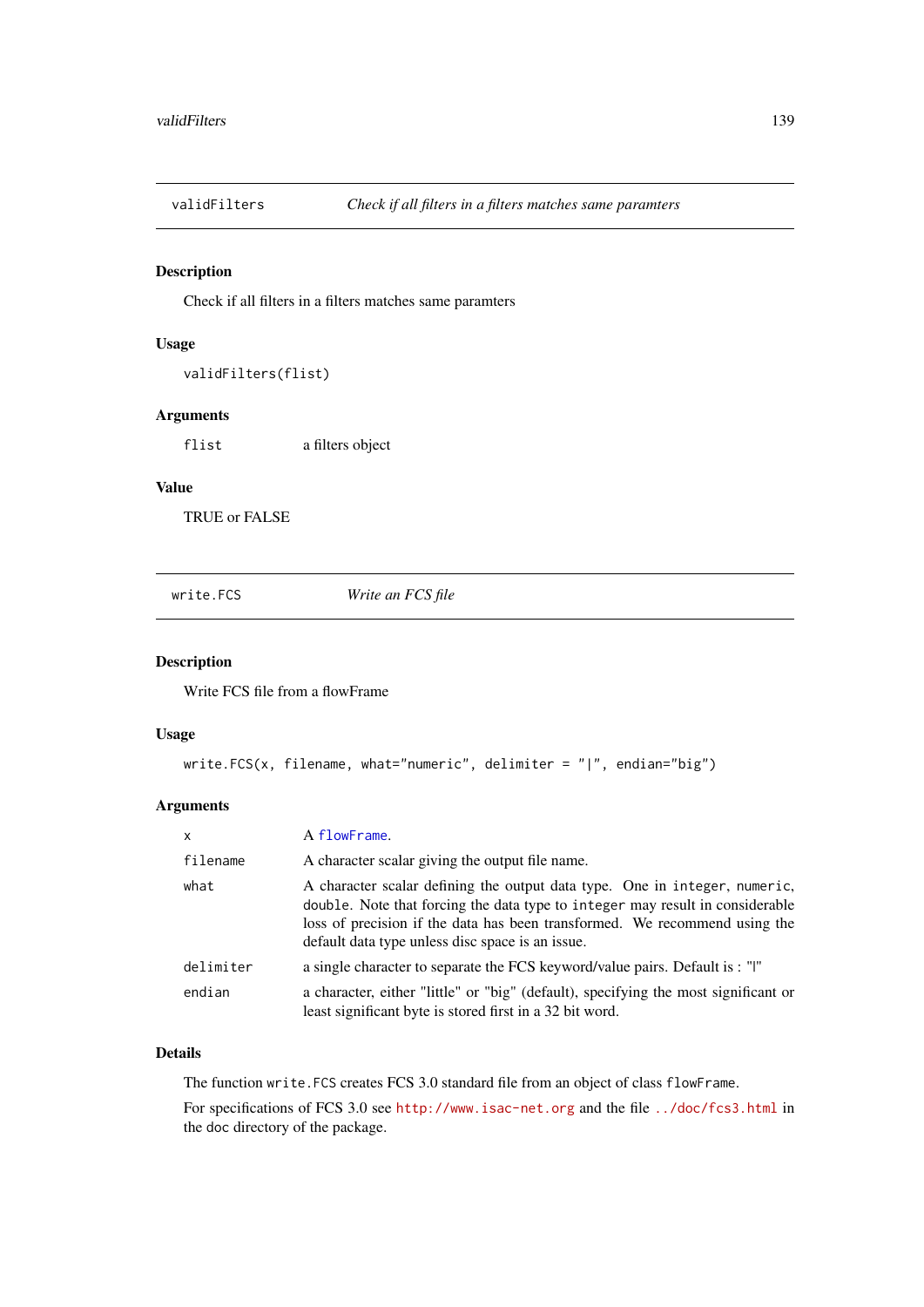<span id="page-139-0"></span>

## Value

A character vector of the file name.

## Author(s)

F. Hahne

## See Also

link[flowCore]{write.flowSet}

## Examples

```
## a sample file
inFile <- system.file("extdata", "0877408774.B08", package="flowCore")
foo <- read.FCS(inFile, transform=FALSE)
outFile <- file.path(tempdir(), "foo.fcs")
## now write out into a file
write.FCS(foo, outFile)
bar <- read.FCS(outFile, transform=FALSE)
all(exprs(foo) == exprs(bar))
```
write.flowSet *Write an FCS file*

## Description

Write FCS file for each flowFrame in a flowSet

## Usage

```
write.flowSet(x, outdir=identifier(x), filename, ...)
```
## Arguments

| $\mathsf{x}$ | A flowSet.                                                                                                                                                                                                                                                                                                                                                                                                                                                                 |
|--------------|----------------------------------------------------------------------------------------------------------------------------------------------------------------------------------------------------------------------------------------------------------------------------------------------------------------------------------------------------------------------------------------------------------------------------------------------------------------------------|
| outdir       | A character scalar giving the output directory. As the default, the output of<br>$identity$ identifier $(x)$ is used.                                                                                                                                                                                                                                                                                                                                                      |
| filename     | A character scalar or vector giving the output file names. By default, the function<br>will use the identifiers of the individual flow Frames as the file name, potentially<br>adding the . fcs suffix unless a file extension is already present. Alternatively,<br>one can supply either a character scalar, in which case the prefix i_ is appended<br>$(i)$ being an integer in seq_len(length $(x)$ ), or a character vector of the same<br>length as the flow Set x. |
| .            | Further arguments that are passed on to write. FCS.                                                                                                                                                                                                                                                                                                                                                                                                                        |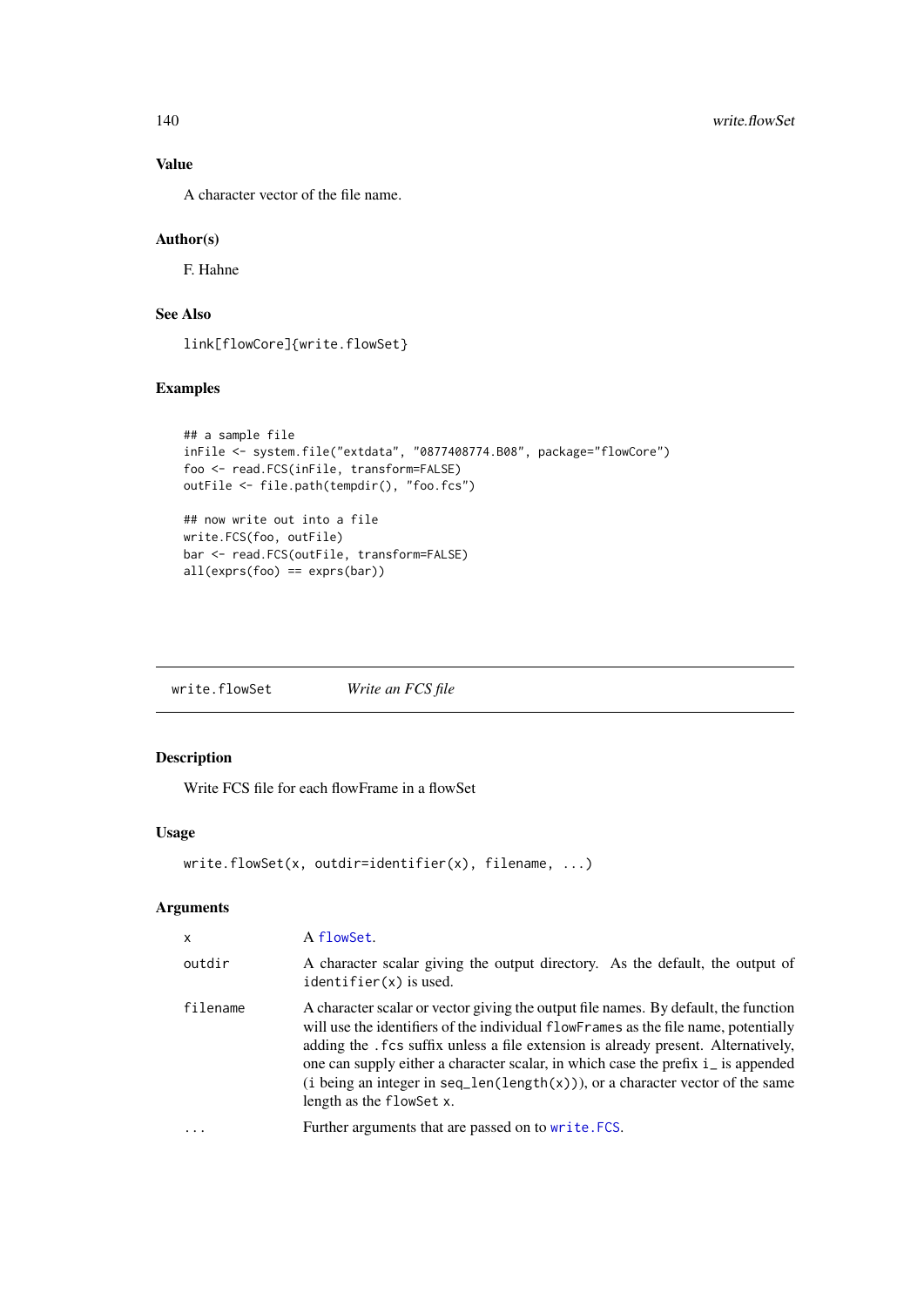#### write.flowSet 141

## Details

The function write.flowSet creates FCS 3.0 standard file for all flowFrames in an object of class flowSet. In addition, it will write the content of the phenoData slot in the ASCII file "annotation.txt". This file can subsequently be used to reconstruct the whole flowSet using the [read.flowSet](#page-104-0) function, e.g.:

read.flowSet(path=outdir,phenoData="annotation.txt"

The function uses [write.FCS](#page-138-0) for the actual writing of the FCS files.

## Value

A character vector of the output directory.

#### Author(s)

F. Hahne

## See Also

link[flowCore]{write.FCS}

## Examples

```
## sample data
data(GvHD)
foo <- GvHD[1:5]
outDir <- file.path(tempdir(), "foo")
## now write out into files
write.flowSet(foo, outDir)
dir(outDir)
## and read back in
```
bar <- read.flowSet(path=outDir, phenoData="annotation.txt")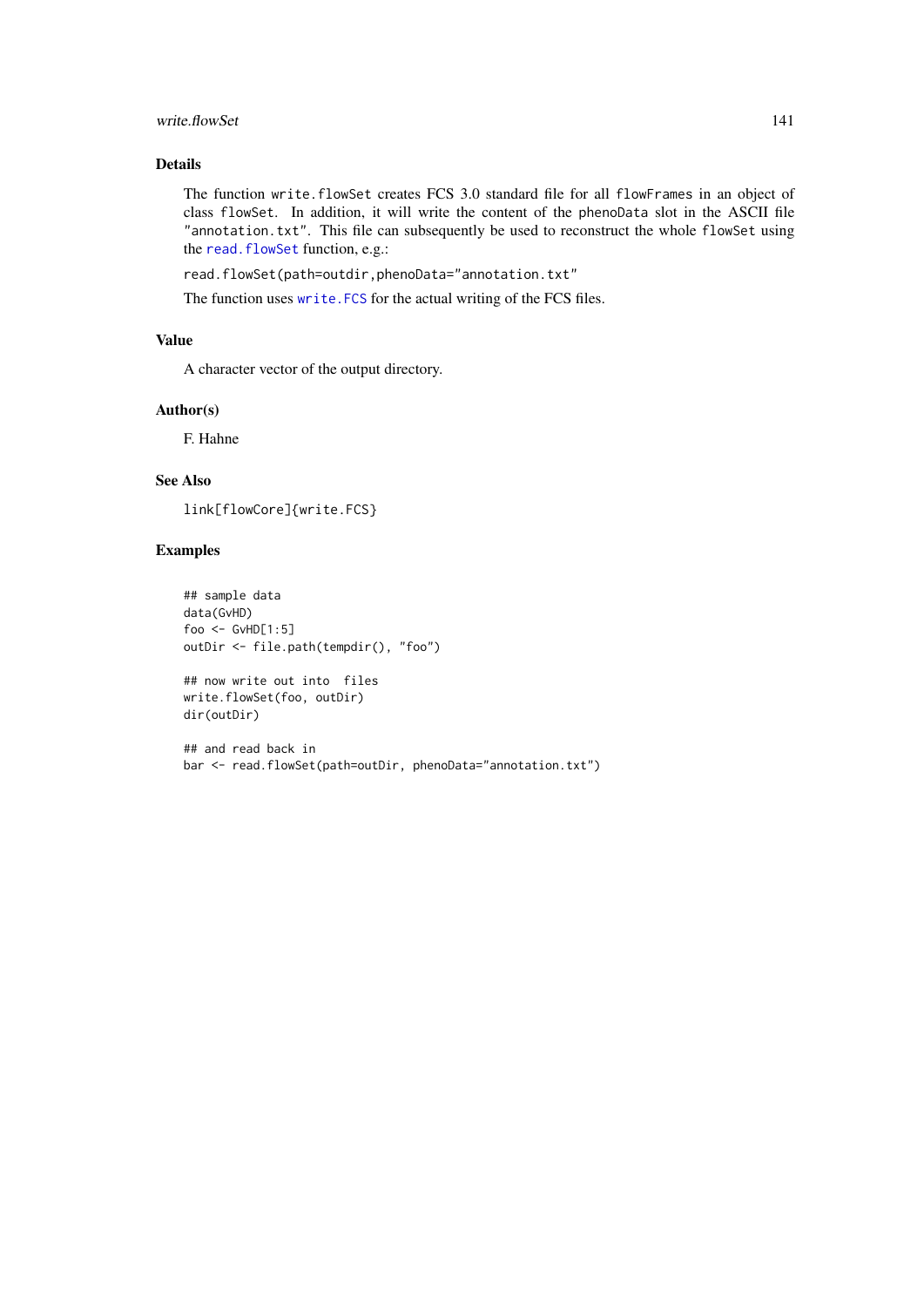# Index

```
!,filter-method (filter-class), 31
∗Topic IO
    fr_append_cols, 56
    read.FCS, 101
    read.FCSheader, 104
    105
    write.FCS, 139
    write.flowSet, 140
∗Topic classes
    asinht-class, 6
    asinhtGml2-class, 7
    boundaryFilter-class, 10
    characterOrNumeric-class, 12
    characterOrParameters-class, 12
    characterOrTransformation-class,
        13
    compensatedParameter-class, 15
    compensation-class, 16
    complementFilter-class, 19
    concreteFilter-class, 19
    dg1polynomial-class, 21
    EHtrans-class, 23
    exponential-class, 27
    expressionFilter-class, 28
    filter-class, 31
    filterList-class, 36
    filterReference-class, 37
    filterResult-class, 38
    filterResultList-class, 38
    filters-class, 40
    filterSummary-class, 41
    filterSummaryList-class, 43
    flowFrame-class, 45
    flowSet-class, 51
    hyperlog-class, 60
    hyperlogtGml2-class, 61
    intersectFilter-class, 64
    invsplitscale-class, 66
    kmeansFilter-class, 69
    lintGml2-class, 72
    logarithm-class, 75
    logicalFilterResult-class, 76
    logicletGml2-class, 77
```
logtGml2-class, [81](#page-80-1) manyFilterResult-class, [84](#page-83-1) multipleFilterResult-class, [86](#page-85-1) normalization-class, [87](#page-86-0) nullParameter-class, [88](#page-87-1) parameterFilter-class, [88](#page-87-1) parameters-class, [89](#page-88-0) parameterTransform-class, [90](#page-89-0) quadGate-class, [94](#page-93-1) quadratic-class, [96](#page-95-1) randomFilterResult-class, [98](#page-97-0) ratio-class, [99](#page-98-1) ratiotGml2-class, [100](#page-99-1) rectangleGate-class, [107](#page-106-1) sampleFilter-class, [111](#page-110-0) setOperationFilter-class, [114](#page-113-1) singleParameterTransform-class, [116](#page-115-1) sinht-class, [117](#page-116-1) splitscale-class, [120](#page-119-1) squareroot-class, [123](#page-122-1) subsetFilter-class, [125](#page-124-1) timeFilter-class, [127](#page-126-1) transform-class, [129](#page-128-2) transformation-class, [130](#page-129-2) transformFilter-class, [130](#page-129-2) transformList-class, [131](#page-130-1) transformMap-class, [133](#page-132-1) transformReference-class, [133](#page-132-1) unionFilter-class, [137](#page-136-2) unitytransform-class, [137](#page-136-2) ∗Topic datasets GvHD, [59](#page-58-0) ∗Topic iteration fsApply, [57](#page-56-1) ∗Topic manip Subset-methods, [124](#page-123-1) ∗Topic methods arcsinhTransform, [5](#page-4-1) biexponentialTransform, [9](#page-8-1) boundaryFilter-class, [10](#page-9-0) coerce, [14](#page-13-0) compensation-class, [16](#page-15-0)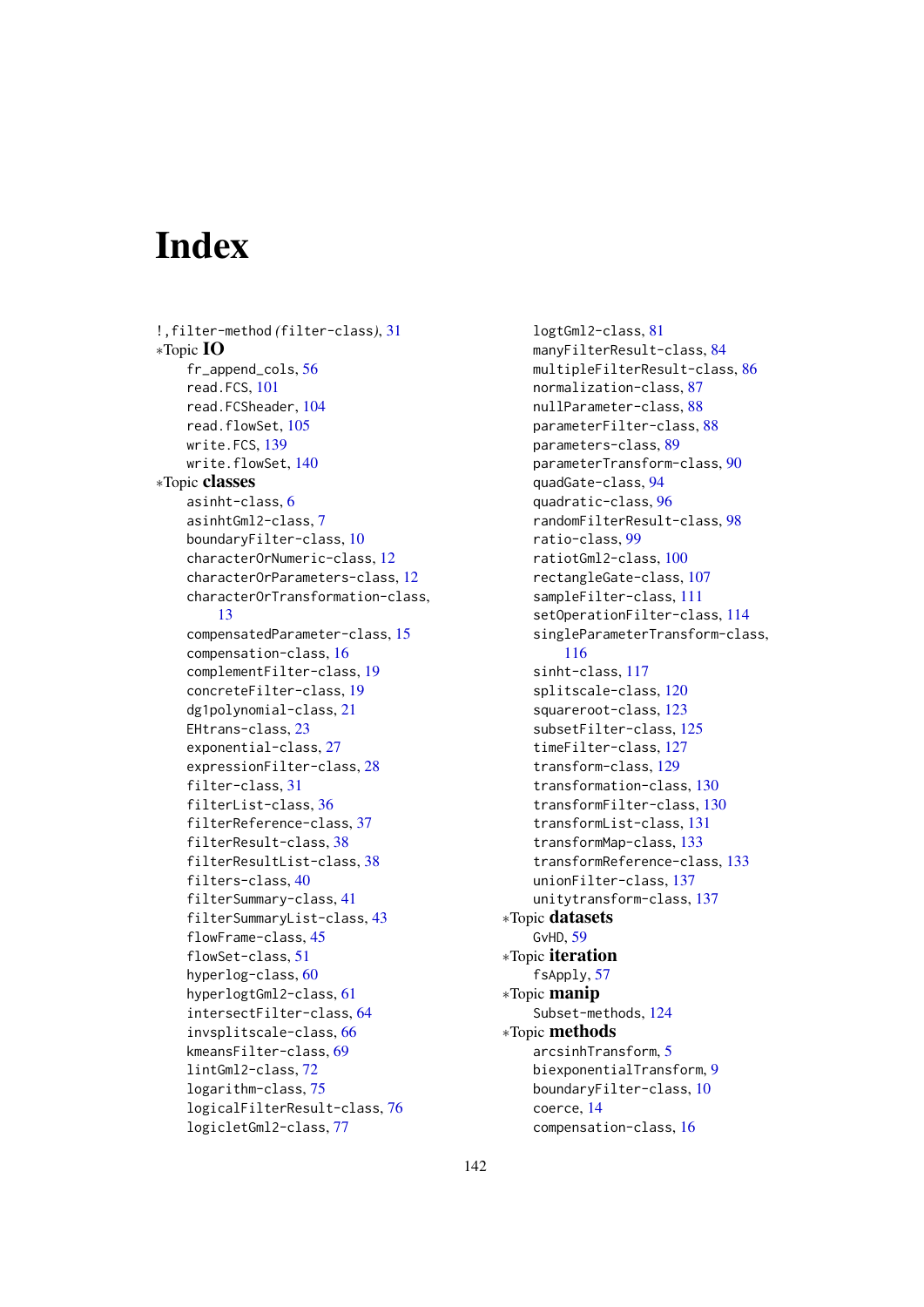## INDEX 143

each col. [22](#page-21-0) ellipsoidGate-class, [24](#page-23-2) expressionFilter-class, [28](#page-27-0) FCSTransTransform, [30](#page-29-0) filter-and-methods, [31](#page-30-1) filter-in-methods, [33](#page-32-1) filter-methods, [33](#page-32-1) filter-on-methods, [35](#page-34-1) filterDetails-methods, [35](#page-34-1) getIndexSort-methods, [58](#page-57-0) identifier-methods, [63](#page-62-0) inverseLogicleTransform, [65](#page-64-1) keyword-methods, [68](#page-67-0) kmeansFilter-class, [69](#page-68-0) linearTransform, [71](#page-70-1) lnTransform, [74](#page-73-1) logicleTransform, [80](#page-79-1) logTransform, [83](#page-82-1) normalization-class, [87](#page-86-0) parameters-methods, [89](#page-88-0) polygonGate-class, [91](#page-90-2) polytopeGate-class, [93](#page-92-2) quadGate-class, [94](#page-93-1) quadraticTransform, [97](#page-96-1) rectangleGate-class, [107](#page-106-1) sampleFilter-class, [111](#page-110-0) scaleTransform, [112](#page-111-1) split-methods, [118](#page-117-1) splitScaleTransform, [122](#page-121-1) summarizeFilter-methods, [126](#page-125-0) timeFilter-class, [127](#page-126-1) truncateTransform, [136](#page-135-1) ∗Topic package flowCore-package, [4](#page-3-0) \*,rectangleGate,rectangleGate-method *(*rectangleGate-class*)*, [107](#page-106-1) <,flowFrame,ANY-method *(*flowFrame-class*)*, [45](#page-44-2) <=,flowFrame,ANY-method *(*flowFrame-class*)*, [45](#page-44-2) ==,filterResult,flowFrame-method *(*filterResult-class*)*, [38](#page-37-2) ==,flowFrame,filterResult-method *(*flowFrame-class*)*, [45](#page-44-2) ==,flowFrame,flowFrame-method *(*flowFrame-class*)*, [45](#page-44-2) >,flowFrame,ANY-method *(*flowFrame-class*)*, [45](#page-44-2) >=,flowFrame,ANY-method *(*flowFrame-class*)*, [45](#page-44-2) [,filterResultList,ANY-method *(*filterResultList-class*)*, [38](#page-37-2)

[,flowFrame,ANY-method *(*flowFrame-class*)*, [45](#page-44-2) [,flowFrame,filter-method *(*flowFrame-class*)*, [45](#page-44-2) [,flowFrame,filterResult-method *(*flowFrame-class*)*, [45](#page-44-2) [,flowSet,ANY-method *(*flowSet-class*)*, [51](#page-50-2) [,flowSet-method *(*flowSet-class*)*, [51](#page-50-2) [,multipleFilterResult,ANY-method *(*multipleFilterResult-class*)*, [86](#page-85-1) [,rectangleGate,ANY-method *(*rectangleGate-class*)*, [107](#page-106-1) [,rectangleGate,character-method *(*rectangleGate-class*)*, [107](#page-106-1) [[,filterResult,ANY-method *(*filterResult-class*)*, [38](#page-37-2) [[,filterResultList,ANY-method *(*filterResultList-class*)*, [38](#page-37-2) [[,filterSummary,character-method *(*filterSummary-class*)*, [41](#page-40-0) [[,filterSummary,numeric-method *(*filterSummary-class*)*, [41](#page-40-0) [[,flowSet,ANY-method *(*flowSet-class*)*, [51](#page-50-2) [[,flowSet-method *(*flowSet-class*)*, [51](#page-50-2) [[,logicalFilterResult,ANY-method *(*logicalFilterResult-class*)*, [76](#page-75-1) [[,manyFilterResult,ANY-method *(*manyFilterResult-class*)*, [84](#page-83-1) [[,manyFilterResult-method *(*manyFilterResult-class*)*, [84](#page-83-1) [[,multipleFilterResult,ANY-method *(*multipleFilterResult-class*)*, [86](#page-85-1) [[,multipleFilterResult-method *(*multipleFilterResult-class*)*, [86](#page-85-1) [[<-,flowFrame-method *(*flowSet-class*)*, [51](#page-50-2) [[<-,flowSet,ANY,ANY,flowFrame-method *(*flowSet-class*)*, [51](#page-50-2) [[<-,flowSet-method *(*flowSet-class*)*, [51](#page-50-2) \$,filterSummary-method *(*filterSummary-class*)*, [41](#page-40-0) \$,flowSet-method *(*flowSet-class*)*, [51](#page-50-2) \$.flowFrame *(*flowFrame-class*)*, [45](#page-44-2) %&% *(*filter-and-methods*)*, [31](#page-30-1) %&%,ANY-method *(*filter-and-methods*)*, [31](#page-30-1) %&%,filter,filter-method *(*filter-and-methods*)*, [31](#page-30-1) %&%-methods *(*filter-and-methods*)*, [31](#page-30-1)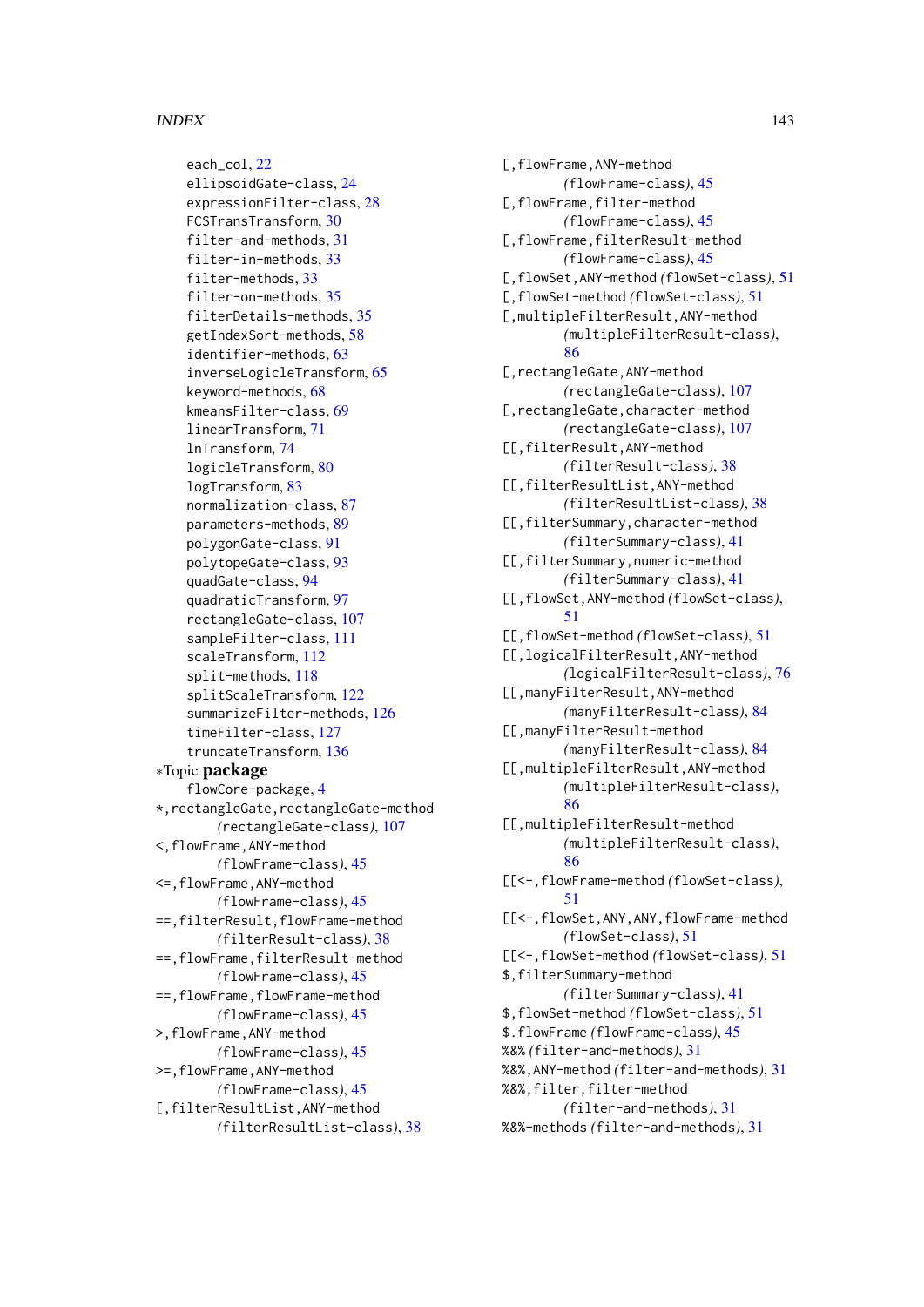#### 144 INDEX

%in% *(*filter-in-methods*)*, [33](#page-32-1) %in%,ANY,filterReference-method *(*filter-in-methods*)*, [33](#page-32-1) %in%,ANY,filterResult-method *(*filter-in-methods*)*, [33](#page-32-1) %in%,ANY,manyFilterResult-method *(*filter-in-methods*)*, [33](#page-32-1) %in%,ANY,multipleFilterResult-method *(*filter-in-methods*)*, [33](#page-32-1) %in%,flowFrame,boundaryFilter-method *(*filter-in-methods*)*, [33](#page-32-1) %in%,flowFrame,complementFilter-method *(*filter-in-methods*)*, [33](#page-32-1) %in%,flowFrame,ellipsoidGate-method *(*filter-in-methods*)*, [33](#page-32-1) %in%,flowFrame,expressionFilter-method *(*filter-in-methods*)*, [33](#page-32-1) %in%,flowFrame,filterResult-method *(*filter-in-methods*)*, [33](#page-32-1) %in%,flowFrame,intersectFilter-method *(*filter-in-methods*)*, [33](#page-32-1) %in%,flowFrame,kmeansFilter-method *(*filter-in-methods*)*, [33](#page-32-1) %in%,flowFrame,norm2Filter-method *(*filter-in-methods*)*, [33](#page-32-1) %in%,flowFrame,polygonGate-method *(*filter-in-methods*)*, [33](#page-32-1) %in%,flowFrame,polytopeGate-method *(*filter-in-methods*)*, [33](#page-32-1) %in%,flowFrame,quadGate-method *(*filter-in-methods*)*, [33](#page-32-1) %in%,flowFrame,rectangleGate-method *(*filter-in-methods*)*, [33](#page-32-1) %in%,flowFrame,sampleFilter-method *(*filter-in-methods*)*, [33](#page-32-1) %in%,flowFrame,subsetFilter-method *(*filter-in-methods*)*, [33](#page-32-1) %in%,flowFrame,timeFilter-method *(*filter-in-methods*)*, [33](#page-32-1) %in%,flowFrame,transformFilter-method *(*filter-in-methods*)*, [33](#page-32-1) %in%,flowFrame,unionFilter-method *(*filter-in-methods*)*, [33](#page-32-1) %in%-methods *(*filter-in-methods*)*, [33](#page-32-1) %on% *(*filter-on-methods*)*, [35](#page-34-1) %on%,ANY,flowSet-method *(*filter-on-methods*)*, [35](#page-34-1) %on%,filter,parameterTransform-method *(*filter-on-methods*)*, [35](#page-34-1) %on%,filter,transform-method *(*filter-on-methods*)*, [35](#page-34-1) %on%,filter,transformList-method

*(*filter-on-methods*)*, [35](#page-34-1) %on%,parameterTransform,flowFrame-method *(*filter-on-methods*)*, [35](#page-34-1) %on%,transform,flowFrame-method *(*filter-on-methods*)*, [35](#page-34-1) %on%,transformList,flowFrame-method *(*filter-on-methods*)*, [35](#page-34-1) %on%,transformList,flowSet-method *(*filter-on-methods*)*, [35](#page-34-1) %on%-methods *(*filter-on-methods*)*, [35](#page-34-1) %subset% *(*filter-and-methods*)*, [31](#page-30-1) %subset%,ANY-method *(*filter-and-methods*)*, [31](#page-30-1) %subset%,filter,filter-method *(*filter-and-methods*)*, [31](#page-30-1) %subset%,list,filter-method *(*filter-and-methods*)*, [31](#page-30-1) &,filter,filter-method *(*filter-and-methods*)*, [31](#page-30-1) &,filter,list-method *(*filter-and-methods*)*, [31](#page-30-1) &,list,filter-method *(*filter-and-methods*)*, [31](#page-30-1) %on%, *[48](#page-47-0)*, *[131](#page-130-1)* AnnotatedDataFrame, *[45,](#page-44-2) [46](#page-45-0)*, *[51,](#page-50-2) [52](#page-51-0)*, *[90](#page-89-0)*, *[106](#page-105-0)* AnnotatedDataFrames, *[46](#page-45-0)* apply, *[22](#page-21-0)*, *[57](#page-56-1)* arcsinhTransform, [5,](#page-4-1) *[9](#page-8-1)*, *[65](#page-64-1)*, *[72](#page-71-1)*, *[74](#page-73-1)*, *[81](#page-80-1)*, *[83](#page-82-1)*, *[97](#page-96-1)*, *[113](#page-112-1)*, *[123](#page-122-1)*, *[130](#page-129-2)*, *[136](#page-135-1)* as.data.frame.manyFilterResult *(*manyFilterResult-class*)*, [84](#page-83-1) asinht, *[8](#page-7-0)*, *[117](#page-116-1)* asinht *(*asinht-class*)*, [6](#page-5-1) asinht-class, [6](#page-5-1) asinhtGml2 *(*asinhtGml2-class*)*, [7](#page-6-1)

biexponentialTransform, *[5](#page-4-1)*, [9,](#page-8-1) *[65](#page-64-1)*, *[72](#page-71-1)*, *[74](#page-73-1)*, *[80,](#page-79-1) [81](#page-80-1)*, *[83](#page-82-1)*, *[97](#page-96-1)*, *[113](#page-112-1)*, *[123](#page-122-1)*, *[130](#page-129-2)*, *[136](#page-135-1)* booleanGate,filter-class *(*filter-class*)*, [31](#page-30-1) boundaryFilter *(*boundaryFilter-class*)*, [10](#page-9-0) boundaryFilter-class, [10](#page-9-0)

asinhtGml2-class, [7](#page-6-1)

c,transformList-method *(*transformList-class*)*, [131](#page-130-1) call,filter-method *(*filter-methods*)*, [33](#page-32-1) cbind2,flowFrame,matrix-method *(*flowFrame-class*)*, [45](#page-44-2) cbind2, flowFrame, numeric-method *(*flowFrame-class*)*, [45](#page-44-2)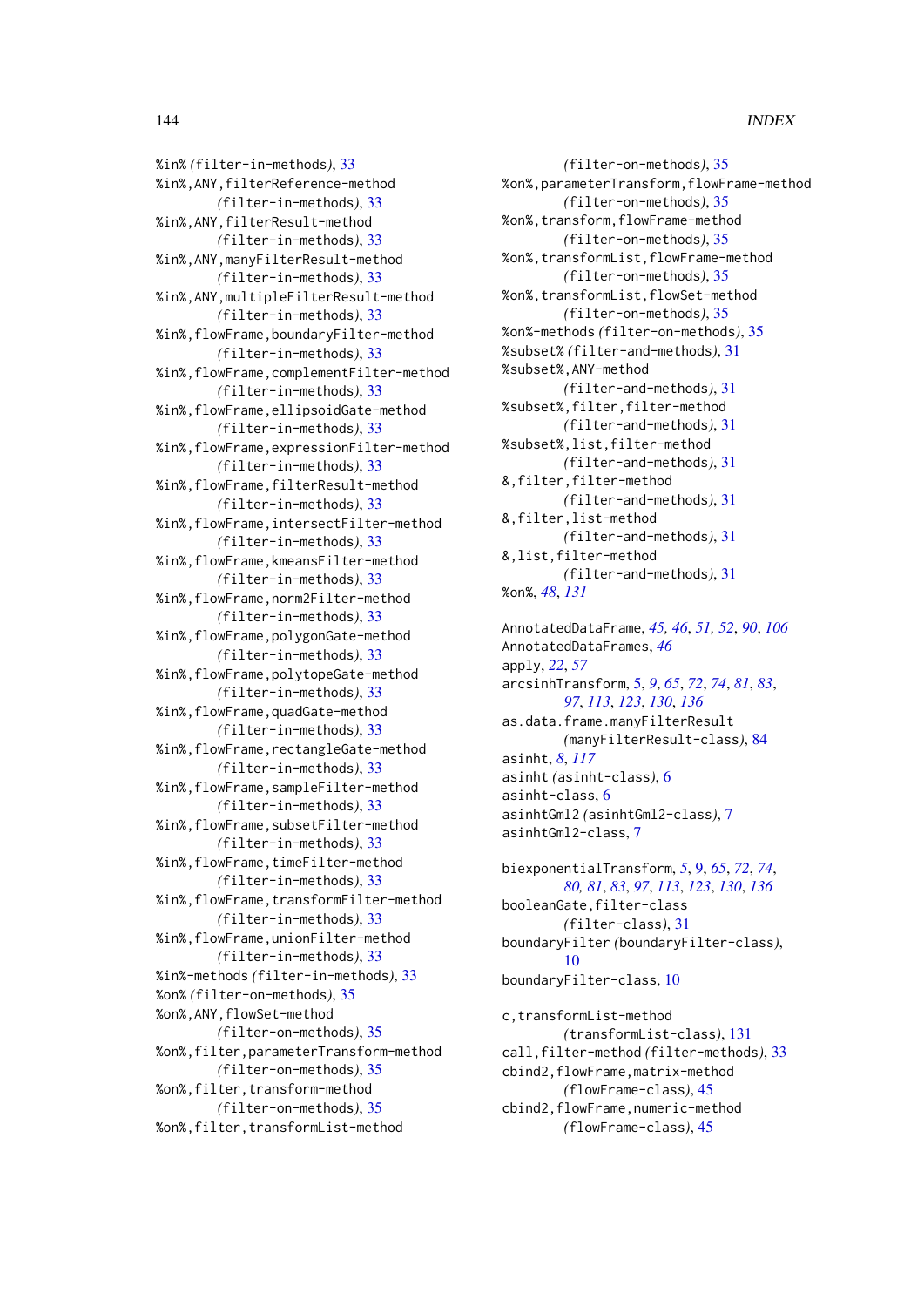char2ExpressionFilter *(*expressionFilter-class*)*, [28](#page-27-0) character, filter-method *(*filter-methods*)*, [33](#page-32-0) characterOrNumeric *(*characterOrNumeric-class*)*, [12](#page-11-0) characterOrNumeric-class, [12](#page-11-0) characterOrParameters *(*characterOrParameters-class*)*, [12](#page-11-0) characterOrParameters-class, [12](#page-11-0) characterOrTransformation, *[6](#page-5-0)*, *[8](#page-7-0)*, *[15](#page-14-0)*, *[21](#page-20-0)*, *[23](#page-22-0)*, *[27](#page-26-0)*, *[60](#page-59-0)*, *[62](#page-61-0)*, *[67](#page-66-0)*, *[73](#page-72-0)*, *[75](#page-74-0)*, *[79](#page-78-0)*, *[82](#page-81-0)*, *[96](#page-95-0)*, *[99](#page-98-0)*, *[101](#page-100-0)*, *[116,](#page-115-0) [117](#page-116-0)*, *[121](#page-120-0)*, *[124](#page-123-0)*, *[130](#page-129-0)*, *[134](#page-133-0)*, *[138](#page-137-0)* characterOrTransformation *(*characterOrTransformation-class*)*, [13](#page-12-0) characterOrTransformation-class, [13](#page-12-0) checkOffset, [13](#page-12-0) cleanup *(*read.FCS*)*, [101](#page-100-0) coerce, [14](#page-13-0) coerce,call,filter-method *(*coerce*)*, [14](#page-13-0) coerce, character, filter-method *(*coerce*)*, [14](#page-13-0) coerce,complementFilter,call-method *(*coerce*)*, [14](#page-13-0) coerce,complementFilter,logical-method *(*coerce*)*, [14](#page-13-0) coerce,ellipsoidGate,polygonGate-method *(*coerce*)*, [14](#page-13-0) coerce,environment,flowSet-method *(*coerce*)*, [14](#page-13-0) coerce,factor,filterResult-method *(*coerce*)*, [14](#page-13-0) coerce,filter,call-method *(*coerce*)*, [14](#page-13-0) coerce,filter,logical-method *(*coerce*)*, [14](#page-13-0) coerce,filterReference,call-method *(*coerce*)*, [14](#page-13-0) coerce,filterReference,concreteFilter-method *(*coerce*)*, [14](#page-13-0) coerce,filterResult,logical-method *(*coerce*)*, [14](#page-13-0) coerce,filterResultList,list-method *(*coerce*)*, [14](#page-13-0) coerce,filterSummary,data.frame-method *(*filterSummary-class*)*, [41](#page-40-0) coerce,flowFrame,flowSet-method *(*coerce*)*, [14](#page-13-0) coerce,flowSet,flowFrame-method *(*coerce*)*, [14](#page-13-0)

coerce,flowSet,list-method *(*coerce*)*, [14](#page-13-0) coerce,formula,filter-method *(*coerce*)*, [14](#page-13-0) coerce,intersectFiler,call-method *(*coerce*)*, [14](#page-13-0) coerce,intersectFilter,call-method *(*filter-and-methods*)*, [31](#page-30-0) coerce,intersectFilter,logical-method *(*coerce*)*, [14](#page-13-0) coerce,list,filterResultList-method *(*coerce*)*, [14](#page-13-0) coerce,list,flowSet-method *(*coerce*)*, [14](#page-13-0) coerce,list,transformList-method *(*coerce*)*, [14](#page-13-0) coerce,logical,filterResult-method *(*coerce*)*, [14](#page-13-0) coerce,logicalFilterResult,logical-method *(*coerce*)*, [14](#page-13-0) coerce,matrix,filterResult-method *(*coerce*)*, [14](#page-13-0) coerce,name,filter-method *(*coerce*)*, [14](#page-13-0) coerce,nullParameter,character-method *(*coerce*)*, [14](#page-13-0) coerce,numeric,filterResult-method *(*coerce*)*, [14](#page-13-0) coerce,parameters,character-method *(*coerce*)*, [14](#page-13-0) coerce,randomFilterResult,logical-method *(*coerce*)*, [14](#page-13-0) coerce,ratio,character-method *(*coerce*)*, [14](#page-13-0) coerce,rectangleGate,polygonGate-method *(*coerce*)*, [14](#page-13-0) coerce,subsetFilter,call-method *(*coerce*)*, [14](#page-13-0) coerce,subsetFilter,logical-method *(*coerce*)*, [14](#page-13-0) coerce,transform,character-method *(*coerce*)*, [14](#page-13-0) coerce,unionFilter,call-method *(*coerce*)*, [14](#page-13-0) coerce,unionFilter,logical-method *(*coerce*)*, [14](#page-13-0) coerce,unitytransform,character-method *(*coerce*)*, [14](#page-13-0) collapse\_desc, [14](#page-13-0) colnames,flowFrame-method *(*flowFrame-class*)*, [45](#page-44-0) colnames, flowSet-method *(*flowSet-class*)*, [51](#page-50-0) colnames,transformList-method *(*transformList-class*)*, [131](#page-130-0)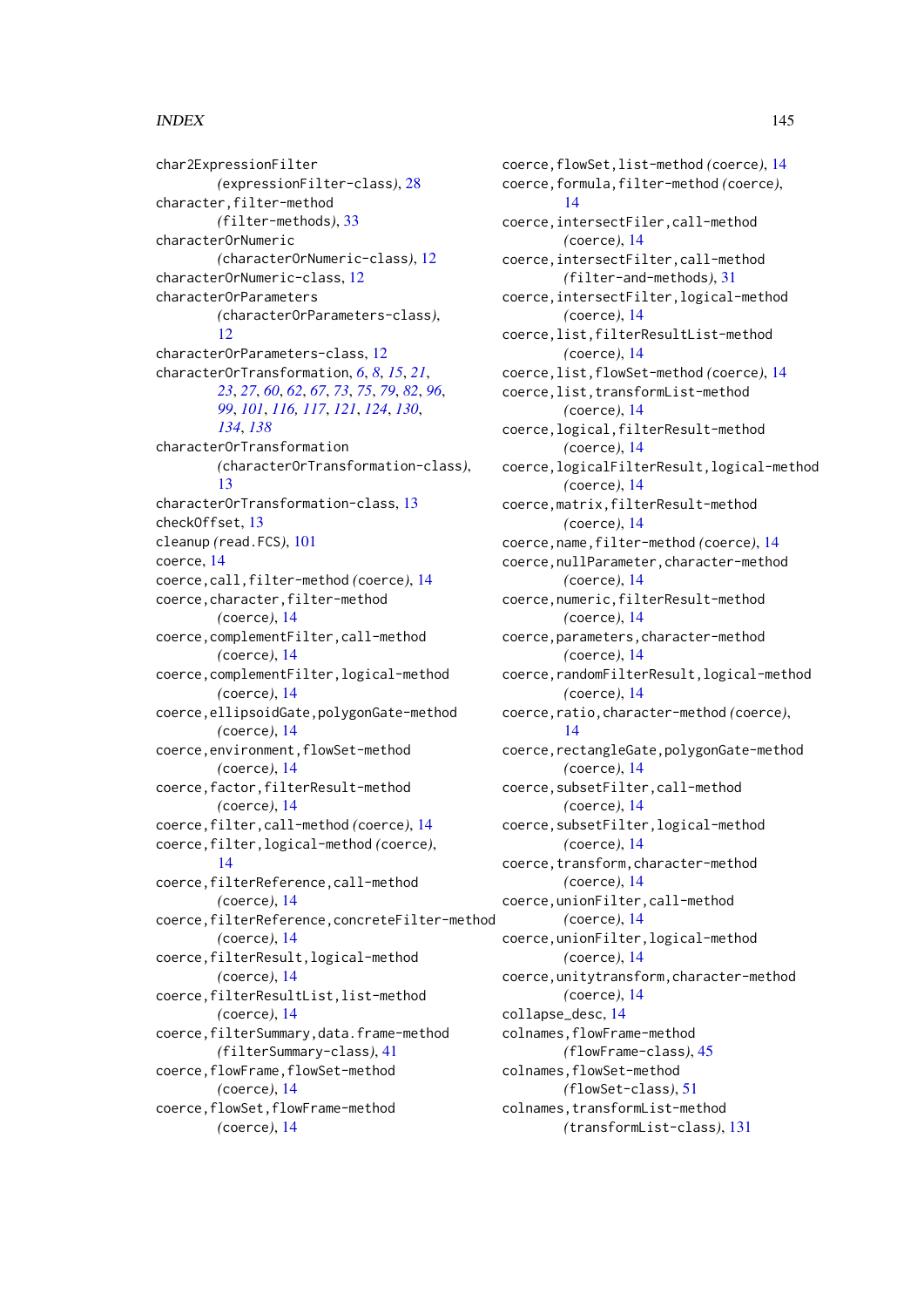colnames<- *(*flowFrame-class*)*, [45](#page-44-0) colnames<-,flowFrame-method *(*flowFrame-class*)*, [45](#page-44-0) colnames<-,flowSet-method *(*flowSet-class*)*, [51](#page-50-0) compensate *(*compensation-class*)*, [16](#page-15-0) compensate,flowFrame,compensation-method *(*flowFrame-class*)*, [45](#page-44-0) compensate,flowFrame,data.frame-method *(*flowFrame-class*)*, [45](#page-44-0) compensate,flowFrame,matrix-method *(*flowFrame-class*)*, [45](#page-44-0) compensate,flowSet,ANY-method *(*flowSet-class*)*, [51](#page-50-0) compensate, flowSet, data.frame-method *(*flowSet-class*)*, [51](#page-50-0) compensate, flowSet, list-method *(*flowSet-class*)*, [51](#page-50-0) compensatedParameter *(*compensatedParameter-class*)*, [15](#page-14-0) compensatedParameter-class, [15](#page-14-0) compensation, *[48](#page-47-0)* compensation *(*compensation-class*)*, [16](#page-15-0) compensation-class, [16](#page-15-0) complementFilter *(*complementFilter-class*)*, [19](#page-18-0) complementFilter-class, [19](#page-18-0) concreteFilter, *[11](#page-10-0)*, *[25](#page-24-0)*, *[28](#page-27-0)*, *[39](#page-38-0)*, *[70](#page-69-0)*, *[89](#page-88-0)*, *[92](#page-91-0)*, *[95](#page-94-0)*, *[108](#page-107-0)*, *[111](#page-110-0)*, *[128](#page-127-0)* concreteFilter *(*concreteFilter-class*)*, [19](#page-18-0) concreteFilter-class, [19](#page-18-0) data.frames, *[46](#page-45-0)* decisionTreeGate,filter-class *(*filter-class*)*, [31](#page-30-0) decompensate *(*decompensate-methods*)*, [20](#page-19-0) decompensate,flowFrame,data.frame-method *(*decompensate-methods*)*, [20](#page-19-0) decompensate,flowFrame,matrix-method *(*decompensate-methods*)*, [20](#page-19-0) decompensate-methods, [20](#page-19-0) description, *[68,](#page-67-0) [69](#page-68-0)* description *(*flowFrame-class*)*, [45](#page-44-0) description, flowFrame-method *(*flowFrame-class*)*, [45](#page-44-0) description<-,flowFrame,ANY-method *(*flowFrame-class*)*, [45](#page-44-0) description<-,flowFrame,list-method *(*flowFrame-class*)*, [45](#page-44-0) dg1polynomial *(*dg1polynomial-class*)*, [21](#page-20-0) dg1polynomial-class, [21](#page-20-0)

dim *(*flowFrame-class*)*, [45](#page-44-0) dim,flowFrame-method *(*flowFrame-class*)*, [45](#page-44-0) dir, *[106](#page-105-0)* do.call, *[87](#page-86-0)* each\_col, [22,](#page-21-0) *[48](#page-47-0)* each\_col,flowFrame-method *(*each\_col*)*, [22](#page-21-0) each\_col-methods *(*each\_col*)*, [22](#page-21-0) each\_row *(*each\_col*)*, [22](#page-21-0) each\_row,flowFrame-method *(*each\_col*)*, [22](#page-21-0) each\_row-methods *(*each\_col*)*, [22](#page-21-0) EHtrans *(*EHtrans-class*)*, [23](#page-22-0) EHtrans-class, [23](#page-22-0) ellipsoidGate, *[24](#page-23-0)*, *[92](#page-91-0)*, *[109,](#page-108-0) [110](#page-109-0)*, *[113](#page-112-0)[–115](#page-114-0)*, *[134,](#page-133-0) [135](#page-134-0)* ellipsoidGate *(*ellipsoidGate-class*)*, [24](#page-23-0) ellipsoidGate,filter-class *(*filter-class*)*, [31](#page-30-0) ellipsoidGate-class, [24](#page-23-0) environment, *[51](#page-50-0)*, *[53](#page-52-0)* estimateLogicle, *[30](#page-29-0)*, *[81](#page-80-0)* estimateLogicle *(*logicleTransform*)*, [80](#page-79-0) estimateMedianLogicle, [26](#page-25-0) eval,asinht,missing-method *(*asinht-class*)*, [6](#page-5-0) eval,asinhtGml2,missing-method *(*asinhtGml2-class*)*, [7](#page-6-0) eval,compensatedParameter,missing-method *(*compensatedParameter-class*)*, [15](#page-14-0) eval,dg1polynomial,missing-method *(*dg1polynomial-class*)*, [21](#page-20-0) eval,EHtrans,missing-method *(*EHtrans-class*)*, [23](#page-22-0) eval,exponential,missing-method *(*exponential-class*)*, [27](#page-26-0) eval,filterReference,missing-method *(*filterReference-class*)*, [37](#page-36-0) eval,hyperlog,missing-method *(*hyperlog-class*)*, [60](#page-59-0) eval,hyperlogtGml2,missing-method *(*hyperlogtGml2-class*)*, [61](#page-60-0) eval,invsplitscale,missing-method *(*invsplitscale-class*)*, [66](#page-65-0) eval,lintGml2,missing-method *(*lintGml2-class*)*, [72](#page-71-0) eval,logarithm,missing-method *(*logarithm-class*)*, [75](#page-74-0) eval,logicletGml2,missing-method *(*logicletGml2-class*)*, [77](#page-76-0) eval,logtGml2,missing-method *(*logtGml2-class*)*, [81](#page-80-0)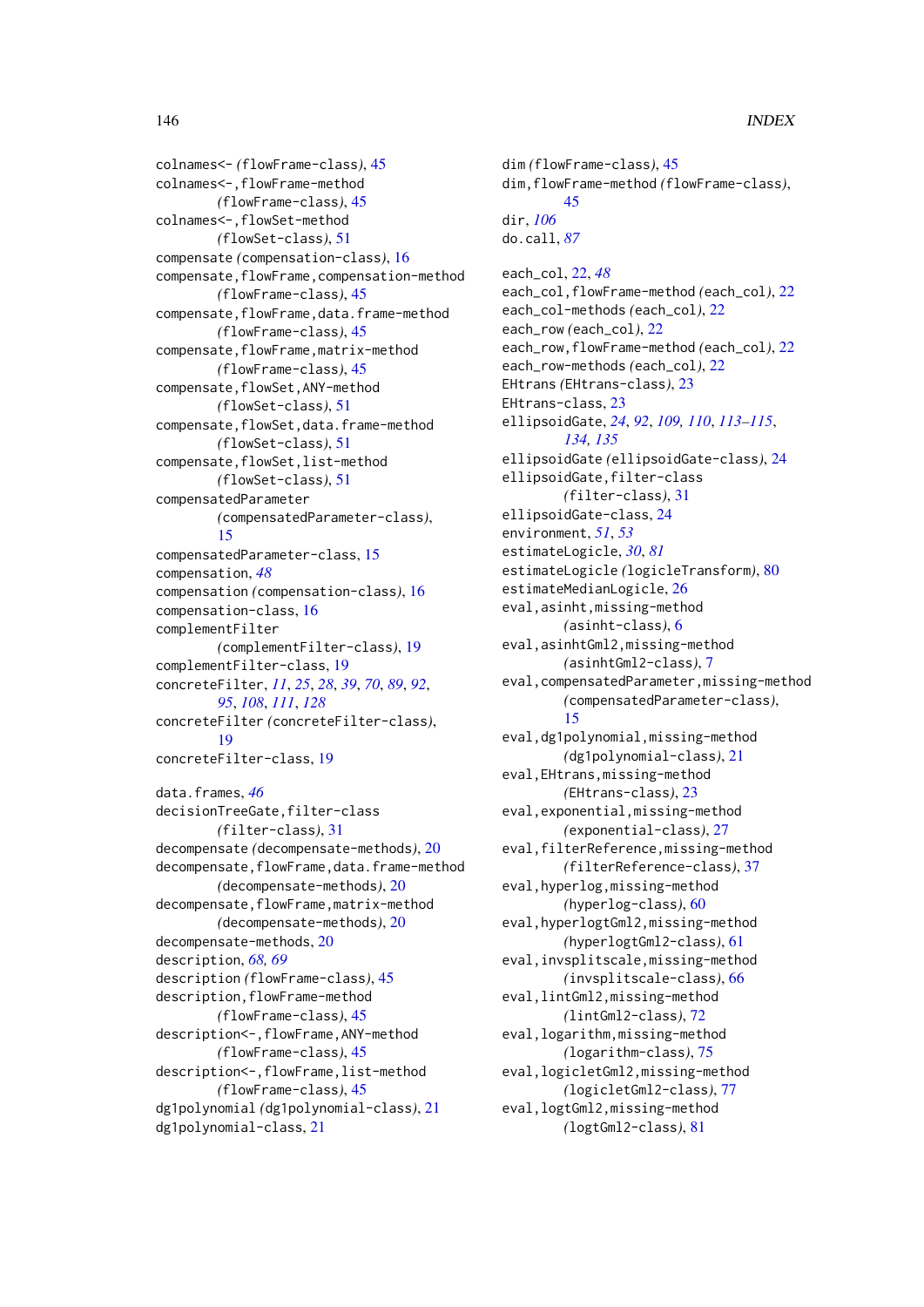```
eval,quadratic,missing-method
        (quadratic-class), 96
eval,ratio,missing-method
        (ratio-class), 99
eval,ratiotGml2,missing-method
        (ratiotGml2-class), 100
eval,sinht,missing-method
        (sinht-class), 117
eval,splitscale,missing-method
        (splitscale-class), 120
eval,squareroot,missing-method
        (squareroot-class), 123
eval, transformReference, missing-method
        (transformReference-class), 133
eval,unitytransform,missing-method
        (unitytransform-class), 137
exponential (exponential-class), 27
exponential-class, 27
expressionFilter, 29
expressionFilter
        (expressionFilter-class), 28
expressionFilter-class, 28
exprs (flowFrame-class), 45
exprs, flowFrame-method
        (flowFrame-class), 45
exprs<- (flowFrame-class), 45
exprs<-,flowFrame,ANY-method
        (flowFrame-class), 45
exprs<-,flowFrame,matrix-method
        (flowFrame-class), 45
FCSTransTransform, 30
featureNames (flowFrame-class), 45
featureNames,flowFrame-method
        (flowFrame-class), 45
filter, 10, 11, 19, 24, 25, 28, 29, 31–41, 46,
        48, 53, 63–65, 70, 71, 76, 77, 84, 86,
        89–95, 98, 107–109, 111–113, 115,
        118, 119, 125–128, 131, 134, 137
filter (filter-methods), 33
filter,filter-method (filter-class), 31
filter,flowFrame,filter-method
        (filter-methods), 33
filter,flowFrame,norm2Filter
        (filter-methods), 33
filter,flowFrame,polygonGate
        (filter-methods), 33
filter, flowFrame, rectangleGate
        (filter-methods), 33
filter,flowFrame-method
        (filter-methods), 33
filter,flowSet,filter-method
        (filter-methods), 33
```
filter,flowSet,filterList-method *(*filter-methods*)*, [33](#page-32-0) filter,flowSet,list-method *(*filter-methods*)*, [33](#page-32-0) filter-and-methods, [31](#page-30-0) filter-class, [31](#page-30-0) filter-in-methods, [33](#page-32-0) filter-method *(*filter-methods*)*, [33](#page-32-0) filter-methods, [33](#page-32-0) filter-on-methods, [35](#page-34-0) filter\_keywords, [44](#page-43-0) filterDetails *(*filterDetails-methods*)*, [35](#page-34-0) filterDetails,filterResult,ANY-method *(*filterDetails-methods*)*, [35](#page-34-0) filterDetails,filterResult,missing-method *(*filterDetails-methods*)*, [35](#page-34-0) filterDetails-methods, [35](#page-34-0) filterDetails<- *(*filterDetails-methods*)*, [35](#page-34-0) filterDetails<-,filterResult,character,ANY-method *(*filterDetails-methods*)*, [35](#page-34-0) filterDetails<-,filterResult,character,filter-method *(*filterDetails-methods*)*, [35](#page-34-0) filterDetails<-,filterResult,character,setOperationFilter-*(*filterDetails-methods*)*, [35](#page-34-0) filtergate,filter-class *(*filter-class*)*, [31](#page-30-0) filterList, *[40,](#page-39-0) [41](#page-40-0)* filterList *(*filterList-class*)*, [36](#page-35-0) filterList-class, [36](#page-35-0) filterReference, *[19](#page-18-0)*, *[64](#page-63-0)* filterReference *(*filterReference-class*)*, [37](#page-36-0) filterReference,environment,character-method *(*filterReference-class*)*, [37](#page-36-0) filterReference-class, [37](#page-36-0) filterResult, *[11](#page-10-0)*, *[32](#page-31-0)[–35](#page-34-0)*, *[38,](#page-37-0) [39](#page-38-0)*, *[41](#page-40-0)[–43](#page-42-0)*, *[46](#page-45-0)*, *[48](#page-47-0)*, *[53](#page-52-0)*, *[63,](#page-62-0) [64](#page-63-0)*, *[70](#page-69-0)*, *[76](#page-75-0)*, *[84](#page-83-0)*, *[86](#page-85-0)*, *[98](#page-97-0)*, *[118](#page-117-0)[–120](#page-119-0)*, *[125,](#page-124-0) [126](#page-125-0)* filterResult *(*filterResult-class*)*, [38](#page-37-0) filterResult-class, [38](#page-37-0) filterResultList, *[34](#page-33-0)*, *[43](#page-42-0)* filterResultList *(*filterResultList-class*)*, [38](#page-37-0) filterResultList-class, [38](#page-37-0) filters *(*filters-class*)*, [40](#page-39-0) filters-class, [40](#page-39-0) filtersList *(*filters-class*)*, [40](#page-39-0) filtersList-class *(*filters-class*)*, [40](#page-39-0) filterSummary, *[43](#page-42-0)* filterSummary *(*filterSummary-class*)*, [41](#page-40-0)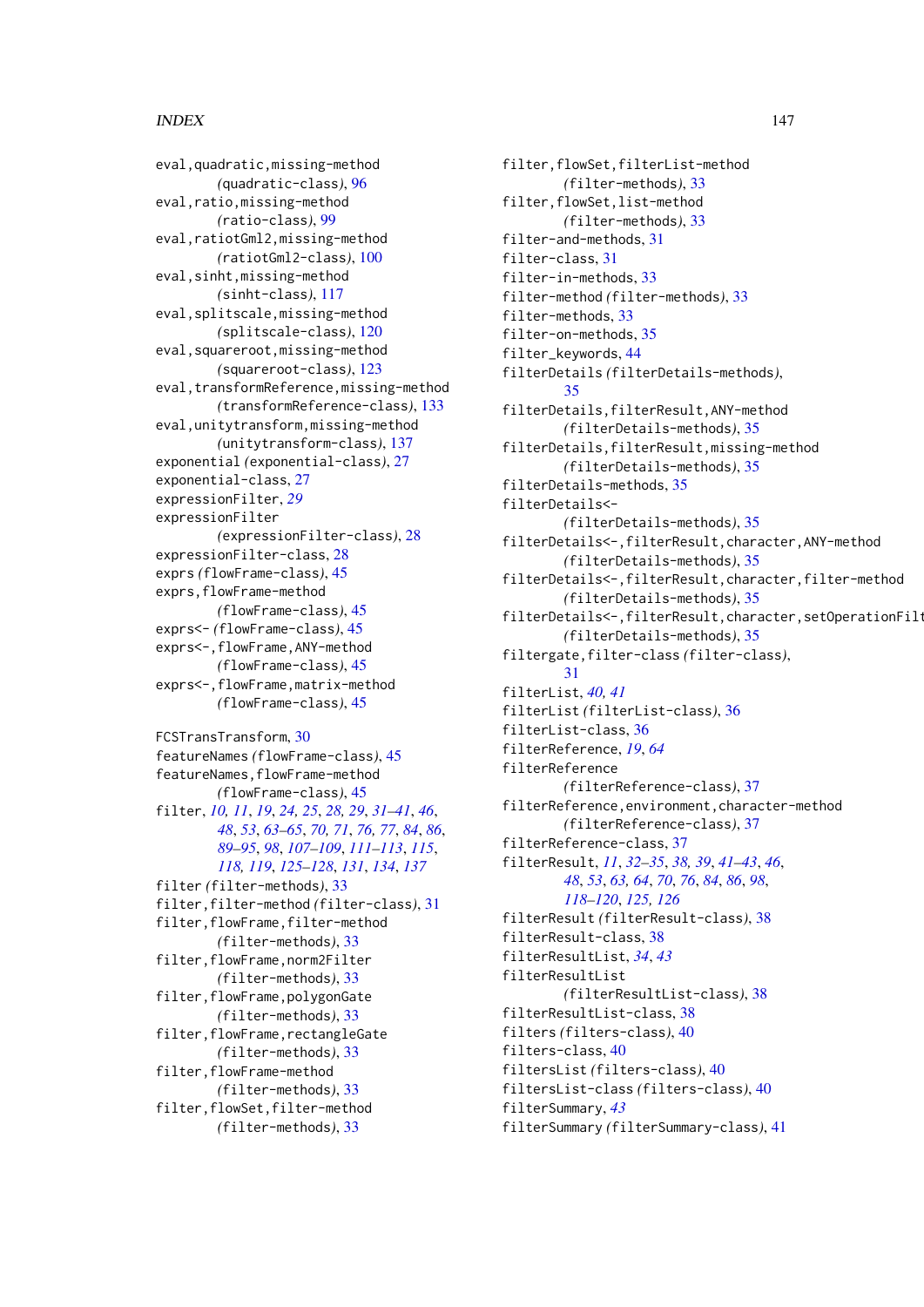filterSummary-class, [41](#page-40-0) filterSummaryList, *[39](#page-38-0)*, *[42](#page-41-0)* filterSummaryList *(*filterSummaryList-class*)*, [43](#page-42-0) filterSummaryList-class, [43](#page-42-0) flowCore *(*flowCore-package*)*, [4](#page-3-0) flowCore-package, [4](#page-3-0) flowFrame, *[4](#page-3-0)*, *[11](#page-10-0)*, *[16](#page-15-0)[–18](#page-17-0)*, *[22](#page-21-0)*, *[24,](#page-23-0) [25](#page-24-0)*, *[28,](#page-27-0) [29](#page-28-0)*, *[32](#page-31-0)[–35](#page-34-0)*, *[41](#page-40-0)[–43](#page-42-0)*, *[51–](#page-50-0)[54](#page-53-0)*, *[56,](#page-55-0) [57](#page-56-0)*, *[63,](#page-62-0) [64](#page-63-0)*, *[68](#page-67-0)*, *[70,](#page-69-0) [71](#page-70-0)*, *[84](#page-83-0)*, *[89–](#page-88-0)[95](#page-94-0)*, *[104](#page-103-0)*, *[106](#page-105-0)*, *[108,](#page-107-0) [109](#page-108-0)*, *[111,](#page-110-0) [112](#page-111-0)*, *[118–](#page-117-0)[120](#page-119-0)*, *[124,](#page-123-0) [125](#page-124-0)*, *[127,](#page-126-0) [128](#page-127-0)*, *[130–](#page-129-0)[132](#page-131-0)*, *[139](#page-138-0)* flowFrame *(*flowFrame-class*)*, [45](#page-44-0) flowFrame-class, [45](#page-44-0) flowFrames, *[38](#page-37-0)*, *[70](#page-69-0)* flowSet, *[4](#page-3-0)*, *[11](#page-10-0)*, *[16,](#page-15-0) [17](#page-16-0)*, *[33–](#page-32-0)[35](#page-34-0)*, *[38,](#page-37-0) [39](#page-38-0)*, *[48,](#page-47-0) [49](#page-48-0)*, *[57](#page-56-0)*, *[68](#page-67-0)*, *[71](#page-70-0)*, *[87,](#page-86-0) [88](#page-87-0)*, *[94,](#page-93-0) [95](#page-94-0)*, *[106,](#page-105-0) [107](#page-106-0)*, *[118](#page-117-0)[–120](#page-119-0)*, *[124,](#page-123-0) [125](#page-124-0)*, *[132](#page-131-0)*, *[140](#page-139-0)* flowSet *(*flowSet-class*)*, [51](#page-50-0) flowSet-class, [51](#page-50-0) flowSets, *[17](#page-16-0)*, *[43](#page-42-0)* flowViz, *[25](#page-24-0)*, *[47](#page-46-0)*, *[70](#page-69-0)*, *[92](#page-91-0)*, *[95](#page-94-0)*, *[108](#page-107-0)*, *[128](#page-127-0)* formula,filter-method *(*filter-methods*)*, [33](#page-32-0) fr\_append\_cols, [56](#page-55-0) fsApply, [57,](#page-56-0) *[125](#page-124-0)* fsApply,flowSet,ANY *(*fsApply*)*, [57](#page-56-0) fsApply,flowSet-method *(*flowSet-class*)*, [51](#page-50-0) function, *[90](#page-89-0)*

getChannelMarker, [58](#page-57-0) getIndexSort *(*getIndexSort-methods*)*, [58](#page-57-0) getIndexSort,flowFrame-method *(*getIndexSort-methods*)*, [58](#page-57-0) getIndexSort-methods, [58](#page-57-0) GvHD, [59](#page-58-0)

head,flowFrame-method *(*flowFrame-class*)*, [45](#page-44-0) here, *[32](#page-31-0)* histogram, *[47](#page-46-0)* hyperlog, *[63](#page-62-0)* hyperlog *(*hyperlog-class*)*, [60](#page-59-0) hyperlog-class, [60](#page-59-0) hyperlogtGml2 *(*hyperlogtGml2-class*)*, [61](#page-60-0) hyperlogtGml2-class, [61](#page-60-0)

identifier, *[47](#page-46-0)* identifier *(*identifier-methods*)*, [63](#page-62-0) identifier,compensation-method *(*compensation-class*)*, [16](#page-15-0)

identifier,filter-method *(*identifier-methods*)*, [63](#page-62-0) identifier,filterList-method *(*filterList-class*)*, [36](#page-35-0) identifier,filterReference-method *(*identifier-methods*)*, [63](#page-62-0) identifier,filterResult-method *(*identifier-methods*)*, [63](#page-62-0) identifier,flowFrame-method *(*identifier-methods*)*, [63](#page-62-0) identifier,flowSet-method *(*flowSet-class*)*, [51](#page-50-0) identifier,normalization-method *(*normalization-class*)*, [87](#page-86-0) identifier,transform-method *(*identifier-methods*)*, [63](#page-62-0) identifier,transformList-method *(*transformList-class*)*, [131](#page-130-0) identifier-methods, [63](#page-62-0) identifier<- *(*identifier-methods*)*, [63](#page-62-0) identifier<-,compensation,character-method *(*compensation-class*)*, [16](#page-15-0) identifier<-,filter,character-method *(*filter-methods*)*, [33](#page-32-0) identifier<-,filterList,character-method *(*filterList-class*)*, [36](#page-35-0) identifier<-,flowFrame,ANY-method *(*identifier-methods*)*, [63](#page-62-0) identifier<-,flowFrame-method *(*identifier-methods*)*, [63](#page-62-0) identifier<-,flowSet,ANY-method *(*flowSet-class*)*, [51](#page-50-0) identifier<-,normalization,character-method *(*normalization-class*)*, [87](#page-86-0) identifier<-,transformList,character-method *(*transformList-class*)*, [131](#page-130-0) initialize,dg1polynomial-method *(*dg1polynomial-class*)*, [21](#page-20-0) initialize, flowFrame-method *(*flowFrame-class*)*, [45](#page-44-0) initialize,parameterFilter-method *(*parameterFilter-class*)*, [88](#page-87-0) initialize,ratio-method *(*ratio-class*)*, [99](#page-98-0) initialize,ratiotGml2-method *(*ratiotGml2-class*)*, [100](#page-99-0) initialize,singleParameterTransform-method *(*singleParameterTransform-class*)*, [116](#page-115-0) intersectFilter *(*intersectFilter-class*)*, [64](#page-63-0) intersectFilter-class, [64](#page-63-0)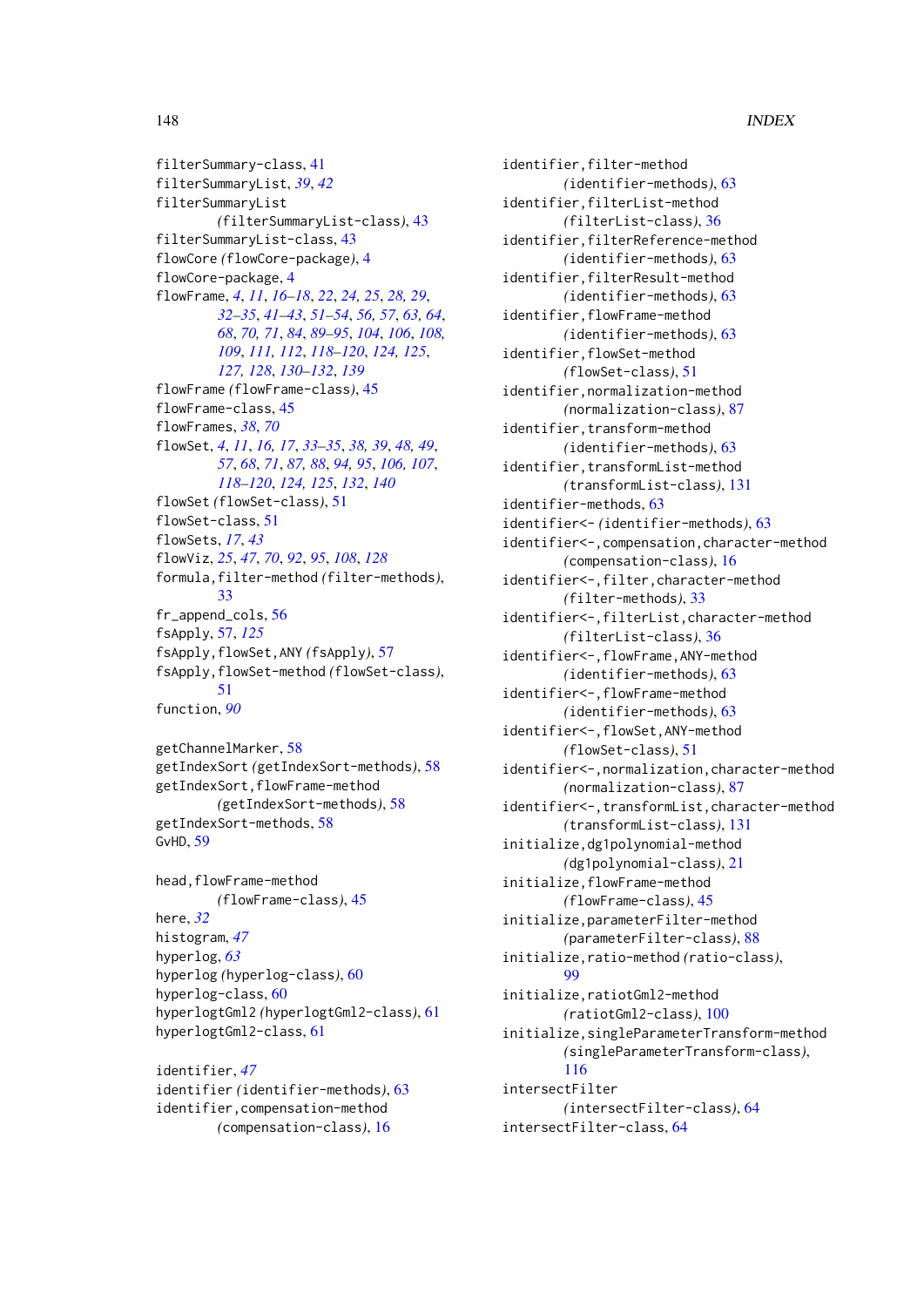#### INDEX 2008 2012 149

intersectFilter-method *(*filter-and-methods*)*, [31](#page-30-0) inverseLogicleTransform, *[5](#page-4-0)*, *[9](#page-8-0)*, *[30](#page-29-0)*, [65,](#page-64-0) *[72](#page-71-0)*, *[74](#page-73-0)*, *[81](#page-80-0)*, *[83](#page-82-0)*, *[97](#page-96-0)*, *[113](#page-112-0)*, *[123](#page-122-0)*, *[136](#page-135-0)* invsplitscale *(*invsplitscale-class*)*, [66](#page-65-0) invsplitscale-class, [66](#page-65-0) isFCSfile *(*read.FCS*)*, [101](#page-100-0)

keyword, *[46](#page-45-0)*, *[52](#page-51-0)* keyword *(*keyword-methods*)*, [68](#page-67-0) keyword,flowFrame,character-method *(*keyword-methods*)*, [68](#page-67-0) keyword,flowFrame,function-method *(*keyword-methods*)*, [68](#page-67-0) keyword,flowFrame,list-method *(*keyword-methods*)*, [68](#page-67-0) keyword,flowFrame,missing-method *(*keyword-methods*)*, [68](#page-67-0) keyword,flowSet,ANY-method *(*keyword-methods*)*, [68](#page-67-0) keyword,flowSet,list-method *(*keyword-methods*)*, [68](#page-67-0) keyword-methods, [68](#page-67-0) keyword<- *(*keyword-methods*)*, [68](#page-67-0) keyword<-,flowFrame,ANY-method *(*keyword-methods*)*, [68](#page-67-0) keyword<-,flowFrame,character-method *(*keyword-methods*)*, [68](#page-67-0) keyword<-,flowFrame,list-method *(*keyword-methods*)*, [68](#page-67-0) keyword<-,flowSet,list-method *(*keyword-methods*)*, [68](#page-67-0) kmeansFilter, *[32](#page-31-0)* kmeansFilter *(*kmeansFilter-class*)*, [69](#page-68-0) kmeansFilter(), *[32](#page-31-0)* kmeansFilter-class, [69](#page-68-0) length,filter-method *(*filter-methods*)*,

[33](#page-32-0) length, filterReference-method *(*filterReference-class*)*, [37](#page-36-0) length,filterSummary-method *(*filterSummary-class*)*, [41](#page-40-0) length,flowSet-method *(*flowSet-class*)*, [51](#page-50-0) length,kmeansFilter-method *(*kmeansFilter-class*)*, [69](#page-68-0) length,logicalFilterResult-method *(*logicalFilterResult-class*)*, [76](#page-75-0) length,manyFilterResult-method *(*manyFilterResult-class*)*, [84](#page-83-0) length,multipleFilterResult-method *(*multipleFilterResult-class*)*,

#### [86](#page-85-0)

linearTransform, *[5](#page-4-0)*, *[9](#page-8-0)*, *[65](#page-64-0)*, [71,](#page-70-0) *[73,](#page-72-0) [74](#page-73-0)*, *[81](#page-80-0)*, *[83](#page-82-0)*, *[97](#page-96-0)*, *[113](#page-112-0)*, *[123](#page-122-0)*, *[130](#page-129-0)*, *[136](#page-135-0)* lintGml2 *(*lintGml2-class*)*, [72](#page-71-0) lintGml2-class, [72](#page-71-0) list, *[36](#page-35-0)*, *[39,](#page-38-0) [40](#page-39-0)*, *[43](#page-42-0)*, *[89](#page-88-0)* lnTransform, *[5](#page-4-0)*, *[9](#page-8-0)*, *[65](#page-64-0)*, *[72](#page-71-0)*, [74,](#page-73-0) *[81](#page-80-0)*, *[83](#page-82-0)*, *[97](#page-96-0)*, *[113](#page-112-0)*, *[123](#page-122-0)*, *[130](#page-129-0)*, *[136](#page-135-0)* logarithm *(*logarithm-class*)*, [75](#page-74-0) logarithm-class, [75](#page-74-0) logicalFilterResult, *[38,](#page-37-0) [39](#page-38-0)*, *[41](#page-40-0)[–43](#page-42-0)*, *[108](#page-107-0)*, *[119](#page-118-0)* logicalFilterResult *(*logicalFilterResult-class*)*, [76](#page-75-0) logicalFilterResult-class, [76](#page-75-0) logicletGml2, *[63](#page-62-0)* logicletGml2 *(*logicletGml2-class*)*, [77](#page-76-0) logicletGml2-class, [77](#page-76-0) logicleTransform, *[5](#page-4-0)*, *[9](#page-8-0)*, *[30](#page-29-0)*, *[63](#page-62-0)*, *[65](#page-64-0)*, *[72](#page-71-0)*, *[74](#page-73-0)*, *[79](#page-78-0)*, [80,](#page-79-0) *[83](#page-82-0)*, *[97](#page-96-0)*, *[113](#page-112-0)*, *[123](#page-122-0)*, *[130](#page-129-0)*, *[136](#page-135-0)* logtGml2 *(*logtGml2-class*)*, [81](#page-80-0) logtGml2-class, [81](#page-80-0) logTransform, *[5](#page-4-0)*, *[9](#page-8-0)*, *[65](#page-64-0)*, *[72](#page-71-0)*, *[74](#page-73-0)*, *[81,](#page-80-0) [82](#page-81-0)*, [83,](#page-82-0) *[97](#page-96-0)*, *[113](#page-112-0)*, *[123](#page-122-0)*, *[130](#page-129-0)*, *[136](#page-135-0)*

make.names, *[102](#page-101-0)* manyFilterResult, *[118](#page-117-0)* manyFilterResult *(*manyFilterResult-class*)*, [84](#page-83-0) manyFilterResult-class, [84](#page-83-0) markernames, [85](#page-84-0) markernames, flowFrame-method *(*markernames*)*, [85](#page-84-0) markernames, flowSet-method *(*markernames*)*, [85](#page-84-0) markernames<- *(*markernames*)*, [85](#page-84-0) markernames<-,flowFrame-method *(*markernames*)*, [85](#page-84-0) markernames<-,flowSet-method *(*markernames*)*, [85](#page-84-0) multipleFilterResult, *[38,](#page-37-0) [39](#page-38-0)*, *[42,](#page-41-0) [43](#page-42-0)*, *[70](#page-69-0)*, *[94](#page-93-0)*, *[118](#page-117-0)* multipleFilterResult *(*multipleFilterResult-class*)*, [86](#page-85-0) multipleFilterResult-class, [86](#page-85-0) multipleFilterResults, *[42](#page-41-0)* name,filter-method *(*filter-methods*)*, [33](#page-32-0)

names *(*flowFrame-class*)*, [45](#page-44-0) names,filterResultList-method *(*filterResultList-class*)*, [38](#page-37-0)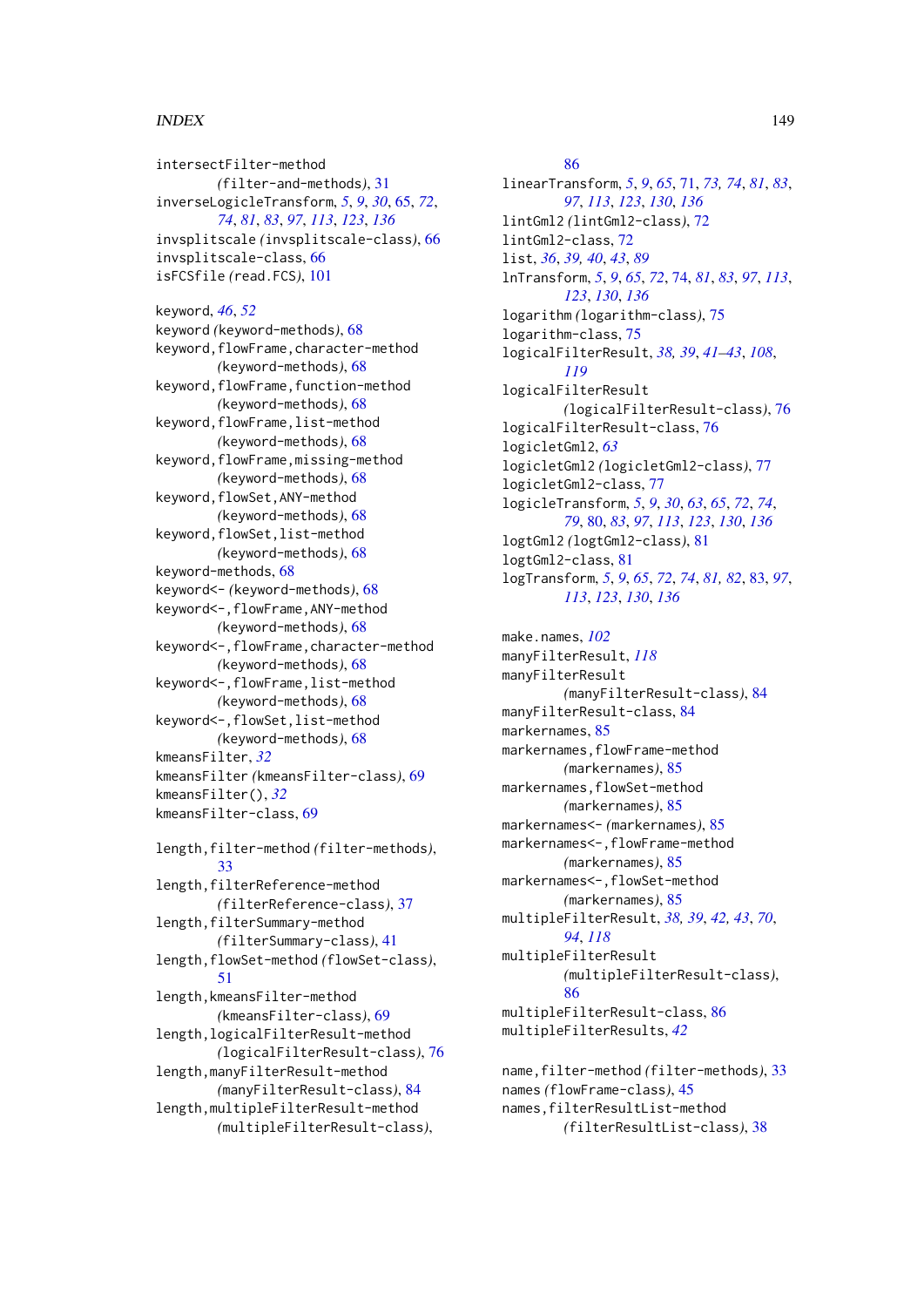names,filterSummary-method *(*filterSummary-class*)*, [41](#page-40-0) names,flowFrame-method *(*flowFrame-class*)*, [45](#page-44-0) names,logicalFilterResult-method *(*logicalFilterResult-class*)*, [76](#page-75-0) names,manyFilterResult-method *(*manyFilterResult-class*)*, [84](#page-83-0) names,multipleFilterResult-method *(*multipleFilterResult-class*)*, [86](#page-85-0) names<-,multipleFilterResult,ANY-method *(*multipleFilterResult-class*)*, [86](#page-85-0) names<-,multipleFilterResult-method *(*multipleFilterResult-class*)*, [86](#page-85-0) ncol,flowFrame-method *(*flowFrame-class*)*, [45](#page-44-0) norm2Filter, *[31,](#page-30-0) [32](#page-31-0)* norm2Filter,filter-class *(*filter-class*)*, [31](#page-30-0) normalization *(*normalization-class*)*, [87](#page-86-0) normalization-class, [87](#page-86-0) normalize *(*normalization-class*)*, [87](#page-86-0) normalize,flowSet,normalization-method *(*normalization-class*)*, [87](#page-86-0) nrow,flowFrame-method *(*flowFrame-class*)*, [45](#page-44-0) nullParameter *(*nullParameter-class*)*, [88](#page-87-0) nullParameter-class, [88](#page-87-0)

parameterFilter, *[11](#page-10-0)*, *[20](#page-19-0)*, *[25](#page-24-0)*, *[32](#page-31-0)*, *[70](#page-69-0)*, *[89](#page-88-0)*, *[92](#page-91-0)*, *[95](#page-94-0)*, *[108](#page-107-0)*, *[128](#page-127-0)* parameterFilter-class, [88](#page-87-0) parameters, *[12](#page-11-0)*, *[47](#page-46-0)*, *[70](#page-69-0)* parameters *(*parameters-methods*)*, [89](#page-88-0) parameters,compensation-method *(*compensation-class*)*, [16](#page-15-0) parameters, filter-method *(*parameters-methods*)*, [89](#page-88-0) parameters, filterReference-method *(*parameters-methods*)*, [89](#page-88-0) parameters,filterResult-method *(*parameters-methods*)*, [89](#page-88-0) parameters,filterResultList-method *(*filterResultList-class*)*, [38](#page-37-0) parameters,flowFrame,missing-method *(*parameters-methods*)*, [89](#page-88-0) parameters, flowFrame-method *(*parameters-methods*)*, [89](#page-88-0) parameters,manyFilterResult-method *(*manyFilterResult-class*)*, [84](#page-83-0)

parameters,normalization-method *(*normalization-class*)*, [87](#page-86-0) parameters,nullParameter-method *(*parameters-methods*)*, [89](#page-88-0) parameters,parameterFilter-method *(*parameters-methods*)*, [89](#page-88-0) parameters,parameterTransform-method *(*parameters-methods*)*, [89](#page-88-0) parameters,ratio-method *(*parameters-methods*)*, [89](#page-88-0) parameters,ratiotGml2-method *(*ratiotGml2-class*)*, [100](#page-99-0) parameters,setOperationFilter-method *(*parameters-methods*)*, [89](#page-88-0) parameters,singleParameterTransform-method *(*singleParameterTransform-class*)*, [116](#page-115-0) parameters, transform-method *(*parameters-methods*)*, [89](#page-88-0) parameters,transformReference-method *(*transformReference-class*)*, [133](#page-132-0) parameters-class, [89](#page-88-0) parameters-methods, [89](#page-88-0) parameters<- *(*parameters-methods*)*, [89](#page-88-0) parameters<-,dg1polynomial,character-method *(*dg1polynomial-class*)*, [21](#page-20-0) parameters<-,dg1polynomial,parameters-method *(*dg1polynomial-class*)*, [21](#page-20-0) parameters<-,dg1polynomial,transform-method *(*parameters-methods*)*, [89](#page-88-0) parameters<-,flowFrame,AnnotatedDataFrame-method *(*parameters-methods*)*, [89](#page-88-0) parameters<-,parameterFilter,character-method *(*parameters-methods*)*, [89](#page-88-0) parameters<-,parameterFilter,list-method *(*parameters-methods*)*, [89](#page-88-0) parameters<-,parameterFilter,transform-method *(*parameters-methods*)*, [89](#page-88-0) parameters<-,singleParameterTransform,character-method *(*parameters-methods*)*, [89](#page-88-0) parameters<-,singleParameterTransform,transform-method *(*parameters-methods*)*, [89](#page-88-0) parameterTransform *(*parameterTransform-class*)*, [90](#page-89-0) parameterTransform-class, [90](#page-89-0) pData,flowSet-method *(*flowSet-class*)*, [51](#page-50-0) pData<-,flowSet,data.frame-method *(*flowSet-class*)*, [51](#page-50-0) phenoData, flowSet-method *(*flowSet-class*)*, [51](#page-50-0) phenoData<-,flowSet,ANY-method

*(*flowSet-class*)*, [51](#page-50-0)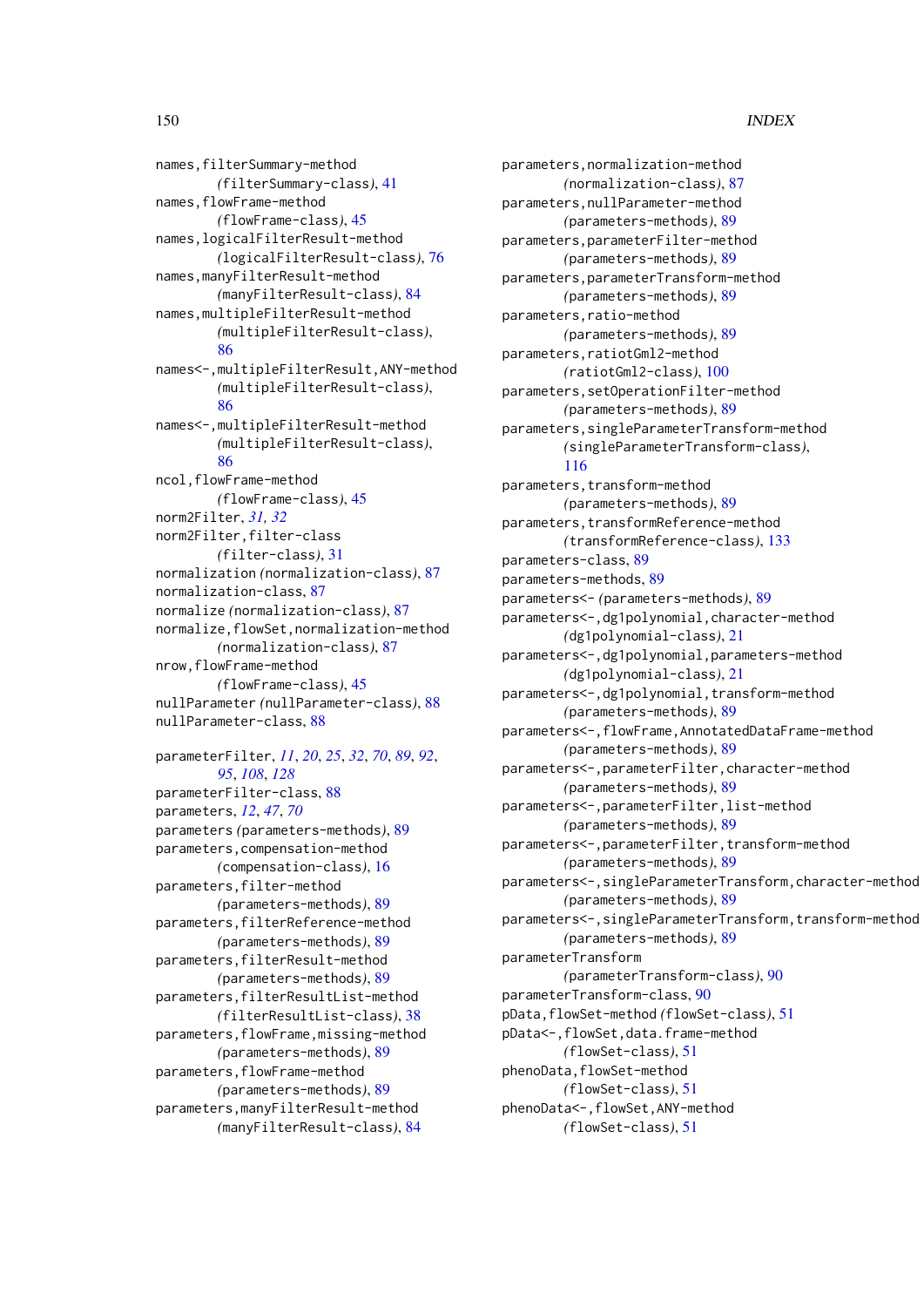phenoData<-,flowSet,phenoData-method *(*flowSet-class*)*, [51](#page-50-0) plot, flowFrame, ANY-method *(*flowFrame-class*)*, [45](#page-44-0) plot,flowFrame-method *(*flowFrame-class*)*, [45](#page-44-0) plot,flowSet,ANY-method *(*flowSet-class*)*, [51](#page-50-0) plot,flowSet-method *(*flowSet-class*)*, [51](#page-50-0) polygonGate, *[25](#page-24-0)*, *[91](#page-90-0)*, *[93](#page-92-0)*, *[109,](#page-108-0) [110](#page-109-0)*, *[113–](#page-112-0)[115](#page-114-0)*, *[134,](#page-133-0) [135](#page-134-0)* polygonGate *(*polygonGate-class*)*, [91](#page-90-0) polygonGate,filter-class *(*filter-class*)*, [31](#page-30-0) polygonGate-class, [91](#page-90-0) polytopeGate, *[25](#page-24-0)*, *[92](#page-91-0)*, *[109](#page-108-0)* polytopeGate *(*polytopeGate-class*)*, [93](#page-92-0) polytopeGate-class, [93](#page-92-0) print,filterSummary-method *(*filterSummary-class*)*, [41](#page-40-0)

```
quadGate, 113–115, 134, 135
quadGate (quadGate-class), 94
quadGate-class, 94
quadratic (quadratic-class), 96
quadratic-class, 96
quadraticTransform, 5, 9, 65, 72, 74, 81, 83,
        97, 113, 123, 130, 136
```

```
randomFilterResult, 38, 39
randomFilterResult
        (randomFilterResult-class), 98
randomFilterResult-class, 98
range (flowFrame-class), 45
range,flowFrame-method
        (flowFrame-class), 45
ratio, 101
ratio (ratio-class), 99
ratio-class, 99
ratiotGml2 (ratiotGml2-class), 100
ratiotGml2-class, 100
rbind2,flowFrame,flowSet-method
        (flowSet-class), 51
rbind2,flowSet,flowFrame-method
        (flowSet-class), 51
rbind2,flowSet,flowSet,missing-method
        (flowSet-class), 51
rbind2,flowSet,flowSet-method
        (flowSet-class), 51
rbind2,flowSet,missing (flowSet-class),
        51
rbind2,flowSet,missing-method
        (flowSet-class), 51
```
read.AnnotatedDataFrame, *[106](#page-105-0)* read.FCS, *[45](#page-44-0)*, *[49](#page-48-0)*, [101,](#page-100-0) *[106](#page-105-0)* read.FCSheader, [104](#page-103-0) read.flowSet, *[51](#page-50-0)*, *[54](#page-53-0)*, *[104](#page-103-0)*, [105,](#page-104-0) *[141](#page-140-0)* rectangleGate, *[25](#page-24-0)*, *[92,](#page-91-0) [93](#page-92-0)*, *[108](#page-107-0)*, *[113](#page-112-0)[–115](#page-114-0)*, *[134,](#page-133-0) [135](#page-134-0)* rectangleGate *(*rectangleGate-class*)*, [107](#page-106-0) rectangleGate(), *[32](#page-31-0)* rectangleGate,filter-class *(*filter-class*)*, [31](#page-30-0) rectangleGate-class, [107](#page-106-0) rescale\_gate, *[114](#page-113-0)*, *[135](#page-134-0)* rotate\_gate, [110,](#page-109-0) *[135](#page-134-0)* sampleFilter *(*sampleFilter-class*)*, [111](#page-110-0) sampleFilter-class, [111](#page-110-0) sampleNames, flowSet-method *(*flowSet-class*)*, [51](#page-50-0) sampleNames<-,flowSet,ANY-method *(*flowSet-class*)*, [51](#page-50-0) sapply, *[53](#page-52-0)*, *[57](#page-56-0)* scale\_gate, [113,](#page-112-0) *[135](#page-134-0)* scaleTransform, *[5](#page-4-0)*, *[9](#page-8-0)*, *[65](#page-64-0)*, *[72](#page-71-0)*, *[74](#page-73-0)*, *[81](#page-80-0)*, *[83](#page-82-0)*, *[97](#page-96-0)*, [112,](#page-111-0) *[123](#page-122-0)*, *[136](#page-135-0)* setOperationFilter, *[19](#page-18-0)*, *[65](#page-64-0)*, *[126](#page-125-0)*, *[137](#page-136-0)* setOperationFilter *(*setOperationFilter-class*)*, [114](#page-113-0) setOperationFilter-class, [114](#page-113-0) shift\_gate, [115,](#page-114-0) *[135](#page-134-0)* show,boundaryFilter-method *(*boundaryFilter-class*)*, [10](#page-9-0) show,compensation-method *(*compensation-class*)*, [16](#page-15-0) show,complementFilter-method *(*complementFilter-class*)*, [19](#page-18-0) show,ellipsoidGate-method *(*ellipsoidGate-class*)*, [24](#page-23-0) show,expressionFilter-method *(*expressionFilter-class*)*, [28](#page-27-0) show,filter-method *(*filter-methods*)*, [33](#page-32-0) show,filterList-method *(*filterList-class*)*, [36](#page-35-0) show,filterReference-method *(*filterReference-class*)*, [37](#page-36-0) show,filterResult-method *(*filterResult-class*)*, [38](#page-37-0) show,filterResultList-method *(*filterResultList-class*)*, [38](#page-37-0) show,filters-method *(*filters-class*)*, [40](#page-39-0) show,filtersList-method *(*filters-class*)*, [40](#page-39-0) show,filterSummary-method *(*filterSummary-class*)*, [41](#page-40-0)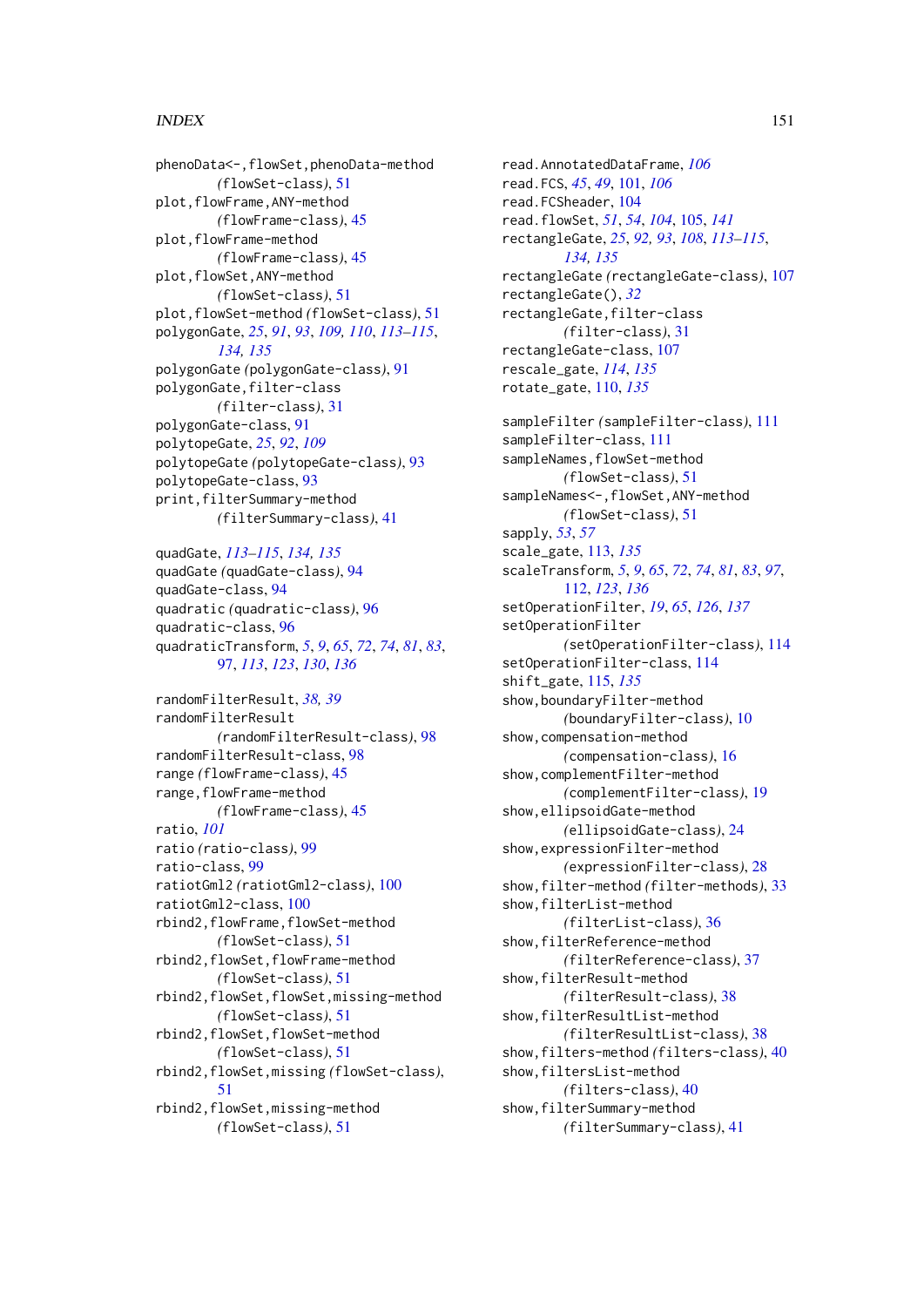show, flowFrame-method *(*flowFrame-class*)*, [45](#page-44-0) show,flowSet-method *(*flowSet-class*)*, [51](#page-50-0) show,intersectFilter-method *(*intersectFilter-class*)*, [64](#page-63-0) show,kmeansFilter-method *(*kmeansFilter-class*)*, [69](#page-68-0) show,manyFilterResult-method *(*manyFilterResult-class*)*, [84](#page-83-0) show,multipleFilterResult-method *(*multipleFilterResult-class*)*, [86](#page-85-0) show,polygonGate-method *(*polygonGate-class*)*, [91](#page-90-0) show,polytopeGate-method *(*polytopeGate-class*)*, [93](#page-92-0) show,quadGate-method *(*quadGate-class*)*, [94](#page-93-0) show,rectangleGate-method *(*rectangleGate-class*)*, [107](#page-106-0) show,sampleFilter-method *(*sampleFilter-class*)*, [111](#page-110-0) show,subsetFilter-method *(*subsetFilter-class*)*, [125](#page-124-0) show,timeFilter-method *(*timeFilter-class*)*, [127](#page-126-0) show,transform-method *(*transform-class*)*, [129](#page-128-0) show,transformFilter-method *(*transformFilter-class*)*, [130](#page-129-0) show,transformMap-method *(*transformMap-class*)*, [133](#page-132-0) show,unionFilter-method *(*unionFilter-class*)*, [137](#page-136-0) show,unitytransform-method *(*unitytransform-class*)*, [137](#page-136-0) singleParameterTransform, *[6](#page-5-0)*, *[8](#page-7-0)*, *[23](#page-22-0)*, *[27](#page-26-0)*, *[60](#page-59-0)*, *[62](#page-61-0)*, *[67](#page-66-0)*, *[73](#page-72-0)*, *[75](#page-74-0)*, *[79](#page-78-0)*, *[82](#page-81-0)*, *[96](#page-95-0)*, *[117](#page-116-0)*, *[121](#page-120-0)*, *[124](#page-123-0)* singleParameterTransform-class, [116](#page-115-0) sinht, *[6](#page-5-0)* sinht *(*sinht-class*)*, [117](#page-116-0) sinht-class, [117](#page-116-0) smoothScatter, *[47](#page-46-0)* spillover, *[17,](#page-16-0) [18](#page-17-0)* spillover,flowFrame-method *(*flowFrame-class*)*, [45](#page-44-0) split, *[25](#page-24-0)*, *[29](#page-28-0)*, *[39](#page-38-0)*, *[48](#page-47-0)*, *[53](#page-52-0)*, *[70,](#page-69-0) [71](#page-70-0)*, *[92](#page-91-0)*, *[95](#page-94-0)*, *[109](#page-108-0)*, *[112](#page-111-0)*, *[125](#page-124-0)*, *[128](#page-127-0)* split *(*split-methods*)*, [118](#page-117-0) split,flowFrame,ANY-method *(*split-methods*)*, [118](#page-117-0)

split,flowFrame,character-method *(*split-methods*)*, [118](#page-117-0) split,flowFrame,factor-method *(*split-methods*)*, [118](#page-117-0) split,flowFrame,filter-method *(*split-methods*)*, [118](#page-117-0) split,flowFrame,logicalFilterResult-method *(*split-methods*)*, [118](#page-117-0) split,flowFrame,manyFilterResult-method *(*split-methods*)*, [118](#page-117-0) split,flowFrame,multipleFilterResult-method *(*split-methods*)*, [118](#page-117-0) split,flowFrame,numeric-method *(*split-methods*)*, [118](#page-117-0) split,flowSet,ANY-method *(*split-methods*)*, [118](#page-117-0) split,flowSet,character-method *(*split-methods*)*, [118](#page-117-0) split,flowSet,factor-method *(*split-methods*)*, [118](#page-117-0) split,flowSet,filter-method *(*split-methods*)*, [118](#page-117-0) split,flowSet,filterResult-method *(*split-methods*)*, [118](#page-117-0) split,flowSet,filterResultList-method *(*filterResultList-class*)*, [38](#page-37-0) split,flowSet,list-method *(*split-methods*)*, [118](#page-117-0) split,flowSet,numeric-method *(*split-methods*)*, [118](#page-117-0) split-methods, [118](#page-117-0) splitscale *(*splitscale-class*)*, [120](#page-119-0) splitscale-class, [120](#page-119-0) splitScaleTransform, *[5](#page-4-0)*, *[9](#page-8-0)*, *[65](#page-64-0)*, *[72](#page-71-0)*, *[74](#page-73-0)*, *[81](#page-80-0)*, *[83](#page-82-0)*, *[97](#page-96-0)*, *[113](#page-112-0)*, [122,](#page-121-0) *[136](#page-135-0)* splom, *[47](#page-46-0)* squareroot *(*squareroot-class*)*, [123](#page-122-0) squareroot-class, [123](#page-122-0) Subset, *[11](#page-10-0)*, *[25](#page-24-0)*, *[29](#page-28-0)*, *[34](#page-33-0)*, *[92](#page-91-0)*, *[109](#page-108-0)*, *[112](#page-111-0)*, *[128](#page-127-0)* Subset *(*Subset-methods*)*, [124](#page-123-0) subset, *[124,](#page-123-0) [125](#page-124-0)* Subset, flowFrame, filter-method *(*Subset-methods*)*, [124](#page-123-0) Subset, flowFrame, logical-method *(*Subset-methods*)*, [124](#page-123-0) Subset, flowFrame-method *(*Subset-methods*)*, [124](#page-123-0) Subset,flowSet,ANY *(*Subset-methods*)*, [124](#page-123-0) Subset, flowSet, ANY-method *(*Subset-methods*)*, [124](#page-123-0) Subset,flowSet,filterResultList-method *(*Subset-methods*)*, [124](#page-123-0)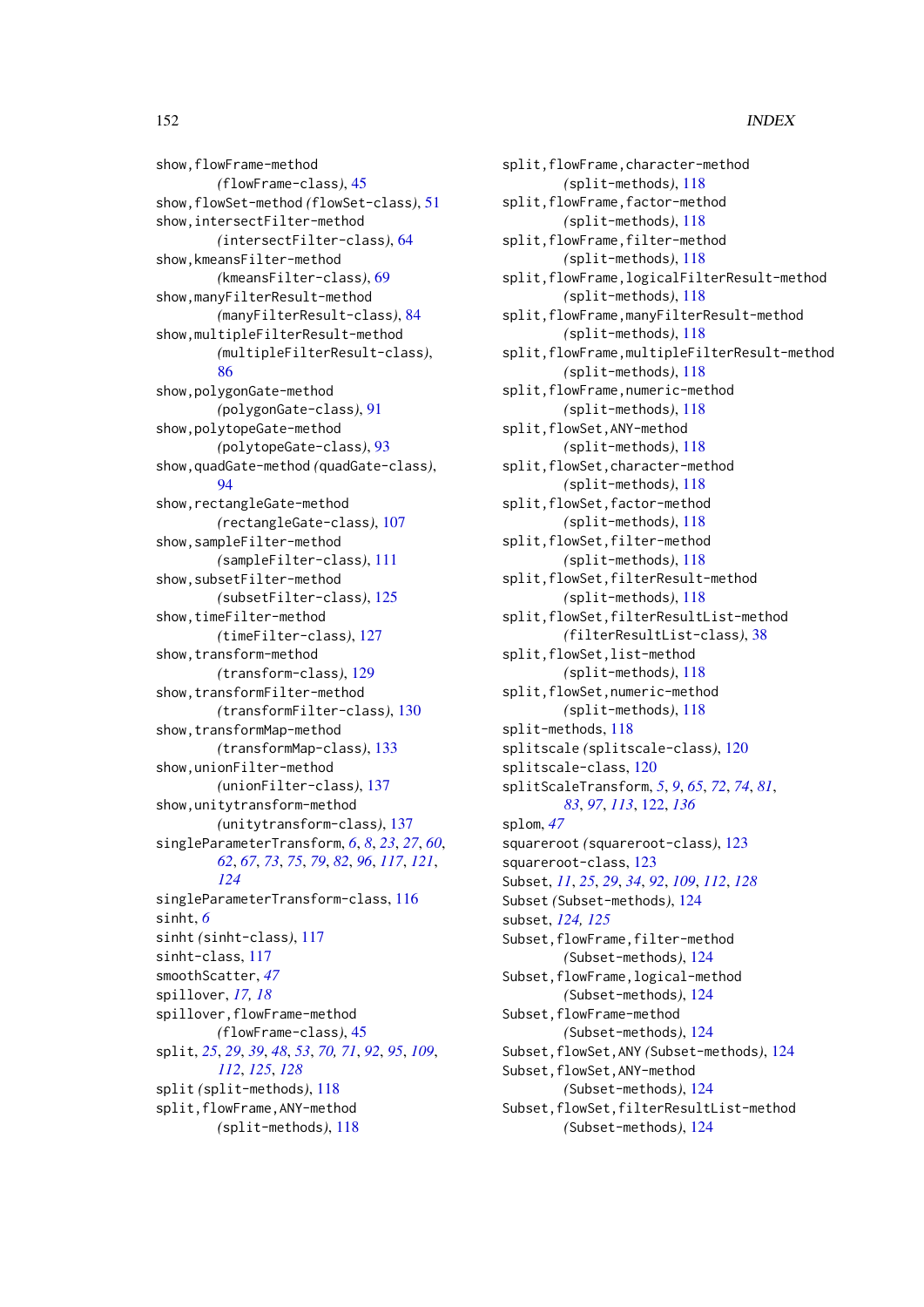Subset,flowSet,list-method *(*Subset-methods*)*, [124](#page-123-0) Subset-methods, [124](#page-123-0) subsetFilter *(*subsetFilter-class*)*, [125](#page-124-0) subsetFilter-class, [125](#page-124-0) subsetFilter-method *(*filter-and-methods*)*, [31](#page-30-0) summarizeFilter *(*summarizeFilter-methods*)*, [126](#page-125-0) summarizeFilter,filterResult,filter-method *(*summarizeFilter-methods*)*, [126](#page-125-0) summarizeFilter,filterResult,filterReference-method *[82,](#page-81-0) [83](#page-82-0)*, *[90](#page-89-0)*, *[96,](#page-95-0) [97](#page-96-0)*, *[99](#page-98-0)*, *[101](#page-100-0)*, *[113](#page-112-0)*, *[116,](#page-115-0) (*summarizeFilter-methods*)*, [126](#page-125-0) summarizeFilter,filterResult,parameterFilter-method *[138](#page-137-0) (*summarizeFilter-methods*)*, [126](#page-125-0) summarizeFilter,filterResult, subsetFilter-methodnsform,flowFrame-method *(*summarizeFilter-methods*)*, [126](#page-125-0) summarizeFilter, logicalFilterResult, norm2Filteramsfood, flowSet-method *(*summarizeFilter-methods*)*, [126](#page-125-0) summarizeFilter, logicalFilterResult, parameter*Eridntsformethidssing-method (*summarizeFilter-methods*)*, [126](#page-125-0) summarizeFilter, multipleFilterResult, parametetFansteormechass, [129](#page-128-0) *(*summarizeFilter-methods*)*, [126](#page-125-0) summarizeFilter-methods, [126](#page-125-0) summary, *[31](#page-30-0)* summary,filter-method *(*filter-methods*)*, [33](#page-32-0) summary, filterReference-method *(*filterReference-class*)*, [37](#page-36-0) summary,filterResult-method *(*filterSummary-class*)*, [41](#page-40-0) summary,filterResultList-method *(*filterResultList-class*)*, [38](#page-37-0) summary, flowFrame-method *(*flowFrame-class*)*, [45](#page-44-0) summary,flowSet-method *(*flowSet-class*)*, [51](#page-50-0) summary,logicalFilterResult-method *(*logicalFilterResult-class*)*, [76](#page-75-0) summary,manyFilterResult-method *(*manyFilterResult-class*)*, [84](#page-83-0) summary,multipleFilterResult-method *(*multipleFilterResult-class*)*, [86](#page-85-0) summary, rectangleGate-method *(*rectangleGate-class*)*, [107](#page-106-0) summary,subsetFilter-method *(*subsetFilter-class*)*, [125](#page-124-0) summary, transform-method *(*transform-class*)*, [129](#page-128-0) tail,flowFrame-method *(*flowFrame-class*)*, [45](#page-44-0) timeFilter, *[127](#page-126-0)* timeFilter *(*timeFilter-class*)*, [127](#page-126-0) timeFilter-class, [127](#page-126-0) timeLinePlot, *[128](#page-127-0)* toTable *(*filterSummary-class*)*, [41](#page-40-0) toTable,filterSummary-method toTable,filterSummaryList-method transform *(*transform-class*)*, [129](#page-128-0) *(*flowFrame-class*)*, [45](#page-44-0) *(*flowSet-class*)*, [51](#page-50-0) transform\_gate, [134](#page-133-0) [130](#page-129-0) transformation-class, [130](#page-129-0) transformFilter, *[133](#page-132-0)* transformFilter transformFilter-class, [130](#page-129-0) transformList, *[32](#page-31-0)*, *[35](#page-34-0)*, *[131](#page-130-0)*, *[133](#page-132-0)* transformList *(*transformList-class*)*, [131](#page-130-0) transformList-class, [131](#page-130-0) transformMap, *[132](#page-131-0)* transformMap *(*transformMap-class*)*, [133](#page-132-0) transformMap-class, [133](#page-132-0) transformReference *(*transformReference-class*)*, [133](#page-132-0) transformReference-class, [133](#page-132-0) transformReferences, *[18](#page-17-0)* transforms, *[18](#page-17-0)* truncateTransform, *[5](#page-4-0)*, *[9](#page-8-0)*, *[65](#page-64-0)*, *[72](#page-71-0)*, *[74](#page-73-0)*, *[81](#page-80-0)*, *[83](#page-82-0)*, *[97](#page-96-0)*, *[113](#page-112-0)*, *[123](#page-122-0)*, [136](#page-135-0) unionFilter *(*unionFilter-class*)*, [137](#page-136-0) unionFilter-class, [137](#page-136-0) uniroot, *[9](#page-8-0)* unitytransform *(*unitytransform-class*)*, [137](#page-136-0) unitytransform-class, [137](#page-136-0)

*(*filterSummary-class*)*, [41](#page-40-0) *(*filterSummaryList-class*)*, [43](#page-42-0) transform, *[5,](#page-4-0) [6](#page-5-0)*, *[8,](#page-7-0) [9](#page-8-0)*, *[15](#page-14-0)[–17](#page-16-0)*, *[21](#page-20-0)*, *[23](#page-22-0)*, *[27](#page-26-0)*, *[32](#page-31-0)*, *[35](#page-34-0)*, *[48](#page-47-0)*, *[60](#page-59-0)*, *[62](#page-61-0)[–64](#page-63-0)*, *[67](#page-66-0)*, *[69](#page-68-0)*, *[72](#page-71-0)[–75](#page-74-0)*, *[79](#page-78-0)*, *[117](#page-116-0)*, *[121](#page-120-0)*, *[123,](#page-122-0) [124](#page-123-0)*, *[130](#page-129-0)[–134](#page-133-0)*, *[136](#page-135-0)*, *(*transform-class*)*, [129](#page-128-0) transformation, *[6](#page-5-0)*, *[8](#page-7-0)*, *[13](#page-12-0)*, *[15](#page-14-0)*, *[21](#page-20-0)*, *[23](#page-22-0)*, *[27](#page-26-0)*, *[60](#page-59-0)*, *[62](#page-61-0)*, *[67](#page-66-0)*, *[69,](#page-68-0) [70](#page-69-0)*, *[73](#page-72-0)*, *[75](#page-74-0)*, *[79](#page-78-0)*, *[82](#page-81-0)*, *[96](#page-95-0)*, *[99](#page-98-0)*, *[101](#page-100-0)*, *[116,](#page-115-0) [117](#page-116-0)*, *[121](#page-120-0)*, *[124](#page-123-0)*, *[134](#page-133-0)*, *[138](#page-137-0)* transformation *(*transformation-class*)*, *(*transformFilter-class*)*, [130](#page-129-0)